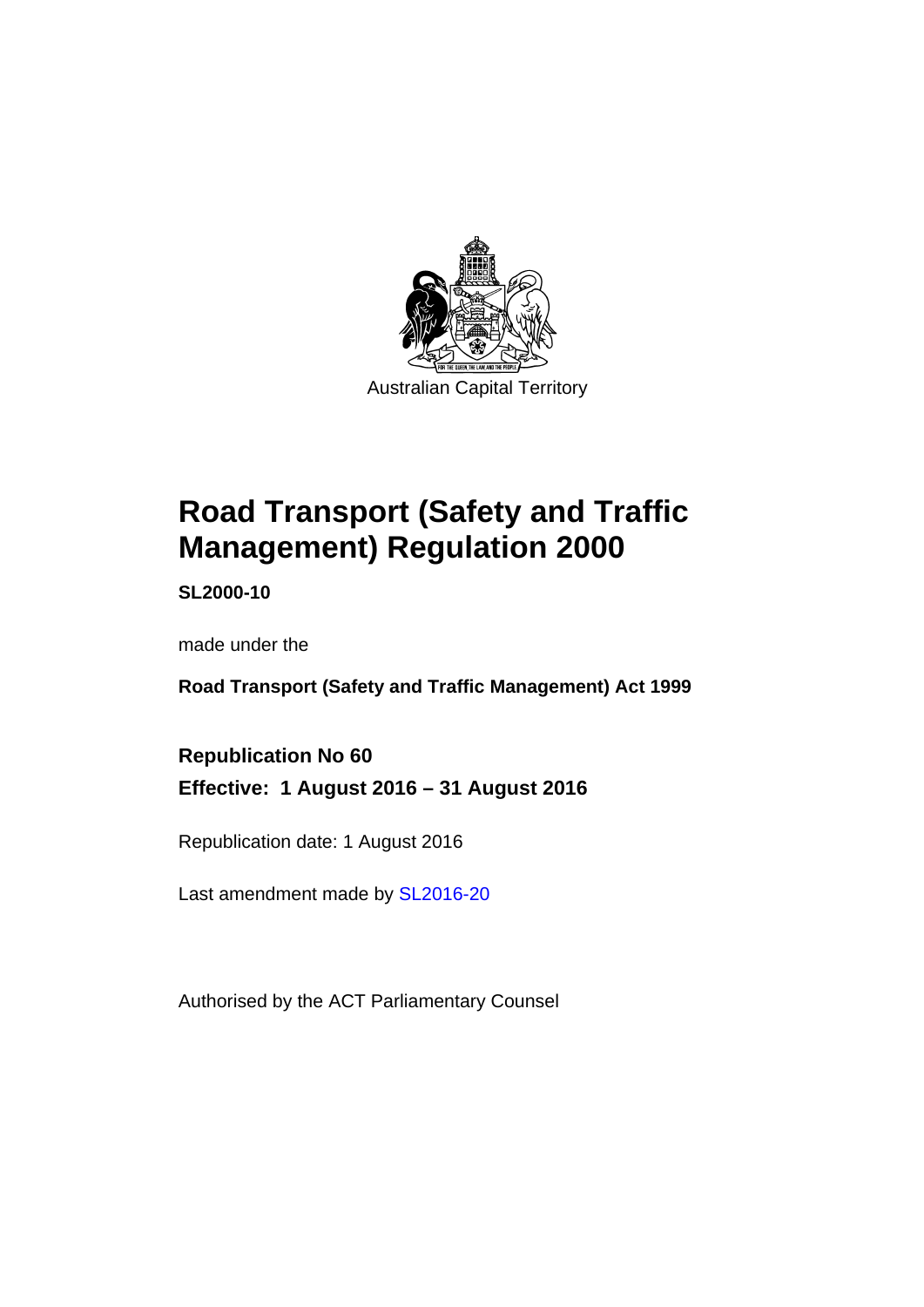#### **About this republication**

#### **The republished law**

This is a republication of the *Road Transport (Safety and Traffic Management) Regulation 2000*, made under the *Road Transport (Safety and Traffic Management) Act 1999* (including any amendment made under the *[Legislation Act 2001](http://www.legislation.act.gov.au/a/2001-14)*, part 11.3 (Editorial changes)) as in force on 1 August 2016*.* It also includes any commencement, amendment, repeal or expiry affecting this republished law to 1 August 2016.

The legislation history and amendment history of the republished law are set out in endnotes 3 and 4.

#### **Kinds of republications**

The Parliamentary Counsel's Office prepares 2 kinds of republications of ACT laws (see the ACT legislation register at [www.legislation.act.gov.au](http://www.legislation.act.gov.au/)):

- authorised republications to which the *[Legislation Act 2001](http://www.legislation.act.gov.au/a/2001-14)* applies
- unauthorised republications.

The status of this republication appears on the bottom of each page.

#### **Editorial changes**

The *[Legislation Act 2001](http://www.legislation.act.gov.au/a/2001-14)*, part 11.3 authorises the Parliamentary Counsel to make editorial amendments and other changes of a formal nature when preparing a law for republication. Editorial changes do not change the effect of the law, but have effect as if they had been made by an Act commencing on the republication date (see *[Legislation Act 2001](http://www.legislation.act.gov.au/a/2001-14)*, s 115 and s 117). The changes are made if the Parliamentary Counsel considers they are desirable to bring the law into line, or more closely into line, with current legislative drafting practice.

This republication does not include amendments made under part 11.3 (see endnote 1).

#### **Uncommenced provisions and amendments**

If a provision of the republished law has not commenced, the symbol  $\mathbf{U}$  appears immediately before the provision heading. Any uncommenced amendments that affect this republished law are accessible on the ACT legislation register [\(www.legislation.act.gov.au](http://www.legislation.act.gov.au/)). For more information, see the home page for this law on the register.

#### **Modifications**

If a provision of the republished law is affected by a current modification, the symbol  $\mathbf{M}$ appears immediately before the provision heading. The text of the modifying provision appears in the endnotes. For the legal status of modifications, see the *[Legislation Act 2001](http://www.legislation.act.gov.au/a/2001-14)*, section 95.

#### **Penalties**

At the republication date, the value of a penalty unit for an offence against this law is \$150 for an individual and \$750 for a corporation (see *[Legislation Act 2001](http://www.legislation.act.gov.au/a/2001-14)*, s 133).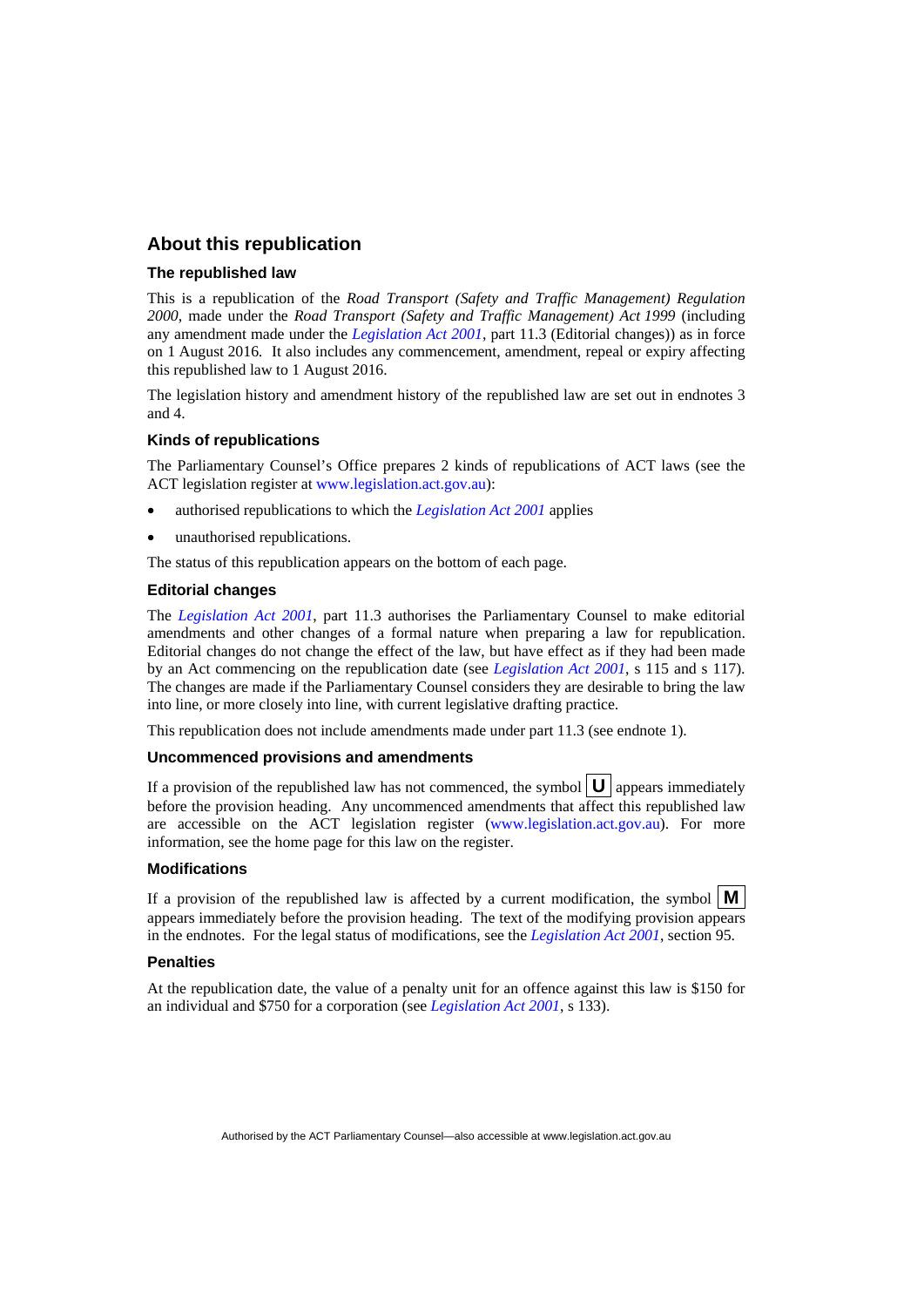

# **Road Transport (Safety and Traffic Management) Regulation 2000**

made under the

**Road Transport (Safety and Traffic Management) Act 1999** 

# **Contents**

Page

| <b>Chapter 1</b> | <b>Preliminary</b>                                           |            |
|------------------|--------------------------------------------------------------|------------|
|                  | Name of regulation                                           | 2          |
| 2                | Dictionary                                                   | 2          |
| 3                | Dictionary—application to Australian Road Rules              | 2          |
| 3A               | Road includes road related area                              | 2          |
| 3B               | Meaning of <i>park</i> and <i>stop</i>                       | 3          |
| 4                | <b>Notes</b>                                                 | 3          |
| 4A               | Offences against regulation-application of Criminal Code etc | 3          |
| 4B               | Offences against regulation are strict liability offences    | 4          |
| R <sub>60</sub>  | Road Transport (Safety and Traffic Management)               | contents 1 |
| 01/08/16         | <b>Regulation 2000</b>                                       |            |
|                  | Effective: 01/08/16-31/08/16                                 |            |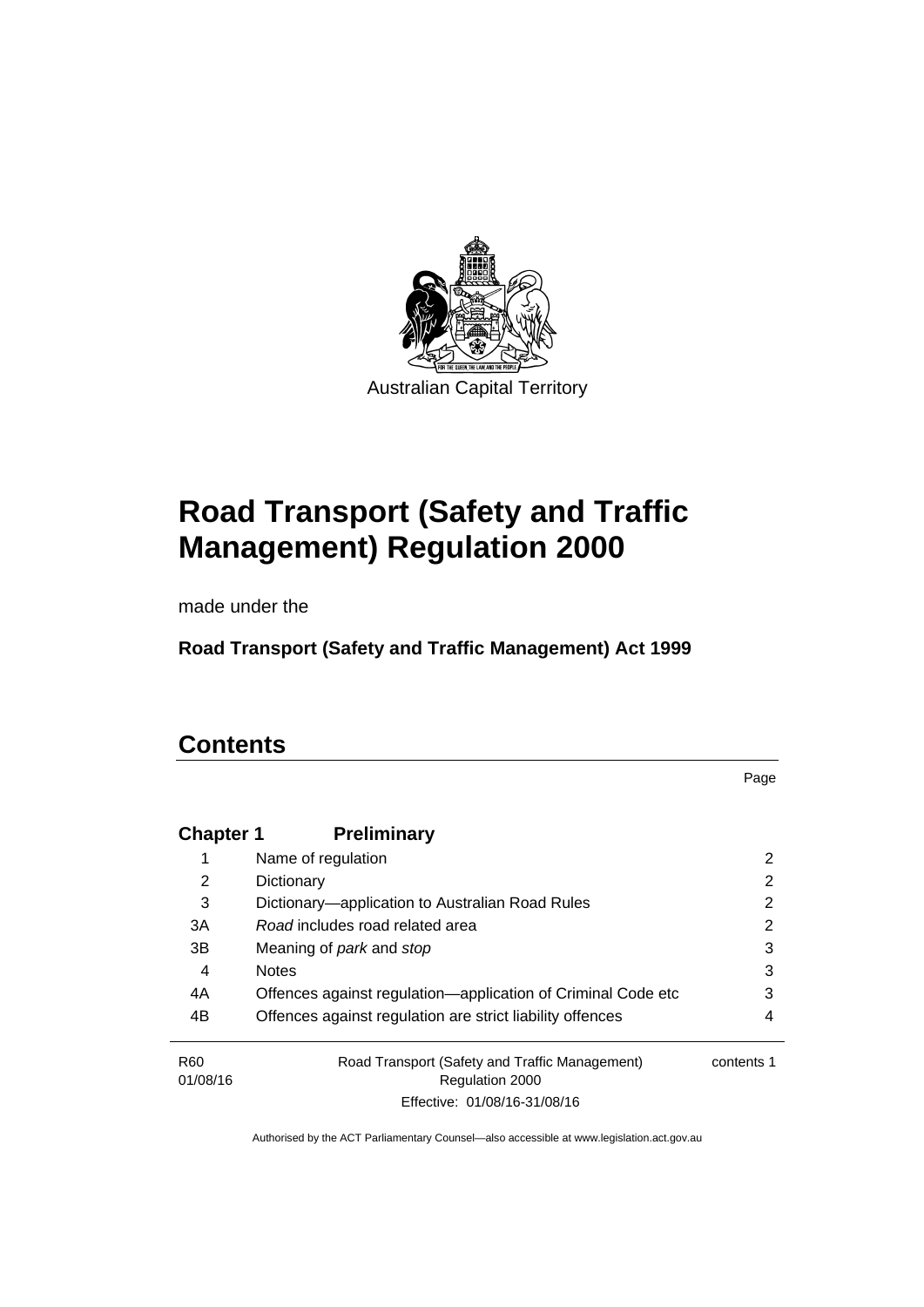| 4C               | General defence of accident or reasonable effort                                     | Page<br>4              |
|------------------|--------------------------------------------------------------------------------------|------------------------|
| <b>Chapter 2</b> | <b>Australian Road Rules</b>                                                         |                        |
| <b>Part 2.1</b>  | Incorporation into ACT law                                                           |                        |
| 5                | Meaning of Australian Road Rules                                                     | 5                      |
| 6                | Incorporation of Australian Road Rules into ACT law                                  | 5                      |
| <b>Part 2.2</b>  | How the Australian Road Rules are<br>incorporated                                    |                        |
| Division 2.2.1   | <b>General</b>                                                                       |                        |
| 7                | References to another law of this jurisdiction etc                                   | $\overline{2}$         |
| Division 2.2.2   | Other provisions for the Australian Road Rules                                       |                        |
| 8                | ARR r 10 (2)-penalties for offences                                                  | 2                      |
| 9                | ARR r 95—emergency stopping lane only signs                                          | 3                      |
| 10               | ARR r 104-no truck signs                                                             | 3                      |
| 11               | ARR r 151 (3) (b)—riding a motorbike or bicycle alongside more than<br>1 other rider | 3                      |
| 11A              | ARR r 158 (2) (c)—other vehicles permitted to travel in bicycle lanes                | 3                      |
| 12               | ARR r 158 (2) (c)-other vehicles permitted to travel in bus lanes                    | 4                      |
| 12A              | ARR r 176-stopping on a clearway                                                     | 4                      |
| 13               | ARR r 179 (1) (c)—stopping in a loading zone—goods and permit<br>vehicles            | 4                      |
| 13A              | ARR r 179 (1) (c) and (2) (c)—stopping in loading zone—bookable<br>vehicles          | 5                      |
| 13B              | ARR r 183—stopping in a bus zone                                                     | 6                      |
| 13BA             | ARR r 189-double parking-motorbikes                                                  | 6                      |
| 13C              | ARR r 195-stopping at or near a bus stop                                             | 7                      |
| 14               | ARR r 199 (2)-stopping near postbox                                                  | $\overline{7}$         |
| 15               | ARR $r$ 206 (2) (b), (c)—time extension for people with disabilities<br>permit       | 7                      |
| 16               | ARR r 207 (2) (a)-fees for parking in pay parking spaces                             | 8                      |
| 16A              | ARR r 213 (5)—making a motor vehicle secure—exception                                | 8                      |
| 17               | ARR r 215 (4)-lights required to be fitted to a vehicle                              | 8                      |
| contents 2       | Road Transport (Safety and Traffic Management)<br>Regulation 2000                    | <b>R60</b><br>01/08/16 |

Effective: 01/08/16-31/08/16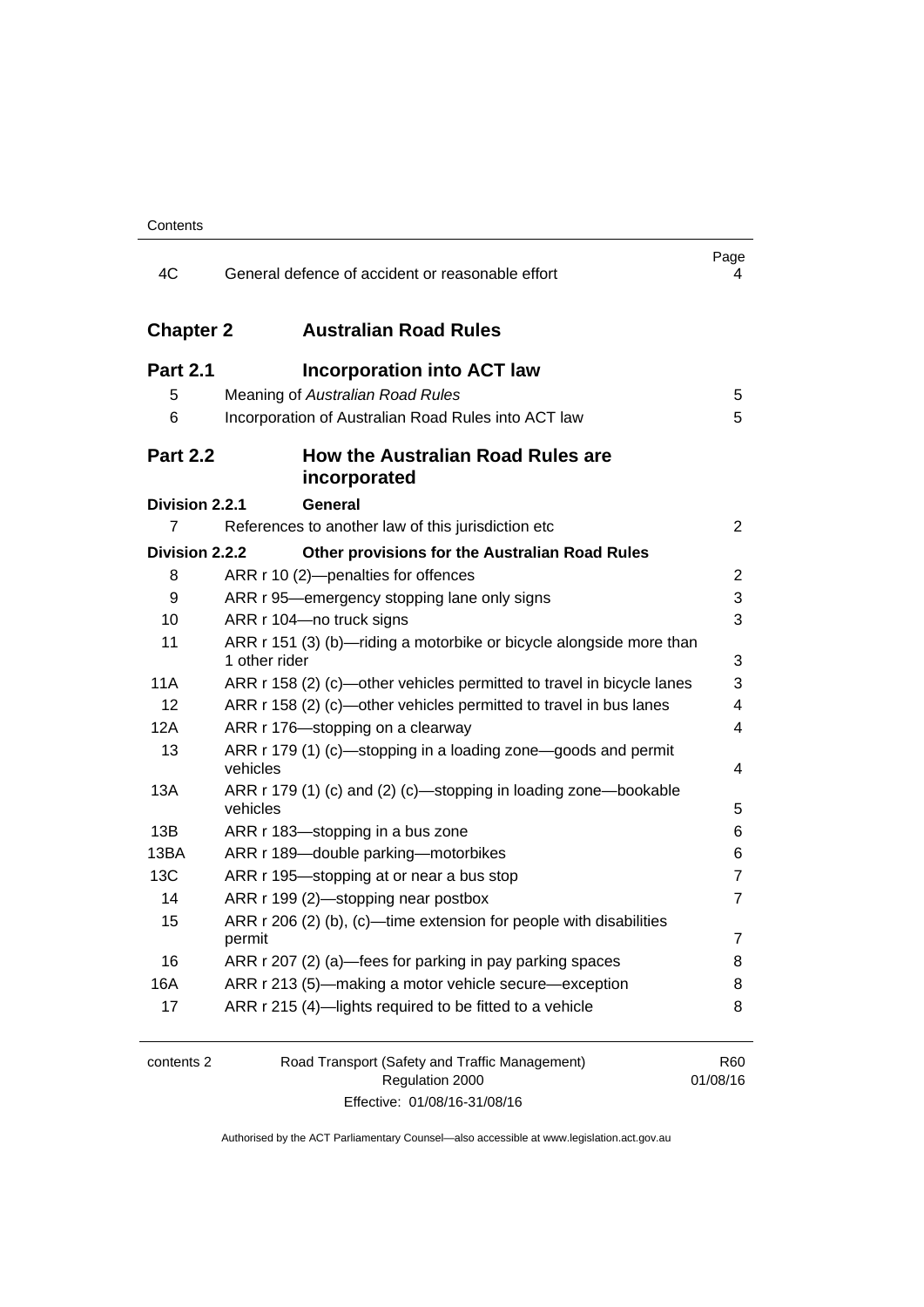| Contents |  |
|----------|--|
|----------|--|

|                 |                                                                               | Page       |
|-----------------|-------------------------------------------------------------------------------|------------|
| 18              | ARR r 216 (3)—towing a vehicle at night or in hazardous weather<br>conditions | 9          |
| 19              | ARR r 220 (3)—using lights on vehicles that are stopped                       | 9          |
| 20              | ARR r 221 (f)—using hazard warning lights on buses carrying children          | 9          |
| 21              | ARR r 222—using warning lights on buses carrying children                     | 9          |
| 22              | ARR r 225-use of radar detectors                                              | 10         |
| 22A             | ARR r 236 (6)-hitchhiking, roadside commerce etc permitted                    | 10         |
| 23              | ARR r 244C-motorised scooters not to be used                                  | 11         |
| 24              | ARR r 266 (7)—wearing of seatbelts by passengers under 16 years<br>old        | 11         |
| 26              | ARR r 270 (3)—wearing motorbike helmets                                       | 11         |
| 27              | ARR r 271 (6)-riding on motorbikes                                            | 12         |
| 27A             | ARR r 280 (2) (a)—other vehicles to which B light rules apply                 | 12         |
| 28              | ARR r 287 (3), (4)—duties of participants in crashes                          | 12         |
| 29              | ARR r 289 (1) (g)-driving on nature strip                                     | 13         |
| 30              | ARR r 298-driving with a person in or on trailer                              | 14         |
| 30A             | ARR r 299-television receivers and visual display units in motor<br>vehicles  | 15         |
| 30 <sub>B</sub> | ARR r 300 (1) (c)-use of mobile phone                                         | 16         |
| 31              | ARR r 310 (3), (4)-exemption for road workers etc                             | 16         |
| 32              | ARR r 313-postal workers                                                      | 17         |
| 33              | ARR dict-definitions for dictionary                                           | 17         |
| <b>Part 2.3</b> | <b>Additional ACT road rules</b>                                              |            |
| Division 2.3.1  | Noise and other nuisances                                                     |            |
| 37              | Making unnecessary engine noise                                               | 21         |
| 38              | Emission of waste oil or grease                                               | 21         |
| Division 2.3.1A | <b>Bicycle riders</b>                                                         |            |
| 38A             | Keeping safe lateral distance when passing bicycle rider                      | 22         |
| 38B             | Exceptions for passing bicycle rider                                          | 23         |
| 38C             | Riding across road on crossing                                                | 24         |
| 38D             | Application of ARRs to riders crossing road on crossing                       | 25         |
| Division 2.3.2  | Driver and passenger safety                                                   |            |
| 39              | Safety of persons on trailers                                                 | 26         |
| R60<br>01/08/16 | Road Transport (Safety and Traffic Management)<br>Regulation 2000             | contents 3 |

Authorised by the ACT Parliamentary Counsel—also accessible at www.legislation.act.gov.au

Effective: 01/08/16-31/08/16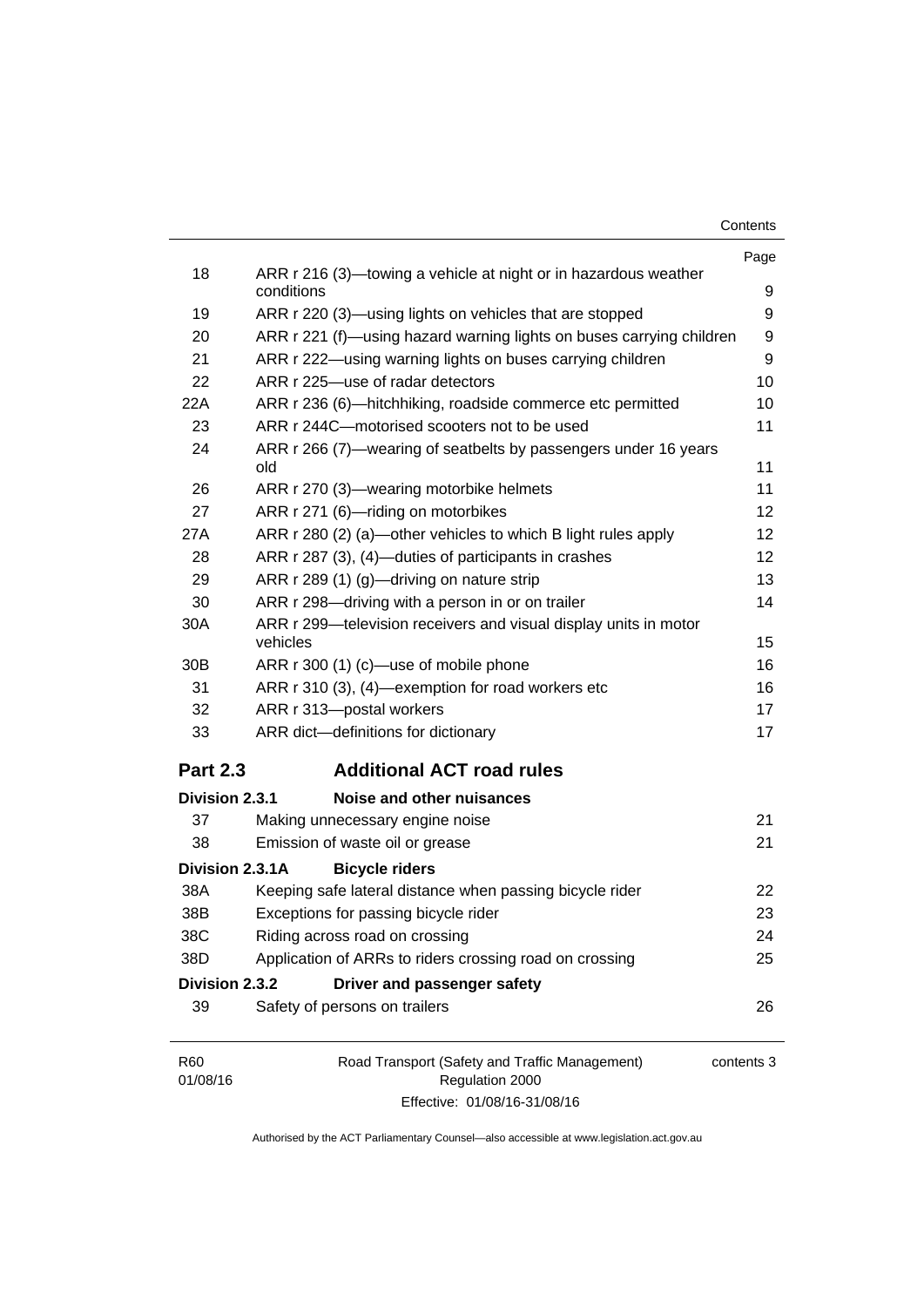#### **Contents**

| 40             | Passengers in sidecars to be seated                                            | Page<br>27             |
|----------------|--------------------------------------------------------------------------------|------------------------|
| Division 2.3.3 | <b>Trailers and towing</b>                                                     |                        |
| 41             | Number of vehicles that may be drawn                                           | 28                     |
| 42             | Towing by vehicles under 4.5t                                                  | 29                     |
| Division 2.3.4 | <b>Lights on vehicles</b>                                                      |                        |
| 43             | Lights on motor vehicles generally                                             | 31                     |
| Division 2.3.5 | <b>Metered parking</b>                                                         |                        |
| 44             | Metered parking-parking in spaces                                              | 32                     |
| 44 A A         | Metered parking-parking in spaces-motorbikes                                   | 33                     |
| 44A            | Metered parking-parking fees                                                   | 33                     |
| 44B            | Metered parking-maximum length of stay                                         | 34                     |
| 45             | Metered parking-exceptions to s 44A and s 44B                                  | 34                     |
| 46             | Temporary closure of metered parking spaces                                    | 35                     |
| 47             | Misuse of parking meters                                                       | 36                     |
| 48             | Interfering with parking meters etc                                            | 36                     |
| Division 2.3.6 | <b>Ticket parking</b>                                                          |                        |
| 49             | Ticket parking-parking in spaces                                               | 36                     |
| 49AAA          | Ticket parking-parking in spaces-motorbikes                                    | 37                     |
| 49A            | Ticket parking-display of tickets                                              | 38                     |
| 49AA           | Ticket parking-e-payment                                                       | 40                     |
| 49B            | Ticket parking-maximum length of stay                                          | 40                     |
| 50             | Ticket parking-exceptions to s 49A and s 49B                                   | 41                     |
| 51             | Temporary closure of ticket parking spaces and areas                           | 42                     |
| 52             | Use of false or damaged parking tickets etc                                    | 43                     |
| 53             | Misuse of parking ticket machines                                              | 43                     |
| 54             | Interfering with parking ticket machines etc                                   | 44                     |
| 55             | Interfering with parking tickets                                               | 44                     |
| Division 2.3.7 | Other ACT road rules about stopping and parking                                |                        |
| 56             | Unauthorised use of parking permits and mobility parking scheme<br>authorities | 45                     |
| 56A            | Interfering with parking permits and mobility parking scheme<br>authorities    | 46                     |
| 57A            | Stopping public buses in bus zones and at bus stops                            | 46                     |
| contents 4     | Road Transport (Safety and Traffic Management)<br>Regulation 2000              | <b>R60</b><br>01/08/16 |

Effective: 01/08/16-31/08/16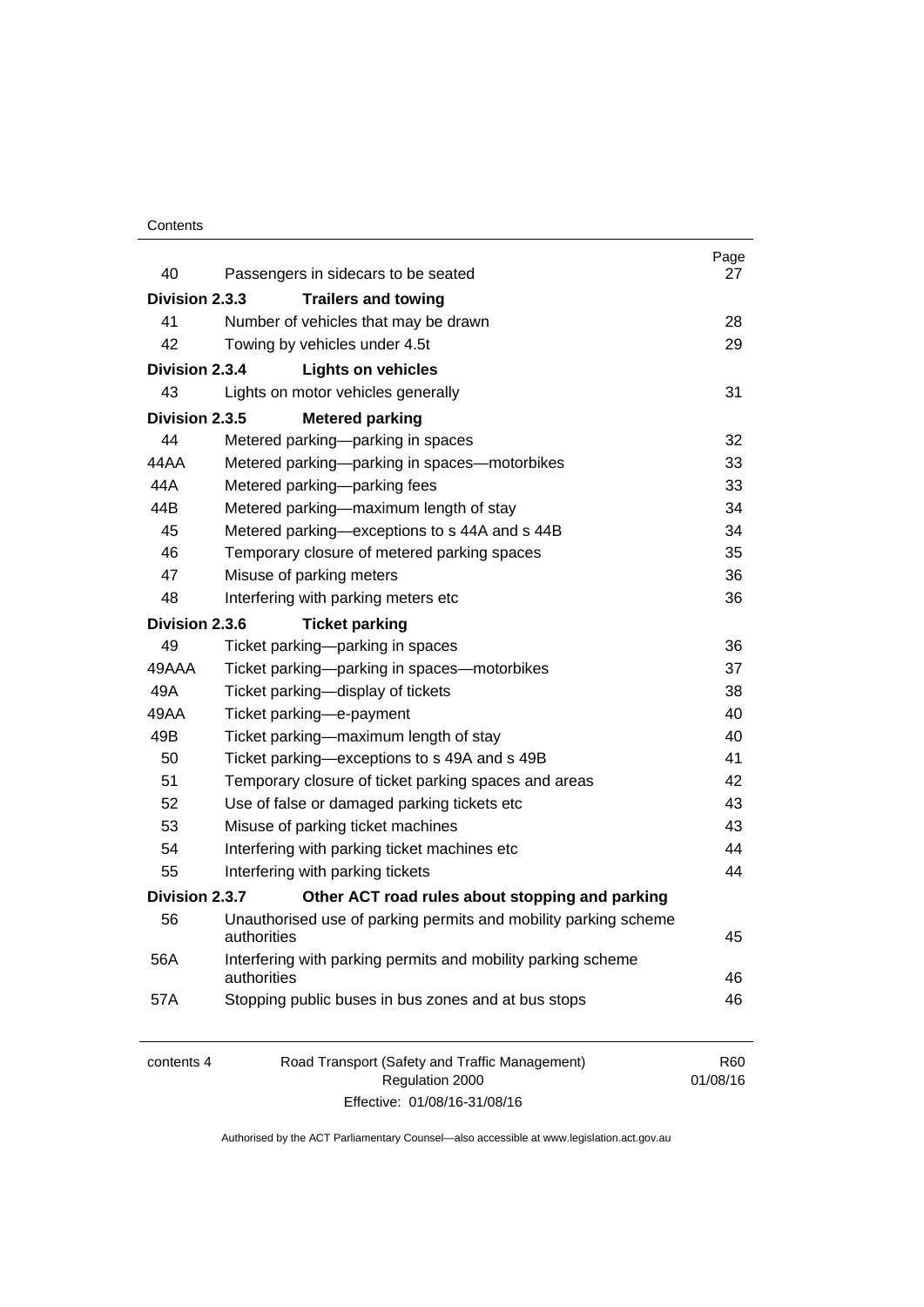|                 |                                                                                                         | Contents   |
|-----------------|---------------------------------------------------------------------------------------------------------|------------|
| 58              | Stopping in an emergency etc or to comply with another law                                              | Page<br>47 |
| Division 2.3.8  | Other ACT road rules                                                                                    |            |
| 60              | Interrupting funeral processions etc                                                                    | 49         |
| 61              | Driving on roads closed to traffic                                                                      | 49         |
| 62              | Use of wheeled recreational devices and wheeled toys on roads                                           | 49         |
| <b>Part 2.4</b> | <b>Other provisions</b>                                                                                 |            |
| 63              | Devices that are prescribed traffic control devices—Act, dict, def<br>prescribed traffic control device | 50         |
| 64              | Preventing prescribed traffic control devices being clearly visible                                     | 50         |
| 65              | Use of do not overtake turning vehicle sign                                                             | 51         |
| 66              | Approvals etc by road transport authority                                                               | 51         |
| 67              | Exemption from requirement about riding on motorbikes                                                   | 52         |
| 68              | Defence of complying with direction of police officer or authorised<br>person                           | 52         |
| 69              | Exemption for driver of police vehicle—generally—Act, s 35                                              | 53         |
| 69A             | Exemption for driver of police vehicle-training and assessment                                          | 54         |
| 70              | Exemption for driver of emergency vehicles                                                              | 55         |
| 71              | Stopping and parking exemption for police and emergency vehicles<br>and authorised people               | 55         |

## **[Chapter 3](#page-73-0) Parking**

| <b>Part 3.1</b> | <b>Parking schemes</b>                          |            |
|-----------------|-------------------------------------------------|------------|
| Division 3.1.1  | <b>Metered parking schemes</b>                  |            |
| 72              | Metered parking schemes                         | 57         |
| 73              | Metered parking areas                           | 57         |
| 74              | Parking meters                                  | 57         |
| 75              | Metered parking spaces                          | 58         |
| Division 3.1.2  | <b>Ticket parking schemes</b>                   |            |
| 75A             | Parking authorities                             | 58         |
| 75B             | Parking authority guidelines                    | 59         |
| 76              | Ticket parking schemes—road transport authority | 59         |
| 76AA            | Approval of e-payment method                    | 59         |
| R <sub>60</sub> | Road Transport (Safety and Traffic Management)  | contents 5 |
| 01/08/16        | Regulation 2000                                 |            |

Effective: 01/08/16-31/08/16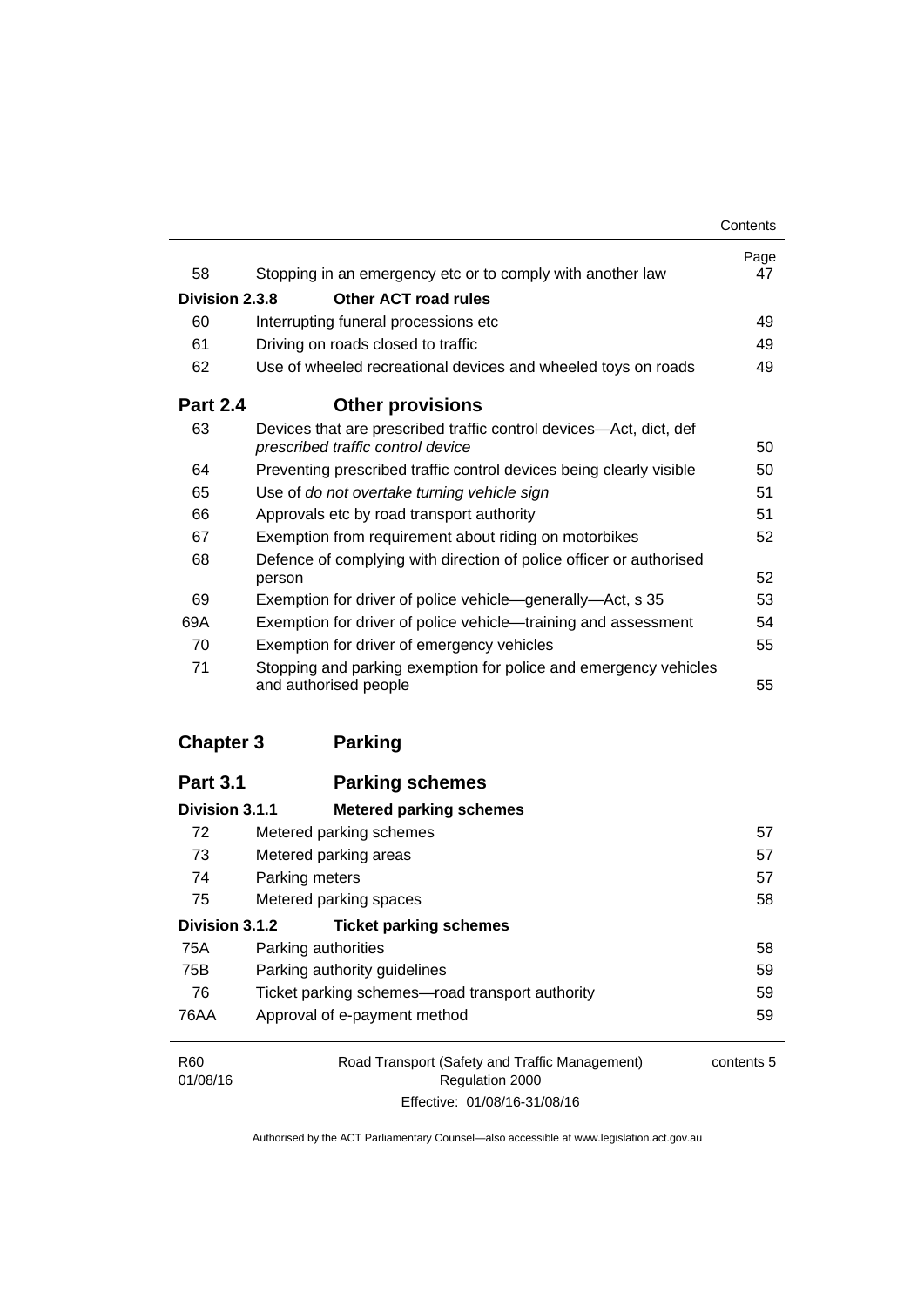| 76A | Ticket parking schemes—parking authorities                                | Page<br>60 |
|-----|---------------------------------------------------------------------------|------------|
| 77  | Ticket parking areas                                                      | 61         |
| 78  | Ticket parking spaces                                                     | 61         |
| 79  | <b>Ticket machines</b>                                                    | 61         |
| 80  | Parking tickets                                                           | 61         |
| 81  | Duration of parking tickets and e-payment parking period                  | 62         |
|     | Division 3.1.3<br><b>Heavy vehicle parking</b>                            |            |
| 82  | Definitions-div 3.1.3                                                     | 62         |
| 83  | References in div 3.1.3 to land adjoining residential land                | 63         |
| 84  | Vehicle parked partly on residential land                                 | 63         |
| 85  | Parking of certain vehicles on residential land prohibited                | 63         |
| 85A | No more than 1 heavy vehicle on residential land                          | 64         |
| 85B | Heavy vehicles to be parked away from residential land boundaries         | 64         |
| 86  | Parking of certain vehicles on land adjoining residential land prohibited | 65         |
| 87  | Parking of certain commercial vehicles on land with multi-unit housing    | 65         |
| 87A | No offence if reasonable necessity etc                                    | 66         |
| 87B | Heavy vehicle refrigeration units not to be operated on residential land  | 66         |
| 87C | Prohibition on night operation of heavy vehicle                           | 67         |
| 88  | Daily infringement                                                        | 67         |
|     | Division 3.1.3A<br>Heavy vehicle parking-enforcement                      |            |
| 89  | Meaning of occupier-div 3.1.3A                                            | 68         |
| 90  | Power to enter premises                                                   | 68         |
| 91  | Production of identity card                                               | 69         |
| 92  | Consent to entry                                                          | 69         |
| 93  | General powers on entry to premises                                       | 70         |
| 94  | Damage etc to be minimised                                                | 71         |
| 95  | Compensation for exercise of enforcement powers                           | 71         |
|     | Division 3.1.4<br><b>Miscellaneous</b>                                    |            |
| 97A | Other powers to provide pay parking                                       | 72         |
| 98  | Overlapping schemes                                                       | 72         |
| 98A | Income from ticket parking scheme                                         | 72         |
| 98B | Costs of ticket parking scheme                                            | 73         |
| 99  | Trailers not separately chargeable                                        | 73         |
|     |                                                                           |            |

| contents 6 | Road Transport (Safety and Traffic Management) | R60      |
|------------|------------------------------------------------|----------|
|            | Regulation 2000                                | 01/08/16 |
|            | Effective: 01/08/16-31/08/16                   |          |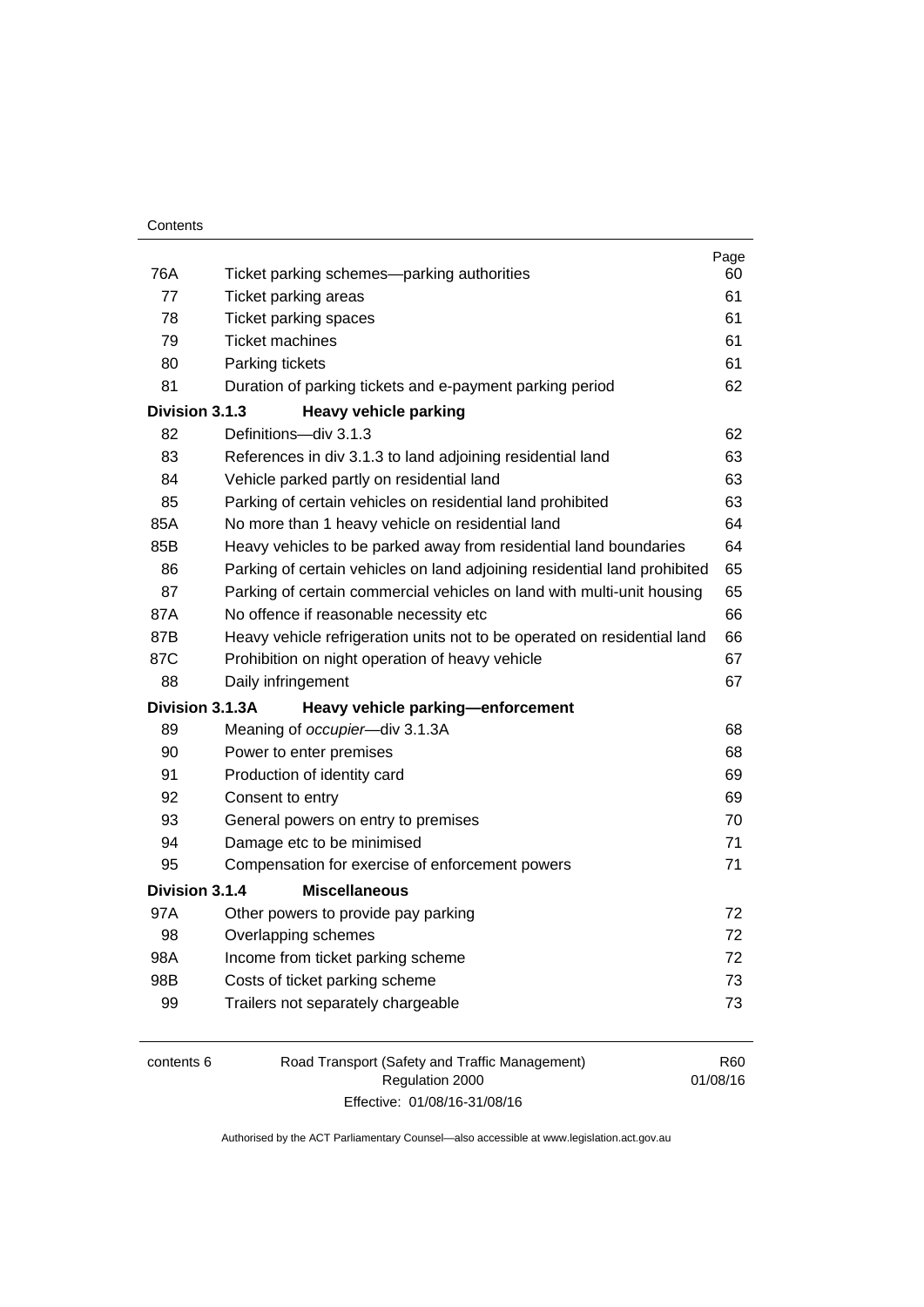|                             |                                                                                                                                         | Contents   |
|-----------------------------|-----------------------------------------------------------------------------------------------------------------------------------------|------------|
|                             |                                                                                                                                         | Page       |
| <b>Part 3.2</b>             | Parking permits and mobility parking scheme<br>authorities                                                                              |            |
| 100                         | Parking permits                                                                                                                         | 74         |
| 101                         | Mobility parking scheme authorities                                                                                                     | 75         |
| 101A                        | Parking permits and mobility parking scheme authorities-cancellation                                                                    | 76         |
| 101B                        | Parking permits and mobility parking scheme authorities-return when<br>cancelled                                                        | 77         |
| <b>Part 3.3</b>             | <b>Parking-other provisions</b>                                                                                                         |            |
| 101C                        | Marking tyres by parking inspectors                                                                                                     | 78         |
| <b>Chapter 4</b>            | <b>Traffic offence detection devices</b>                                                                                                |            |
| 102                         | Definitions-ch 4                                                                                                                        | 79         |
| 103                         | Approved traffic offence detection devices                                                                                              | 81         |
| 103A                        | Approval of police vehicle speedometers                                                                                                 | 82         |
| 103B                        | Average speed detection systems-Act, s 22AA, s 23B and s 24 (2)                                                                         | 82         |
| 104                         | Major testing of laser speed measuring devices                                                                                          | 86         |
| 104A                        | Major testing of other traffic offence detection devices                                                                                | 87         |
| 104B                        | Certification and sealing of traffic offence detection devices                                                                          | 89         |
| 105                         | Use of certain digital camera detection devices                                                                                         | 89         |
| 105A                        | Use of certain laser speed measuring devices                                                                                            | 91         |
| 105B                        | Use of certain radar speed measuring devices                                                                                            | 92         |
| 106                         | Approved people-testing and sealing                                                                                                     | 93         |
| 107                         | Approved people-use                                                                                                                     | 93         |
| 107A                        | Recording of camera detection device image files—Act, s 23 (2) (c) (ii)                                                                 | 93         |
| 107B                        | Verification of camera detection device image files-Act,<br>s 23 (2) (c) (iii)                                                          | 94         |
| 108                         | Meaning of codes etc on image taken by approved camera detection<br>device or approved average speed detection system—Act, s 24 (2) (a) | 95         |
| <b>Chapter 5</b>            | <b>Miscellaneous</b>                                                                                                                    |            |
| 109                         | Additional police powers-removing parked cars                                                                                           | 99         |
| 110                         | Prohibition on car minding                                                                                                              | 99         |
| R <sub>60</sub><br>01/08/16 | Road Transport (Safety and Traffic Management)<br>Regulation 2000                                                                       | contents 7 |

Authorised by the ACT Parliamentary Counsel—also accessible at www.legislation.act.gov.au

Effective: 01/08/16-31/08/16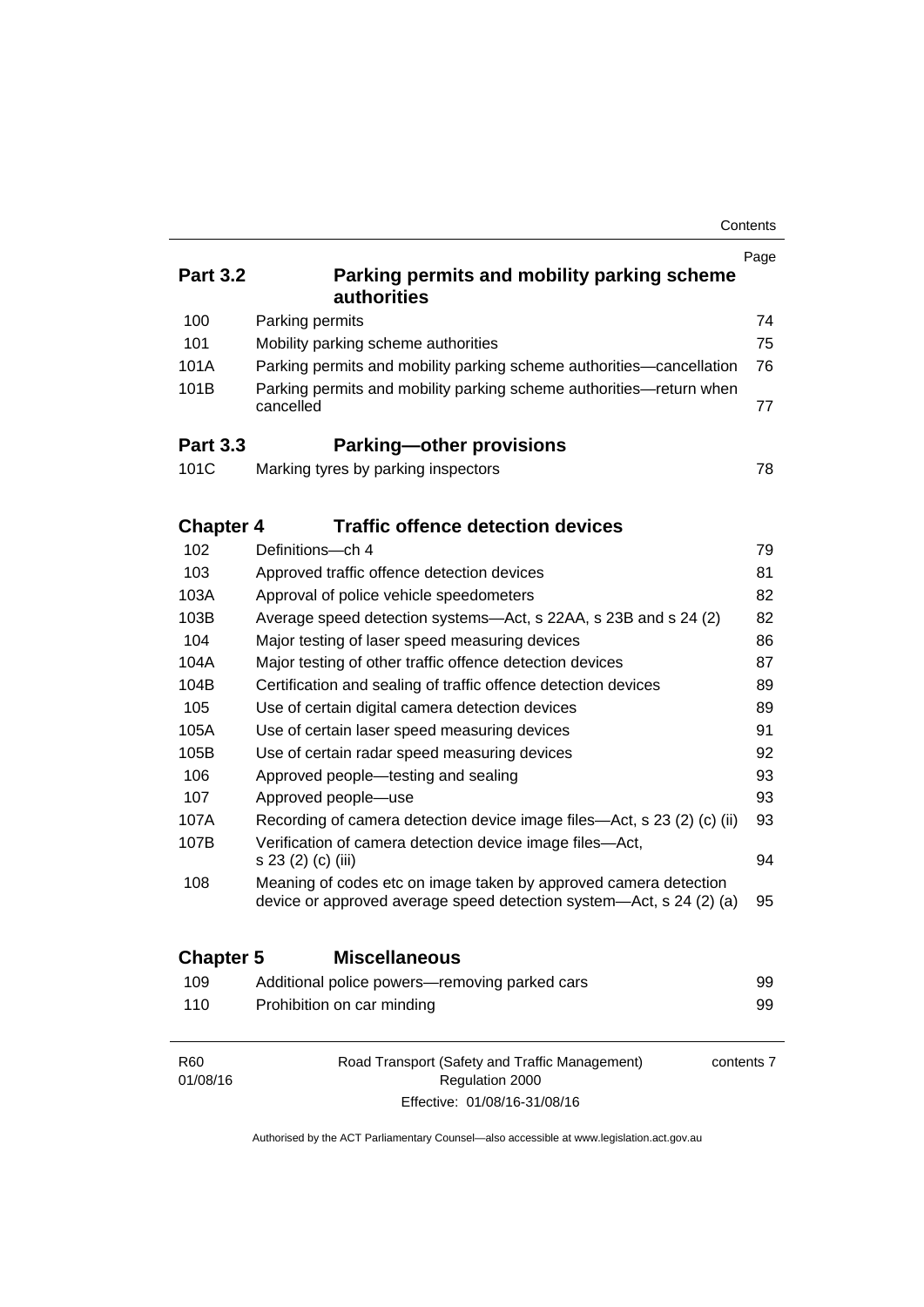| Contents |                                                    |      |
|----------|----------------------------------------------------|------|
|          |                                                    | Page |
| 111      | Removal of unattended vehicles—Act, s 32 (1) (c)   | 100  |
| 112      | Disposal of impounded vehicles—Act, s 10K          | 100  |
| 112A     | Disposal of forfeited vehicles—Act, s 10K          | 102  |
| 113      | Responsible person to inspect driver licence       | 102  |
| 114      | Responsible person's consent                       | 102  |
| 115      | Standards for safe carriage of loads—Act, s 14 (2) | 102  |
| 116      | Tracked vehicle—Act, dict, def vehicle, par (b)    | 103  |
| 117      | Review of div 2.3.1A                               | 103  |

# **[Dictionary](#page-120-0)** [104](#page-120-0)

| <b>Endnotes</b> |                        |     |
|-----------------|------------------------|-----|
|                 | About the endnotes     | 114 |
| 2               | Abbreviation key       | 114 |
| 3               | Legislation history    | 115 |
| 4               | Amendment history      | 125 |
| 5               | Earlier republications | 144 |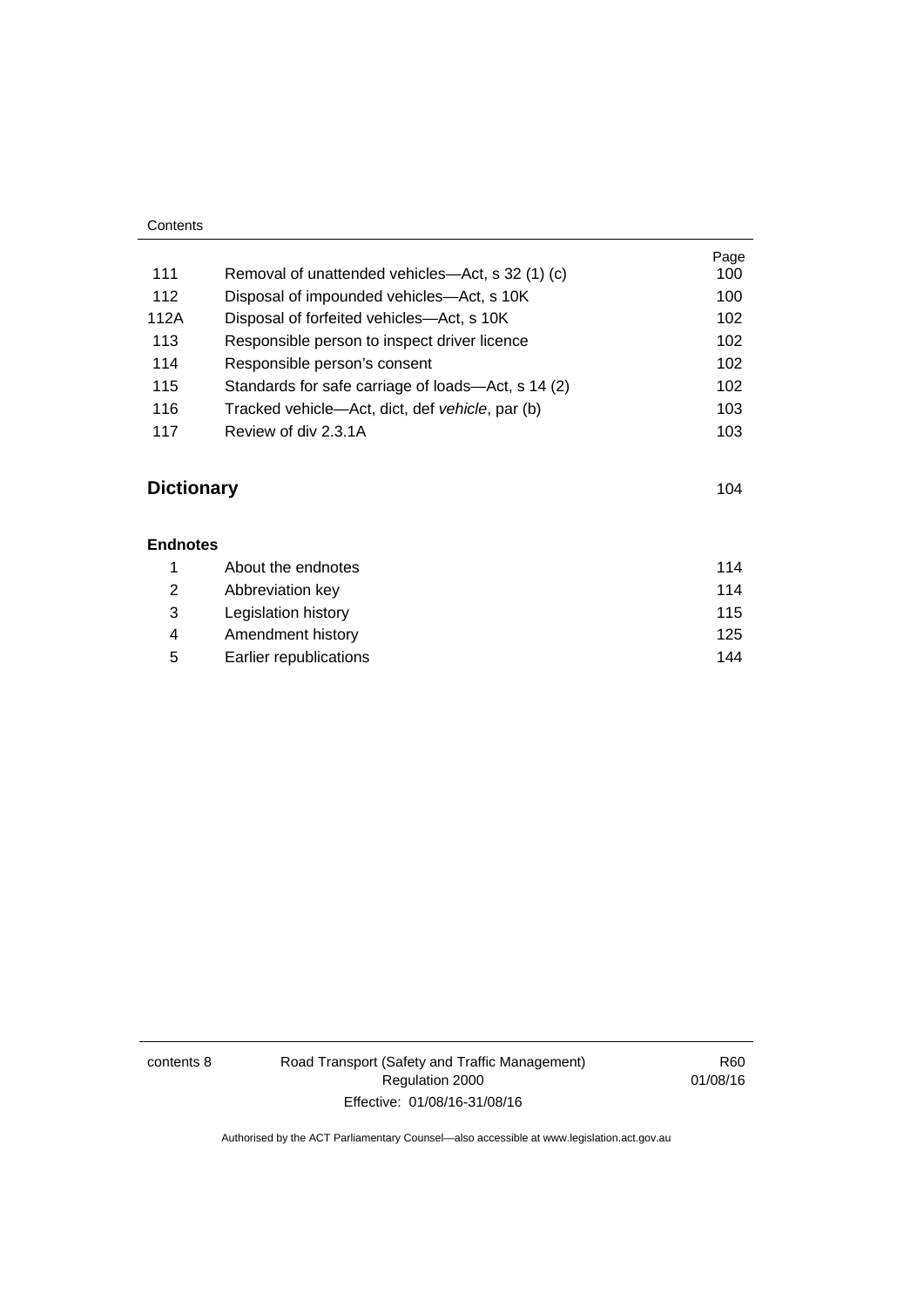

# **Road Transport (Safety and Traffic Management) Regulation 2000**

made under the

**[Road Transport \(Safety and Traffic Management\) Act 1999](http://www.legislation.act.gov.au/a/1999-80)**

R60 01/08/16

l

Road Transport (Safety and Traffic Management) Regulation 2000 Effective: 01/08/16-31/08/16

page 1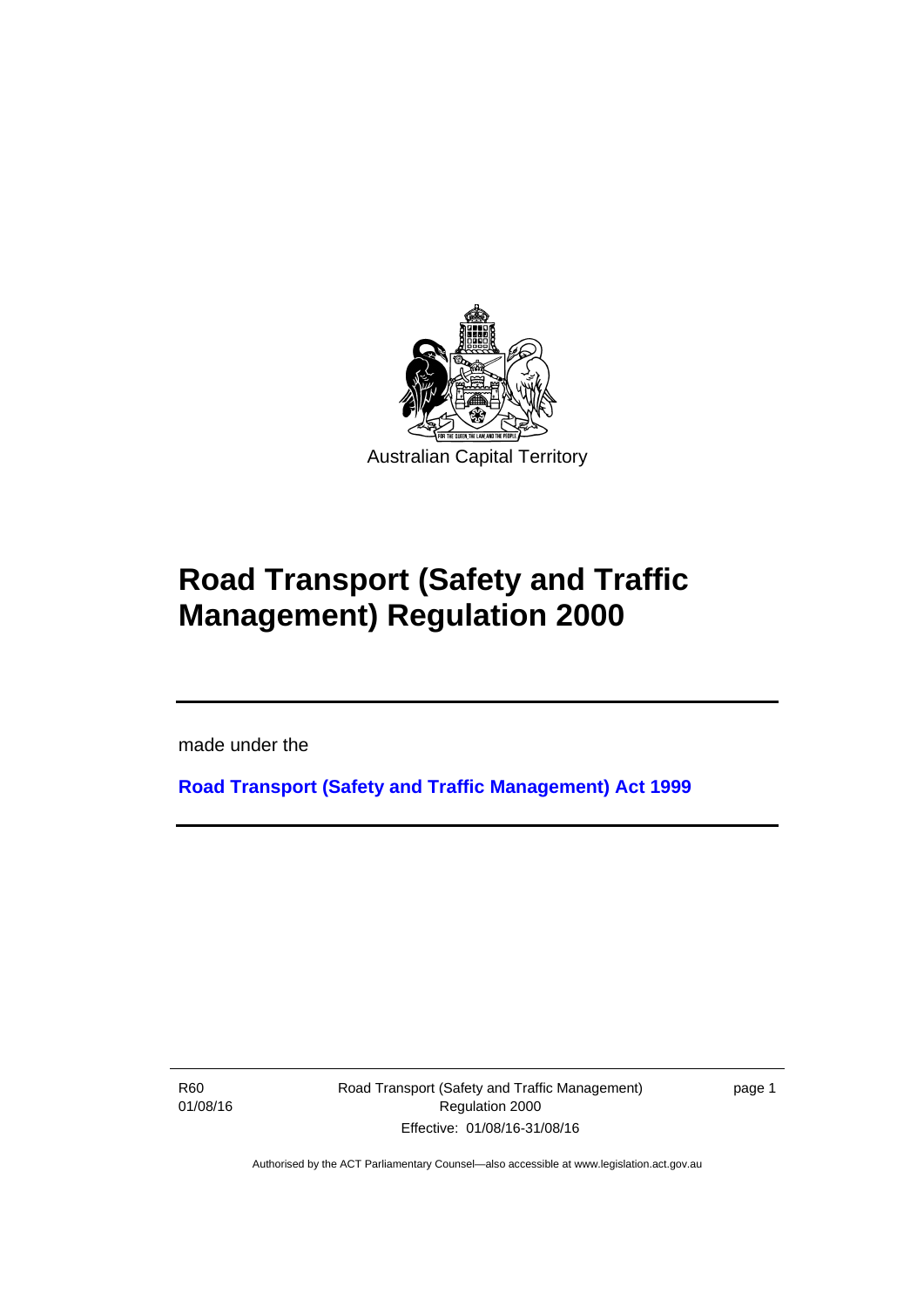# <span id="page-11-0"></span>**Chapter 1** Preliminary

#### <span id="page-11-1"></span>**1 Name of regulation**

This regulation is the *Road Transport (Safety and Traffic Management) Regulation 2000*.

#### <span id="page-11-2"></span>**2 Dictionary**

The dictionary at the end of this regulation is part of the regulation.

*Note 1* The dictionary at the end of this regulation defines certain terms used in this regulation, and includes references (*signpost definitions*) to other terms defined elsewhere.

> For example, the signpost definition '*semitrailer*—see the *[Road](http://www.legislation.act.gov.au/sl/2000-12)  [Transport \(Vehicle Registration\) Regulation 2000](http://www.legislation.act.gov.au/sl/2000-12)*, dictionary.' means that the term 'semitrailer' is defined in that dictionary and the definition applies to this regulation.

*Note 2* A definition in the dictionary (including a signpost definition) applies to the entire regulation unless the definition, or another provision of the regulation, provides otherwise or the contrary intention otherwise appears (see [Legislation Act,](http://www.legislation.act.gov.au/a/2001-14) s 155 and s 156 (1)).

#### <span id="page-11-3"></span>**3 Dictionary—application to Australian Road Rules**

The definitions in the dictionary do not apply to the Australian Road [Rules](http://www.legislation.act.gov.au//ni/db_37271/default.asp) unless this regulation provides otherwise.

*Note* See div 2.2.1, note 2 for the relevant provisions of this regulation.

#### <span id="page-11-4"></span>**3A** *Road* **includes road related area**

In this regulation:

*road* includes a road related area.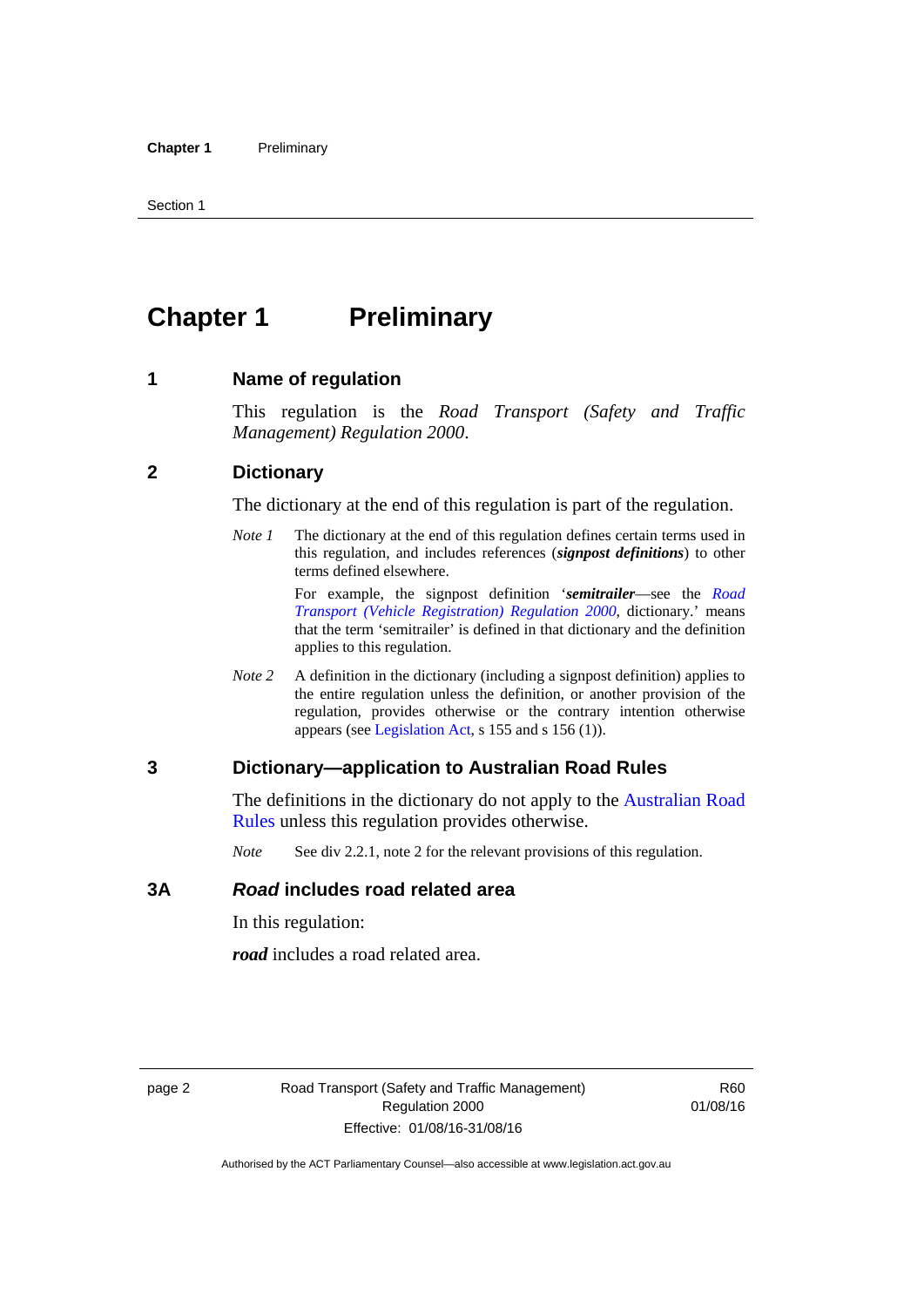### <span id="page-12-0"></span>**3B Meaning of** *park* **and** *stop*

In this regulation:

*park*, in relation to a driver, includes stop and allow the driver's vehicle to stay (whether or not the driver leaves the vehicle).

*stop*, for a driver, includes park, but does not include stop to reverse the driver's vehicle into a parking bay or other parking space.

#### <span id="page-12-1"></span>**4 Notes**

A note in this regulation is explanatory and is not part of this regulation.

*Note* See the [Legislation Act,](http://www.legislation.act.gov.au/a/2001-14) s 127 (1), (4) and (5) for the legal status of notes.

#### <span id="page-12-2"></span>**4A Offences against regulation—application of Criminal Code etc**

Other legislation applies in relation to offences against this regulation (including the [Australian Road Rules](http://www.legislation.act.gov.au//ni/db_37271/default.asp)).

*Note 1 Criminal Code* The [Criminal Code,](http://www.legislation.act.gov.au/a/2002-51) ch 2 applies to an offence against this regulation (see Code, pt 2.1).

> The chapter sets out the general principles of criminal responsibility (including burdens of proof and general defences), and defines terms used for offences to which the Code applies (eg *conduct*, *intention*, *recklessness* and *strict liability*).

#### *Note 2 Penalty units*

The [Legislation Act](http://www.legislation.act.gov.au/a/2001-14), s 133 deals with the meaning of offence penalties that are expressed in penalty units.

*Note 3* The [Australian Road Rules](http://www.legislation.act.gov.au//ni/db_37271/default.asp) are to be read with, and as if they formed part of, this regulation (see s 6).

R60 01/08/16 page 3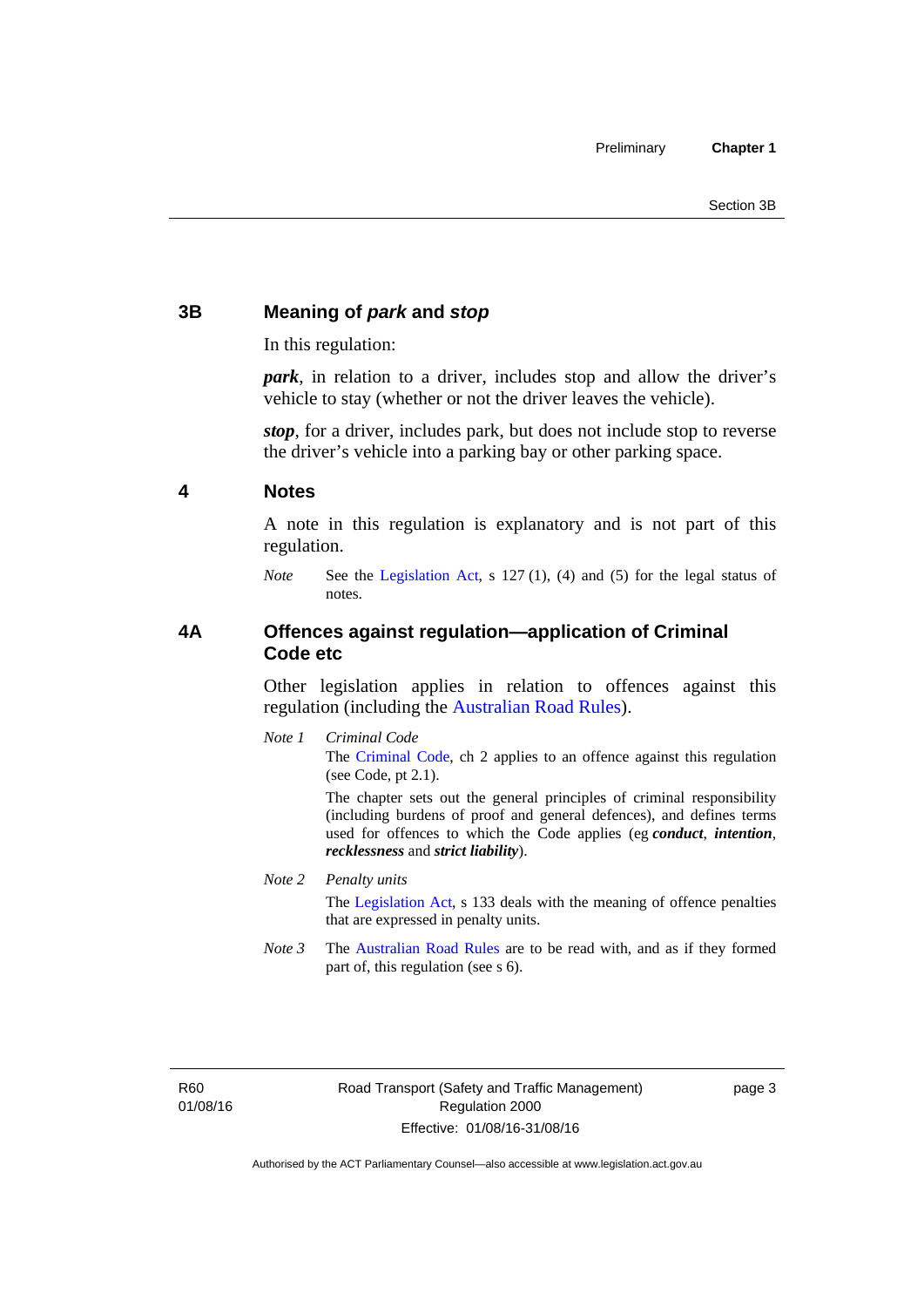#### **Chapter 1** Preliminary

Section 4B

#### <span id="page-13-0"></span>**4B Offences against regulation are strict liability offences**

An offence against this regulation (including the [Australian Road](http://www.legislation.act.gov.au//ni/db_37271/default.asp)  [Rules](http://www.legislation.act.gov.au//ni/db_37271/default.asp)) is a strict liability offence.

#### <span id="page-13-1"></span>**4C General defence of accident or reasonable effort**

Without limiting any other defence, it is a defence to an offence against this regulation (including the [Australian Road Rules\)](http://www.legislation.act.gov.au//ni/db_37271/default.asp) if the defendant proves that the offence—

- (a) was the result of an accident; or
- (b) could not have been avoided by any reasonable efforts by the defendant.

page 4 Road Transport (Safety and Traffic Management) Regulation 2000 Effective: 01/08/16-31/08/16

R60 01/08/16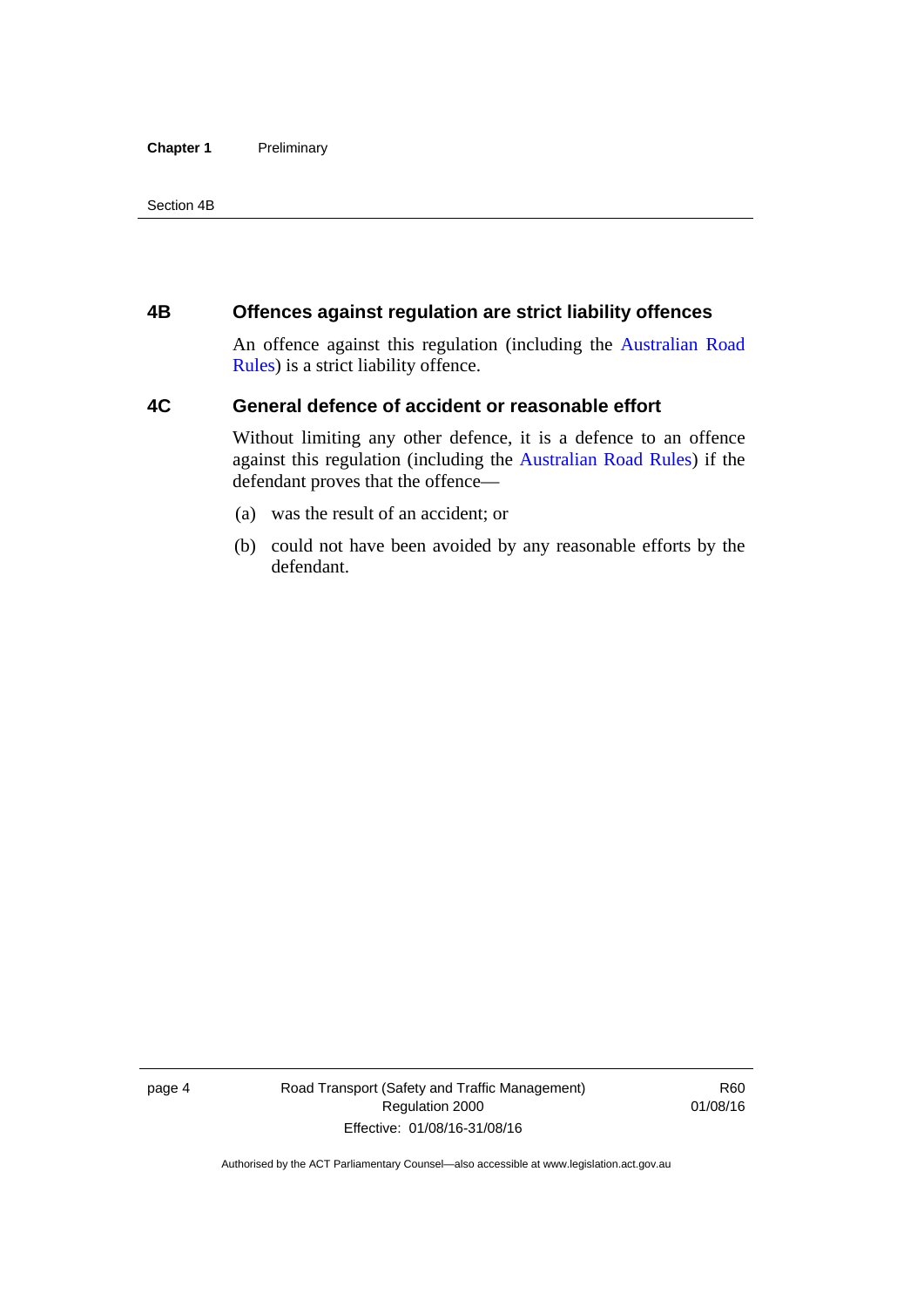# <span id="page-14-0"></span>**Chapter 2 Australian Road Rules**

## <span id="page-14-1"></span>**Part 2.1 Incorporation into ACT law**

#### <span id="page-14-2"></span>**5 Meaning of** *Australian Road Rules*

In this regulation:

*Australian Road Rules* means that part of the publication known as the [Australian Road Rules](http://www.legislation.act.gov.au//ni/db_37271/default.asp), ISBN 0 7240 8874 1 published by the National Transport Commission in February 2012 that consists of the rules approved by the Australian Transport Council under the *[National Transport Commission Act 2003](http://www.comlaw.gov.au/Series/C2004A01166)* (Cwlth).

*Note* The [Australian Road Rules](http://www.legislation.act.gov.au//ni/db_37271/default.asp) are accessible at [www.legislation.act.gov.au](http://www.legislation.act.gov.au/).

#### <span id="page-14-3"></span>**6 Incorporation of Australian Road Rules into ACT law**

- (1) The [Australian Road Rules](http://www.legislation.act.gov.au//ni/db_37271/default.asp) (other than rule 2) are to be read with, and as if they formed part of, this regulation.
- (2) Subsection (1) has effect subject to this regulation.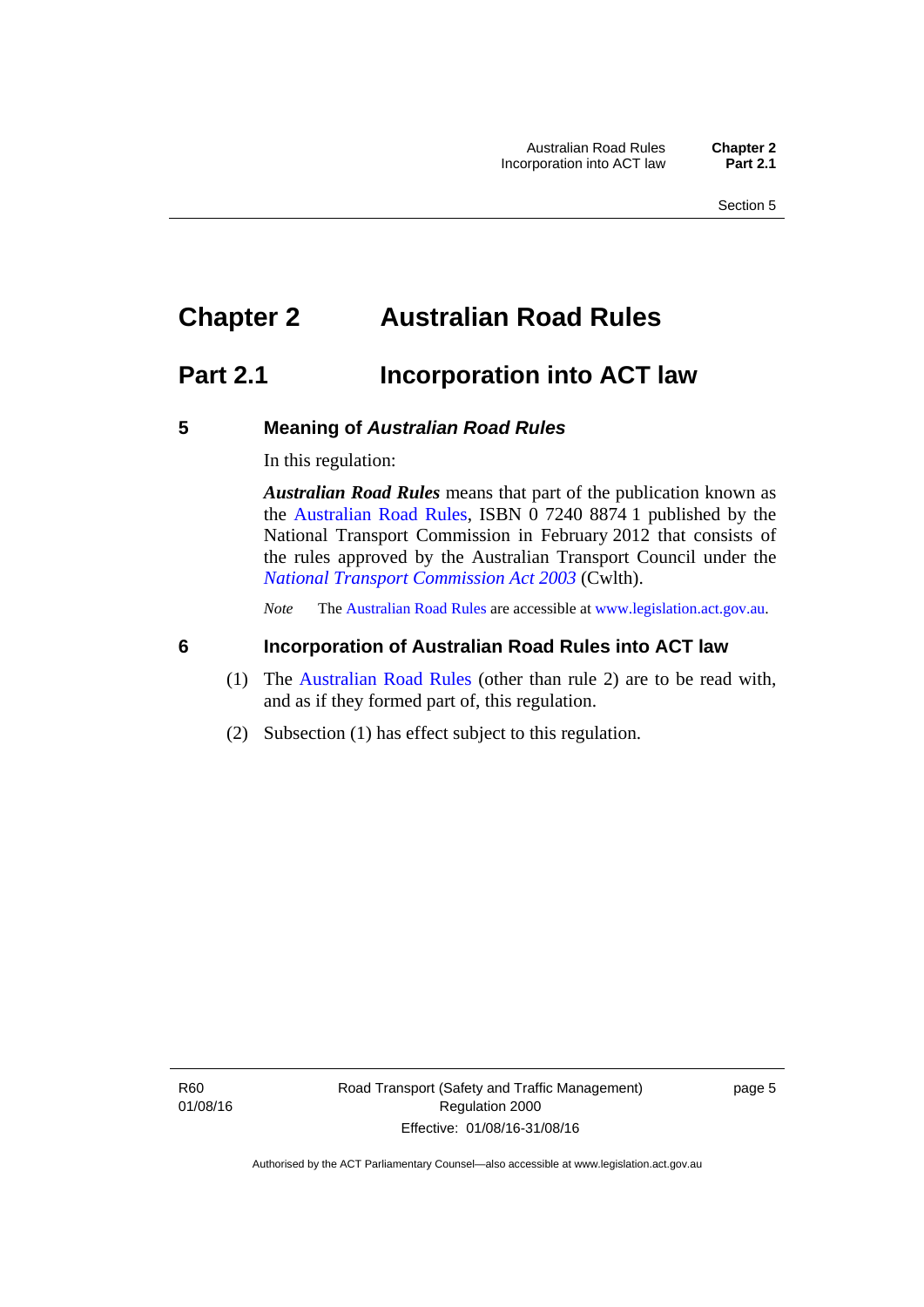# <span id="page-15-0"></span>**Part 2.2 How the Australian Road Rules are incorporated**

#### <span id="page-15-1"></span>**Division 2.2.1 General**

*Note 1* The [Australian Road Rules](http://www.legislation.act.gov.au//ni/db_37271/default.asp) are not completely self-contained and need to be read with associated laws of each jurisdiction. Many of the rules provide for 'another law of this jurisdiction' to define terms used in the [Australian Road Rules](http://www.legislation.act.gov.au//ni/db_37271/default.asp) for application of the [Australian Road Rules](http://www.legislation.act.gov.au//ni/db_37271/default.asp) in the ACT, to permit things to be done in the ACT otherwise prohibited by the [Australian Road Rules](http://www.legislation.act.gov.au//ni/db_37271/default.asp) or to exempt persons in the ACT from complying with the [Australian Road Rules.](http://www.legislation.act.gov.au//ni/db_37271/default.asp)

| column 1<br>item | column <sub>2</sub><br><b>ARR</b> provision | column 3<br>provision of this regulation |
|------------------|---------------------------------------------|------------------------------------------|
| 1                | 10(2)                                       | 8                                        |
| $\mathbf{2}$     | 95                                          | 9                                        |
| $\mathfrak{Z}$   | 104                                         | 10                                       |
| 4                | 151(3)(b)                                   | 11                                       |
| 5                | 158(2)(c)                                   | 12                                       |
| 6                | 179(1)(c)                                   | 13                                       |
| 7                | 179 $(1)$ $(c)$ and $(2)$ $(c)$             | 13A                                      |
| 8                | 183(1)                                      | 13B                                      |
| 9                | 195(1)                                      | 13C                                      |
| 10               | 199(2)                                      | 14                                       |
| 11               | $206(2)$ (b) and (c)                        | 15                                       |
| 12               | 207(2)(a)                                   | 16                                       |
| 13               | 213(5)                                      | 16A                                      |
| 14               | 215(4)                                      | 17                                       |

*Note 2* The following table sets out the provisions of the [Australian Road Rules](http://www.legislation.act.gov.au//ni/db_37271/default.asp) for which provision is made by this part:

page 6 Road Transport (Safety and Traffic Management) Regulation 2000 Effective: 01/08/16-31/08/16

R60 01/08/16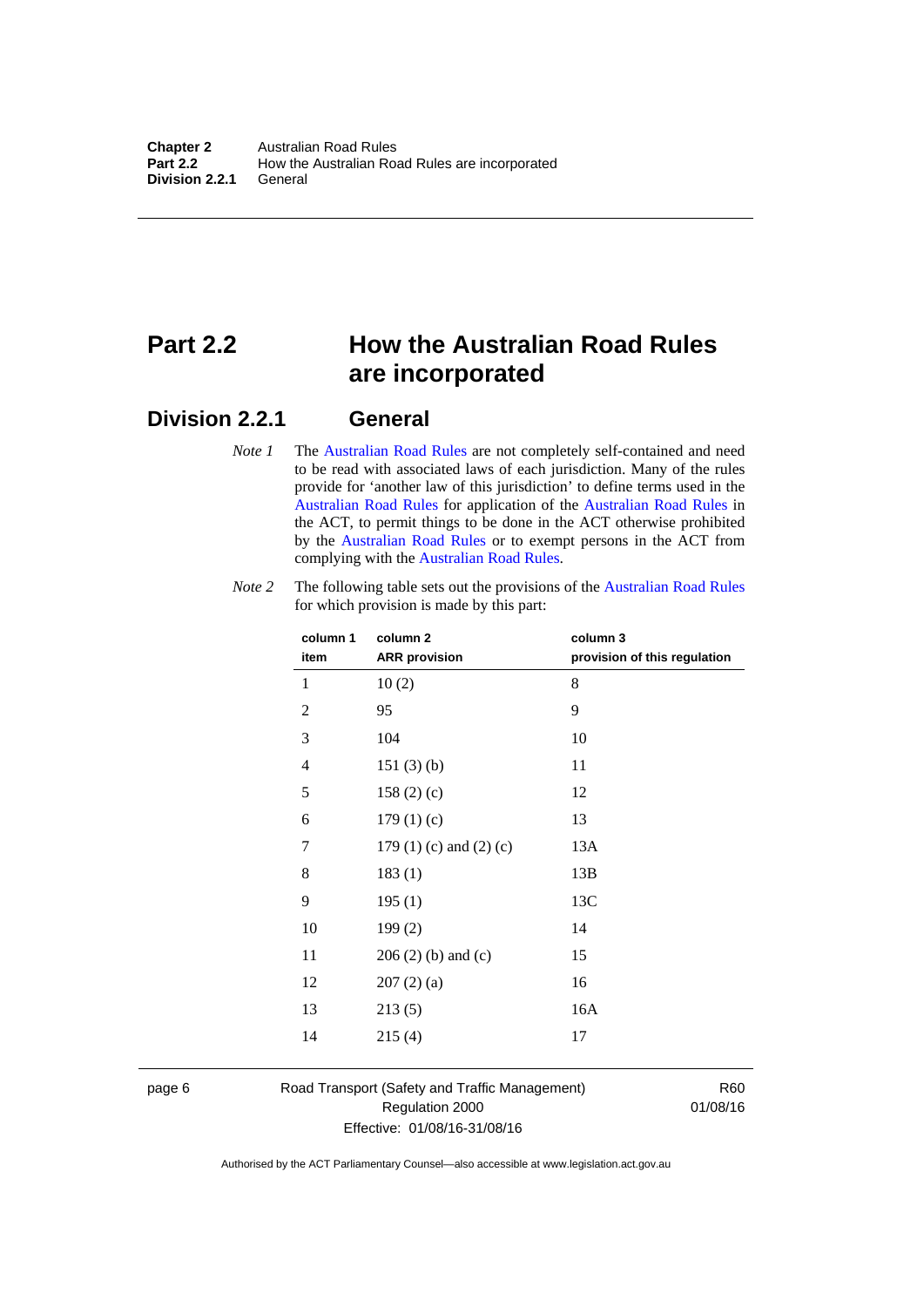| column 1<br>item | column <sub>2</sub><br><b>ARR</b> provision | column 3<br>provision of this regulation |
|------------------|---------------------------------------------|------------------------------------------|
| 15               | 216(3)                                      | 18                                       |
| 16               | 220(3)                                      | 19                                       |
| 17               | 221(f)                                      | 20                                       |
| 18               | 222                                         | 21                                       |
| 19               | 225                                         | 22                                       |
| 20               | 236(6)                                      | 22A                                      |
| 21               | 244C                                        | 23                                       |
| 22               | 266(7)                                      | 24                                       |
| 23               | 270(3)                                      | 26                                       |
| 24               | 271(6)                                      | 27                                       |
| 25               | 280(2)(a)                                   | 27A                                      |
| 26               | $287(3)$ (e) and (4)                        | 28                                       |
| 27               | 289(1)(g)                                   | 29                                       |
| 28               | 298                                         | 30                                       |
| 29               | 299                                         | 30A                                      |
| 30               | 300                                         | 30B                                      |
| 31               | $310(3)$ and $(4)$                          | 31                                       |
| 32               | 313                                         | 32                                       |
| 33               | dict, def approved bicycle<br>helmet        | 33(1)                                    |
| 34               | dict, def approved seatbelt                 | 33(1)                                    |
| 35               | dict, def <i>authorised</i> person          | 33(1)                                    |
| 36               | dict, def emergency worker                  | 33(1)                                    |
| 37               | dict, def GVM                               | 33(2)                                    |
| 38               | dict, def hazard warning<br>lights          | 33(3)                                    |

R60 01/08/16 Road Transport (Safety and Traffic Management) Regulation 2000 Effective: 01/08/16-31/08/16

page 7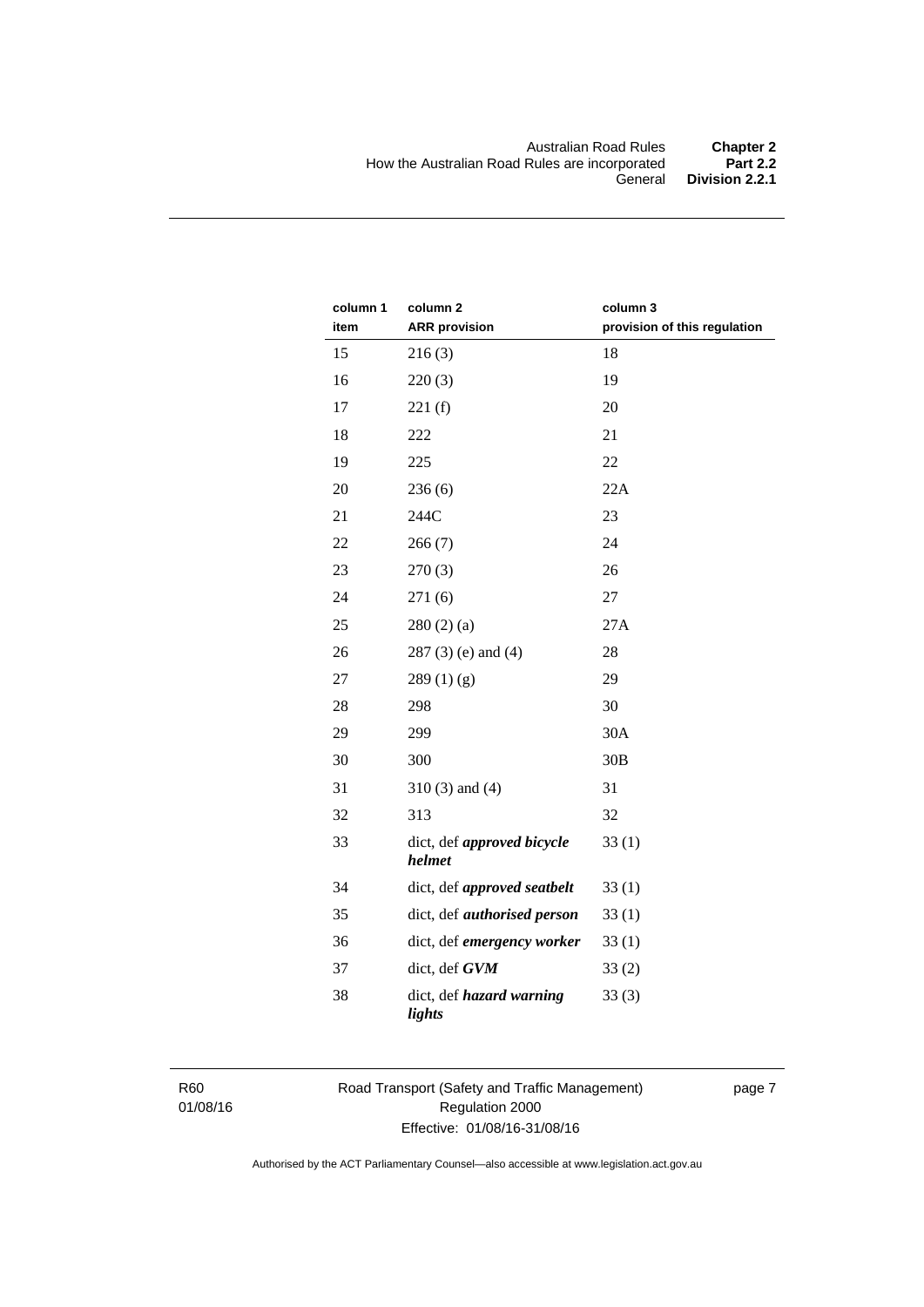| column 1<br>item | column 2<br><b>ARR</b> provision                 | column 3<br>provision of this regulation |
|------------------|--------------------------------------------------|------------------------------------------|
| 39               | dict, def <i>mechanical</i><br>signalling device | 33(1)                                    |
| 40               | dict. def <i>oversize</i> vehicle                | 33(1)                                    |
| 41               | dict, def <i>police</i> officer                  | 33(1)                                    |
| 42               | dict, def <i>portable</i> warning<br>triangle    | 33 (4)                                   |
| 43               | dict, def <i>postal</i> worker                   | 33(1)                                    |
| 44               | dict, def <i>public</i> bus                      | 33(1)                                    |
| 45               | dict, def taxi                                   | 33(1)                                    |

*Note 3* The following table sets out other provisions of the Australian Road [Rules](http://www.legislation.act.gov.au//ni/db_37271/default.asp) for which provision is made by other territory laws (including provisions in other parts of this regulation):

| column 1<br>item | column 2<br><b>ARR</b> provision | column 3<br>other law                                                   |
|------------------|----------------------------------|-------------------------------------------------------------------------|
| 1                | 12(2)                            | Road Transport (General) Act 1999,<br>s 12                              |
| 2                | 13(2)                            | Road Transport (General) Act 1999,<br>s 12                              |
| 3                | $28(2)$ , n 3                    | this regulation, s 65                                                   |
| $\overline{4}$   | $32(2)$ , n 3                    | this regulation, s 65                                                   |
| 5                | 65                               | this regulation, $s$ 38D (1)                                            |
| 6                | 80                               | this regulation, $s$ 38D $(2)$                                          |
| 7                | 81                               | this regulation, $s$ 38D $(3)$                                          |
| 8                | 185(1)                           | this regulation, s 100                                                  |
| 9                | 248                              | this regulation, $s$ 38D $(5)$                                          |
| 10               | 262                              | this regulation, $s$ 38D $(4)$                                          |
| 11               | $287(1)$ , n 2                   | <b>Road Transport (Safety and Traffic</b><br>Management) Act 1999, s 16 |

page 8 Road Transport (Safety and Traffic Management) Regulation 2000 Effective: 01/08/16-31/08/16

R60 01/08/16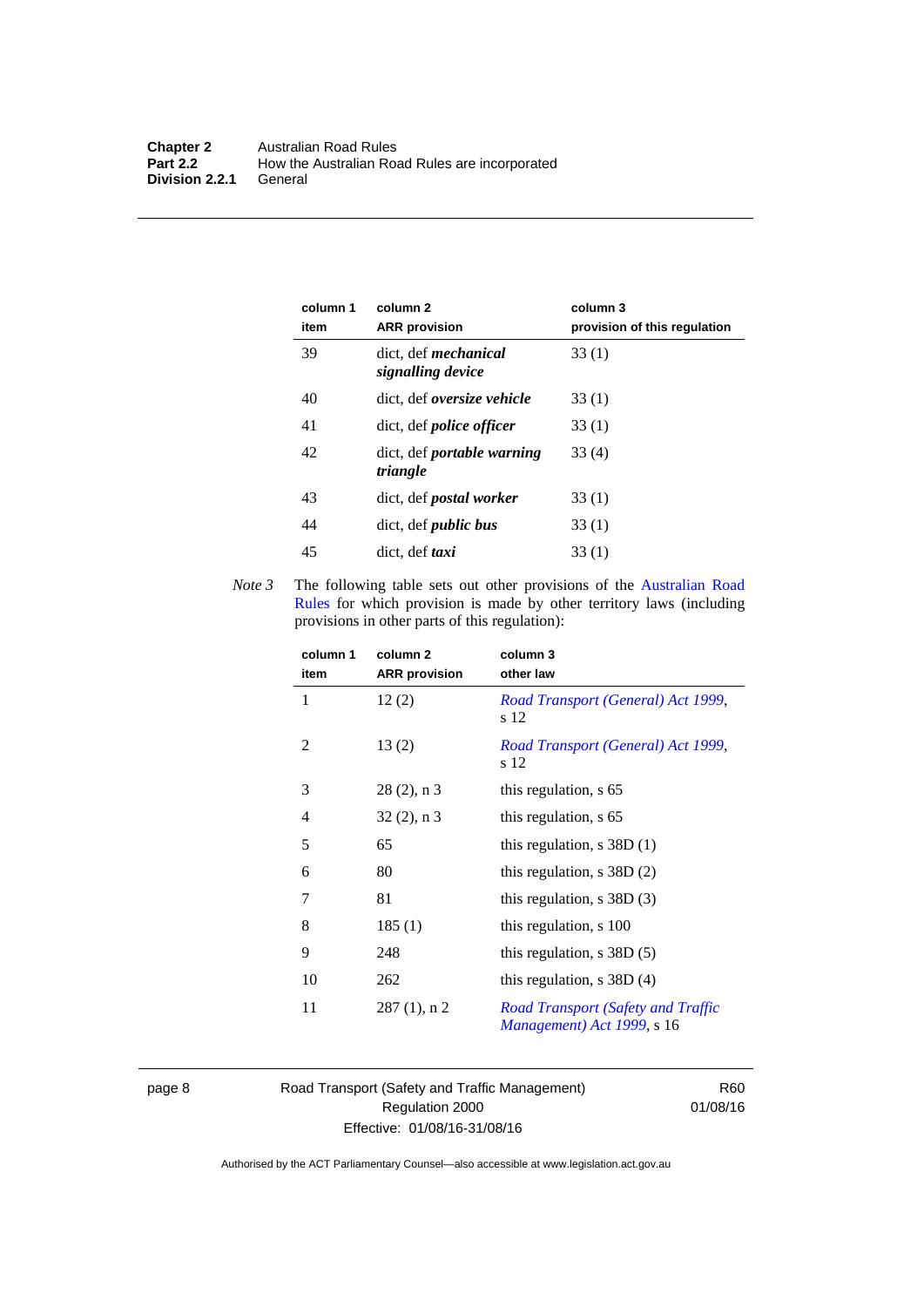| <b>Chapter 2</b> | <b>Australian Road Rules</b>                   |
|------------------|------------------------------------------------|
| <b>Part 2.2</b>  | How the Australian Road Rules are incorporated |
| Division 2.2.2   | Other provisions for the Australian Road Rules |

Section 7

| column 1<br>item | column 2<br><b>ARR</b> provision                                             | column 3<br>other law                                                             |
|------------------|------------------------------------------------------------------------------|-----------------------------------------------------------------------------------|
| 12               | 304                                                                          | Road Transport (General)<br><i>Regulation 2000</i> , s 6 and s 7                  |
| 13               | 311 $(1)(c)$                                                                 | <i>Heavy Vehicle National Law (ACT)</i>                                           |
| 14               | 312(3)(c)                                                                    | Road Transport (Safety and Traffic<br><i>Management</i> ) Act 1999, s 31 and s 32 |
| 15               | dict, def <i>parking</i><br><i>permit for</i><br>people with<br>disabilities | this regulation, s 101                                                            |
| 16               | dict, def <i>bicycle</i>                                                     | Road Transport (General) Act 1999,<br>dict, def <i>bicycle</i>                    |

#### <span id="page-18-0"></span>**7 References to another law of this jurisdiction etc**

- (1) In the [Australian Road Rules,](http://www.legislation.act.gov.au//ni/db_37271/default.asp) a reference to *another law of this jurisdiction* includes a reference to the Act.
	- *Note* A reference to an Act includes a reference to the statutory instruments made or in force under the Act, including any regulation (see [Legislation Act,](http://www.legislation.act.gov.au/a/2001-14) s 104).
- (2) In the [Australian Road Rules](http://www.legislation.act.gov.au//ni/db_37271/default.asp):

*law of this jurisdiction* means a territory law or a law applying as a territory law.

*this jurisdiction* means the Australian Capital Territory.

### <span id="page-18-1"></span>**Division 2.2.2 Other provisions for the Australian Road Rules**

#### <span id="page-18-2"></span>**8 ARR r 10 (2)—penalties for offences**

For the [Australian Road Rules,](http://www.legislation.act.gov.au//ni/db_37271/default.asp) rule 10 (2), the penalty for an offence against the [Australian Road Rules](http://www.legislation.act.gov.au//ni/db_37271/default.asp) is a maximum penalty of 20 penalty units.

|--|--|

Road Transport (Safety and Traffic Management) Regulation 2000 Effective: 01/08/16-31/08/16

R60 01/08/16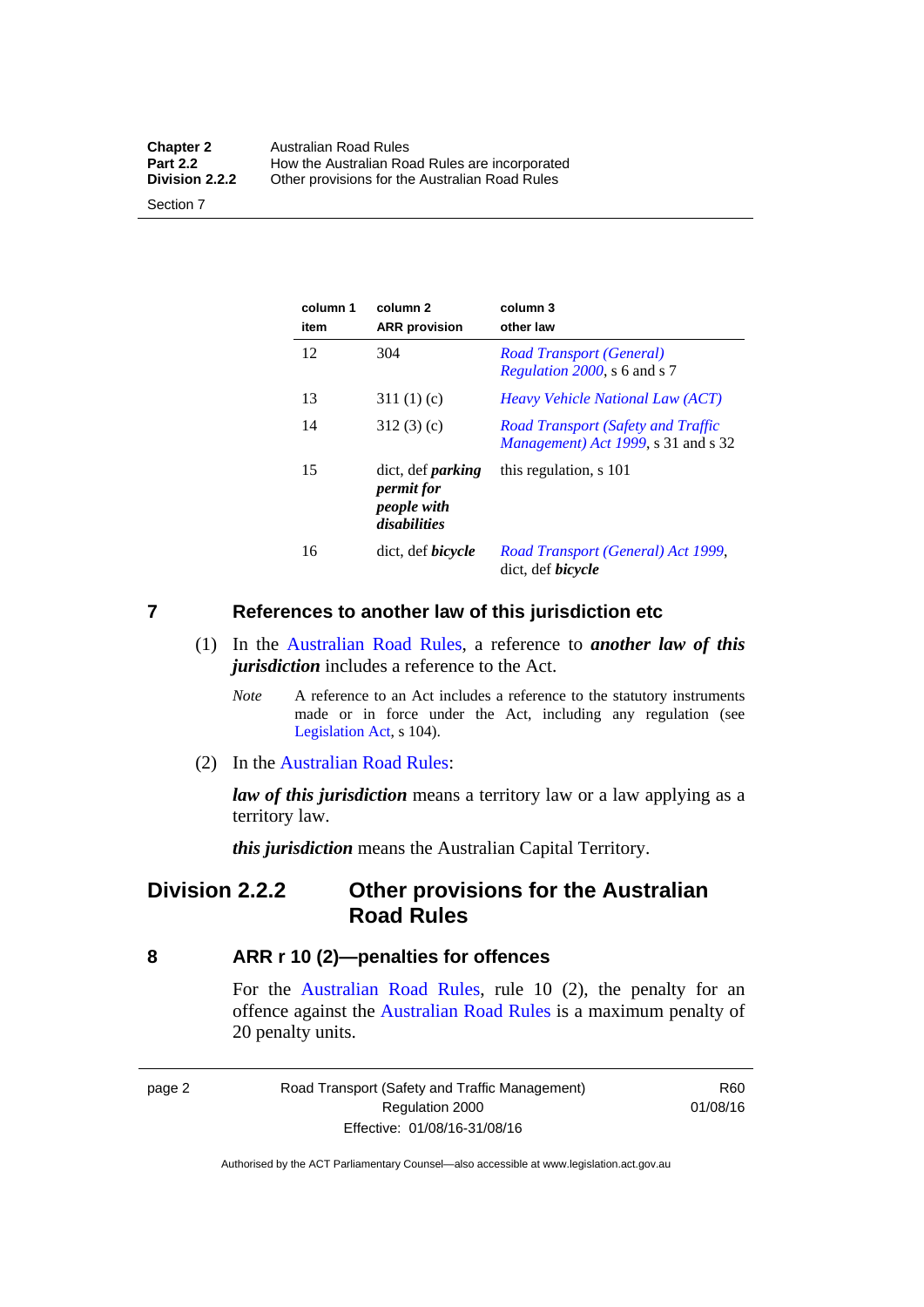#### <span id="page-19-0"></span>**9 ARR r 95—emergency stopping lane only signs**

For the [Australian Road Rules,](http://www.legislation.act.gov.au//ni/db_37271/default.asp) rule 95, the driver of a police vehicle or emergency vehicle is permitted to drive in an emergency stopping lane.

#### <span id="page-19-1"></span>**10 ARR r 104—no truck signs**

For the [Australian Road Rules,](http://www.legislation.act.gov.au//ni/db_37271/default.asp) rule 104, a driver is permitted to drive the vehicle on a road (or a bridge, causeway, ramp or similar structure forming part of a road) past a *no trucks sign* mentioned in rule 104 (1), (2) or (3) if the destination of the driver's vehicle is a place on or reached from the road (or structure) and there is no alternative route by which to reach the destination.

#### <span id="page-19-2"></span>**11 ARR r 151 (3) (b)—riding a motorbike or bicycle alongside more than 1 other rider**

For the [Australian Road Rules](http://www.legislation.act.gov.au//ni/db_37271/default.asp), rule 151 (3) (b), the rider of a motorbike or bicycle is permitted to ride alongside more than 1 rider if each of the riders is taking part in an event approved by the road transport authority for this section.

#### <span id="page-19-3"></span>**11A ARR r 158 (2) (c)—other vehicles permitted to travel in bicycle lanes**

A driver of a rideshare vehicle or hire car may drive for up to 50m in a bicycle lane if—

- (a) the driver is dropping off, or picking up, passengers; and
- (b) there is not another law of this jurisdiction prohibiting the driver from driving in the bicycle lane.
- *Note* A similar provision applies to taxi drivers and bus drivers (see [ARR,](http://www.legislation.act.gov.au//ni/db_37271/default.asp) r 153 (3)).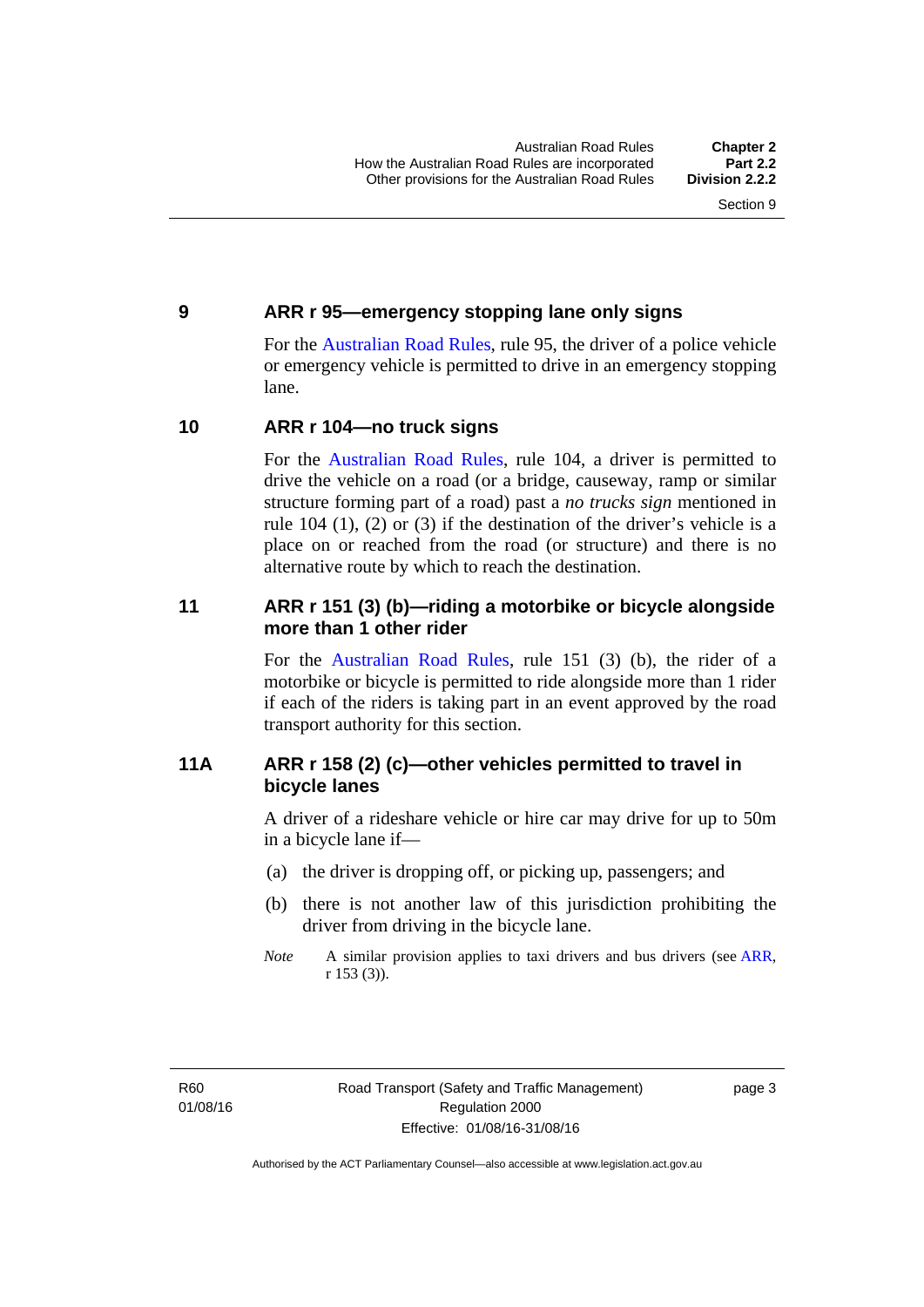#### <span id="page-20-0"></span>**12 ARR r 158 (2) (c)—other vehicles permitted to travel in bus lanes**

The drivers of the following vehicles are permitted to drive in a bus lane:

- (a) taxis;
- (b) hire cars;
- (c) demand responsive service vehicles;
- (d) motorbikes.
- *Note* Section 27A applies the B light rules to drivers of taxis, hire cars, demand responsive service vehicles and motorbikes.

#### <span id="page-20-1"></span>**12A ARR r 176—stopping on a clearway**

Despite the [Australian Road Rules,](http://www.legislation.act.gov.au//ni/db_37271/default.asp) rule 176 (1), a driver of a rideshare vehicle or hire car may stop on a length of road to which a clearway sign applies if—

- (a) the driver is dropping off, or picking up, passengers; and
- (b) there is not another law of this jurisdiction prohibiting the driver from stopping on a length of road to which a clearway sign applies.
- *Note* A similar provision applies to taxi drivers and bus drivers (see [ARR,](http://www.legislation.act.gov.au//ni/db_37271/default.asp) r 176 (2) and (3)).

#### <span id="page-20-2"></span>**13 ARR r 179 (1) (c)—stopping in a loading zone—goods and permit vehicles**

- (1) For the [Australian Road Rules,](http://www.legislation.act.gov.au//ni/db_37271/default.asp) rule 179 (1) (c), the following vehicles are permitted to stop in a loading zone:
	- (a) a motor vehicle that is built mainly for the transport of goods if the vehicle is dropping off, or picking up, goods;

page 4 Road Transport (Safety and Traffic Management) Regulation 2000 Effective: 01/08/16-31/08/16

R60 01/08/16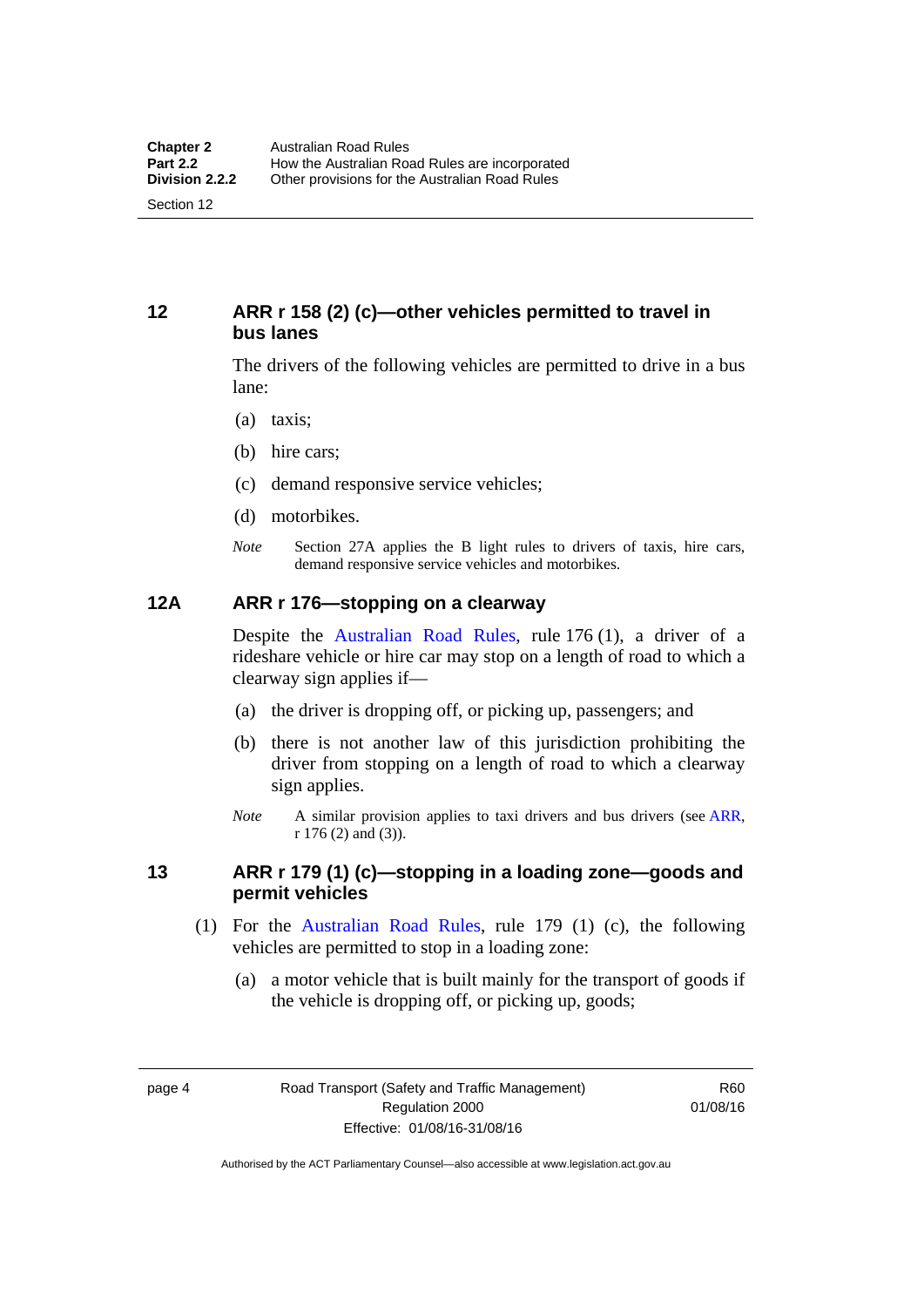- (b) a vehicle displaying a current loading zone permit if the vehicle is complying with the conditions of the permit.
- (2) In this section:

*loading zone permit* means a loading zone permit issued under section 100.

#### <span id="page-21-0"></span>**13A ARR r 179 (1) (c) and (2) (c)—stopping in loading zone bookable vehicles**

- (1) For the [Australian Road Rules,](http://www.legislation.act.gov.au//ni/db_37271/default.asp) rule 179 (1) (c), a bookable vehicle that is dropping off, or picking up, a passenger is permitted to stop in a loading zone if—
	- (a) the bookable vehicle driver does not leave the bookable vehicle unattended, other than to comply with a passenger assistance requirement; and
	- (b) the driver complies with subsection (2).
- (2) For the [Australian Road Rules,](http://www.legislation.act.gov.au//ni/db_37271/default.asp) rule 179 (2) (c), the driver must complete the dropping off, or picking up, of the passenger, and drive on—
	- (a) within 2 minutes; or
	- (b) if the driver is required to comply with a passenger assistance requirement—as soon as possible after the driver complies with the requirement.
- (3) In this section:

*bookable vehicle*—see the *[Road Transport \(Public Passenger](http://www.legislation.act.gov.au/a/2001-62)  [Services\) Act 2001](http://www.legislation.act.gov.au/a/2001-62)*, section 29.

*Note Bookable vehicle* means a taxi, rideshare vehicle or hire car.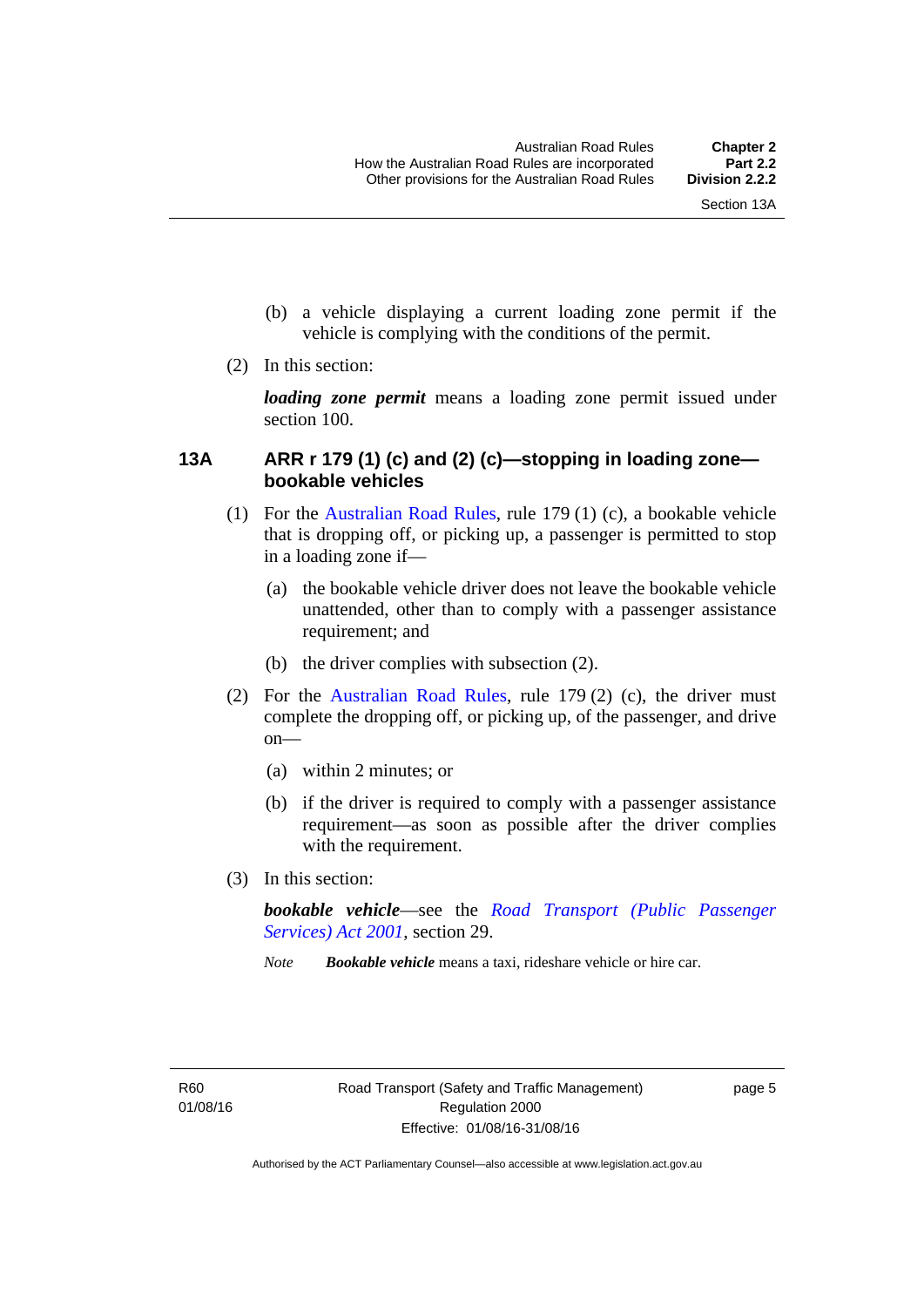Section 13B

*passenger assistance requirement* means a requirement under the *[Road Transport \(Public Passenger Services\) Regulation 2002](http://www.legislation.act.gov.au/sl/2002-3)*, section 132 (5) (which requires a wheelchair-accessible taxi driver to provide reasonable assistance in loading and unloading a wheelchair, or a person in a wheelchair, into or from the taxi).

*unattended*—a driver leaves a bookable vehicle *unattended* if the driver leaves the bookable vehicle so the driver is over 3m from the closest point of the bookable vehicle.

#### <span id="page-22-0"></span>**13B ARR r 183—stopping in a bus zone**

- (1) Despite the [Australian Road Rules](http://www.legislation.act.gov.au//ni/db_37271/default.asp), rule 183 (1), the driver of a demand responsive service vehicle may stop in a bus zone if—
	- (a) the driver is dropping off, or picking up, a passenger; and
	- (b) the vehicle is authorised to stop in the bus zone.
- (2) In this section:

*authorised to stop*, in a bus zone, for a DRS vehicle, means a bus zone that the demand responsive service vehicle is authorised to stop in under an authority under the *[Road Transport \(Public](http://www.legislation.act.gov.au/sl/2002-3)  [Passenger Services\) Regulation 2002](http://www.legislation.act.gov.au/sl/2002-3)*, section 305 (1) (DRS vehicles—bus stop and bus zone authorities).

#### <span id="page-22-1"></span>**13BA ARR r 189—double parking—motorbikes**

Despite the [Australian Road Rules](http://www.legislation.act.gov.au//ni/db_37271/default.asp), rule 189 (1), the rider of a motorbike may stop on the road with part of the motorbike between another motorbike that is parked on the road and the centre of the road if both motorbikes are parked within the same parking bay.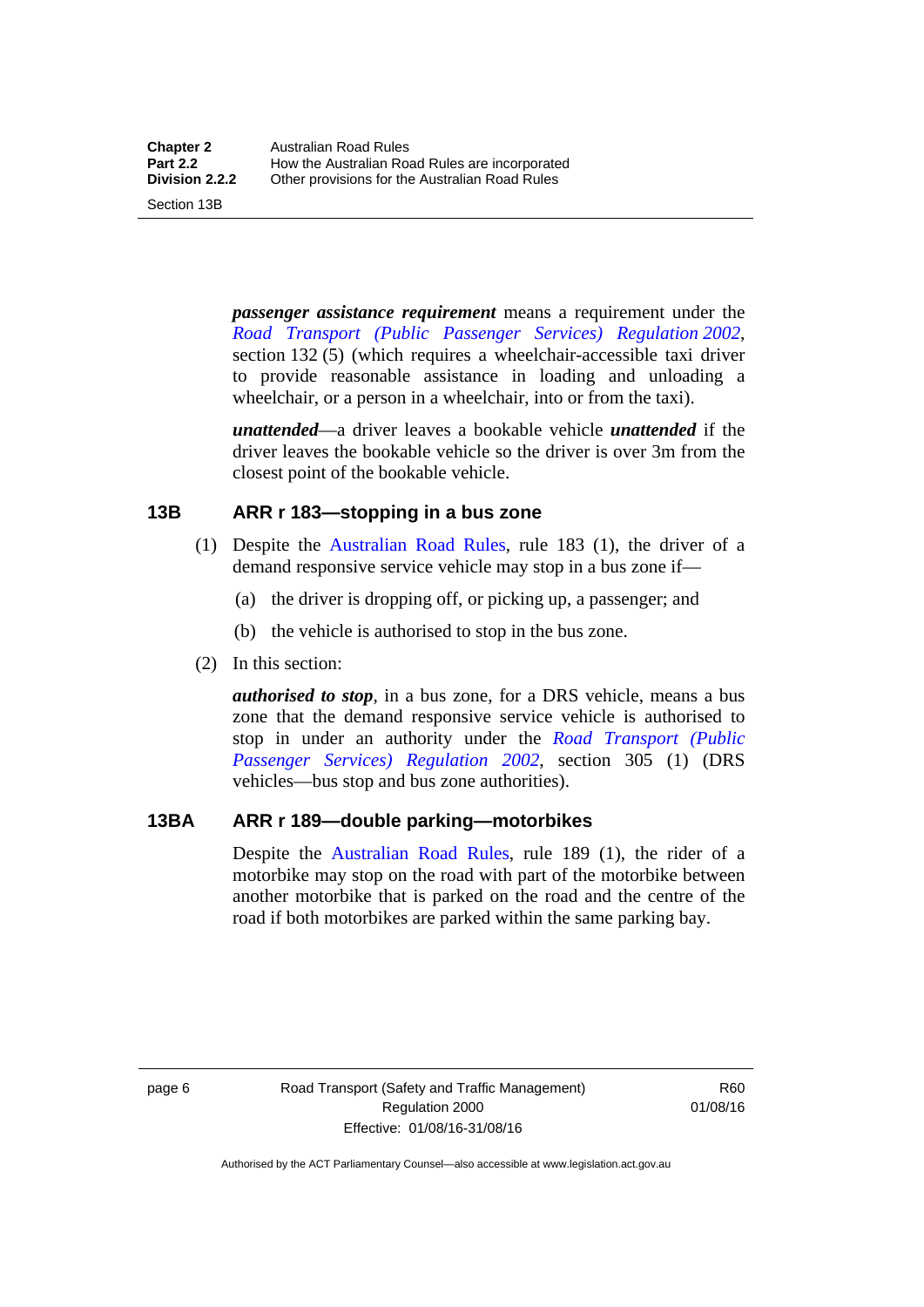#### <span id="page-23-0"></span>**13C ARR r 195—stopping at or near a bus stop**

- (1) Despite the [Australian Road Rules](http://www.legislation.act.gov.au//ni/db_37271/default.asp), rule 195 (1), the driver of a demand responsive service vehicle may stop at a bus stop, or on the road, within 20m before a sign on the road that indicates the bus stop, and 10m after the sign, if—
	- (a) the driver stops at a place on a length of road, or in an area, to which a parking control sign applies and the driver is permitted to stop at that place under the [Australian Road Rules](http://www.legislation.act.gov.au//ni/db_37271/default.asp); or
	- (b) the driver is dropping off, or picking up, passengers and the vehicle is authorised to stop at the bus stop.
- (2) In this section:

*authorised to stop*, at a bus stop, for a DRS vehicle, means a bus stop that the demand responsive service vehicle is authorised to stop at under an authority under the *[Road Transport \(Public Passenger](http://www.legislation.act.gov.au/sl/2002-3)  [Services\) Regulation 2002](http://www.legislation.act.gov.au/sl/2002-3)*, section 305 (1) (DRS vehicles—bus stop and bus zone authorities).

#### <span id="page-23-1"></span>**14 ARR r 199 (2)—stopping near postbox**

For the [Australian Road Rules](http://www.legislation.act.gov.au//ni/db_37271/default.asp), rule 199 (2):

*public postbox* means a postbox erected, maintained or used by Australia Post.

#### <span id="page-23-2"></span>**15 ARR r 206 (2) (b), (c)—time extension for people with disabilities permit**

 (1) For the [Australian Road Rules,](http://www.legislation.act.gov.au//ni/db_37271/default.asp) rule 206 (2) (b), a driver to whom the [Australian Road Rules,](http://www.legislation.act.gov.au//ni/db_37271/default.asp) rule 206 applies may park for not longer than 2 hours on a length of road, or in an area, to which a *permissive parking sign* applies if the maximum period of parking allowed by the sign is not longer than 30 minutes.

R60 01/08/16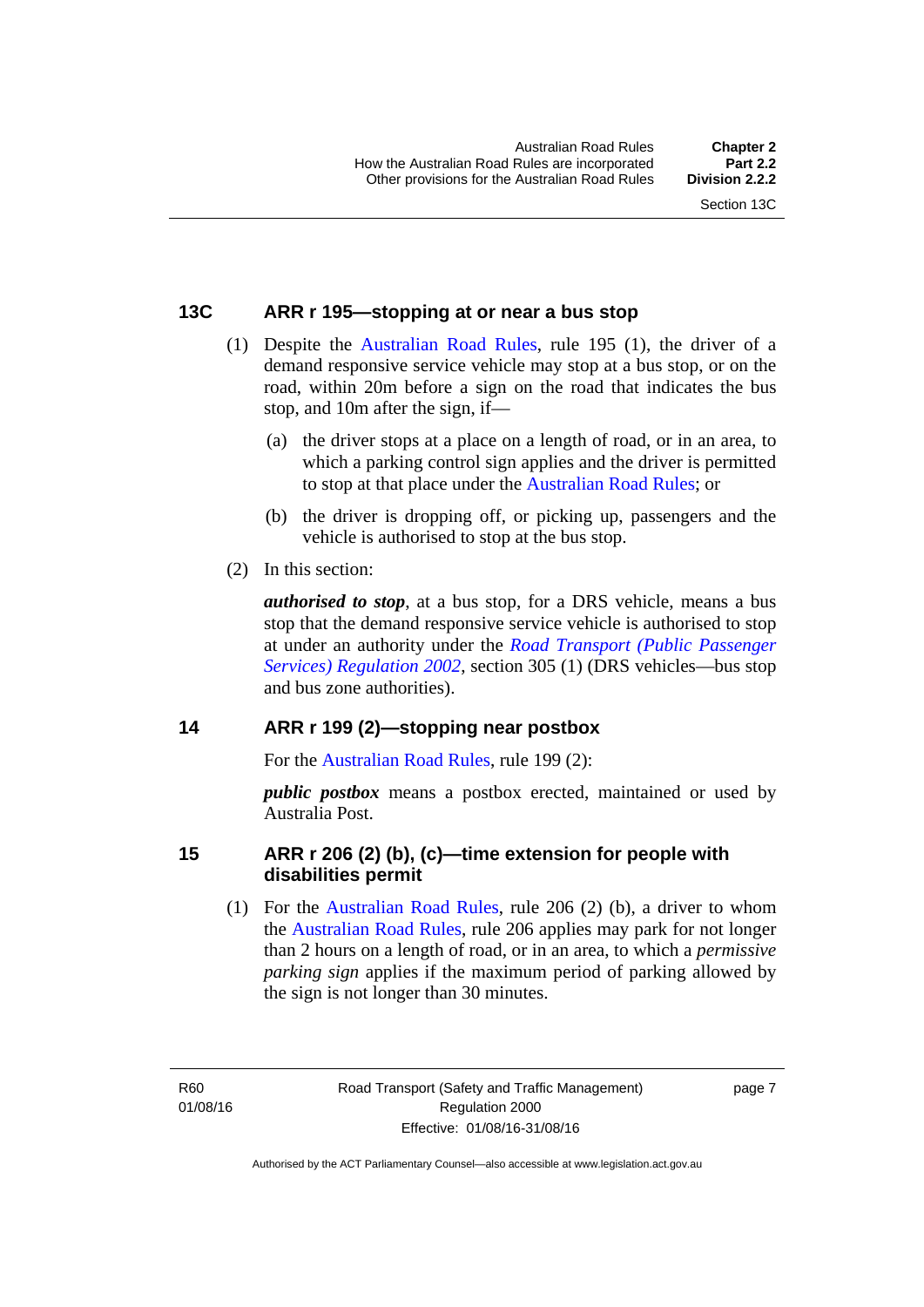(2) For the [Australian Road Rules,](http://www.legislation.act.gov.au//ni/db_37271/default.asp) rule 206 (2) (c), a driver to whom the [Australian Road Rules,](http://www.legislation.act.gov.au//ni/db_37271/default.asp) rule 206 applies may park for an unlimited period on a length of road, or in an area, to which a *permissive parking sign* applies if the maximum period of parking allowed by the sign is longer than 30 minutes.

#### <span id="page-24-0"></span>**16 ARR r 207 (2) (a)—fees for parking in pay parking spaces**

- (1) For the [Australian Road Rules,](http://www.legislation.act.gov.au//ni/db_37271/default.asp) rule 207 (2) (a), if a *permissive parking sign* applies to a length of road or area that is (or is part of) a pay parking area, the relevant parking fee is payable for parking in a pay parking space on the road or in the area.
- (2) For this section, the relevant parking fee does not become payable under subsection (1) until immediately after a vehicle is parked in the pay parking space concerned.
	- *Note* Pt 3.1 of this regulation makes provision for the administration of pay parking schemes (including the designation of pay parking areas by the erection of permissive parking signs and the fixing of fees).

#### <span id="page-24-1"></span>**16A ARR r 213 (5)—making a motor vehicle secure exception**

Every driver is exempt from the [Australian Road Rules](http://www.legislation.act.gov.au//ni/db_37271/default.asp), rule 213 (5).

#### <span id="page-24-2"></span>**17 ARR r 215 (4)—lights required to be fitted to a vehicle**

For the [Australian Road Rules,](http://www.legislation.act.gov.au//ni/db_37271/default.asp) rule 215 (4), the lights required to be fitted to a vehicle are the lights required to be fitted to the vehicle under the *[Road Transport \(Vehicle Registration\) Regulation 2000](http://www.legislation.act.gov.au/sl/2000-12),*  schedule 1.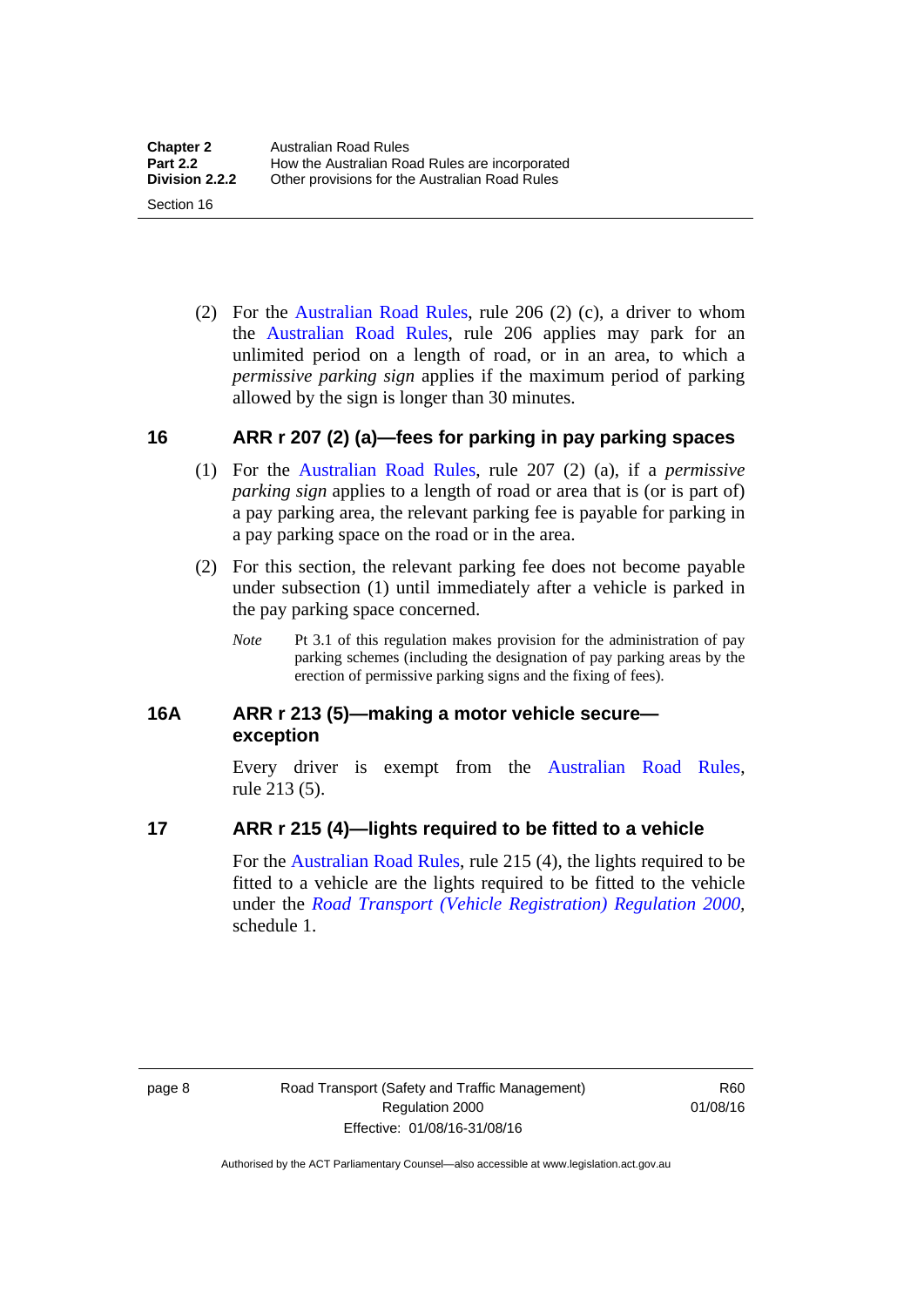#### <span id="page-25-0"></span>**18 ARR r 216 (3)—towing a vehicle at night or in hazardous weather conditions**

For the [Australian Road Rules](http://www.legislation.act.gov.au//ni/db_37271/default.asp), rule 216 (3):

*dangerous goods*—see the *[Dangerous Goods \(Road Transport\)](http://www.legislation.act.gov.au/a/2009-34)  [Act 2009](http://www.legislation.act.gov.au/a/2009-34)*, dictionary.

*placard load*—see the *[Dangerous Goods \(Road Transport\)](http://www.legislation.act.gov.au/a/2009-34)  [Act 2009](http://www.legislation.act.gov.au/a/2009-34)*, dictionary.

#### <span id="page-25-1"></span>**19 ARR r 220 (3)—using lights on vehicles that are stopped**

For the [Australian Road Rules](http://www.legislation.act.gov.au//ni/db_37271/default.asp), rule 220 (3), a light of a kind required to be fitted to a vehicle is a light of that kind required to be fitted to the vehicle under the *[Road Transport \(Vehicle Registration\)](http://www.legislation.act.gov.au/sl/2000-12)  [Regulation 2000](http://www.legislation.act.gov.au/sl/2000-12)*, schedule 1.

#### <span id="page-25-2"></span>**20 ARR r 221 (f)—using hazard warning lights on buses carrying children**

- (1) This section applies to a bus that is carrying children and is fitted with hazard warning lights in accordance with the *[Road Transport](http://www.legislation.act.gov.au/sl/2000-12)  [\(Vehicle Registration\) Regulation 2000](http://www.legislation.act.gov.au/sl/2000-12)*, schedule 1, but is not fitted with any other warning lights in accordance with that schedule.
- (2) For the [Australian Road Rules](http://www.legislation.act.gov.au//ni/db_37271/default.asp), rule 221 (f), if the driver of the bus stops the bus to drop off or pick up a child, the driver is permitted to operate the hazard warning lights.

#### <span id="page-25-3"></span>**21 ARR r 222—using warning lights on buses carrying children**

(1) This section applies to a bus that is carrying children and is fitted with warning lights (other than hazard warning lights) in accordance with the *[Road Transport \(Vehicle Registration\) Regulation 2000](http://www.legislation.act.gov.au/sl/2000-12)*, schedule 1.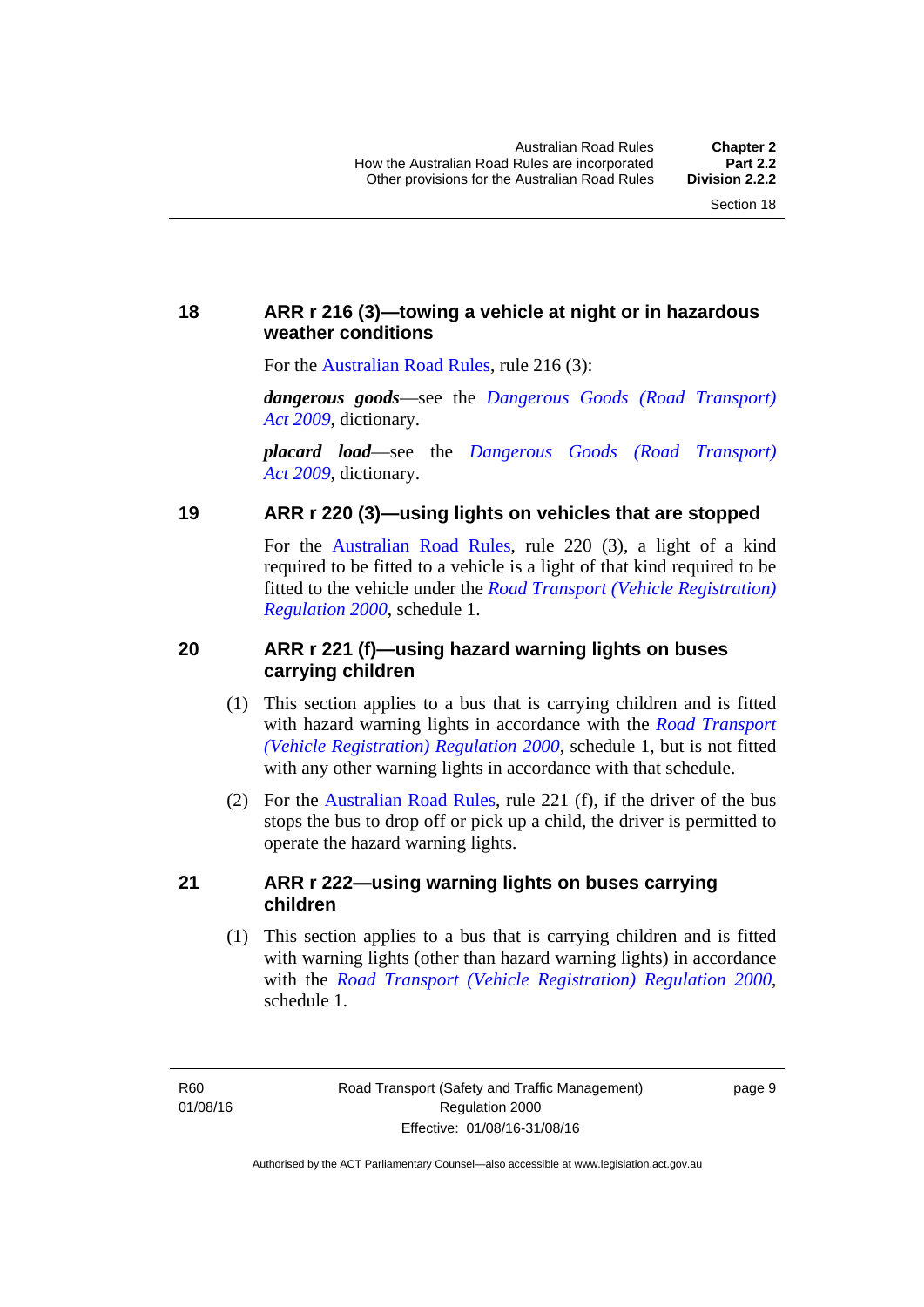(2) For the [Australian Road Rules](http://www.legislation.act.gov.au//ni/db_37271/default.asp), rule 222, the driver of the bus must operate the warning lights by activating them.

#### <span id="page-26-0"></span>**22 ARR r 225—use of radar detectors**

Every driver is exempt from rule 225 of the [Australian Road Rules.](http://www.legislation.act.gov.au//ni/db_37271/default.asp)

*Note* The [Australian Road Rules,](http://www.legislation.act.gov.au//ni/db_37271/default.asp) r 225 is superfluous in the ACT because the [Act](http://www.legislation.act.gov.au/a/1999-80/default.asp), s 9 (2) makes it an offence for a person to drive or park a motor vehicle on a road or road related area if a traffic offence evasion device is fitted to, applied to, or carried in the vehicle.

#### <span id="page-26-1"></span>**22A ARR r 236 (6)—hitchhiking, roadside commerce etc permitted**

- (1) For the [Australian Road Rules,](http://www.legislation.act.gov.au//ni/db_37271/default.asp) rule 236 (6)—
	- (a) a pedestrian may stand on, or move onto, a road to—
		- (i) solicit contributions, employment or business from an occupant of a vehicle; or
		- (ii) hitchhike; or
		- (iii) display an advertisement; or
		- (iv) sell or offer articles for sale; or
		- (v) wash or clean, or offer to clean, the windscreen of a vehicle; and
	- (b) a person in a vehicle may buy, or offer to buy, an article or service from a person standing on a road.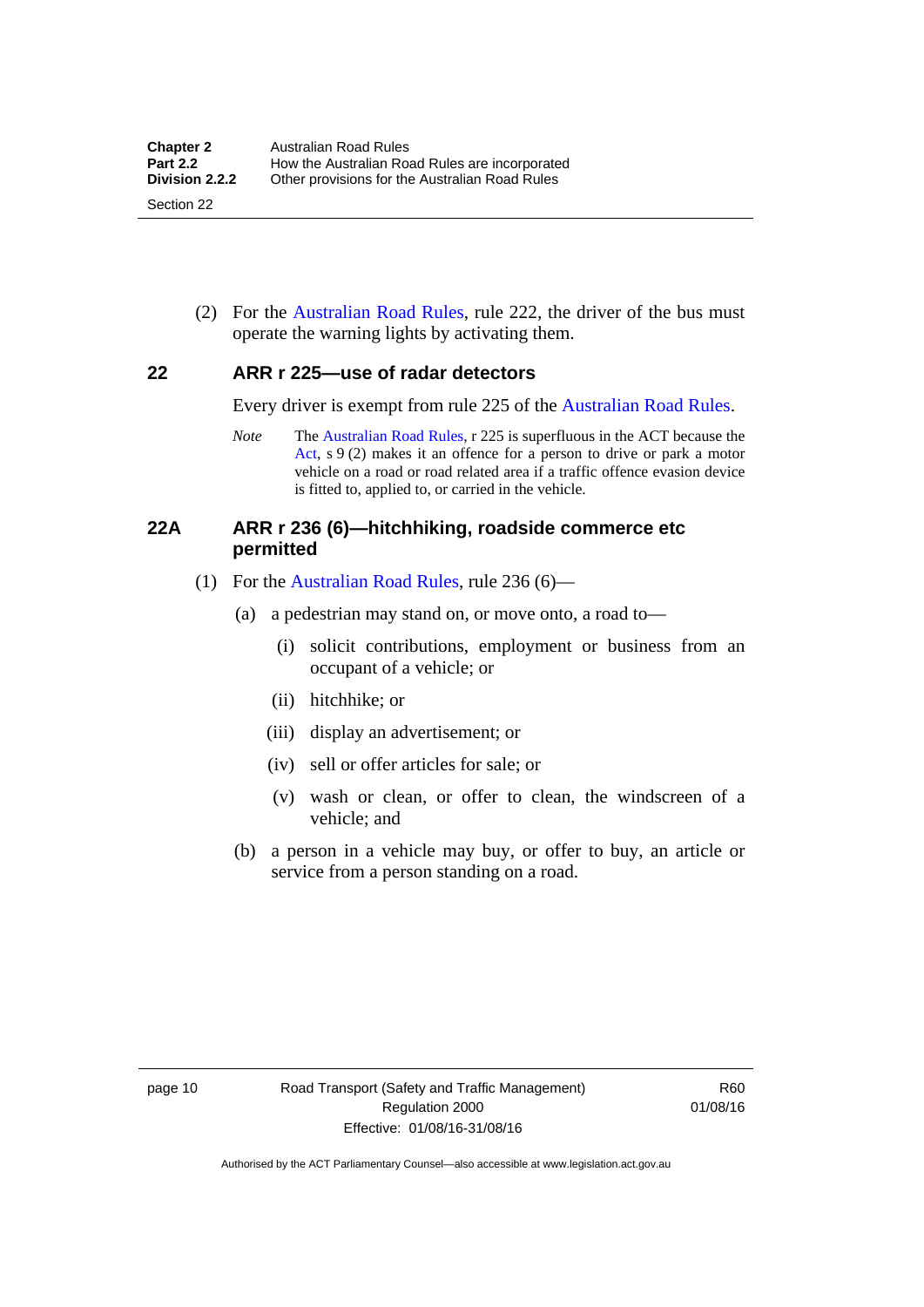(2) In this section:

*road* includes any shoulder of the road, and any median strip, painted island or traffic island, but does not include any other roadrelated area.

*Note Median strip*, *painted island* and *traffic island* are defined in the [Australian Road Rules,](http://www.legislation.act.gov.au//ni/db_37271/default.asp) dictionary, *shoulder* is defined in [ARR](http://www.legislation.act.gov.au//ni/db_37271/default.asp), r 12, and *road-related area* is defined in the [ARR](http://www.legislation.act.gov.au//ni/db_37271/default.asp), r 13.

#### <span id="page-27-0"></span>**23 ARR r 244C—motorised scooters not to be used**

For the [Australian Road Rules](http://www.legislation.act.gov.au//ni/db_37271/default.asp), rule 244C, a person must not use a motorised scooter on a road or road related area.

#### <span id="page-27-1"></span>**24 ARR r 266 (7)—wearing of seatbelts by passengers under 16 years old**

For the [Australian Road Rules](http://www.legislation.act.gov.au//ni/db_37271/default.asp), rule 266 (7):

*approved booster seat* means a booster seat that is approved by the road transport authority under section 66 (1) (b) (Approvals etc by road transport authority).

*approved child restraint* means a child restraint that is approved by the road transport authority under section 66 (1) (c) (Approvals etc by road transport authority).

*approved child safety harness* means a child safety harness that is approved by the road transport authority under section 66 (1) (d) (Approvals etc by road transport authority).

#### <span id="page-27-2"></span>**26 ARR r 270 (3)—wearing motorbike helmets**

For the [Australian Road Rules](http://www.legislation.act.gov.au//ni/db_37271/default.asp), rule 270 (3):

*approved motor bike helmet* means a protective helmet for motorbike riders that is approved by the road transport authority under section 66 (1) (e) (Approvals etc by road transport authority).

R60 01/08/16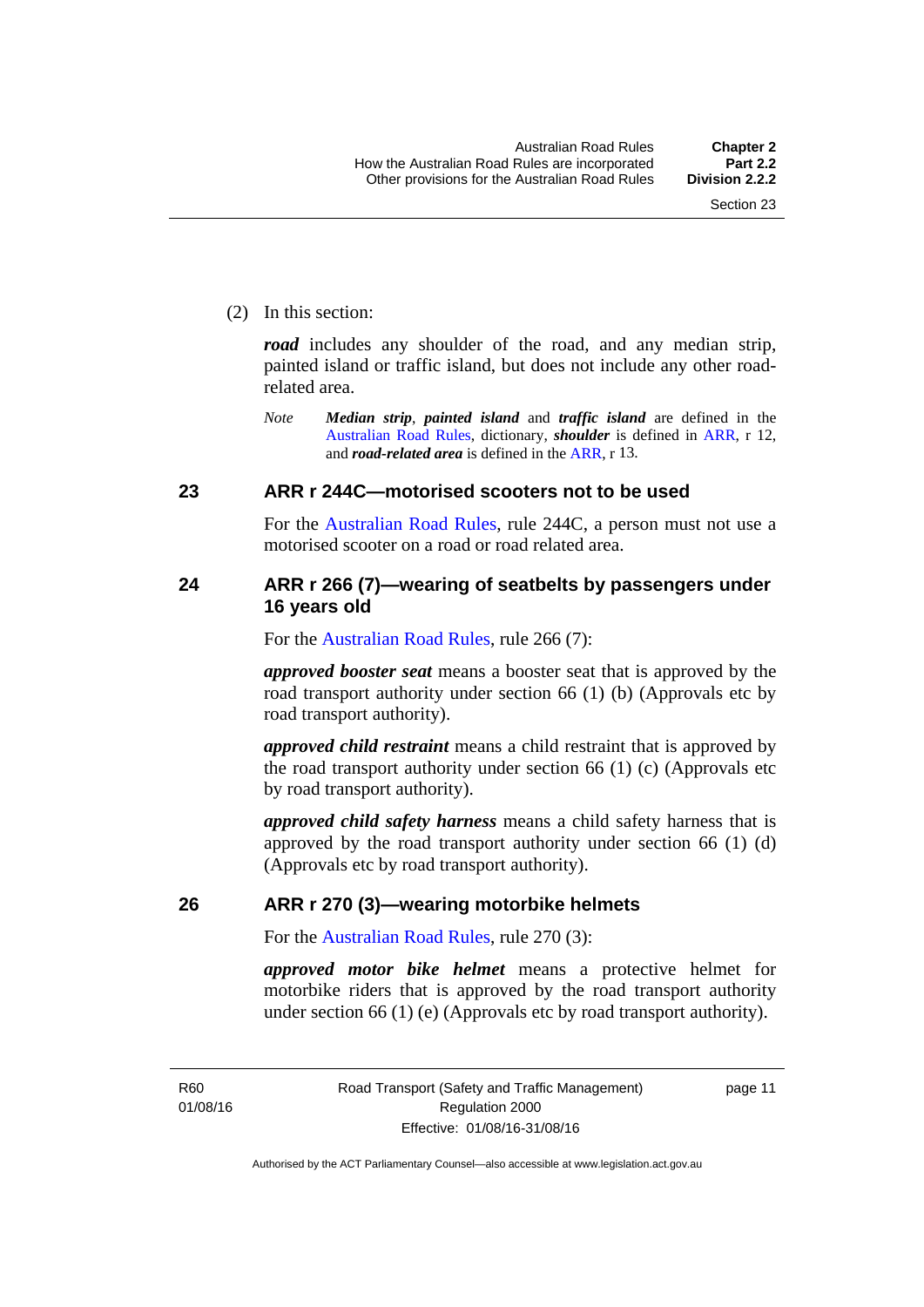### <span id="page-28-0"></span>**27 ARR r 271 (6)—riding on motorbikes**

For the [Australian Road Rules,](http://www.legislation.act.gov.au//ni/db_37271/default.asp) rule 271 (6):

- (a) the [Australian Road Rules](http://www.legislation.act.gov.au//ni/db_37271/default.asp), rule 271 (2) does not apply to a passenger on a motorbike to the extent that the passenger is exempt from the subrule under section 67 (Exemption from requirement about riding on motorbikes); and
- (b) the [Australian Road Rules,](http://www.legislation.act.gov.au//ni/db_37271/default.asp) rule 271 (3) does not apply to the rider of a motorbike in relation to a passenger to the extent that, under paragraph (a), rule 271 (2) does not apply to the passenger.

#### <span id="page-28-1"></span>**27A ARR r 280 (2) (a)—other vehicles to which B light rules apply**

The following classes of vehicles are specified:

- (a) taxis;
- (b) hire cars;
- (c) demand responsive service vehicles;
- (d) motorbikes.
- *Note* This section applies the B light rules to drivers of taxis, hire cars, demand responsive service vehicles and riders of motorbikes who, under s 12, are allowed to drive in bus lanes.

#### <span id="page-28-2"></span>**28 ARR r 287 (3), (4)—duties of participants in crashes**

 (1) For the [Australian Road Rules,](http://www.legislation.act.gov.au//ni/db_37271/default.asp) rule 287 (3), a driver of a motor vehicle involved in a crash is taken to have given the driver's required particulars to a police officer if the driver supplies the particulars in accordance with the requirements of the crash reporting website.

page 12 Road Transport (Safety and Traffic Management) Regulation 2000 Effective: 01/08/16-31/08/16

R60 01/08/16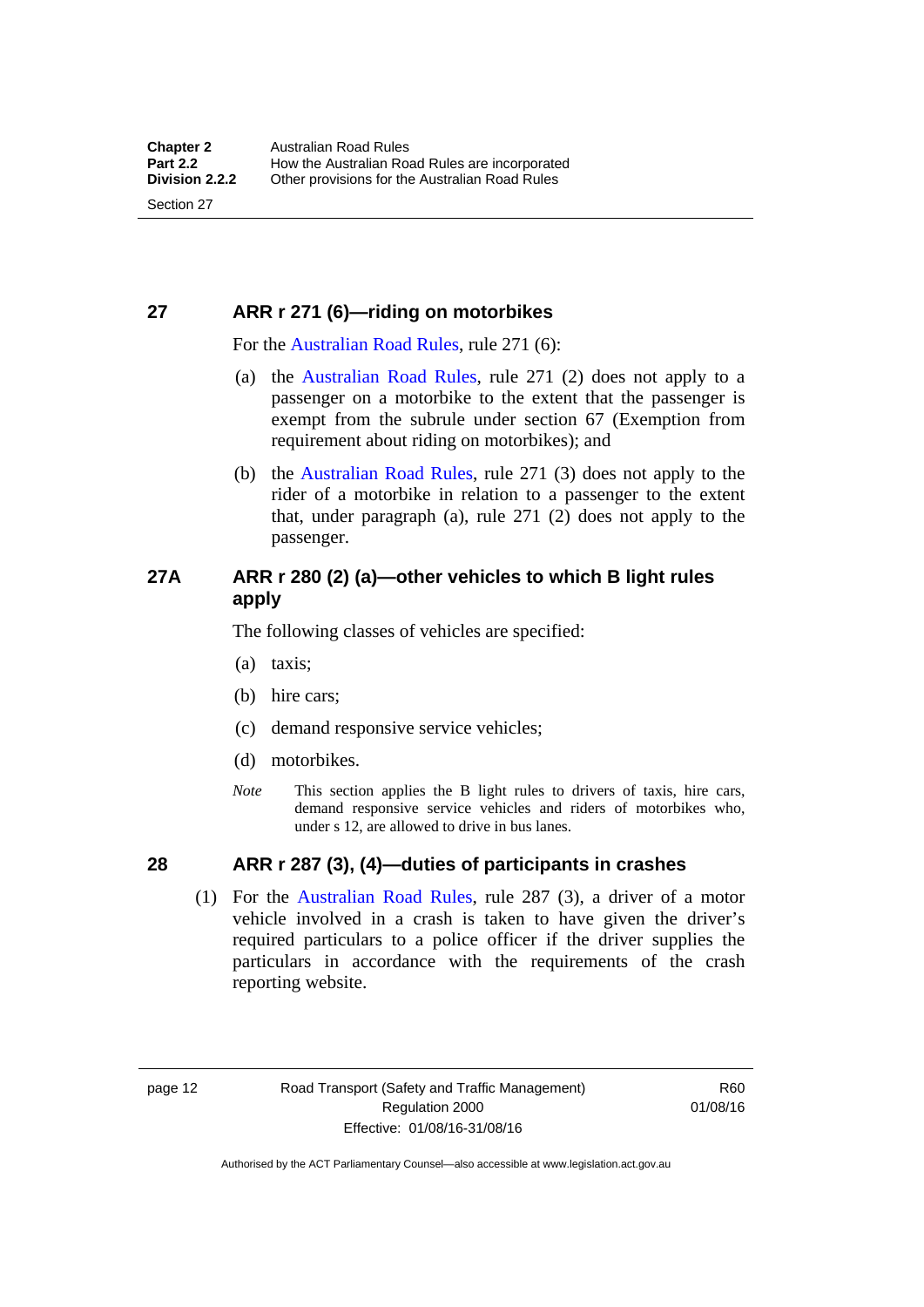- (2) For the [Australian Road Rules,](http://www.legislation.act.gov.au//ni/db_37271/default.asp) rule 287 (3) (e), every crash not mentioned in the [Australian Road Rules,](http://www.legislation.act.gov.au//ni/db_37271/default.asp) rule 287 (3) (a) to (d) must be reported to a police officer.
	- *Note* The [Australian Road Rules,](http://www.legislation.act.gov.au//ni/db_37271/default.asp) r 287 (3) (e) requires the driver (or the driver's representative) to give the driver's required particulars, within the required time, about a crash to a police officer if the crash is required to be reported to a police officer under another law of this jurisdiction.
- (3) For the [Australian Road Rules](http://www.legislation.act.gov.au//ni/db_37271/default.asp), rule 287 (4), definition of *required particulars*, information required to be given to a police officer about a crash includes an explanation of the circumstances of the crash.
- (4) In this section:

*crash reporting website* means the website operated by the Territory for the purpose of receiving information about crashes.

*Note* The crash reporting website can be accessed through the Canberra Connect website [\(www.canberraconnect.act.gov.au\)](http://www.canberraconnect.act.gov.au/). The website can also be accessed through the website for police services in the ACT [\(www.afp.gov.au\)](http://www.afp.gov.au/).

#### <span id="page-29-0"></span>**29 ARR r 289 (1) (g)—driving on nature strip**

For the [Australian Road Rules,](http://www.legislation.act.gov.au//ni/db_37271/default.asp) rule 289 (1) (g), a driver may drive the driver's vehicle on a nature strip adjacent to a length of road in a built-up area if the vehicle—

- (a) is a motor vehicle (other than a ride-on lawnmower) that is built and used solely for cutting grass, or for purposes incidental to cutting grass; or
- (b) is a motor vehicle that is designed for cleaning footpaths and is being driven on the nature strip for the purpose of cleaning a footpath and is displaying an amber flashing light; or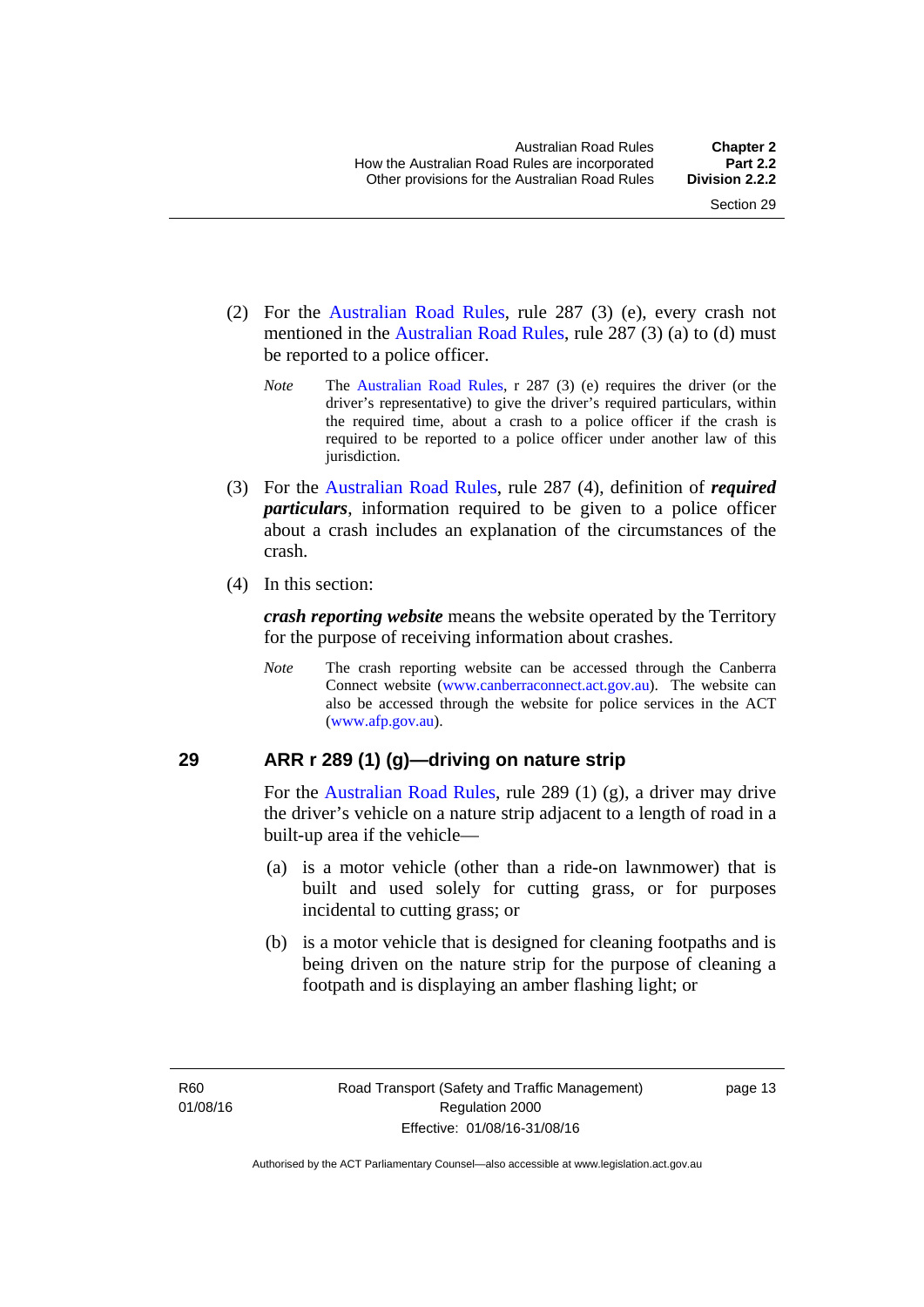(c) is being used to transport goods or materials for use in (or for the purposes of) the construction or maintenance of roads by or on behalf of the Territory; or

- (d) is a postal vehicle that is  $-$ 
	- (i) a motorbike with an engine capacity of not more than 110mL; and
	- (ii) being driven at a speed of not more than 10km/h.
- (e) is being used by a person in the course of his or her duties as a person authorised under this regulation to use a traffic offence detection device.

#### <span id="page-30-0"></span>**30 ARR r 298—driving with a person in or on trailer**

- (1) For the [Australian Road Rules,](http://www.legislation.act.gov.au//ni/db_37271/default.asp) rule 298, a trailer is exempt if—
	- (a) the trailer is being towed by a police vehicle or emergency vehicle; or
	- (b) the carriage of passengers is permitted in a part of the trailer and anyone in the trailer is in that part; or
	- (c) anyone who is in the trailer is engaged in the door-to-door delivery or collection of goods, or in the collection of waste or garbage, and the trailer is not travelling faster than 25 km/h; or
	- (d) in all the circumstances, there is no reasonable danger of anyone in the trailer falling from the trailer or being injured.
- (2) For this section, the carriage of passengers is permitted in a part of a trailer if the part is designed primarily for—
	- (a) the carriage of passengers; or
	- (b) the carriage of goods, but is enclosed.

Section 30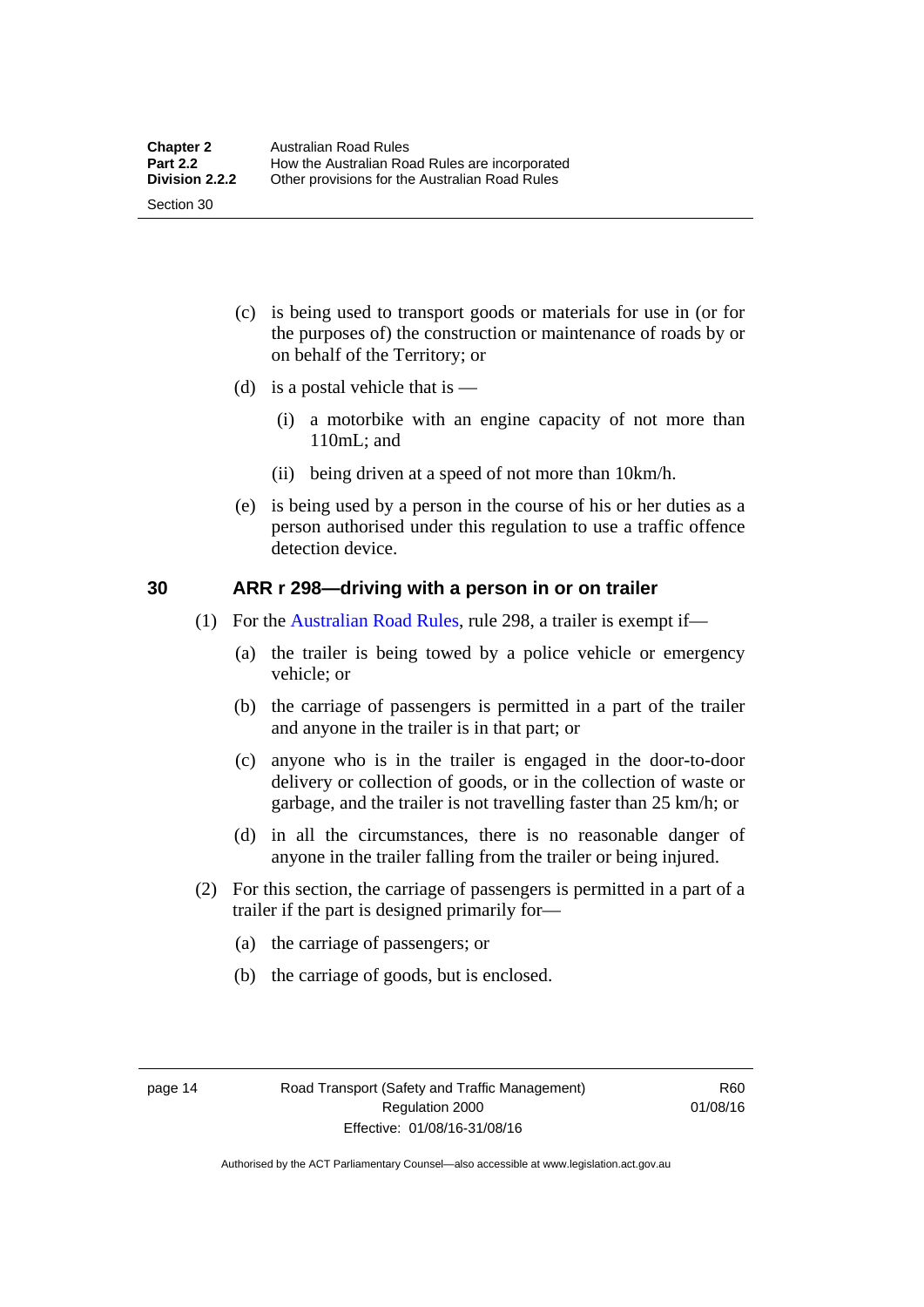(3) In this section:

*enclosed*, for a part of a trailer, means enclosed by—

- (a) the structure of the trailer; or
- (b) a canopy, cage or other device fitted to the trailer that is of a kind approved by the road transport authority under section 66 (1) (f) (Approvals etc by road transport authority).

*in* includes on.

#### <span id="page-31-0"></span>**30A ARR r 299—television receivers and visual display units in motor vehicles**

- (1) For the [Australian Road Rules,](http://www.legislation.act.gov.au//ni/db_37271/default.asp) rule 299 (2) (c), a driver and vehicle are exempt if the visual display unit is, or is part of, a driver's aid that is—
	- (a) an integrated part of the vehicle design; or
	- (b) secured in a mounting affixed to the vehicle while being used.
- (2) For subsection (1), a visual display unit is secured in a mounting affixed to the vehicle if, and only if—
	- (a) the mounting is commercially designed and manufactured for that purpose; and
	- (b) the visual display unit is secured in the mounting, and the mounting is affixed to the vehicle, in the manner intended by the manufacturer.
- (3) The [Australian Road Rules](http://www.legislation.act.gov.au//ni/db_37271/default.asp), rule 299 (2) (aa), rule 299 (2) (b) and rule 299 (3) do not apply.

page 15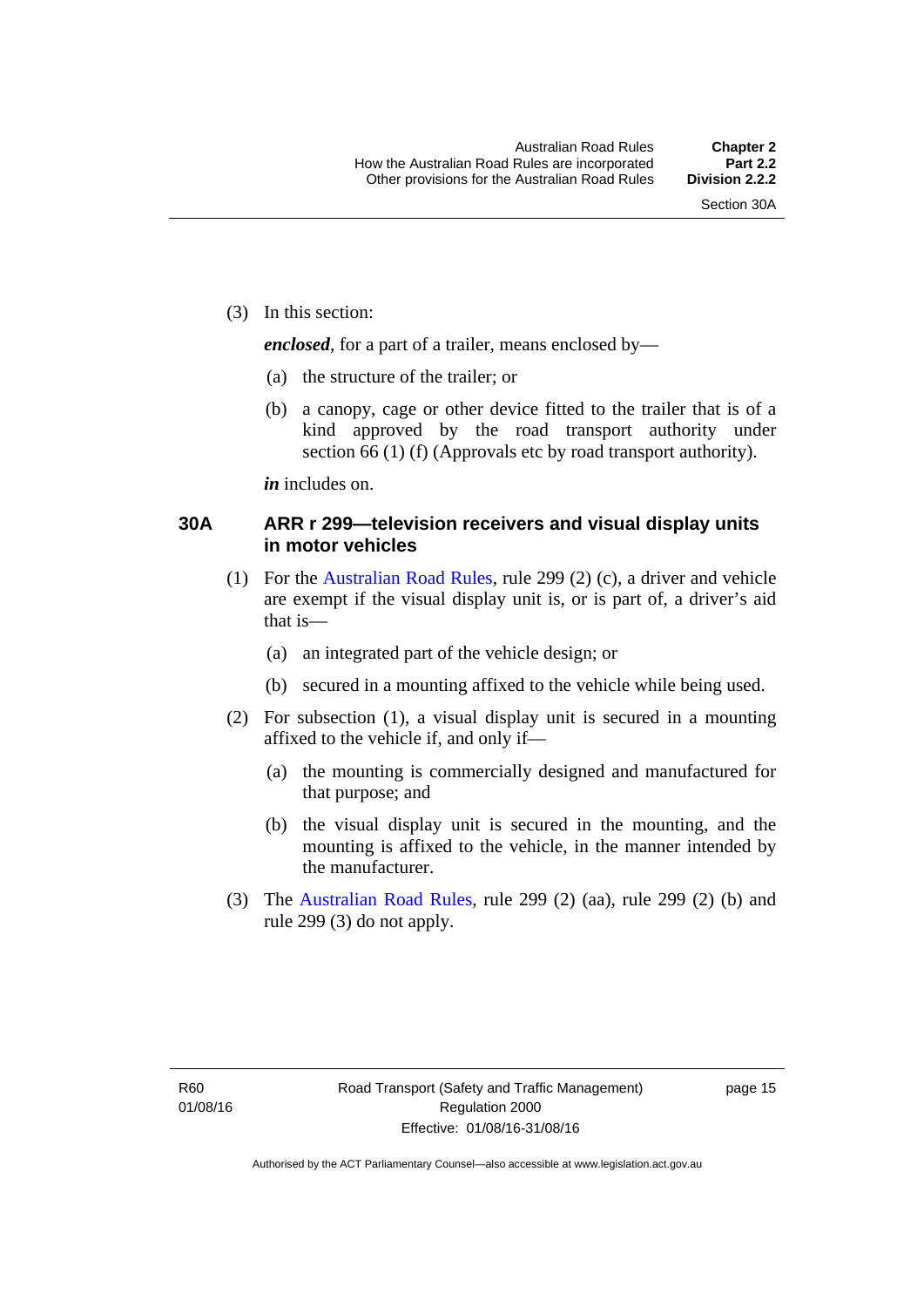Section 30B

<span id="page-32-0"></span>**30B ARR r 300 (1) (c)—use of mobile phone** 

- (1) For the [Australian Road Rules,](http://www.legislation.act.gov.au//ni/db_37271/default.asp) rule 300 (1) (c), a driver may use a mobile phone while the vehicle is moving, or is stationary but not parked, if the phone is—
	- (a) being used to perform a navigational or intelligent highway and vehicle system function; and
	- (b) secured in a mounting affixed to the vehicle.
- (2) For subsection (1), a mobile phone is secured in a mounting affixed to the vehicle if, and only if—
	- (a) the mounting is commercially designed and manufactured for that purpose; and
	- (b) the mobile phone is secured in the mounting, and the mounting is affixed to the vehicle, in the manner intended by the manufacturer.

#### <span id="page-32-1"></span>**31 ARR r 310 (3), (4)—exemption for road workers etc**

- (1) For the [Australian Road Rules](http://www.legislation.act.gov.au//ni/db_37271/default.asp), rule 310 (3) (b), the road transport authority may authorise a person to engage in speed zoning tests.
- (2) For the [Australian Road Rules,](http://www.legislation.act.gov.au//ni/db_37271/default.asp) rule 310 (4), definition of *roadworks*, the road transport authority may authorise—
	- (a) installation or maintenance work on, above or below a road; or
	- (b) installation or maintenance of a traffic control device; or
	- (c) a traffic survey.
- (3) This section is additional to, and does not limit, any other power of the road transport authority or anyone else under a territory law to authorise something mentioned in this section.
	- *Note* Under the Act, the road transport authority can authorise a person to install or display (or to interfere with, change or remove) a prescribed traffic control device.

page 16 Road Transport (Safety and Traffic Management) Regulation 2000 Effective: 01/08/16-31/08/16

R60 01/08/16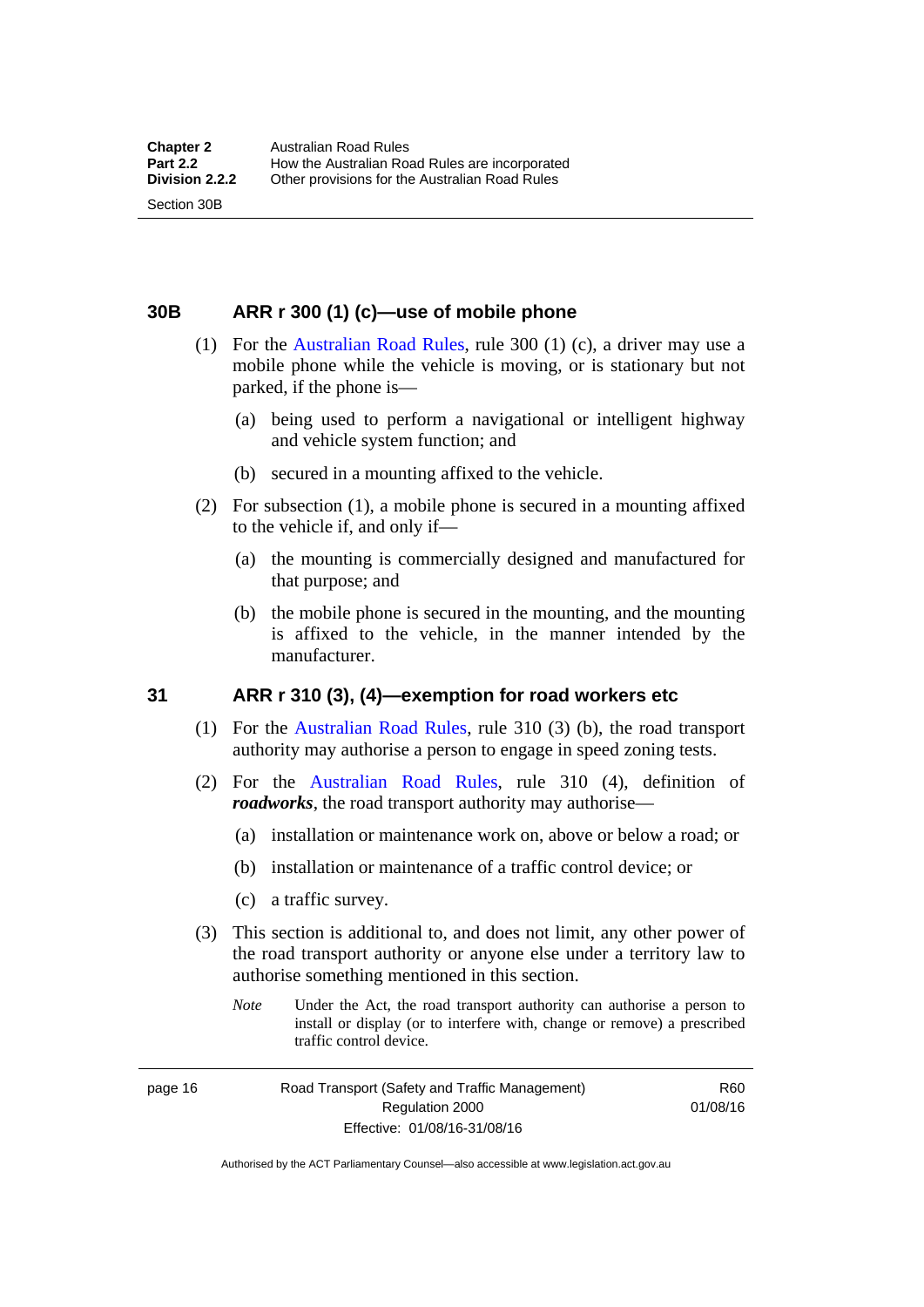#### <span id="page-33-0"></span>**32 ARR r 313—postal workers**

For the [Australian Road Rules](http://www.legislation.act.gov.au//ni/db_37271/default.asp), rule 313—

- (a) the [Australian Road Rules,](http://www.legislation.act.gov.au//ni/db_37271/default.asp) rule 186 (Stopping in a mail zone) does not apply to the driver of a postal vehicle; and
- (b) the [Australian Road Rules](http://www.legislation.act.gov.au//ni/db_37271/default.asp), rule 288 (Driving on a path) does not apply to the driver of a postal vehicle if—
	- (i) the vehicle is a motorbike with an engine capacity of not more than 110mL; and
	- (ii) the vehicle is being driven at a speed of not more than 10km/h.

#### <span id="page-33-1"></span>**33 ARR dict—definitions for dictionary**

(1) For the [Australian Road Rules](http://www.legislation.act.gov.au//ni/db_37271/default.asp), dictionary:

*approved bicycle helmet* means a protective helmet for bicycle riders that is approved by the road transport authority under section 66 (1) (a) (Approvals etc by road transport authority).

*approved seatbelt* means a seatbelt that complies with ADR 4 or ADR 68.

*authorised person,* for a provision of the [Australian Road Rules](http://www.legislation.act.gov.au//ni/db_37271/default.asp), means a person who is appointed as, or prescribed to be, an authorised person under the *[Road Transport \(General\) Act 1999](http://www.legislation.act.gov.au/a/1999-77)* for the [Australian Road Rules](http://www.legislation.act.gov.au//ni/db_37271/default.asp) or the provision.

#### *emergency worker* means—

 (a) a member of the ambulance service rendering or providing transport for sick or injured people; or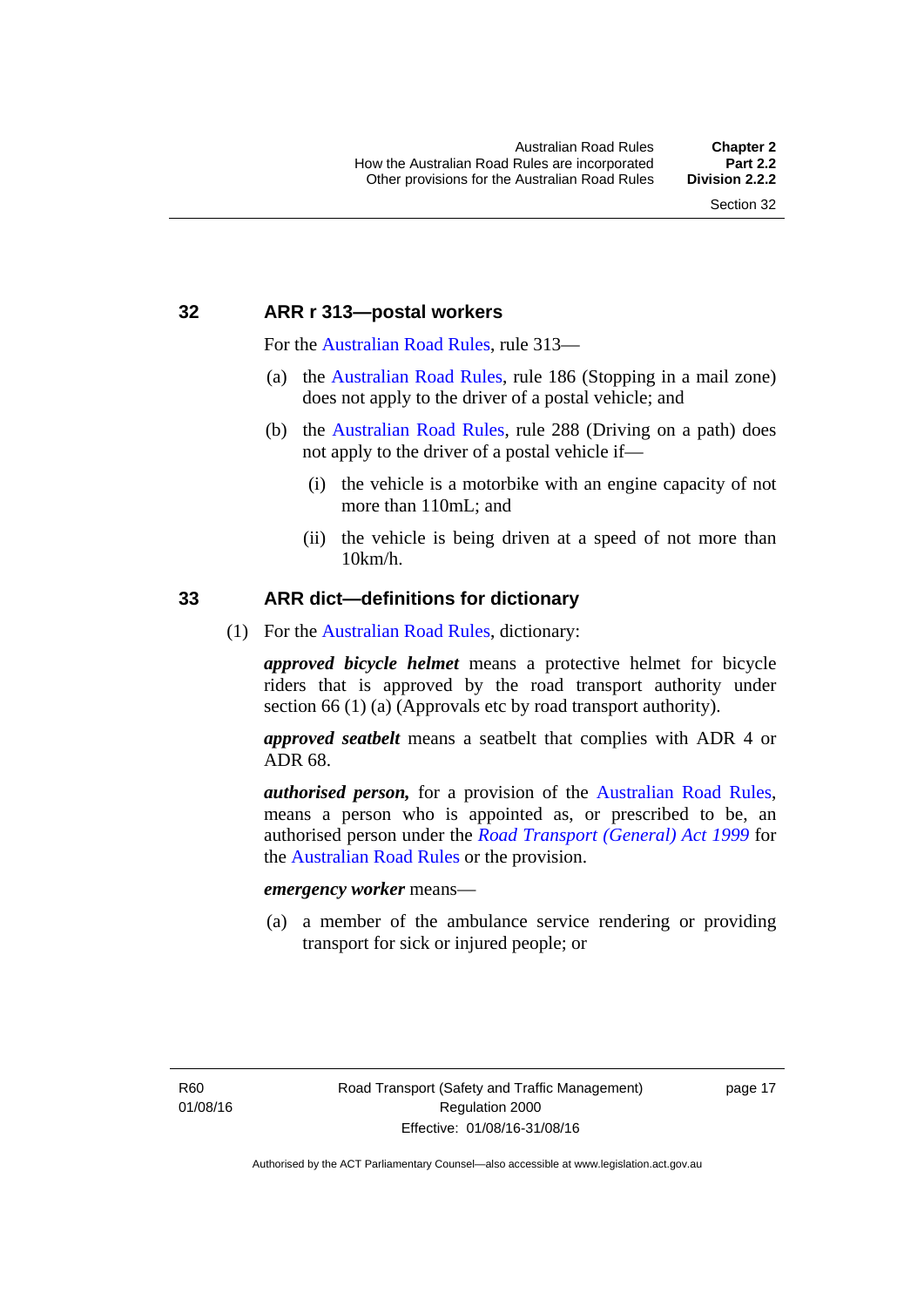- (b) a member of the ambulance service, the fire and rescue service, the rural fire service or the SES providing transport in an emergency; or
- (c) a person who is declared by the road transport authority under section 66 (1) (g) (Approvals etc by road transport authority) to be an emergency worker.

*mechanical signalling device*, in relation to a vehicle, means a device that—

- (a) is fitted to the vehicle; and
- (b) is a mechanical signalling device or turn signal that complies with the *[Road Transport \(Vehicle Registration\)](http://www.legislation.act.gov.au/sl/2000-12)  [Regulation 2000](http://www.legislation.act.gov.au/sl/2000-12)*, schedule 1.

*oversize vehicle* means a vehicle with a dimension that, including the dimension of any load, exceeds a relevant dimension limit under—

- (a) the *[Heavy Vehicle National Law \(ACT\)](http://www.legislation.act.gov.au/a/db_49155/default.asp)*; or
- (b) the *[Road Transport \(Vehicle Registration\) Regulation 2000](http://www.legislation.act.gov.au/sl/2000-12)*.
- *Note* A reference to an Act includes a reference to the statutory instruments made or in force under the Act, including any regulation (see [Legislation Act,](http://www.legislation.act.gov.au/a/2001-14) s 104).

*police officer*—see the [Legislation Act](http://www.legislation.act.gov.au/a/2001-14), dictionary, part 1.

*postal worker* means an employee of Australia Post or anyone else engaged by Australia Post to deliver post.

*public bus*—see the *[Road Transport \(Public Passenger Services\)](http://www.legislation.act.gov.au/a/2001-62)  [Act 2001](http://www.legislation.act.gov.au/a/2001-62)*, dictionary.

Section 33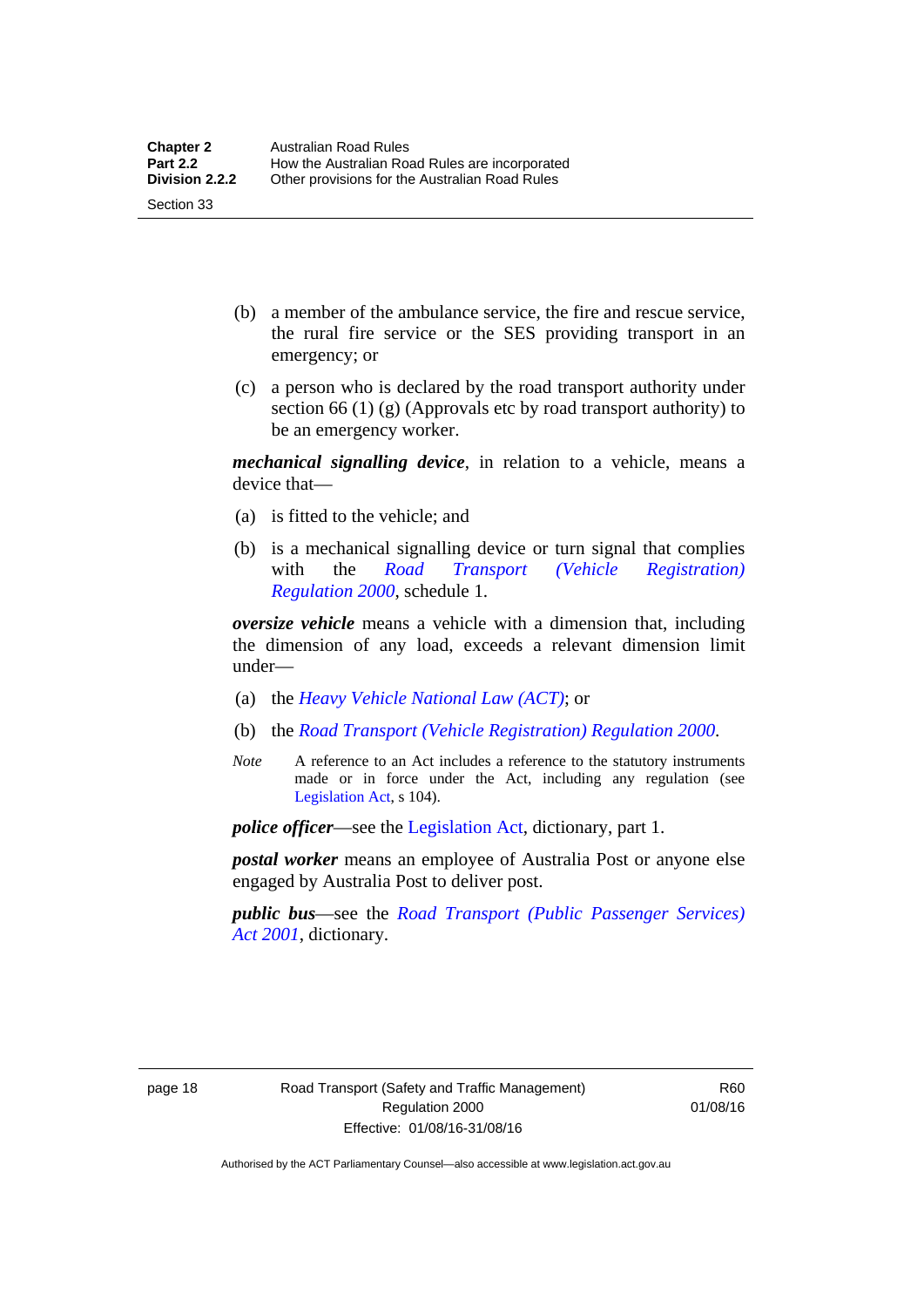#### *taxi*—

- (a) see the *[Road Transport \(Public Passenger Services\) Act 2001](http://www.legislation.act.gov.au/a/2001-62)*, section 45 (Meaning of *taxi*); and
- (b) except in the [Australian Road Rules,](http://www.legislation.act.gov.au//ni/db_37271/default.asp) rule 182 (which is about stopping in taxi zones), includes a hire car.
- (2) For the [Australian Road Rules](http://www.legislation.act.gov.au//ni/db_37271/default.asp), dictionary, definition of *GVM*, paragraph (b):

#### *vehicle registration authority* means:

- (a) the road transport authority; or
- (b) the corresponding authority of another jurisdiction.
- (3) For the [Australian Road Rules,](http://www.legislation.act.gov.au//ni/db_37271/default.asp) dictionary, definition of *hazard warning lights*:

*another law of this jurisdiction* means the *[Road Transport \(Vehicle](http://www.legislation.act.gov.au/sl/2000-12)  [Registration\) Regulation 2000](http://www.legislation.act.gov.au/sl/2000-12)*, schedule 1.

- (4) For the [Australian Road Rules](http://www.legislation.act.gov.au//ni/db_37271/default.asp), dictionary, definition of *portable warning triangle*, a portable warning triangle is approved if it—
	- (a) is in the form of an equilateral triangle; and
	- (b) has a minimum height of 300mm; and
	- (c) has, on the front and back, red reflecting sheeting or material, or 9 red reflectors arranged in a triangular shape, causing a red reflection that would be clearly visible to a driver at night when the upper beam of light from any headlight on the vehicle (complying with the relevant provisions to the *[Road](http://www.legislation.act.gov.au/sl/2000-12)  [Transport \(Vehicle Registration\) Regulation 2000](http://www.legislation.act.gov.au/sl/2000-12)*), schedule 1 is projected directly onto the sign from a distance of 200m; and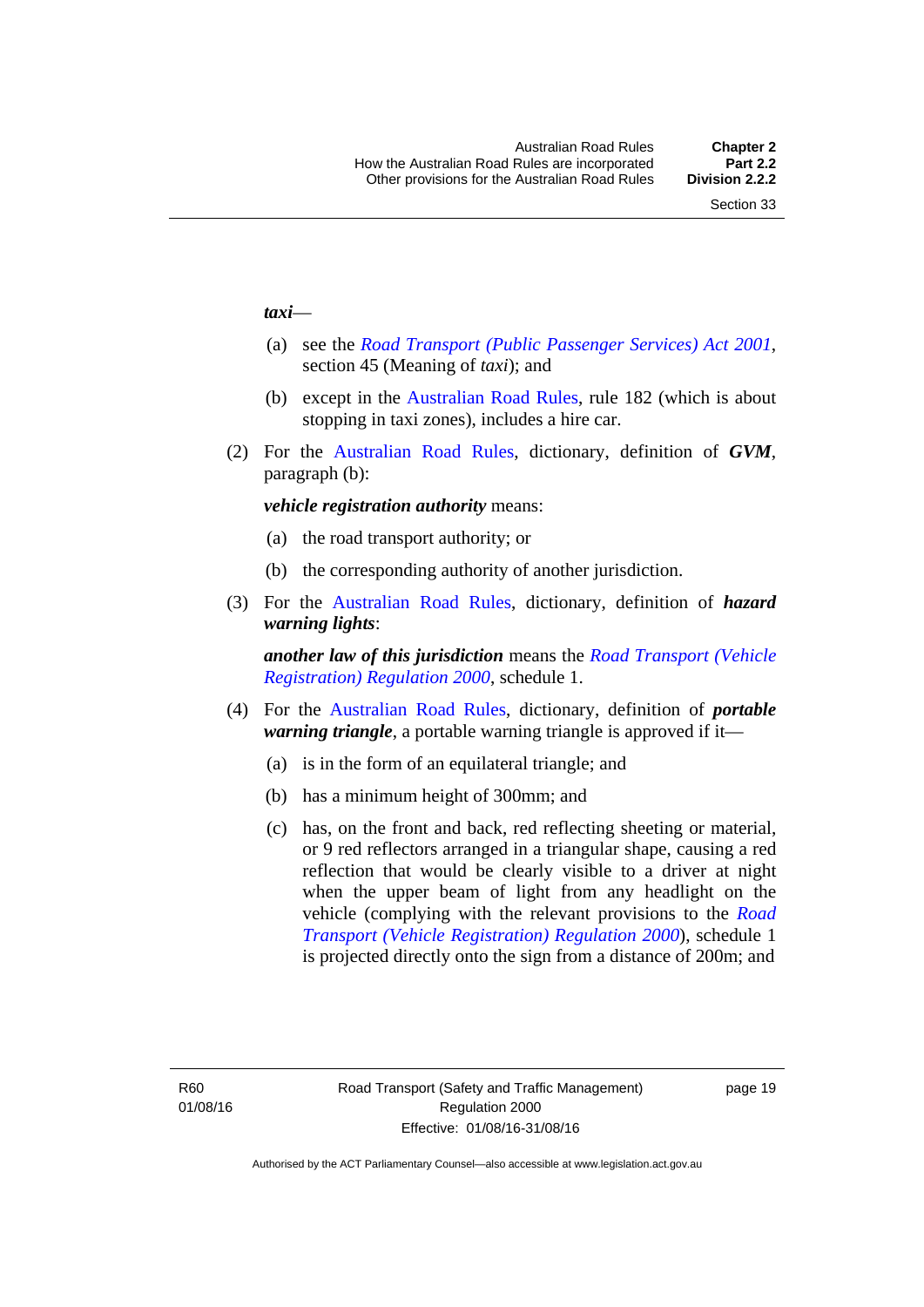- (d) is of a robust and durable construction, capable of being readily erected to stand in an upright position and capable of remaining unaffected (to any material degree) by any reasonable force of wind or variation in weather conditions.
- (5) In this section:

Section 33

*ADR* (or *Australian Design Rule*)—see the *[Road Transport](http://www.legislation.act.gov.au/sl/2000-12)  [\(Vehicle Registration\) Regulation 2000](http://www.legislation.act.gov.au/sl/2000-12)*, schedule 1, section 1.11 and section 1.13.

*Note* The *[Road Transport \(Vehicle Registration\) Regulation 2000](http://www.legislation.act.gov.au/sl/2000-12)* defines *ADR* as a national standard under the *[Motor Vehicle Standards](http://www.comlaw.gov.au/Series/C2004A03813)  [Act 1989](http://www.comlaw.gov.au/Series/C2004A03813)* (Cwlth).

page 20 Road Transport (Safety and Traffic Management) Regulation 2000 Effective: 01/08/16-31/08/16

R60 01/08/16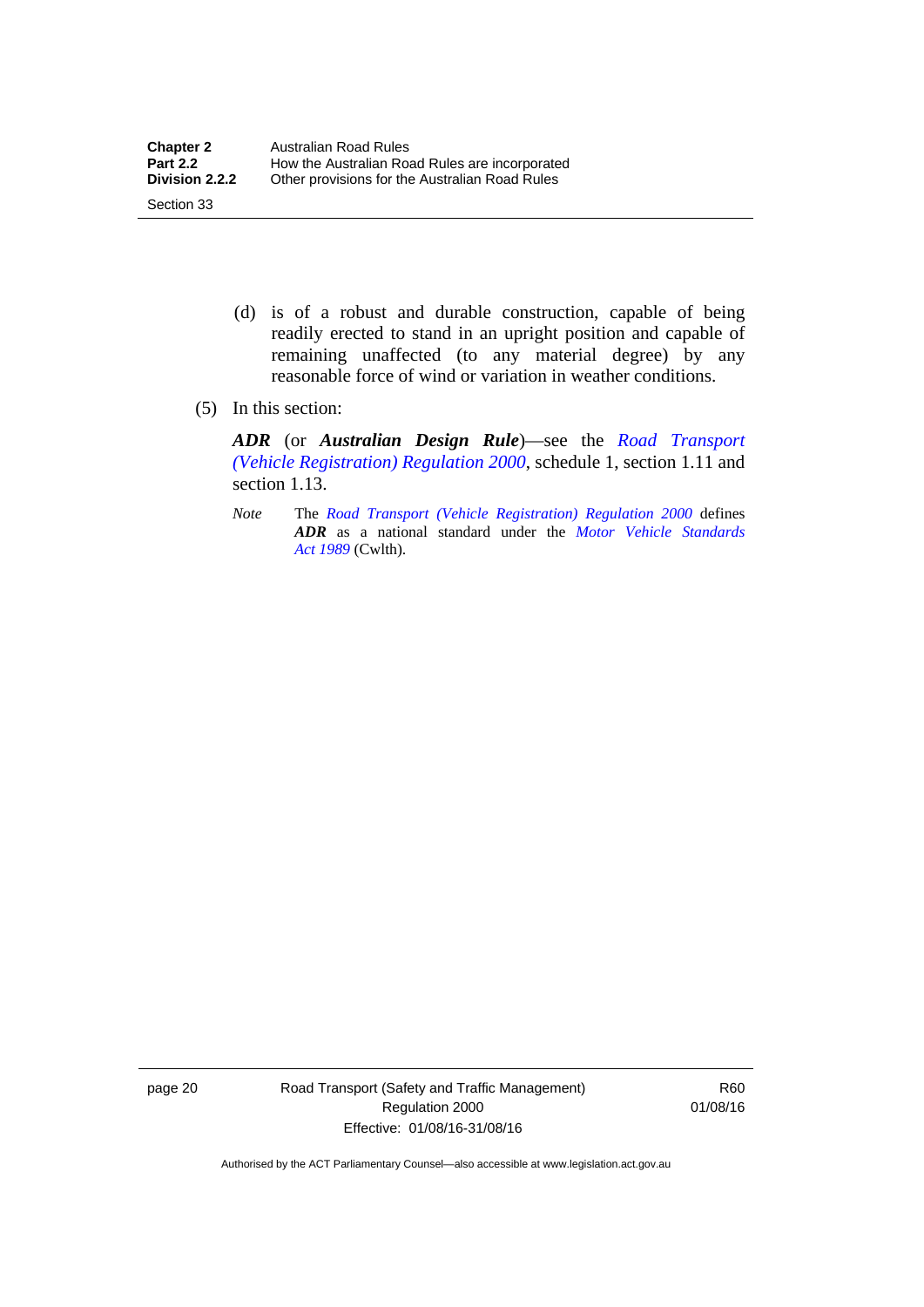Australian Road Rules **Chapter 2** Additional ACT road rules **Part 2.3** Noise and other nuisances

# **Part 2.3 Additional ACT road rules**

*Note* The [Australian Road Rules](http://www.legislation.act.gov.au//ni/db_37271/default.asp) are not completely self-contained and need to be read with associated laws of each jurisdiction. This part sets out some of the associated laws that are particular to the ACT. Provisions of Acts and other regulations included in the road transport legislation contain other provisions that are particular to the ACT.

# **Division 2.3.1 Noise and other nuisances**

# **37 Making unnecessary engine noise**

The driver of a motor vehicle on a road must not make unnecessary noise by turning on, running or failing to turn off the vehicle's engine.

Maximum penalty: 20 penalty units.

*Note* Under the [Australian Road Rules,](http://www.legislation.act.gov.au//ni/db_37271/default.asp) r 291 it is an offence to start or drive a vehicle in a way that makes unnecessary noise or smoke.

# **38 Emission of waste oil or grease**

 (1) A person must not use a motor vehicle or trailer on a road unless adequate precautions have been taken to prevent waste oil or grease from the machinery or from any other part of the vehicle from dropping onto the roadway.

Maximum penalty: 20 penalty units.

- *Note* The [Australian Road Rules,](http://www.legislation.act.gov.au//ni/db_37271/default.asp) r 293 requires the driver of a vehicle to remove oil or grease that falls from the vehicle in certain circumstances.
- (2) Without limiting the liability of anyone else, the responsible person for a motor vehicle or trailer must take reasonable steps to prevent a contravention of subsection (1) in relation to the vehicle.

Maximum penalty: 20 penalty units.

R60 01/08/16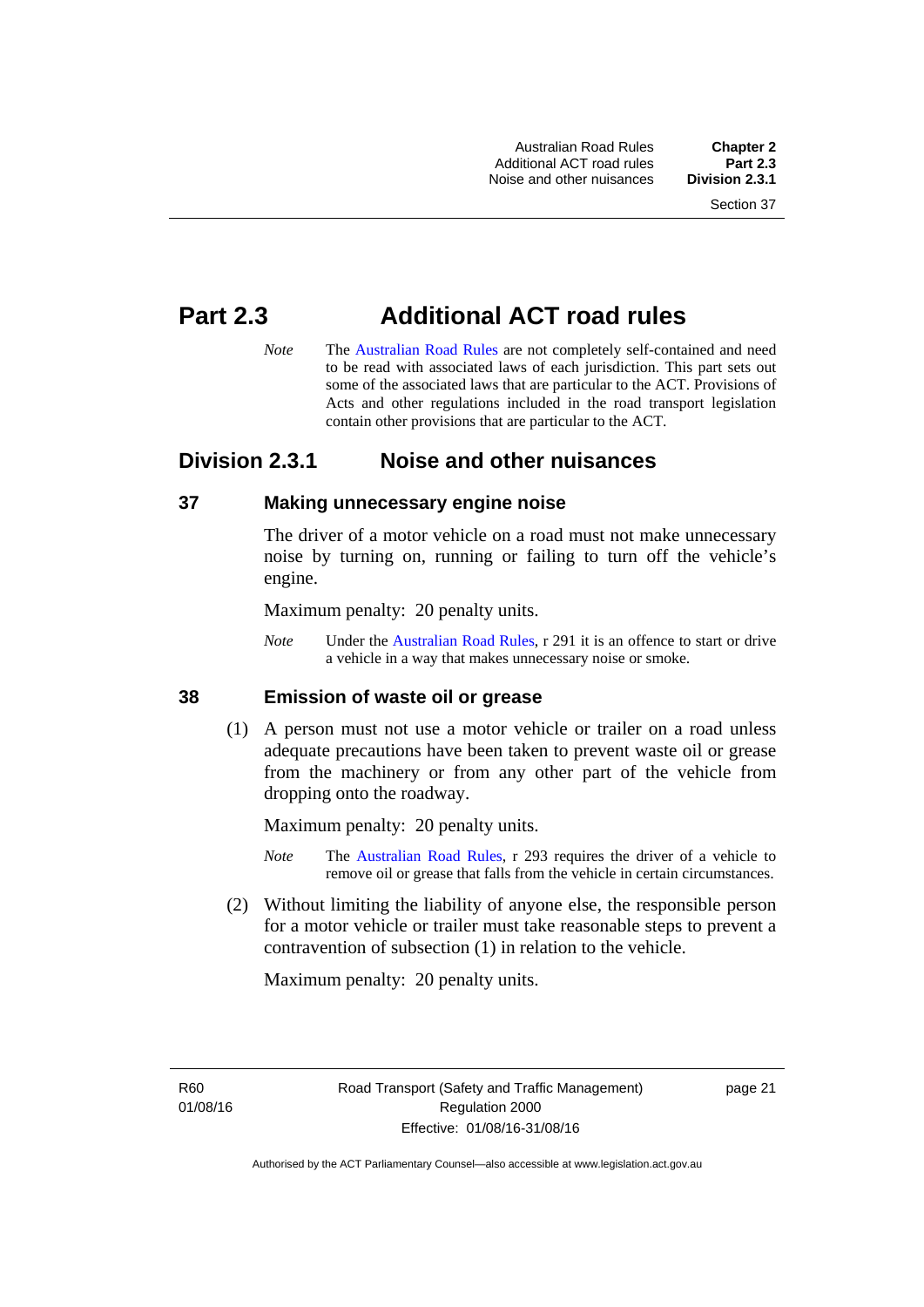# **Division 2.3.1A Bicycle riders**

### **38A Keeping safe lateral distance when passing bicycle rider**

- (1) The driver of a motor vehicle passing the rider of a bicycle that is travelling in the same direction as the driver must pass the bicycle at a sufficient distance from—
	- (a) the bicycle; or
	- (b) if the rider is riding alongside another rider—the bicycle furthest to the right.

Maximum penalty: 20 penalty units.

- *Note* **The [Australian Road Rules](http://www.legislation.act.gov.au//ni/db_37271/default.asp), r 129 requires the rider of a bicycle on a** road, other than a multi-lane road, to ride as near as practicable to the far left side of the road.
- (2) For this section—
	- (a) a driver passes a bicycle at a *sufficient distance from the bicycle* if the driver passes at a lateral distance from the bicycle of—
		- (i) if the applicable speed limit at the point the driver passes the bicycle is not more than 60km/h—at least 1m; or
		- (ii) if the applicable speed limit at the point the driver passes the bicycle is more than 60km/h—at least 1.5m; and
	- (b) the *lateral distance* between a motor vehicle passing a bicycle and the bicycle is the distance between—
		- (i) the most distant point to the left—
			- (A) on the driver's vehicle; or
			- (B) on any projection from the vehicle (whether or not attached to the vehicle); and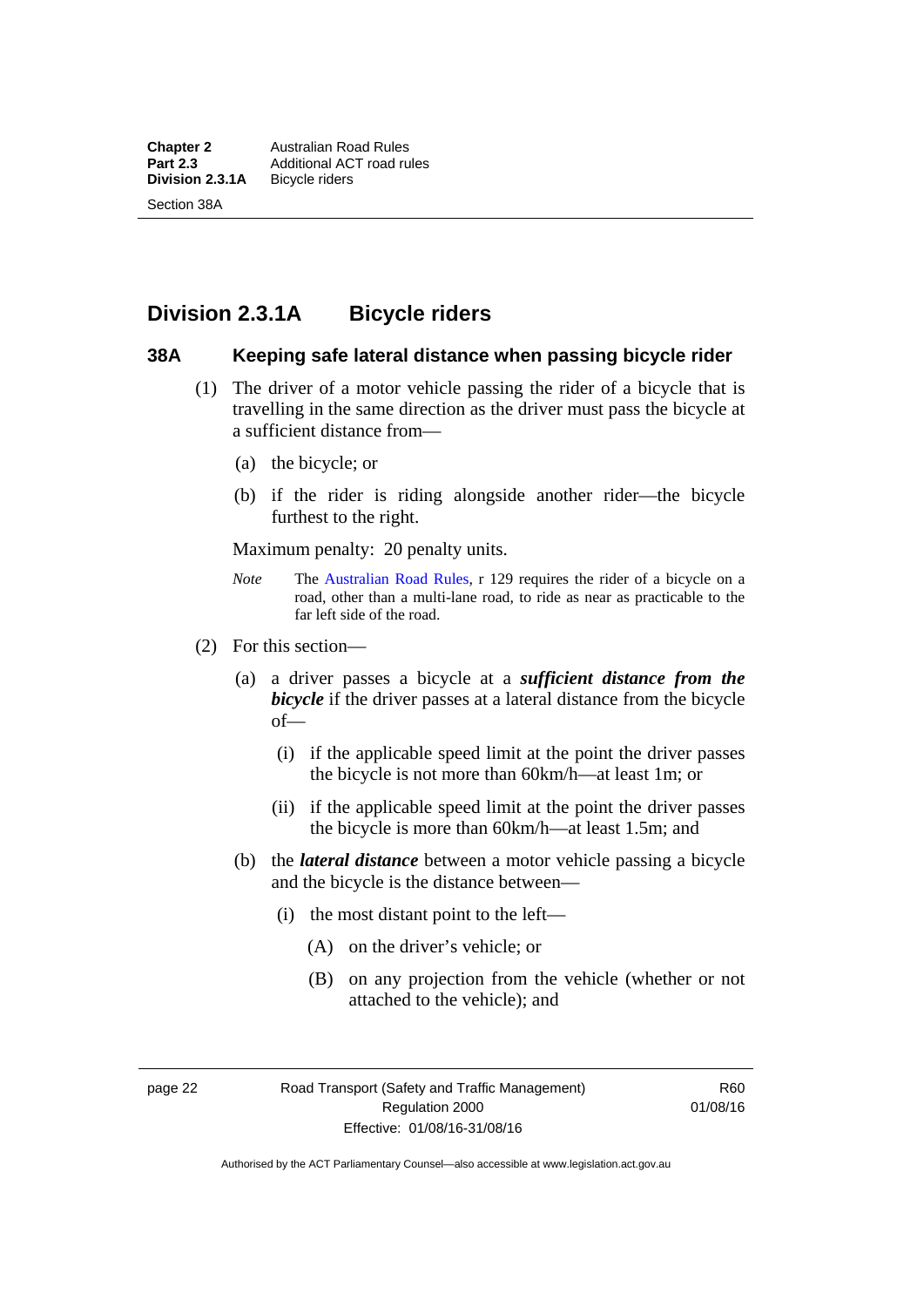- (ii) the most distant point to the right—
	- (A) on the bicycle (or any part of the bicycle); or
	- (B) on a rider of the bicycle; or
	- (C) on any bicycle trailer towed by the bicycle; or
	- (D) on any passenger in or on any bicycle trailer.

#### **Examples—part of a bicycle**

basket, pannier bags

#### **Example—not part of a bicycle**

a flag or stick, whether or not flexible, attached to the bicycle, that projects sideways from the bicycle

*Note* An example is part of the regulation, is not exhaustive and may extend, but does not limit, the meaning of the provision in which it appears (see [Legislation Act,](http://www.legislation.act.gov.au/a/2001-14) s 126 and s 132).

### **38B Exceptions for passing bicycle rider**

- (1) The driver of a motor vehicle passing the rider of a bicycle that is travelling in the same direction as the driver may make a permitted manoeuvre to pass the rider if—
	- (a) the driver has a clear view of any approaching traffic; and
	- (b) the permitted manoeuvre is necessary to comply with section 38A; and
	- (c) the driver can do so safely.
- (2) In this section:

#### *permitted manoeuvre* means—

 (a) if the driver is driving on a two-way road without a dividing line or median strip—drive to the right of the centre of the road; or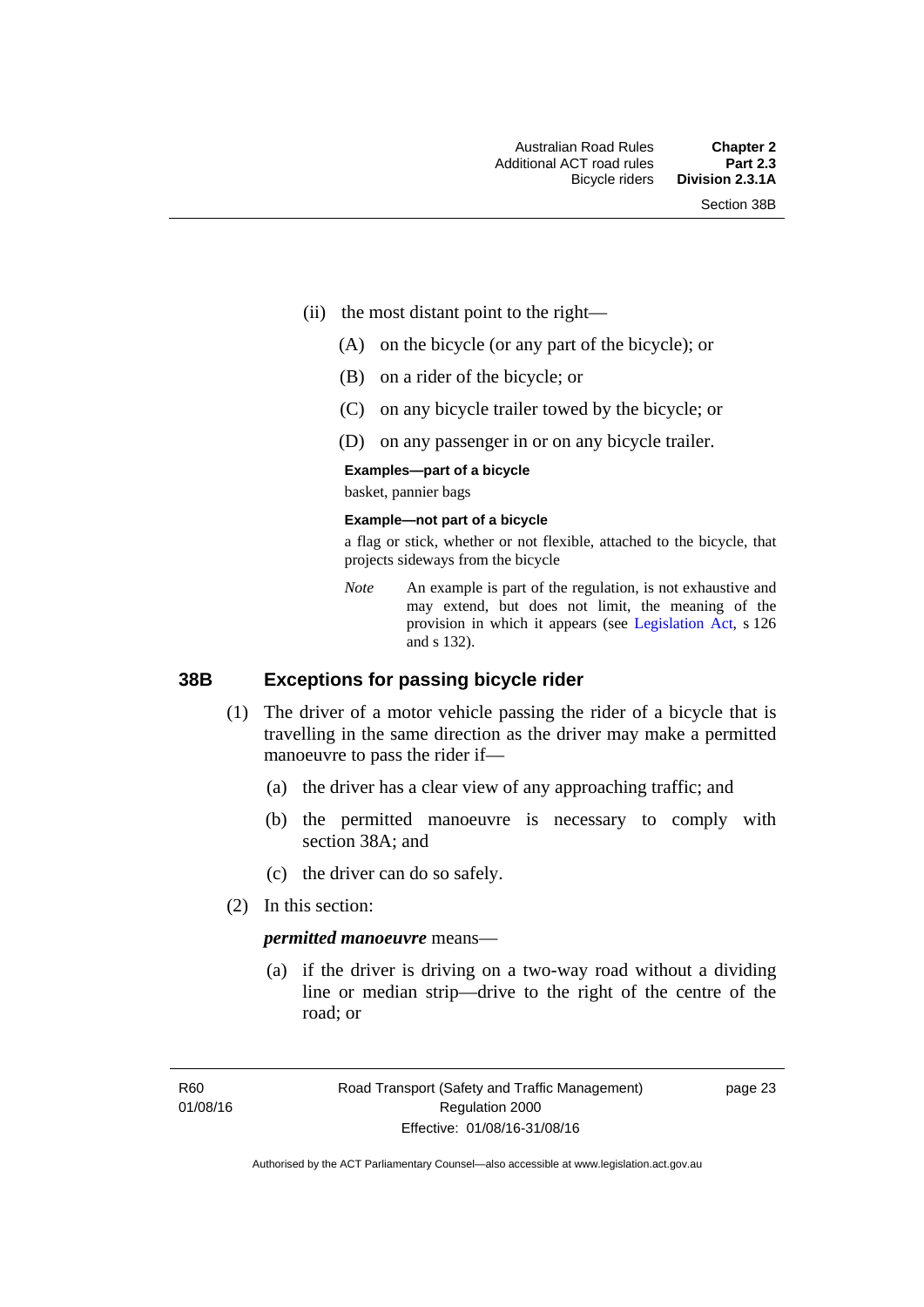- (b) if the driver is driving on a road with a dividing line—drive to the right of the dividing line; or
- (c) drive on a dividing strip that is at the same level as the road; or
- (d) drive on or over a single continuous line; or
- (e) drive on or over 2 parallel lines; or
- (f) drive along a side, or surrounding, of a painted island.
- *Note* See the [Australian Road Rules](http://www.legislation.act.gov.au//ni/db_37271/default.asp), r 46 or r 48 for the requirement to give left or right change of direction signal.

# **38C Riding across road on crossing**

- (1) The rider of a bicycle may ride across a road, or part of a road, on the following (a *crossing*) if the rider complies with this section:
	- (a) a children's crossing; or
	- (b) a marked foot crossing; or
	- (c) a pedestrian crossing.
- (2) The rider of the bicycle may only ride across a road, or part of a road, on a crossing if—
	- (a) the rider approaches the crossing no faster than 10km/h; and
	- (b) before riding on the crossing, the rider looks for approaching traffic and is prepared to stop; and
	- (c) the rider rides no faster than 10km/h on the crossing; and
	- (d) the rider gives way to pedestrians on the crossing; and
	- (e) the rider keeps to the left of any oncoming bicycle or pedestrian; and
	- (f) on a marked foot crossing with bicycle crossing lights—the crossing is showing a green bicycle crossing light; and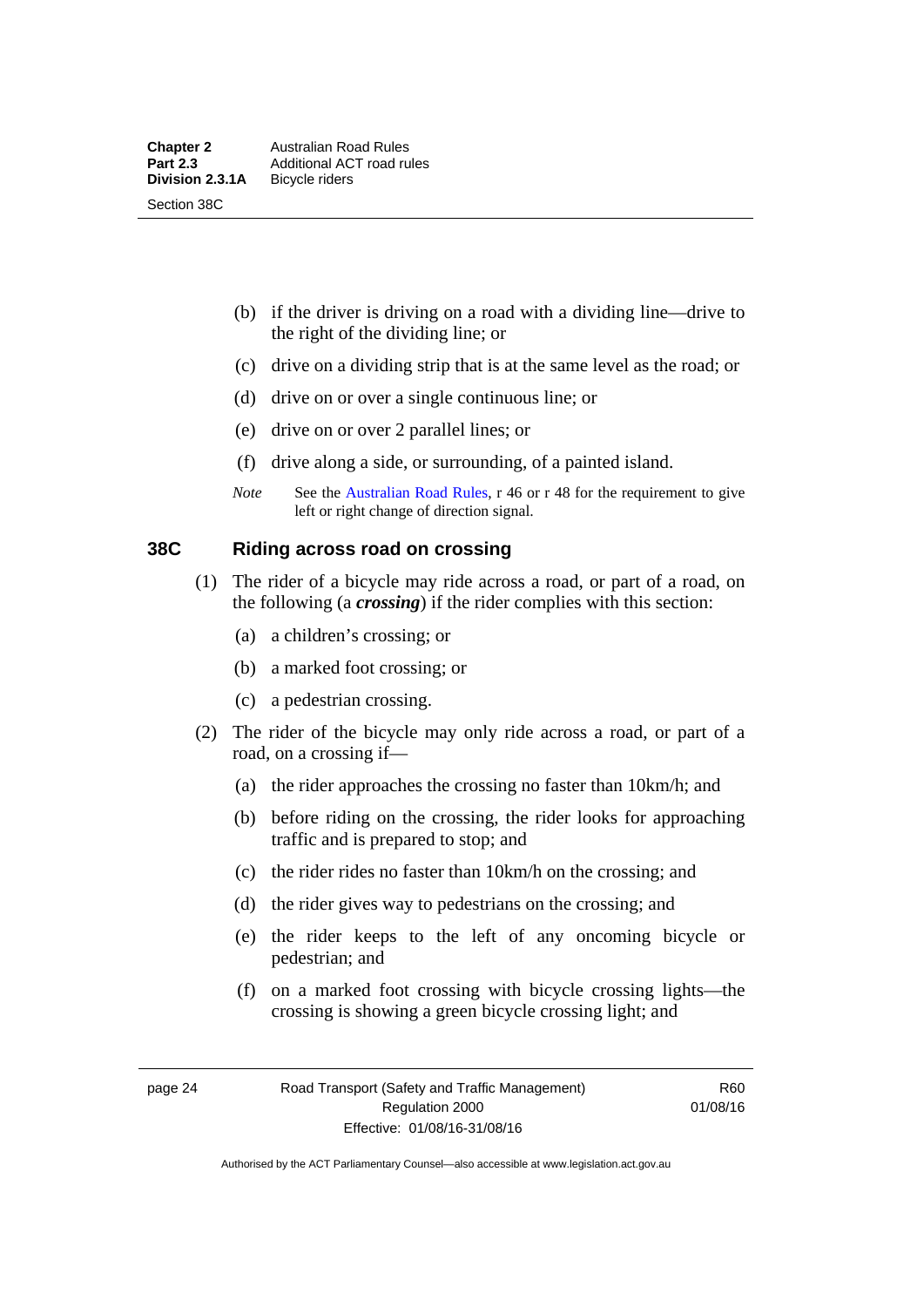(g) on a marked foot crossing without bicycle crossing lights—the crossing is showing a green pedestrian crossing light.

Maximum penalty: 20 penalty units.

*Note* See the [Australian Road Rules](http://www.legislation.act.gov.au//ni/db_37271/default.asp), r 260 and r 262 for the circumstances in which a rider of a bicycle is allowed to cross a road at bicycle crossing lights.

### **38D Application of ARRs to riders crossing road on crossing**

- (1) The [Australian Road Rules,](http://www.legislation.act.gov.au//ni/db_37271/default.asp) rule 65 (Giving way at a marked foot crossing (except at an intersection) with a flashing yellow traffic light) applies as if a reference to a pedestrian on the crossing also includes a reference to a rider of a bicycle on the crossing.
- (2) The [Australian Road Rules](http://www.legislation.act.gov.au//ni/db_37271/default.asp), rule 80 (Stopping at a children's crossing) applies as if a reference to a pedestrian on the crossing also includes a reference to a rider of a bicycle on the crossing.
- (3) The [Australian Road Rules,](http://www.legislation.act.gov.au//ni/db_37271/default.asp) rule 81 (Giving way at a pedestrian crossing) applies as if a reference to a pedestrian on the crossing also includes a reference to a rider of a bicycle on the crossing.
- (4) The [Australian Road Rules](http://www.legislation.act.gov.au//ni/db_37271/default.asp), rule 262 (Proceeding when bicycle crossing lights change to yellow or red) applies to a rider of a bicycle crossing a marked foot crossing without bicycle lights when the crossing shows a green pedestrian crossing light as if a reference to a bicycle crossing light were a reference to a pedestrian crossing light.
- (5) The [Australian Road Rules](http://www.legislation.act.gov.au//ni/db_37271/default.asp), rule 248 (No riding across a road on a crossing) does not apply.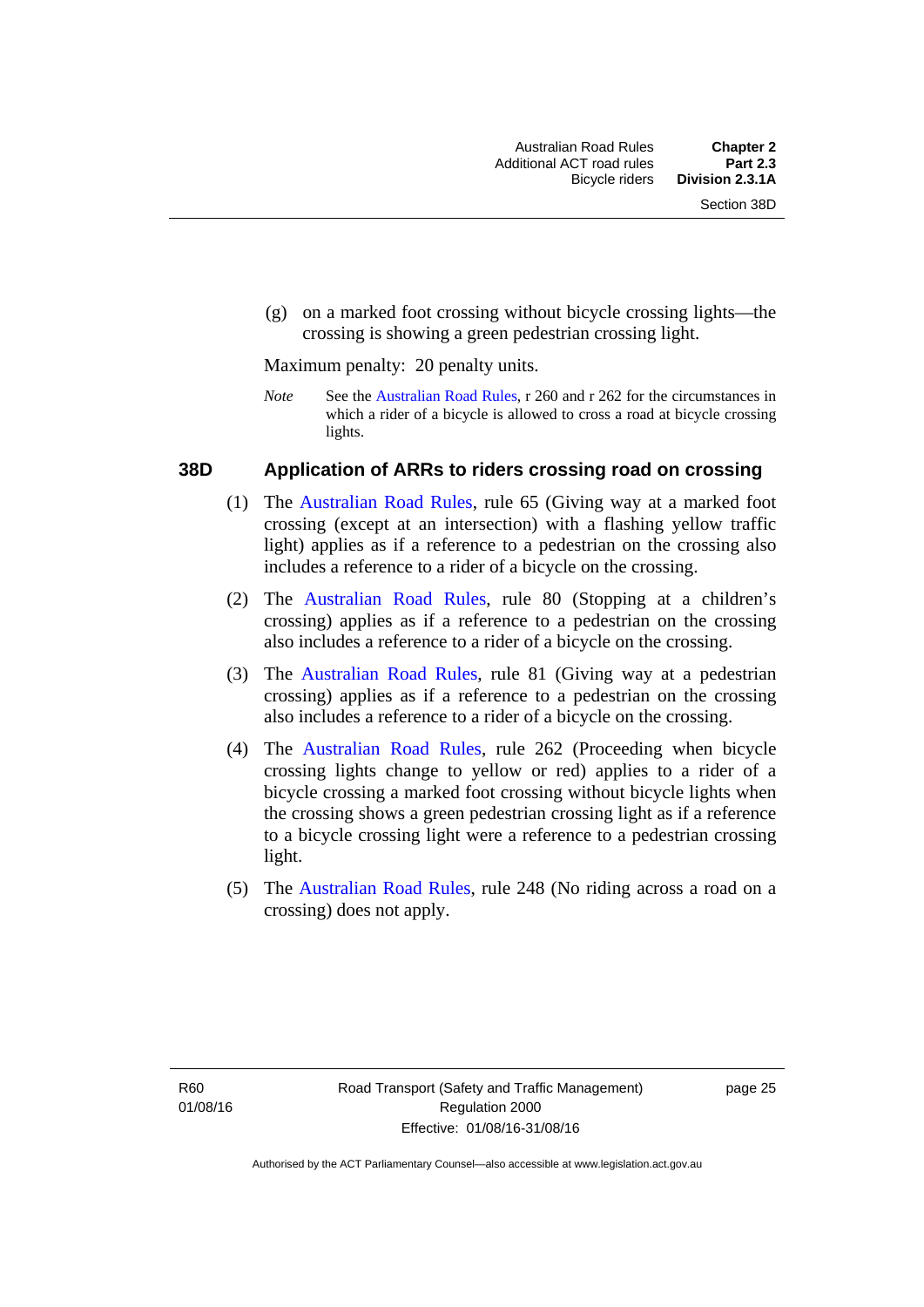Section 39

# **Division 2.3.2 Driver and passenger safety**

### **39 Safety of persons on trailers**

 (1) A person must not travel on a road in or on any part of a trailer that is not a part designed primarily for the carriage of passengers or goods.

Maximum penalty: 20 penalty units.

 (2) A person must not travel on a road in or on any part of a trailer that is a part designed primarily for the carriage of goods if the part is not enclosed.

Maximum penalty: 20 penalty units.

- (3) This section does not apply to a person—
	- (a) who is in or on a police vehicle or emergency vehicle; or
	- (b) engaged in the door-to-door delivery or collection of goods, or in the collection of waste or garbage, in or on a trailer that is not travelling faster than 25km/h; or
	- (c) if, in all the circumstances, there is a no reasonable danger of the person falling or being thrown from the trailer, or being injured, because the person is travelling in a way prohibited by this section.
- (4) In this section:

*enclosed*, for a part of a trailer, means enclosed by—

(a) the structure of the trailer; or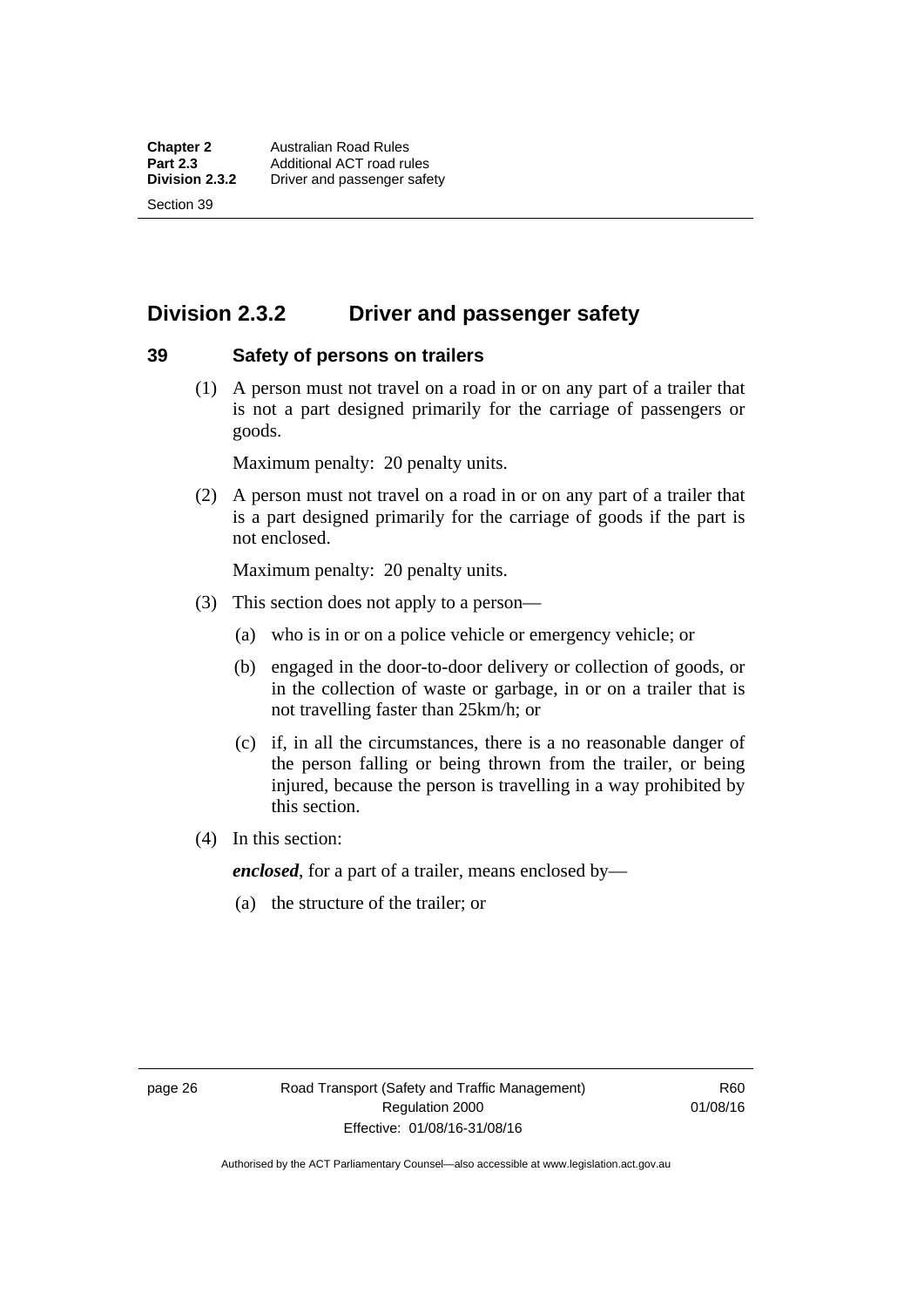- (b) a canopy, cage or other device fitted to the trailer that is of a kind approved by the road transport authority under section 66 (1) (f) (Approvals etc by road transport authority).
- *Note* The [Australian Road Rules](http://www.legislation.act.gov.au//ni/db_37271/default.asp), r 298 prohibits a driver from driving a motor vehicle towing a trailer with a person in or on the trailer, unless the trailer is exempt from the rule under another law of this jurisdiction. Section 30 provides the exemption from the rule.

# **40 Passengers in sidecars to be seated**

 (1) A passenger in a sidecar attached to a motorbike that is moving, or is stationary but not parked, on a road must sit in a place in the sidecar designed for use by a passenger.

Maximum penalty: 20 penalty units.

 (2) The rider of a motorbike must not ride with a passenger in a sidecar unless the passenger complies with subsection (1).

Maximum penalty: 20 penalty units.

# **Division 2.3.3 Trailers and towing**

- *Note* The following rules of the [Australian Road Rules](http://www.legislation.act.gov.au//ni/db_37271/default.asp) apply to the towing of vehicles:
	- r 216 (which is about the lights that must be used when towing a vehicle at night or in hazardous weather conditions)
	- r 254 (which is about the towing of bicycles)
	- r 257 (which is about riding with a person on a bicycle trailer)
	- r 292 (which is about towing a vehicle with an insecure or overhanging load)
	- r 294 (which is about keeping control of a motor vehicle or trailer being towed)
	- r 295 (which is about towing another vehicle with a towline)
	- r 298 (which is about driving with a person in a trailer)
	- r 312 (which provides certain exemptions for tow truck drivers).

R<sub>60</sub> 01/08/16 page 27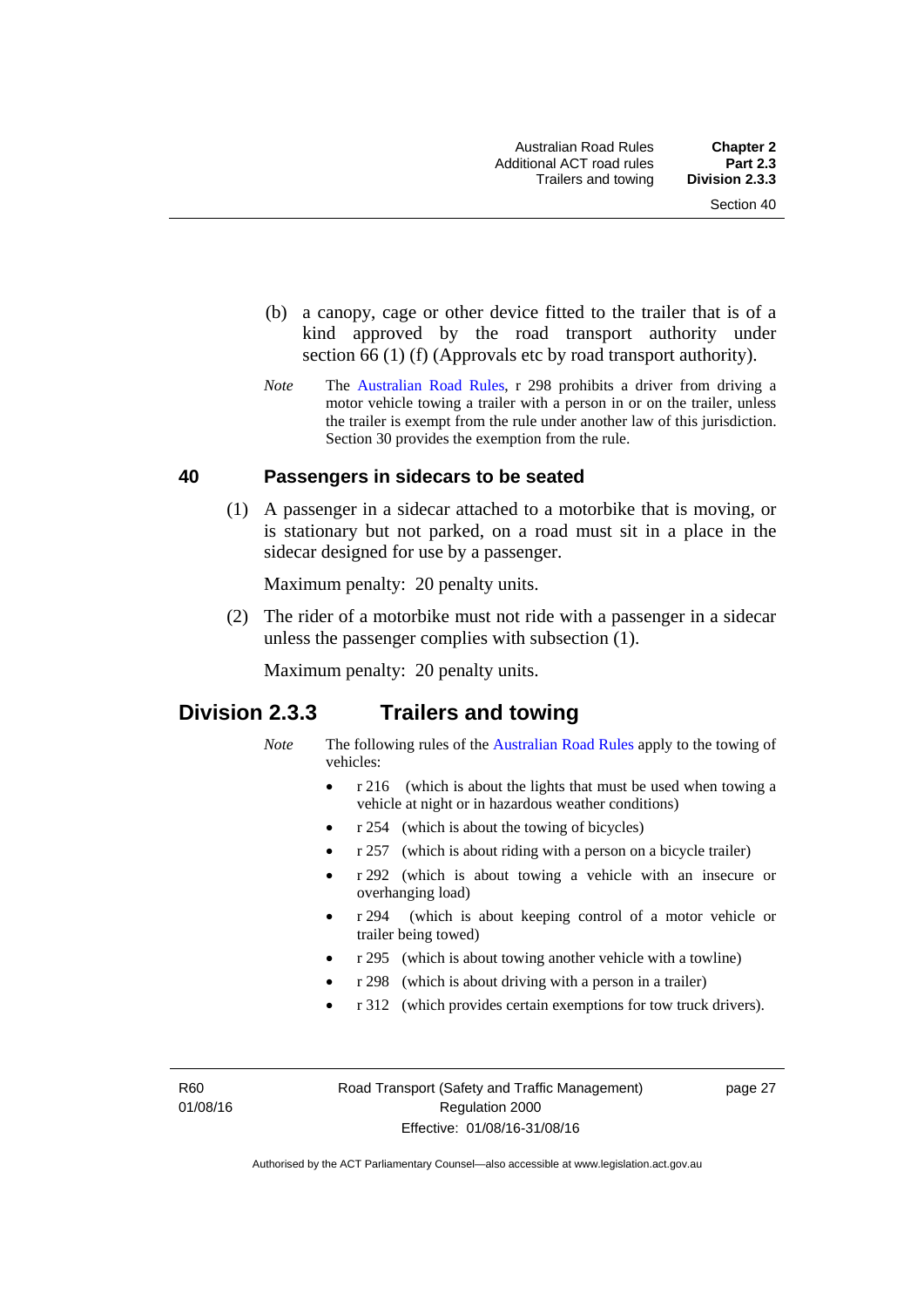Section 41

# **41 Number of vehicles that may be drawn**

 (1) The driver of an articulated vehicle must not tow any other vehicle on a road.

Maximum penalty: 20 penalty units.

 (2) The driver of a motor vehicle must not tow more than 1 other vehicle on a road.

Maximum penalty: 20 penalty units.

- (3) The road transport authority may exempt a vehicle or person from subsection  $(1)$  or  $(2)$ .
- (4) Subsection (2) does not apply in relation to a tow truck that is towing an articulated vehicle (other than a B-double or road train) if—
	- (a) the articulated vehicle has broken down on a road and it is necessary for it to be towed away; or
	- (b) the articulated vehicle has been involved in a crash on a road and it is necessary for it to be towed away.
- (5) Subsection (2) does not apply to a motor vehicle that is towing another vehicle using a lift and tow trailer if—
	- (a) the other vehicle is partly supported by the lift and tow trailer; and
	- (b) the vehicle is not towed at faster than 60 km/h; and
	- (c) the combined weight of the towed vehicle and the lift and tow trailer is not more than the unladen weight of the towing vehicle.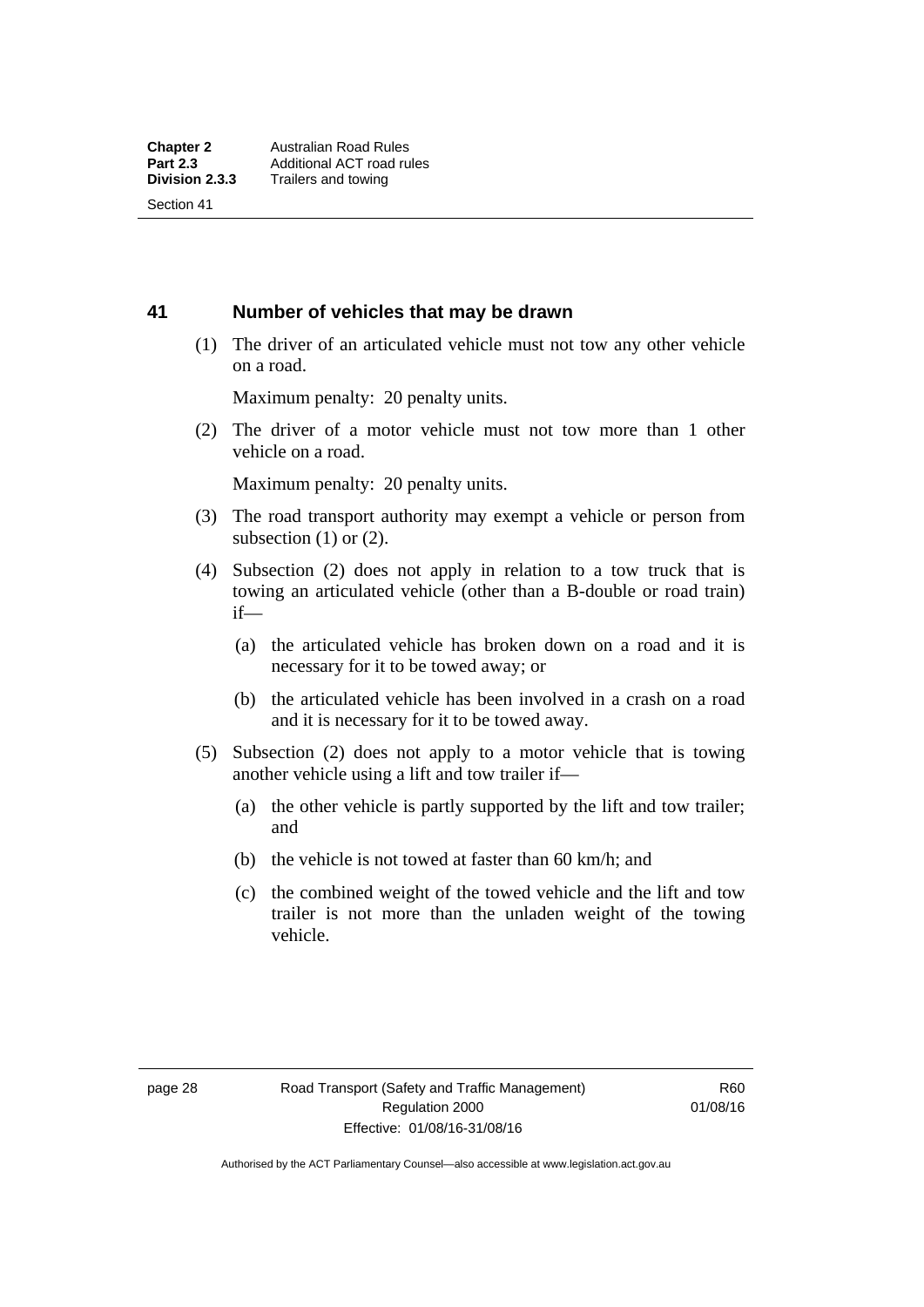- (6) Subsection (2) does not apply to—
	- (a) a tractor-harvester-cutting head trailer combination; or
	- (b) a tractor with multiple implements attached, if the implements are normally used as a single unit when performing agricultural operations; or
	- (c) a tractor and implement combination towing a fuel trailer or laser tower; or
	- (d) an articulated low-loader consisting of a prime mover towing a converter dolly and a semitrailer; or
	- (e) a B-double, dog trailer or road train.

# **42 Towing by vehicles under 4.5t**

- (1) The driver of a motor vehicle (the *towing vehicle*) must not tow another vehicle (the *towed vehicle*) on a road if the laden weight of the towed vehicle is more than—
	- (a) the capacity of the towing attachment fitted to the towing vehicle; or
	- (b) the maximum laden weight for the towed vehicle.

Maximum penalty: 20 penalty units.

- (2) Subsection (1) does not apply to the driver if the towing vehicle has a GVM over 4.5t.
- (3) The road transport authority may exempt a vehicle or person from subsection  $(1)$ .
- (4) In this section:

*maximum laden weight*, for the towed vehicle, means—

 (a) the maximum laden weight for a towed vehicle specified by the manufacturer of the towing vehicle in relation to the towing vehicle; or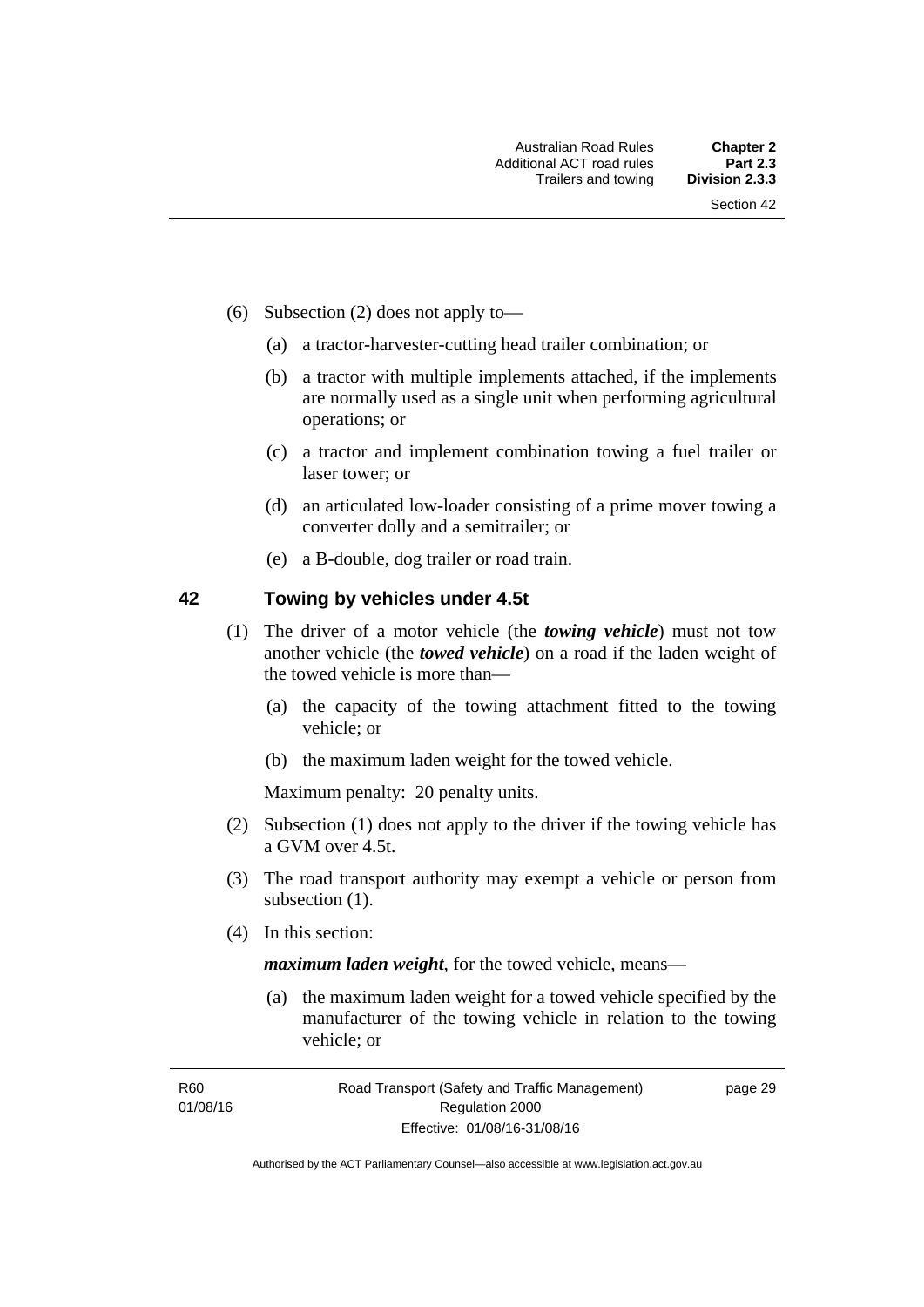- (b) if there is no such specification by the manufacturer, the manufacturer of the vehicle cannot be identified or the specification is not appropriate because the towing vehicle has been modified—
	- (i) 1.5 times the unladen weight of the towing vehicle if the towed vehicle is fitted with a braking system that is working properly; or
	- (ii) the unladen weight of the towing vehicle in any other case.

# **Division 2.3.4 Lights on vehicles**

- *Note* The following rules of the [Australian Road Rules](http://www.legislation.act.gov.au//ni/db_37271/default.asp) apply to lights on vehicles:
	- r 215 (which is about using lights when driving at night or in hazardous weather conditions)
	- r 216 (which is about the lights that must be used when towing a vehicle at night or in hazardous weather conditions)
	- r 217 (which is about using rear fog lights)
	- r 218 (which is about using headlights on high-beam)
	- r 219 (which is about not using lights to dazzle other road users)
	- r 220 (which is about the use of lights on a vehicle that is stopped)
	- r 221 (which is about using hazard warning lights)
	- r 222 (which is about the use of warning lights on buses carrying children)
	- r 223 (which is about using lights when riding an animal-drawn vehicle at night or in hazardous weather conditions)
	- r 259 (which is about using lights when riding a bicycle at night).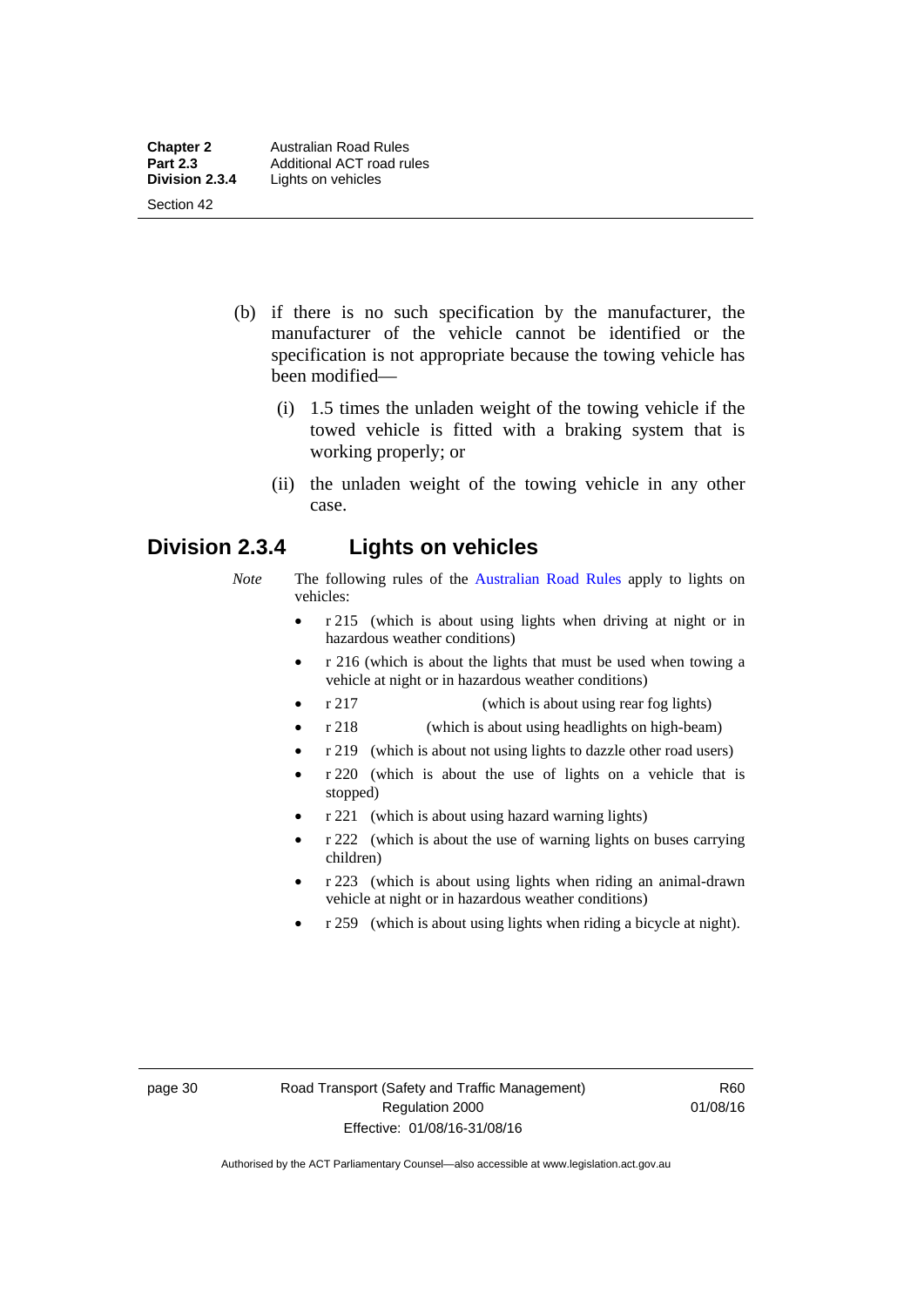# **43 Lights on motor vehicles generally**

- (1) The driver of a motor vehicle fitted with a spotlight or searchlight must not operate the light, or allow it to be operated, on a road unless—
	- (a) the vehicle is stationary, the light is operated only for examining or making adjustments or repairs to a vehicle, and light from it is not projected further than 6m; or
	- (b) the light is operated for the temporary purpose of reading or looking for a notice, sign, house number or something similar; or
	- (c) the vehicle is a police vehicle; or
	- (d) the vehicle is being used by the Territory, the Commonwealth or any public authority.

Maximum penalty: 20 penalty units.

- (2) The driver of a motor vehicle fitted with an additional headlight permitted to be fitted under the *[Road Transport \(Vehicle](http://www.legislation.act.gov.au/sl/2000-12)  [Registration\) Regulation 2000](http://www.legislation.act.gov.au/sl/2000-12)*, schedule 1 must not operate the headlight, or allow it to be operated, if—
	- (a) the vehicle is being driven on a length of road in a built-up area; or
	- (b) the driver is driving less than—
		- (i) 200m behind a vehicle travelling in the same direction as the driver; or
		- (ii) 200m from an oncoming vehicle.

Maximum penalty: 20 penalty units.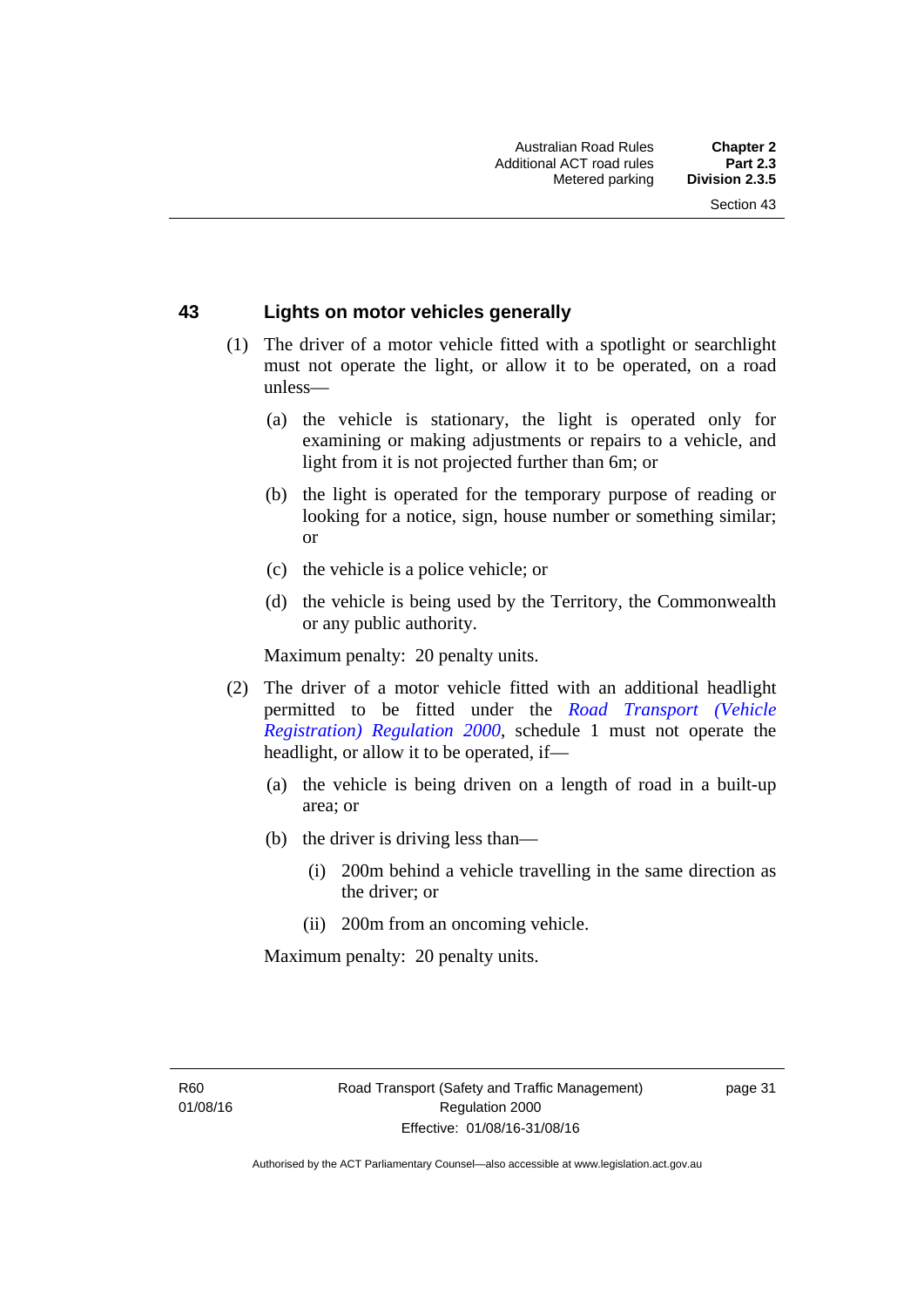**Chapter 2 Australian Road Rules**<br>**Part 2.3 Additional ACT road rules Part 2.3 Additional ACT road rules**<br>**Division 2.3.5** Metered parking

Section 44

# **Metered parking**

# **Division 2.3.5 Metered parking**

- *Note* The rules of the [Australian Road Rules](http://www.legislation.act.gov.au//ni/db_37271/default.asp) that apply to the parking of vehicles include the following:
	- r 189 (which is about double parking)
	- $r$  203 (which is about stopping in a parking area for people with disabilities)
	- r 205 (which is about parking for longer than indicated)
	- r 207 (which is about parking where fees are payable)
	- r 208 (which is about parallel parking on a road, except in a median strip parking area)
	- r 209 (which is about parallel parking in a median strip parking area)
	- r 210 (which is about angle parking)
	- r 211 (which is about parking in parking bays).

# **44 Metered parking—parking in spaces**

- (1) A driver commits an offence if—
	- (a) the driver parks in a metered parking area; and
	- (b) the driver's vehicle is not parked in a metered parking space.

Maximum penalty: 20 penalty units.

 (2) A driver must not park the driver's vehicle in a metered parking space if another vehicle is parked in the space.

Maximum penalty: 20 penalty units.

- (3) Subsection (2) does not apply to the rider of a motorbike if the other vehicle is also a motorbike.
- (4) A driver who parks in a metered parking space must position the driver's vehicle completely within the space.

Maximum penalty: 20 penalty units.

page 32 Road Transport (Safety and Traffic Management) Regulation 2000 Effective: 01/08/16-31/08/16

R60 01/08/16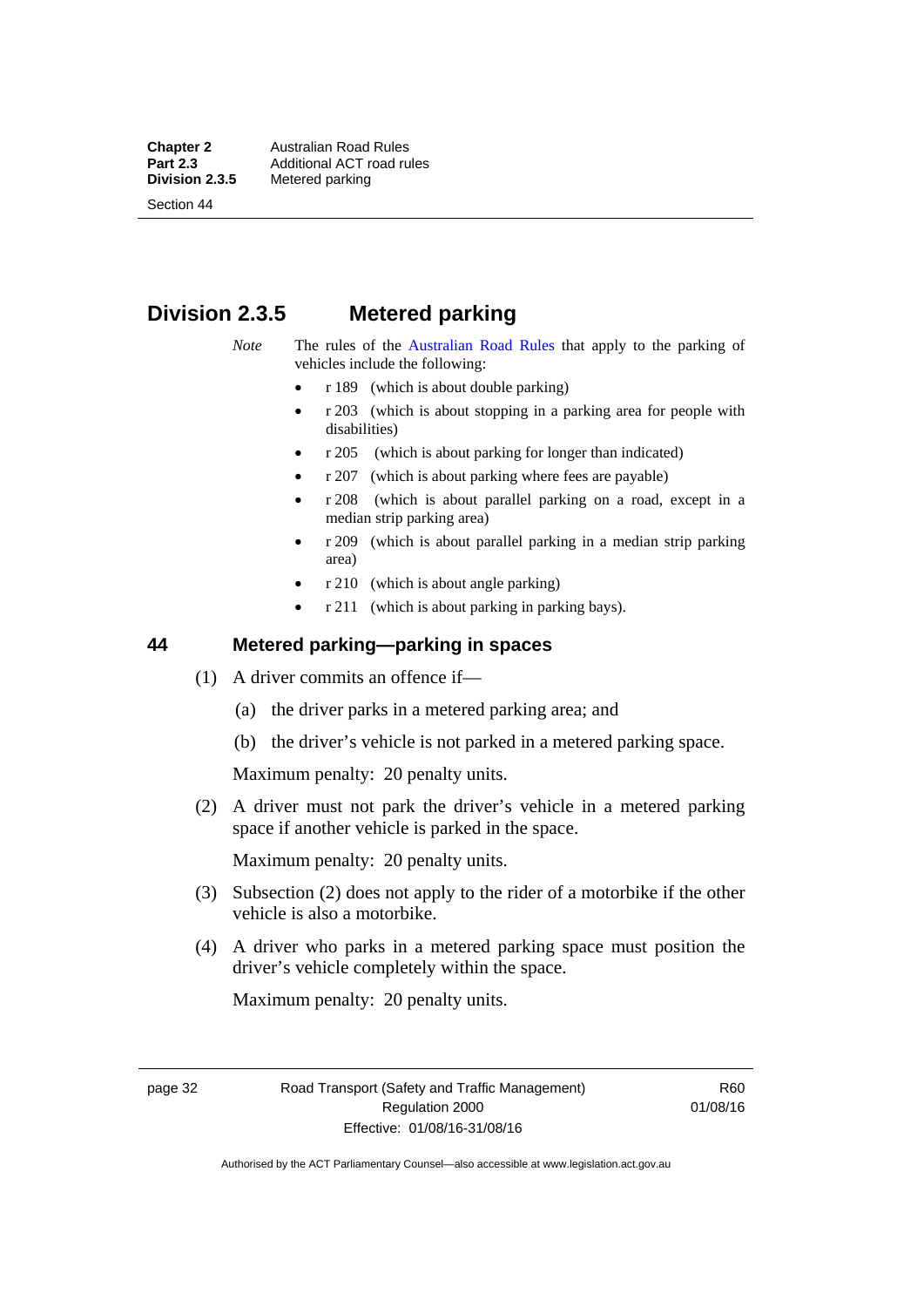# **44AA Metered parking—parking in spaces—motorbikes**

- (1) The rider of a motorbike commits an offence if—
	- (a) the rider parks the motorbike in a metered parking space; and
	- (b) there are more than 2 other motorbikes already parked in the space.

Maximum penalty: 20 penalty units.

- (2) The rider of a motorbike commits an offence if—
	- (a) the rider parks the motorbike in a metered parking space; and
	- (b) another motorbike is already parked in the space; and
	- (c) the rider parks the motorbike in a position that unreasonably obstructs the path of the other motorbike out of the space.

Maximum penalty: 20 penalty units.

# **44A Metered parking—parking fees**

(1) A driver must not park in a metered parking space without paying the relevant parking fee for the space.

Maximum penalty: 20 penalty units.

- (2) A driver does not commit an offence against subsection (1) if—
	- (a) the relevant parking fee for the metered parking space is paid immediately after the driver parks the driver's vehicle in the metered parking space; or
	- (b) the parking meter for the metered parking space indicates that the period for which parking in the space has been paid for has not expired; or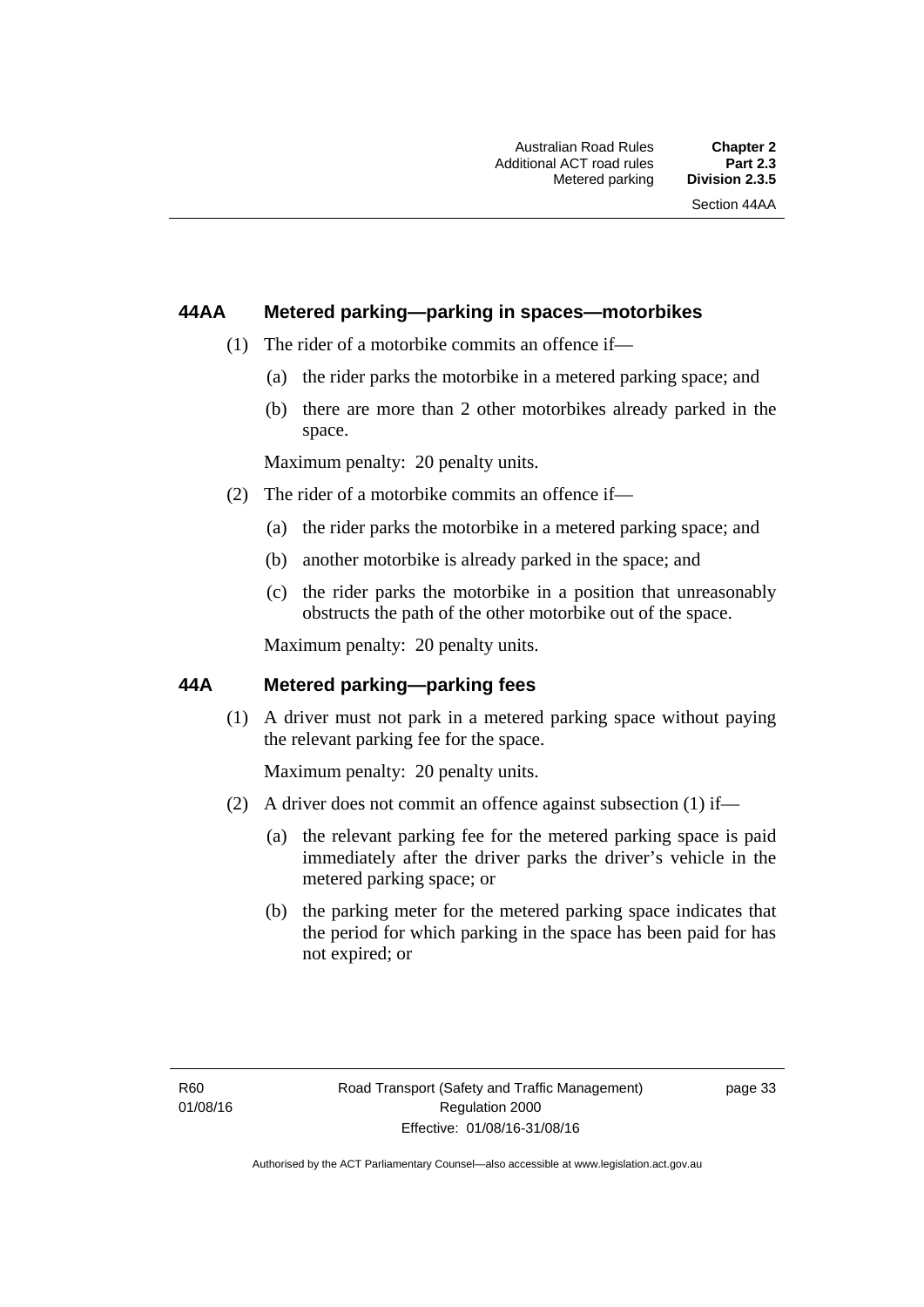- (c) the parking meter for the metered parking space—
	- (i) is not working; or
	- (ii) is covered with a parking meter hood bearing the words 'out of order time limit applies'.

*Note* For other exceptions to s (1), see s 45.

# **44B Metered parking—maximum length of stay**

 (1) A driver must not allow the driver's vehicle to remain parked in a metered parking space if the parking meter for the space indicates that the period for which parking in the space has been paid for has expired.

Maximum penalty: 20 penalty units.

*Note* For exceptions to s (1), see s 45.

 (2) A driver must not allow the driver's vehicle to remain parked in a metered parking space for longer than the period (if any) indicated on the metered parking signs applying to the space as the maximum period for which a vehicle may be parked in the space.

Maximum penalty: 20 penalty units.

*Note* For exceptions to s (2), see s 45.

### **45 Metered parking—exceptions to s 44A and s 44B**

Section 44A (Metered parking—parking fees) and section 44B (Metered parking—maximum length of stay) do not apply to—

 (a) a driver for any period the driver's vehicle is parked in a metered parking space outside the controlled parking hours for the space; or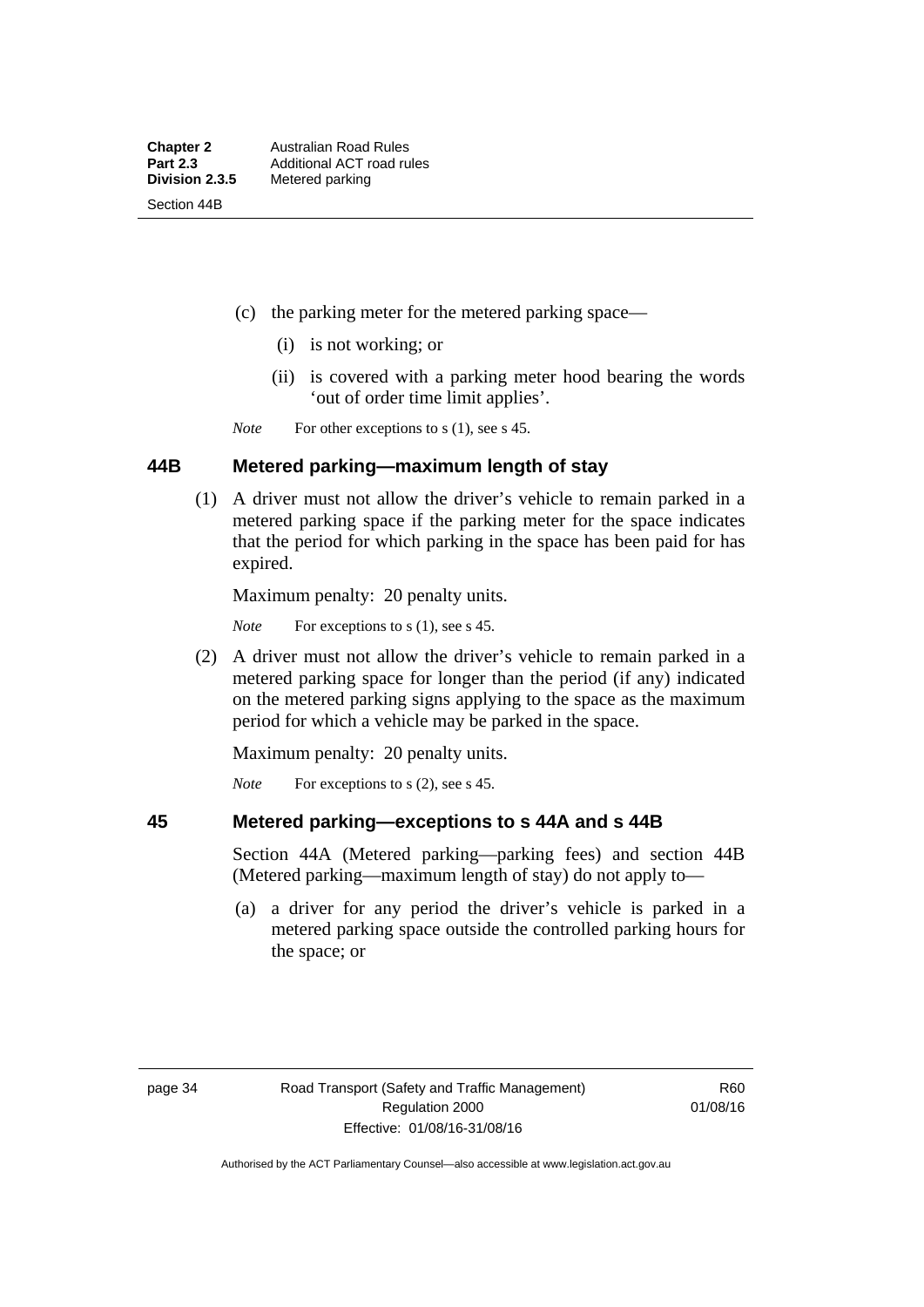- (b) a driver if—
	- (i) the driver's vehicle is parked in a metered parking space; and
	- (ii) the driver displays in or on the vehicle a current mobility parking scheme authority; and
	- (iii) the driver complies with the conditions (if any) of the authority; or
- (c) a driver if—
	- (i) the driver's vehicle is parked in a metered parking space designated by a *permit zone sign* for use by the holder of a stated kind of parking permit; and
	- (ii) the driver displays in or on the vehicle a current parking permit of that kind; and
	- (iii) the driver complies with the conditions (if any) of the permit.

# **46 Temporary closure of metered parking spaces**

- (1) If the road transport authority decides that the use of a metered parking space should be temporarily discontinued, the authority may close the space by—
	- (a) installing a sign, at or near the space, that displays words to the effect that the space is closed; or
	- (b) covering the parking meter applying to the space with a parking meter hood bearing the words 'no parking'.
- (2) A driver must not park in a metered parking space that has been closed under subsection (1).

Maximum penalty: 20 penalty units.

R60 01/08/16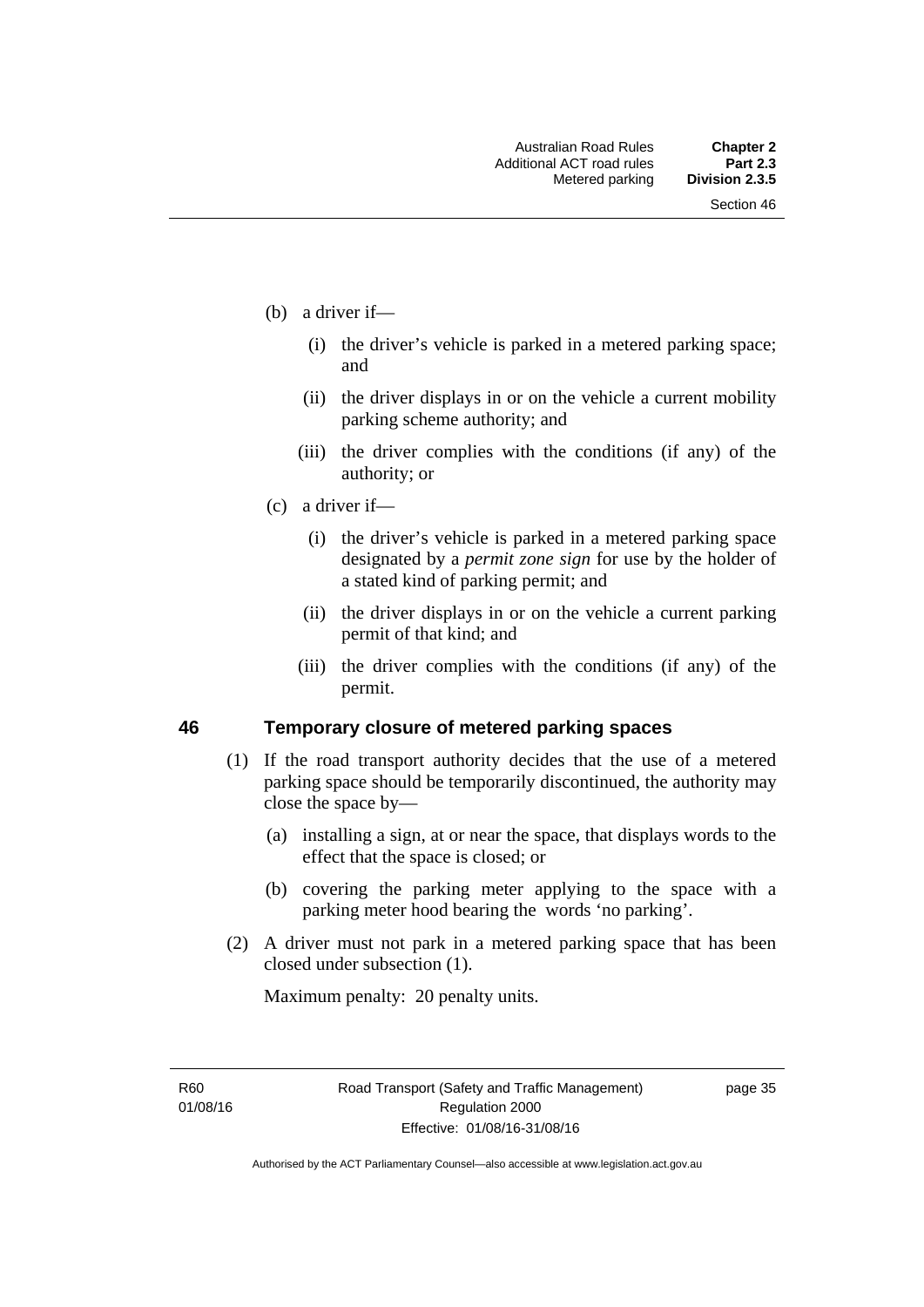(3) In this section:

*sign* includes a board, device, plate, screen, words or anything else, whether or not installed with or on a traffic sign.

# **47 Misuse of parking meters**

A person must not—

- (a) insert in a parking meter anything other than coins appropriate for the meter; or
- (b) attach anything (for example, advertising material) to a parking meter.

Maximum penalty: 20 penalty units.

*Note* An example is part of the regulation, is not exhaustive and may extend, but does not limit, the meaning of the provision in which it appears (see [Legislation Act,](http://www.legislation.act.gov.au/a/2001-14) s 126 and s 132).

# **48 Interfering with parking meters etc**

A person must not—

- (a) do anything that interferes with (or is likely to interfere with) the proper working of a parking meter; or
- (b) fraudulently operate a parking meter.

Maximum penalty: 20 penalty units.

# **Division 2.3.6 Ticket parking**

# **49 Ticket parking—parking in spaces**

- (1) A driver commits an offence if—
	- (a) the driver parks in a ticket parking area; and

page 36 Road Transport (Safety and Traffic Management) Regulation 2000 Effective: 01/08/16-31/08/16

R60 01/08/16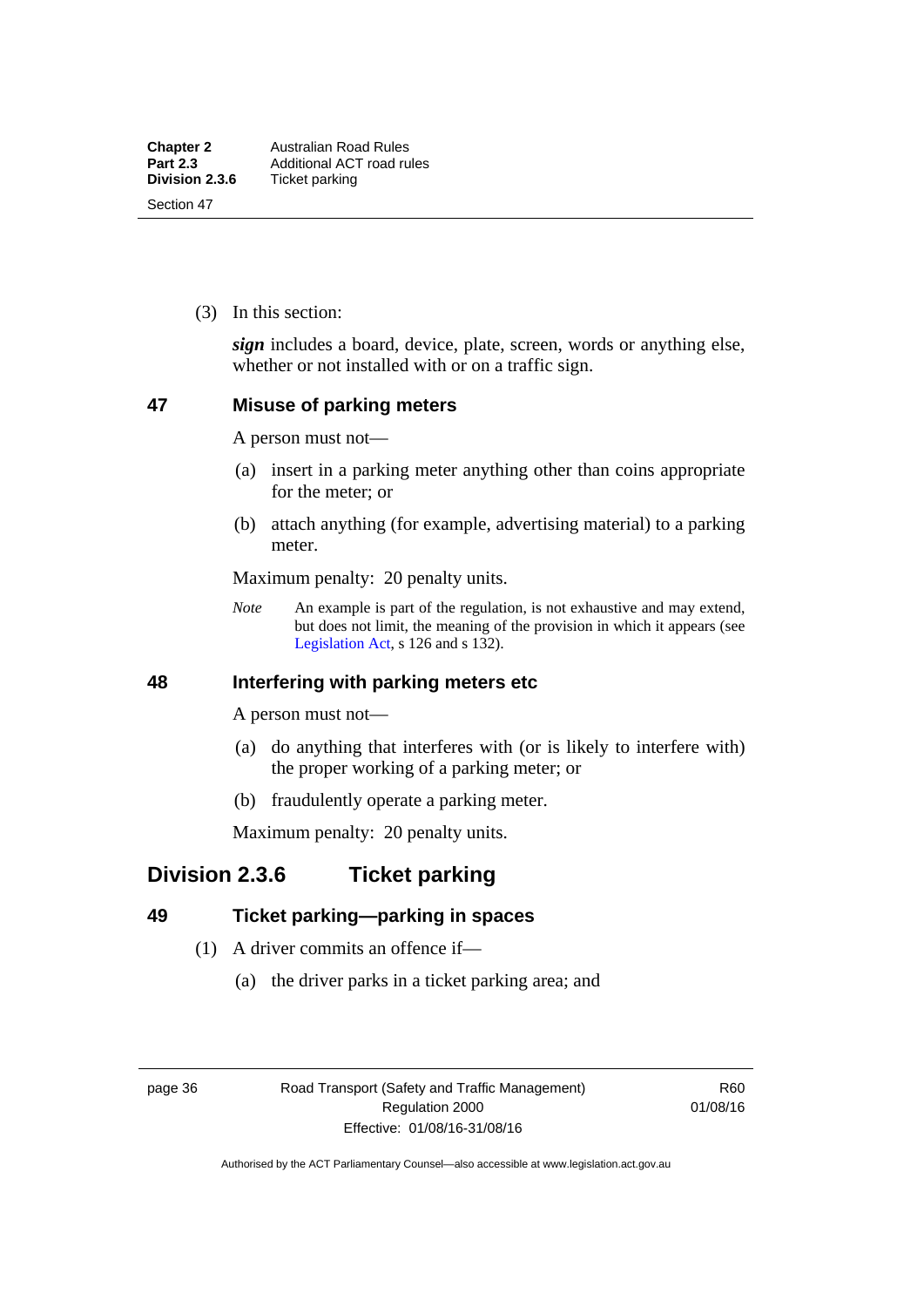(b) the driver's vehicle is not parked in a ticket parking space.

Maximum penalty: 20 penalty units.

- (2) However, the driver does not commit an offence against subsection (1) if the driver parks in a metered parking space within a ticket parking area and the driver complies with the provisions of division 2.3.5 (Metered parking) in relation to parking in the space.
- (3) A driver must not park the driver's vehicle in a ticket parking space if another vehicle is parked in the space.

Maximum penalty: 20 penalty units.

- (4) Subsection (3) does not apply to the rider of a motorbike if the other vehicle is also a motorbike.
- (5) A driver who parks in a ticket parking space must position the driver's vehicle completely within the space.

Maximum penalty: 20 penalty units.

### **49AAA Ticket parking—parking in spaces—motorbikes**

- (1) The rider of a motorbike commits an offence if—
	- (a) the rider parks the motorbike in a ticket parking space; and
	- (b) there are more than 2 other motorbikes already parked in the space.

Maximum penalty: 20 penalty units.

- (2) The rider of a motorbike commits an offence if—
	- (a) the rider parks the motorbike in a ticket parking space; and
	- (b) another motorbike is already parked in the space; and
	- (c) the rider parks the motorbike in a position that unreasonably obstructs the path of the other motorbike out of the space.

Maximum penalty: 20 penalty units.

R60 01/08/16 page 37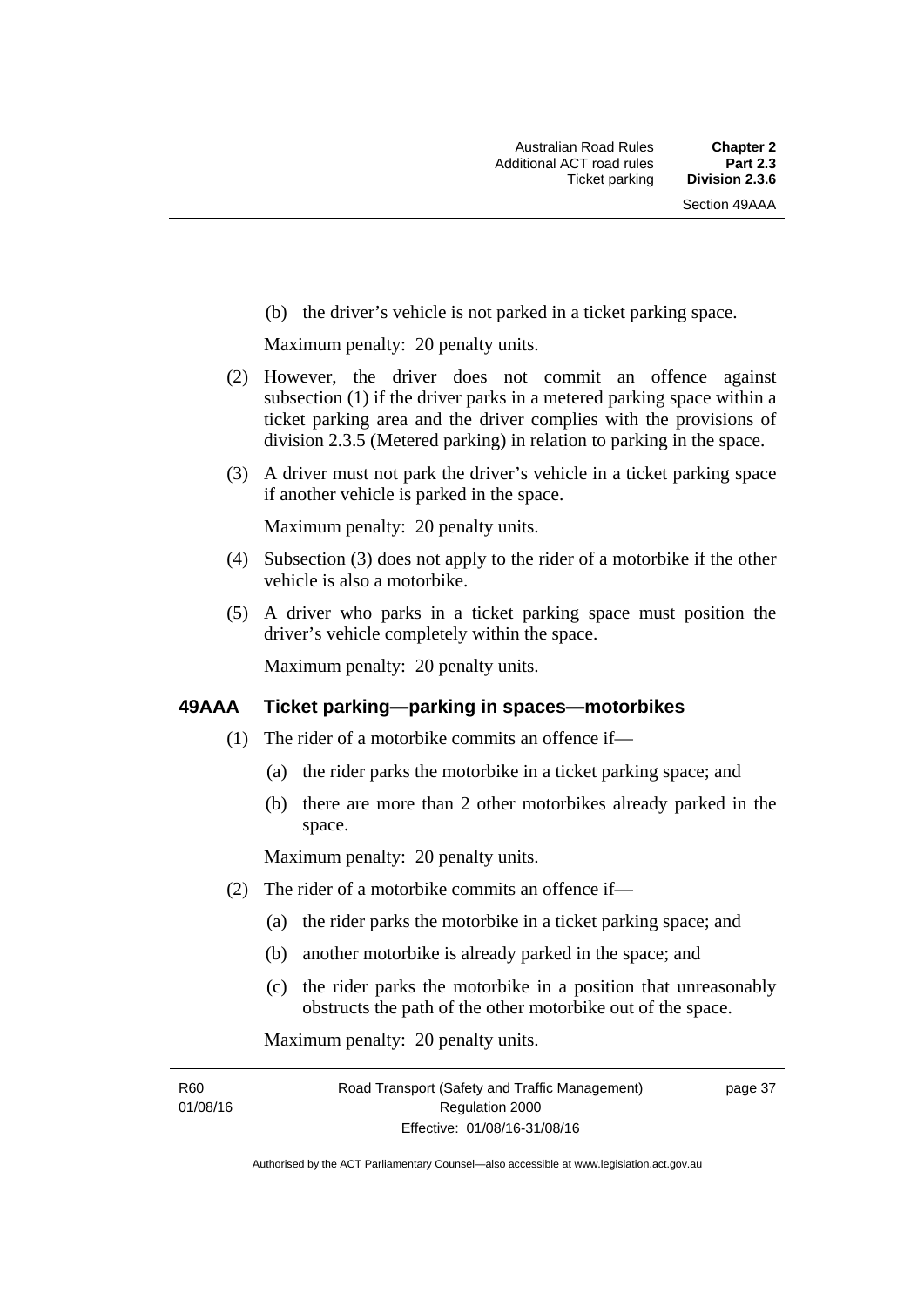# **49A Ticket parking—display of tickets**

- (1) A driver may park the driver's vehicle in a ticket parking area only if—
	- (a) for an RTA multi-stay ticket parking area—
		- (i) a current parking ticket for the area is correctly displayed in or on the vehicle; or
		- (ii) a current part-day parking ticket for another RTA multi-stay ticket parking area is correctly displayed in or on the vehicle; or
		- (iii) a current equivalent all-day parking ticket for another RTA multi-stay ticket parking area is correctly displayed in or on the vehicle; or
	- (b) for any other ticket parking area—a current parking ticket for the area is correctly displayed in or on the vehicle.

Maximum penalty: 20 penalty units.

#### **Examples of ticket parking areas for par (b)**

- 1 a ticket parking area set up by the road transport authority in which parking up to a maximum of 4 hours is permitted by the ticket parking signs applying to the area
- 2 a ticket parking area set up by a parking authority
- *Note 1* Ticket parking areas may be set up by the road transport authority or a parking authority (see s 75A-s 76A).
- *Note 2* An example is part of the regulation, is not exhaustive and may extend, but does not limit, the meaning of the provision in which it appears (see [Legislation Act,](http://www.legislation.act.gov.au/a/2001-14) s 126 and s 132).
- (2) Subsection (1) (a) does not apply to a driver if, immediately after parking in the ticket parking area, the driver—
	- (a) obtains a parking ticket for the ticket parking area and the ticket is correctly displayed in or on the driver's vehicle; or

page 38 Road Transport (Safety and Traffic Management) Regulation 2000 Effective: 01/08/16-31/08/16

R60 01/08/16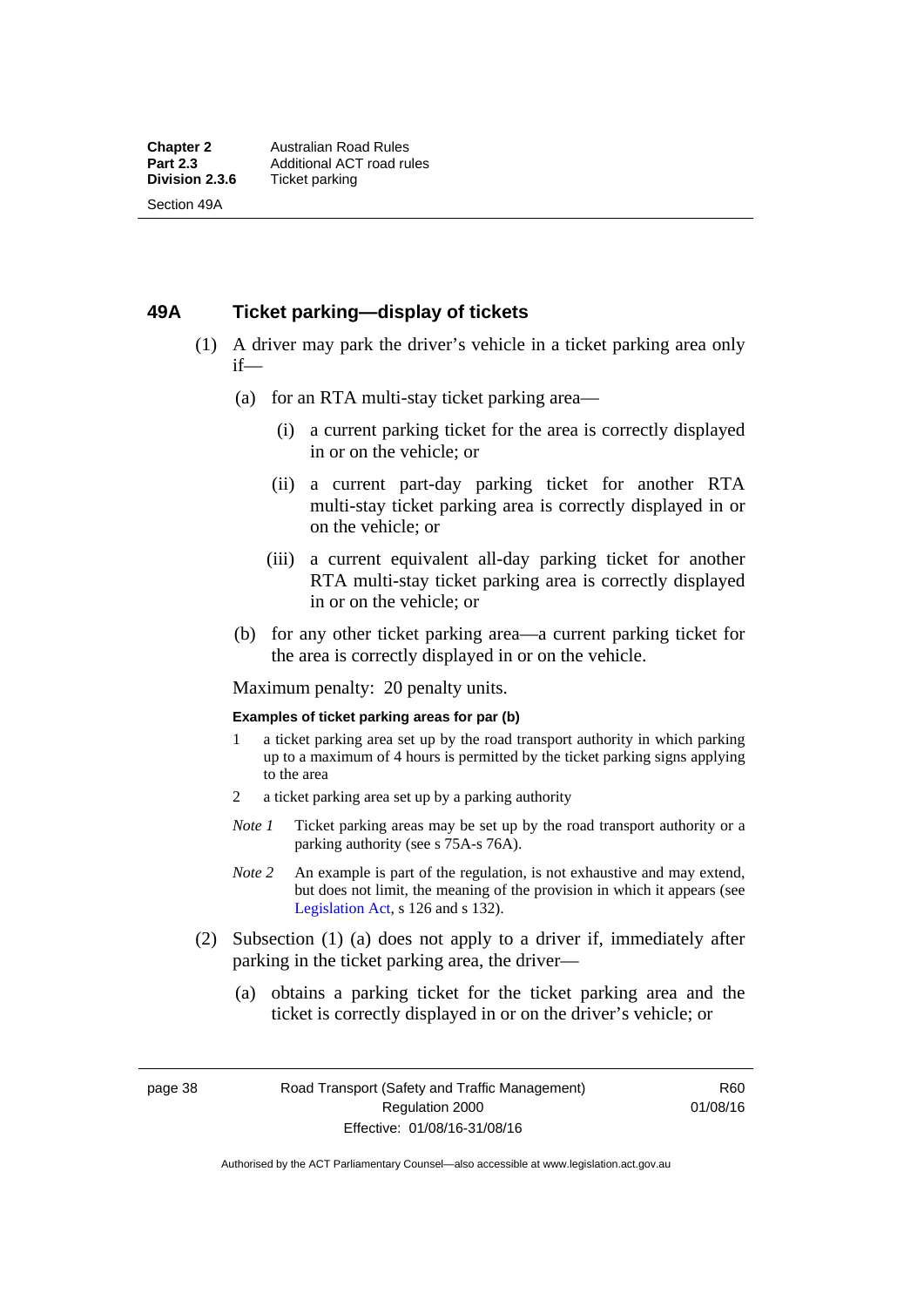- (b) correctly displays in or on the driver's vehicle a parking ticket mentioned in subsection  $(1)$   $(a)$   $(ii)$  or  $(iii)$ .
- (3) Subsection (1) (b) does not apply to a driver if, immediately after parking in the ticket parking area, the driver obtains a parking ticket for the ticket parking area and the ticket is correctly displayed in or on the driver's vehicle.
- (4) It is a defence to the prosecution of a driver for an offence against subsection (1) if the driver proves that—
	- (a) a parking ticket was displayed in accordance with the subsection; and
	- (b) the driver took reasonable steps to ensure that the ticket remained correctly displayed while the driver's vehicle was parked in the ticket parking area.
	- *Note* For other exceptions to s (1), see s 49AA and s 50.
- (5) In this section:

*all-day parking ticket*, for a ticket parking area, means a parking ticket for which the relevant parking fee for parking all-day in the area has been paid.

*correctly displayed*—a parking ticket is *correctly displayed* in or on a vehicle if the ticket is displayed—

- (a) in or on the front left-hand side of the vehicle or, if the ticket requires the driver to display the ticket in or on a part of the vehicle, in or on that part of the vehicle; and
- (b) in a way that its expiry date (and, for a parking ticket other than an all-day parking ticket, its expiry time) and the ticket parking area for which it is issued, are clearly visible from outside the vehicle.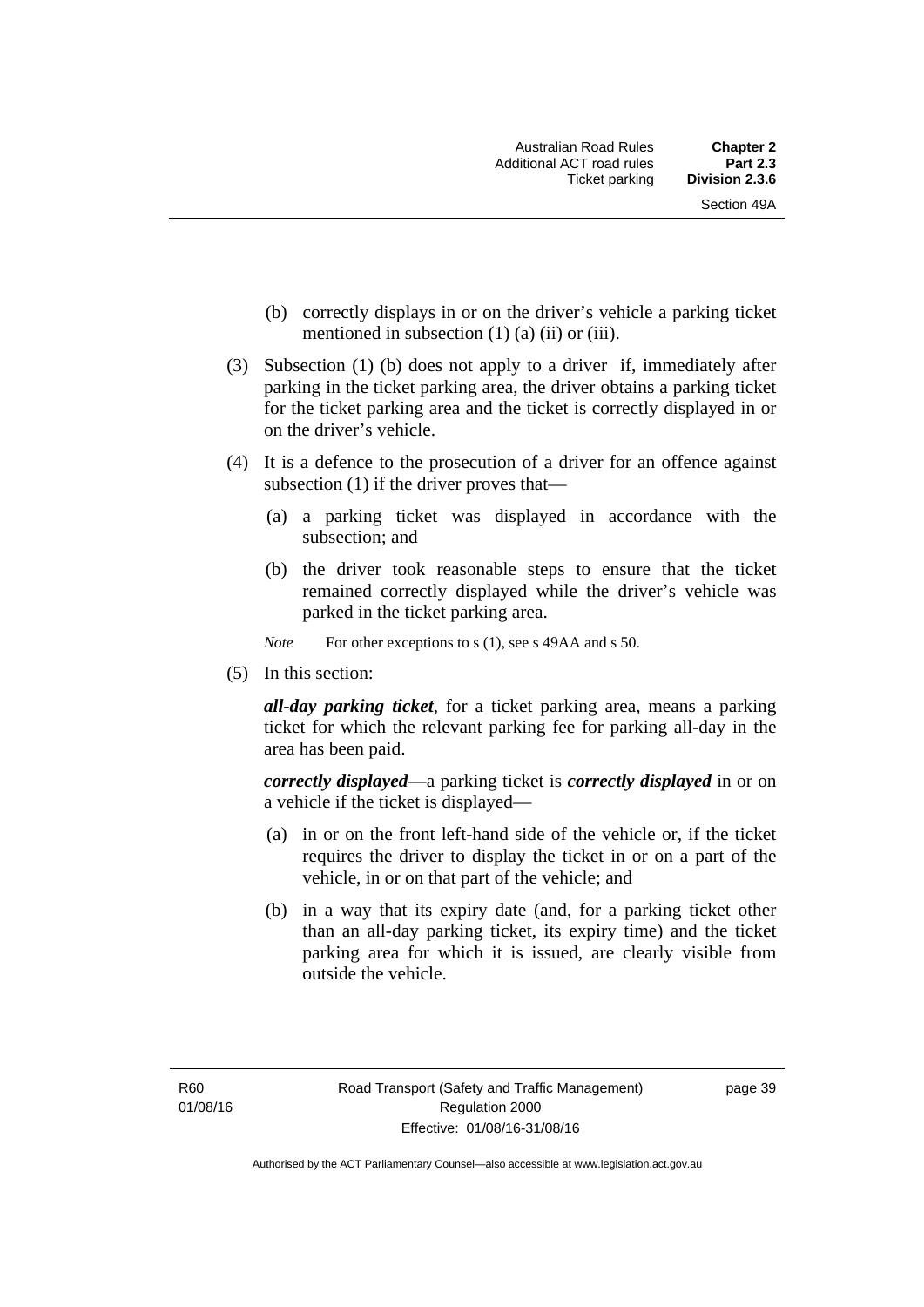**Chapter 2** Australian Road Rules<br>**Part 2.3** Additional ACT road ru **Part 2.3 Additional ACT road rules**<br>**Division 2.3.6** Ticket parking **Ticket parking** 

Section 49AA

*equivalent*, for a multi-stay ticket parking area, means another ticket parking area for which the relevant parking fee for an all-day parking ticket for the area is the same or higher.

*part-day parking ticket* means a parking ticket that is not an all-day parking ticket.

*RTA multi-stay ticket parking area* means a ticket parking area set aside under section 76 (2) (a) (Ticket parking schemes—road transport authority) where all-day parking is permitted by the ticket parking signs applying to the area.

# **49AA Ticket parking—e-payment**

- (1) Section 49A (1) does not apply to a driver if—
	- (a) the driver's vehicle is parked in a parking space in a ticket parking area; and
	- (b) the driver has paid for the parking space using an approved e-payment method.
- (2) In this section:

*approved e-payment method*—see section 76AA.

# **49B Ticket parking—maximum length of stay**

(1) A driver must not allow the driver's vehicle to remain parked in a ticket parking area after the expiry of a parking ticket displayed in or on the vehicle.

Maximum penalty: 20 penalty units.

- *Note 1* For when a parking ticket expires, see s 81 (1).
- *Note* 2 For exceptions to s (1), see s 50.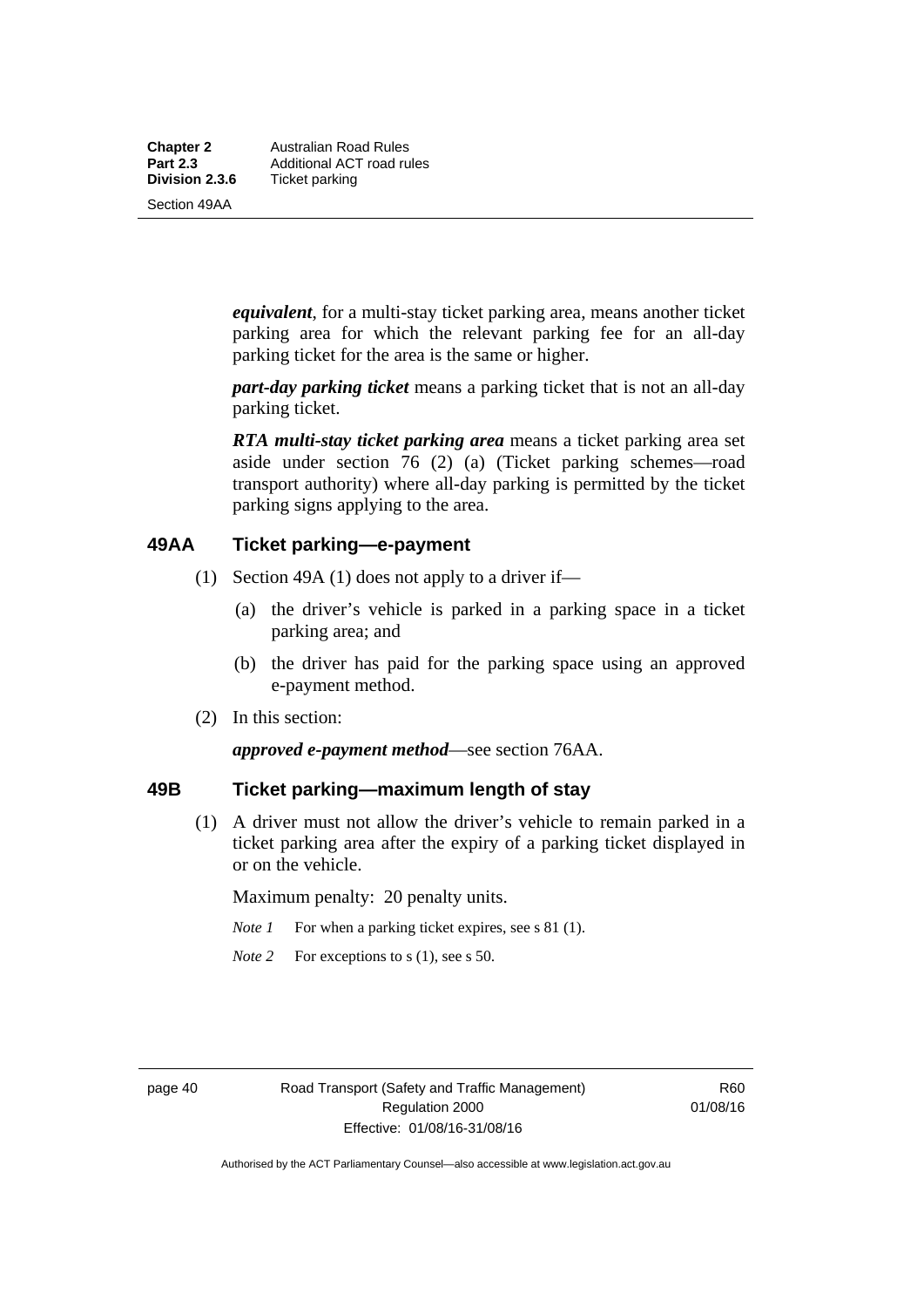(2) A driver who has used an approved e-payment method to pay for a parking space must not allow the driver's vehicle to remain parked in the parking space after the e-payment parking period for which parking in the space has been paid for ends.

Maximum penalty: 20 penalty units.

*Note 1* For when an e-payment ticket parking period ends, see s 81 (2).

*Note* 2 For exceptions to s (2), see s 50.

 (3) A driver must not allow the driver's vehicle to remain parked in a ticket parking area for longer than the period (if any) indicated on the ticket parking signs applying to the area as the maximum period for which a vehicle may be parked in the area.

Maximum penalty: 20 penalty units.

*Note* For exceptions to s (3), see s 50.

**50 Ticket parking—exceptions to s 49A and s 49B** 

Section 49A (Ticket parking—display of tickets) and section 49B (Ticket parking—maximum length of stay) do not apply to—

- (a) a driver if the driver parks the driver's vehicle in a metered parking space within a ticket parking area and the driver complies with the provisions of division 2.3.5 (Metered parking) in relation to parking in the space; or
- (b) a driver for any period the driver's vehicle is parked in a ticket parking space outside the controlled parking hours for the space; or
- (c) a driver if—
	- (i) the driver's vehicle is parked in a ticket parking space; and
	- (ii) the driver displays in or on the vehicle a current mobility parking scheme authority; and

R<sub>60</sub> 01/08/16 page 41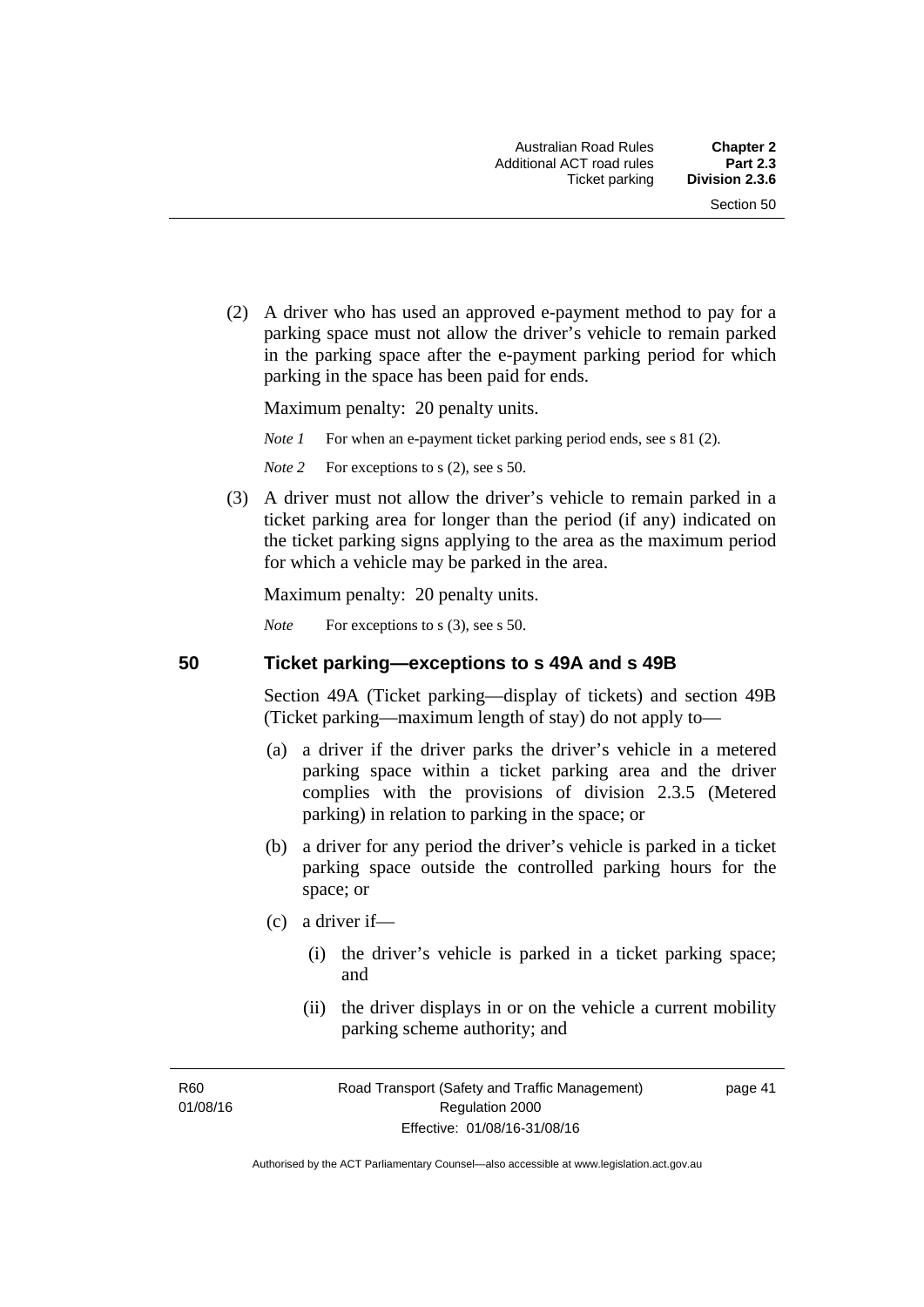Section 51

- (iii) the driver complies with the conditions (if any) of the authority; or
- (d) a driver if—
	- (i) the driver's vehicle is parked in a ticket parking space, or on a length of road in a ticket parking area, designated by a *permit zone sign* for use by the holder of a stated kind of parking permit; and
	- (ii) the driver displays in or on the vehicle a current parking permit of that kind; and
	- (iii) the driver complies with the conditions (if any) of the permit.

# **51 Temporary closure of ticket parking spaces and areas**

- (1) If the road transport authority decides that the use of a ticket parking area, or ticket parking space, should be temporarily discontinued, the authority may close the area or space by—
	- (a) for the closure of a ticket parking area—installing a sign, at or near each traffic sign applying to the area, that displays words to the effect that the area is closed; or
	- (b) for the closure of a ticket parking space—installing a sign, at or near the space, that displays words to that effect.
- (2) If a parking authority decides that the use of a ticket parking area, or ticket parking space, within its area of operations should be temporarily discontinued, the authority may close the area or space  $by-$ 
	- (a) for the closure of a ticket parking area—installing a sign, at or near each traffic sign applying to the area, that displays words to the effect that the area is closed; or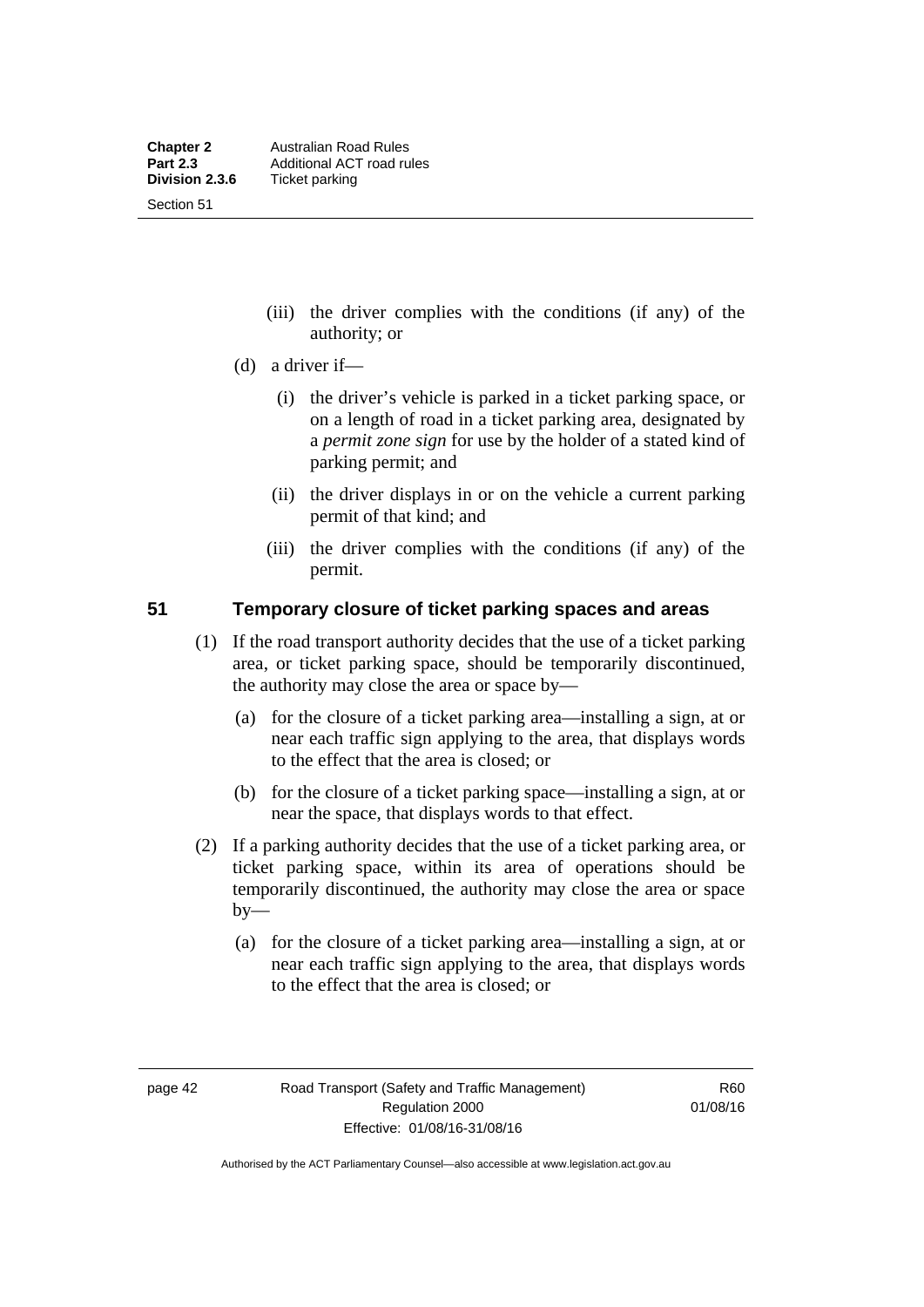- (b) for the closure of a ticket parking space—installing a sign, at or near the space, that displays words to that effect.
- *Note* Section 75A provides for the road transport authority to declare parking authorities and s 76A provides for the operation of ticket parking schemes by parking authorities.
- (3) A driver must not park in a ticket parking area or ticket parking space that has been closed under subsection (1) or (2).

Maximum penalty: 20 penalty units.

(4) In this section:

*sign* includes a board, device, plate, screen, words or anything else, whether or not installed with or on a traffic sign.

# **52 Use of false or damaged parking tickets etc**

- (1) This section applies in relation to a vehicle that is parked in a ticket parking space within a ticket parking area.
- (2) A person must not display in or on the vehicle—
	- (a) anything resembling a parking ticket that falsely suggests that the relevant parking fee for parking in the space has been paid; or
	- (b) a parking ticket that has been changed, damaged or defaced.

Maximum penalty: 20 penalty units.

 (3) Subsection (2) does not apply if the parking ticket was not changed, damaged or defaced in a material particular.

# **53 Misuse of parking ticket machines**

A person must not—

(a) insert in a parking ticket machine anything other than coins, or another means of payment, appropriate for the machine; or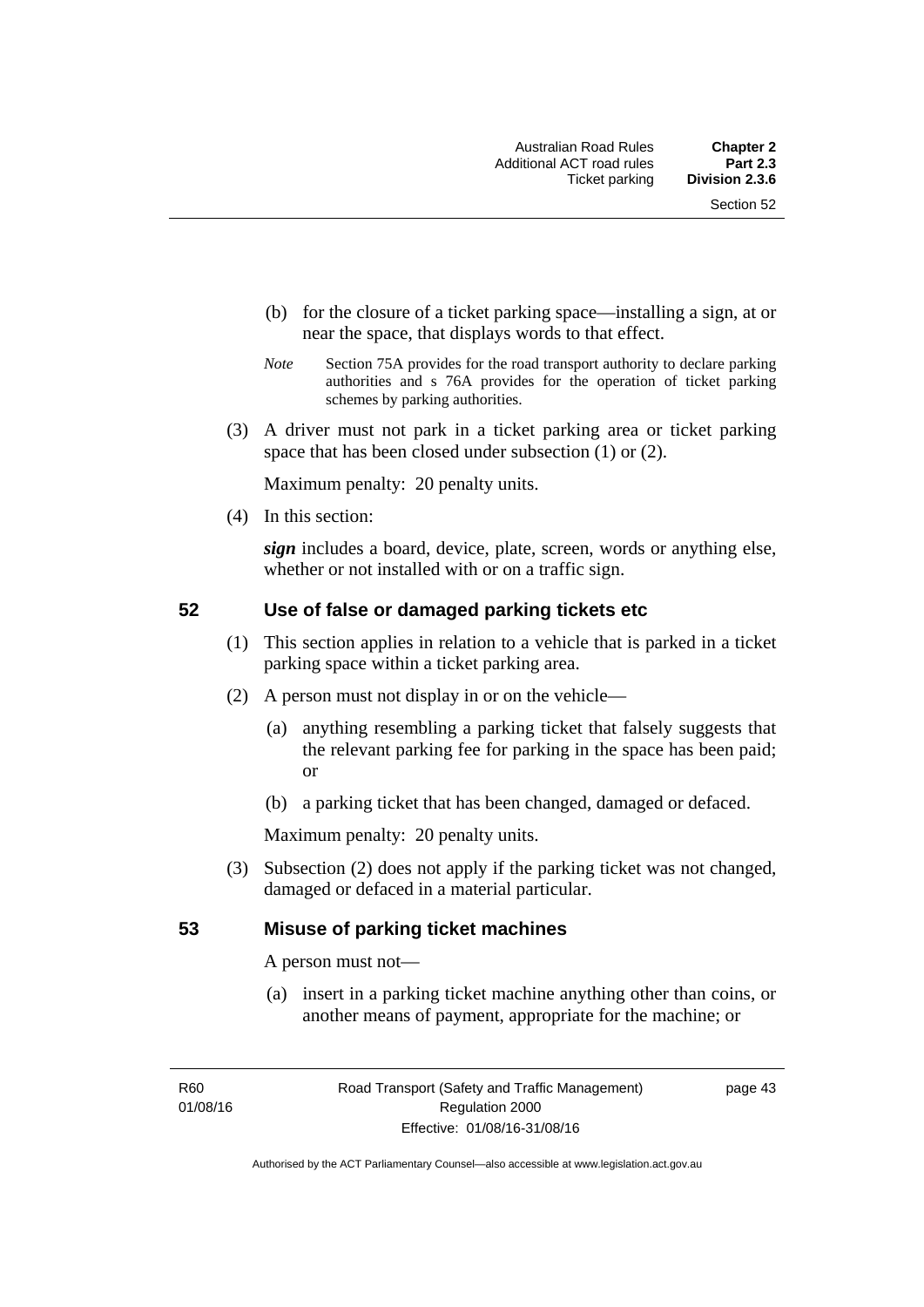Section 54

 (b) attach anything (for example, advertising material) to a parking ticket machine.

Maximum penalty: 20 penalty units.

*Note* An example is part of the regulation, is not exhaustive and may extend, but does not limit, the meaning of the provision in which it appears (see [Legislation Act,](http://www.legislation.act.gov.au/a/2001-14) s 126 and s 132).

# **54 Interfering with parking ticket machines etc**

A person must not—

- (a) do anything that interferes with (or is likely to interfere with) the proper working of a parking ticket machine; or
- (b) fraudulently operate a parking ticket machine.

Maximum penalty: 20 penalty units.

# **55 Interfering with parking tickets**

A person commits an offence if—

- (a) the person removes, changes, damages, defaces or otherwise interferes with a parking ticket that is in or on a vehicle; and
- (b) the vehicle is parked in a ticket parking area; and
- (c) the person is not—
	- (i) the driver of the vehicle; or
	- (ii) the responsible person for the vehicle.

Maximum penalty: 20 penalty units.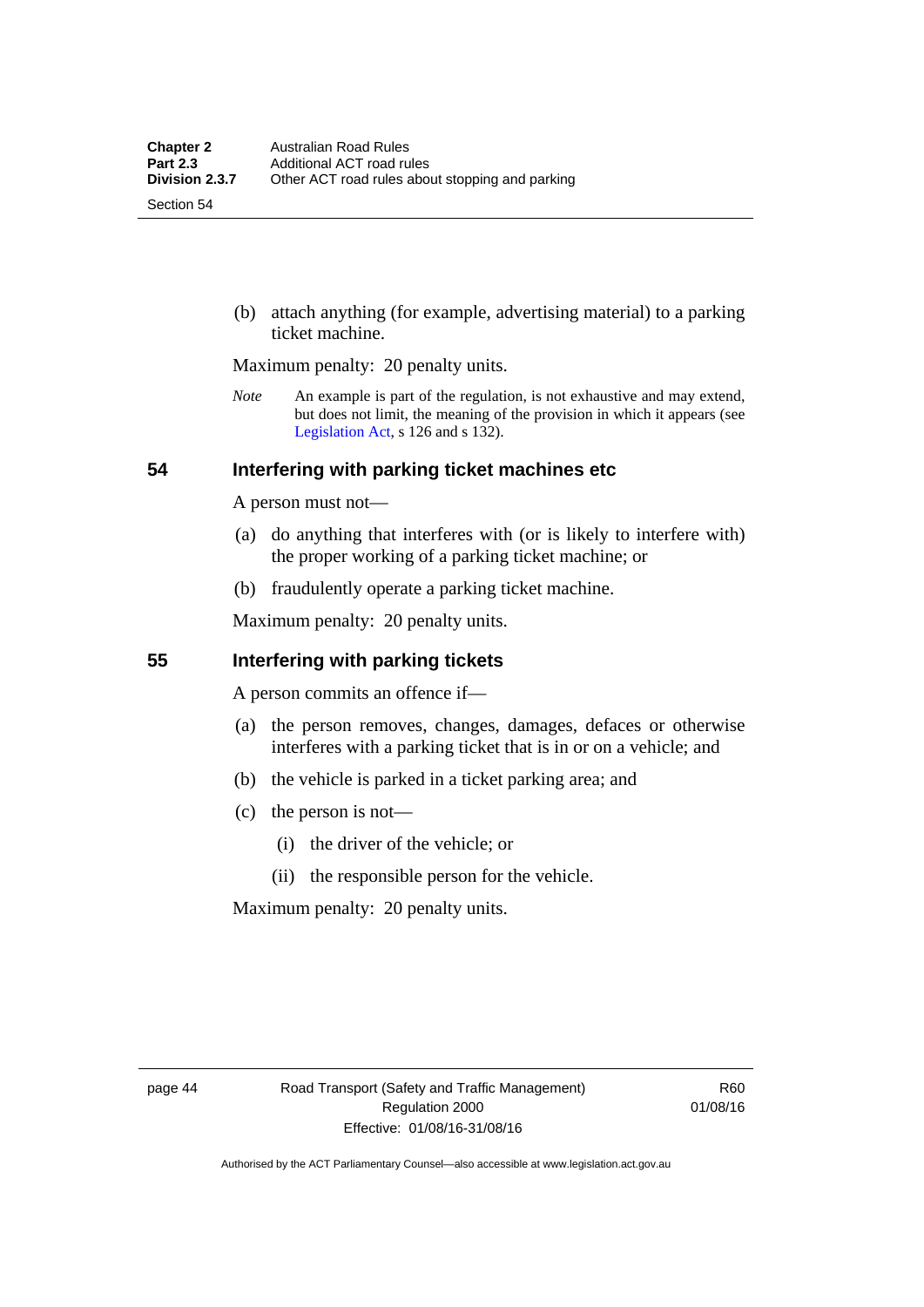# **Division 2.3.7 Other ACT road rules about stopping and parking**

*Note* The [Australian Road Rules](http://www.legislation.act.gov.au//ni/db_37271/default.asp) contains rules about the stopping and parking of vehicles, including the following:

- r 189 (which is about double parking)
- r 203 (which is about stopping in a parking area for people with disabilities)
- r 205 (which is about parking for longer than indicated)
- r 207 (which is about parking where fees are payable)
- r 208 (which is about parallel parking on a road, except in a median strip parking area)
- r 209 (which is about parallel parking in a median strip parking area)
- r 210 (which is about angle parking)
- r 211 (which is about parking in parking bays).

# **56 Unauthorised use of parking permits and mobility parking scheme authorities**

 (1) A driver must not display a parking permit in or on the driver's vehicle if the driver is not entitled to do so under the conditions of the permit.

Maximum penalty: 20 penalty units.

 (2) A driver must not display a mobility parking scheme authority in or on the driver's vehicle if the driver is not entitled to do so under the conditions of the authority.

Maximum penalty: 20 penalty units.

R60 01/08/16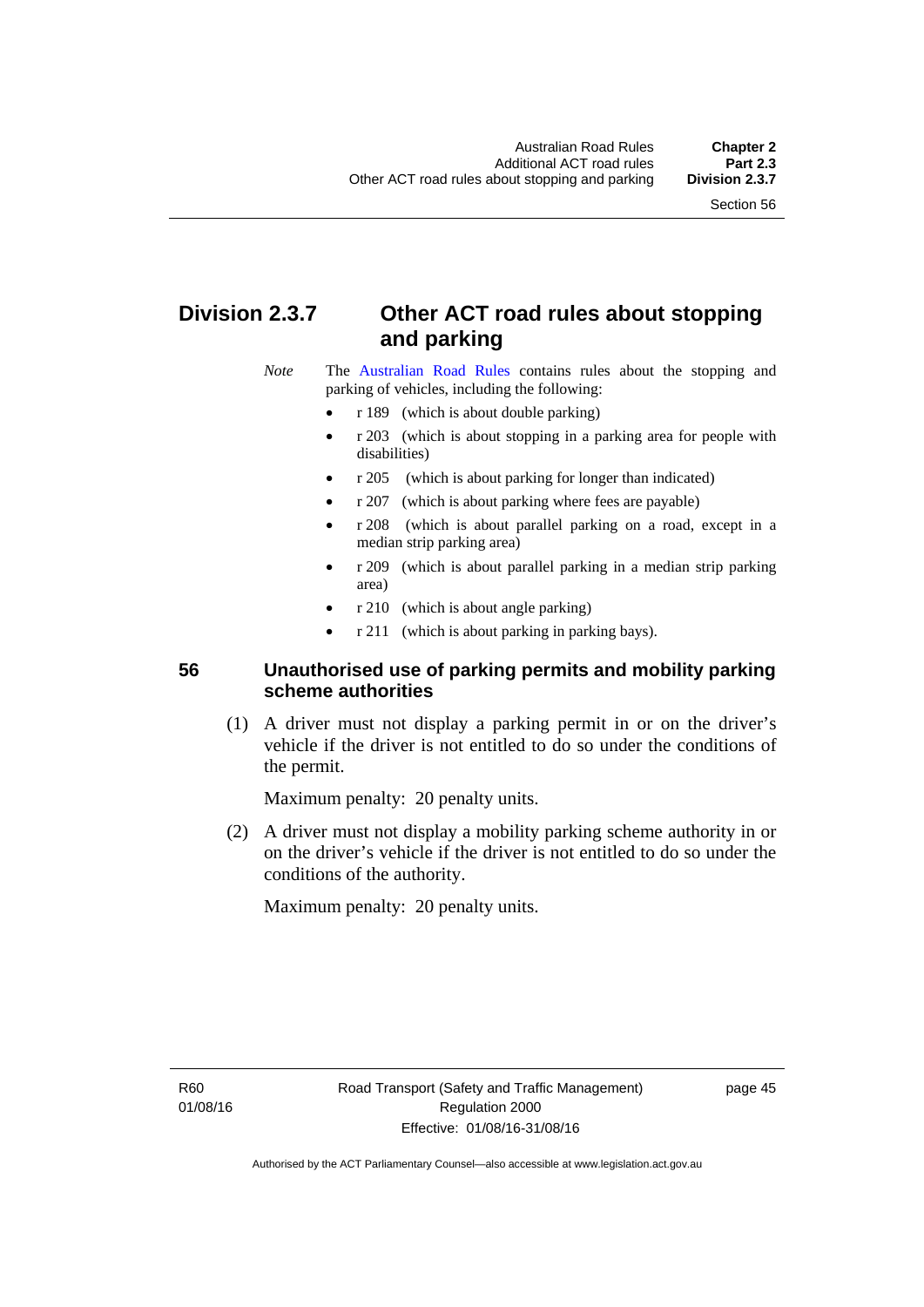Section 56A

# **56A Interfering with parking permits and mobility parking scheme authorities**

A person commits an offence if—

- (a) the person removes, changes, damages, defaces or otherwise interferes with a parking permit or mobility parking scheme authority that is in or on a vehicle; and
- (b) the person is not—
	- (i) the driver of the vehicle; or
	- (ii) the responsible person for the vehicle; or
	- (iii) the person to whom the permit or authority was issued.

Maximum penalty: 20 penalty units.

# **57A Stopping public buses in bus zones and at bus stops**

- (1) The driver of a public bus must not stop in a bus zone unless the driver—
	- (a) is dropping off, or picking up, passengers; or
	- (b) is stopping for a regular route service.

Maximum penalty: 20 penalty units.

- (2) Subsection (1) does not apply to the driver of a public bus that is not permitted to stop in the bus zone by information on or with the *bus zone sign* applying to the bus zone.
	- *Note* The driver would contravene the [Australian Road Rules,](http://www.legislation.act.gov.au//ni/db_37271/default.asp) r 183.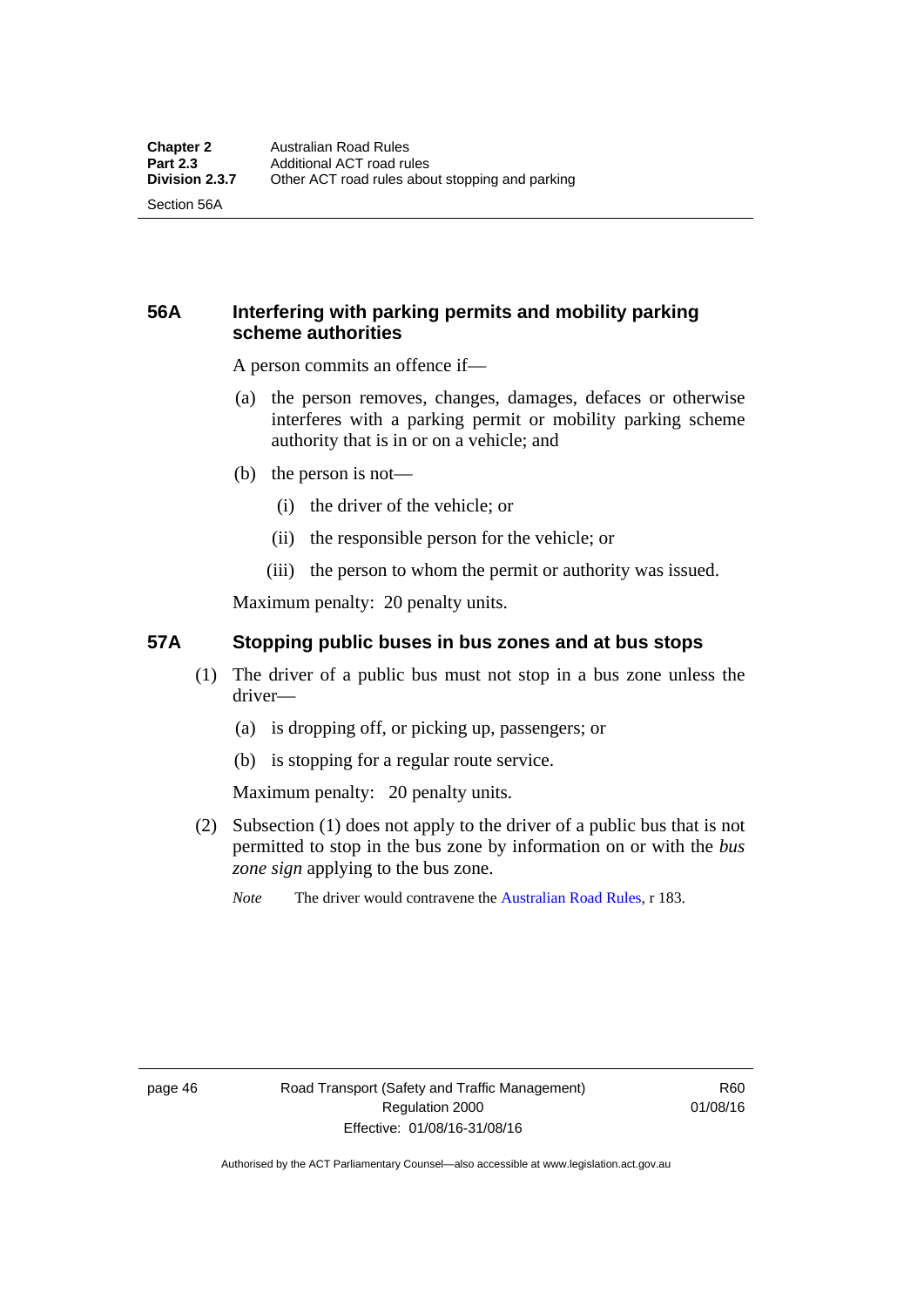- (3) The driver of a public bus must not stop at a bus stop, or on the road, within 20m before a sign on the road that indicates the bus stop, and 10m after the sign, unless the driver—
	- (a) stops at a place on a length of road, or in an area, to which a parking control sign applies and the driver is permitted to stop at that place under the [Australian Road Rules;](http://www.legislation.act.gov.au//ni/db_37271/default.asp) or
	- (b) is dropping off, or picking up, passengers; or
	- (c) is stopping for a regular route service.

Maximum penalty: 20 penalty units.

(4) In this section:

*bus stop***—see the [Australian Road Rules](http://www.legislation.act.gov.au//ni/db_37271/default.asp)**, rule 195.

*bus zone***—see the Australian Road Rules**, rule 183.

*bus zone sign*—see the [Australian Road Rules,](http://www.legislation.act.gov.au//ni/db_37271/default.asp) schedule 2, schedule 3, rule 314, rule 315 and rule 316.

*regular route service*—see the *[Road Transport \(Public Passenger](http://www.legislation.act.gov.au/a/2001-62)  Services*) *Act 2001*, section 12 (What is a regular route service?).

### **58 Stopping in an emergency etc or to comply with another law**

(1) In this section:

*stopping or parking provision of this chapter* means a provision of the following divisions:

- (a) division 2.3.5 (Metered parking);
- (b) division 2.3.6 (Ticket parking);
- (c) division 2.3.7 (Other ACT road rules about stopping and parking).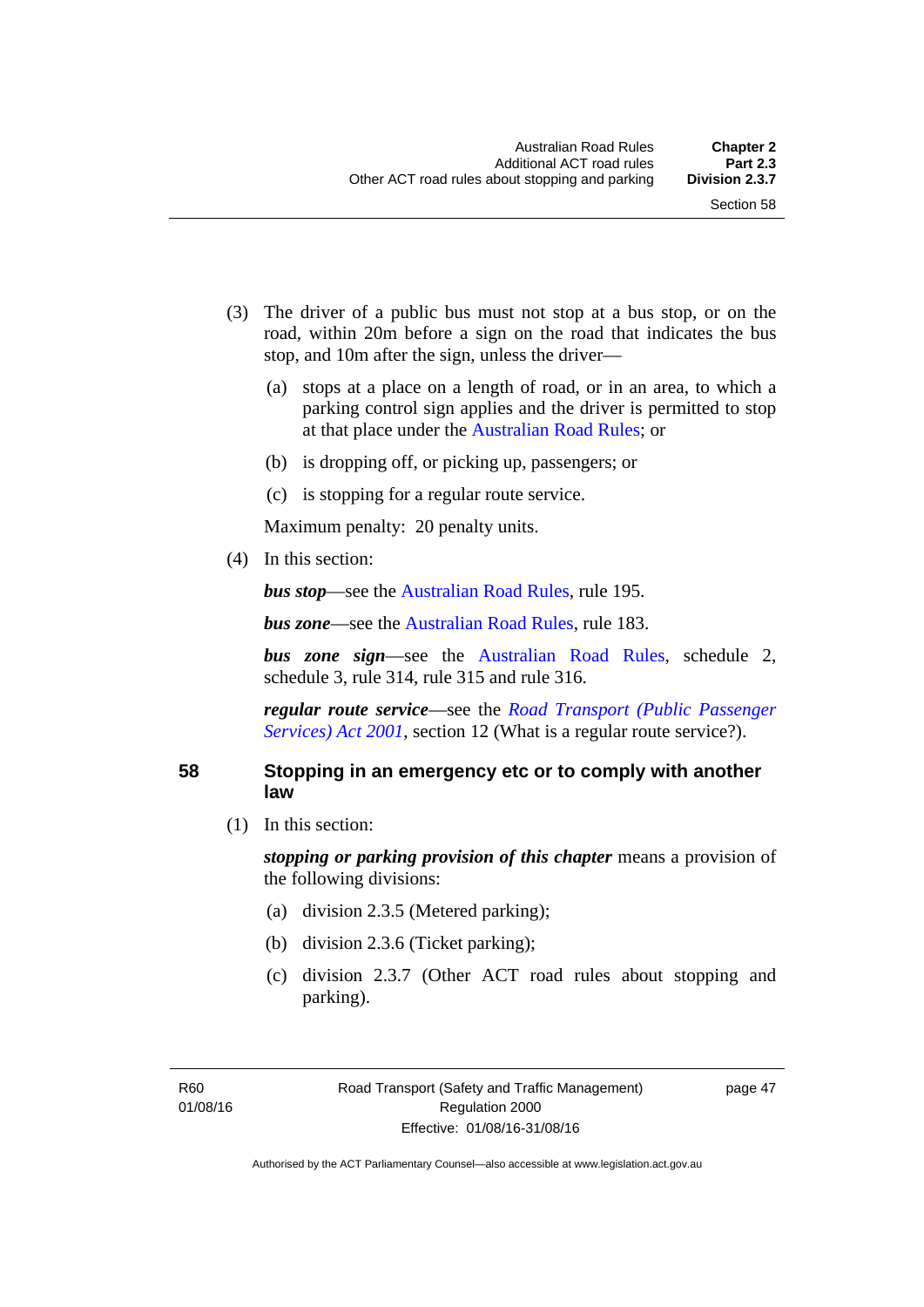- (2) A stopping or parking provision of this chapter does not apply to a driver if—
	- (a) the driver stops at a particular place, or in a particular way, to avoid a collision, and the driver stops for no longer than is necessary to avoid the collision; or
	- (b) the driver stops at a particular place, or in a particular way, because the driver's vehicle is disabled, and the driver stops for no longer than is necessary for the vehicle to be moved safely to a place where the driver is permitted to park the vehicle under the [Australian Road Rules](http://www.legislation.act.gov.au//ni/db_37271/default.asp) and a stopping or parking provision of this chapter; or
	- (c) the driver stops at a particular place, or in a particular way, to deal with a medical or other emergency, and the driver stops for no longer than is necessary in the circumstances; or
	- (d) the driver stops at a particular place, or in a particular way, because the condition of the driver, a passenger, or the driver's vehicle makes it necessary for the driver to stop in the interests of safety, and the driver stops for no longer than is necessary in the circumstances; or
	- (e) the driver stops at a particular place, or in a particular way, to comply with a provision of the [Australian Road Rules](http://www.legislation.act.gov.au//ni/db_37271/default.asp) or a provision of another law, and the driver stops for no longer than is necessary to comply with the provision.

Section 58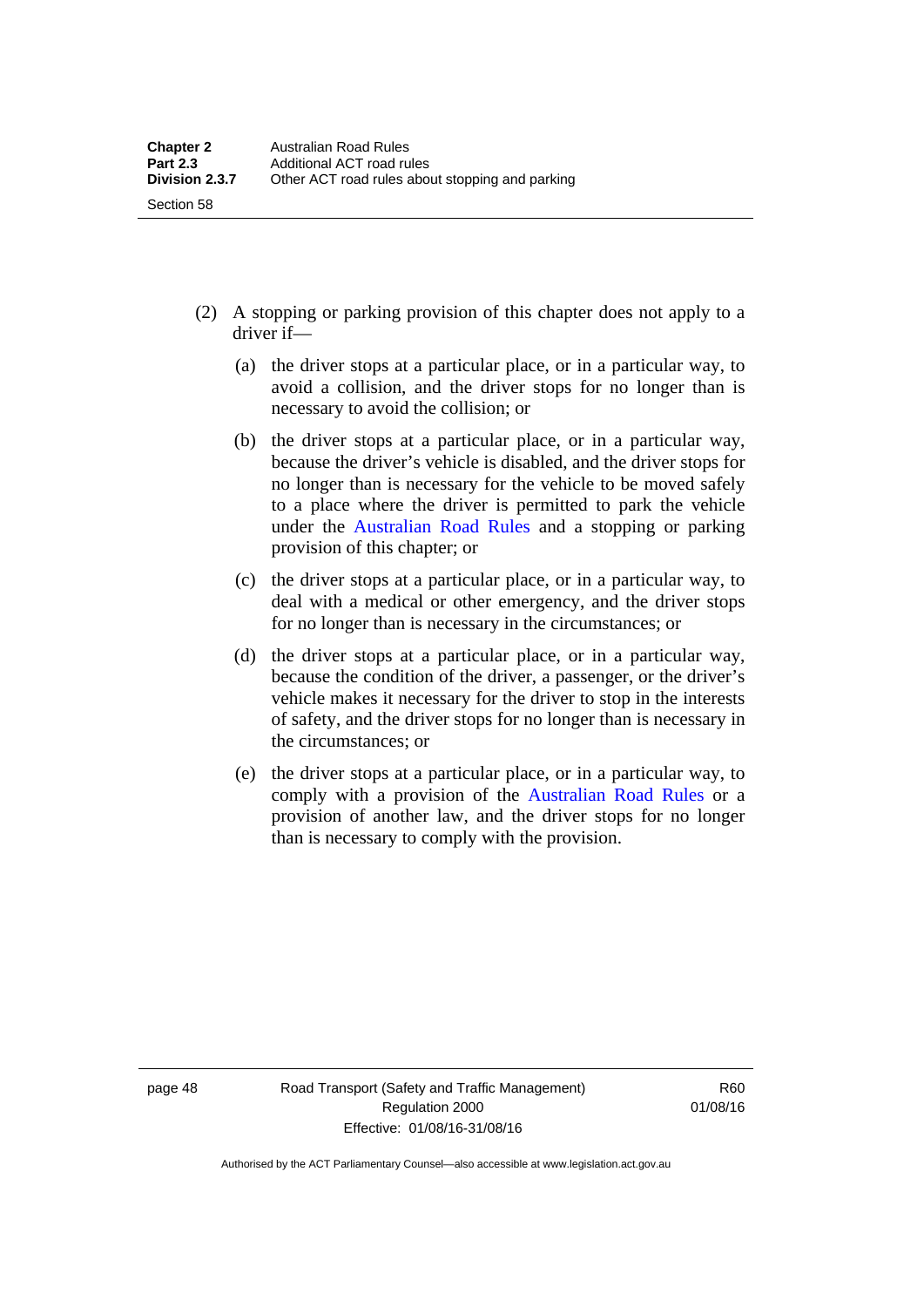# **Division 2.3.8 Other ACT road rules**

# **60 Interrupting funeral processions etc**

A driver must not interfere with, or interrupt, the free passage of—

- (a) a funeral procession or any other lawful procession; or
- (b) any vehicle or person forming part of a procession mentioned in paragraph (a).

Maximum penalty: 20 penalty units.

# **61 Driving on roads closed to traffic**

A person must not drive a vehicle on a road that is closed to traffic under the [Act](http://www.legislation.act.gov.au/a/1999-80/default.asp), section 30.

Maximum penalty: 20 penalty units.

# **62 Use of wheeled recreational devices and wheeled toys on roads**

 (1) A person must not travel in or on a wheeled recreational device or wheeled toy on a road while it is attached to another vehicle.

Maximum penalty: 20 penalty units.

 (2) A person travelling in or on a wheeled recreational device or wheeled toy on a road must not permit it to be drawn by another vehicle.

Maximum penalty: 20 penalty units.

 (3) A person must not travel in or on a wheeled recreational device or wheeled toy on a road if anyone travelling in or on it is completely or partly assisted in propelling it by means other than human power or gravity.

Maximum penalty: 20 penalty units.

R60 01/08/16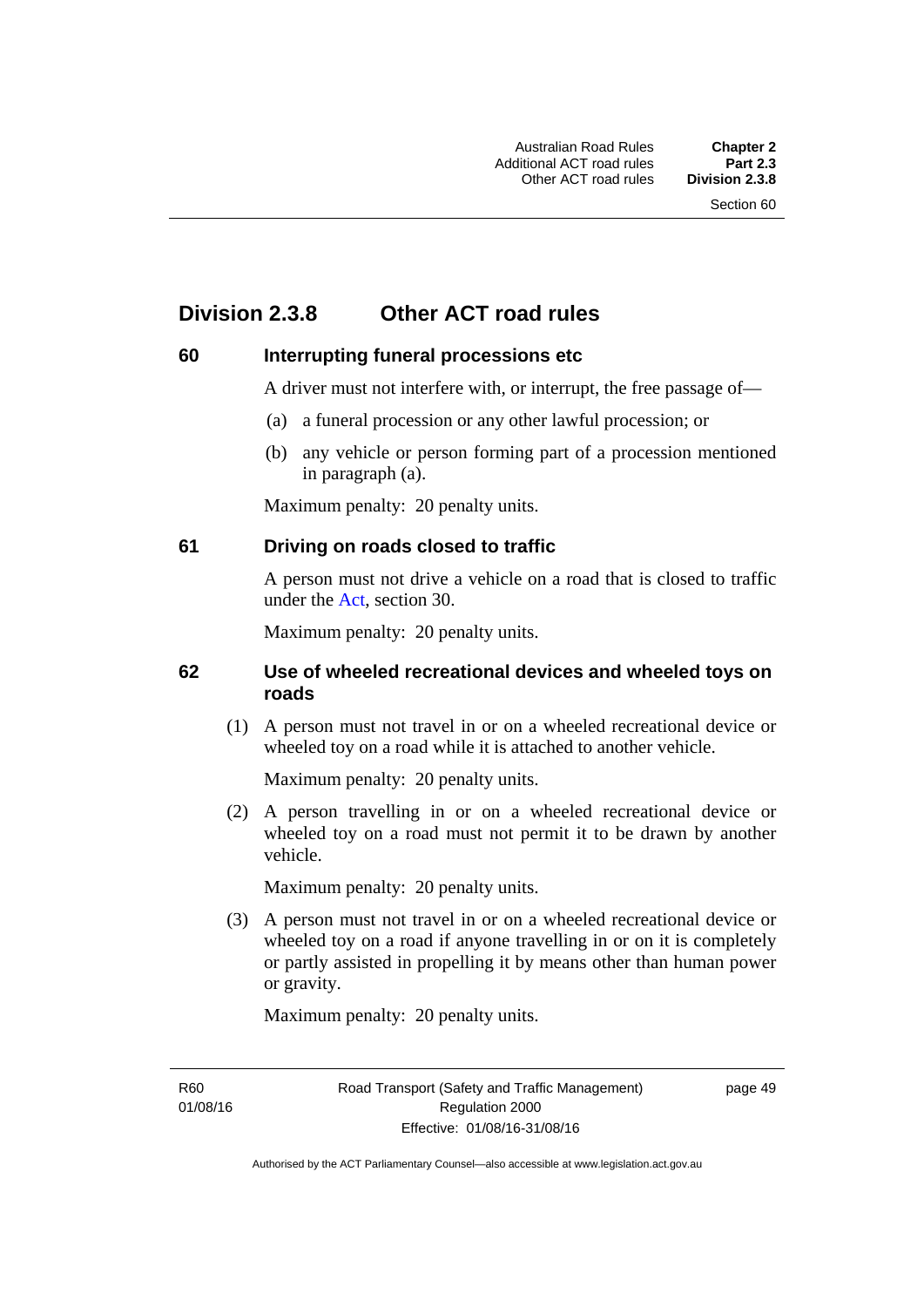# **Part 2.4 Other provisions**

# **63 Devices that are prescribed traffic control devices—Act, dict, def** *prescribed traffic control device*

The following things are prescribed traffic control devices:

- (a) any traffic control device that has effect for the [Australian](http://www.legislation.act.gov.au//ni/db_37271/default.asp)  [Road Rules](http://www.legislation.act.gov.au//ni/db_37271/default.asp) under the [Australian Road Rules](http://www.legislation.act.gov.au//ni/db_37271/default.asp), rule 315;
- (b) any traffic-related item that has effect for the [Australian Road](http://www.legislation.act.gov.au//ni/db_37271/default.asp)  [Rules](http://www.legislation.act.gov.au//ni/db_37271/default.asp) under the [Australian Road Rules,](http://www.legislation.act.gov.au//ni/db_37271/default.asp) rule 319;
- (c) any pay parking device, pay parking sign and parking meter hood;
- (d) any device, plate, screen, words or anything else on or with anything mentioned in paragraph (a), (b) or (c).

# **64 Preventing prescribed traffic control devices being clearly visible**

 (1) A person must not (except with the approval of the road transport authority) place anything in a position that prevents, or is likely to prevent, a prescribed traffic control device from being clearly visible to the road users to whom it is intended to apply.

Maximum penalty: 20 penalty units.

*Note* The [Act](http://www.legislation.act.gov.au/a/1999-80/default.asp), s 19 (1) also makes it an offence for a person to install or display (or interfere, change or remove) a prescribed traffic control device without appropriate authority.

page 50 Road Transport (Safety and Traffic Management) Regulation 2000 Effective: 01/08/16-31/08/16

R<sub>60</sub> 01/08/16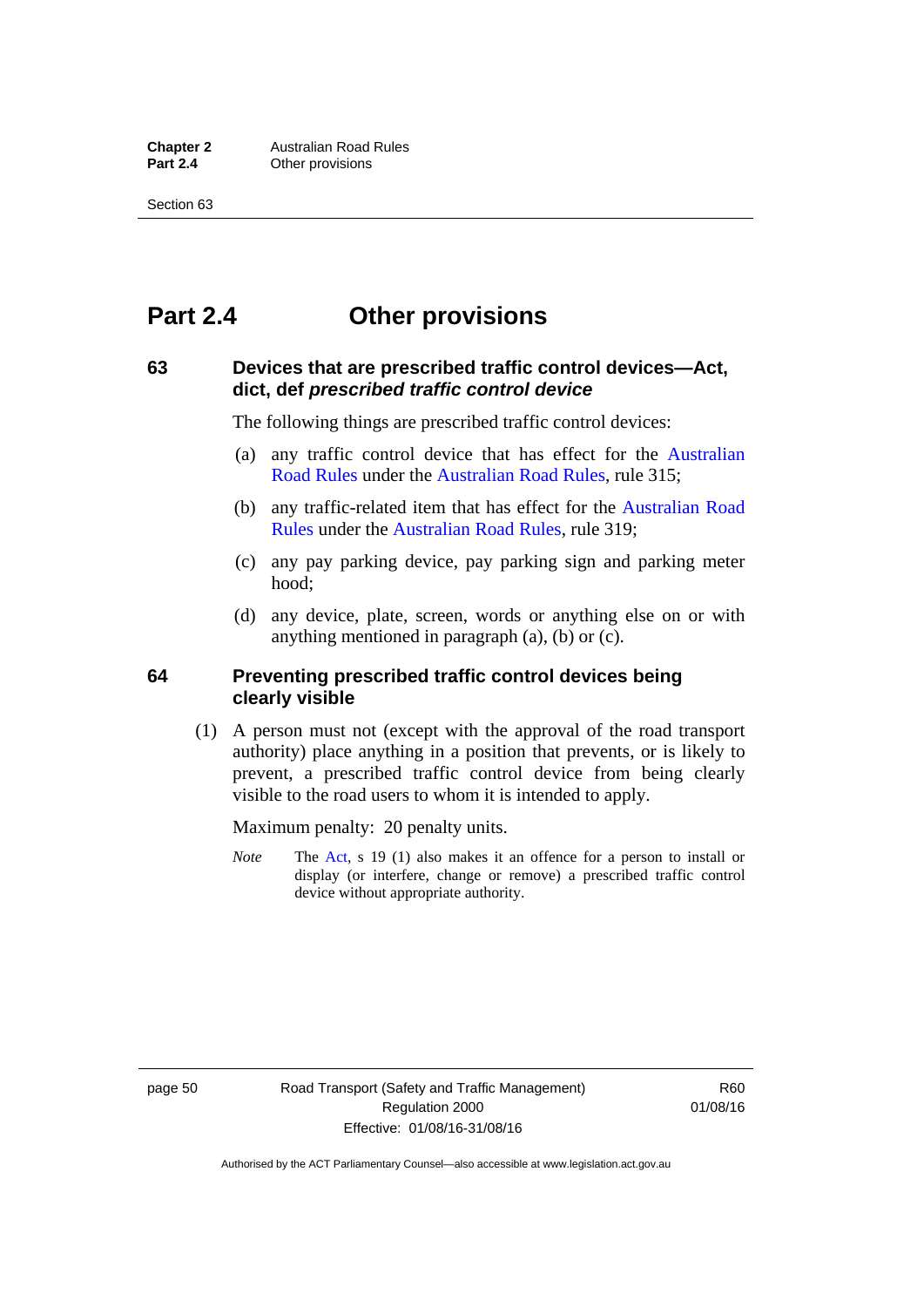- (2) The road transport authority, a police officer or an authorised person—
	- (a) may, orally or in writing, direct a person who has contravened subsection (1) by placing something to remove the thing within a stated reasonable time; or
	- (b) may remove the thing.
- (3) If a person is given a direction under subsection (2) (a), the person must comply with the direction.

Maximum penalty: 20 penalty units.

#### **65 Use of** *do not overtake turning vehicle sign*

A person must not drive a motor vehicle or combination displaying a *do not overtake turning vehicle sign* unless the motor vehicle or combination, together with any load or projection, is at least 7.5m long.

Maximum penalty: 20 penalty units.

#### **66 Approvals etc by road transport authority**

- (1) For the [Australian Road Rules](http://www.legislation.act.gov.au//ni/db_37271/default.asp) and this regulation, the road transport authority may—
	- (a) approve a protective helmet for bicycle riders as an approved bicycle helmet; or
	- (b) approve a booster seat as an approved booster seat; or
	- (c) approve a child restraint as an approved child restraint; or
	- (d) approve a child safety harness as an approved child safety harness; or
	- (e) approve a protective helmet for motorbike riders as an approved motorbike helmet; or

page 51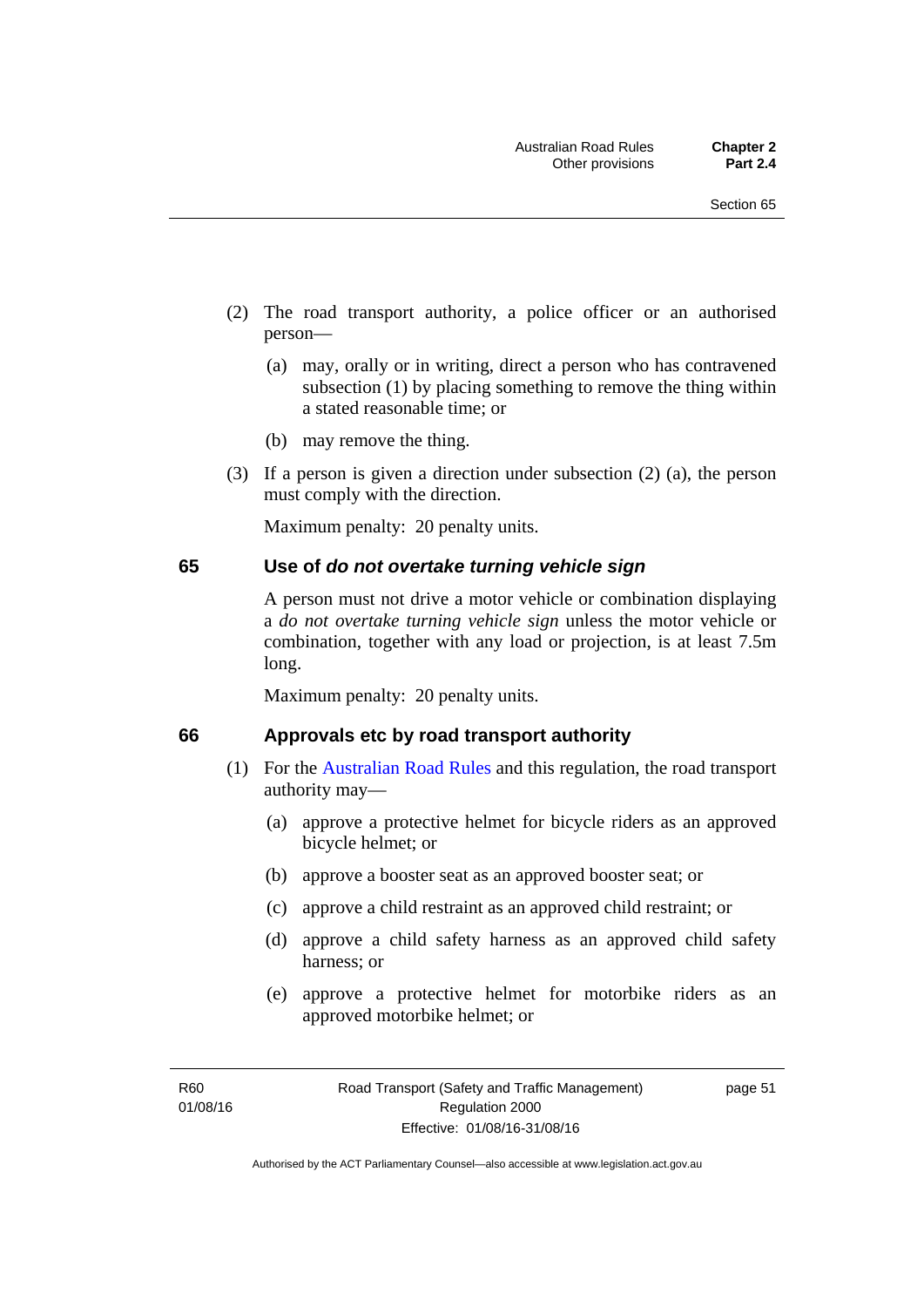- (f) approve a canopy, cage or other device fitted to a vehicle; or
- (g) declare a person to be an emergency worker.
- (2) An approval or declaration is a disallowable instrument.
	- *Note* A disallowable instrument must be notified, and presented to the Legislative Assembly, under the [Legislation Act.](http://www.legislation.act.gov.au/a/2001-14)

### **67 Exemption from requirement about riding on motorbikes**

The road transport authority may, for the purpose of allowing a sporting or similar event to be filmed, exempt a person from the [Australian Road Rules](http://www.legislation.act.gov.au//ni/db_37271/default.asp), rule 271 (2) to the extent that it requires the person to face forward while being carried as a passenger on a motorbike.

# **68 Defence of complying with direction of police officer or authorised person**

- (1) It is a defence to a prosecution of a person for an offence against a provision of this chapter if, at the time of the offence, the person was obeying a direction given to the person under the [Australian](http://www.legislation.act.gov.au//ni/db_37271/default.asp)  [Road Rules,](http://www.legislation.act.gov.au//ni/db_37271/default.asp) rule 304 (1).
- (2) To remove any doubt, it is declared that a person must obey a direction given to the person under the [Australian Road Rules](http://www.legislation.act.gov.au//ni/db_37271/default.asp), rule 304 (1), whether or not the person may contravene a provision of this chapter by obeying the direction.

page 52 Road Transport (Safety and Traffic Management) Regulation 2000 Effective: 01/08/16-31/08/16

R60 01/08/16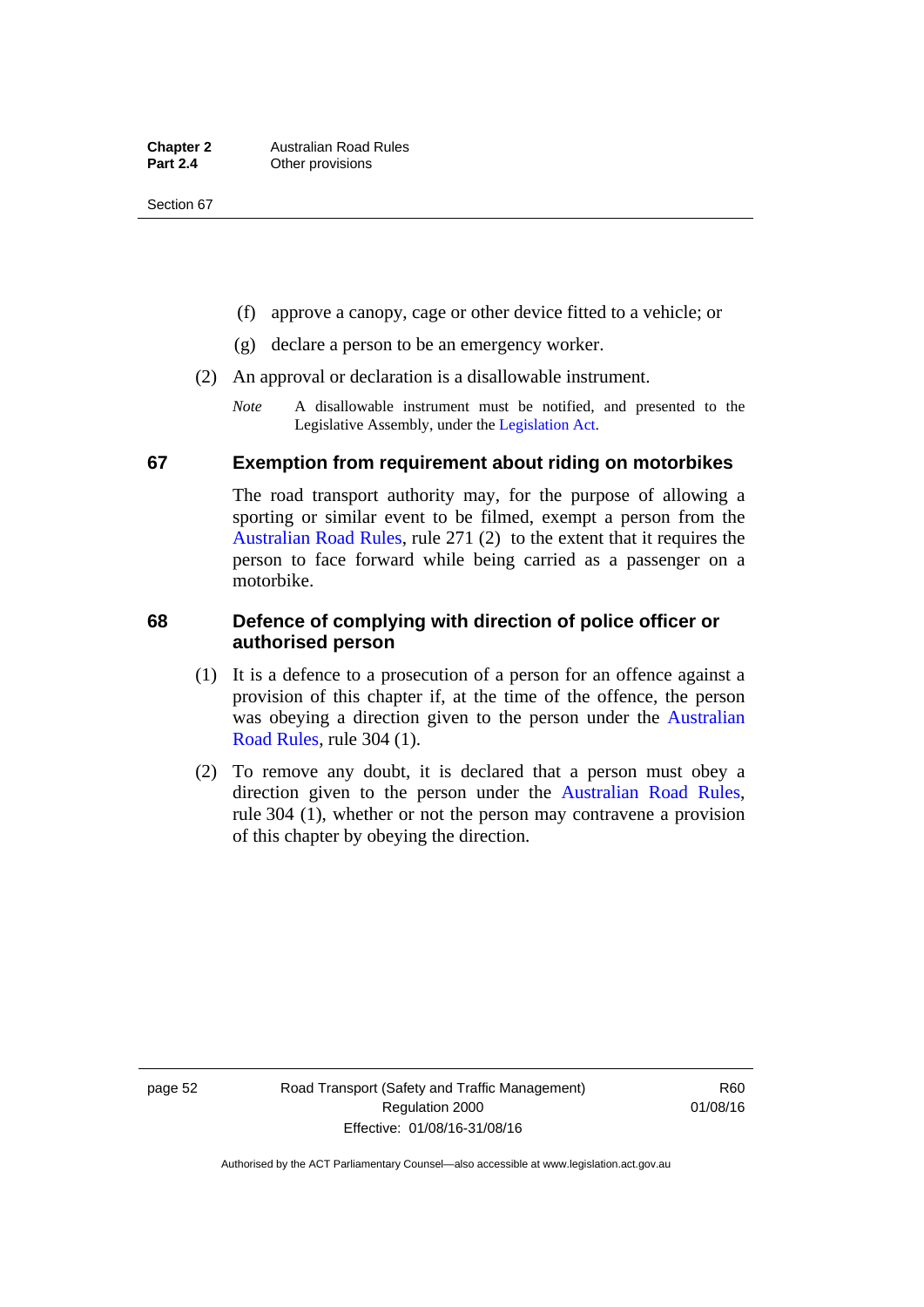# **69 Exemption for driver of police vehicle—generally—Act, s 35**

- (1) An exemption provision does not apply to the driver of a police vehicle if—
	- (a) in the circumstances—
		- (i) the driver is taking reasonable care; and
		- (ii) it is reasonable that the provision should not apply, having regard to the road and traffic conditions at the time; and
	- (b) if the vehicle is a motor vehicle that is moving—the vehicle is displaying a blue or red flashing light or sounding an alarm.
	- *Note* This section also applies to a rider of a police motorbike (see *[Road](http://www.legislation.act.gov.au/a/1999-77)  [Transport \(General\) Act 1999](http://www.legislation.act.gov.au/a/1999-77)*, dict defs *drive*, *driver*, *ride* and *vehicle*).
- (2) Subsection (1) (b) does not apply to the driver if, in the circumstances, it is reasonable—
	- (a) not to display the light or sound the alarm; or
	- (b) for the vehicle not to be fitted or equipped with a blue or red flashing light or an alarm.
- (3) In this section:

*exemption provision* means—

- (a) the [Act](http://www.legislation.act.gov.au/a/1999-80/default.asp), section 5B (Burnouts and other prohibited conduct); or
- (b) the [Act](http://www.legislation.act.gov.au/a/1999-80/default.asp), section 7 (Furious, reckless or dangerous driving), to the extent the section relates to furious or dangerous driving; or
- (c) part 2.1 (Incorporation into ACT law); or
- (d) part 2.2 (How the [Australian Road Rules](http://www.legislation.act.gov.au//ni/db_37271/default.asp) are incorporated); or
- (e) part 2.3 (Additional ACT road rules).

R60 01/08/16 page 53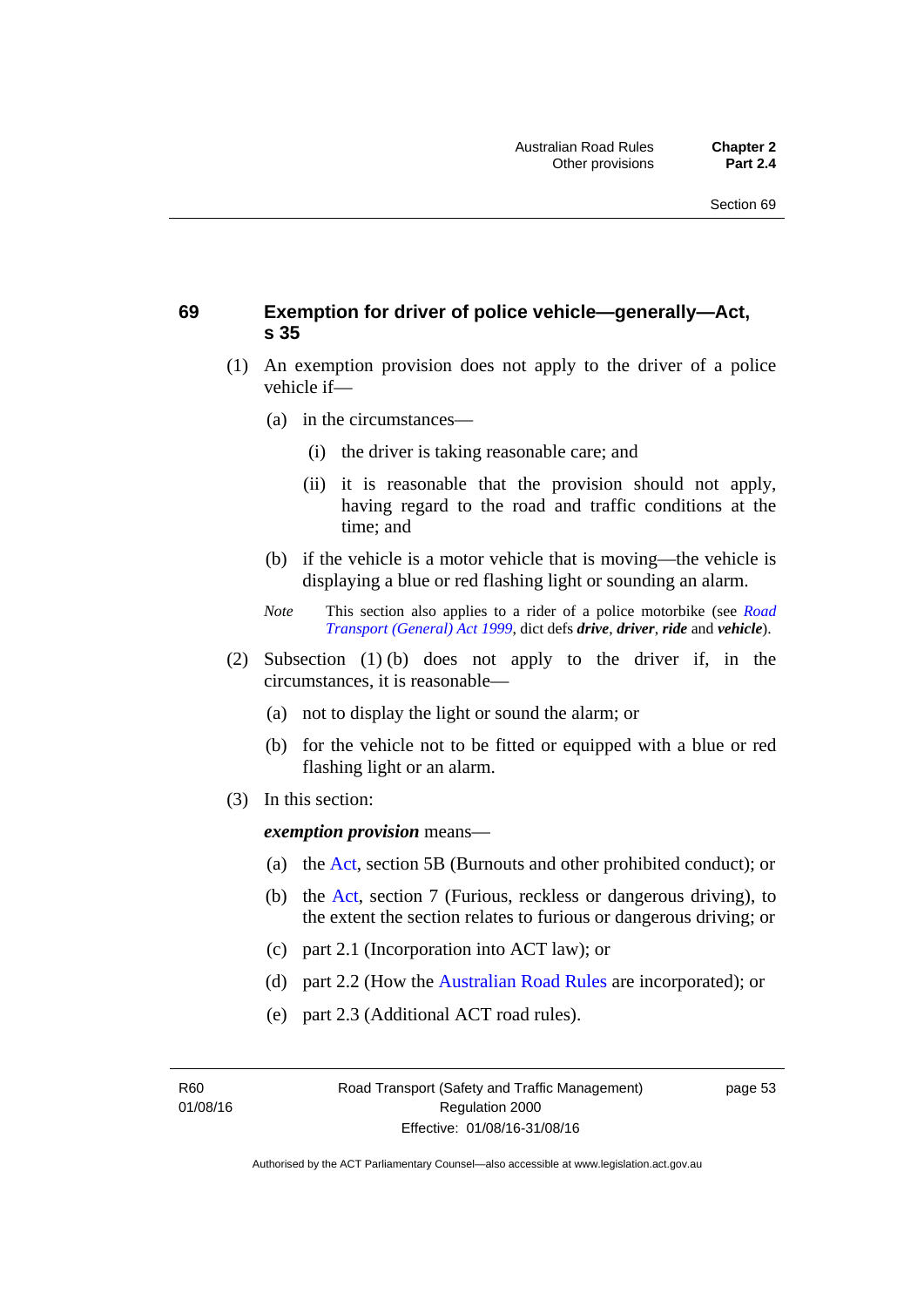# **69A Exemption for driver of police vehicle—training and assessment**

- (1) An exemption provision does not apply to the driver of a police vehicle if—
	- (a) the driver is doing police driver training or police driver assessment; and
	- (b) in the circumstances—
		- (i) the driver is taking reasonable care; and
		- (ii) it is reasonable that the provision should not apply, having regard to the road and traffic conditions at the time; and
	- (c) if the vehicle is a motor vehicle that is moving—the vehicle is displaying a blue or red flashing light or sounding an alarm.
	- *Note* This section also applies to a rider of a police motorbike (see *[Road](http://www.legislation.act.gov.au/a/1999-77)  [Transport \(General\) Act 1999](http://www.legislation.act.gov.au/a/1999-77)*, dict defs *drive*, *driver*, *ride* and *vehicle*).
- (2) Subsection (1) (c) does not apply to the driver if, in the circumstances, it is reasonable—
	- (a) not to display the light or sound the alarm; or
	- (b) for the vehicle not to be fitted or equipped with a blue or red flashing light or an alarm.
- (3) In this section:

*AFP* means the Australian Federal Police.

#### *exemption provision* means—

- (a) the [Act,](http://www.legislation.act.gov.au/a/1999-80/default.asp) section 5B (Burnouts and other prohibited conduct); or
- (b) the [Act](http://www.legislation.act.gov.au/a/1999-80/default.asp), section 7 (Furious, reckless or dangerous driving), to the extent the section relates to furious or dangerous driving; or
- (c) part 2.1 (Incorporation into ACT law); or

page 54 Road Transport (Safety and Traffic Management) Regulation 2000 Effective: 01/08/16-31/08/16

R60 01/08/16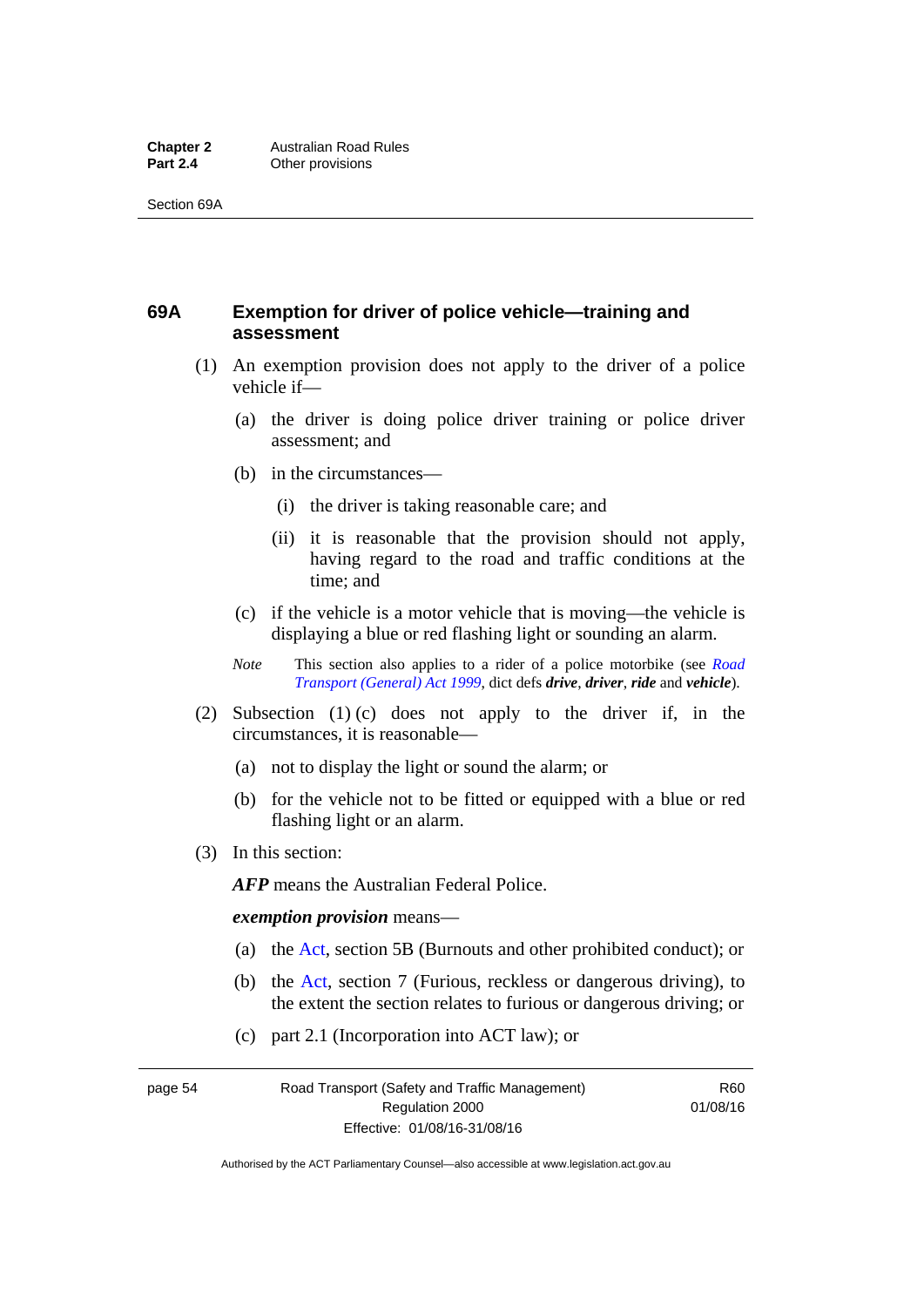- (d) part 2.2 (How the [Australian Road Rules](http://www.legislation.act.gov.au//ni/db_37271/default.asp) are incorporated); or
- (e) part 2.3 (Additional ACT road rules).

*police driver assessment* means an assessment conducted by an AFP employee or contractor of a police officer's ability to drive a police vehicle in the exercise of the police officer's functions as a police officer.

*police driver training* means training provided by the AFP, or an AFP contractor, that teaches a police officer how to drive a police vehicle for the purpose of the exercise of the police officer's functions as a police officer.

*police officer* includes a person who is training to become a police officer.

# **70 Exemption for driver of emergency vehicles**

A provision of this chapter does not apply to the driver of an emergency vehicle if—

- (a) in the circumstances—
	- (i) the driver is taking reasonable care; and
	- (ii) it is reasonable that the provision should not apply; and
- (b) if the vehicle is a motor vehicle that is moving—the vehicle is displaying a blue or red flashing light or sounding an alarm.

# **71 Stopping and parking exemption for police and emergency vehicles and authorised people**

(1) In this section:

*stopping or parking provision of this chapter*—see section 58 (1).

page 55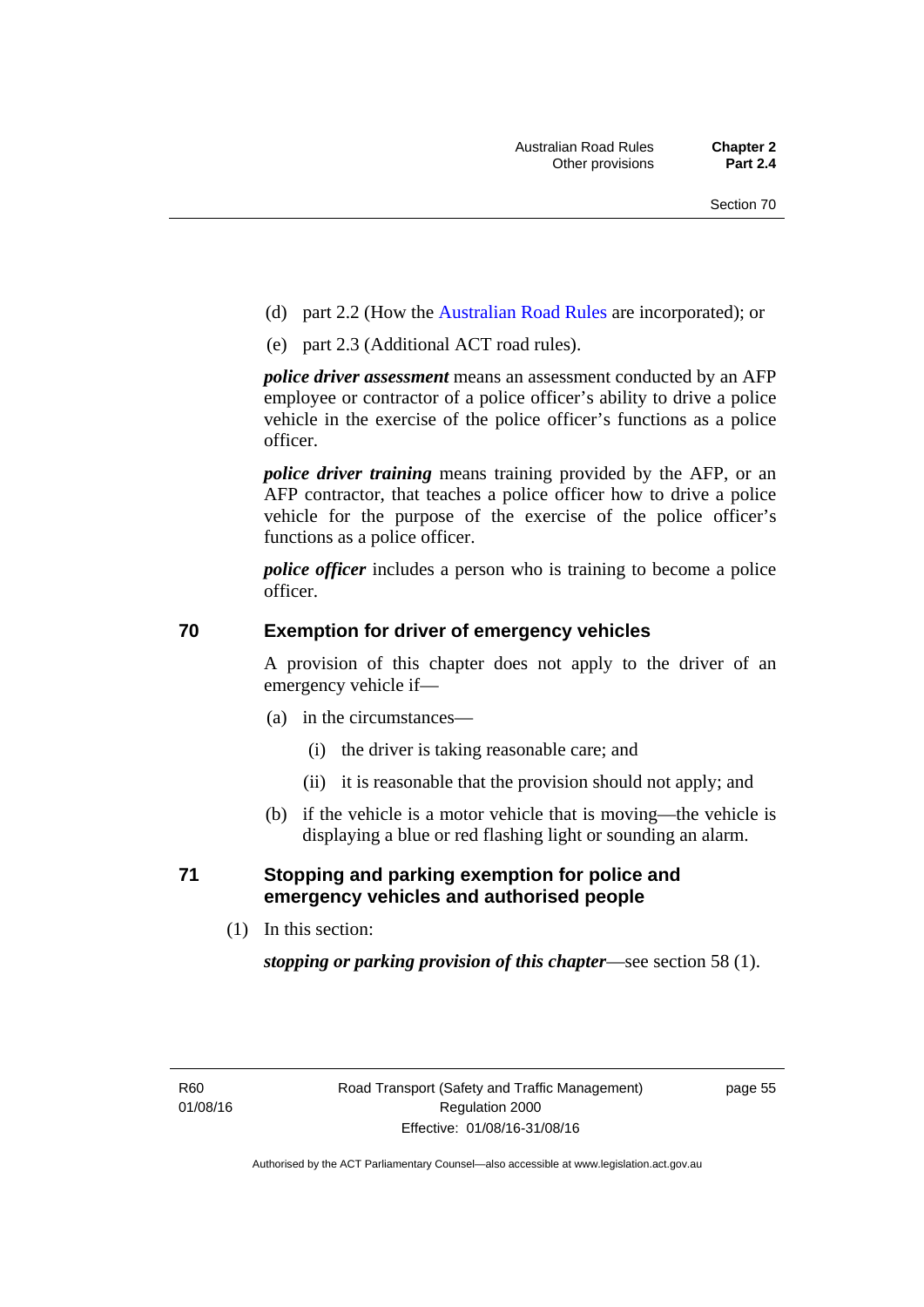- (2) A stopping or parking provision of this chapter does not apply to the driver of a police vehicle or emergency vehicle if, in the circumstances—
	- (a) the driver is taking reasonable care; and
	- (b) it is reasonable that the provision should not apply.
- (3) A stopping or parking provision of this chapter does not apply to an authorised person who is driving a vehicle in the course of the person's duty as an authorised person if, in the circumstances—
	- (a) the person is taking reasonable care; and
	- (b) it is reasonable that the provision should not apply.

page 56 Road Transport (Safety and Traffic Management) Regulation 2000 Effective: 01/08/16-31/08/16

R60 01/08/16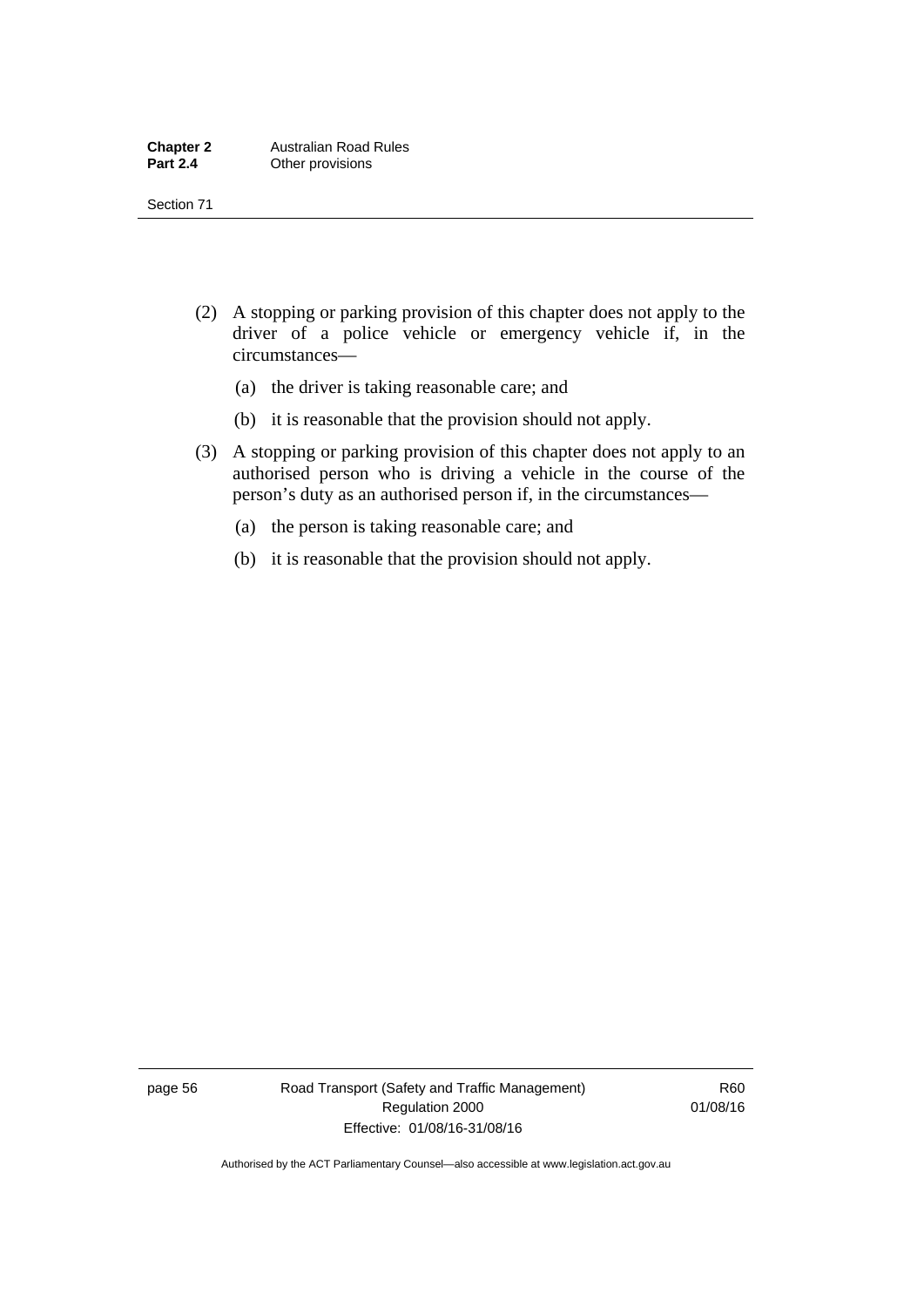# **Chapter 3 Parking**

# **Part 3.1 Parking schemes**

# **Division 3.1.1 Metered parking schemes**

# **72 Metered parking schemes**

- (1) The road transport authority may establish and operate metered parking schemes for any length of road or area.
- (2) For a metered parking scheme, the road transport authority—
	- (a) may set aside metered parking spaces; and
	- (b) may install parking meters for the payment of fees for metered parking spaces.

# **73 Metered parking areas**

- (1) The road transport authority may set aside a length of road or area as a metered parking area.
- (2) A metered parking area must be designated by metered parking signs.

# **74 Parking meters**

- (1) A parking meter must be installed at the space to which it applies or, if a parking meter applies to 2 or more spaces, close to the spaces.
- (2) The parking meter applying to a metered parking space must show or be capable of showing the fees fixed for the space under this division.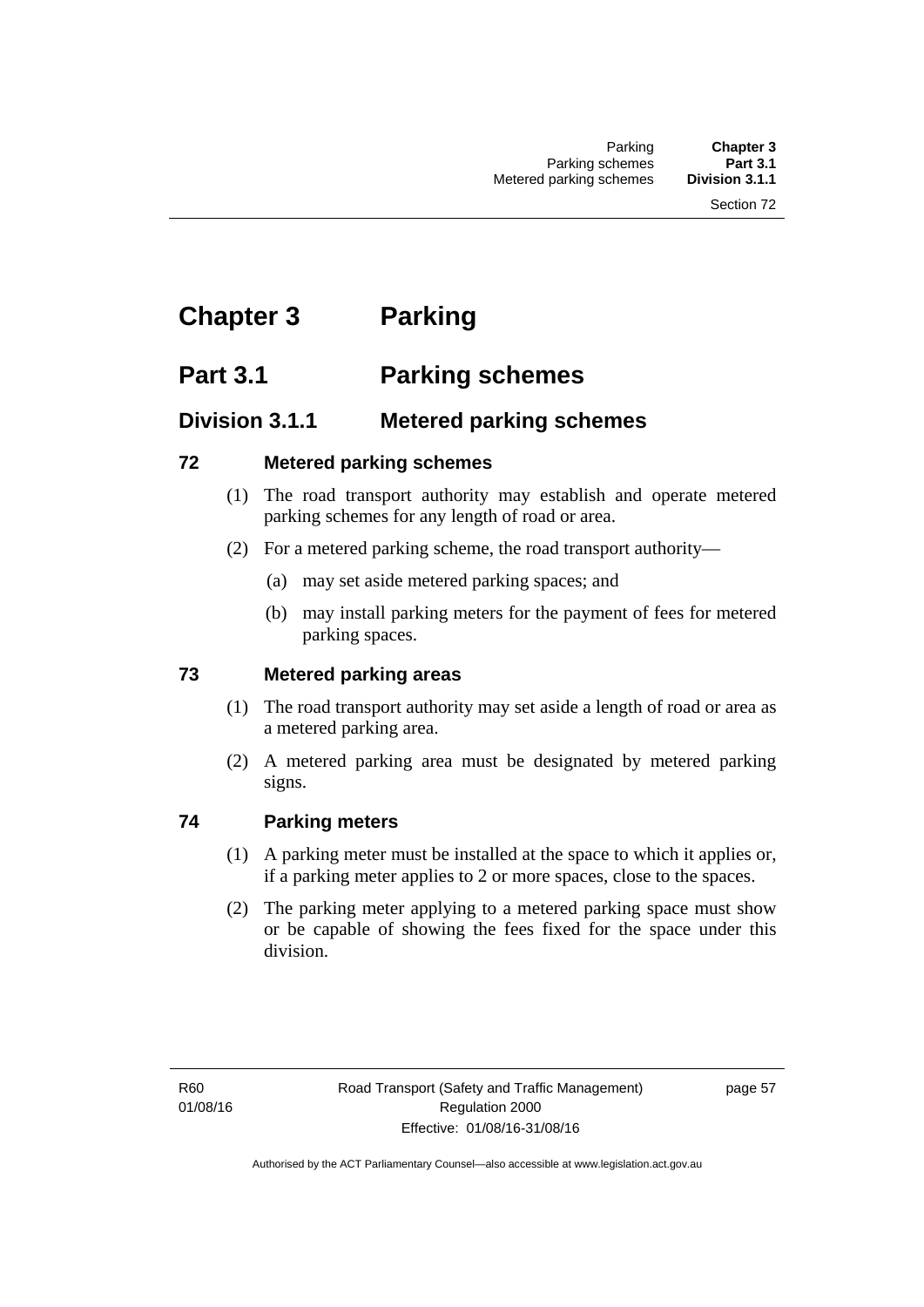- (3) A parking meter must clearly show, or be capable of clearly showing, whether the relevant parking fee for the parking of a vehicle in the metered parking space or spaces to which it applies has been paid.
- (4) A multi-space parking meter must also identify each metered parking space by its number.

# **75 Metered parking spaces**

- (1) A metered parking space must be designated by a road marking.
- (2) For a metered parking space to which a multi-space parking meter applies, the number for the space and an arrow indicating the direction of the meter must be marked in or adjacent to the space.

# **Division 3.1.2 Ticket parking schemes**

*Note* The [Australian Road Rules](http://www.legislation.act.gov.au//ni/db_37271/default.asp), r 207 (2) provides that a driver who parks in a ticket parking area must pay the fee and obey the instructions on the ticket. See also s 16.

#### **75A Parking authorities**

- (1) A person may apply to the road transport authority to be a parking authority for a stated area.
- (2) The road transport authority may declare the person to be a parking authority for a stated area (the *area of operations*).
	- *Note* The power to make the declaration includes the power to amend or repeal it (see [Legislation Act,](http://www.legislation.act.gov.au/a/2001-14) s 46).
- (3) The declaration is a disallowable instrument.
	- *Note* A disallowable instrument must be notified, and presented to the Legislative Assembly, under the [Legislation Act.](http://www.legislation.act.gov.au/a/2001-14)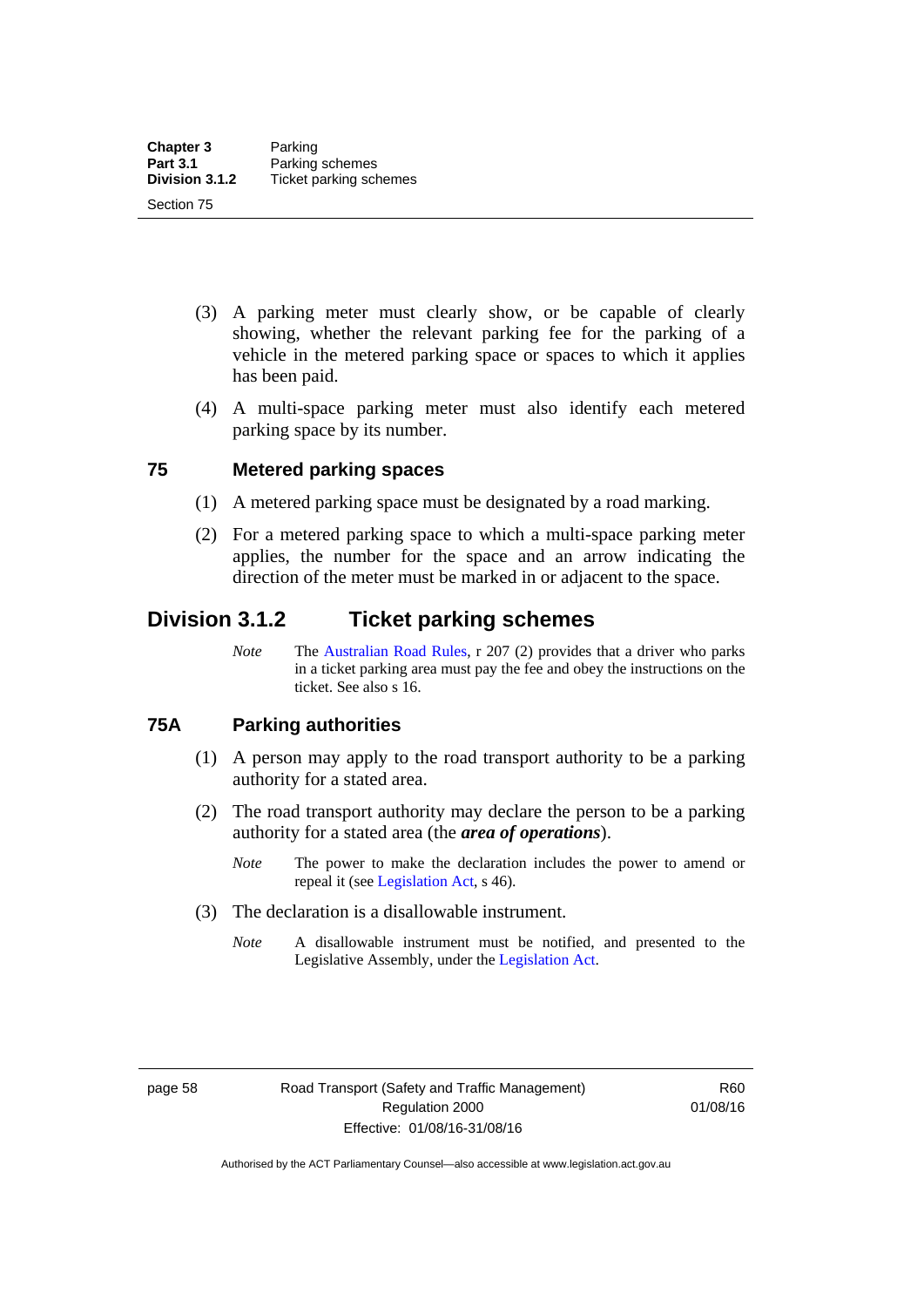# **75B Parking authority guidelines**

- (1) The road transport authority must establish guidelines for section 76A (the *parking authority guidelines*).
- (2) The parking authority guidelines are a disallowable instrument.

- (3) A parking authority is not entitled to provide, or charge for, parking in a ticket parking area if the parking authority does not comply with the parking authority guidelines.
- (4) A parking authority is taken to comply with the parking authority guidelines until the contrary is proved.

# **76 Ticket parking schemes—road transport authority**

- (1) The road transport authority may establish and operate a ticket parking scheme for any length of road or area.
- (2) For a ticket parking scheme, the road transport authority—
	- (a) may set aside a length of road or area as a ticket parking area; and
	- (b) may adopt the ways of, and schemes for, payment of the fees the authority considers appropriate; and
	- (c) may install pay parking devices.

#### **76AA Approval of e-payment method**

(1) The road transport authority may approve an e-payment method (an *approved e-payment method*) for a driver of a vehicle to pay for the use of a parking space in a ticket parking area.

*Note* A disallowable instrument must be notified, and presented to the Legislative Assembly, under the [Legislation Act.](http://www.legislation.act.gov.au/a/2001-14)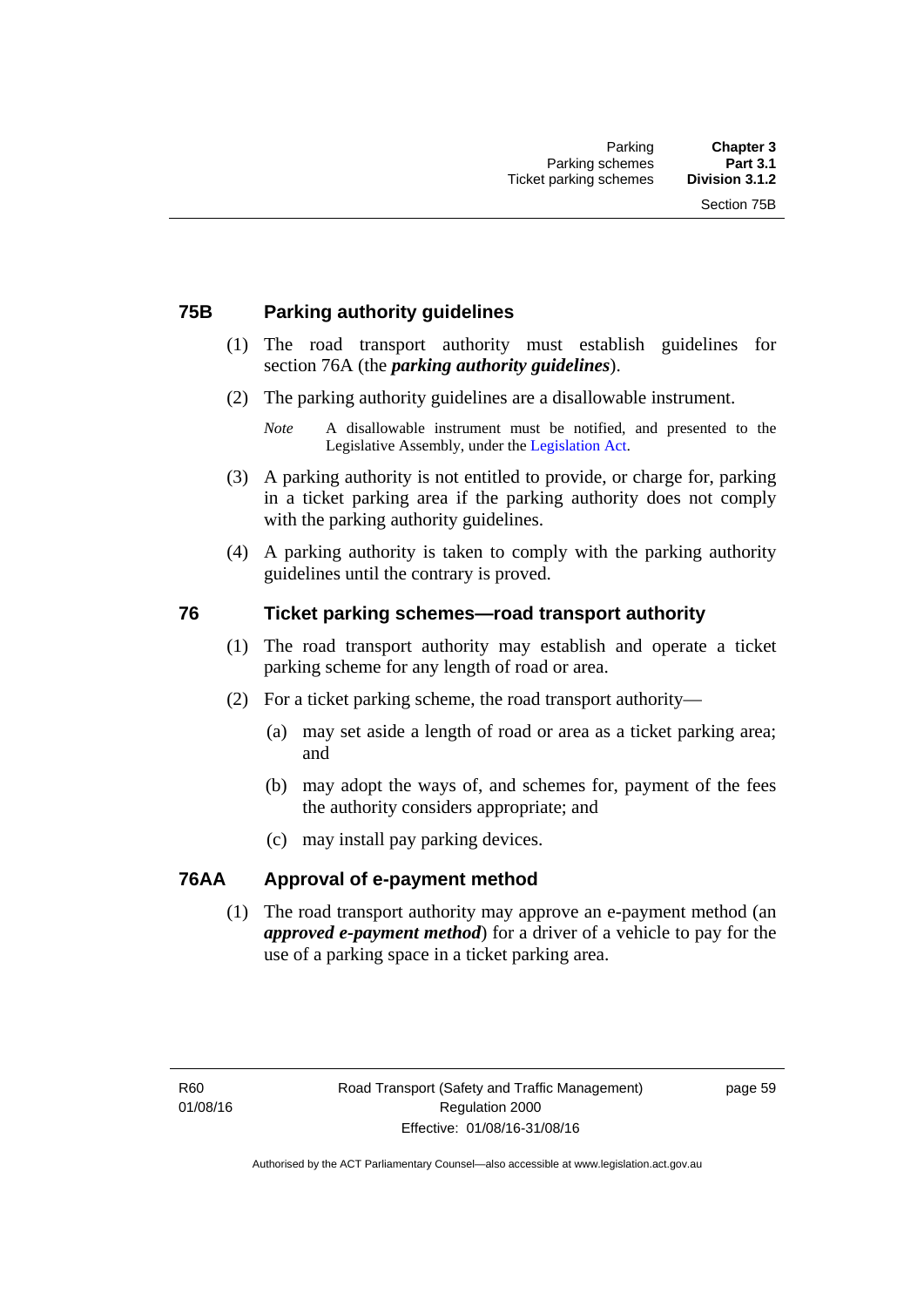- (2) The road transport authority may not approve an e-payment method unless satisfied that the system supporting the method is capable of—
	- (a) giving the road transport authority contemporary information about fees paid for parking spaces in ticket parking areas; and
	- (b) keeping a record of each transaction; and
	- (c) giving a person using the method an electronic receipt for the transaction.
- (3) An approval is a notifiable instrument.

*Note* A notifiable instrument must be notified under the [Legislation Act](http://www.legislation.act.gov.au/a/2001-14).

(4) In this section:

*e-payment method* means a method for payment using an electronic device.

#### **76A Ticket parking schemes—parking authorities**

- (1) A parking authority may, in accordance with the parking authority guidelines, establish and operate a ticket parking scheme for any length of road or area within its area of operations.
- (2) For a ticket parking scheme, the parking authority may, in accordance with the parking authority guidelines—
	- (a) set aside a length of road or area within its area of operations as a ticket parking area; and
	- (b) fix fees for the parking of vehicles in the area; and
	- (c) adopt the ways of, and schemes for, payment of the fees the authority considers appropriate; and
	- (d) install pay parking devices.
	- *Note* Section 75A provides for the road transport authority to declare parking authorities and s 75B provides for parking authority guidelines.

page 60 Road Transport (Safety and Traffic Management) Regulation 2000 Effective: 01/08/16-31/08/16

R60 01/08/16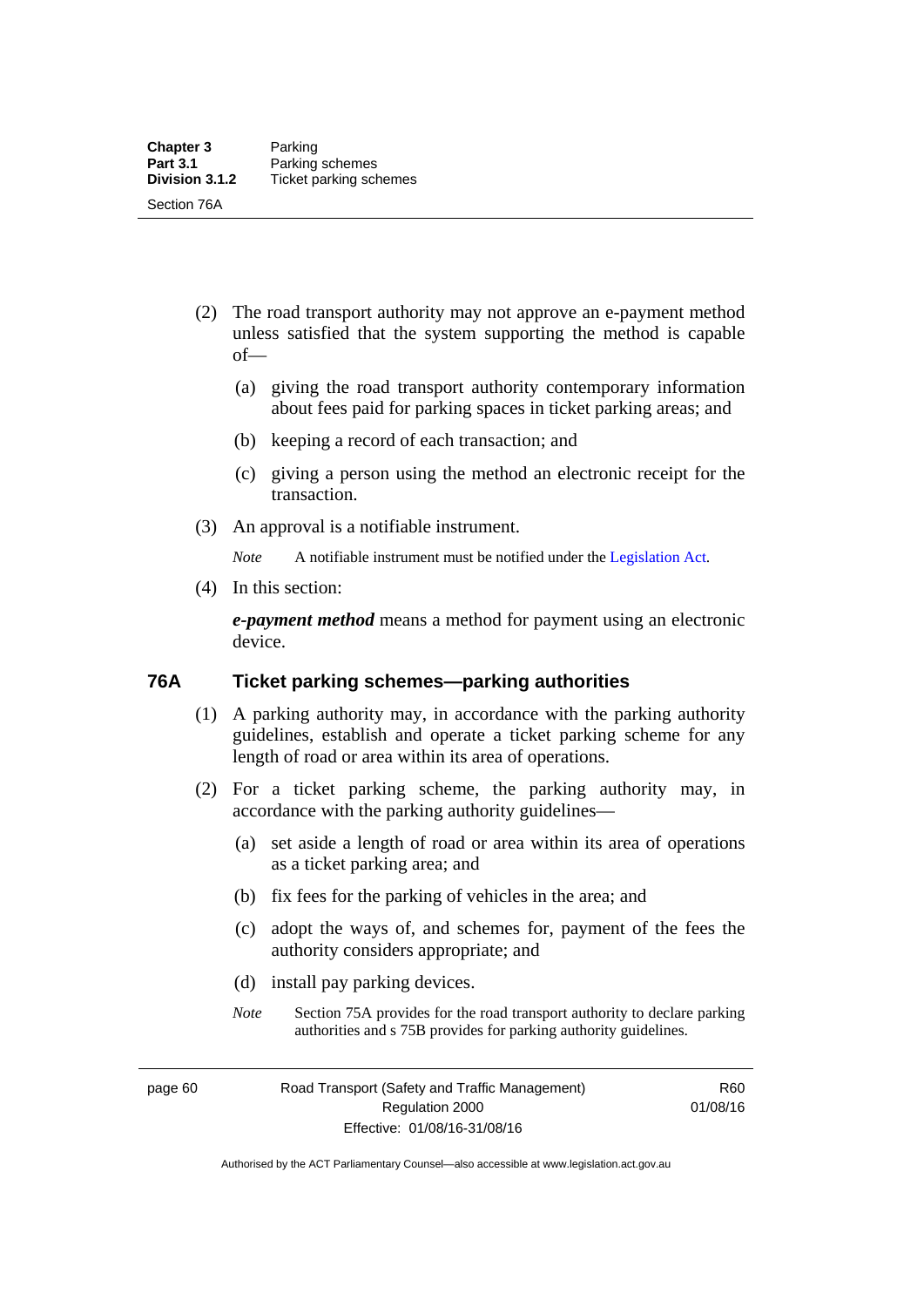# **77 Ticket parking areas**

- (1) A ticket parking area must be designated by ticket parking signs.
- (2) A ticket parking area is taken to include only such lengths of road and areas to which ticket parking signs apply as are lawfully available, apart from this division, for the parking of vehicles.

#### **78 Ticket parking spaces**

A ticket parking area may be divided into ticket parking spaces, of a size suitable for parking a single vehicle, by a road marking.

#### **79 Ticket machines**

The ticket machine for a ticket parking area must show or be capable of showing the fees fixed for the area under this division.

#### **80 Parking tickets**

- (1) The following information must be printed on a parking ticket:
	- (a) the expiry date (expressed as the day of the month, the month and the year);
	- (b) for a parking ticket other than an RTA periodic ticket—the expiry time (expressed in hours and minutes);
	- (c) the name of the authority issuing the ticket;
	- (d) an indication of the ticket parking area where or for which the ticket is issued;
	- (e) the fee paid for the issue of the ticket or, for an RTA periodic ticket (except a ticket issued at a concessional price), the daily value of the ticket;
	- (f) a serial number;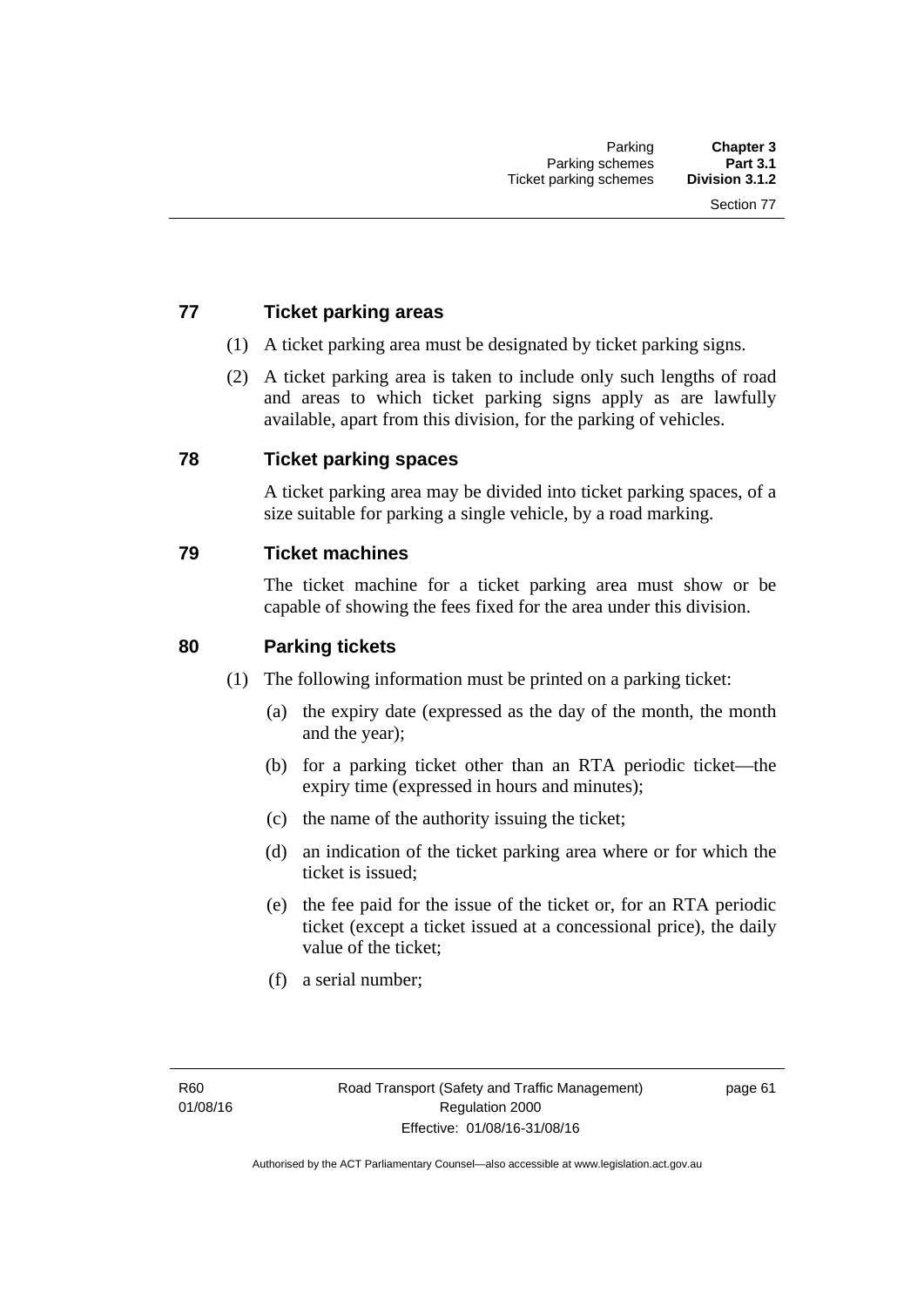Section 81

(g) instructions for use of the ticket.

#### **Examples for par (d)**

- 1 a code for the ticket parking area where the ticket is issued
- 2 the number of the parking ticket machine which issued the ticket
- 3 for an RTA periodic ticket—the daily value of the ticket or the area where the ticket may be used
- *Note* An example is part of the regulation, is not exhaustive and may extend, but does not limit, the meaning of the provision in which it appears (see [Legislation Act,](http://www.legislation.act.gov.au/a/2001-14) s 126 and s 132).
- (2) A parking ticket must be legible and of a size and design that enables it to be easily displayed in or on a vehicle.
- (3) In this section:

*RTA periodic ticket*, for a ticket parking area, means a ticket issued by the road transport authority that is valid for parking in the area for a stated period of not less than 1 week.

#### **81 Duration of parking tickets and e-payment parking period**

- (1) A parking ticket takes effect when it is issued and expires at the expiry time stated on the ticket.
- (2) An e-payment parking period begins when the parking period is initiated by a device in accordance with an approved e-payment method and ends when the period for which payment is made in accordance with the approved e-payment method ends.

# **Division 3.1.3 Heavy vehicle parking**

# **82 Definitions—div 3.1.3**

In this division:

*heavy vehicle* means a vehicle, whether loaded or unloaded, that is longer than 7.5m, has a GVM over 4.5t, and is used for commercial purposes.

page 62 Road Transport (Safety and Traffic Management) Regulation 2000 Effective: 01/08/16-31/08/16

R60 01/08/16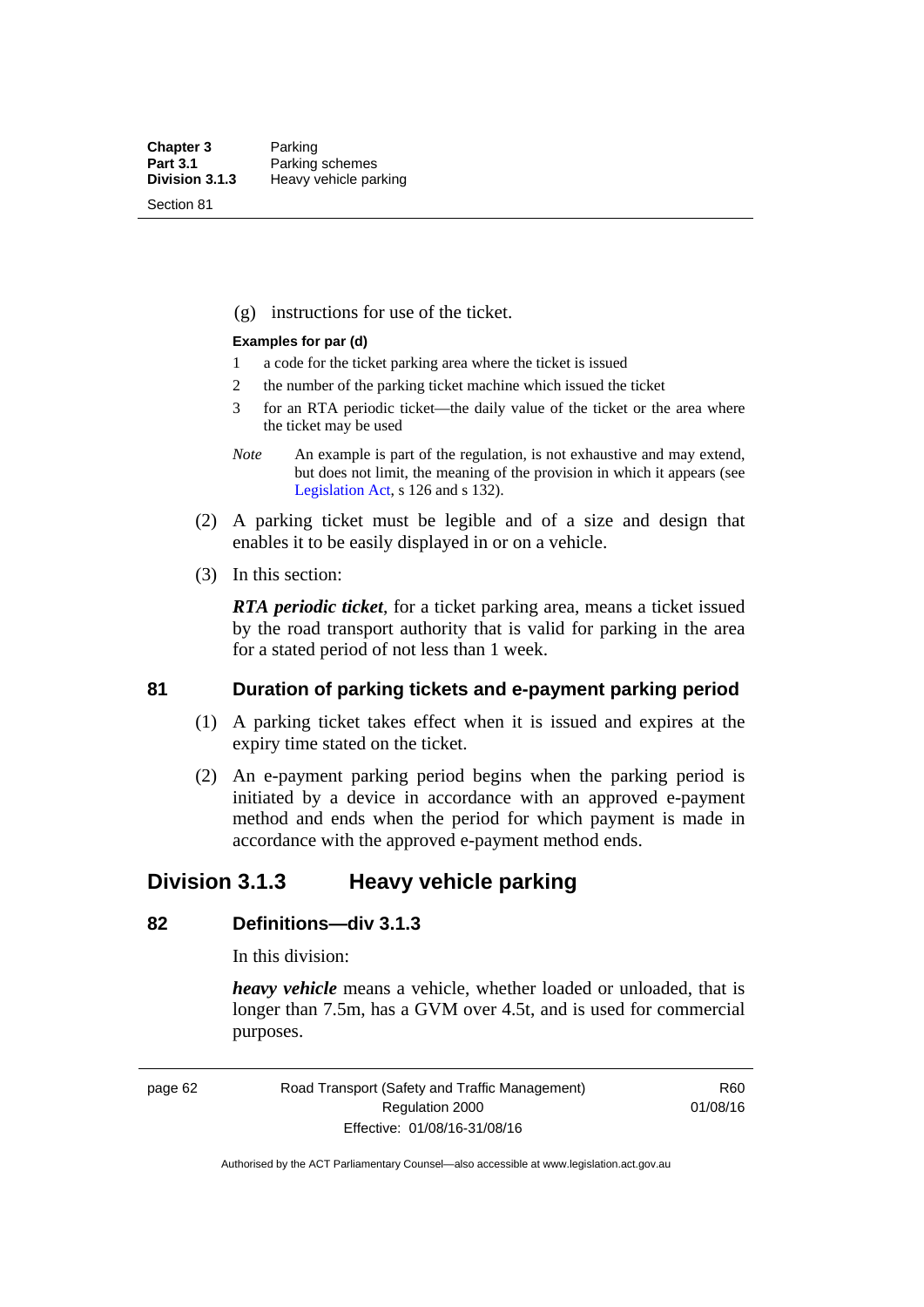# *land adjoining residential land*—see section 83.

*residential land* means land leased for residential purposes.

*stock truck* means a vehicle that has a GVM over 4.5t and is built or used to transport livestock.

#### **83 References in div 3.1.3 to land adjoining residential land**

A reference in this division to *land adjoining residential land* includes a reference to land that would, apart from an intervening road, adjoin that land.

#### **84 Vehicle parked partly on residential land**

For this division, a vehicle that is parked partly on residential land, and partly on adjoining land that is not residential land, is taken not to be parked on residential land.

# **85 Parking of certain vehicles on residential land prohibited**

- (1) This section applies to a vehicle, whether loaded or unloaded, that is—
	- (a) a stock truck; or
	- (b) a semitrailer with the load space permanently enclosed by rigid construction or with sides enclosed by nonrigid material and a rigid roof; or
	- (c) higher than 3.6m and used for commercial purposes.
- (2) A person must not park a vehicle to which this section applies on residential land.

Maximum penalty: 20 penalty units.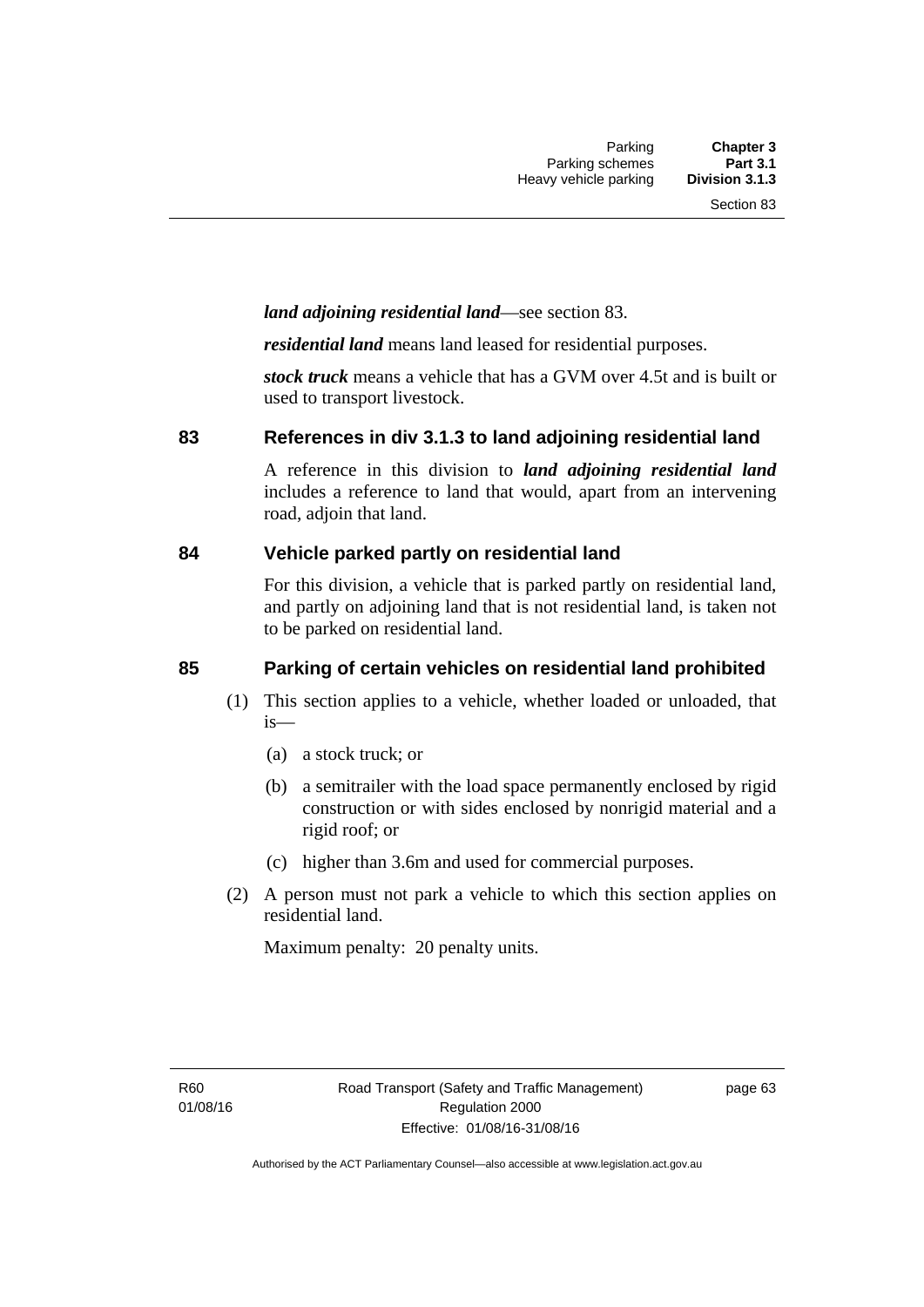#### **85A No more than 1 heavy vehicle on residential land**

- (1) A person commits an offence if—
	- (a) the person parks 2 or more heavy vehicles on residential land; or
	- (b) the person parks a heavy vehicle on residential land and there is already another heavy vehicle parked on the land.

Maximum penalty: 20 penalty units.

- (2) Subsection (1) does not apply if—
	- (a) only 2 heavy vehicles are parked on the residential land; and
	- (b) 1 vehicle is plant that is parked on the other vehicle; and
	- (c) no part of either vehicle is higher than 3.6m from the ground.
- (3) In this section:

*plant* means a motor vehicle that consists solely of—

- (a) a machine or implement that cannot carry a load, other than tools and accessories usually carried in or on the vehicle; or
- (b) a crane, forklift truck or bobcat; or
- (c) a bobcat and excavation equipment.

### **85B Heavy vehicles to be parked away from residential land boundaries**

- (1) A person commits an offence if—
	- (a) the person parks a heavy vehicle on residential land; and
	- (b) any part of the vehicle when parked is—
		- (i) in front of the setback line of the front boundary of the land; or

page 64 Road Transport (Safety and Traffic Management) Regulation 2000 Effective: 01/08/16-31/08/16

R60 01/08/16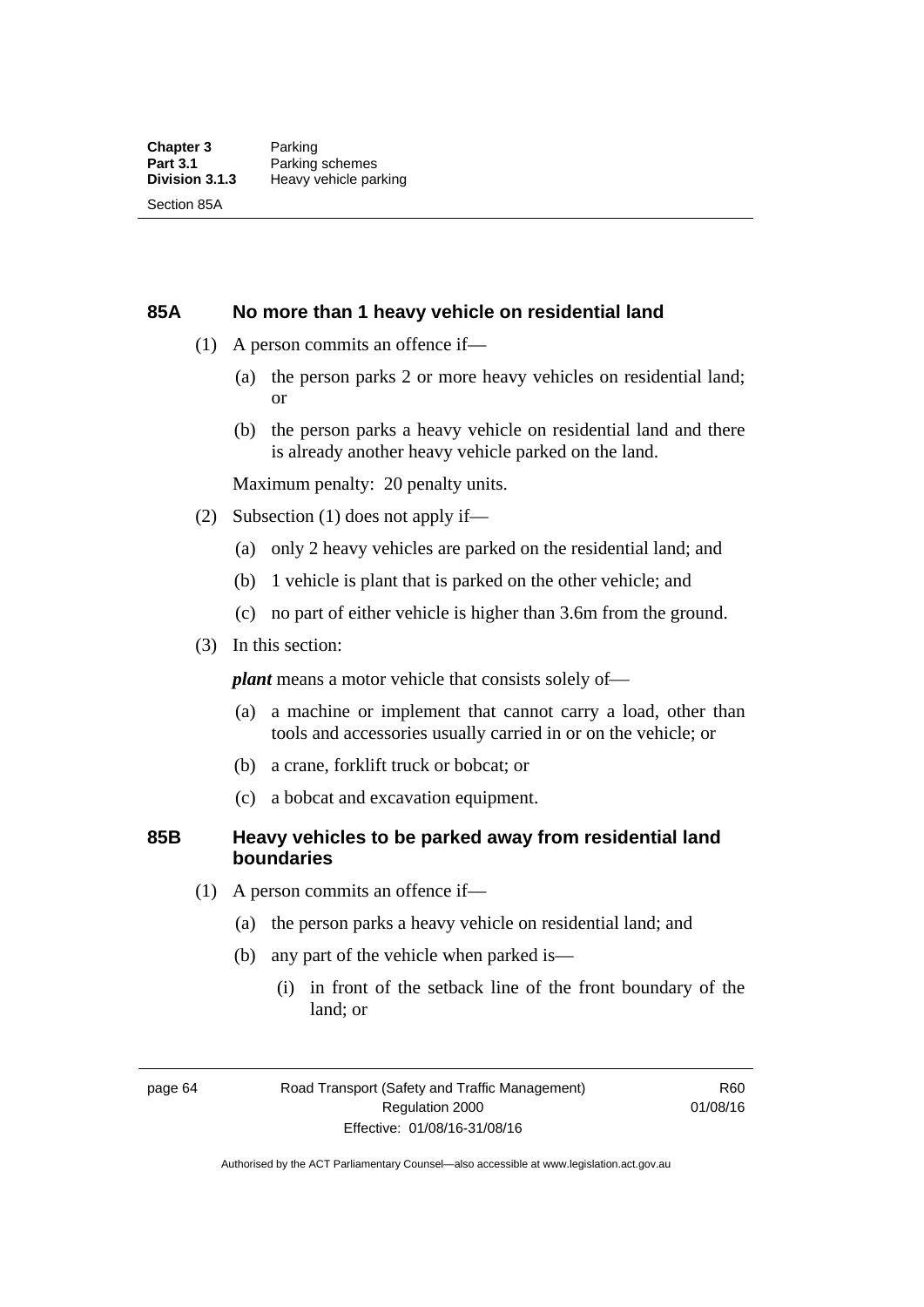(ii) less than 1.5m from any other boundary.

Maximum penalty: 20 penalty units.

(2) In this section:

*setback*, in relation to land—see the territory plan, part 13 (Definitions).

# **86 Parking of certain vehicles on land adjoining residential land prohibited**

- (1) This section applies to—
	- (a) a vehicle or combination, whether loaded or unloaded, that is longer than 7.5m; and
	- (b) a vehicle, whether loaded or unloaded, with a GVM over 4.5t.
- (2) A person must not park a vehicle or combination to which this section applies on land adjoining residential land for more than 1 hour.

Maximum penalty: 20 penalty units.

 (3) Subsection (2) does not apply to the vehicle or combination if the land where it is parked is residential land or land leased for commercial purposes.

# **87 Parking of certain commercial vehicles on land with multi-unit housing**

- (1) This section applies to a vehicle, whether loaded or unloaded, that is used for commercial purposes and is longer than 6m, higher than 2.6m or has a GVM over 3.75t.
- (2) A person must not park a vehicle to which this section applies on residential land with multi-unit housing.

Maximum penalty: 20 penalty units.

R60 01/08/16 page 65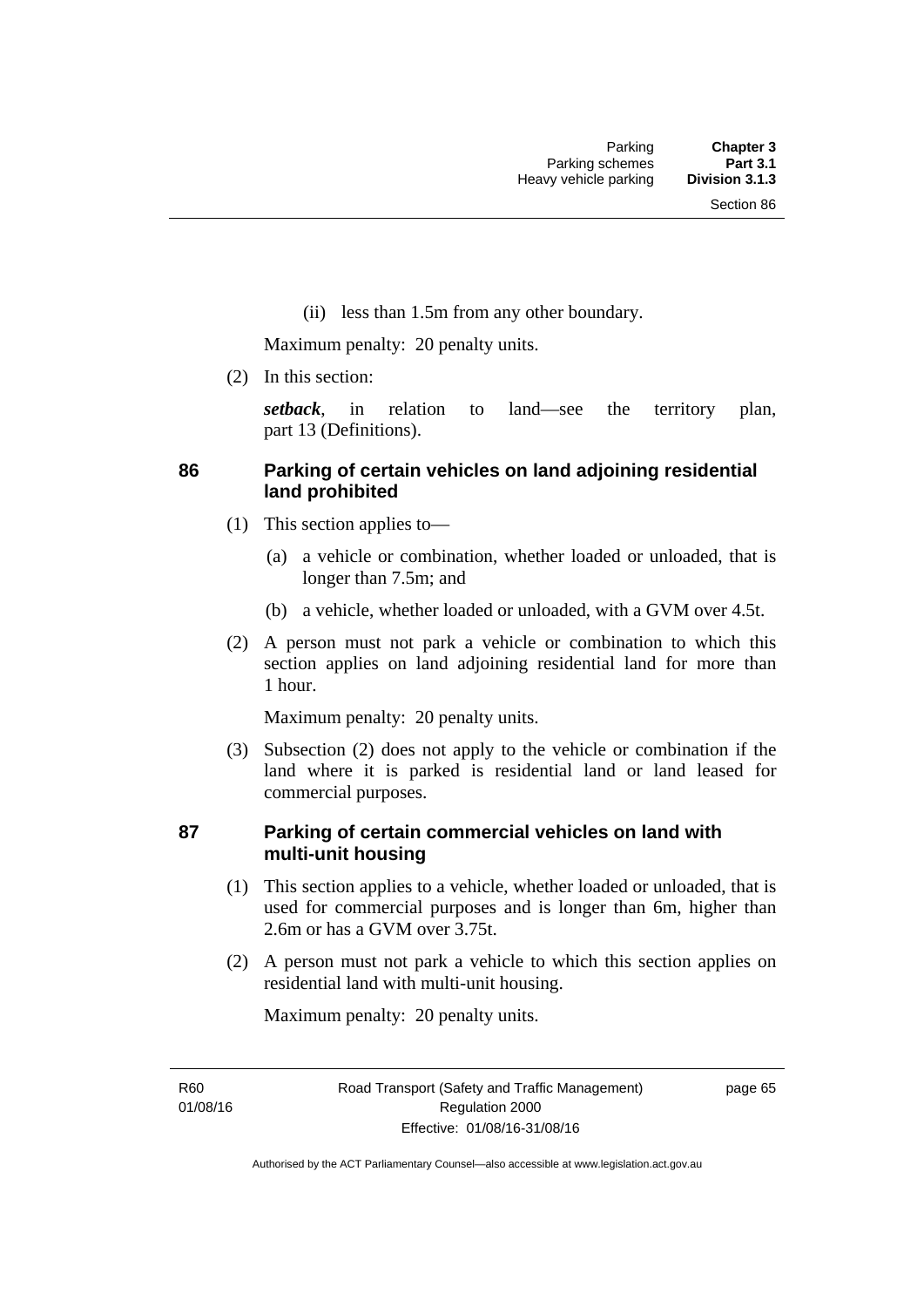- (3) For this section, residential land has multi-unit housing if the land has more than 1 dwelling on it.
- (4) In this section:

*dwelling—*see the territory plan.

*Note* The territory plan defines *dwelling* as meaning 'a building or part of a building used as a self contained residence which must include food preparation facilities, a bath or shower, and a closet pan and wash basin'.

#### **87A No offence if reasonable necessity etc**

A person does not commit an offence against section 85, section 85A, section 85B, section 86 or section 87 if—

- (a) either of the following applies:
	- (i) it was reasonably necessary to park the vehicle on the land to avoid contravening the Act or another territory law;
	- (ii) the vehicle was parked on the land to deliver or collect goods or passengers, or to provide services; and
- (b) the vehicle was on the land no longer than was reasonable.

# **87B Heavy vehicle refrigeration units not to be operated on residential land**

A person commits an offence if—

- (a) the person parks a heavy vehicle that has a refrigeration unit on residential land; and
- (b) the refrigeration unit is running at any time while the vehicle is parked on the land.

Maximum penalty: 20 penalty units.

page 66 Road Transport (Safety and Traffic Management) Regulation 2000 Effective: 01/08/16-31/08/16

R60 01/08/16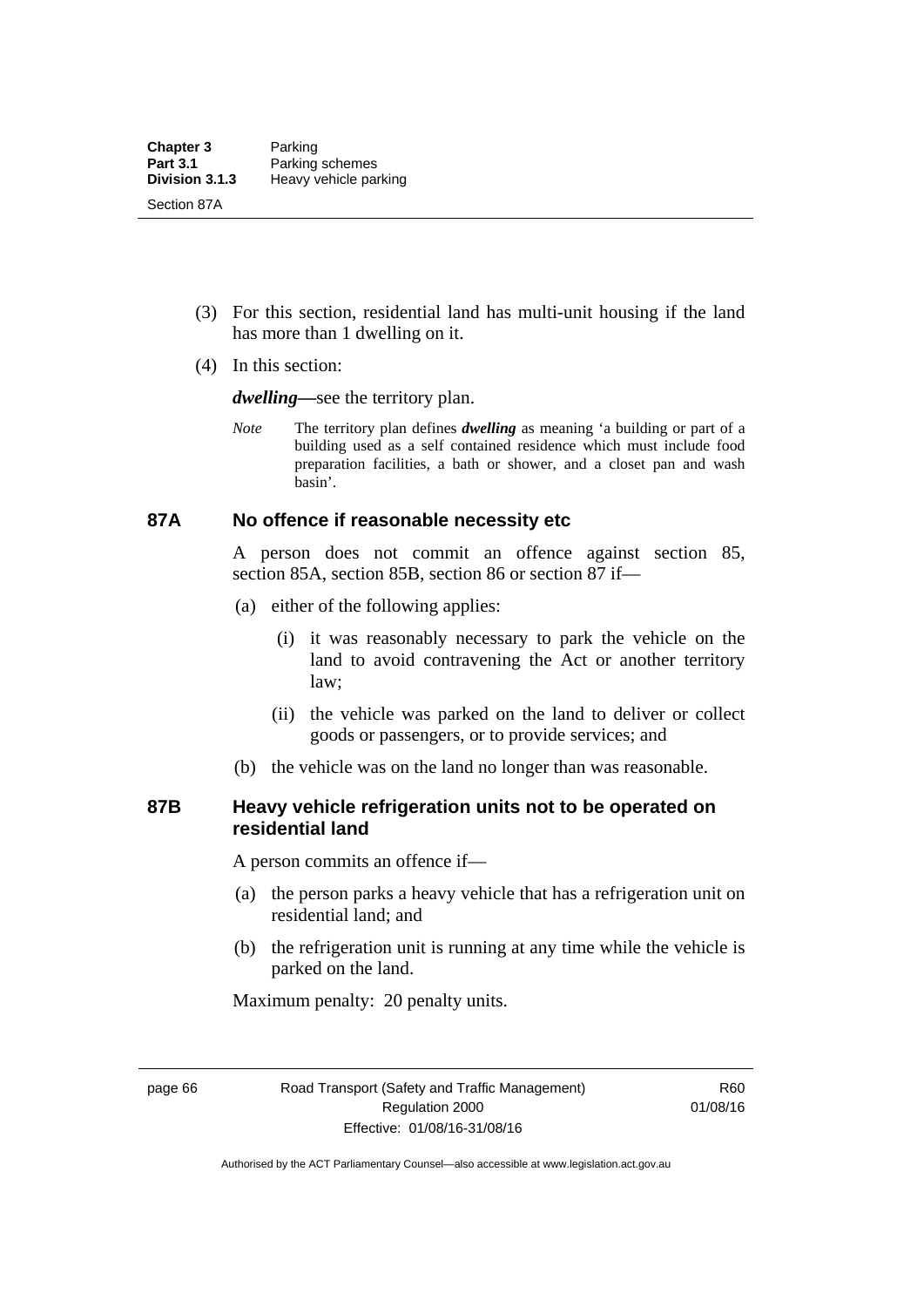### **87C Prohibition on night operation of heavy vehicle**

 (1) A person, other than an existing operator, commits an offence if the person operates a heavy vehicle parked on residential land at any time between 10 pm and 6 am.

Maximum penalty: 20 penalty units.

 (2) An existing operator commits an offence if the operator operates a heavy vehicle parked on residential land at any time between midnight and 5.30 am.

Maximum penalty: 20 penalty units.

(3) In this section:

*existing operator* means the holder of an existing operator's certificate issued under the *[Motor Traffic Act 1936](http://www.legislation.act.gov.au/a/1936-45)*, section 150R that is still in force.

#### **88 Daily infringement**

A person who contravenes any of the following sections commits a separate offence for each day during any part of which the contravention continues:

- (a) section 85 (Parking of certain vehicles on residential land prohibited);
- (b) section 85A (No more than 1 heavy vehicle on residential land);
- (c) section 85B (Heavy vehicles to be parked away from residential land boundaries);
- (d) section 86 (Parking of certain vehicles on land adjoining residential land prohibited);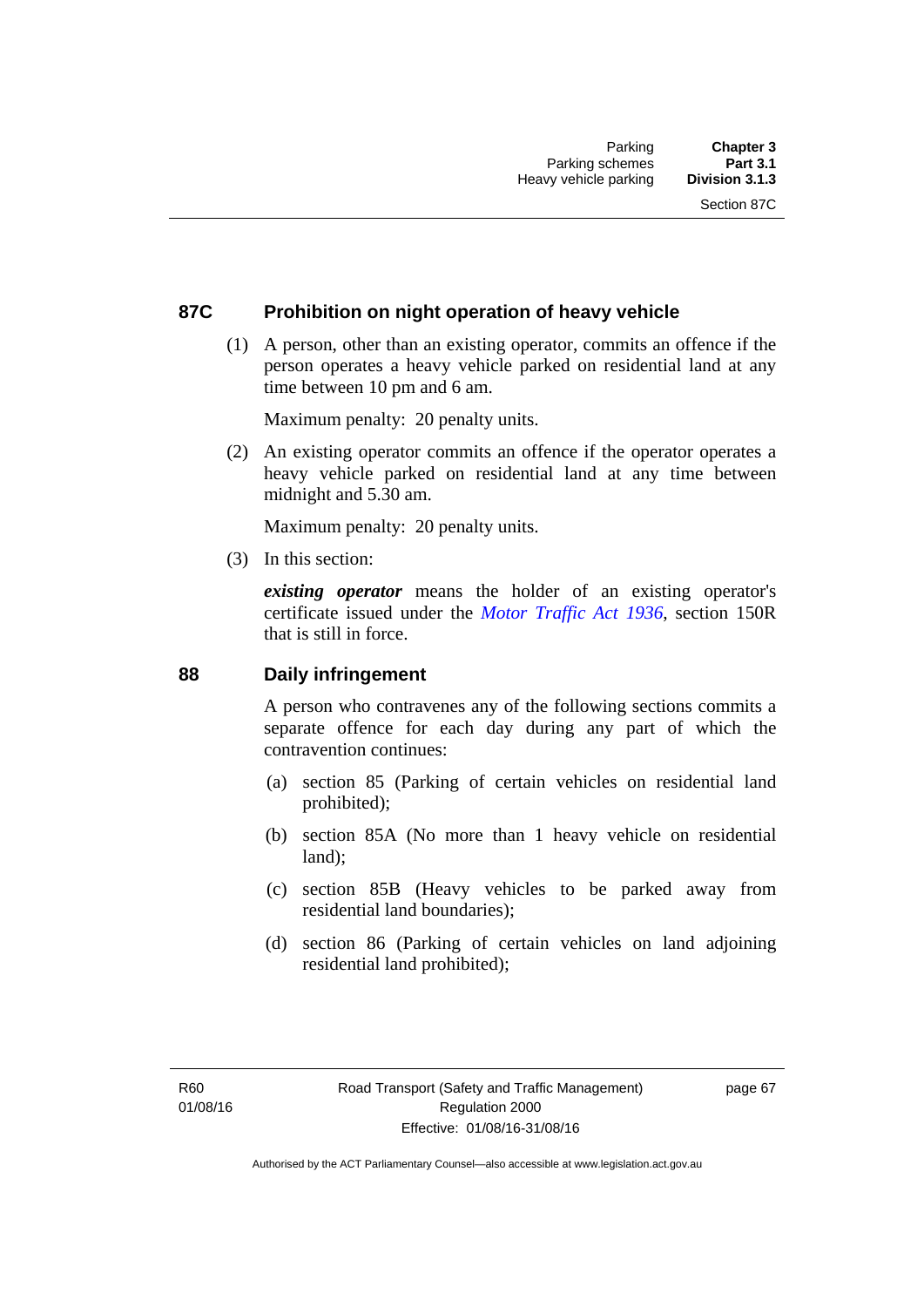- (e) section 87 (Parking of certain commercial vehicles on land with multi-unit housing);
- (f) section 87B (Heavy vehicle refrigeration units not to be operated on residential land).

# **Division 3.1.3A Heavy vehicle parking—enforcement**

# **89 Meaning of** *occupier***—div 3.1.3A**

In this division:

*occupier*, of premises, includes—

- (a) a person believed on reasonable grounds to be an occupier of the premises; and
- (b) a person apparently in charge of the premises.

#### **90 Power to enter premises**

- (1) For division 3.1.3 (Heavy vehicle parking), an authorised person may—
	- (a) enter premises with the occupier's consent; or
	- (b) enter premises if the authorised person believes on reasonable grounds that—
		- (i) a heavy vehicle is parked on the premises in contravention of that division; and
		- (ii) it is necessary to enter the premises to inspect, take measurements, or record identification particulars about the vehicle.
- (2) An authorised person may, without the consent of the occupier of premises, enter land around the premises to ask for consent to enter the premises.

page 68 Road Transport (Safety and Traffic Management) Regulation 2000 Effective: 01/08/16-31/08/16

R60 01/08/16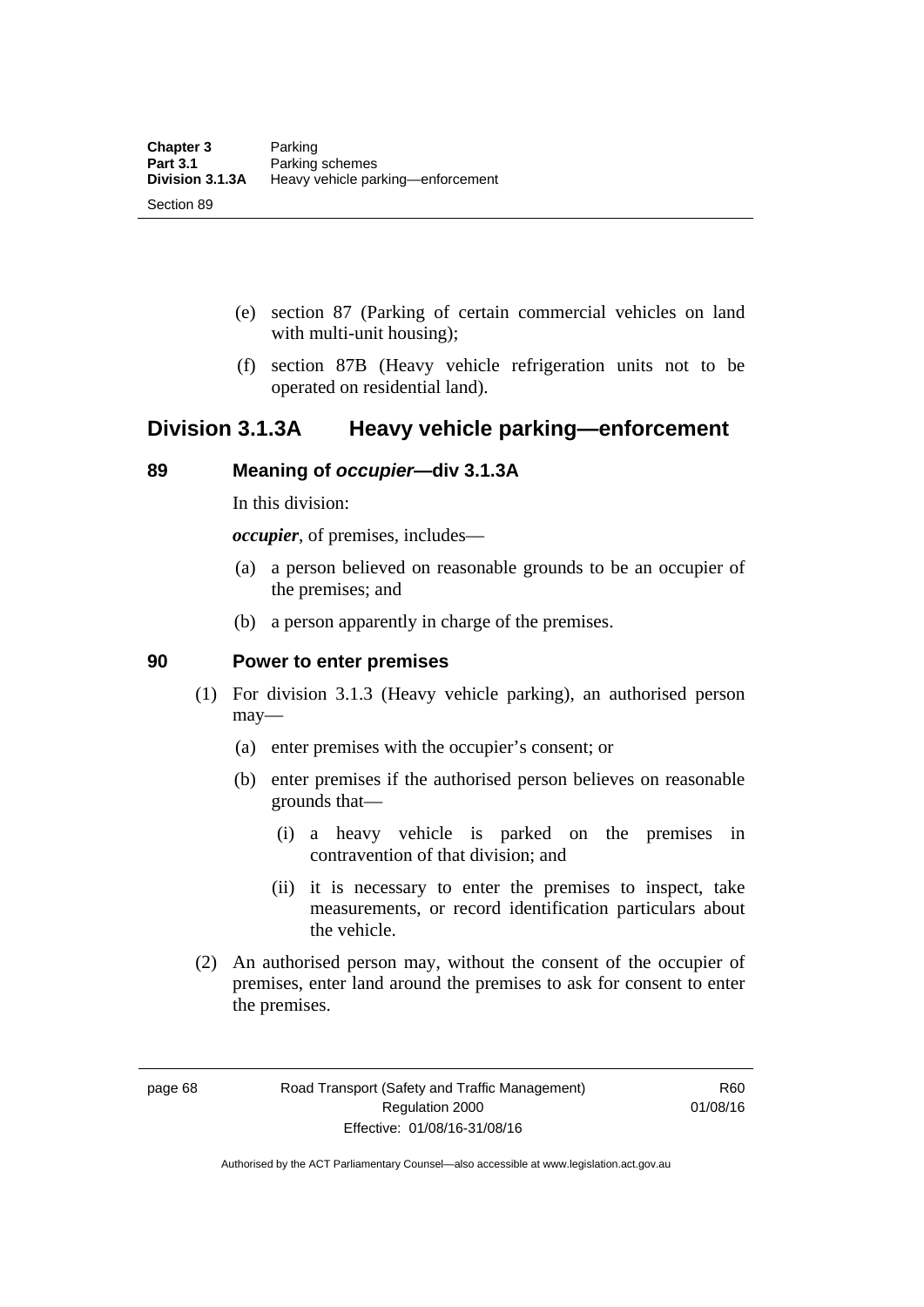- (3) An authorised person may enter premises under this section––
	- (a) for a contravention of section 87B or section 87C––at any time; and
	- (b) in any other case––between 8 am and 8 pm.

#### **91 Production of identity card**

An authorised person must not remain at premises entered under this division if the authorised person does not produce his or her identity card when asked by the occupier.

*Note* Identity cards for authorised people are provided for in the *[Road](http://www.legislation.act.gov.au/a/1999-77)  [Transport \(General\) Act 1999](http://www.legislation.act.gov.au/a/1999-77)*, s 20.

#### **92 Consent to entry**

- (1) When seeking the consent of an occupier of premises to enter premises under section 90 (1) (a), an authorised person must—
	- (a) produce his or her identity card; and
	- (b) tell the occupier—
		- (i) the purpose of the entry; and
		- (ii) that consent may be refused.
- (2) If the occupier consents, the authorised person must ask the occupier to sign a written acknowledgment (an *acknowledgment of consent*)—
	- (a) that the occupier was told—
		- (i) the purpose of the entry; and
		- (ii) that consent may be refused; and
	- (b) that the occupier consented to the entry; and
	- (c) stating the time and date when consent was given.

R60 01/08/16 page 69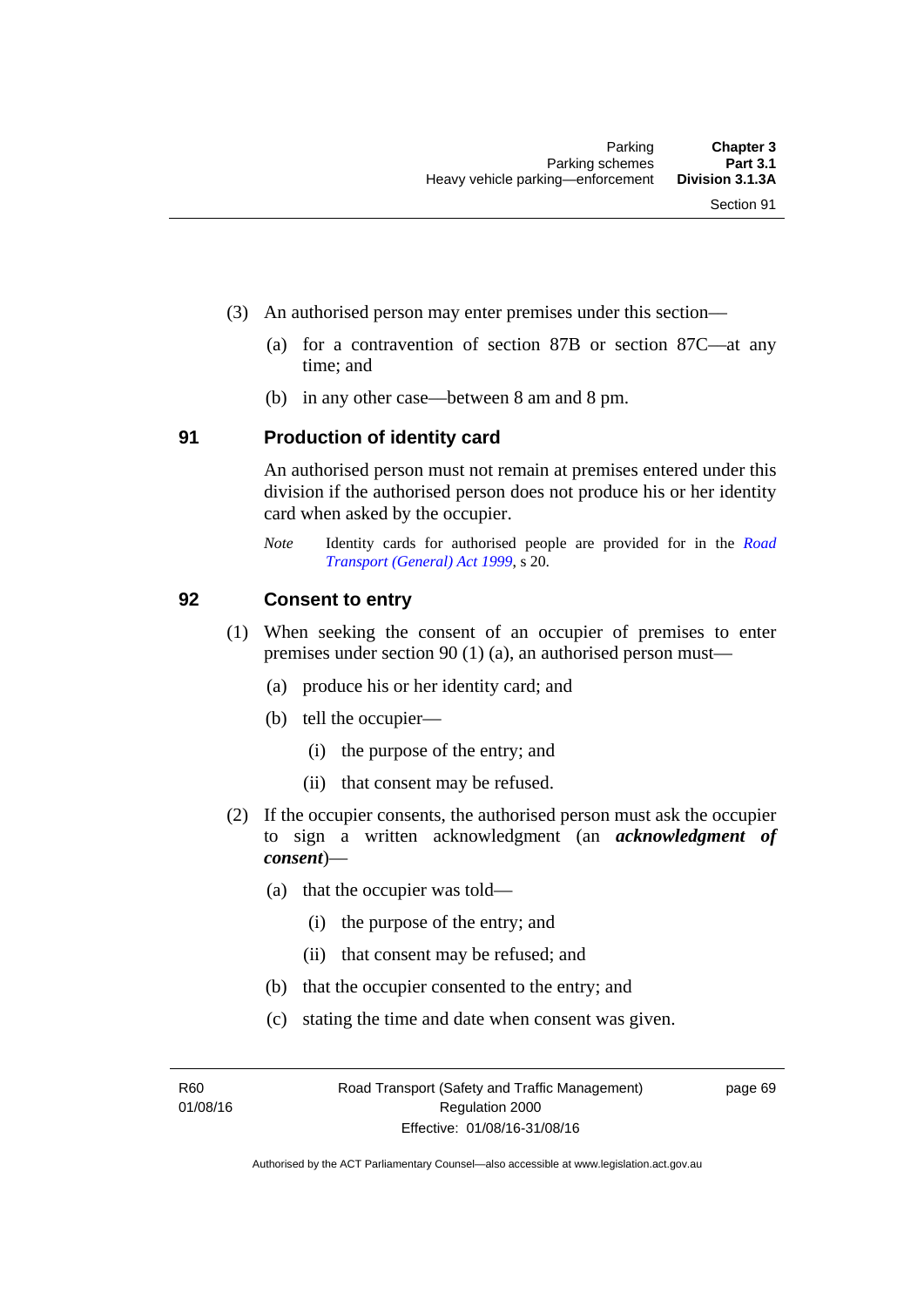- (3) If the occupier signs an acknowledgment of consent, the authorised person must immediately give a copy to the occupier.
- (4) A court must find that the occupier did not consent to entry to the premises by the authorised person under this division if—
	- (a) the question arises in a proceeding in the court whether the occupier consented to the entry; and
	- (b) an acknowledgment of consent is not produced in evidence; and
	- (c) it is not proved that the occupier consented to the entry.

#### **93 General powers on entry to premises**

- (1) An authorised person who enters premises under this division may, for division 3.1.3 (Heavy vehicle parking) and this division, do 1 or more of the following in relation to a heavy vehicle on the premises:
	- (a) inspect the vehicle (including for its identification particulars);
	- (b) take measurements;
	- (c) take photographs, films, or audio, video or other recordings;
	- (d) require the occupier, or anyone at the premises to—
		- (i) give the authorised person information; or
		- (ii) produce documents to the authorised person; or
		- (iii) give the authorised person reasonable help to exercise a power under this division.
	- *Note* The [Legislation Act](http://www.legislation.act.gov.au/a/2001-14), s 170 and s 171 deal with the application of the privilege against self incrimination and client legal privilege.
- (2) A person must take all reasonable steps to comply with a requirement made of the person under subsection (1) (d).

Maximum penalty: 20 penalty units.

page 70 Road Transport (Safety and Traffic Management) Regulation 2000 Effective: 01/08/16-31/08/16

R60 01/08/16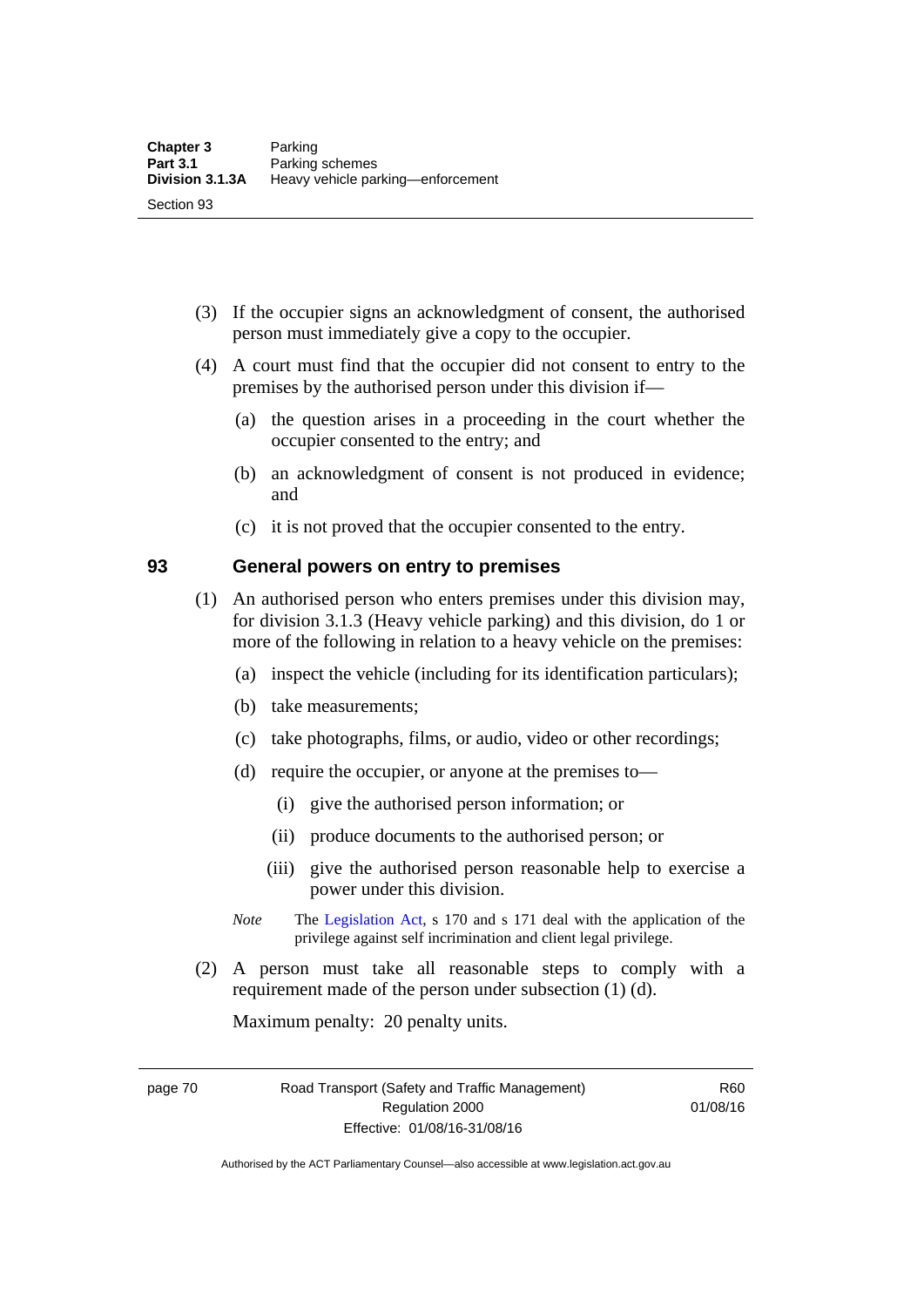# **94 Damage etc to be minimised**

- (1) In the exercise, or purported exercise, of a function under this division, an authorised person must take all reasonable steps to ensure that the authorised person, and any person assisting the authorised person, causes as little inconvenience, detriment and damage as practicable.
- (2) If an authorised person, or a person assisting an authorised person, damages anything in the exercise or purported exercise of a function under this division, the authorised person must give written notice of the particulars of the damage to the person the authorised person believes on reasonable grounds is the owner of the thing.
- (3) If the damage happens at premises entered under this division in the absence of the occupier, the notice may be given by leaving it, secured conspicuously, at the premises.

#### **95 Compensation for exercise of enforcement powers**

- (1) A person may claim compensation from the Territory if the person suffers loss or expense because of the exercise, or purported exercise, of a function under this division by an authorised person or a person assisting an authorised person.
- (2) Compensation may be claimed and ordered in a proceeding for—
	- (a) compensation brought in a court of competent jurisdiction; or
	- (b) an offence against this regulation brought against the person making the claim for compensation.
- (3) A court may order the payment of reasonable compensation for the loss or expense only if satisfied that it is just to make the order in the circumstances of the particular case.
- (4) A regulation may prescribe matters that may, must or must not be taken into account by the court in considering whether it is just to make the order.

page 71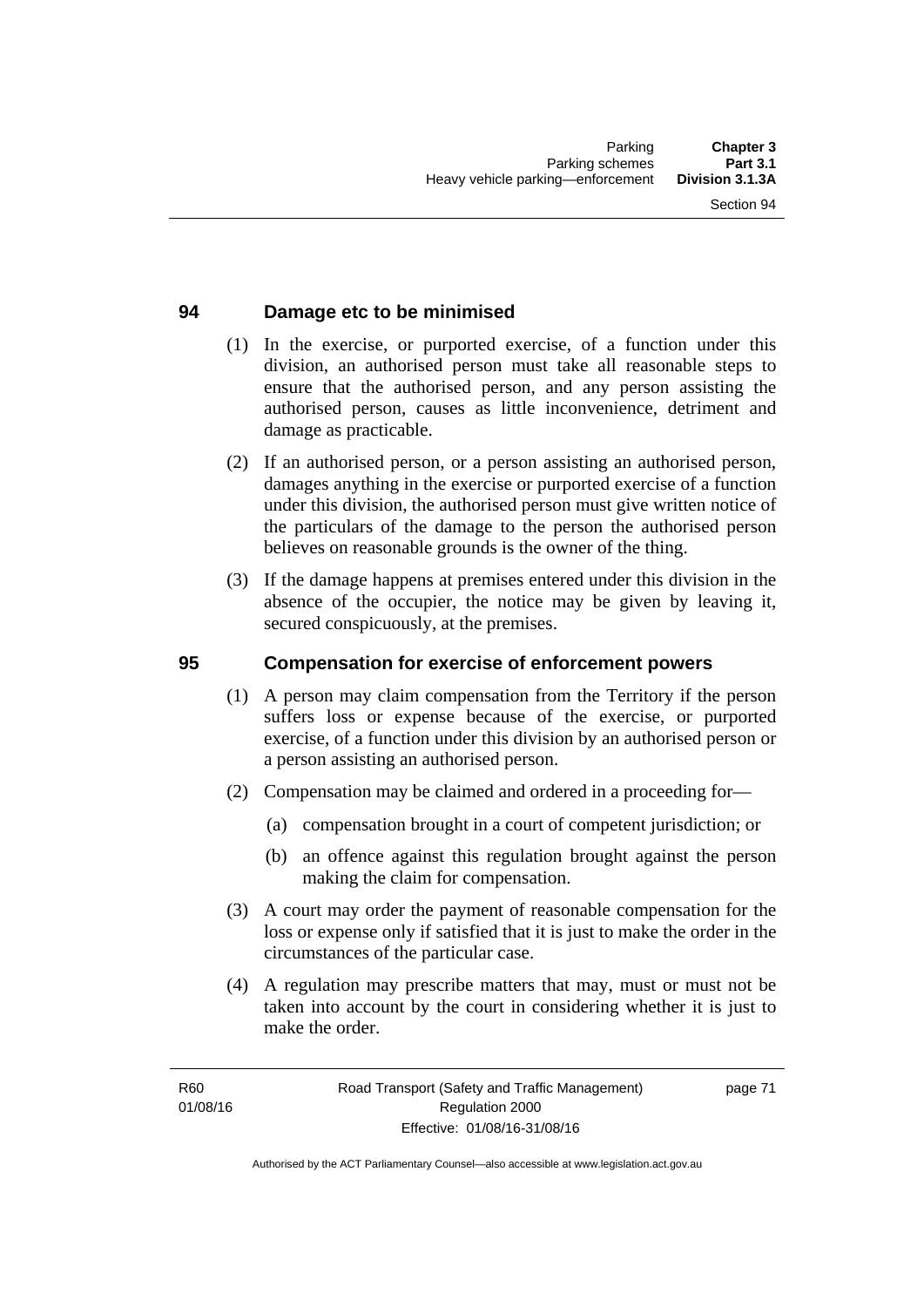# **Division 3.1.4 Miscellaneous**

### **97A Other powers to provide pay parking**

- (1) This part does not affect any other power of a parking authority to provide for parking on land within its area of operations.
- (2) A parking authority may exercise a power under this part in relation to land that it does not own only with the consent of the owner of the land.
- (3) Consent may be given subject to conditions, including conditions about the length and withdrawal of the consent.
- (4) Subject to the conditions of the consent, the consent may be withdrawn only after reasonable notice.
- (5) In this section:

*owner*, of land, includes lessee of land.

#### **98 Overlapping schemes**

- (1) This part does not prevent the road transport authority or a parking authority from establishing and operating a pay parking scheme on the same length of road, or in the same area, where it is operating a different pay parking scheme.
- (2) The road transport authority or a parking authority may not recover the fee fixed for the parking of a vehicle in a metered space or ticket parking area if any other applicable parking fee has been paid for parking the vehicle in the space or area.

#### **98A Income from ticket parking scheme**

- (1) All fees collected by a parking authority from the operation of a ticket parking scheme belong to the parking authority.
- (2) Any surplus arising from the operation of a ticket parking scheme may be applied at the discretion of the parking authority.

page 72 Road Transport (Safety and Traffic Management) Regulation 2000 Effective: 01/08/16-31/08/16

R60 01/08/16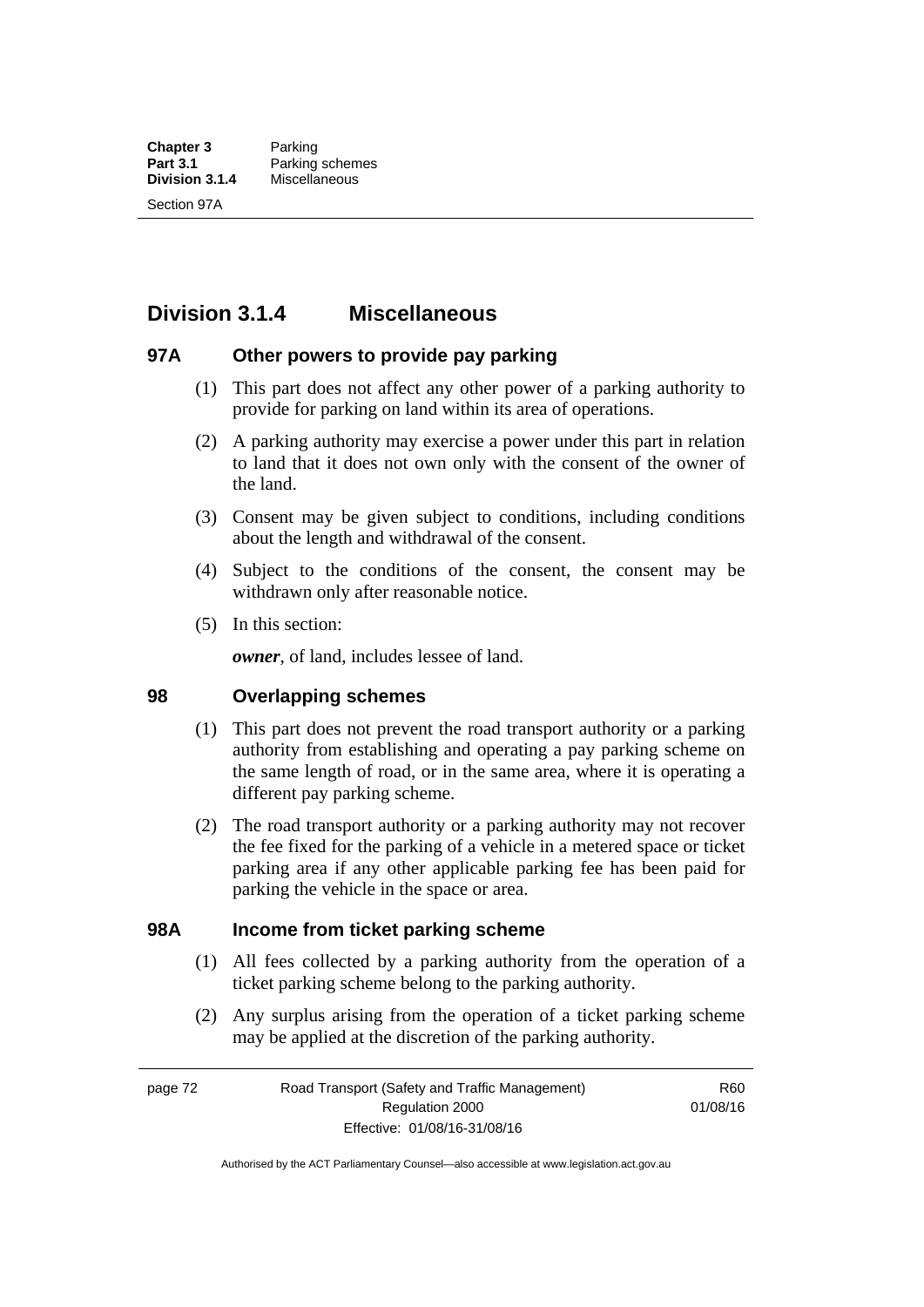# **98B Costs of ticket parking scheme**

The costs of administering a ticket parking scheme operated by a parking authority under section 76A are to be borne by the parking authority.

# **99 Trailers not separately chargeable**

A separate parking fee is not required to be paid for a trailer towed by another vehicle.

R60 01/08/16 Road Transport (Safety and Traffic Management) Regulation 2000 Effective: 01/08/16-31/08/16

page 73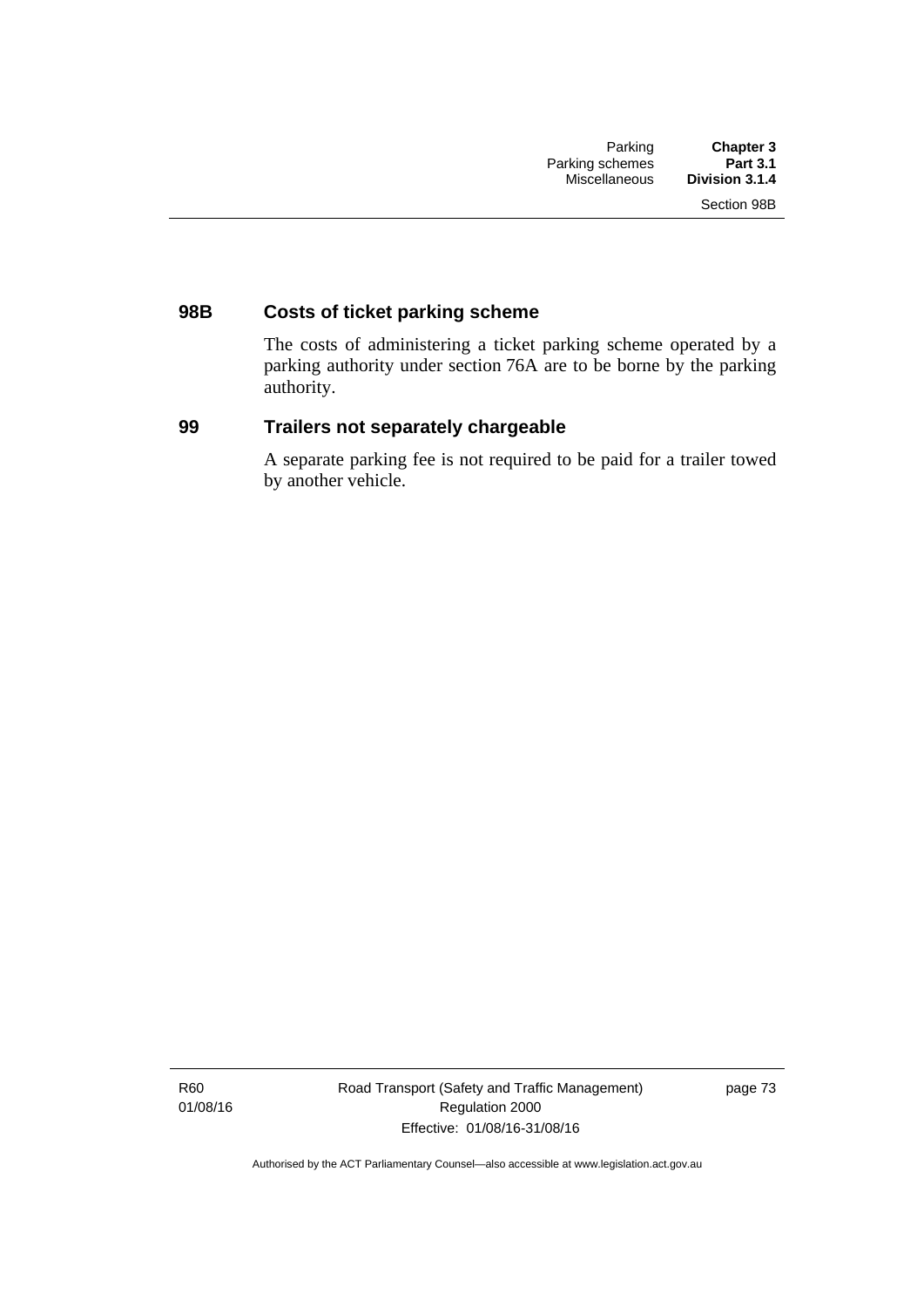# **Part 3.2 Parking permits and mobility parking scheme authorities**

#### **100 Parking permits**

- (1) The road transport authority may issue a permit (a *parking permit*) of a kind mentioned in subsection (2) authorising the parking of a vehicle, without charge, on a length of road or in an area designated by a *permit zone sign* for use by holders of that kind of parking permit.
- (2) The parking permit may be of 1 or more of the following kinds:
	- (a) a business parking permit;
	- (b) a commuter parking permit;
	- (c) a loading zone permit;
	- (d) a resident parking permit;
	- (e) a resident's visitor parking permit;
	- (f) a special event parking permit;
	- (g) any other kind declared by the road transport authority for this section.
- (3) The parking permit may be issued subject to conditions.
- (4) The parking permit—
	- (a) must state when it expires; and
	- (b) may state anything else that the road transport authority considers appropriate.

#### **Examples for par (b)**

- 1 the length of road or area to which the permit applies
- 2 any conditions to which the permit is subject

page 74 Road Transport (Safety and Traffic Management) Regulation 2000 Effective: 01/08/16-31/08/16

R60 01/08/16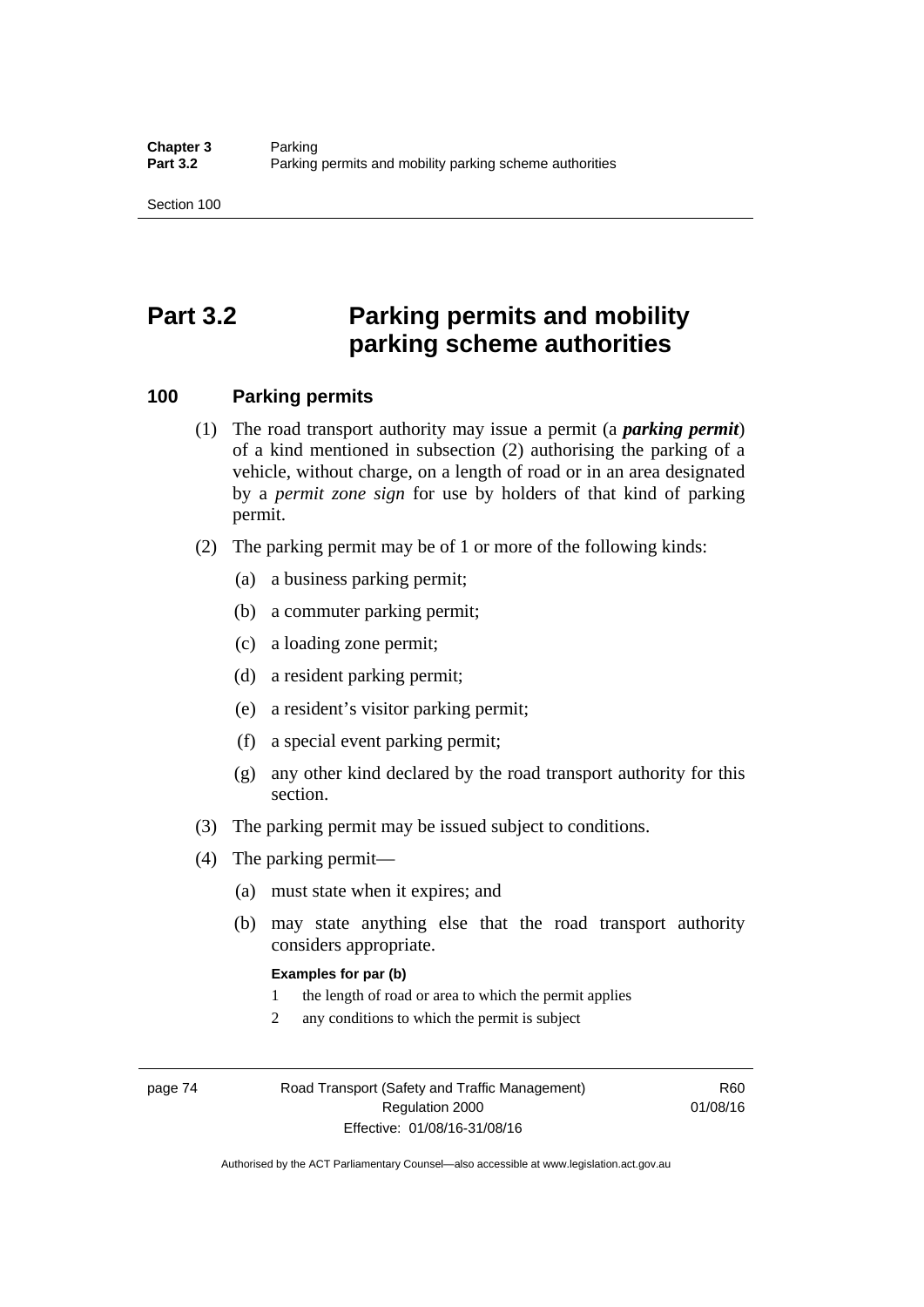- 3 the maximum period which a vehicle may be parked in a designated area under the permit
- 4 the name or address of the person to whom it is issued
- *Note* An example is part of the regulation, is not exhaustive and may extend, but does not limit, the meaning of the provision in which it appears (see [Legislation Act,](http://www.legislation.act.gov.au/a/2001-14) s 126 and s 132).
- (5) The holder of a permit may surrender the permit by returning it to the road transport authority.
- (6) A declaration under subsection  $(2)$  (g) is a notifiable instrument.

*Note* A notifiable instrument must be notified under the [Legislation Act](http://www.legislation.act.gov.au/a/2001-14).

#### **101 Mobility parking scheme authorities**

- (1) The road transport authority may issue a mobility parking scheme authority—
	- (a) for use by a person with a disability; or
	- (b) for use by an entity for the transport of people with disabilities.
- (2) A mobility parking scheme authority may be issued subject to conditions.
- (3) A mobility parking scheme authority—
	- (a) must include a people with disabilities symbol; and
	- (b) must state when it expires; and
	- (c) may state anything else that the road transport authority considers appropriate.
	- *Note 1 People with disabilities symbol* is defined in the [ARR,](http://www.legislation.act.gov.au//ni/db_37271/default.asp) dict.
	- *Note 2* For parking by mobility parking scheme authority holders, see s 15 and [ARR,](http://www.legislation.act.gov.au//ni/db_37271/default.asp) r 206.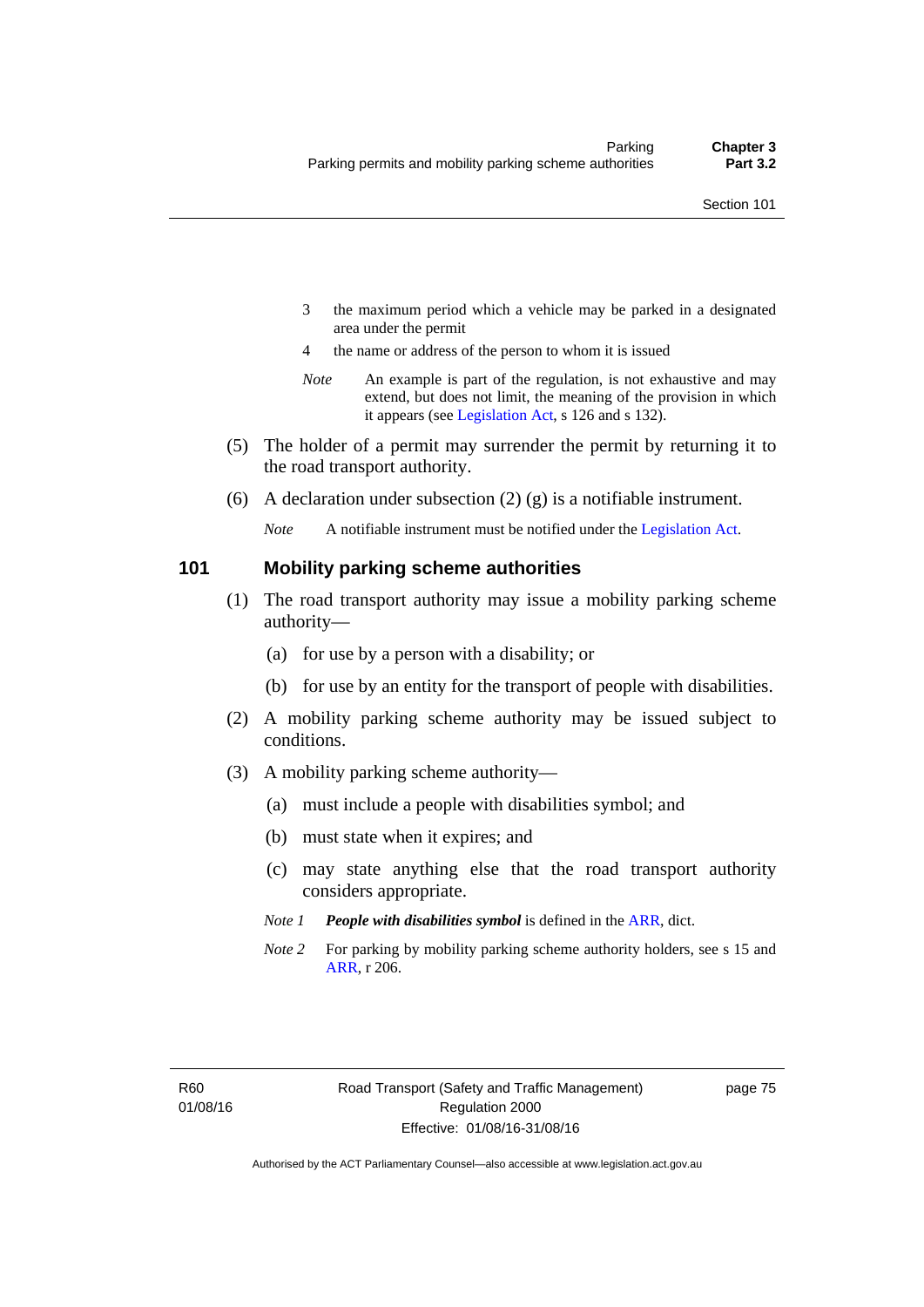# **101A Parking permits and mobility parking scheme authorities—cancellation**

- (1) This section applies if the road transport authority proposes to cancel (the *proposed action*) a parking permit or mobility parking scheme authority.
- (2) The road transport authority must give the person to whom the parking permit or mobility parking scheme authority was issued a written notice stating—
	- (a) the proposed action; and
	- (b) an explanation for the proposed action; and
	- (c) that the person may, within 14 days after the day the person receives the notice, give a written response to the authority about the notice.
- (3) In deciding whether to take the proposed action, the road transport authority must consider any response given to the authority in accordance with the notice.
- (4) The road transport authority must give the person written notice of the authority's decision.
- (5) If the road transport authority decides to take the proposed action, the authority's decision takes effect the day after the day when notice of the decision is given to the person or, if the notice states a later date of effect, that date.

page 76 Road Transport (Safety and Traffic Management) Regulation 2000 Effective: 01/08/16-31/08/16

R60 01/08/16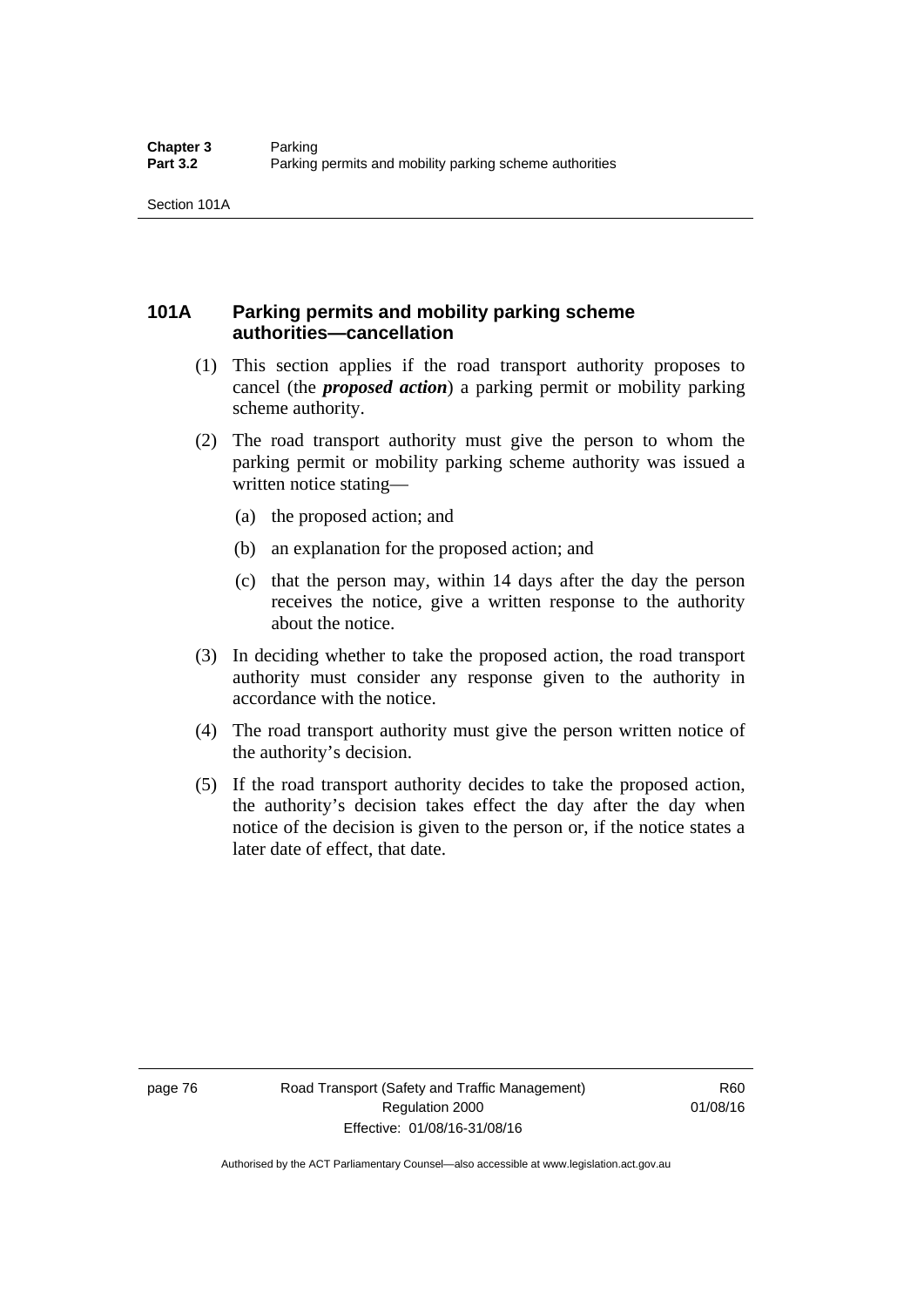# **101B Parking permits and mobility parking scheme authorities—return when cancelled**

If a parking permit or mobility parking scheme authority is cancelled under section 101A, the person to whom the parking permit or mobility parking scheme authority was issued must return the permit or authority to the road transport authority as soon as practicable but no later than 21 days after the date of effect of the cancellation of the permit or authority.

Maximum penalty: 20 penalty units.

R60 01/08/16 Road Transport (Safety and Traffic Management) Regulation 2000 Effective: 01/08/16-31/08/16

page 77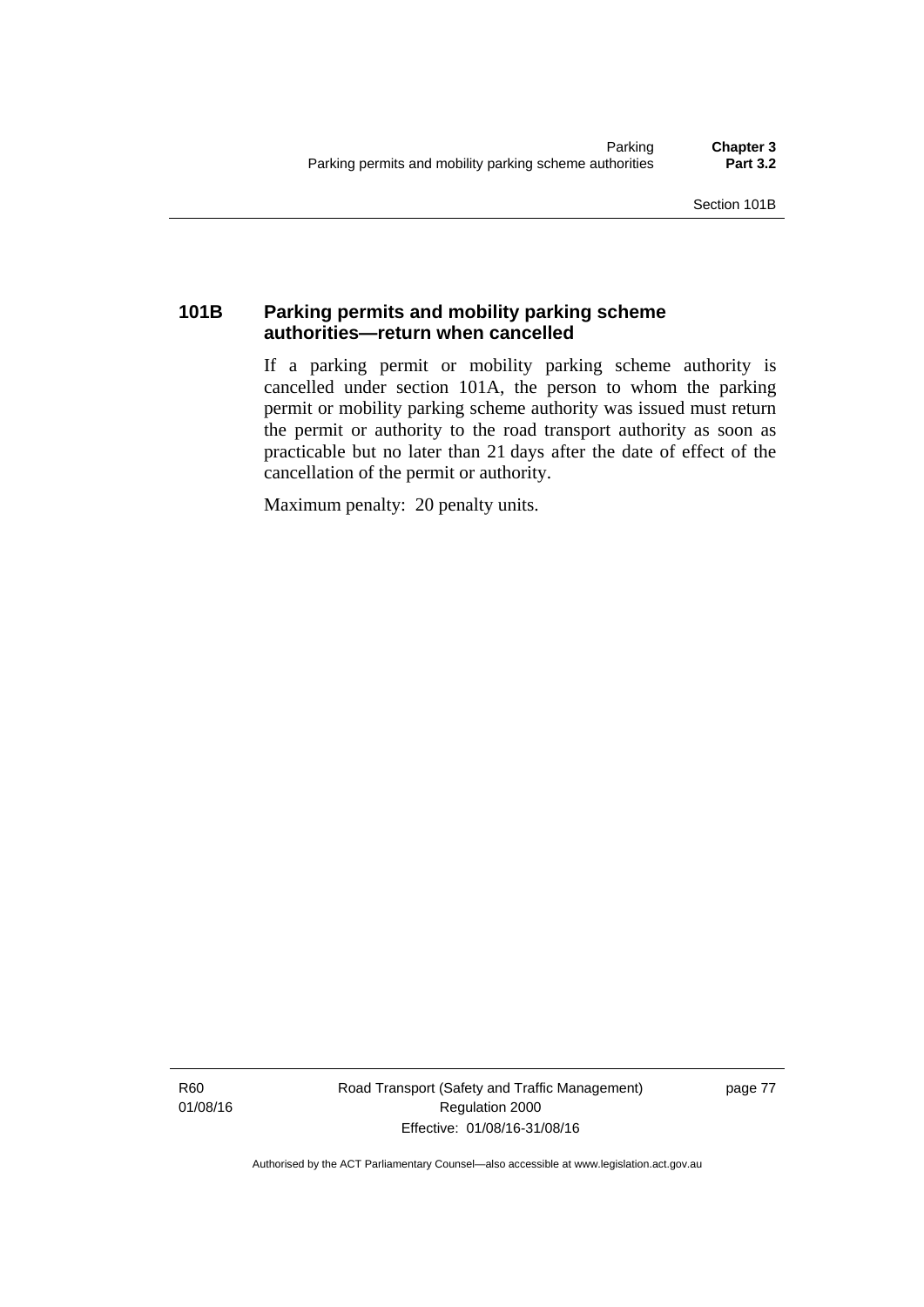**Chapter 3** Parking<br>**Part 3.3** Parking Parking—other provisions

# **Part 3.3 Parking—other provisions**

#### **101C Marking tyres by parking inspectors**

A police officer or authorised person may mark the tyres on a vehicle using crayon, chalk or a similar substance as far as is reasonably necessary for the purpose of enforcing a provision of an Act relating to the regulation or prohibition of the parking of vehicles.

*Note* A reference to an Act includes a reference to the statutory instruments made or in force under the Act, including a regulation (see [Legislation](http://www.legislation.act.gov.au/a/2001-14)  [Act](http://www.legislation.act.gov.au/a/2001-14), s 104).

page 78 Road Transport (Safety and Traffic Management) Regulation 2000 Effective: 01/08/16-31/08/16

R60 01/08/16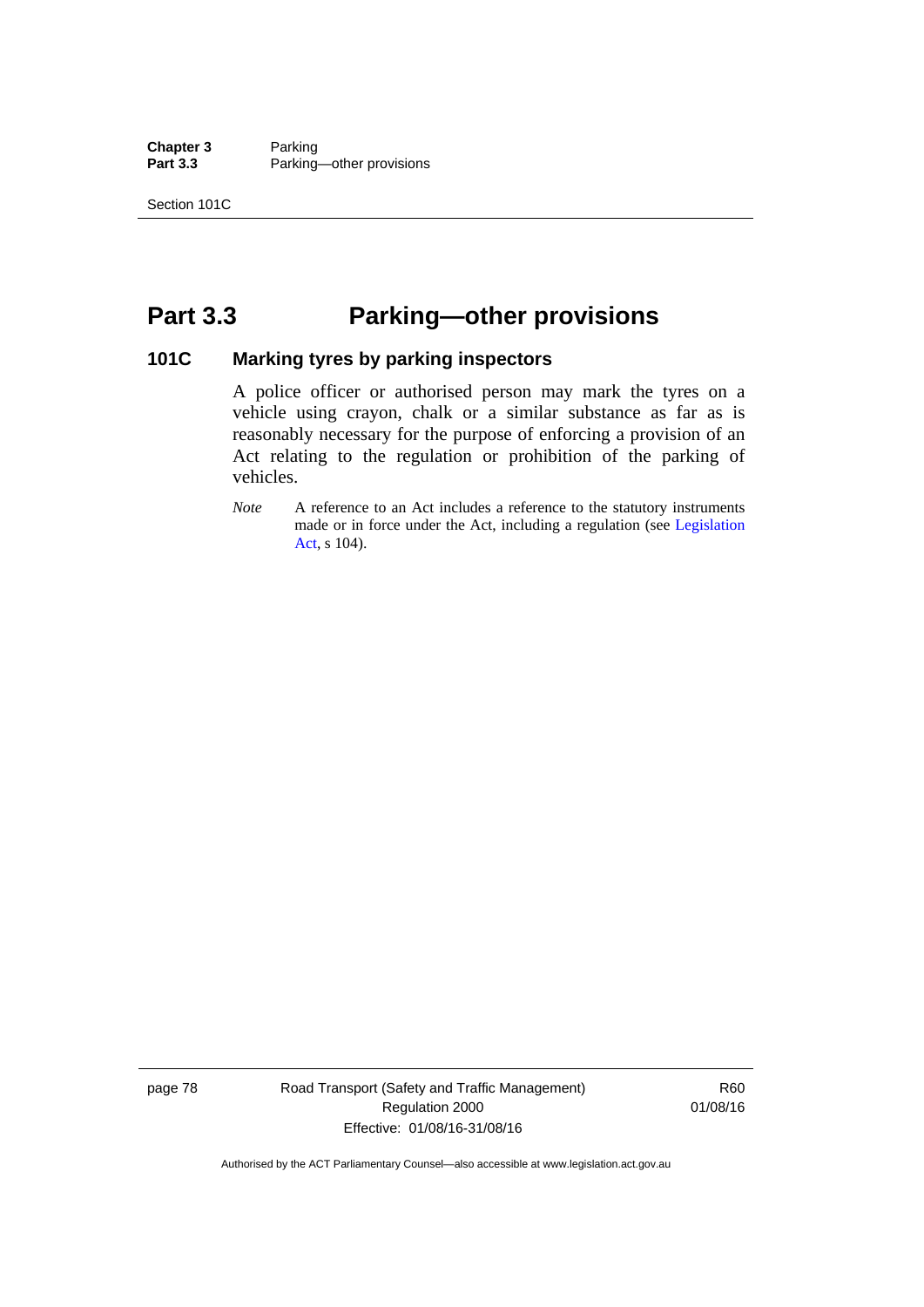# **Chapter 4 Traffic offence detection devices**

#### **102 Definitions—ch 4**

In this chapter:

*approved police speedometer* means a speedometer approved under section 103A (Approval of police vehicle speedometers).

*digital camera detection device* means a camera detection device known as—

- (a) Gatsometer Digital Radar Camera System (DRCS) that includes, as a component, a radar speed measuring device; or
- (b) LaserCam 2000 that includes, as a component, a laser speed measuring device; or
- (c) LaserCam NT that includes, as a component, a laser speed measuring device; or
- (d) VITRONIC PoliScan SPEED M1 HP that includes, as a component, a laser speed measuring device.

*fixed camera detection device* means a camera detection device known as—

- (a) Centaur 2000 that includes, as a component, a piezo strip speed measuring device; or
- (b) Gatsometer Digital Radar Camera System (DRCS) that includes, as a component, a radar speed measuring device; or
- (c) Gatsometer Traffic Camera Digital (GTC-D) that includes, as a component, a loop detector speed measuring device; or
- (d) Gatsometer Traffic Camera (GTC-GS11) that includes, as a component, a loop detector speed measuring device; or

R60 01/08/16 page 79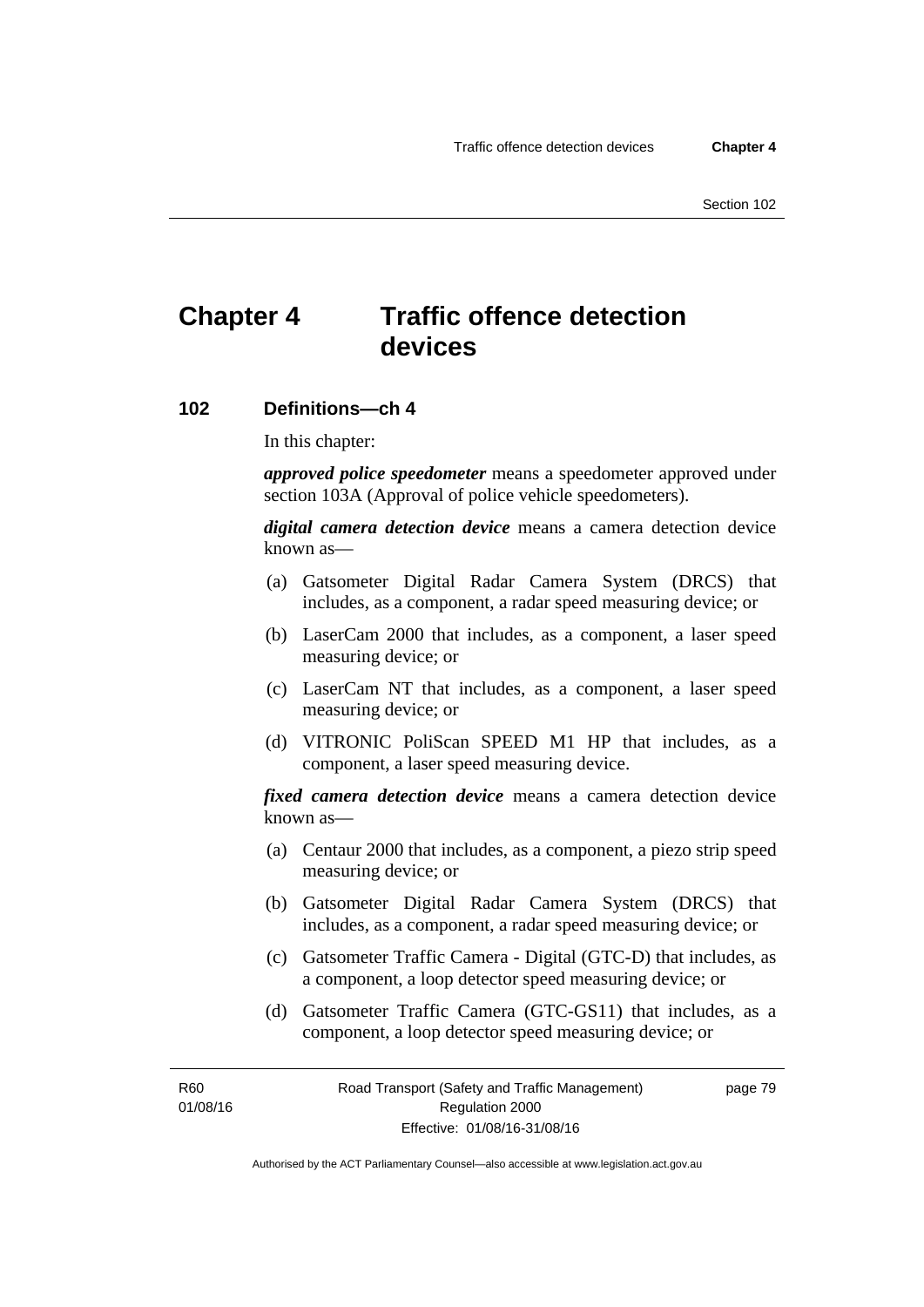- (e) Gatsometer Traffic Camera (T-series) (GT20) that includes, as a component, a radar speed measuring device; or
- (f) Gatsometer Multi Camera System (MCS) that includes, as a component, a loop detector speed measuring device.

*laser speed measuring device* means a speed measuring device known as—

- (a) Laser Technology Inc. LTI 20-20 Marksman (or Laser Technology Inc. LTI 20/20 Marksman); or
- (b) Laser Technology Inc. LTI 20-20 UltraLyte (or Laser Technology Inc. LTI 20/20 UltraLyte); or
- (c) Laser Technology Inc. LTI 20-20 UltraLyte LR (or Laser Technology Inc. LTI 20/20 UltraLyte LR); or
- (d) Laser Technology Inc. LTI 20-20 UltraLyte Compact (or Laser Technology Inc. LTI 20/20 UltraLyte Compact); or
- (e) Laser Technology Inc. LTI 20-20 SE (or Laser Technology Inc LTI 20/20 SE); or
- (f) Laser Technology Inc. LTI 20-20 TruSpeed (or Laser Technology Inc. LTI 20/20 TruSpeed); or
- (g) VITRONIC PoliScan SPEED M1 HP.

*loop detector speed measuring device* means a speed measuring device known as the Gatsometer Loop Detector (GLD4-2S).

*piezo strip speed measuring device* means a speed measuring device known as Truvelo M4 MPC.

*radar speed measuring device* means a speed measuring device known as—

- (a) Applied Concepts Inc. Stalker Dual; or
- (b) Gatsometer RT3 tracking radar; or

page 80 Road Transport (Safety and Traffic Management) Regulation 2000 Effective: 01/08/16-31/08/16

R60 01/08/16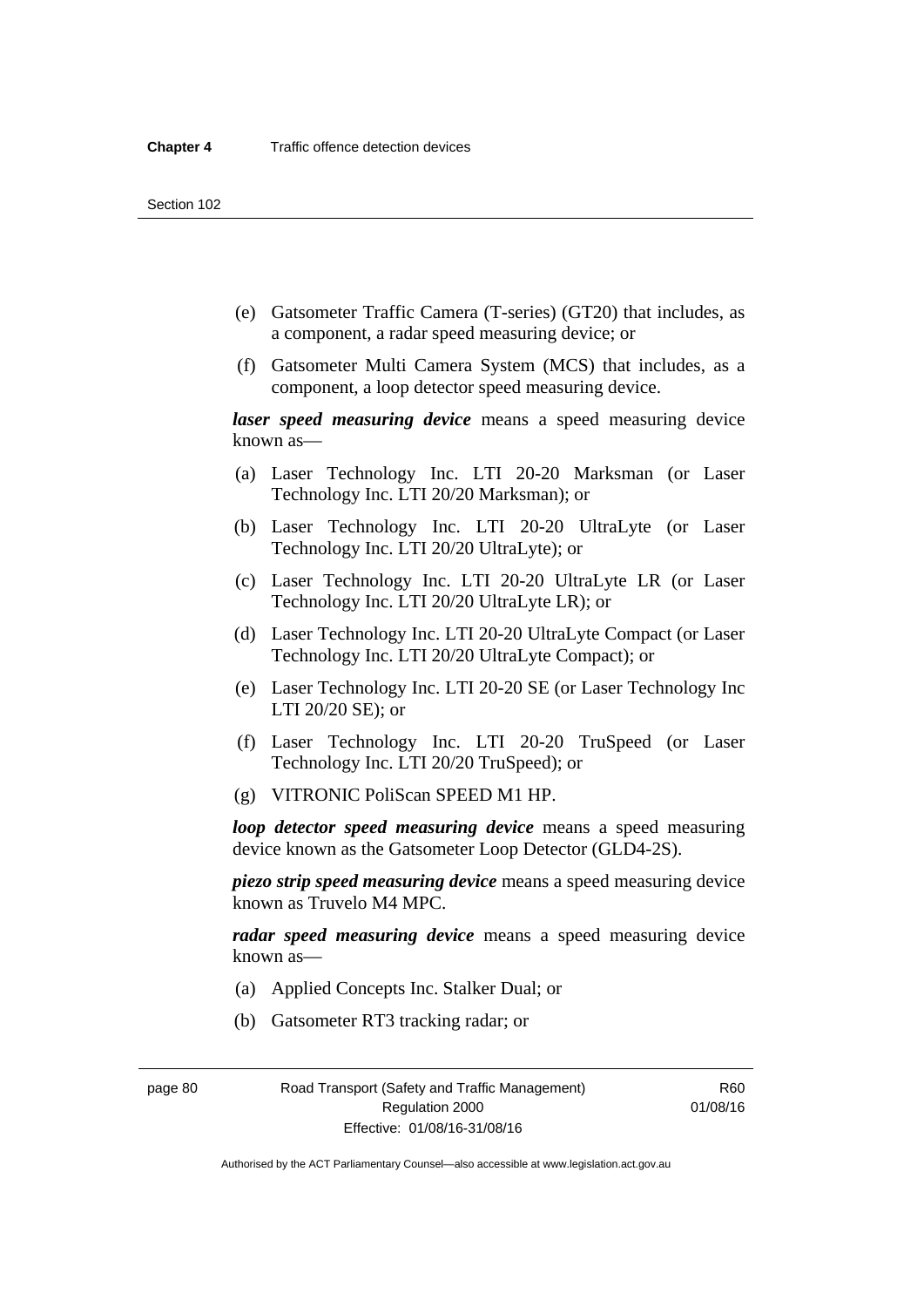- (c) Gatsometer Radar 24; or
- (d) Kustom Signals, Inc. Silver Eagle; or
- (e) Kustom Signals, Inc. Silver Eagle II; or
- (f) Kustom Signals, Inc. Raptor RP-1.

*security checksum*, for an electronic file, means the number (whether numerals or numerals and letters) produced by the application of an algorithm to the contents of an electronic file or a copy of the file.

*testing authority* means—

- (a) a department of electrical or electronic engineering at a university in Australia; or
- (b) the National Measurement Institute under the *[National](http://www.comlaw.gov.au/Series/C2004A07405)  [Measurement Act 1960](http://www.comlaw.gov.au/Series/C2004A07405)* (Cwlth); or
- (c) an entity that is accredited by the National Association of Testing Authorities to test traffic offence detection devices; or
- (d) Technical Services, Australian Federal Police, Canberra; or
- (e) for an approved police speedometer—an entity approved in writing by the chief police officer to test approved police speedometers.
- *Note* An entity includes an individual, see the [Legislation Act,](http://www.legislation.act.gov.au/a/2001-14) dict, pt 1, def of *entity*.

# **103 Approved traffic offence detection devices**

 (1) For the [Act,](http://www.legislation.act.gov.au/a/1999-80/default.asp) dictionary, definition of *approved camera detection device*, each digital camera detection device and fixed camera detection device is approved.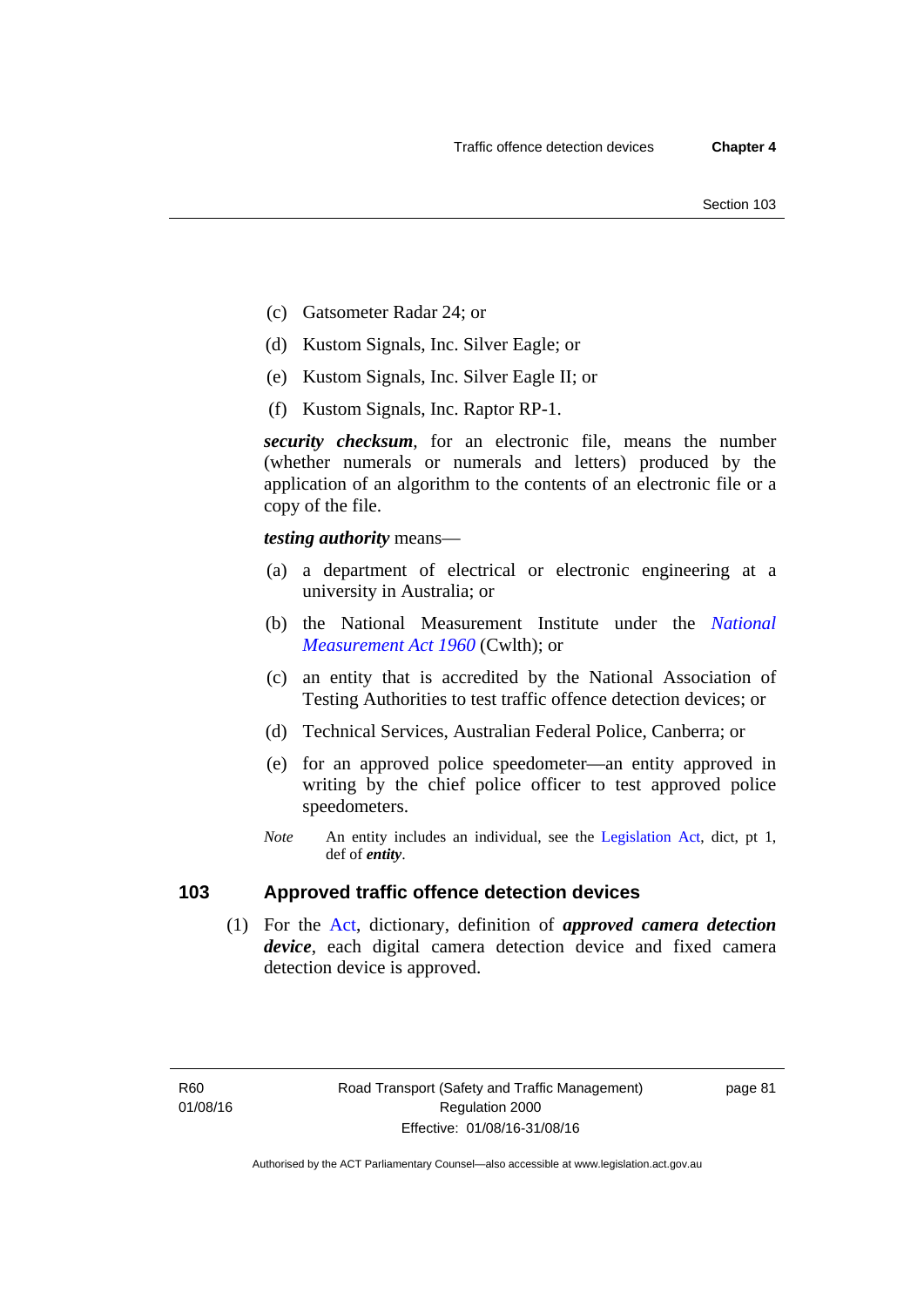- (2) For the [Act,](http://www.legislation.act.gov.au/a/1999-80/default.asp) dictionary, definition of *approved speed measuring device*, each laser speed measuring device, loop detector speed measuring device, piezo strip speed measuring device, radar speed measuring device and approved police speedometer is approved.
- (3) For the [Act](http://www.legislation.act.gov.au/a/1999-80/default.asp), dictionary, definition of *approved average speed detection system*, the P482 dual-camera automatic number plate recognition system manufactured by PIPS Technology Ltd, that is used with SpeedPoints matching software, is approved.

#### **103A Approval of police vehicle speedometers**

- (1) For section 102, definition of *approved police speedometer*, the chief police officer may approve a kind of speedometer that is fitted to a motor vehicle driven by a police officer for measuring the speed at which vehicles are being driven.
- (2) An approval is a notifiable instrument.

*Note* A notifiable instrument must be notified under the [Legislation Act](http://www.legislation.act.gov.au/a/2001-14).

#### **103B Average speed detection systems—Act, s 22AA, s 23B and s 24 (2)**

- (1) For the [Act](http://www.legislation.act.gov.au/a/1999-80/default.asp), section 22AA, definition of *average speed limit*, the average speed limit for the road between 2 detection points mentioned in an item in table 103B, column 2 is the speed mentioned in column 6 for the item.
- (2) For the [Act](http://www.legislation.act.gov.au/a/1999-80/default.asp), section 22AA, definition of *detection point*, the points mentioned in table 103B, column 2 are prescribed.
- (3) For the [Act](http://www.legislation.act.gov.au/a/1999-80/default.asp), section 22AA, definition of *shortest practicable distance*, the distance mentioned in an item in table 103B, column 3 is the shortest practicable distance between the 2 detection points mentioned in column 2 for the item.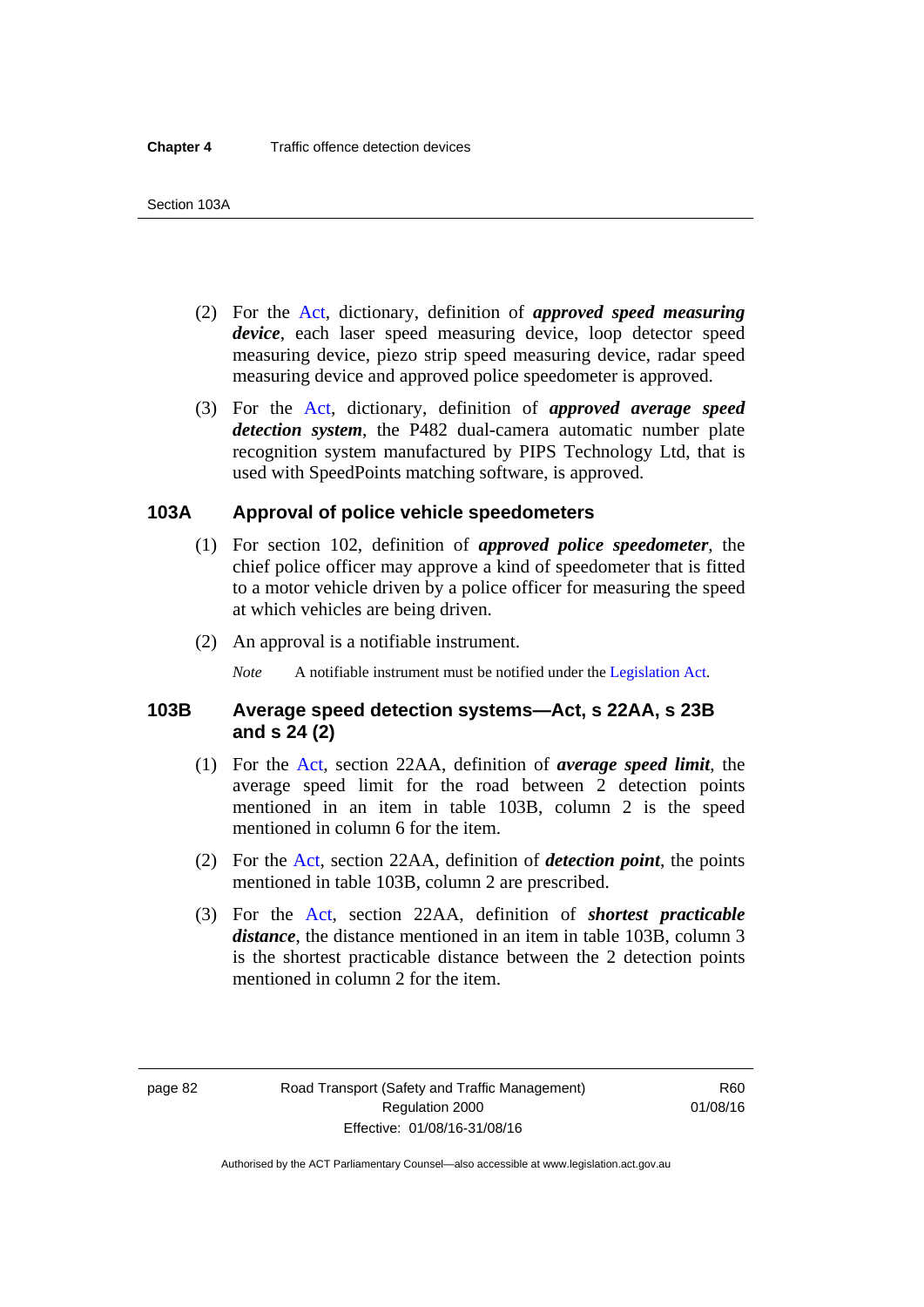- (4) For the [Act,](http://www.legislation.act.gov.au/a/1999-80/default.asp) section 23B (a), definition of *shortest practicable route*, the route mentioned in an item in table 103B, column 4 is the route used to work out the shortest practicable distance mentioned in column 3 for the item.
- (5) For the [Act](http://www.legislation.act.gov.au/a/1999-80/default.asp), section 23B (b), the minimum time that a vehicle's driver could take to drive the vehicle on the route mentioned in an item in table 103B, column 4 is the time mentioned in column 5 for the item.
- (6) In this section:

*ACT Standard Grid Coordinates*—see the *[Surveyors](http://www.legislation.act.gov.au/di/2010-267/default.asp)  [\(Surveyor-General\) Practice Directions 2010 \(No 2\)](http://www.legislation.act.gov.au/di/2010-267/default.asp)* (DI2010-267), schedule 2.

*AHD*—see the *[Surveyors \(Surveyor-General\) Practice Directions](http://www.legislation.act.gov.au/di/2010-267/default.asp)  [2010 \(No 2\)](http://www.legislation.act.gov.au/di/2010-267/default.asp)* (DI2010-267), direction 5 (Definitions).

R60 01/08/16 Road Transport (Safety and Traffic Management) Regulation 2000 Effective: 01/08/16-31/08/16

page 83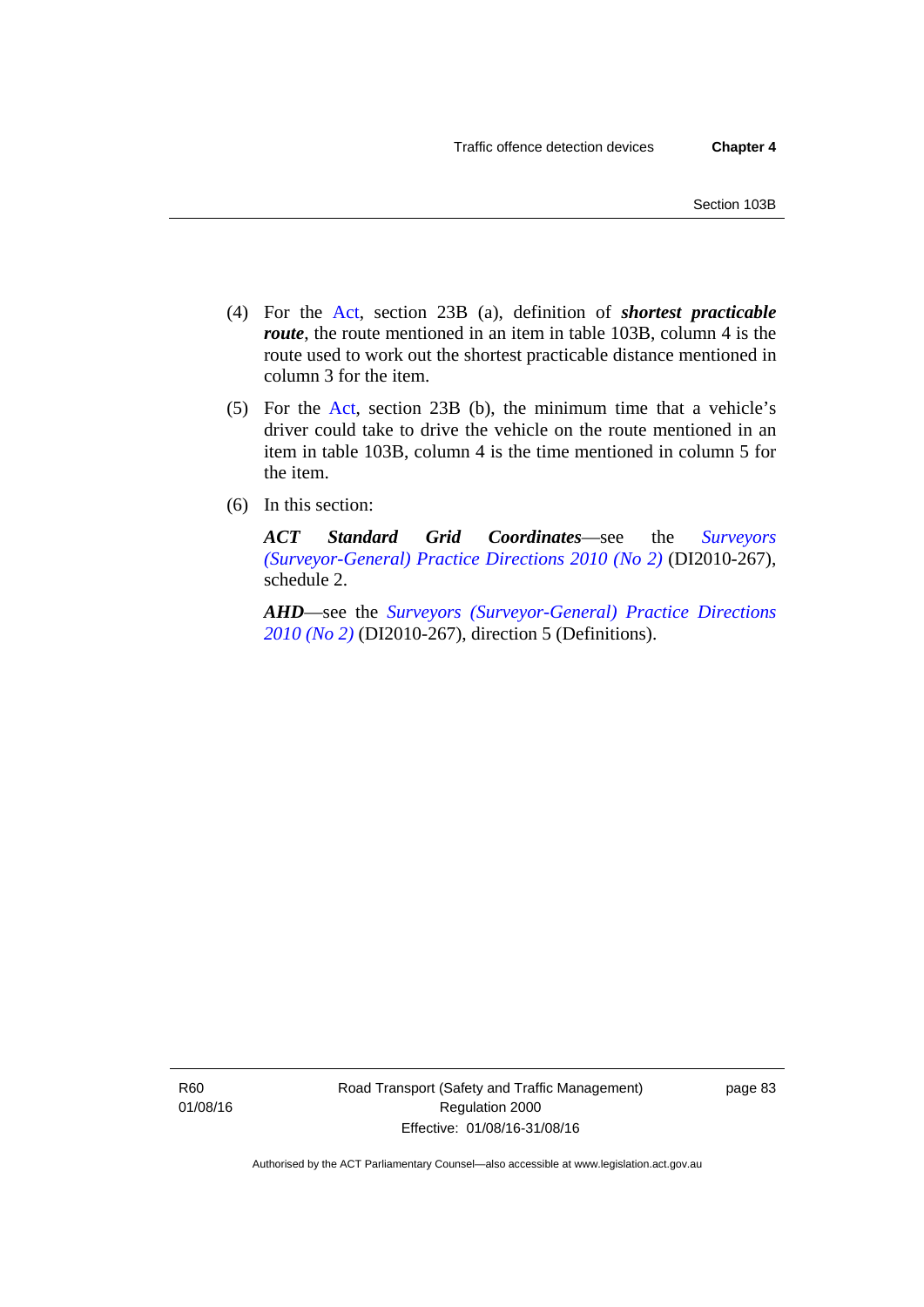#### Section 103B

#### **Table 103B**

| column 1 | column <sub>2</sub>                                                                                                                                                                                                        | column 3                            | column 4                                                                                                                                                                                                    | column 5                     | column 6                  |
|----------|----------------------------------------------------------------------------------------------------------------------------------------------------------------------------------------------------------------------------|-------------------------------------|-------------------------------------------------------------------------------------------------------------------------------------------------------------------------------------------------------------|------------------------------|---------------------------|
| item     | detection<br>points                                                                                                                                                                                                        | shortest<br>practicable<br>distance | shortest<br>practicable<br>route                                                                                                                                                                            | minimum<br>time<br>(seconds) | average<br>speed<br>limit |
| 1        | <b>ACT</b> Standard<br>Grid<br>Coordinates<br>208876.18<br>East,<br>596541.65<br>North, AHD<br>629.88 Level<br><b>ACT</b> Standard<br>Grid<br>Coordinates<br>211361.44<br>East.<br>596864.50<br>North, AHD<br>644.45 Level | 2.7081 <sub>km</sub><br>(westbound) | Hindmarsh<br>Drive<br>(westbound),<br>starting west<br>of the<br>intersection of<br>Dalrymple<br>Street and<br>Mugga Lane<br>and ending<br>north-east of<br>Tyagarah<br><b>Street</b>                       | 121.8645<br>(westbound)      | 80km/h                    |
| 2        | <b>ACT</b> Standard<br>Grid<br>Coordinates<br>208912.50<br>East,<br>596591.35<br>North, AHD<br>629.42 Level<br><b>ACT</b> Standard<br>Grid<br>Coordinates<br>211418.53<br>East.<br>596883.22<br>North, AHD<br>641.25 Level | 2.7146km<br>(eastbound)             | Hindmarsh<br>Drive<br>(eastbound),<br>starting<br>north-east of<br><b>Palmer Street</b><br>near Tyagarah<br>Street and<br>ending west of<br>the<br>intersection of<br>Dalrymple<br>Street and<br>Mugga Lane | 122.157<br>(eastbound)       | 80km/h                    |

page 84 Road Transport (Safety and Traffic Management) Regulation 2000 Effective: 01/08/16-31/08/16

R60 01/08/16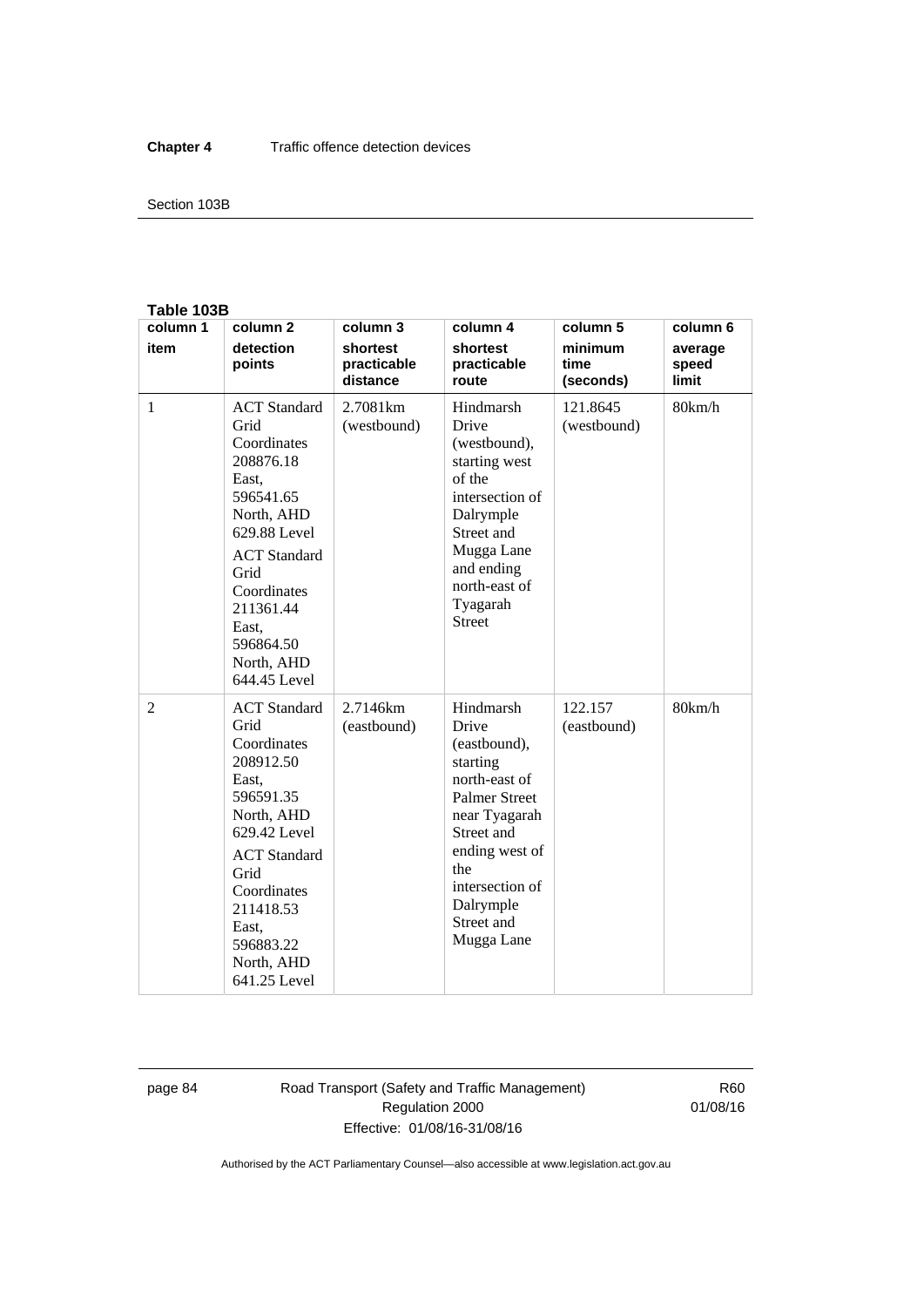| column 1<br>item | column <sub>2</sub><br>detection<br>points                                                                                                                                                                                 | column 3<br>shortest<br>practicable<br>distance | column 4<br>shortest<br>practicable<br>route                                                                                                                                                                                                            | column 5<br>minimum<br>time<br>(seconds) | column 6<br>average<br>speed<br>limit |
|------------------|----------------------------------------------------------------------------------------------------------------------------------------------------------------------------------------------------------------------------|-------------------------------------------------|---------------------------------------------------------------------------------------------------------------------------------------------------------------------------------------------------------------------------------------------------------|------------------------------------------|---------------------------------------|
| 3                | <b>ACT</b> Standard<br>Grid<br>Coordinates<br>207503.18<br>East,<br>593617.84<br>North, AHD<br>629.92 Level<br><b>ACT</b> Standard<br>Grid<br>Coordinates<br>205843.16<br>East,<br>591218.80<br>North, AHD<br>581.95 Level | 3.3226km<br>(southbound)                        | <b>Athllon Drive</b><br>(southbound),<br>starting south<br>of the<br>intersection of<br><b>Beasley Street</b><br>and Athllon<br>Drive and<br>ending<br>north-east of<br>the<br>intersection of<br>Drakeford<br>Drive and<br><b>Athllon Drive</b>        | 149.517<br>(southbound)                  | 80km/h                                |
| $\overline{4}$   | <b>ACT</b> Standard<br>Grid<br>Coordinates<br>205879.90<br>East,<br>591244.94<br>North, AHD<br>582.25 Level<br><b>ACT</b> Standard<br>Grid<br>Coordinates<br>207485.15<br>East,<br>593666.74<br>North, AHD<br>629.42 Level | 3.3022km<br>(northbound)                        | <b>Athllon Drive</b><br>(northbound),<br>starting<br>north-east of<br>the<br>intersection of<br><b>Drakeford</b><br>Drive and<br><b>Athllon Drive</b><br>and ending<br>south of the<br>intersection of<br><b>Beasley Street</b><br>and Athllon<br>Drive | 148.599<br>(northbound)                  | 80km/h                                |

R60 01/08/16 Road Transport (Safety and Traffic Management) Regulation 2000 Effective: 01/08/16-31/08/16

page 85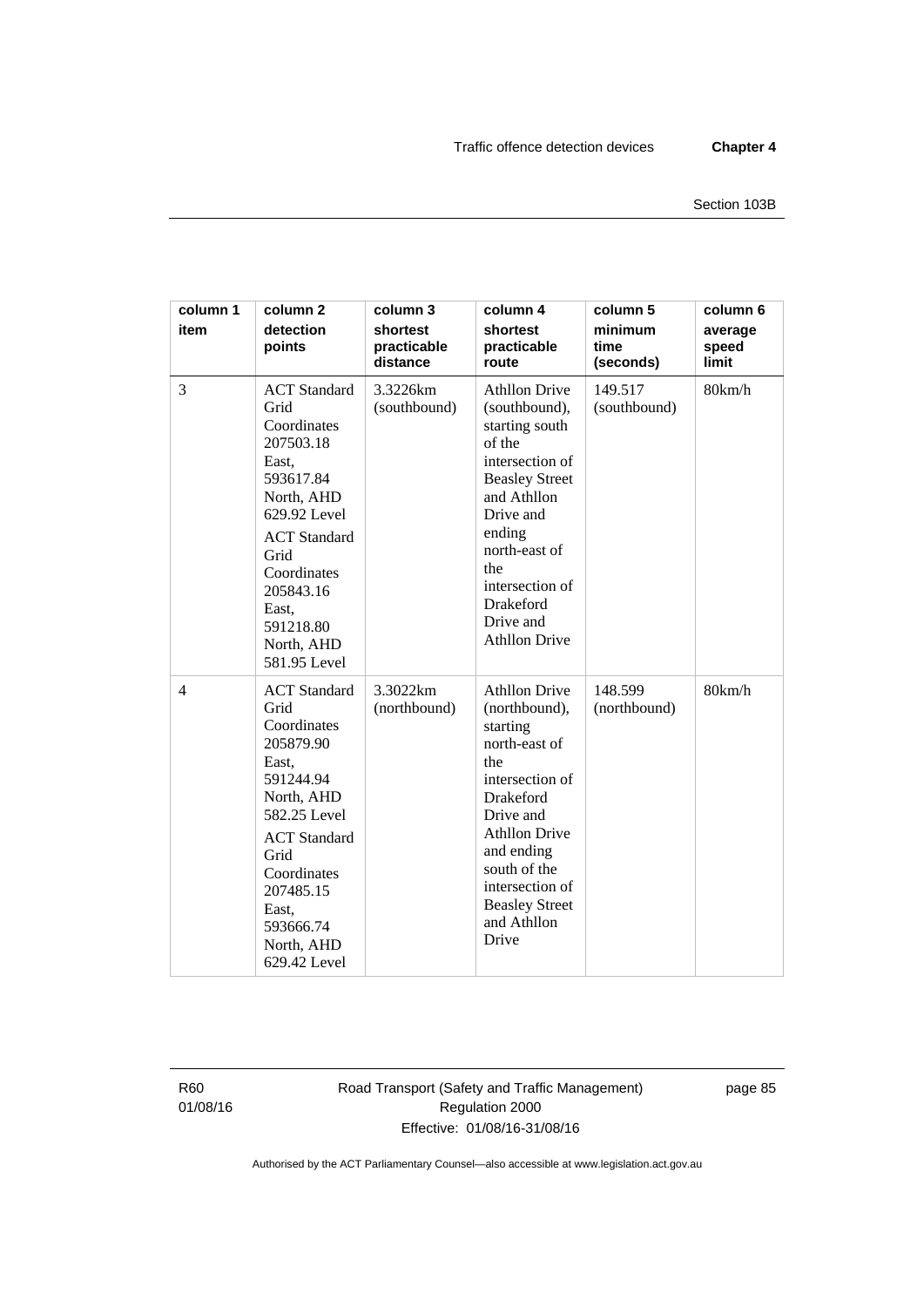#### **104 Major testing of laser speed measuring devices**

- (1) The following devices must be tested in accordance with this section at least once every 12 months:
	- (a) a laser speed measuring device;
	- (b) the laser speed measuring device component of a digital camera detection device.
- (2) The test must be carried out—
	- (a) by a person approved under section 106 (Approved people testing and sealing); and
	- (b) in accordance with Australian Standard AS 4691.1-2003, as in force on the commencement of this paragraph.
		- *Note 1* The text of an applied, adopted or incorporated law or instrument, whether applied as in force from time to time or at a particular time, is taken to be a notifiable instrument if the operation of the [Legislation Act,](http://www.legislation.act.gov.au/a/2001-14) s 47 (5) or (6) is not disapplied (see s 47 (7)).
		- *Note 2* A notifiable instrument must be notified under the [Legislation](http://www.legislation.act.gov.au/a/2001-14)  [Act](http://www.legislation.act.gov.au/a/2001-14).
- (3) The [Legislation Act,](http://www.legislation.act.gov.au/a/2001-14) section 47 (5) does not apply in relation to subsection (2) (b).
- (4) The test must show whether the device—
	- (a) is operating in accordance with the manufacturer's specifications; and
	- (b) is accurate within a tolerance of 2km/h.
- (5) For this section, it is sufficient for the laser speed measuring device component of a digital camera detection device to be tested separately from the other components of the device, and it is not necessary for the other components to be tested.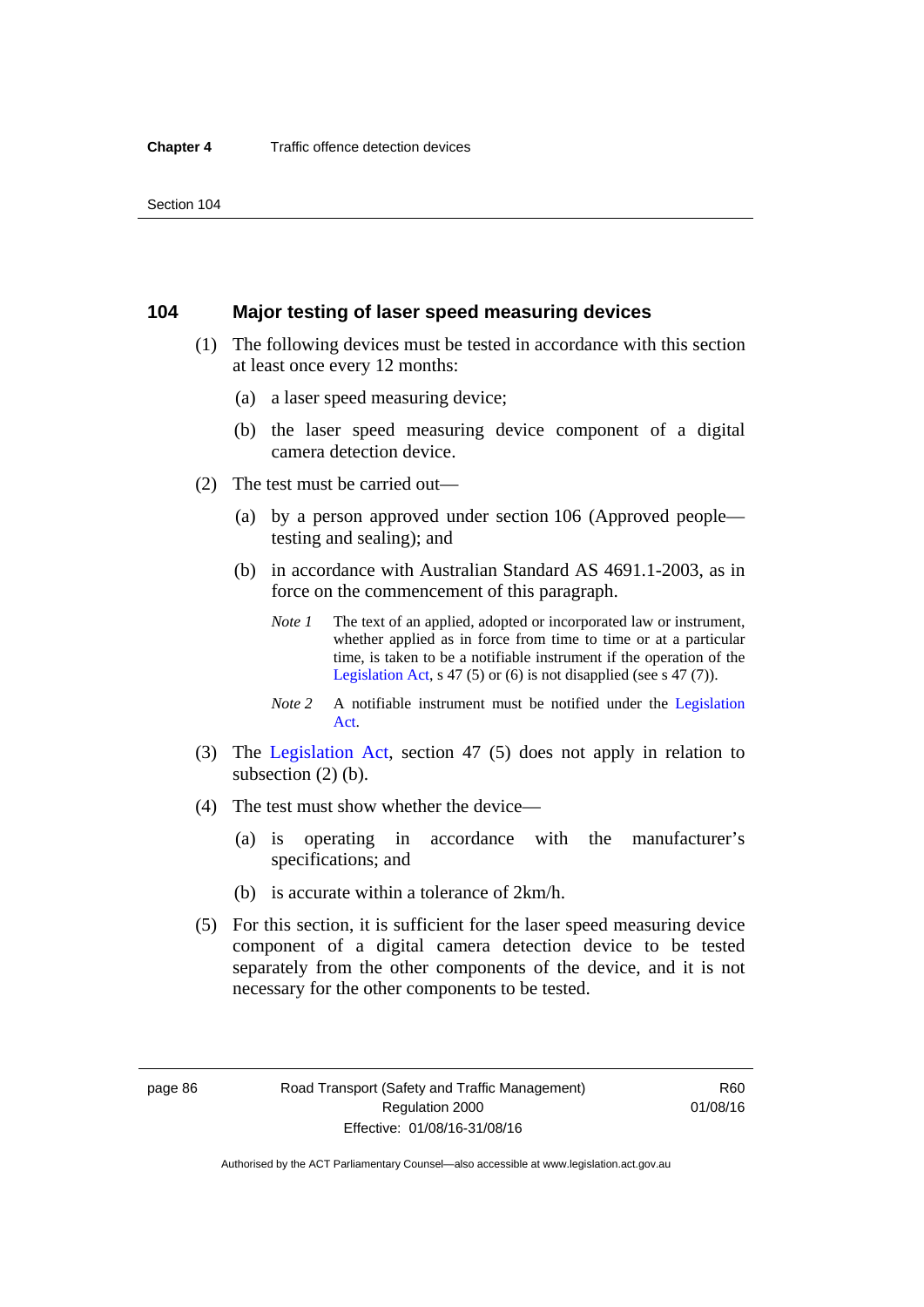### **104A Major testing of other traffic offence detection devices**

- (1) The following devices must be tested in accordance with this section:
	- (a) a radar speed measuring device that is not a component of a fixed camera detection device or a digital camera detection device;
	- (b) a radar speed measuring device component of a fixed camera detection device or a digital camera detection device;
	- (c) an approved police speedometer;
	- (d) the loop detector speed measuring device component of a fixed camera detection device;
	- (e) the piezo strip speed measuring device component of a fixed camera detection device;
	- (f) an approved average speed detection system.
- (2) The devices mentioned in subsection (1) must be tested at least once every 12 months.
- (3) The test must be carried out by a person approved under section 106 (Approved people—testing and sealing).
- (4) The test of a radar speed measuring device that is not a component of a fixed camera detection device, or a digital camera detection device, must show whether the device is operating in accordance with Australian Standard AS 2898.1-2, as in force on the commencement of this subsection.
	- *Note 1* AS 2898.1-2 may be purchased at [www.standards.org.au](http://www.standards.org.au/Pages/default.aspx)*.*
	- *Note* 2 The text of an applied, adopted or incorporated law or instrument, whether applied as in force from time to time or at a particular time, is taken to be a notifiable instrument if the operation of the [Legislation](http://www.legislation.act.gov.au/a/2001-14)  [Act,](http://www.legislation.act.gov.au/a/2001-14) s 47 (5) or (6) is not disapplied (see s 47 (7)).
	- *Note 3* A notifiable instrument must be notified under the [Legislation Act](http://www.legislation.act.gov.au/a/2001-14).

R<sub>60</sub> 01/08/16 page 87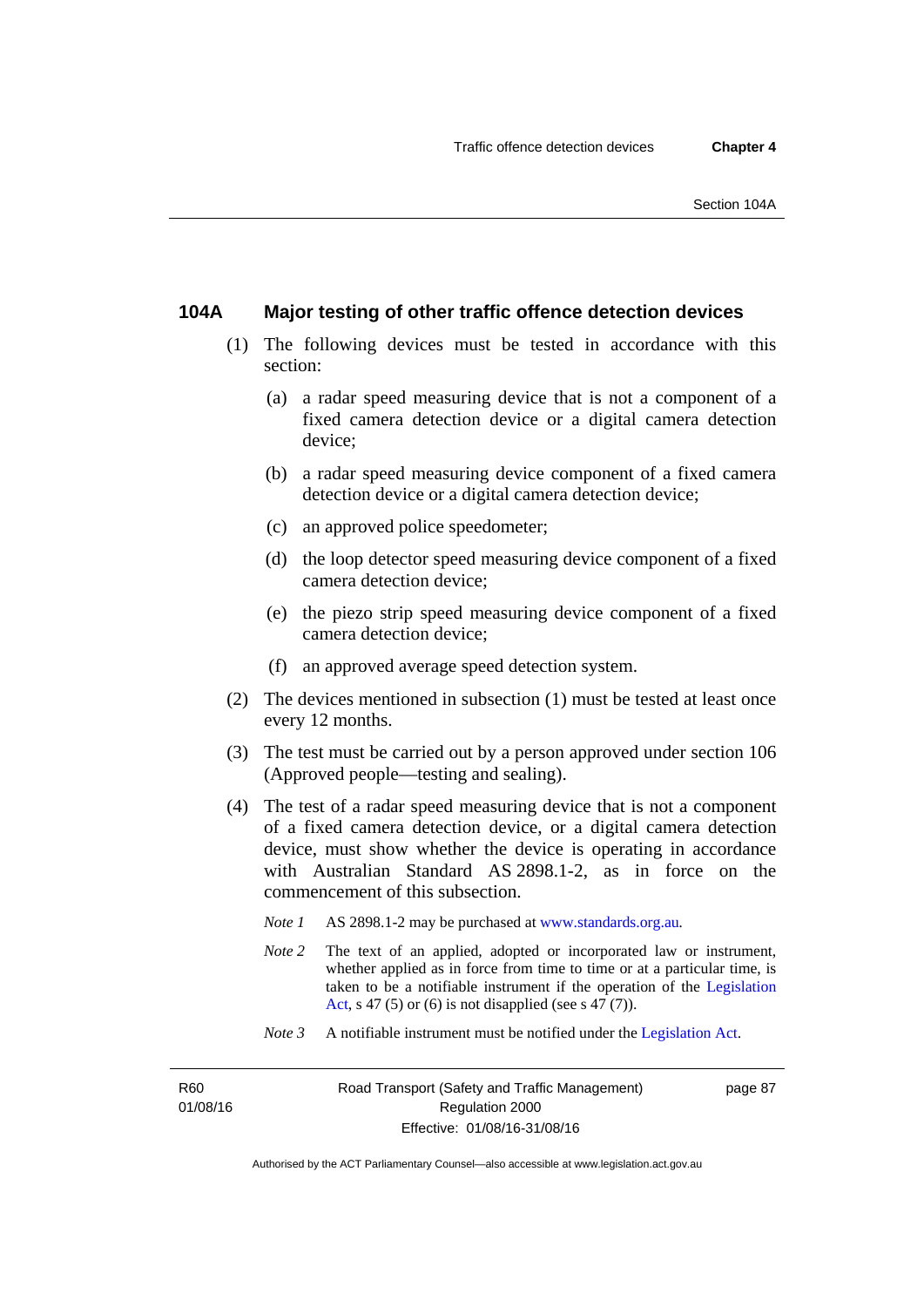- (5) The [Legislation Act,](http://www.legislation.act.gov.au/a/2001-14) section 47 (5) does not apply in relation to AS 2898.1-2 under subsection (4).
- (6) The test of the radar speed measuring device component of a fixed camera detection device, or a digital camera detection device, must show whether the device—
	- (a) is operating in accordance with the manufacturer's specifications; and
	- (b) for speeds of 100km/h and under—is accurate within a tolerance of 2km/h; and
	- (c) for speeds over 100km/h—is accurate within a tolerance of 2%.
- (7) The test of an approved police speedometer must show whether the device is accurate within a tolerance of 2km/h.
- (8) The test of the loop detector speed measuring device component of a fixed camera detection device must show whether the speed measuring device—
	- (a) for speeds of 100km/h and under—is accurate within a tolerance of 2km/h; and
	- (b) for speeds over 100km/h—is accurate within a tolerance of 2%.
- (9) The test of the piezo strip speed measuring device component of a fixed camera detection device must show whether the speed measuring device—
	- (a) is operating in accordance with the manufacturer's specifications; and
	- (b) is accurate within a tolerance of 2km/h.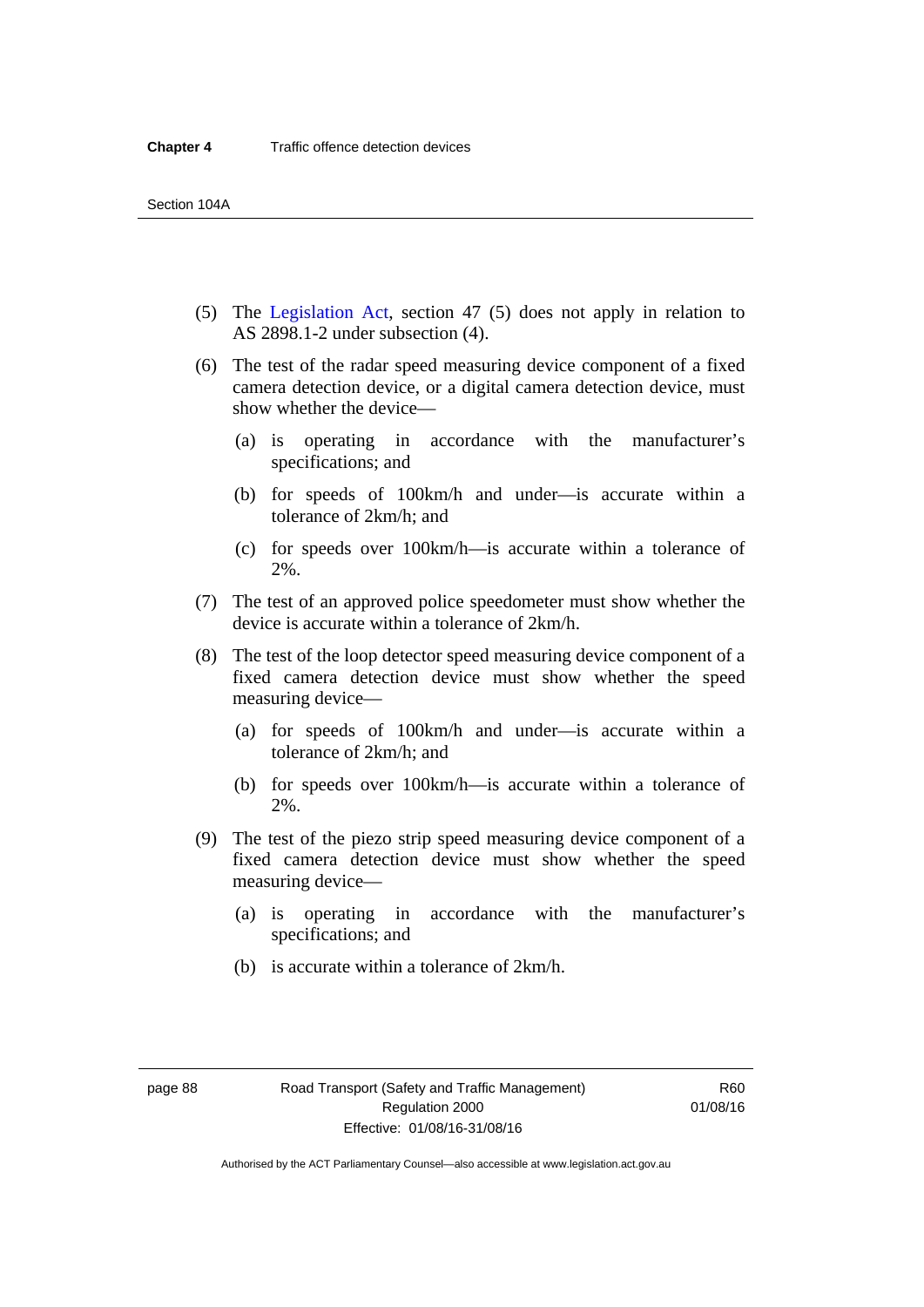- (10) The test of an approved average speed detection system that takes images of vehicles at 2 detection points must show whether the device—
	- (a) is operating in accordance with the manufacturer's specifications; and
	- (b) for the measurement of the time that elapses between vehicles passing the first and second detection points—is accurate within a tolerance of 2%.

# **104B Certification and sealing of traffic offence detection devices**

- (1) This section applies if a test of a traffic offence detection device under section 104 or section 104A establishes—
	- (a) a matter mentioned in section 104A (4) or (7) in relation to the device; or
	- (b) the matters mentioned in section 104 (4) or section 104A (9) in relation to the device.
- (2) The person who carried out the test must—
	- (a) sign a certificate to that effect; and
	- (b) if a seal on the device has been damaged or removed—seal the device.

# **105 Use of certain digital camera detection devices**

(1) This section applies to the operation of a digital camera detection device that is located in a vehicle that can be moved from place to place to detect traffic offences.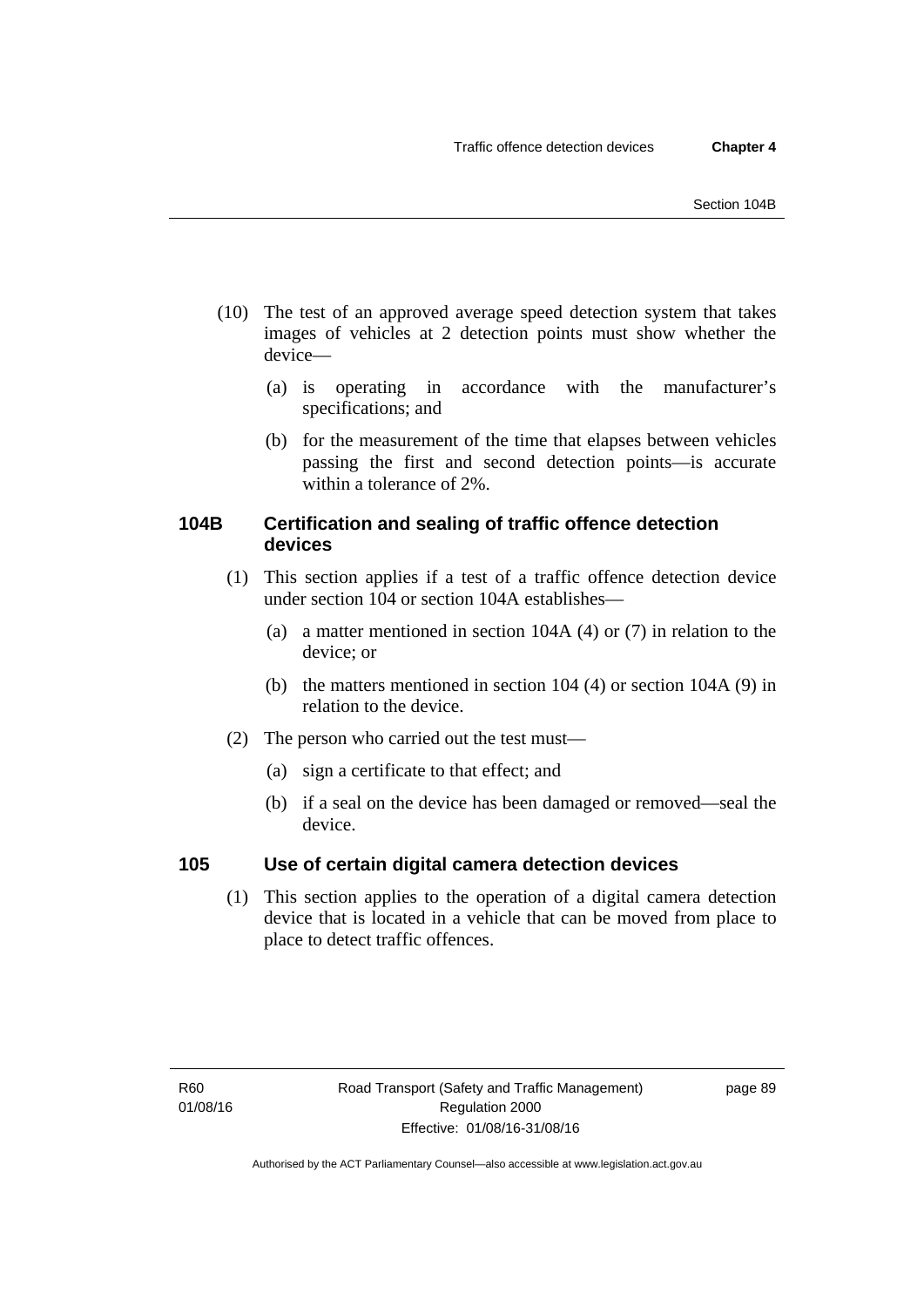- (2) The operator of a digital camera detection device that includes as a component a radar speed measuring device must ensure that the following operations are done in accordance with the manufacturer's instructions for the device:
	- (a) aligning the vehicle in which the device is located with the road;
	- (b) activating the device;
	- (c) operating the device.
- (3) The operator of a digital camera detection device that includes as a component a laser speed measuring device must ensure that the following operations are done in accordance with the manufacturer's instructions for the device:
	- (a) testing the laser speed measuring component of the device at the beginning and end of each shift of the operator by carrying out the following checks:
		- (i) an instrument confidence check;
		- (ii) a calibration verification check;
		- (iii) a scope alignment check;
	- (b) activating the device;
	- (c) operating the device.
- (4) However, subsection (3) (a) (ii) and (iii) do not apply in relation to the operation of a VITRONIC PoliScan SPEED M1 HP device.
- (5) To remove any doubt, if a device mentioned in subsection (3) is used at more than 1 place during a shift of the operator, the operator is not required to carry out the checks mentioned in subsection (3) (a) each time the device is activated at a different place.

page 90 Road Transport (Safety and Traffic Management) Regulation 2000 Effective: 01/08/16-31/08/16

R60 01/08/16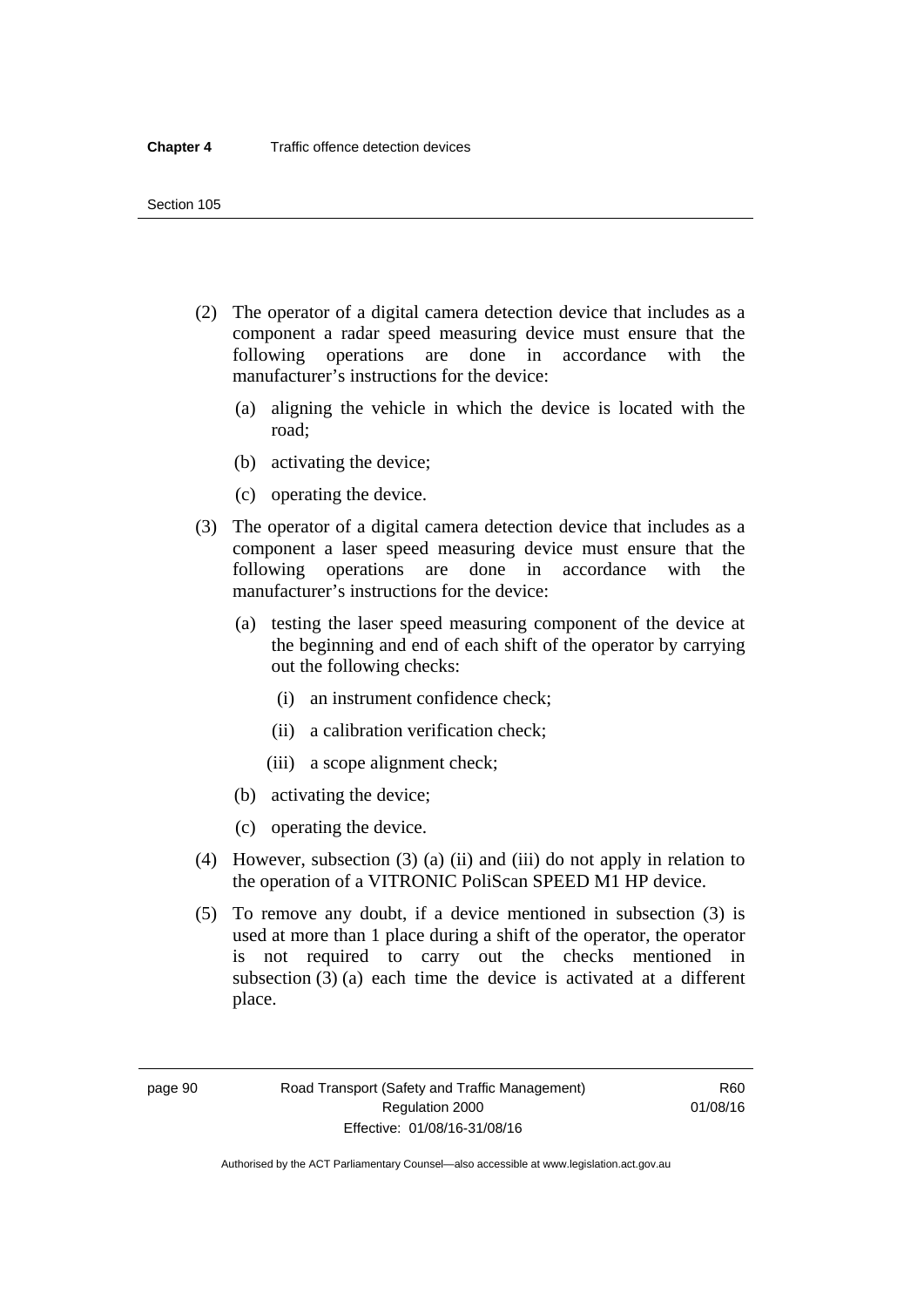- (6) If the requirements set out in this section are met, the device may operate unattended.
- (7) If a device is used by 2 or more operators, who are working together during a shift, the requirements set out in this section may be carried out by different operators.
- (8) In this section:

*operator* means a person approved to use a traffic offence detection device under section 107 (Approved people—use).

# **105A Use of certain laser speed measuring devices**

- (1) This section applies to a laser speed measuring device, other than a device mentioned in section 105 (Use of certain digital camera detection devices).
- (2) The operator of the laser speed measuring device must ensure that the following operations are done in accordance with the manufacturer's instructions for the device:
	- (a) testing the device at the beginning and end of each shift of the operator by carrying out the following checks:
		- (i) an instrument confidence check;
		- (ii) a calibration verification check;
		- (iii) a scope alignment check;
	- (b) activating the device;
	- (c) operating the device.
- (3) To remove any doubt, if the device is used at more than 1 place during a shift of the operator, the operator is not required to carry out the checks mentioned in subsection (1) (a) each time the device is activated at a different place.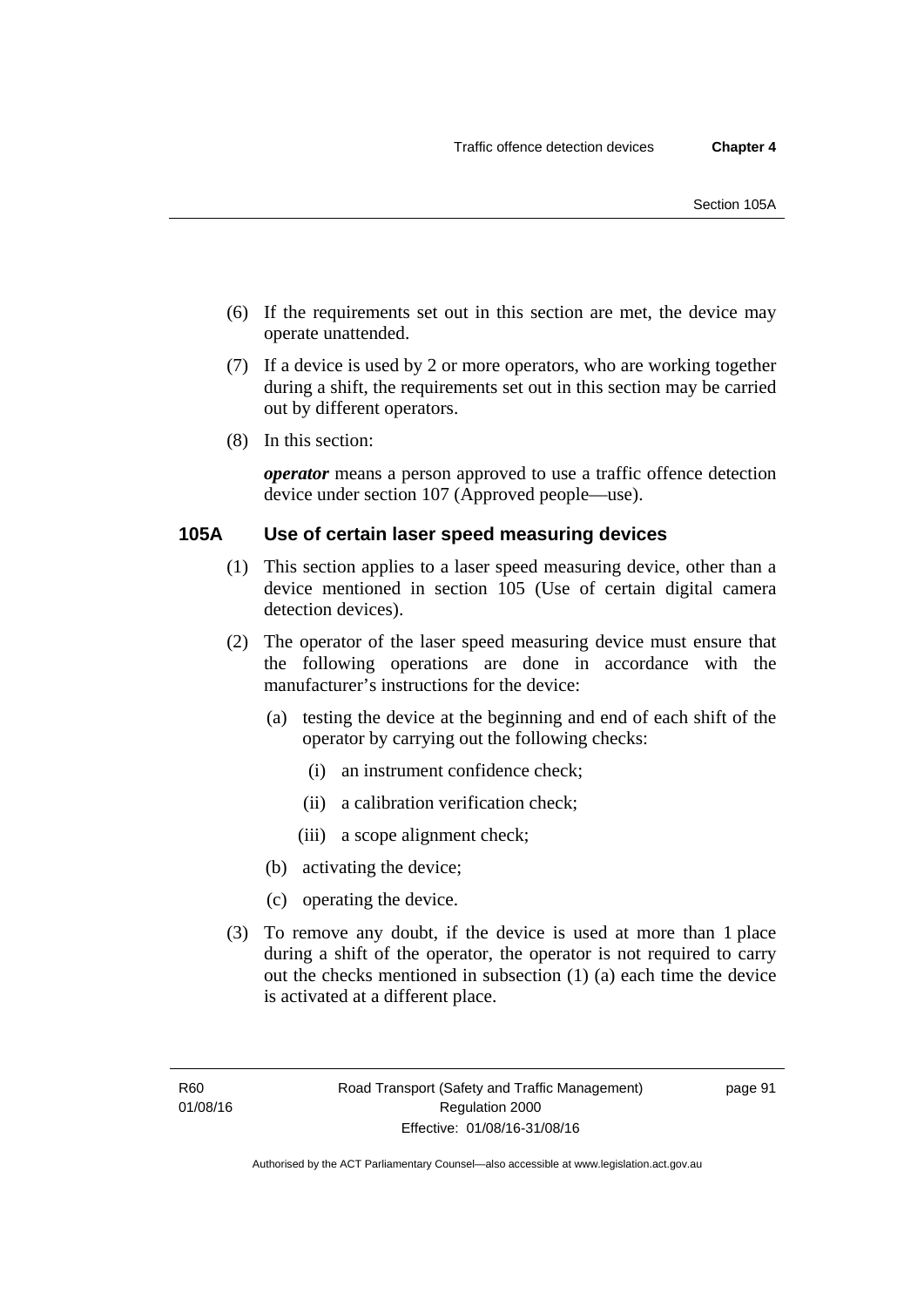- (4) If the device is used by 2 or more operators who are working together during the shift, the tests mentioned in subsection (1) (a) and (d) may be carried out by different operators.
- (5) In this section:

*operator* means a person approved to use a traffic offence detection device under section 107 (Approved people—use).

### **105B Use of certain radar speed measuring devices**

- (1) This section applies to a radar speed measuring device, other than a device that is a component of—
	- (a) a digital camera detection device; or
	- (b) a fixed camera detection device.
- (2) The radar speed measuring device must be used by an operator in accordance with the manufacturer's instructions for the device.
- (3) The operator must test the device—
	- (a) at the beginning of each shift of the operator against an approved police speedometer; and
	- (b) at the end of each shift of the operator against the speedometer mentioned in paragraph (a); and
	- (c) if the operator's shift is longer than 9 hours—9 hours after the beginning of the shift against the speedometer mentioned in paragraph (a).
- (4) After each test, the device must be found to be accurate within a tolerance of 2 km/h.
- (5) To remove any doubt, if the device is used at more than 1 place during a shift of the operator, the operator is not required to carry out the checks mentioned in subsection (3) (a) each time the device is activated at a different place.

page 92 Road Transport (Safety and Traffic Management) Regulation 2000 Effective: 01/08/16-31/08/16

R60 01/08/16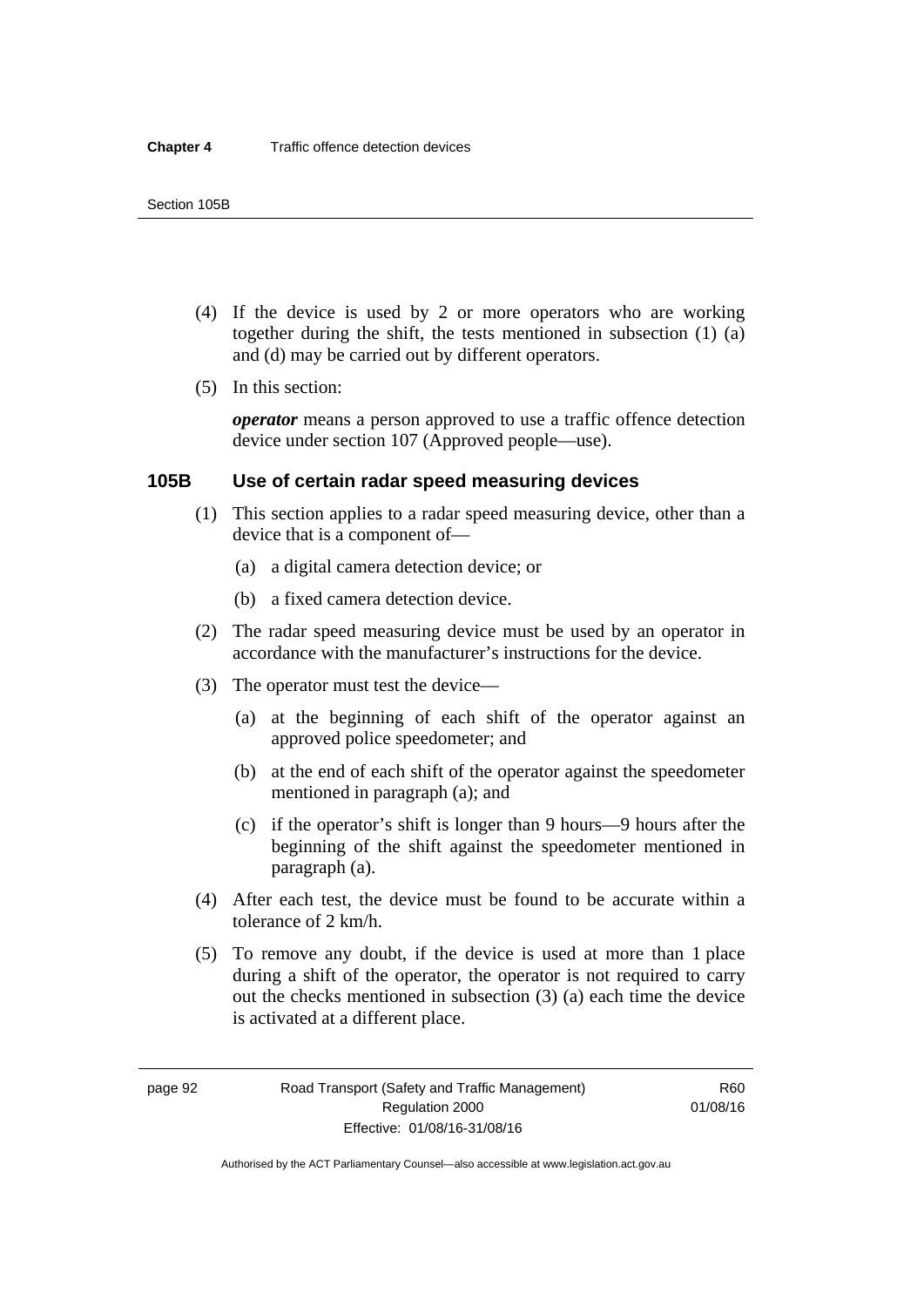- (6) If the device is used by 2 or more operators who are working together during the shift, the tests mentioned in subsection (3) may be carried out by different operators.
- (7) In this section:

*operator* means a person approved to use a traffic offence detection device under section 107 (Approved people—use).

# **106 Approved people—testing and sealing**

Each person employed by a testing authority to test and seal traffic offence detection devices is approved to test and seal traffic offence detection devices.

# **107 Approved people—use**

- (1) Each police officer is approved to use any traffic offence detection device (other than a fixed camera detection device).
- (2) The road transport authority may approve a person who is not a police officer to use digital camera detection devices.
- (3) The road transport authority may only approve a person under subsection (2) if the authority is satisfied that the person has appropriate qualifications to operate, or experience in the operation of, digital camera detection devices.

# **107A Recording of camera detection device image files—Act, s 23 (2) (c) (ii)**

(1) An electronic file created by a camera detection device must be recorded on a storage medium for electronic data (the *recording medium*).

*Note Camera detection device*—see the [Act](http://www.legislation.act.gov.au/a/1999-80/default.asp), s 23.

- (2) The recording medium for a camera detection device may be—
	- (a) attached directly to, or located with, the device; or

R60 01/08/16 page 93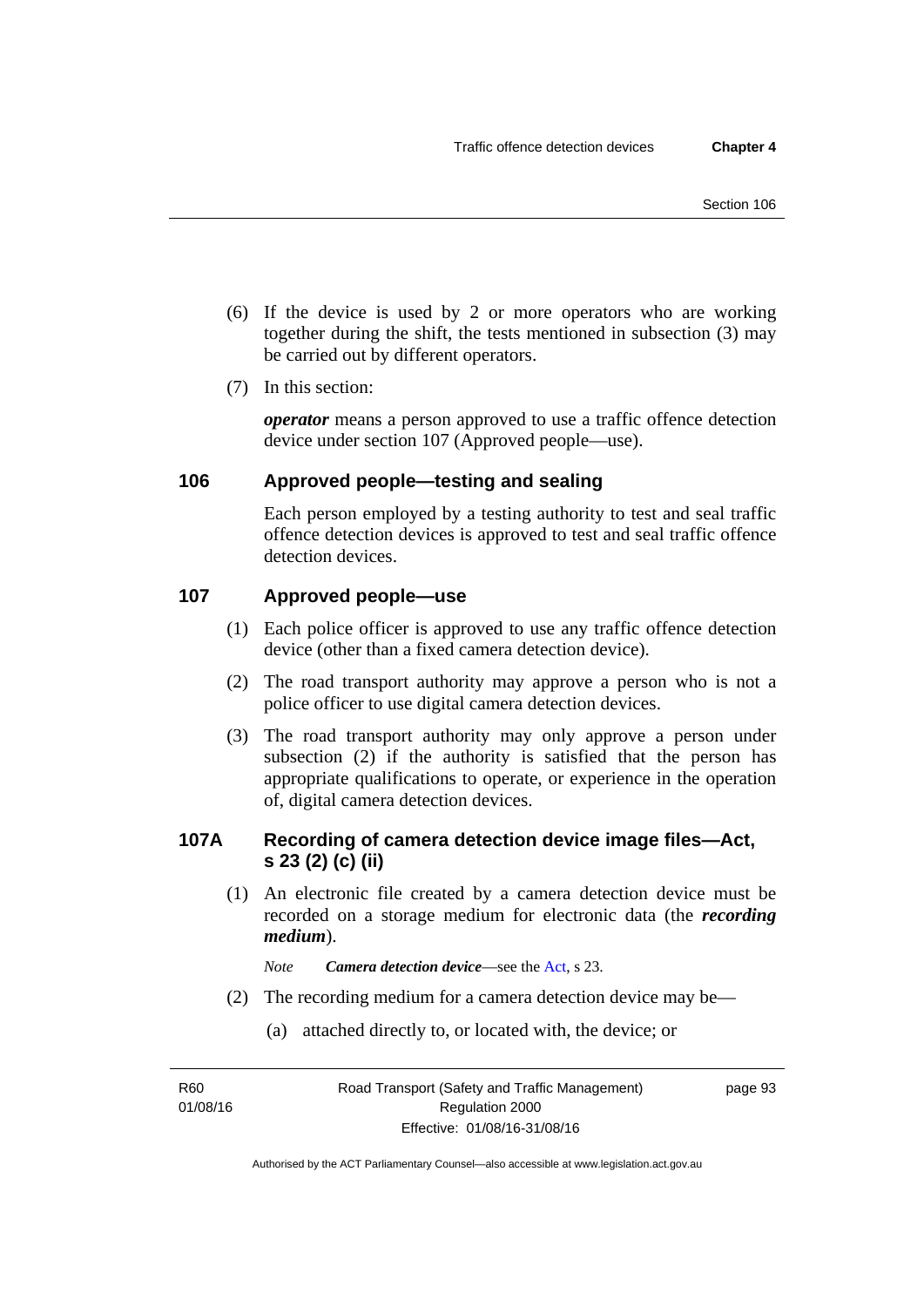(b) at a place other than the place where the device is located.

#### **Example—par (b)**

If a motor vehicle goes through a red traffic light and an image of the vehicle is taken by a fixed camera detection device, the electronic file created by the device in relation to the offence is sent along a wire or optical fibre, or across a wireless network, to a recording device in a building in another suburb and is stored at that building on a recording medium.

- *Note* An example is part of the regulation, is not exhaustive and may extend, but does not limit, the meaning of the provision in which it appears (see [Legislation Act,](http://www.legislation.act.gov.au/a/2001-14) s 126 and s 132).
- (3) If the recording medium for a camera detection device is at a place other than the place where the device is located—
	- (a) the device must produce a security checksum for each electronic file created by the device; and
	- (b) the device must encrypt the security checksum and the file; and
	- (c) the security checksum and the encrypted file must be recorded as soon as practicable on a recording medium.
- (4) However, subsection (3) does not prevent other security measures being taken in relation to a security checksum or an electronic file before it is recorded on the recording medium.

# **107B Verification of camera detection device image files—Act, s 23 (2) (c) (iii)**

- (1) This section applies if an electronic file that contains an image of a vehicle taken by a camera detection device is recorded on a recording medium that is at a place other than the place where the device is located.
- (2) Before the image of the vehicle is produced from the file, the accuracy of the file must be verified by using a computer to—
	- (a) recalculate the security checksum for the file; and

page 94 Road Transport (Safety and Traffic Management) Regulation 2000 Effective: 01/08/16-31/08/16

R60 01/08/16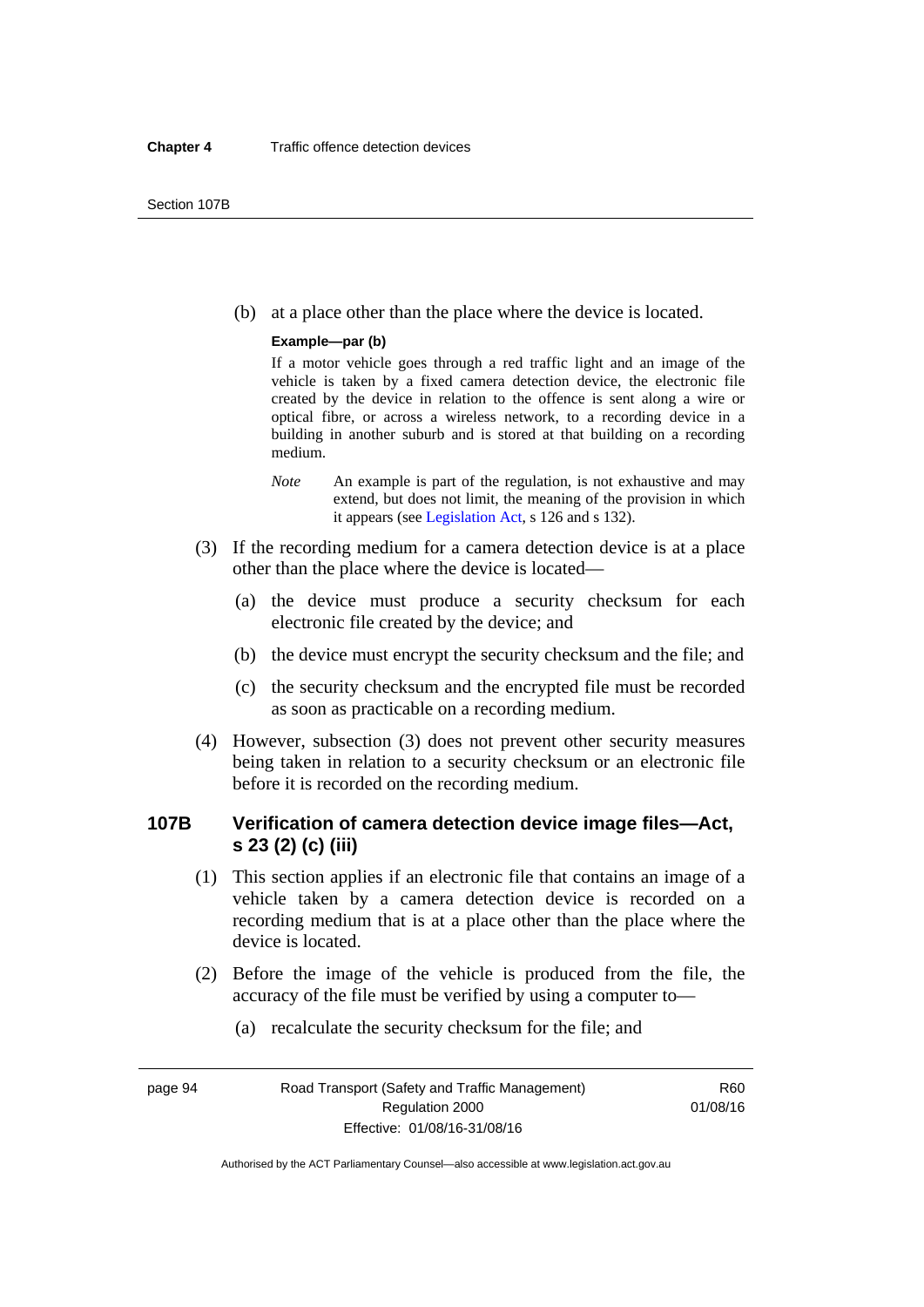(b) confirm that the security checksum produced by the recalculation is identical to the checksum produced by the device for the file.

# **108 Meaning of codes etc on image taken by approved camera detection device or approved average speed detection system—Act, s 24 (2) (a)**

(1) This section defines the meaning of codes and other information indicated on an image of a vehicle taken by an approved camera detection device or approved average speed detection system.

*Note* Information etc that is indicated on an image includes information etc accompanying or reasonably associated with the image (see [Act,](http://www.legislation.act.gov.au/a/1999-80/default.asp) dict, def of *indicated on*).

- (2) It is not necessary that all the codes and other information mentioned in this section be indicated on an image but if they do appear they have the meaning given in this section.
- (3) The characters (whether numbers, letters or both) in the field immediately after 'Device' is the code for—
	- (a) the laser speed measuring device component of the digital camera detection device that took the image; or
	- (b) the radar speed measuring device component of the digital camera detection device, or fixed camera detection device, that took the image; or
	- (c) the piezo strip speed measuring device component of the fixed camera detection device that took the image; or
	- (d) the loop detector speed measuring device component of the fixed camera detection device that took the image; or

page 95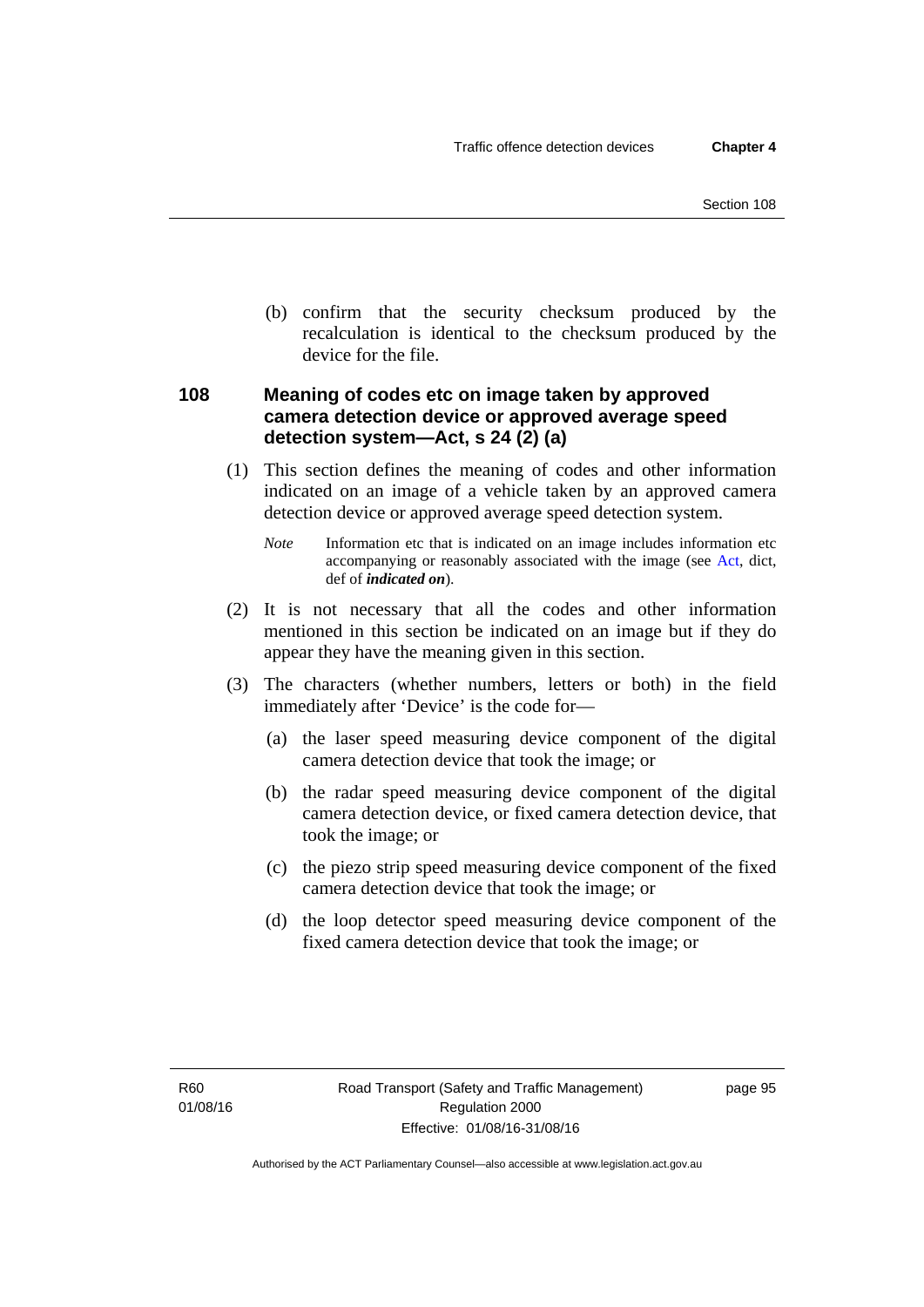#### Section 108

 (e) the automatic number plate recognition camera component of the average speed detection system that took the image.

#### **Example**

'Device: 012409' indicates that the code for the laser speed measuring device component of the digital detection device, or piezo strip speed measuring device component of the fixed camera detection device, that took the image, is 012409.

 (4) The characters in the field immediately after 'Date' is the date when the image was taken, with the first 2 numbers indicating the day of the month, followed by an abbreviation for the month and the year.

#### **Example**

'Date: 15/11/00' indicates that the image was taken on 15 November 2000.

 (5) The numbers in the field immediately after 'Time' is the time when the image was taken, stated in the 24-hour clock system.

#### **Examples**

- 1 'Time: 11.07.00.23' indicates that the image was taken at 0.23 seconds after 11.07 am.
- 2 'Time: 13:53:10:07' indicates that the image was taken at 10.07 seconds after 1.53 pm.
- (6) The letter in the field immediately after 'Direction' or 'Dir' indicates—
	- (a) for an image taken by a digital camera detection device whether the general direction in which the vehicle was travelling was away from or towards the device, with 'A' indicating away from the device and 'T' indicating towards the device; or
	- (b) for an image taken by a fixed camera detection device—the general direction in which the vehicle was travelling when the image was taken, with 'N' indicating north, 's' indicating south, 'E' indicating east and 'W' indicating west.

#### **Example for par (a)**

'Direction: A' indicates that when the image was taken the vehicle was generally travelling away from the digital camera detection device that took the image.

page 96 Road Transport (Safety and Traffic Management) Regulation 2000 Effective: 01/08/16-31/08/16

R60 01/08/16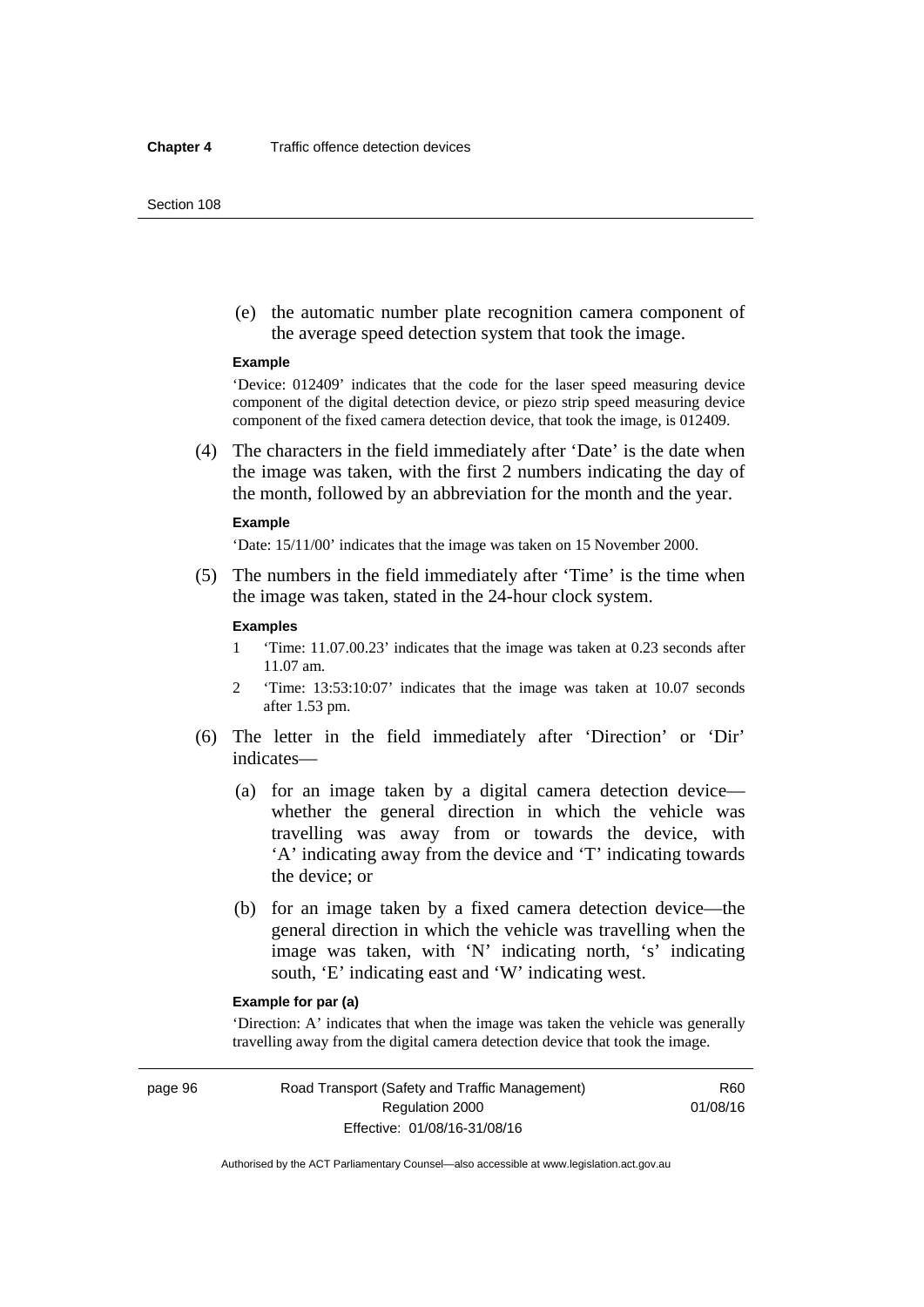#### **Example for par (b)**

'Direction: N' indicates that when the image was taken the vehicle was travelling in the general direction of north.

 (7) The characters in the field immediately after 'Lane' is the code for the lane in which the vehicle was travelling when the image was taken, with the following codes having the stated meaning:

'L1' or '1': means the lane next to the centre of the road

'L2' or '2': means the lane immediately to the left of L1 (or 1)

'L3' or '3': means the lane immediately to the left of L2 (or 2)

'L4' or '4': means the lane immediately to the left of L3 (or 3).

#### **Example**

'Lane: L1' indicates that the vehicle was travelling in the lane next to the centre of the road when the image was taken.

 (8) The number in the field immediately after 'Red time' is the time in seconds and part seconds (stated as a fraction) that a red traffic light or red traffic arrow facing the driver of the vehicle had been showing before the driver entered the intersection concerned.

#### **Example**

'Red time: 1.50' indicates that the red traffic light or red traffic arrow facing the driver of the vehicle had been showing for 1.5 seconds before the driver entered the intersection concerned.

 (9) The number in the field immediately after 'Speed li', which may be described as 'Speed limit', is the speed limit applying to the driver of the vehicle for the length of road where the driver was driving when the image was taken.

#### **Example**

'Speed li: 60'or 'Speed limit 60' indicates that the speed limit applying to the driver of the vehicle for the length of road where the driver was driving when the image was taken is 60 km/h.

R60 01/08/16 page 97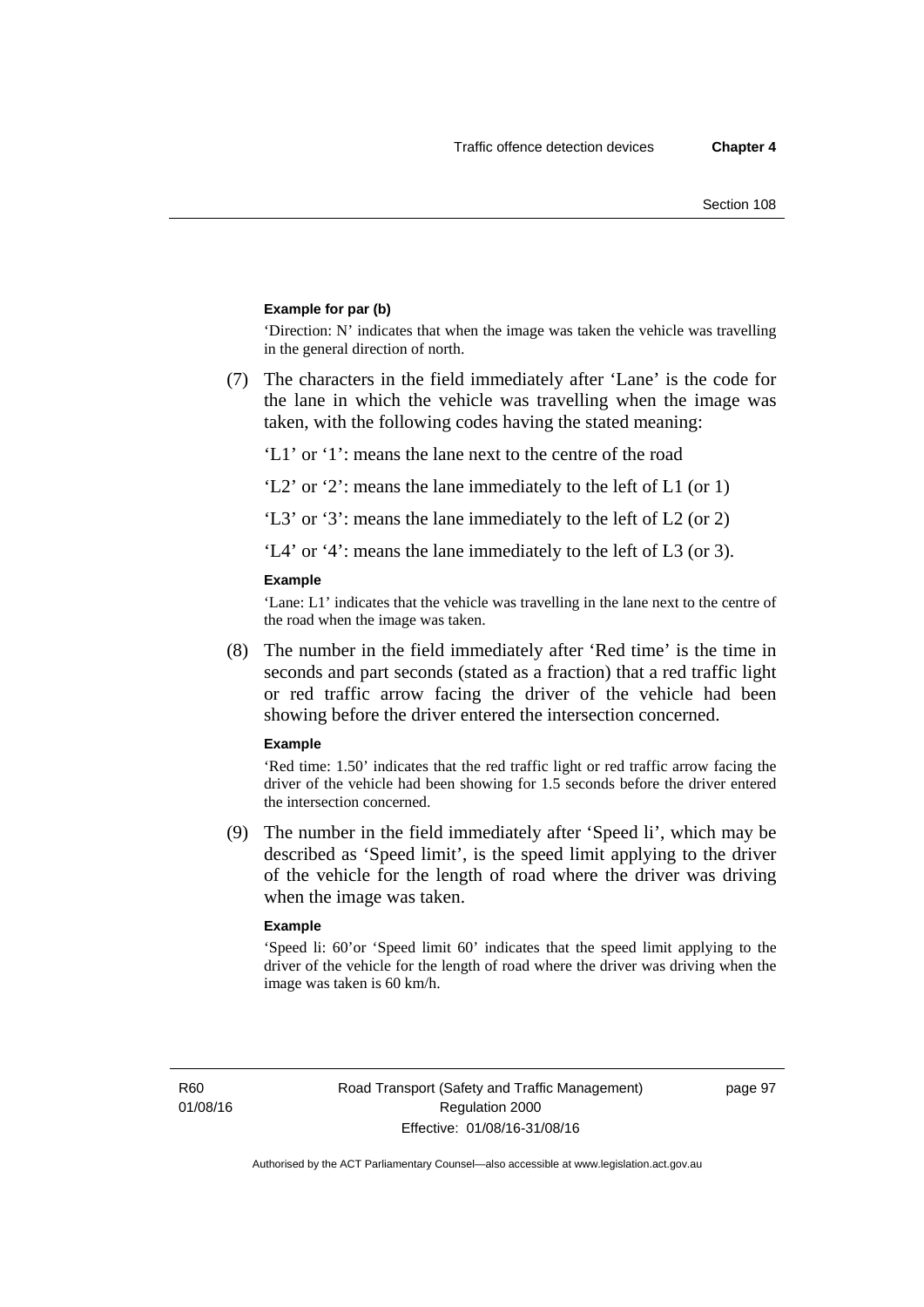(10) The number in the field immediately after 'Speed' is the speed in kilometres per hour at which the driver of the vehicle was driving when the image was taken.

#### **Example**

'Speed: 82' indicates that the driver of the vehicle was driving at 82 km/h when the image was taken.

 (11) The characters (whether numbers, letters or both) in the field immediately after 'Operator' is the code for the person responsible for the use of the device when the image was taken.

#### **Example**

'Operator: op002' indicates that the code for the person responsible for the device when the image was taken is operator 002.

 (12) The characters (whether numbers, letters or both) in the field immediately after 'Disk' is the code for the recording medium used to record the image of the vehicle.

#### **Example**

'Disk: WD0022' indicates that the code for the device used to record the image was WD0022.

*Note* An example is part of the regulation, is not exhaustive and may extend, but does not limit, the meaning of the provision in which it appears (see [Legislation Act,](http://www.legislation.act.gov.au/a/2001-14) s 126 and s 132).

page 98 Road Transport (Safety and Traffic Management) Regulation 2000 Effective: 01/08/16-31/08/16

R60 01/08/16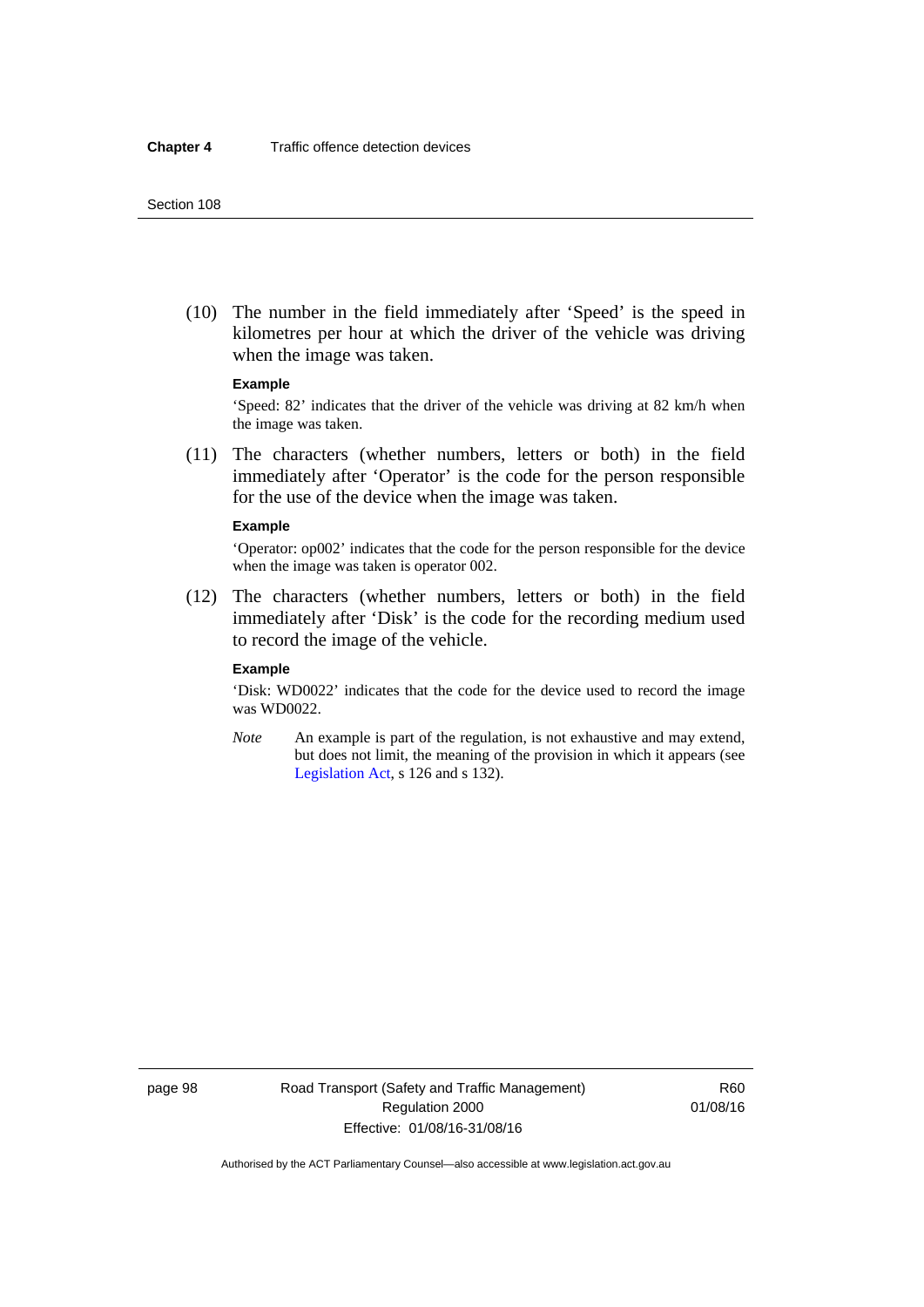# **Chapter 5 Miscellaneous**

# **109 Additional police powers—removing parked cars**

A police officer may, during a temporary obstruction or danger to traffic or in an emergency, direct the responsible person for or driver of a vehicle parked in any part of a pay parking area to remove the vehicle or, if no-one appears to be in charge of the vehicle, remove the vehicle.

# **110 Prohibition on car minding**

- (1) The chief police officer may, by written notice given to a person, prohibit the person from—
	- (a) parking, minding, caring for, or taking charge of any motor vehicle or trailer (other than a motor vehicle or trailer of which the person is the driver) on a road; or
	- (b) offering his or her services for any such purpose.
- (2) A person who is given a notice under subsection (1) must comply with the notice.

Maximum penalty: 20 penalty units.

- (3) This section does not authorise the chief police officer to prohibit the proprietor of a parking station or parking area—
	- (a) from parking, minding, caring for, or taking charge of a motor vehicle or trailer in or on the parking station or parking area; or
	- (b) from offering the proprietor's services for that purpose—
		- (i) whether by the display or publication of an advertisement in relation to the parking station or parking area or otherwise; and

page 99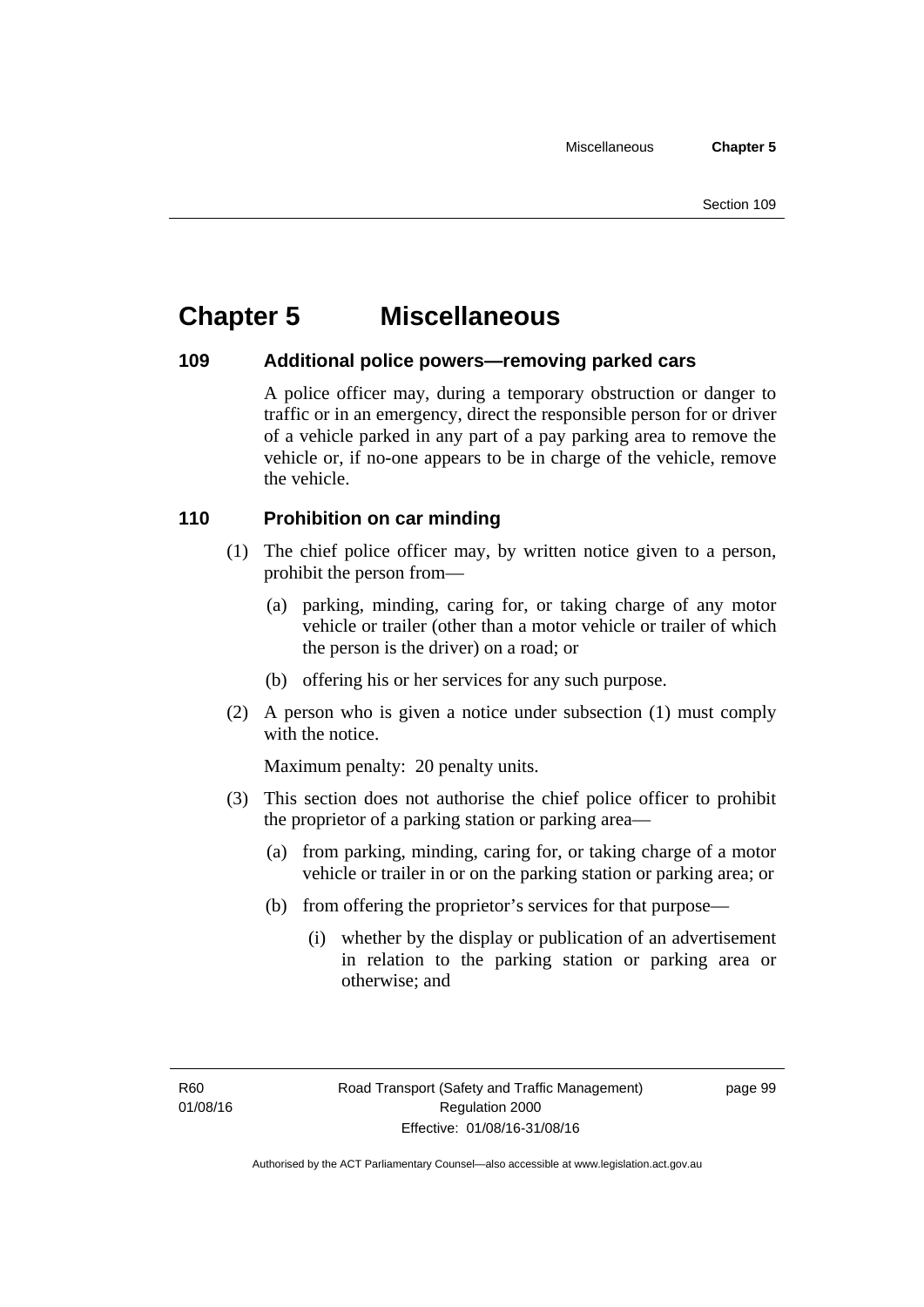(ii) whether the services are performed or offered to be performed by the proprietor or by an employee or agent of the proprietor.

# **111 Removal of unattended vehicles—Act, s 32 (1) (c)**

A police officer or authorised person may move an unattended vehicle from a road or road related area to a retention area if the vehicle is in—

- (a) a bus lane; or
- (b) a length of road to which a *clearway sign* applies; or
- (c) a transit lane.

# **112 Disposal of impounded vehicles—Act, s 10K**

- (1) This section applies to a vehicle impounded under the following provisions of the [Act:](http://www.legislation.act.gov.au/a/1999-80/default.asp)
	- (a) section 10A (Impounding of vehicles used for menacing driving on court order before conviction etc);
	- (b) section 10B (Impounding or forfeiture of vehicles on conviction etc for certain offences);
	- (c) section 10C (Powers of police officers to seize and impound vehicles used in committing certain offences).
- (2) If a person has not applied to the chief police officer for the release of the vehicle at the end of the period of impoundment, the chief police officer must, by notice served on the registered operator of the vehicle and every person who has a registered interest in the vehicle, warn them that the vehicle may be offered for sale if the vehicle is not removed from the place of impoundment within 28 days after the day of service of the notice.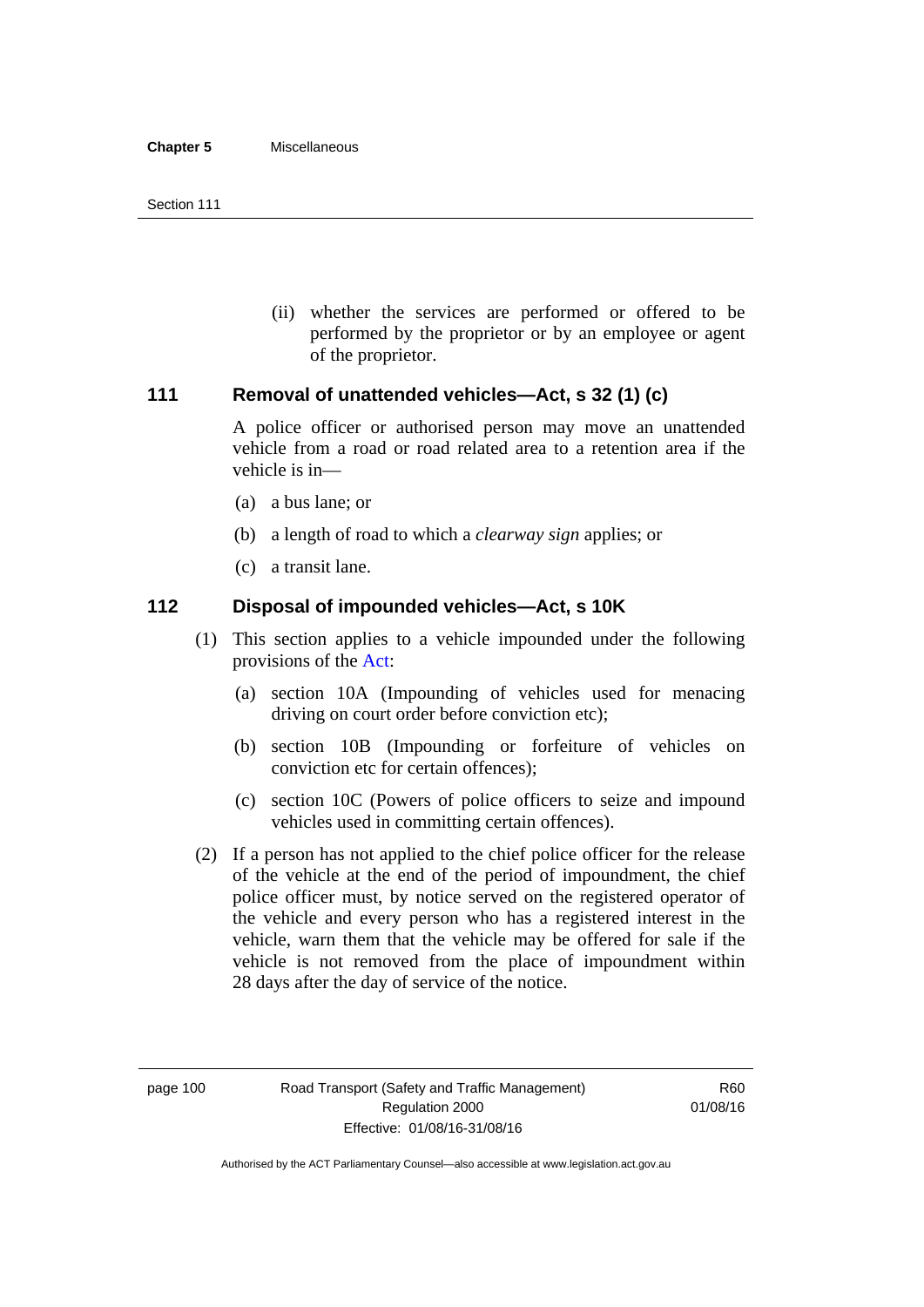- (3) The vehicle may be offered for sale, by public auction or public tender, if the vehicle is not removed within 28 days after service of the notice or, if more than 1 notice is served under subsection (2), the later of the notices.
- (4) A person may apply to the chief police officer for payment to the person of the balance of the proceeds of sale of a vehicle within 1 year after the vehicle is sold in accordance with subsection (3).
- (5) The balance of the proceeds of sale may be paid to the person if the person satisfies the chief police officer that—
	- (a) the person was lawfully entitled to possession of the vehicle immediately before its sale; and
	- (b) there was a reasonable excuse for the person's failure to obtain release of the vehicle before it was sold.
- (6) In this section:

*balance of the proceeds of sale*, of a vehicle, means the proceeds of the sale of the vehicle less—

- (a) any fee or other amount payable under the *[Road Transport](http://www.legislation.act.gov.au/a/1999-77)  [\(General\) Act 1999](http://www.legislation.act.gov.au/a/1999-77)* for the seizure, impounding and storage of the vehicle; and
- (b) the reasonable costs of or incidental to the sale.
- (7) An interest mentioned in subsection (6), definition of *balance of proceeds of sale* paragraph (a) or (b) is a statutory interest of a kind to which the *[Personal Property Securities Act 2009](http://www.comlaw.gov.au/Series/C2009A00130)* (Cwlth), section 73 (2) applies.

page 101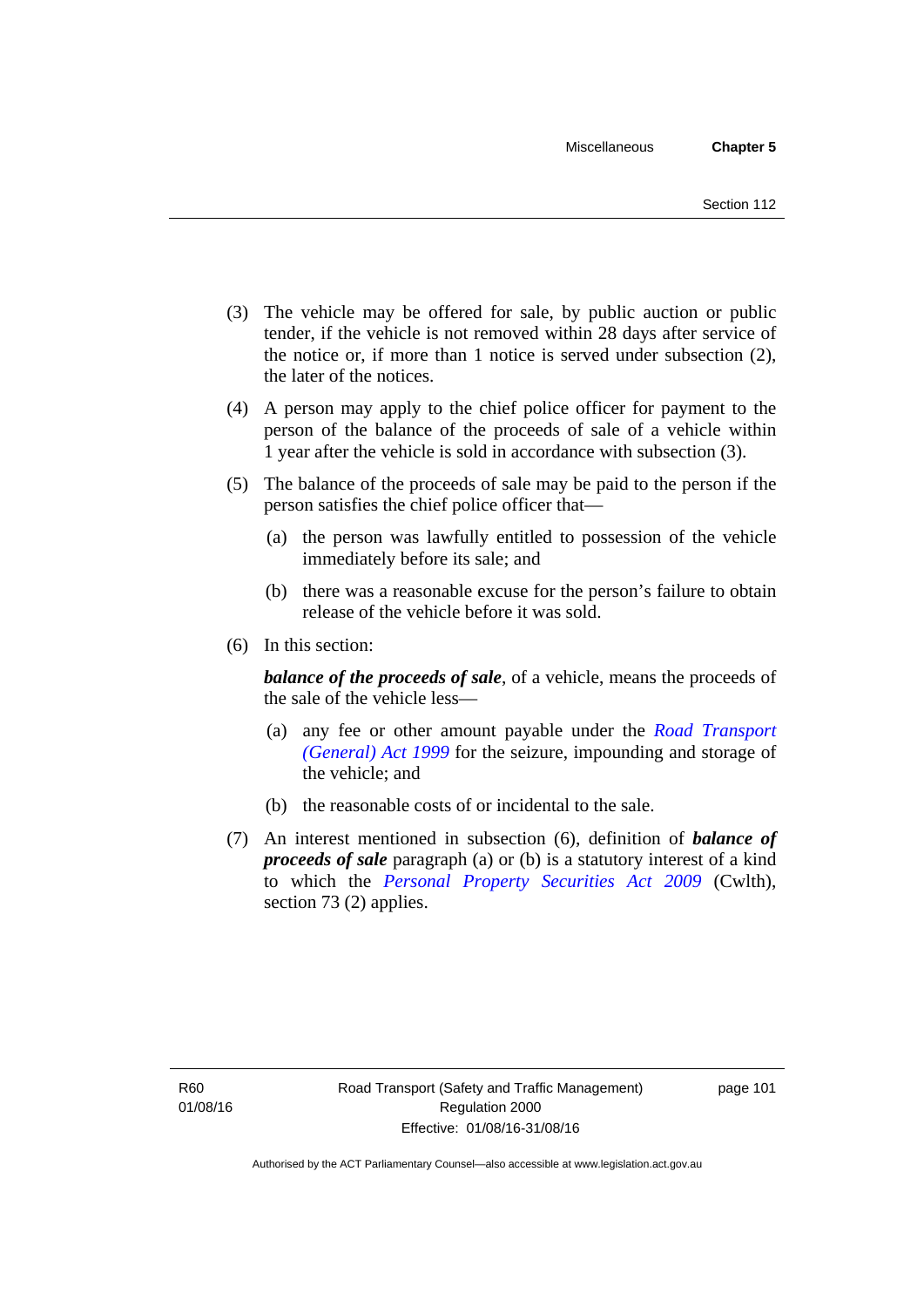#### **Chapter 5** Miscellaneous

# **112A Disposal of forfeited vehicles—Act, s 10K**

A vehicle that has been forfeited to the Territory under the [Act](http://www.legislation.act.gov.au/a/1999-80/default.asp), section 10B (Impounding or forfeiture of vehicles on conviction etc for certain offences) may be offered for sale by public auction or public tender.

### **113 Responsible person to inspect driver licence**

(1) Before permitting someone else to drive a motor vehicle, the responsible person for, or the person in charge of, the vehicle must require the person to produce his or her Australian driver licence or external driver licence and must inspect the licence.

Maximum penalty: 20 penalty units.

 (2) It is a defence to a prosecution of a person for an offence against subsection (1) if the person proves that the person had taken reasonable steps (other than those mentioned in the subsection) to ensure the person permitted to drive the motor vehicle was the holder of a current Australian driver licence or external driver licence.

# **114 Responsible person's consent**

The person in charge of a motor vehicle or trailer on a road must not, without reasonable excuse, permit anyone to use the vehicle without the consent of the responsible person for the vehicle.

Maximum penalty: 20 penalty units.

# **115 Standards for safe carriage of loads—Act, s 14 (2)**

The prescribed standards are the performance standards in the *[Load](http://www.ntc.gov.au/viewpage.aspx?documentid=862)  [Restraint Guide—Guidelines and Performance Standards for the](http://www.ntc.gov.au/viewpage.aspx?documentid=862)  [Safe Carriage of Loads on Road Vehicles](http://www.ntc.gov.au/viewpage.aspx?documentid=862)*, 2nd ed (2004) published by the National Transport Commission.

page 102 Road Transport (Safety and Traffic Management) Regulation 2000 Effective: 01/08/16-31/08/16

R60 01/08/16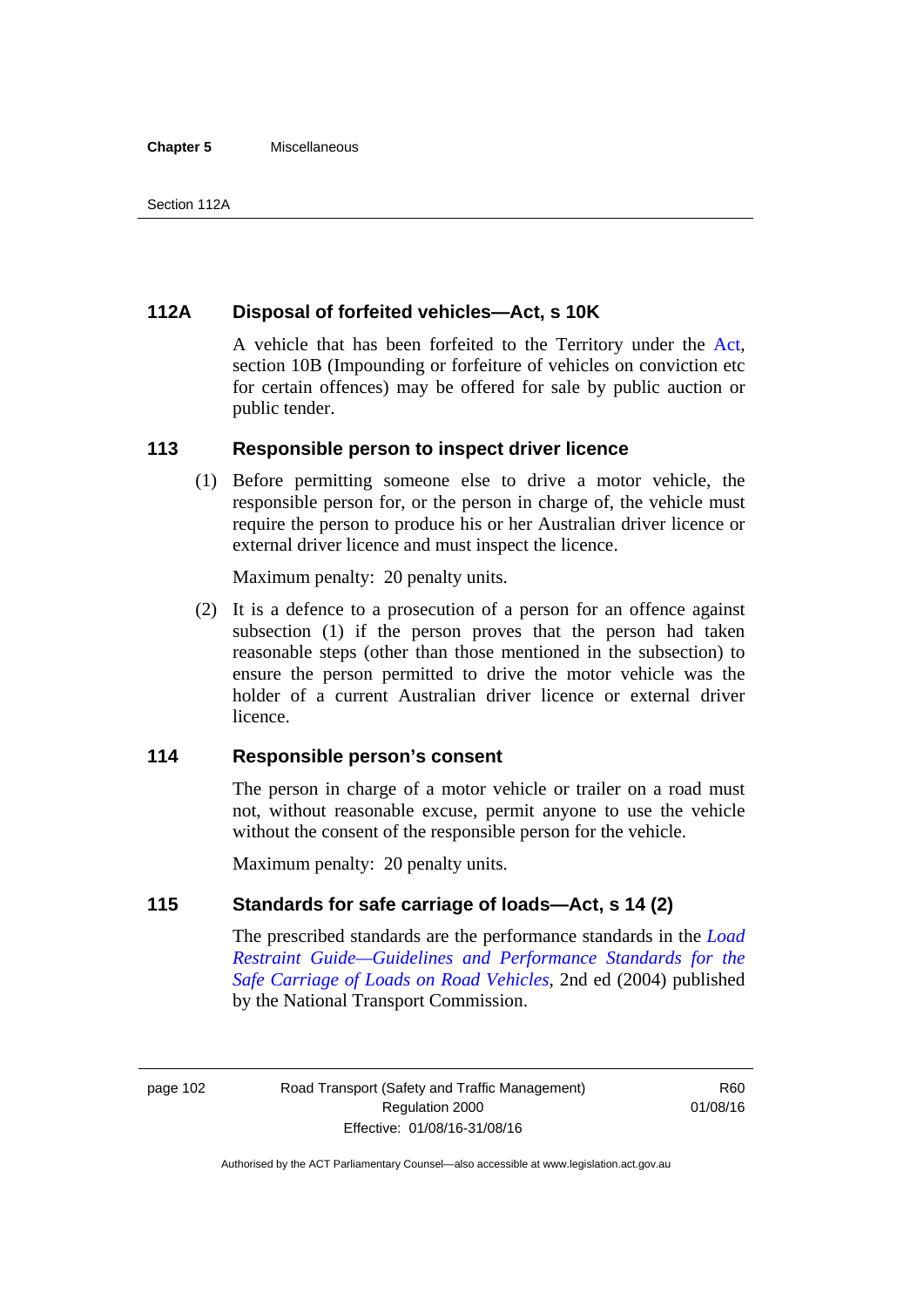# **116 Tracked vehicle—Act, dict, def** *vehicle***, par (b)**

- (1) Any tracked vehicle that is not used exclusively on a railway or tramway is prescribed.
- (2) In this section:

*tracked vehicle* means a vehicle that moves on wheels inside endless tracks.

**Example—tracked vehicle** 

bulldozer

*Note* An example is part of the regulation, is not exhaustive and may extend, but does not limit, the meaning of the provision in which it appears (see [Legislation Act,](http://www.legislation.act.gov.au/a/2001-14) s 126 and s 132).

# **117 Review of div 2.3.1A**

- (1) The Minister must review the operation of division 2.3.1A (Bicycle riders) as soon as practicable after the end of its 2nd year of operation.
- (2) The Minister must present a report of the review to the Legislative Assembly within 3 months after the day the review is started.
- (3) This section expires 2 years after the day it commences.

page 103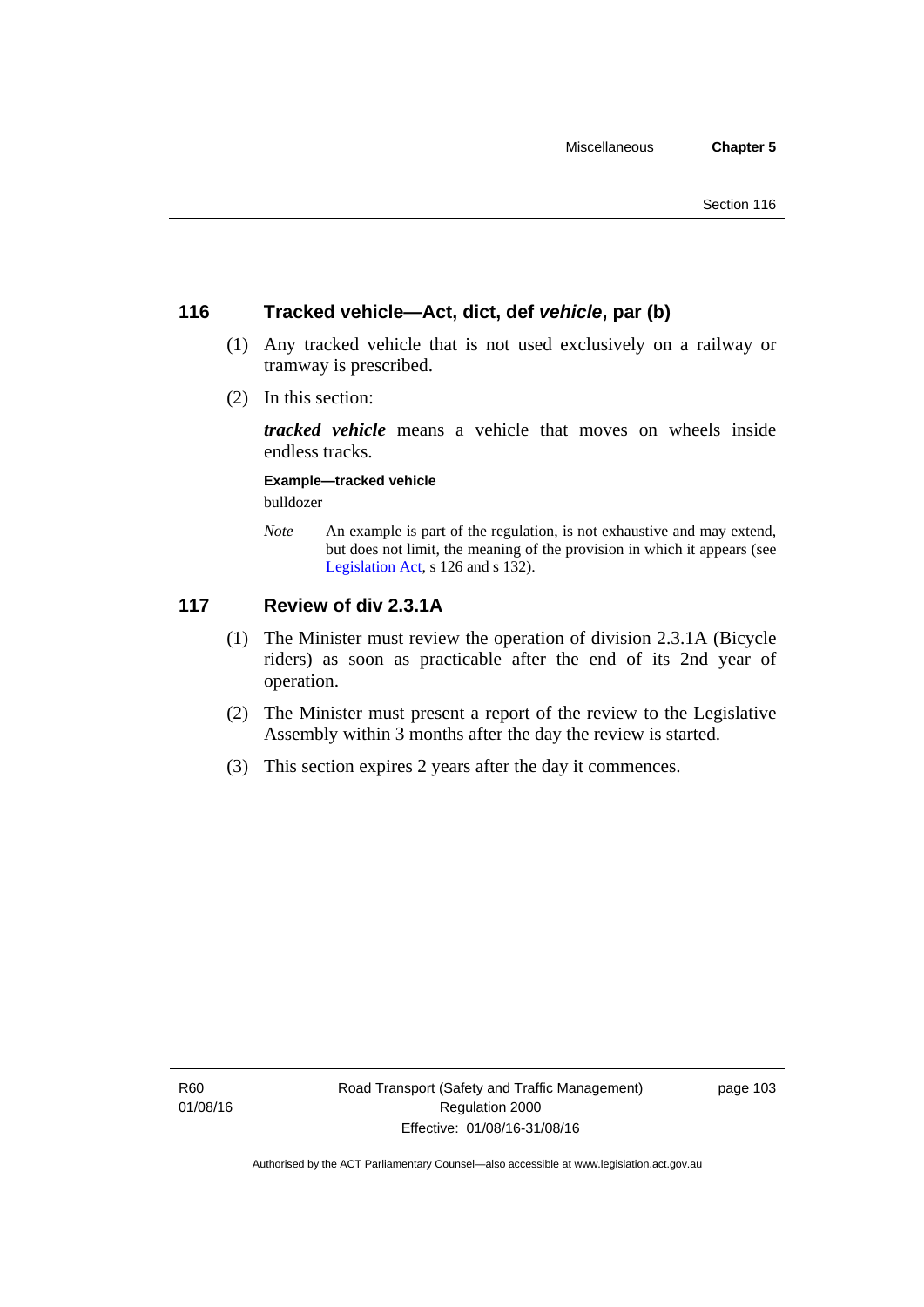**Dictionary** 

# **Dictionary**

(see s 3)

- *Note 1* The [Legislation Act](http://www.legislation.act.gov.au/a/2001-14) contains definitions and other provisions relevant to this regulation.
- *Note 2* For example, the [Legislation Act,](http://www.legislation.act.gov.au/a/2001-14) dict, pt 1, defines the following terms:
	- ambulance service
	- chief police officer
	- contravene
	- exercise
	- fire and rescue service
	- police officer
	- rural fire service
	- **SES**
	- territory plan
	- the Territory.

*Note 3* Terms used in this regulation have the same meaning that they have in the *[Road Transport \(Safety and Traffic Management\) Act 1999](http://www.legislation.act.gov.au/a/1999-80)* (see [Legislation Act,](http://www.legislation.act.gov.au/a/2001-14) s 148.) For example, the following terms are defined in the *[Road Transport \(Safety and Traffic Management\) Act 1999](http://www.legislation.act.gov.au/a/1999-80)*, dict:

- authorised person
- camera detection device (see s 23)
- indicated on
- registered interest
- road related area
- speed measuring device
- traffic offence detection device.

*Note 4* The *[Road Transport \(General\) Act 1999](http://www.legislation.act.gov.au/a/1999-77)* contains definitions relevant to this Regulation. For example, the following terms are defined in the *[Road Transport \(General\) Act 1999](http://www.legislation.act.gov.au/a/1999-77)*, dictionary:

- another jurisdiction
- bicycle
- combination

page 104 Road Transport (Safety and Traffic Management) Regulation 2000 Effective: 01/08/16-31/08/16

R60 01/08/16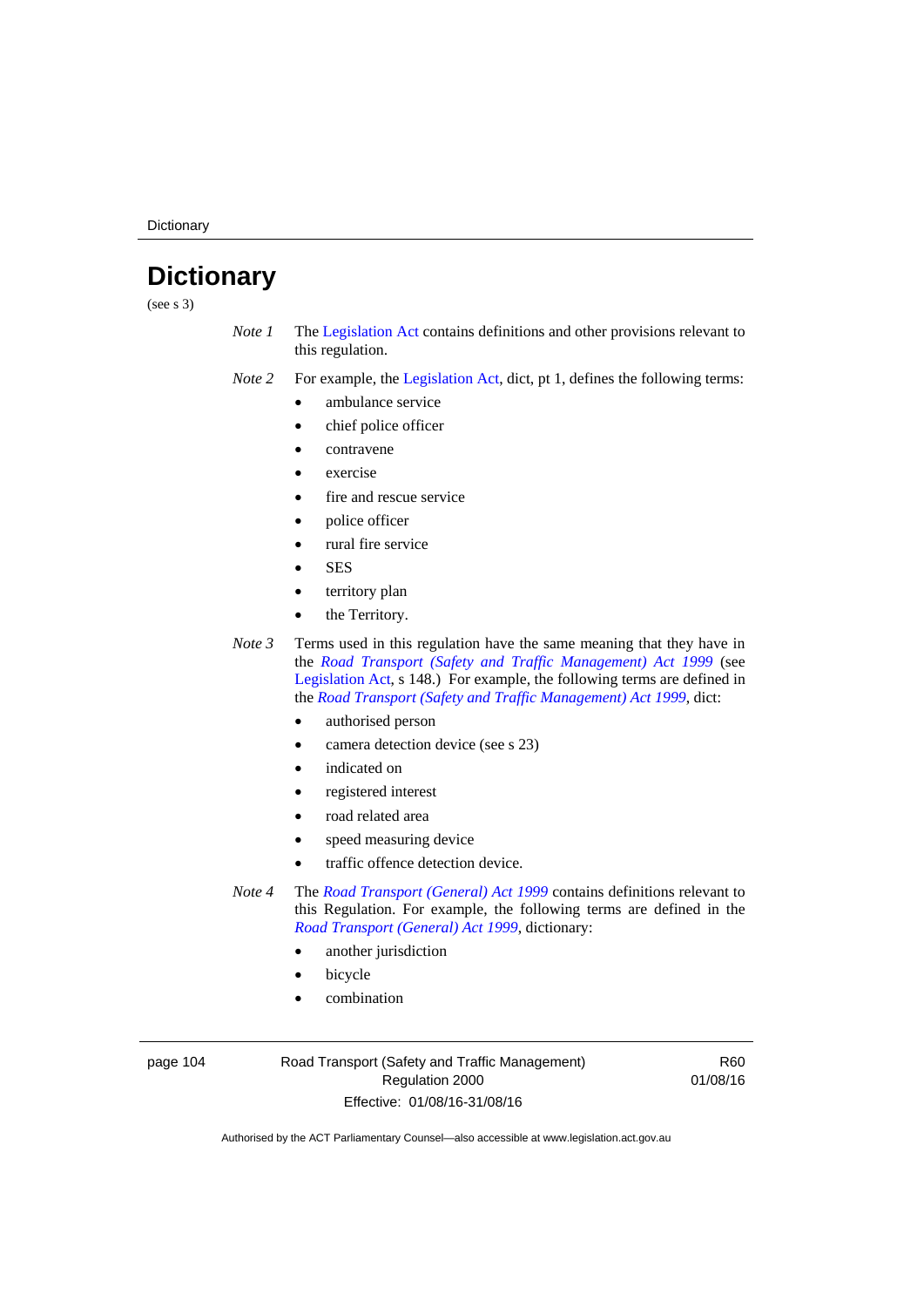- driver
- jurisdiction
- motor vehicle
- National Transport Commission
- ride
- road transport authority (or authority) (see s 16)
- road transport legislation (see s 6)
- taxi
- trailer
- use (in relation to a vehicle).

*approved child restraint* means a child restraint approved by the road transport authority under section 66 (1) (c).

*approved e-payment method*—see section 76AA.

*approved police speedometer*, for chapter 4 (Traffic offence detection devices)—see section 102.

*area*—see the [Australian Road Rules,](http://www.legislation.act.gov.au//ni/db_37271/default.asp) dictionary.

*area of operations*, for a parking authority, means the area of operations declared for the parking authority under section 75A.

*ARR* means [Australian Road Rules](http://www.legislation.act.gov.au//ni/db_37271/default.asp).

*articulated vehicle* means a motor vehicle with—

- (a) 2 rigid sections, each of which has wheels; and
- (b) the rear section pivoted on, and part of the rear section (other than a pole, drawbar or similar device, or an accessory of the motor vehicle) superimposed on, the front section.

*Australian driver licence*—see the *[Road Transport \(Driver](http://www.legislation.act.gov.au/a/1999-78)  [Licensing\) Act 1999](http://www.legislation.act.gov.au/a/1999-78)*, dictionary.

*Australian Road Rules*—see section 5.

R60 01/08/16 page 105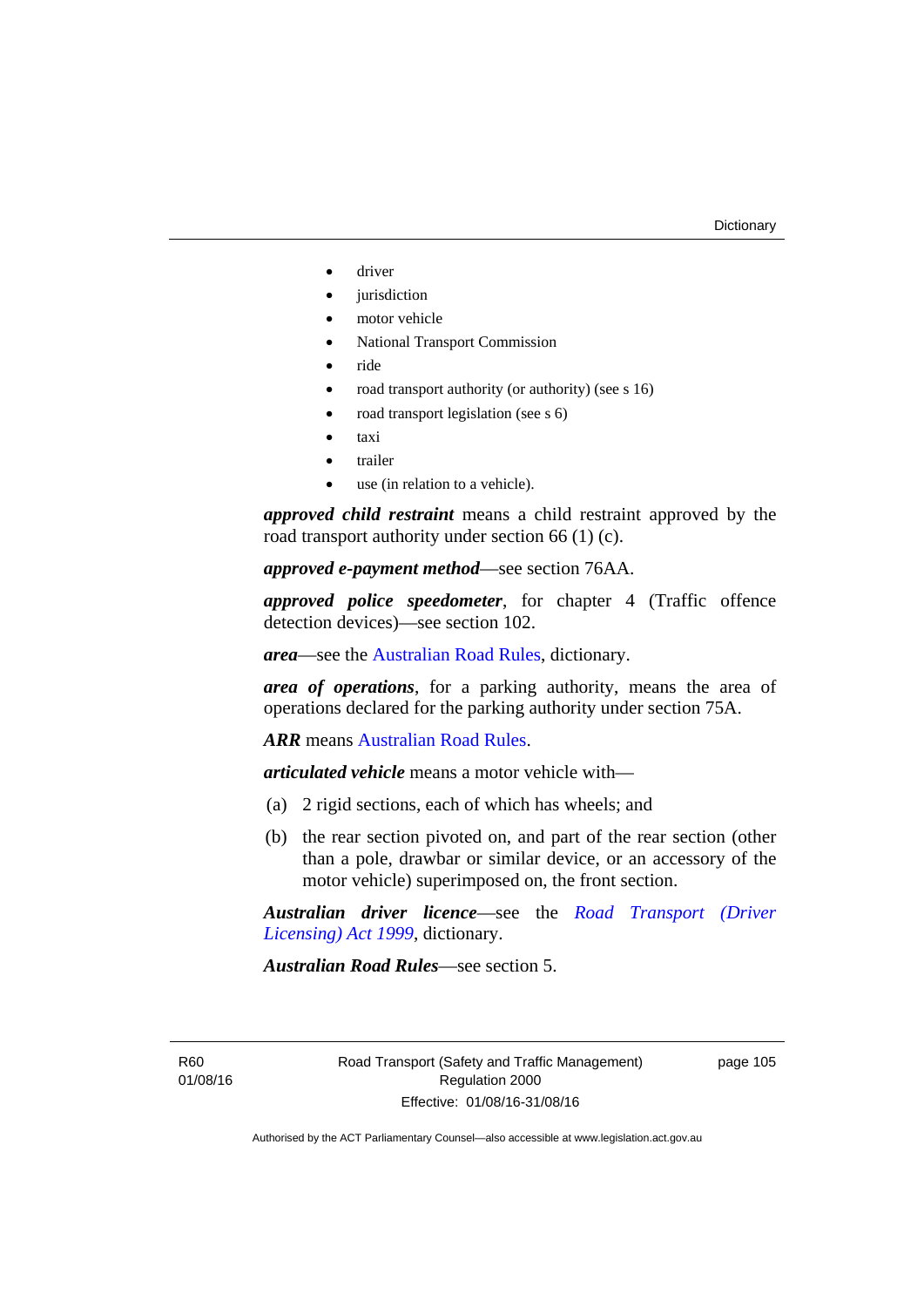*axle group*—see the *[Road Transport \(Vehicle Registration\)](http://www.legislation.act.gov.au/sl/2000-12)  [Regulation 2000](http://www.legislation.act.gov.au/sl/2000-12)*, dictionary.

*B-double*—see the *[Road Transport \(Vehicle Registration\)](http://www.legislation.act.gov.au/sl/2000-12)  [Regulation 2000](http://www.legislation.act.gov.au/sl/2000-12)*, dictionary.

**built-up area**, in relation to a length of road—see the Australian [Road Rules,](http://www.legislation.act.gov.au//ni/db_37271/default.asp) dictionary.

*bus*—see the [Australian Road Rules,](http://www.legislation.act.gov.au//ni/db_37271/default.asp) dictionary.

*bus lane*—see the [Australian Road Rules](http://www.legislation.act.gov.au//ni/db_37271/default.asp), rule 154.

*camera detection device*—see the [Act](http://www.legislation.act.gov.au/a/1999-80/default.asp), section 23 (1) (Use of camera detection devices).

*centre of the road*—see the [Australian Road Rules](http://www.legislation.act.gov.au//ni/db_37271/default.asp), dictionary.

*clearway sign*—see the [Australian Road Rules,](http://www.legislation.act.gov.au//ni/db_37271/default.asp) schedule 2, rule 314, rule 315 and rule 316.

*controlled parking hours*, in relation to a pay parking space, means the periods (as indicated by information on or with traffic signs applying to the space) when a vehicle may not be parked in the space unless the relevant parking fee has been paid.

*converter dolly*—see the *[Road Transport \(Vehicle Registration\)](http://www.legislation.act.gov.au/sl/2000-12)  [Regulation 2000](http://www.legislation.act.gov.au/sl/2000-12)*, dictionary.

*crash*—see the [Australian Road Rules](http://www.legislation.act.gov.au//ni/db_37271/default.asp), dictionary.

*demand responsive service vehicle*—see the *[Road Transport](http://www.legislation.act.gov.au/a/2001-62)  [\(Public Passenger Services\) Act 2001](http://www.legislation.act.gov.au/a/2001-62)*, section 81.

*digital camera detection device*, for chapter 4 (Traffic offence detection devices)—see section 102.

*dog trailer*—see the *[Road Transport \(Vehicle Registration\)](http://www.legislation.act.gov.au/sl/2000-12)  [Regulation 2000](http://www.legislation.act.gov.au/sl/2000-12)*, dictionary.

*do not overtake turning vehicle sign*—see the [Australian Road](http://www.legislation.act.gov.au//ni/db_37271/default.asp)  [Rules](http://www.legislation.act.gov.au//ni/db_37271/default.asp), schedule 4, rule 319 and rule 320.

page 106 Road Transport (Safety and Traffic Management) Regulation 2000 Effective: 01/08/16-31/08/16

R60 01/08/16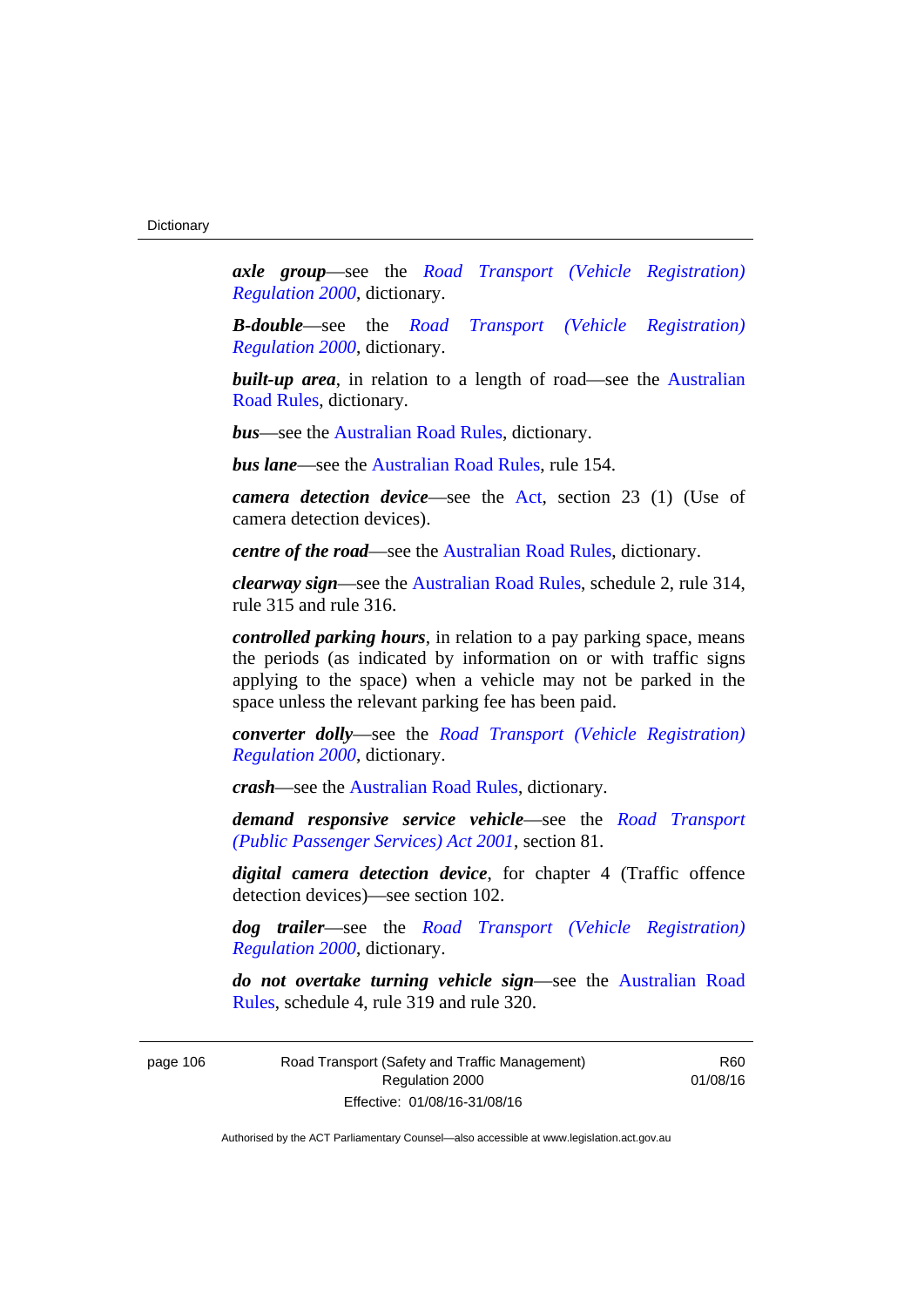*drawbar*—see the *[Road Transport \(Vehicle Registration\)](http://www.legislation.act.gov.au/sl/2000-12)  [Regulation 2000](http://www.legislation.act.gov.au/sl/2000-12)*, dictionary.

*driver's vehicle*, for a driver*—*see the [Australian Road Rules](http://www.legislation.act.gov.au//ni/db_37271/default.asp), dictionary.

*emergency stopping lane—see the [Australian Road Rules](http://www.legislation.act.gov.au//ni/db_37271/default.asp), rule 95.* 

*emergency vehicle* means any vehicle driven by a person who is—

- (a) an emergency worker; and
- (b) driving the vehicle in the course of his or her duties as an emergency worker.

*emergency worker*—see section 33 (1).

*external driver licence*—see the *[Road Transport \(Driver Licensing\)](http://www.legislation.act.gov.au/a/1999-78)  [Act 1999](http://www.legislation.act.gov.au/a/1999-78)*, dictionary.

*fixed camera detection device*, for chapter 4 (Traffic offence detection devices)—see section 102.

*footpath*—see the [Australian Road Rules](http://www.legislation.act.gov.au//ni/db_37271/default.asp), dictionary.

*give way*—see the [Australian Road Rules](http://www.legislation.act.gov.au//ni/db_37271/default.asp), dictionary.

*GVM*—see the *[Road Transport \(Vehicle Registration\) Act 1999](http://www.legislation.act.gov.au/a/1999-81)*, dictionary.

*heavy vehicle*, for division 3.1.3 (Heavy vehicle parking)—see section 82.

*hire car*—see the *[Road Transport \(Public Passenger Services\)](http://www.legislation.act.gov.au/a/2001-62)  [Act 2001](http://www.legislation.act.gov.au/a/2001-62)*, section 67.

*implement*—see the *[Road Transport \(Vehicle Registration\)](http://www.legislation.act.gov.au/sl/2000-12)  [Regulation 2000](http://www.legislation.act.gov.au/sl/2000-12)*, dictionary.

*land adjoining residential land*, for division 3.1.3 (Heavy vehicle parking)—see section 82.

R60 01/08/16 Road Transport (Safety and Traffic Management) Regulation 2000 Effective: 01/08/16-31/08/16

page 107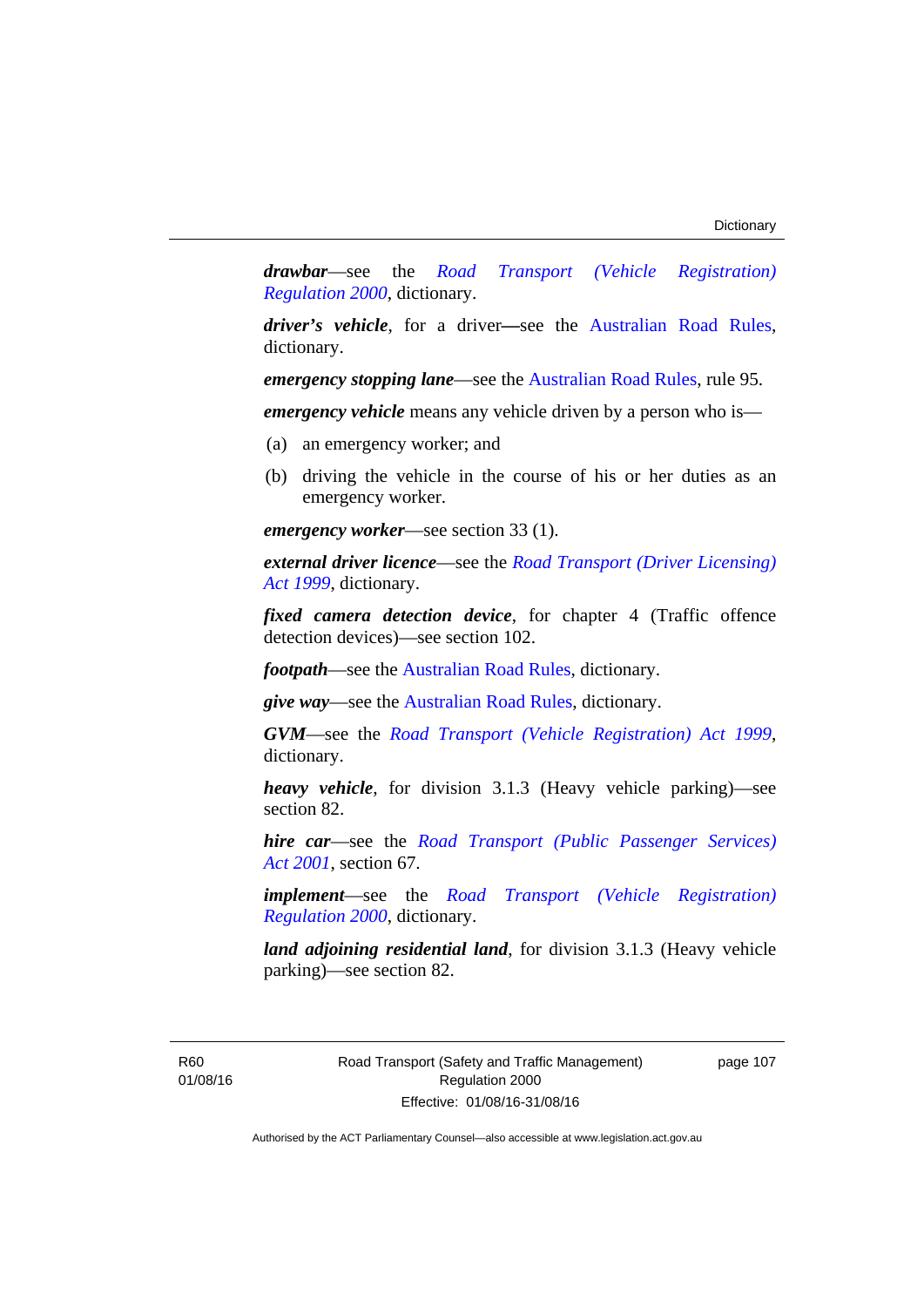*laser speed measuring device*, for chapter 4 (Traffic offence detection devices)—see section 102.

*length*, of road—see the [Australian Road Rules](http://www.legislation.act.gov.au//ni/db_37271/default.asp), dictionary.

*lift and tow trailer* means a trailer consisting of an axle group and a drawbar designed to support 1 axle group of a vehicle under tow.

*loading zone*—see the [Australian Road Rules,](http://www.legislation.act.gov.au//ni/db_37271/default.asp) rule 179.

*marked foot crossing*—see the [Australian Road Rules,](http://www.legislation.act.gov.au//ni/db_37271/default.asp) dictionary.

*metered parking area* means a length of road or area that is set aside as a metered parking area in accordance with section 73.

*metered parking scheme* means a metered parking scheme under division 3.1.1.

*metered parking sign* means a *permissive parking sign* with the word 'meter' on or with the sign.

*metered parking space* means an area that is a metered parking space mentioned in section 75.

*mobility parking scheme authority* means an authority issued under section 101.

*motorbike*—see the [Australian Road Rules,](http://www.legislation.act.gov.au//ni/db_37271/default.asp) dictionary, definition of *motor bike*.

*multi-space parking meter* means a parking meter that applies to 2 or more metered parking spaces.

*nature strip*—see the [Australian Road Rules](http://www.legislation.act.gov.au//ni/db_37271/default.asp), dictionary.

*night*—see the [Australian Road Rules,](http://www.legislation.act.gov.au//ni/db_37271/default.asp) dictionary.

*no parking sign*—see the [Australian Road Rules](http://www.legislation.act.gov.au//ni/db_37271/default.asp), schedule 2, schedule 3, rule 314, rule 315 and rule 316.

*no trucks sign*—see the [Australian Road Rules,](http://www.legislation.act.gov.au//ni/db_37271/default.asp) schedule 2, rule 314, rule 315 and rule 316.

page 108 Road Transport (Safety and Traffic Management) Regulation 2000 Effective: 01/08/16-31/08/16

R60 01/08/16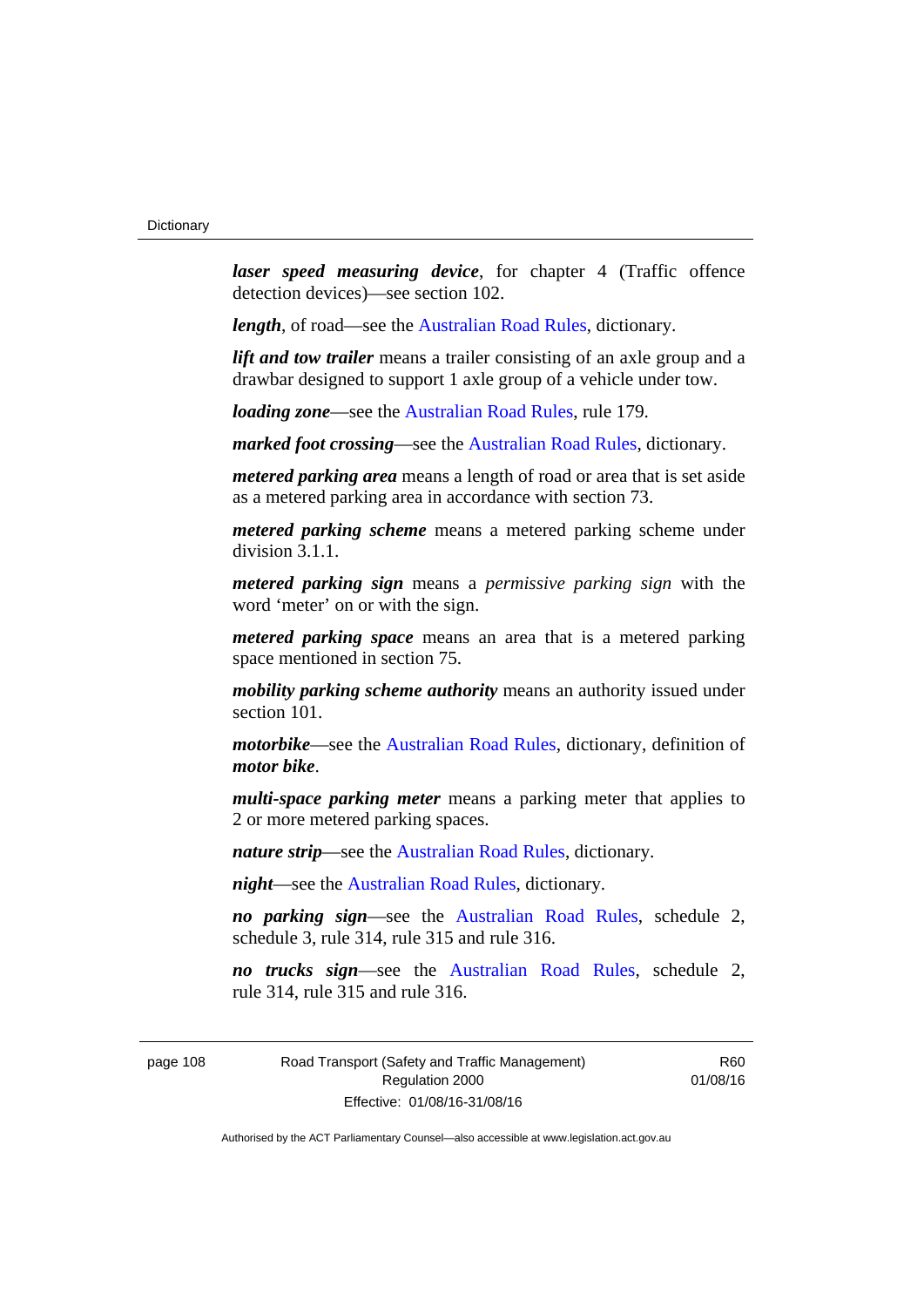*oncoming vehicle*, for a driver—see the [Australian Road Rules](http://www.legislation.act.gov.au//ni/db_37271/default.asp), dictionary.

*park*—see section 3B.

*parking authority* means a person declared to be a parking authority under section 75A.

*parking authority guidelines*—see section 75B (1).

*parking bay*—see the [Australian Road Rules,](http://www.legislation.act.gov.au//ni/db_37271/default.asp) dictionary.

*parking control sign*—see the [Australian Road Rules](http://www.legislation.act.gov.au//ni/db_37271/default.asp), dictionary.

*parking meter* means a device designed to indicate, or capable of indicating, whether the relevant parking fee for the parking of a vehicle in a metered parking space has been paid, and includes the stand on which the device is erected.

*parking meter hood* means a hood or other cover designed to be fitted to a parking meter and to cover the part of the meter that would normally display a sign with the word 'expired' when the meter is not in operation.

*parking permit* means a parking permit issued under section 100.

*parking ticket* means a ticket issued by the road transport authority or a parking authority (by means of a parking ticket machine) for display in or on a vehicle as evidence of the prepayment of a parking fee.

*parking ticket machine* means a device designed to issue parking tickets, and includes the stand on which the device is erected.

*pay parking area* means a metered parking area or ticket parking area.

*pay parking device* means a parking meter or parking ticket machine.

*pay parking scheme* means a metered parking scheme or ticket parking scheme.

Road Transport (Safety and Traffic Management) Regulation 2000 Effective: 01/08/16-31/08/16

page 109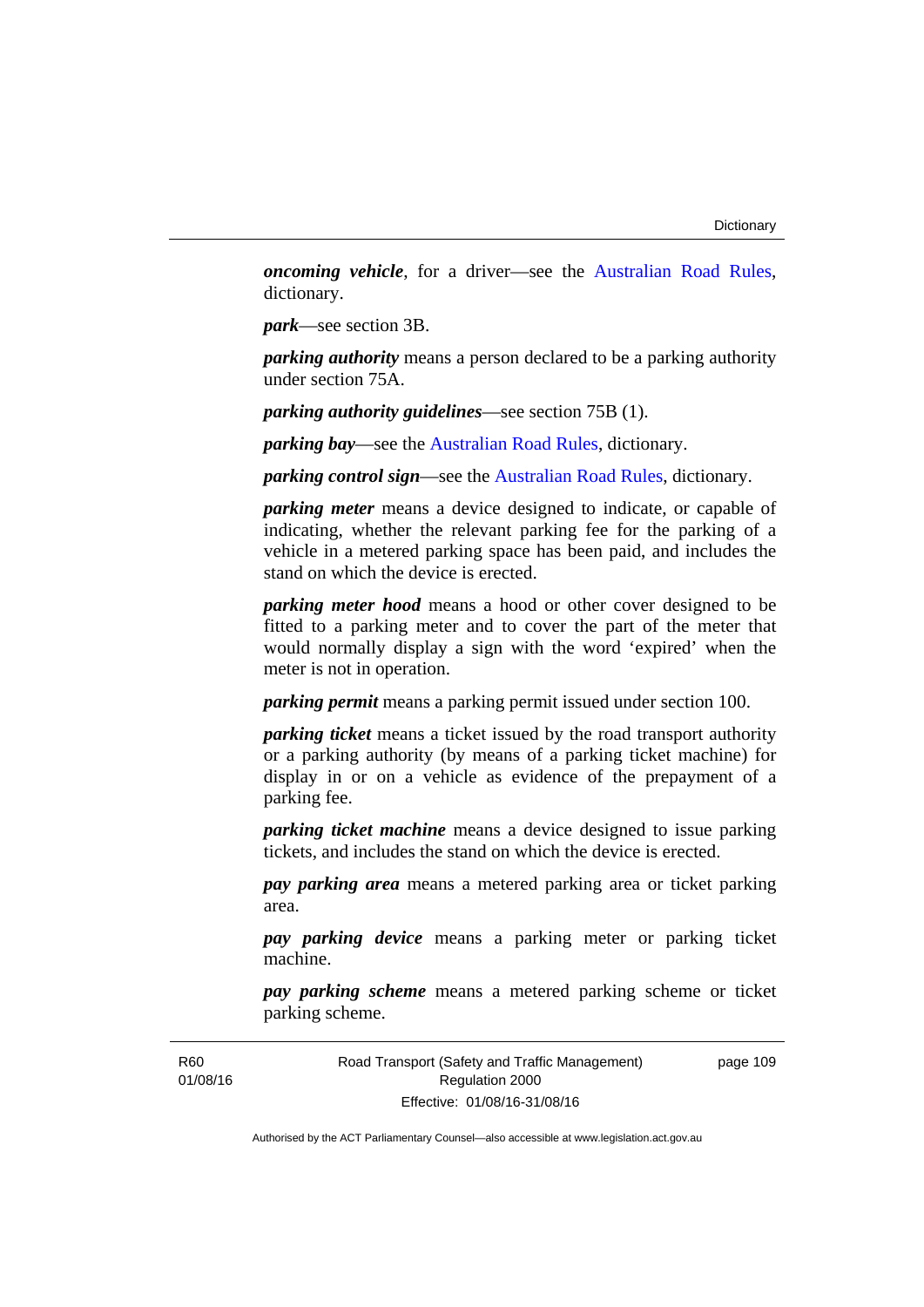*pay parking sign* means a metered parking sign or ticket parking sign.

*pay parking space* means a metered parking space or ticket parking space.

*pedestrian***—see the [Australian Road Rules](http://www.legislation.act.gov.au//ni/db_37271/default.asp)**, rule 18.

*permissive parking sign*—see the [Australian Road Rules](http://www.legislation.act.gov.au//ni/db_37271/default.asp), schedule 2, schedule 3, rule 314, rule 315 and rule 316.

*person with a disability* means a person—

- (a) who cannot walk because of permanent or temporary loss of the use of 1 or both legs or another permanent medical or physical condition; or
- (b) whose physical condition is detrimentally affected by walking 100m; or
- (c) who needs to use a walking frame, crutches, callipers, a scooter, a wheelchair or a similar mobility aid.

*piezo strip speed measuring device*, for chapter 4 (Traffic offence detection devices)—see section 102.

*police vehicle* means any vehicle driven by a person who is—

- (a) a police officer; and
- (b) driving the vehicle in the course of his or her duties as a police officer.

*postal vehicle*—see the [Australian Road Rules,](http://www.legislation.act.gov.au//ni/db_37271/default.asp) dictionary.

*premises* includes land.

*prime mover*—see the *[Road Transport \(Vehicle Registration\)](http://www.legislation.act.gov.au/sl/2000-12)  [Regulation 2000](http://www.legislation.act.gov.au/sl/2000-12)*, dictionary.

*public bus*—see the *[Road Transport \(Public Passenger Services\)](http://www.legislation.act.gov.au/a/2001-62)  [Act 2001](http://www.legislation.act.gov.au/a/2001-62)*, dictionary.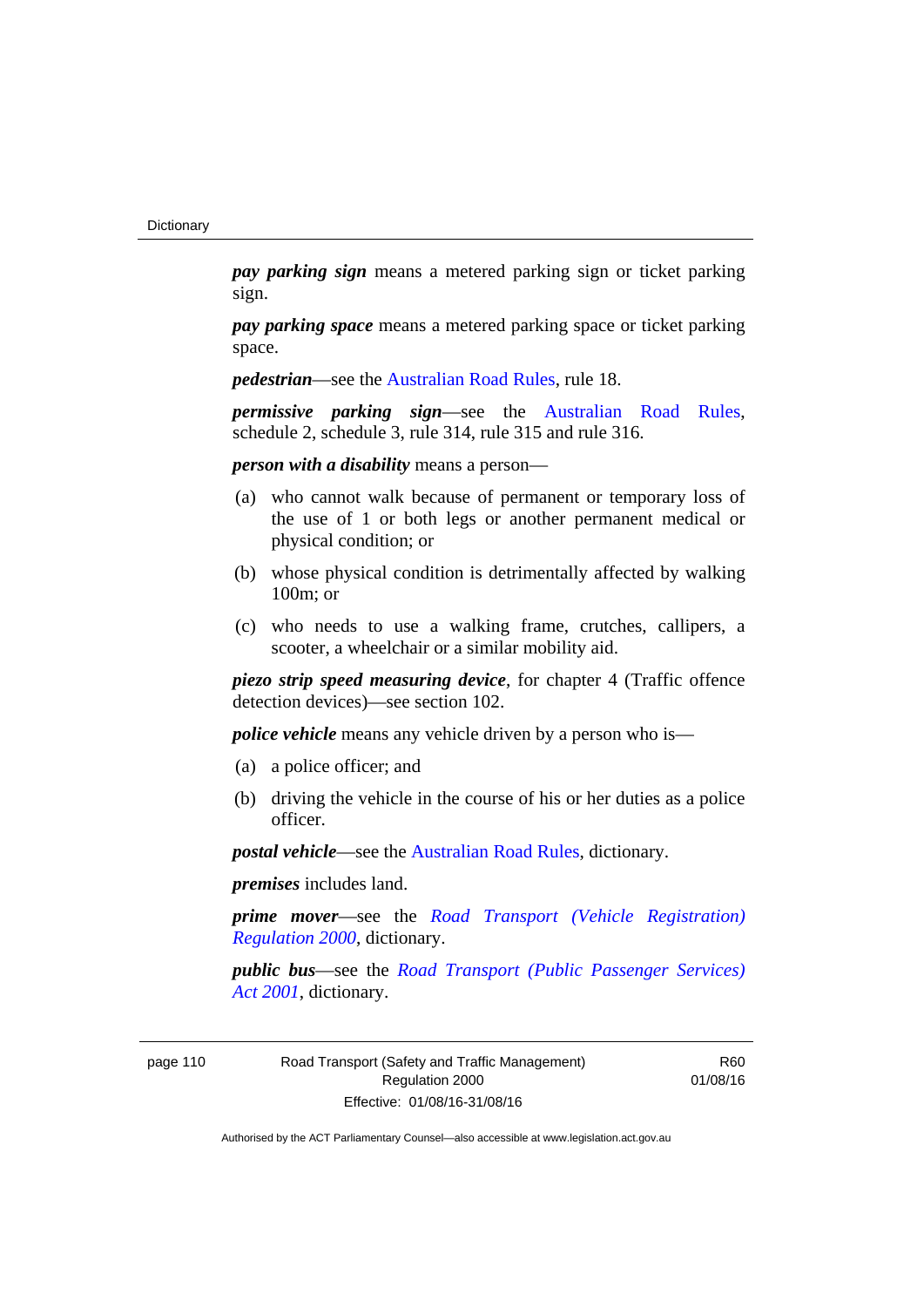*radar speed measuring device*, for chapter 4 (Traffic offence detection devices)—see section 102.

*recording medium*, for chapter 4 (Traffic offence detection devices)—see section 107B (1).

*red traffic arrow*—see the [Australian Road Rules,](http://www.legislation.act.gov.au//ni/db_37271/default.asp) dictionary.

*red traffic light*—see the [Australian Road Rules](http://www.legislation.act.gov.au//ni/db_37271/default.asp), dictionary.

*registered operator*—see the *[Road Transport \(Vehicle Registration\)](http://www.legislation.act.gov.au/a/1999-81)  [Act 1999](http://www.legislation.act.gov.au/a/1999-81)*, dictionary.

*relevant parking fee*, for parking a vehicle in a pay parking space, means the fee for parking the vehicle in the space, for the day and time when the vehicle is parked in the space, as indicated on or with the parking meter or parking ticket machine applying to the space.

*residential land*, for division 3.1.3 (Heavy vehicle parking)—see section 82.

*rider*—see the [Australian Road Rules,](http://www.legislation.act.gov.au//ni/db_37271/default.asp) rule 17.

*rideshare vehicle*—see the *[Road Transport \(Public Passenger](http://www.legislation.act.gov.au/a/2001-62)  [Services\) Act 2001](http://www.legislation.act.gov.au/a/2001-62)*, section 60A.

*road*—see section 3A.

*road marking*—see the [Australian Road Rules](http://www.legislation.act.gov.au//ni/db_37271/default.asp), dictionary.

*road train*—see the *[Road Transport \(Vehicle Registration\)](http://www.legislation.act.gov.au/sl/2000-12)  [Regulation 2000](http://www.legislation.act.gov.au/sl/2000-12)*, dictionary.

*road user*—see the [Australian Road Rules,](http://www.legislation.act.gov.au//ni/db_37271/default.asp) rule 14.

*security checksum*, for chapter 4 (Traffic offence detection devices)—see section 102.

*semitrailer*—see the *[Road Transport \(Vehicle Registration\)](http://www.legislation.act.gov.au/sl/2000-12)  [Regulation 2000](http://www.legislation.act.gov.au/sl/2000-12)*, dictionary.

*stock truck*, for division 3.1.3 (Heavy vehicle parking)—see section 82.

R60 01/08/16 page 111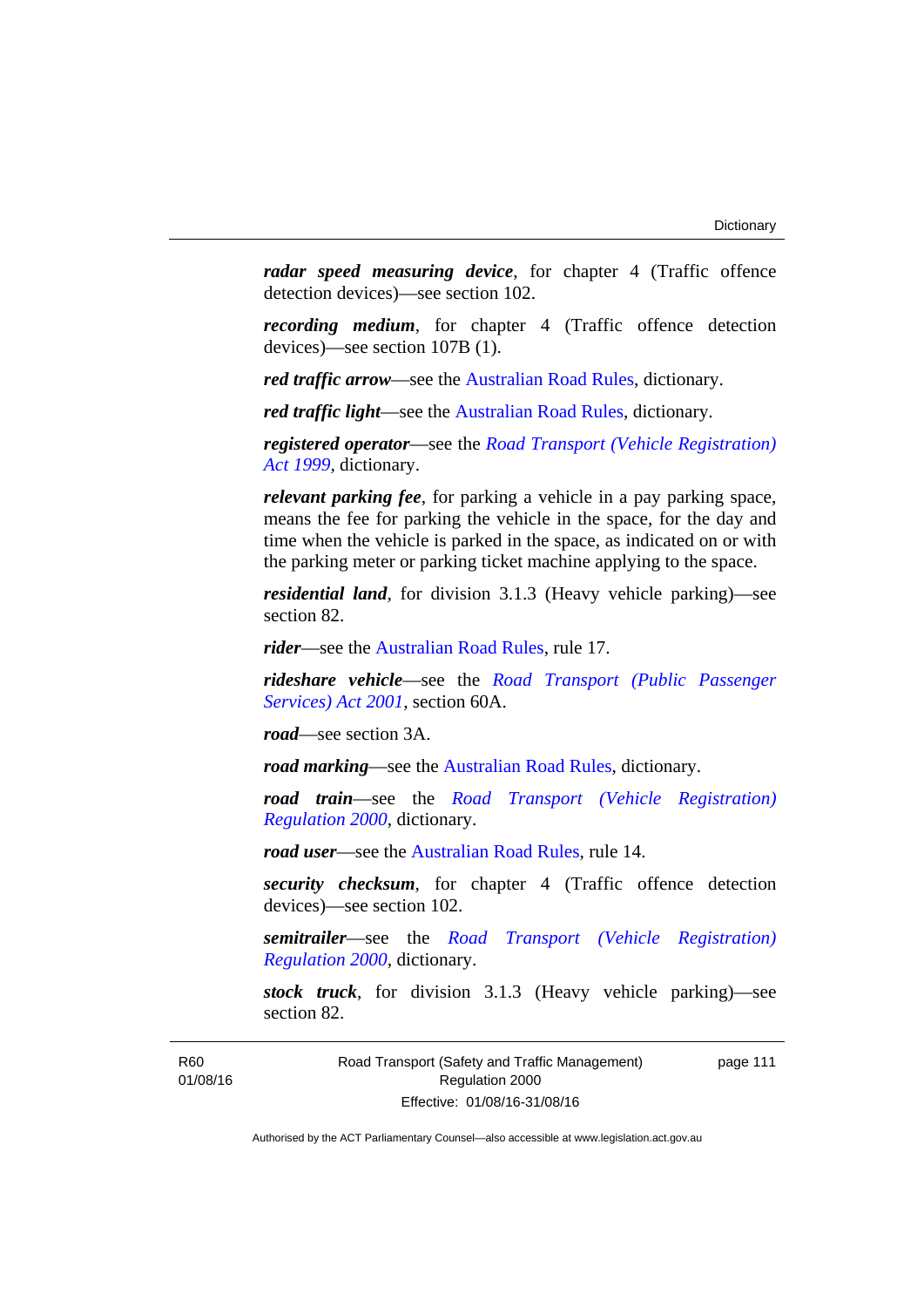*stop*—see section 3B.

*testing authority*, for chapter 4 (Traffic offence detection devices) see section 102.

*ticket parking area*—

- (a) means a length of road or area that is set aside as a ticket parking area under section 76 (2) (a) or section 76A (2) (a); but
- (b) does not include a length of road or area that, under section 77 (2), is not taken to be included in the length of road or area set aside.

*ticket parking scheme* means a ticket parking scheme under division 3.1.2.

*ticket parking sign* means a *permissive parking sign* with the word 'ticket' on or with the sign.

*ticket parking space* means a ticket parking space under section 78.

*tow truck*—see the *[Road Transport \(Vehicle Registration\)](http://www.legislation.act.gov.au/sl/2000-12)  [Regulation 2000](http://www.legislation.act.gov.au/sl/2000-12)*, dictionary.

*towing attachment* means a device fitted to a vehicle to which the drawbar of a trailer may be attached.

*tractor*—see the *[Road Transport \(Vehicle Registration\) Regulation](http://www.legislation.act.gov.au/sl/2000-12)  [2000](http://www.legislation.act.gov.au/sl/2000-12)*, dictionary.

*traffic control device*—see the [Australian Road Rules](http://www.legislation.act.gov.au//ni/db_37271/default.asp), dictionary.

*traffic-related item*—see the [Australian Road Rules,](http://www.legislation.act.gov.au//ni/db_37271/default.asp) dictionary.

*traffic sign*—see the [Australian Road Rules](http://www.legislation.act.gov.au//ni/db_37271/default.asp), dictionary.

*traffic signals*—see the [Australian Road Rules](http://www.legislation.act.gov.au//ni/db_37271/default.asp), dictionary.

*transit lane*—see the [Australian Road Rules,](http://www.legislation.act.gov.au//ni/db_37271/default.asp) rule 156.

*truck lane*—see the [Australian Road Rules,](http://www.legislation.act.gov.au//ni/db_37271/default.asp) rule 157.

*vehicle*—see the [Australian Road Rules](http://www.legislation.act.gov.au//ni/db_37271/default.asp), rule 15.

page 112 Road Transport (Safety and Traffic Management) Regulation 2000 Effective: 01/08/16-31/08/16

R60 01/08/16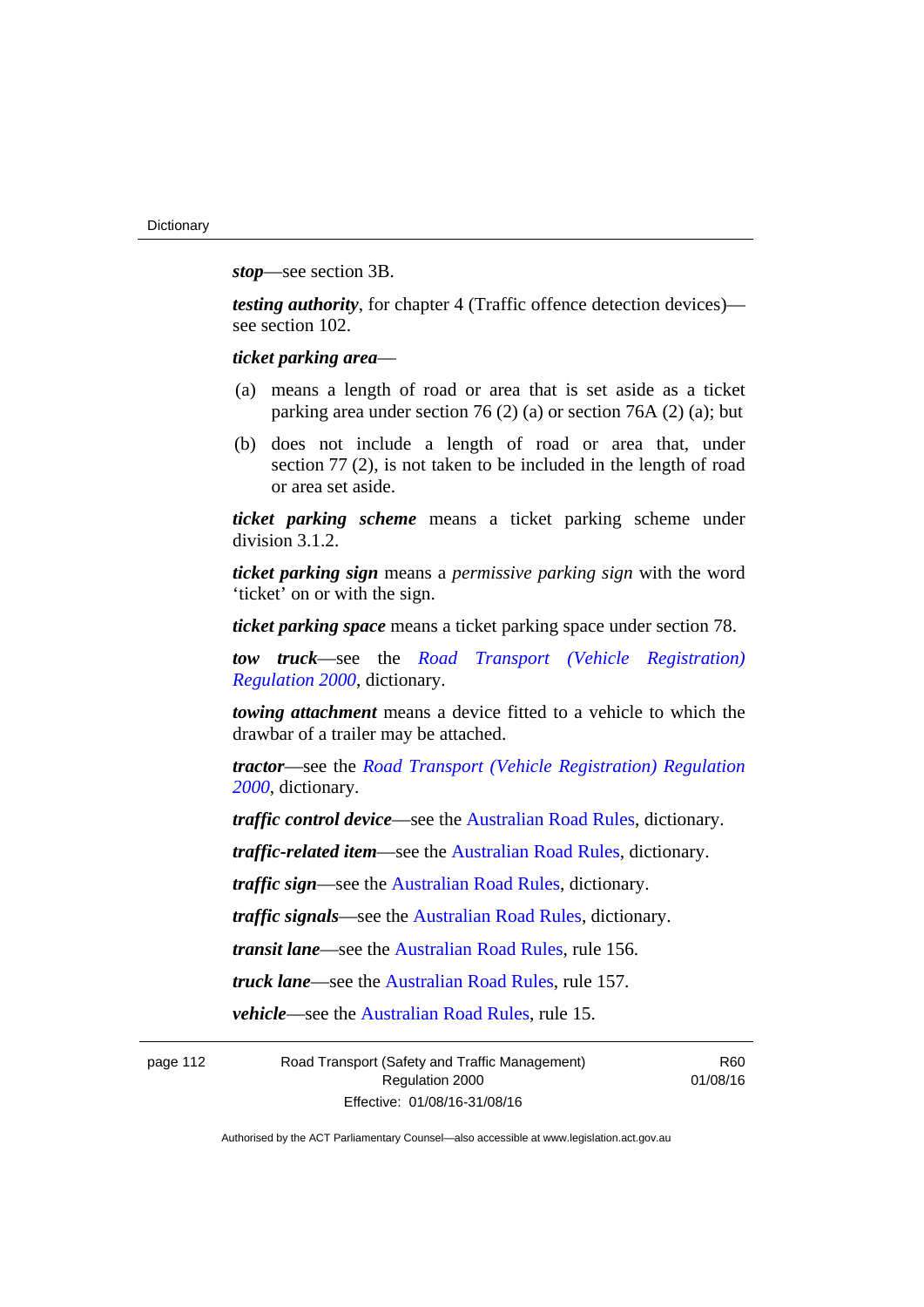*wheeled recreational device*—see the [Australian Road Rules](http://www.legislation.act.gov.au//ni/db_37271/default.asp), dictionary.

*wheeled toy*—see the [Australian Road Rules](http://www.legislation.act.gov.au//ni/db_37271/default.asp), dictionary.

*with*, for information about the application of a traffic control device—see the [Australian Road Rules](http://www.legislation.act.gov.au//ni/db_37271/default.asp), dictionary.

Road Transport (Safety and Traffic Management) Regulation 2000 Effective: 01/08/16-31/08/16

page 113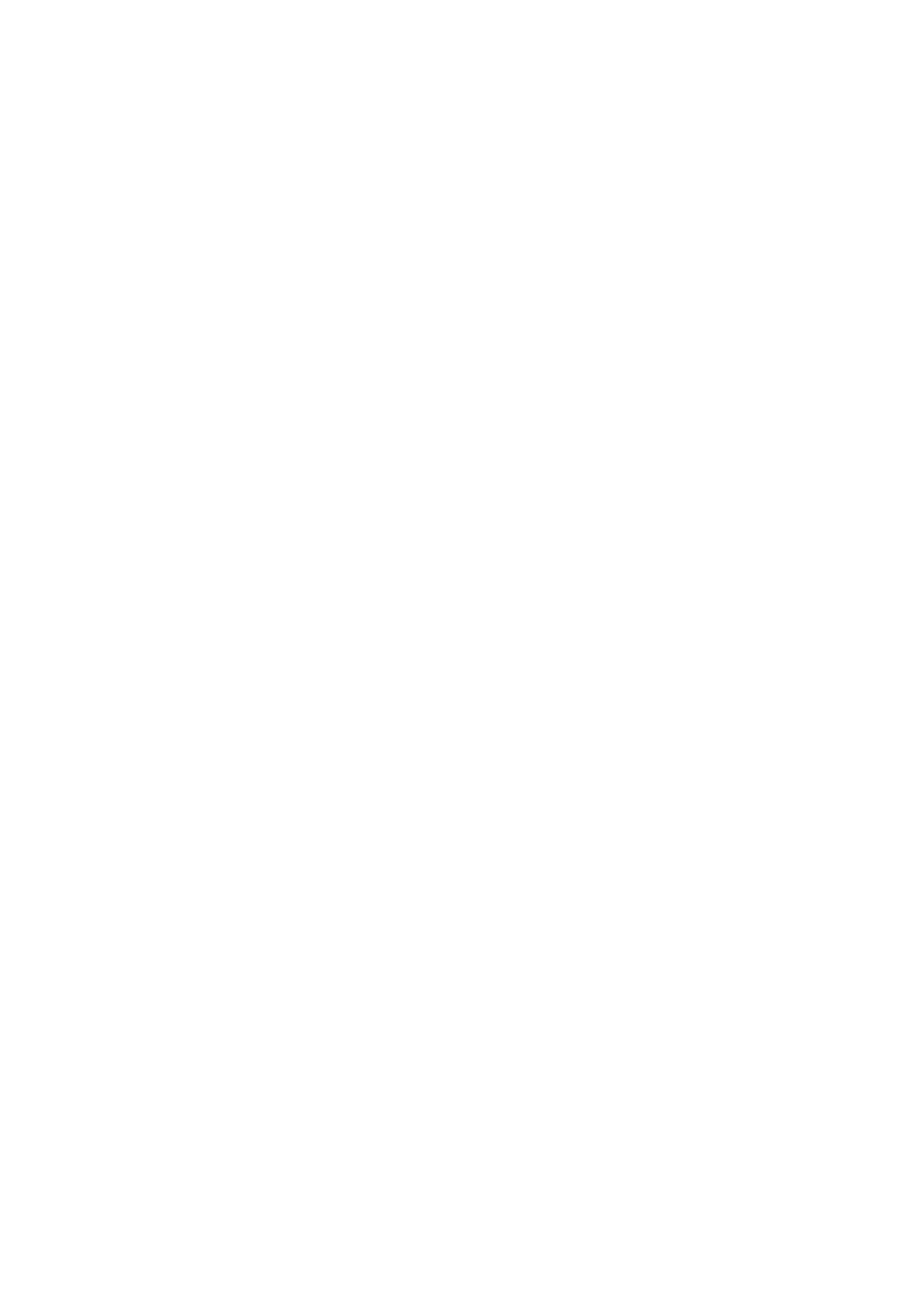1 About the endnotes

# **Endnotes**

# **1 About the endnotes**

Amending and modifying laws are annotated in the legislation history and the amendment history. Current modifications are not included in the republished law but are set out in the endnotes.

Not all editorial amendments made under the *[Legislation Act 2001](http://www.legislation.act.gov.au/a/2001-14)*, part 11.3 are annotated in the amendment history. Full details of any amendments can be obtained from the Parliamentary Counsel's Office.

Uncommenced amending laws are not included in the republished law. The details of these laws are underlined in the legislation history. Uncommenced expiries are underlined in the legislation history and amendment history.

If all the provisions of the law have been renumbered, a table of renumbered provisions gives details of previous and current numbering.

The endnotes also include a table of earlier republications.

| $A = Act$                                    | $NI = Notifiable$ instrument                |
|----------------------------------------------|---------------------------------------------|
| $AF =$ Approved form                         | $o = order$                                 |
| $am = amended$                               | $om = omitted/repealed$                     |
| $amdt = amendment$                           | $ord = ordinance$                           |
| $AR = Assembly$ resolution                   | $orig = original$                           |
| $ch = chapter$                               | par = paragraph/subparagraph                |
| $CN =$ Commencement notice                   | $pres = present$                            |
| $def = definition$                           | prev = previous                             |
| $DI = Disallowable instrument$               | $(\text{prev}) = \text{previously}$         |
| $dict = dictionary$                          | $pt = part$                                 |
| disallowed = disallowed by the Legislative   | $r = rule/subrule$                          |
| Assembly                                     | $reloc = relocated$                         |
| $div = division$                             | $remum = renumbered$                        |
| $exp = expires/expired$                      | $R[X]$ = Republication No                   |
| $Gaz = gazette$                              | $RI = reissue$                              |
| $hdg = heading$                              | $s = section/subsection$                    |
| $IA = Interpretation Act 1967$               | $sch = schedule$                            |
| $ins = inserted/added$                       | $sdiv = subdivision$                        |
| $LA =$ Legislation Act 2001                  | $SL = Subordinate$ law                      |
| $LR =$ legislation register                  | $sub =$ substituted                         |
| $LRA =$ Legislation (Republication) Act 1996 | $underlining = whole or part not commenced$ |
| $mod = modified/modification$                | or to be expired                            |
|                                              |                                             |

### **2 Abbreviation key**

page 114 Road Transport (Safety and Traffic Management) Regulation 2000 Effective: 01/08/16-31/08/16

R60 01/08/16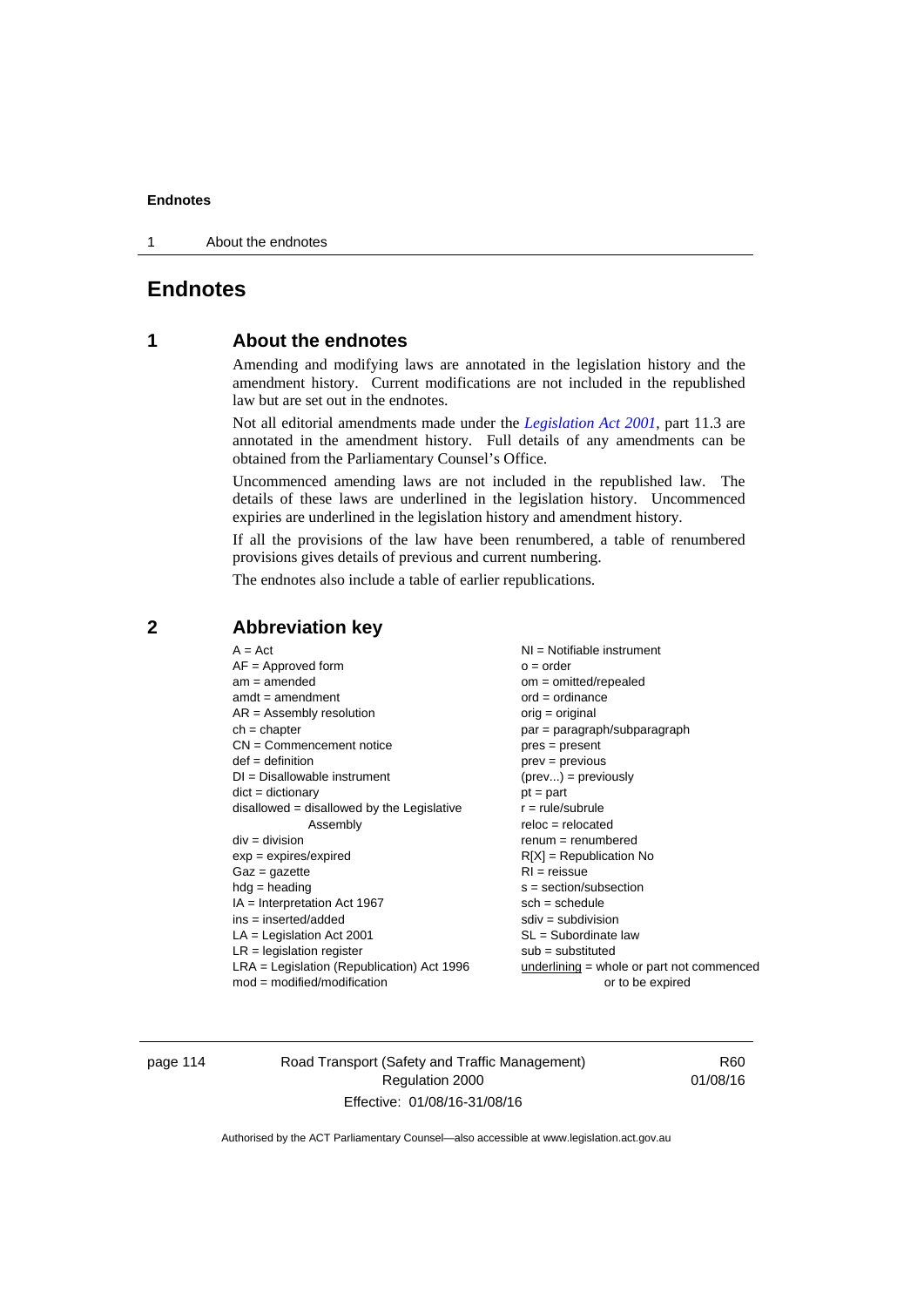#### **3 Legislation history**

This regulation was originally the *Road Transport (Safety and Traffic Management) Regulations 2000*. It was renamed under the *[Legislation Act 2001](http://www.legislation.act.gov.au/a/2001-14)*.

### **Road Transport (Safety and Traffic Management) Regulation 2000 SL2000-10**

notified 29 February 2000 [\(Gaz 2000 No S6](http://www.legislation.act.gov.au/gaz/2000-S6/default.asp))

s 1, s 2 commenced 29 February 2000 (IA 10B)

remainder commenced 1 March 2000 (s 2 and [Gaz 2000 No S5\)](http://www.legislation.act.gov.au/gaz/2000-S5/default.asp)

#### as amended by

# **Legislative Assembly [AR2000-2](http://www.legislation.act.gov.au/ar/2000-2/default.asp)**

notified 18 May 2000 ([Gaz 2000 No 20 p](http://www.legislation.act.gov.au/gaz/2000-20/default.asp) 505) commenced 18 May 2000 (SLA s 6 (13))

#### **[Road Transport \(Safety and Traffic Management\) Regulations](http://www.legislation.act.gov.au/sl/2000-21/default.asp)  [Amendment](http://www.legislation.act.gov.au/sl/2000-21/default.asp) SL2000-21 pt 2**

notified 18 May 2000 ([Gaz 2000 No 20\)](http://www.legislation.act.gov.au/gaz/2000-20/default.asp) commenced 18 May 2000 (s 1)

### **[Road Transport Legislation Regulations Amendment](http://www.legislation.act.gov.au/sl/2000-33/default.asp) SL2000-33 pt 2**  notified 2 August 2000 ([Gaz 2000 No S41](http://www.legislation.act.gov.au/gaz/2000-S41/default.asp)) commenced 2 August 2000 (s 1)

### **[Road Transport Legislation Regulations Amendment](http://www.legislation.act.gov.au/sl/2000-52/default.asp) SL2000-52 pt 2**  notified 14 December 2000 [\(Gaz 2000 No 50](http://www.legislation.act.gov.au/gaz/2000-50/default.asp)) commenced 14 December 2000 (s 1)

## **[Road Transport Legislation Amendment Act 2001](http://www.legislation.act.gov.au/a/2001-27) A2001-27 sch 4**

notified 24 May 2001 ([Gaz 2001 No 21\)](http://www.legislation.act.gov.au/gaz/2001-21/default.asp) s 1, s 2 commenced 24 May 2001 (IA s 10B) sch 4 commenced 24 May 2001 (s 2)

#### **[Road Transport \(Safety and Traffic Management\) Amendment](http://www.legislation.act.gov.au/a/2001-29)  [Act 2001](http://www.legislation.act.gov.au/a/2001-29) A2001-29 pt 3**  notified 24 May 2001 ([Gaz 2001 No 21\)](http://www.legislation.act.gov.au/gaz/2001-21/default.asp)

commenced 24 May 2001 (s 2)

R60 01/08/16 Road Transport (Safety and Traffic Management) Regulation 2000 Effective: 01/08/16-31/08/16

page 115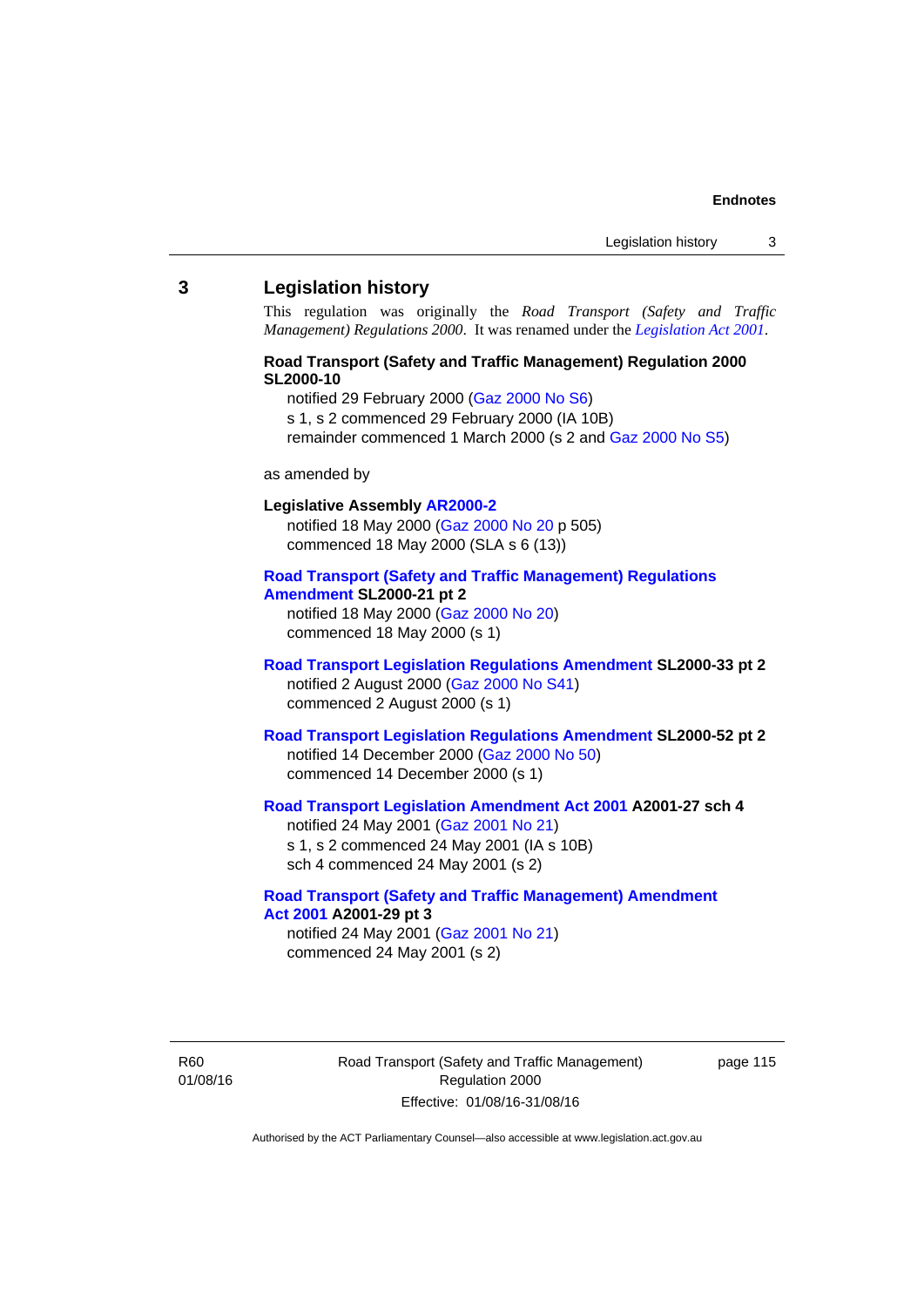| Legislation history<br>-3 |
|---------------------------|
|---------------------------|

| Legislation (Consequential Amendments) Act 2001 A2001-44 pt 348<br>notified 26 July 2001 (Gaz 2001 No 30)<br>s 1, s 2 commenced 26 July 2001 (IA s 10B)<br>pt 348 commenced 12 September 2001 (s 2 and see Gaz 2001<br><b>No S65)</b> |
|---------------------------------------------------------------------------------------------------------------------------------------------------------------------------------------------------------------------------------------|
| Statute Law Amendment Act 2001 A2001-11 pt 3.46<br>notified 5 September 2001 (Gaz 2001 No S 65)<br>s 1, s 2 commenced 5 September 2001 (IA s 10B)<br>pt 3.46 commenced 12 September 2001 (amdt 3.475)                                 |
| <b>Road Transport (Safety and Traffic Management) Regulations</b><br><b>Amendment 2001 SL2001-32</b><br>notified 11 September 2001 (Gaz 2001 No S69)<br>commenced 11 September 2001 (s 1)                                             |
| Road Transport (Public Passenger Services) Act 2001 A2001-62<br>pt 1.12<br>notified 10 September 2001 (Gaz 2001 No S66)<br>s 1, s 2 commenced 10 September 2001 (IA s 10B)<br>pt 1.12 commenced 1 December 2001 (s 2 and CN2001-2)    |
| <b>Road Transport Legislation Amendment Regulations 2002 SL2002-2</b><br>pt 5<br>notified LR 27 February 2002<br>s 1, s 2 commenced 27 February 2002 (LA s 75)<br>pt 5 commenced 1 March 2002 (s 2 and see CN2002-2)                  |
| <b>Road Transport (Safety and Traffic Management) Amendment</b><br>Regulations 2002 SL2002-7<br>notified LR 15 April 2002<br>commenced 16 April 2002 (s 2)                                                                            |
| Statute Law Amendment Act 2002 A2002-30 pt 3.73<br>notified LR 16 September 2002<br>s 1, s 2 taken to have commenced 19 May 1997 (LA s 75 (2))<br>pt 3.73 commenced 17 September 2002 (s 2 (1))                                       |

page 116 **Road Transport (Safety and Traffic Management)** Regulation 2000 Effective: 01/08/16-31/08/16

R60 01/08/16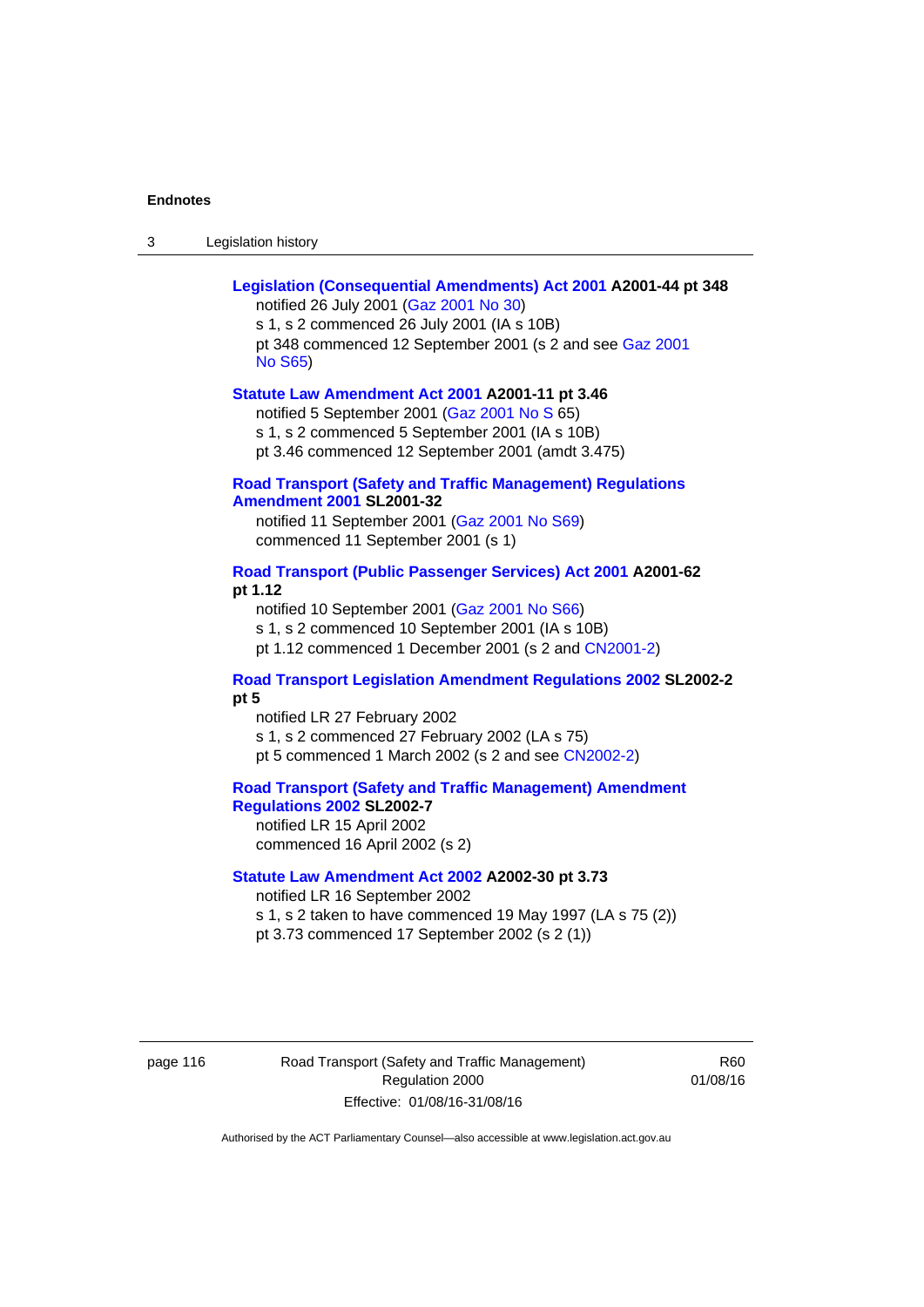#### **[Road Transport Legislation Amendment Regulations 2002 \(No 2\)](http://www.legislation.act.gov.au/sl/2002-31) SL2002-31 pt 5**

notified LR 31 October 2002 s 1, s 2 commenced 31 October 2002 (LA s 75 (1)) pt 5 commenced 1 November 2002 (s 2 (1))

#### **[Criminal Code 2002](http://www.legislation.act.gov.au/a/2002-51) A2002-51 pt 1.20**

notified LR 20 December 2002 s 1, s 2 commenced 20 December 2002 (LA s 75)

pt 1.20 commenced 1 January 2003 (s 2 (1))

# **[Urban Services \(Application of Criminal Code\) Amendment](http://www.legislation.act.gov.au/sl/2003-1)**

# **[Regulations 2002](http://www.legislation.act.gov.au/sl/2003-1) SL2003-1 pt 4**

notified LR 9 January 2003 s 1, s 2 commenced 9 January 2003 (LA s 75 (1)) pt 4 commenced 10 January 2003 (s 2 (3) and see LA s 73 (3) (b))

### **[Road Transport \(Safety and Traffic Management\) Amendment](http://www.legislation.act.gov.au/sl/2003-12)  [Regulations 2003 \(No 1\)](http://www.legislation.act.gov.au/sl/2003-12) SL2003-12**

notified LR 22 May 2003 s 1, s 2 commenced 22 May 2003 (LA s 75 (1)) remainder commenced 1 June 2003 (s 2 and [CN2003-3](http://www.legislation.act.gov.au/cn/2003-3/default.asp))

### **[Road Transport \(Safety and Traffic Management\) Amendment](http://www.legislation.act.gov.au/sl/2003-14)  [Regulations 2003 \(No 2\)](http://www.legislation.act.gov.au/sl/2003-14) SL2003-14**

notified LR 10 June 2003 s 1, s 2 commenced 10 June 2003 (LA s 75 (1)) remainder commenced 11 June 2003 (s 2)

#### **[Dangerous Substances Act 2004](http://www.legislation.act.gov.au/a/2004-7) A2004-7 sch 1 pt 1.8**

notified LR 19 March 2004 s 1, s 2 commenced 19 March 2004 (LA s 75 (1)) sch 1 pt 1.8 commenced 5 April 2004 (s 2 and [CN2004-6](http://www.legislation.act.gov.au/cn/2004-6/default.asp))

R60 01/08/16 Road Transport (Safety and Traffic Management) Regulation 2000 Effective: 01/08/16-31/08/16

page 117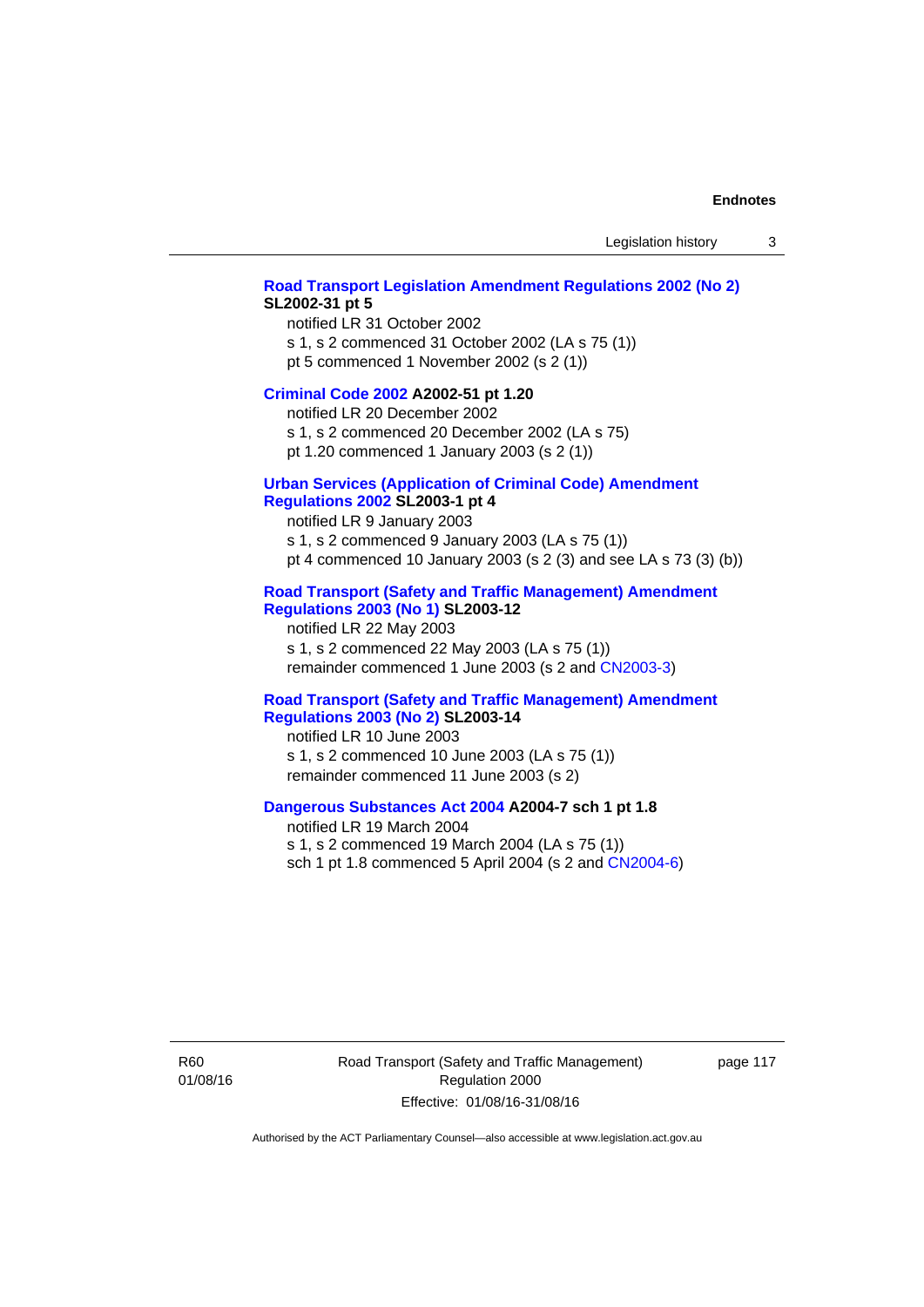### **[Road Transport Legislation \(Australian Road Rules\) Amendment](http://www.legislation.act.gov.au/sl/2004-16)  [Regulations 2004 \(No 1\)](http://www.legislation.act.gov.au/sl/2004-16) SL2004-16 pt 3**

notified LR 24 May 2004

s 1, s 2 commenced 24 May 2004 (LA s 75 (1)) pt 3 commenced 19 July 2004 (s 2 and [CN2004-10](http://www.legislation.act.gov.au/cn/2004-10/default.asp))

### **[Emergencies Act 2004](http://www.legislation.act.gov.au/a/2004-28) A2004-28 sch 3 pt 3.20**

notified LR 29 June 2004 s 1, s 2 commenced 29 June 2004 (LA s 75 (1)) sch 3 pt 3.20 commenced 1 July 2004 (s 2 (1) and [CN2004-11](http://www.legislation.act.gov.au/cn/2004-11/default.asp))

#### **[Road Transport Legislation Amendment Regulations 2004 \(No 1\)](http://www.legislation.act.gov.au/sl/2004-47) SL2004-47 pt 5**

notified LR 9 September 2004 s 1, s 2 commenced 9 September 2004 (LA s 75 (1)) pt 5 commenced 10 September 2004 (s 2)

### **[Road Transport Legislation \(Hire Cars\) Amendment Regulation 2005](http://www.legislation.act.gov.au/sl/2005-4)  [\(No 1\)](http://www.legislation.act.gov.au/sl/2005-4) SL2005-4 sch 2 pt 2.4**

notified LR 7 March 2005 s 1, s 2 commenced 7 March 2005 (LA s 75 (1)) sch 2 pt 2.4 commenced 9 March 2005 (s 2 and see [Road Transport](http://www.legislation.act.gov.au/a/2004-69)  [\(Public Passenger Services\) \(Hire Cars\) Amendment Act 2004](http://www.legislation.act.gov.au/a/2004-69) A2004-69, s 2 and LA s 79)

### **[Road Transport \(Safety and Traffic Management\) Amendment](http://www.legislation.act.gov.au/sl/2005-7)  [Regulation 2005 \(No 1\)](http://www.legislation.act.gov.au/sl/2005-7) SL2005-7**

notified LR 8 April 2005 s 1, s 2 commenced 8 April 2005 (LA s 75 (1)) remainder commenced 9 April 2005 (s 2)

### **[Road Transport \(Safety and Traffic Management\) Amendment](http://www.legislation.act.gov.au/sl/2005-22)  [Regulation 2005 \(No 2\)](http://www.legislation.act.gov.au/sl/2005-22) SL2005-22**

notified LR 15 September 2005 s 1, s 2 commenced 15 September 2005 (LA s 75 (1)) remainder commenced 16 September 2005 (s 2)

### **[Statute Law Amendment Act 2005 \(No 2\)](http://www.legislation.act.gov.au/a/2005-62) A2005-62 sch 1 pt 1.4**

notified LR 21 December 2005 s 1, s 2 commenced 21 December 2005 (LA s 75 (1)) sch 1 pt 1.4 commenced 11 January 2006 (s 2 (1))

page 118 Road Transport (Safety and Traffic Management) Regulation 2000 Effective: 01/08/16-31/08/16

R60 01/08/16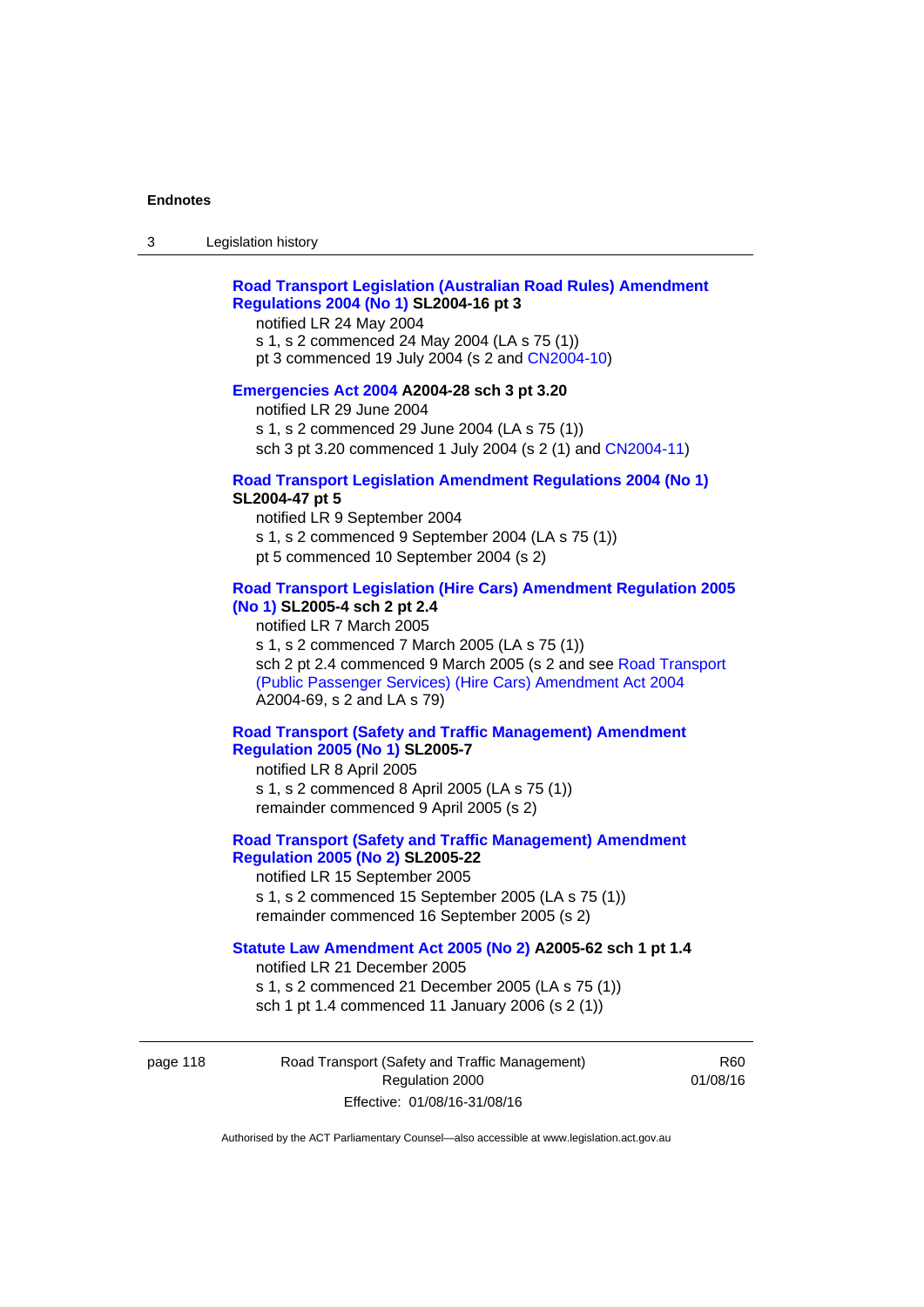| Legislation history |  |
|---------------------|--|
|---------------------|--|

### **[Road Transport \(Safety and Traffic Management\) Amendment](http://www.legislation.act.gov.au/sl/2006-4)  [Regulation 2006 \(No 1\)](http://www.legislation.act.gov.au/sl/2006-4) SL2006-4**

notified LR 16 January 2006 s 1, s 2 commenced 16 January 2006 (LA s 75 (1)) remainder commenced 17 January 2006 (s 2)

### **[Road Transport \(Public Passenger Services\) Amendment](http://www.legislation.act.gov.au/sl/2006-32)  [Regulation 2006 \(No 1\)](http://www.legislation.act.gov.au/sl/2006-32) SL2006-32 sch 1 pt 1.5**

notified LR 26 June 2006 s 1, s 2 commenced 26 June 2006 (LA s 75 (1)) sch 1 pt 1.5 commenced 3 July 2006 (s 2 (2))

#### **[Road Transport \(Safety and Traffic Management\) Amendment](http://www.legislation.act.gov.au/sl/2006-51)  [Regulation 2006 \(No 2\)](http://www.legislation.act.gov.au/sl/2006-51) SL2006-51**

notified LR 4 December 2006 s 1, s 2 commenced 4 December 2006 (LA s 75 (1)) remainder commenced 5 December 2006 (s 2)

#### **[Road Transport \(Safety and Traffic Management\) Amendment](http://www.legislation.act.gov.au/sl/2007-20)**

**[Regulation 2007 \(No 1\)](http://www.legislation.act.gov.au/sl/2007-20) SL2007-20**  notified LR 30 July 2007 s 1, s 2 commenced 30 July 2007 (LA s 75 (1)) remainder commenced 31 July 2007 (s 2)

#### **[Planning and Development \(Consequential Amendments\) Act 2007](http://www.legislation.act.gov.au/a/2007-25) A2007-25 sch 1 pt 1.29**

notified LR 13 September 2007 s 1, s 2 commenced 13 September 2007 (LA s 75 (1)) sch 1 pt 1.29 commenced 31 March 2008 (s 2 and see [Planning and](http://www.legislation.act.gov.au/a/2007-24)  [Development Act 2007](http://www.legislation.act.gov.au/a/2007-24) A2007-24, s 2 and [CN2008-1](http://www.legislation.act.gov.au/cn/2008-1/default.asp))

### **[Road Transport \(Safety and Traffic Management\) Amendment](http://www.legislation.act.gov.au/sl/2008-40)  [Regulation 2008 \(No 1\)](http://www.legislation.act.gov.au/sl/2008-40) SL2008-40**

notified LR 11 September 2008 s 1, s 2 commenced 11 September 2008 (LA s 75 (1)) remainder commenced 11 March 2009 (s 2 and LA s 79)

R60 01/08/16 Road Transport (Safety and Traffic Management) Regulation 2000 Effective: 01/08/16-31/08/16

page 119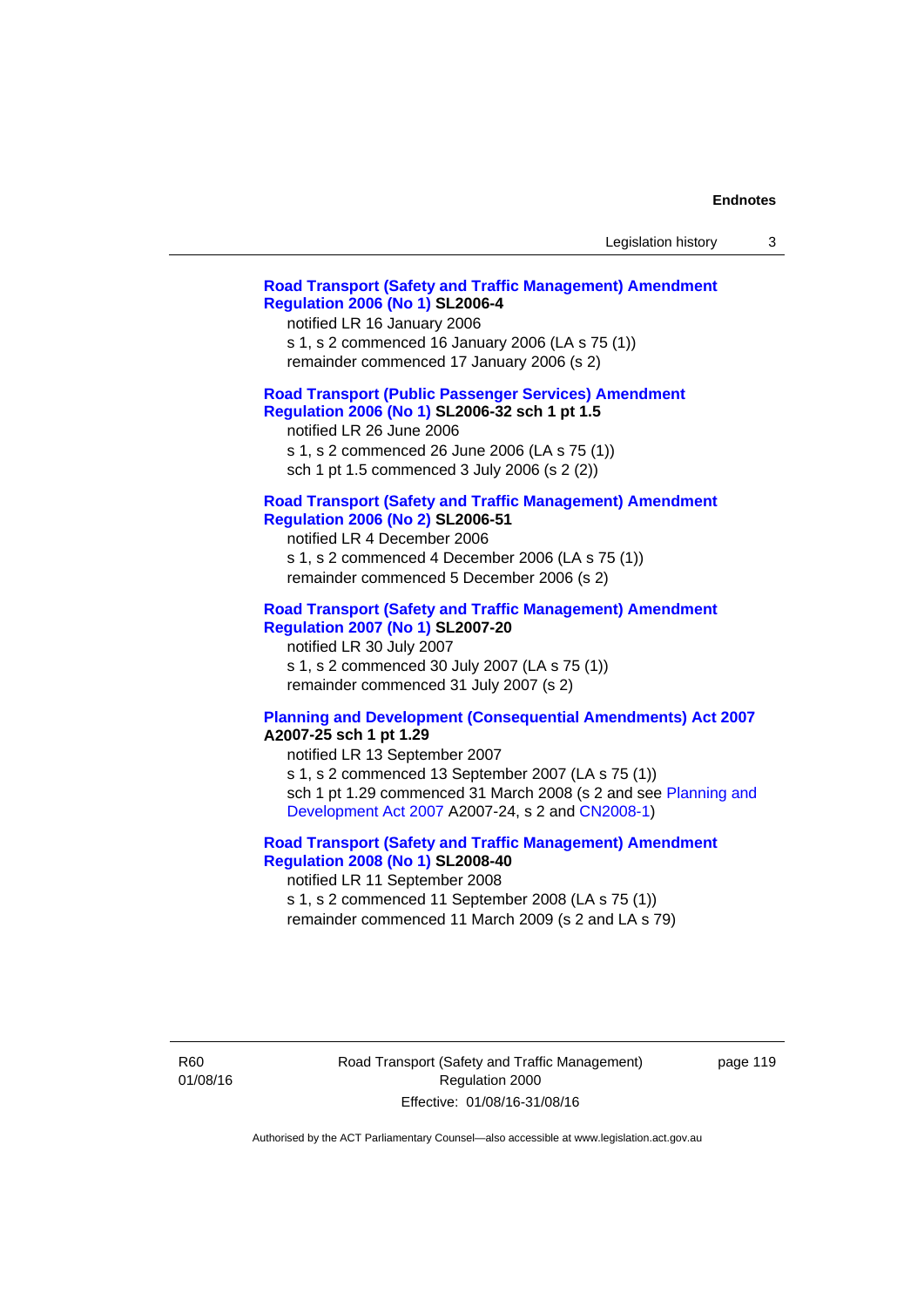### **[Road Transport Legislation Amendment Regulation 2008 \(No 2\)](http://www.legislation.act.gov.au/sl/2008-47) SL2008-47 sch 1 pt 1.3**

notified LR 1 December 2008 s 1, s 2 commenced 1 December 2008 (LA s 75 (1)) sch 1 pt 1.3 commenced 2 December 2008 (s 2)

#### **[Road Transport Legislation Amendment Regulation 2009 \(No 1\)](http://www.legislation.act.gov.au/sl/2009-6) SL2009-6 pt 4**

notified LR 11 March 2009 s 1, s 2 commenced 11 March 2009 (LA s 75 (1)) pt 4 commenced 16 March 2009 (s 2 and [CN2009-7\)](http://www.legislation.act.gov.au/cn/2009-7/default.asp)

### **[Road Transport \(Safety and Traffic Management\) Amendment](http://www.legislation.act.gov.au/sl/2009-7)  [Regulation 2009 \(No 1\)](http://www.legislation.act.gov.au/sl/2009-7) SL2009-7**

notified LR 12 March 2009 s 1, s 2 commenced 12 March 2009 (LA s 75 (1)) remainder commenced 13 March 2009 (s 2)

#### **[Road Transport \(Mass, Dimensions and Loading\) Act 2009](http://www.legislation.act.gov.au/a/2009-22/default.asp) A2009-22 sch 1 pt 1.10**

notified LR 3 September 2009 s 1, s 2 commenced 3 September 2009 (LA s 75 (1)) sch 1 pt 1.10 commenced 3 March 2010 (s 2 and LA s 79)

### **[Dangerous Goods \(Road Transport\) Act 2009](http://www.legislation.act.gov.au/a/2009-34) A2009-34 sch 1 pt 1.3**

notified LR 28 September 2009 s 1, s 2 commenced 28 September 2009 (LA s 75 (1)) sch 1 pt 1.3 commenced 2 April 2010 (s 2, [CN2010-5 a](http://www.legislation.act.gov.au/cn/2010-5/default.asp)nd LA s 77 (3))

**[Road Transport Legislation Amendment Regulation 2010 \(No 1\)](http://www.legislation.act.gov.au/sl/2010-5)**

#### **SL2010-5 pt 4**

notified LR 1 March 2010 s 1, s 2 commenced 1 March 2010 (LA s 75 (1)) s 55, ss 58-62 commenced 15 March 2011 (s 2 (2)) pt 4 remainder commenced 15 March 2010 (s 2 (1))

#### **[Road Transport Legislation Amendment Regulation 2010 \(No 2\)](http://www.legislation.act.gov.au/sl/2010-7) SL2010-7 pt 5**  notified LR 16 March 2010

s 1, s 2 commenced 16 March 2010 (LA s 75 (1)) pt 5 commenced 17 March 2010 (s 2 (1))

page 120 Road Transport (Safety and Traffic Management) Regulation 2000 Effective: 01/08/16-31/08/16

R60 01/08/16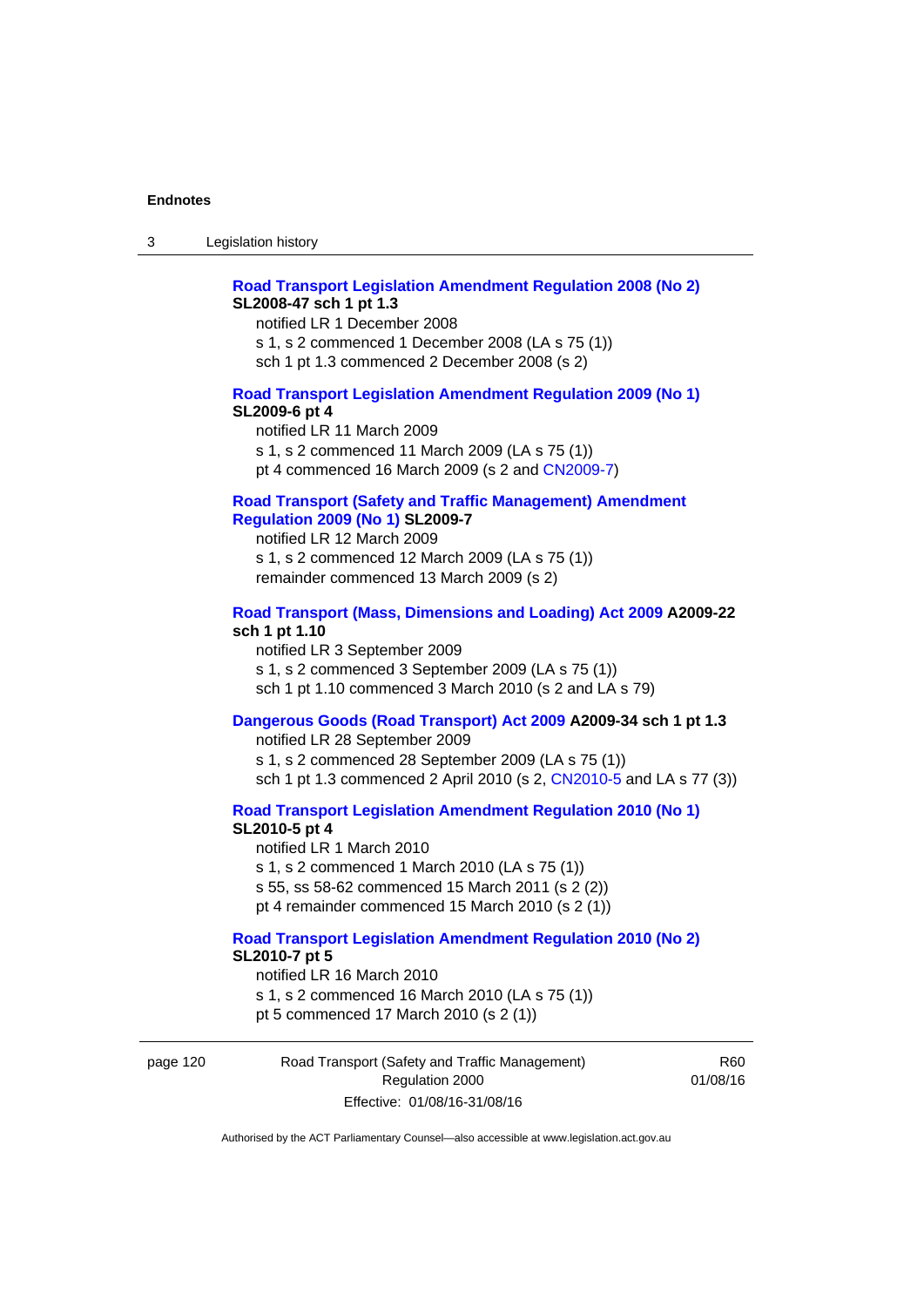| Legislation history |  |  |
|---------------------|--|--|
|---------------------|--|--|

### **[Personal Property Securities Act 2010](http://www.legislation.act.gov.au/a/2010-15) A2010-15 sch 2 pt 2.5**

notified LR 1 April 2010 s 1, s 2 commenced 1 April 2010 (LA s 75 (1)) sch 2 pt 2.5 commenced 30 January 2012 (s 2 (2) (b))

# **[Statute Law Amendment Act 2010](http://www.legislation.act.gov.au/a/2010-18) A2010-18 sch 3 pt 3.21**

notified LR 13 May 2010 s 1, s 2 commenced 13 May 2010 (LA s 75 (1)) sch 3 pt 3.21 commenced 3 June 2010 (s 2)

#### **[Road Transport Legislation Amendment Regulation 2010 \(No 4\)](http://www.legislation.act.gov.au/sl/2010-33) SL2010-33 pt 3**

notified LR 5 August 2010 s 1, s 2 commenced 5 August 2010 (LA s 75 (1)) pt 3 commenced 6 August 2010 (s 2)

#### **[Road Transport \(Safety and Traffic Management\) Amendment](http://www.legislation.act.gov.au/sl/2010-38)  [Regulation 2010 \(No 1\)](http://www.legislation.act.gov.au/sl/2010-38) SL2010-38**

notified LR 16 September 2010 s 1, s 2 commenced 16 September 2010 (LA s 75 (1)) remainder commenced 17 September 2010 (s 2)

#### **[Road Transport Legislation Amendment Regulation 2011 \(No 1\)](http://www.legislation.act.gov.au/sl/2011-2) SL2011-2 pt 3**

notified LR 27 January 2011 s 1, s 2 commenced 27 January 2011 (LA s 75 (1)) pt 3 commenced 28 January 2011 (s 2)

### **[Statute Law Amendment Act 2011 \(No 3\)](http://www.legislation.act.gov.au/a/2011-52) A2011-52 sch 3 pt 3.49**

notified LR 28 November 2011 s 1, s 2 commenced 28 November 2011 (LA s 75 (1)) sch 3 pt 3.49 commenced 12 December 2011 (s 2)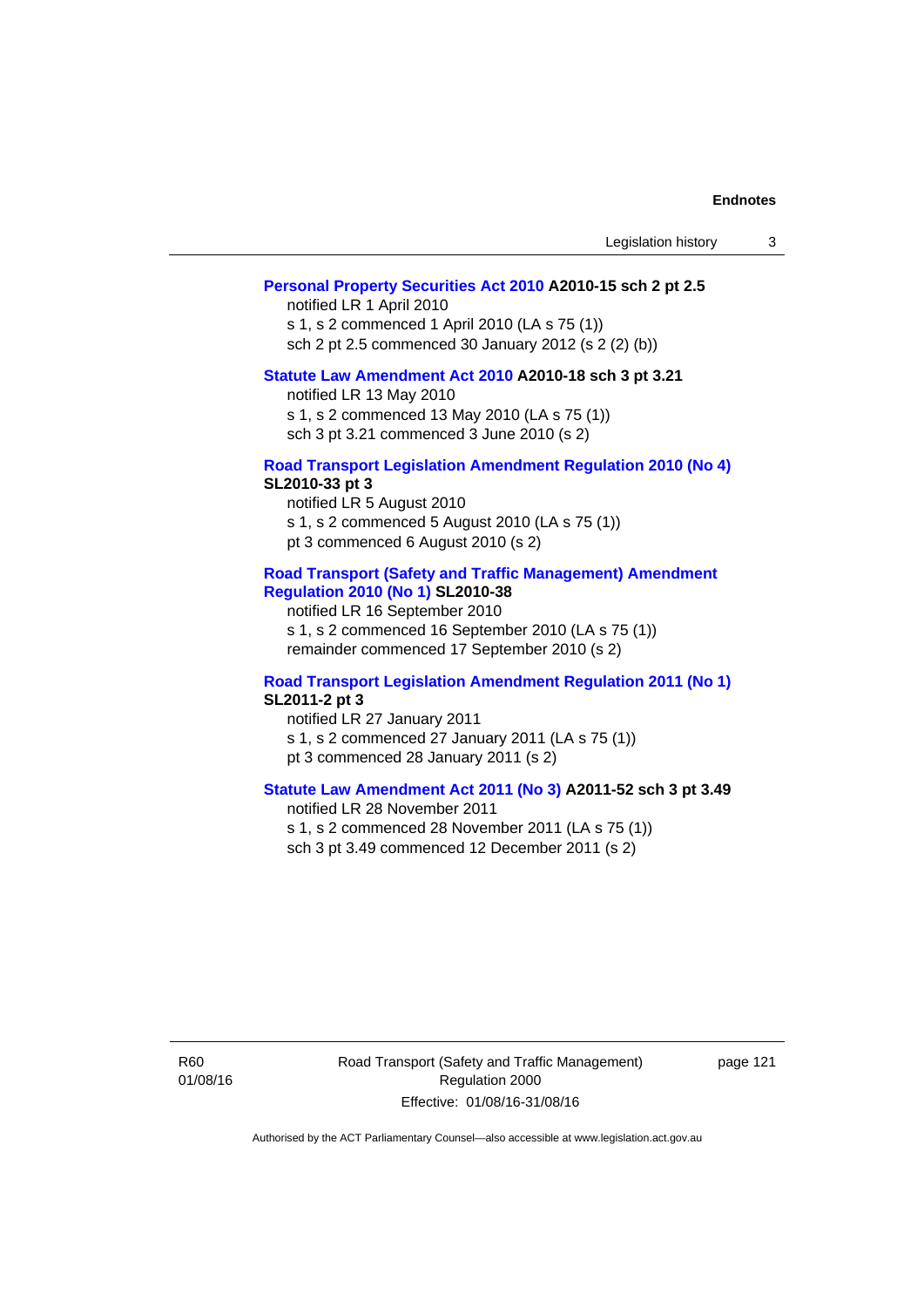3 Legislation history

### **[Road Transport \(Safety and Traffic Management\) Amendment](http://www.legislation.act.gov.au/sl/2011-35)  [Regulation 2011 \(No 1\)](http://www.legislation.act.gov.au/sl/2011-35) SL2011-35**

notified LR 19 December 2011

s 1, s 2 commenced 19 December 2011 (LA s 75 (1)) remainder commenced 15 January 2012 (s 2 and see [Road Transport](http://www.legislation.act.gov.au/a/2011-38)  [\(Safety and Traffic Management\) Amendment Act 2011](http://www.legislation.act.gov.au/a/2011-38) A2011-38, s 2 and [CN2011-15\)](http://www.legislation.act.gov.au/cn/2011-15/default.asp)

### **[Road Transport Legislation Amendment Regulation 2012 \(No 1\)](http://www.legislation.act.gov.au/sl/2012-44/default.asp) SL2012-44 pt 6**

notified LR 19 December 2012 s 1, s 2 commenced 19 December 2012 (LA s 75 (1)) pt 6 commenced 20 December 2012 (s 2)

#### **[Road Transport \(Police Driver and Rider Exemptions\) Amendment](http://www.legislation.act.gov.au/sl/2013-9/default.asp)  [Regulation 2013 \(No 1\)](http://www.legislation.act.gov.au/sl/2013-9/default.asp) SL2013-9 pt 3**

notified LR 6 May 2013 s 1, s 2 commenced 6 May 2013 (LA s 75 (1)) pt 3 commenced 7 May 2013 (s 2)

#### **[Road Transport Legislation Amendment Regulation 2013 \(No 3\)](http://www.legislation.act.gov.au/sl/2013-20) SL2013-20 pt 3**  notified LR 29 July 2013

s 1, s 2 commenced 29 July 2013 (LA s 75 (1)) pt 3 commenced 1 August 2013 (s 2)

### **[Road Transport \(Safety and Traffic Management\) Amendment](http://www.legislation.act.gov.au/sl/2013-25)  [Regulation 2013 \(No 1\)](http://www.legislation.act.gov.au/sl/2013-25) SL2013-25**

notified LR 5 September 2013 s 1, s 2 commenced 5 September 2013 (LA s 75 (1)) remainder commenced 6 September 2013 (s 2)

#### **[Heavy Vehicle National Law \(Consequential Amendments\) Act 2013](http://www.legislation.act.gov.au/a/2013-52) A2013-52 pt 13**  notified LR 9 December 2013

s 1, s 2 commenced 9 December 2013 (LA s 75 (1)) pt 13 commenced 10 February 2014 (s 2 and see [Heavy Vehicle](http://www.legislation.act.gov.au/a/2013-51/default.asp)  [National Law \(ACT\) Act 2013](http://www.legislation.act.gov.au/a/2013-51/default.asp) A2013-51, s 2 (1) and [CN2014-2](http://www.legislation.act.gov.au/cn/2014-2/default.asp))

page 122 Road Transport (Safety and Traffic Management) Regulation 2000 Effective: 01/08/16-31/08/16

R60 01/08/16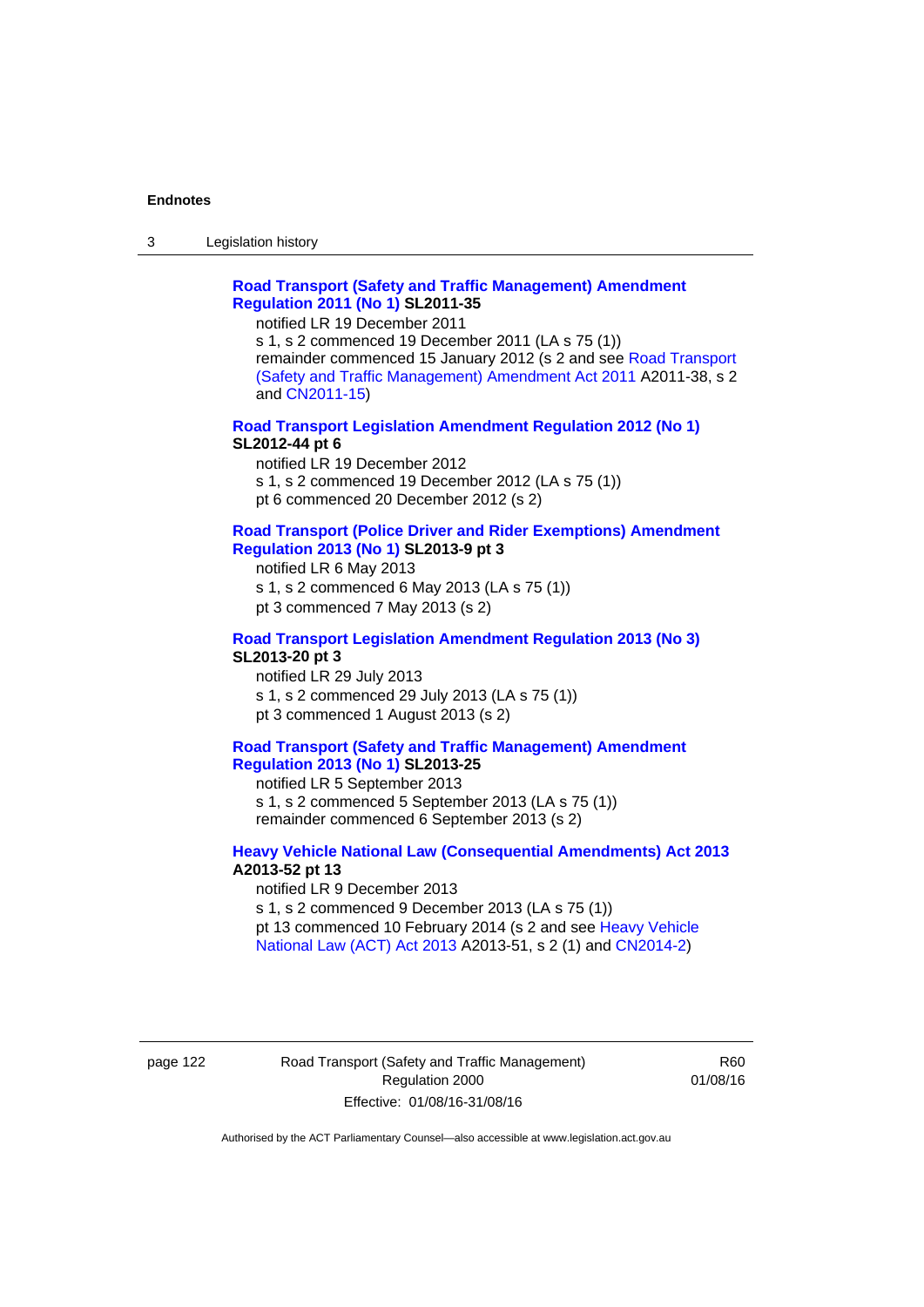| Legislation history |  |
|---------------------|--|
|---------------------|--|

### **[Road Transport \(Safety and Traffic Management\) Amendment](http://www.legislation.act.gov.au/sl/2014-5)  [Regulation 2014 \(No 1\)](http://www.legislation.act.gov.au/sl/2014-5) SL2014-5**

notified LR 27 March 2014 s 1, s 2 commenced 27 March 2014 (LA s 75 (1)) remainder commenced 28 March 2014 (s 2)

### **[Road Transport \(Safety and Traffic Management\) Amendment](http://www.legislation.act.gov.au/sl/2014-11)**

**[Regulation 2014 \(No 2\)](http://www.legislation.act.gov.au/sl/2014-11) SL2014-11**  notified LR 26 June 2014 s 1, s 2 commenced 26 June 2014 (LA s 75 (1))

remainder commenced 27 June 2014 (s 2)

#### **[Road Transport Legislation Amendment Act 2015](http://www.legislation.act.gov.au/a/2015-30/default.asp) A2015-30 pt 8**

notified LR 21 August 2015 s 1, s 2 commenced 21 August 2015 (LA s 75 (1)) pt 8 commenced 22 August 2015 (s 2)

#### **[Road Transport \(Safety and Traffic Management\) Amendment](http://www.legislation.act.gov.au/sl/2015-29)  [Regulation 2015 \(No 1\)](http://www.legislation.act.gov.au/sl/2015-29) SL2015-29**

notified LR 28 August 2015 s 1, s 2 commenced 28 August 2015 (LA s 75 (1)) remainder commenced 29 August 2015 (s 2)

#### **[Road Transport Legislation Amendment Regulation 2015 \(No 1\)](http://www.legislation.act.gov.au/sl/2015-33) SL2015-33 pt 3**

notified LR 29 October 2015 s 1, s 2 commenced 29 October 2015 (LA s 75 (1)) pt 3 commenced 1 November 2015 (s 2)

### **[Road Transport \(Safety and Traffic Management\) Amendment](http://www.legislation.act.gov.au/sl/2015-35)  [Regulation 2015 \(No 2\)](http://www.legislation.act.gov.au/sl/2015-35) SL2015-35**

notified LR 18 November 2015 s 1, s 2 commenced 18 November 2015 (LA s 75 (1)) remainder commenced 19 November 2015 (s 2)

### **[Statute Law Amendment Act 2015 \(No 2\)](http://www.legislation.act.gov.au/a/2015-50) A2015-50 sch 3 pt 3.30**

notified LR 25 November 2015

s 1, s 2 commenced 25 November 2015 (LA s 75 (1))

sch 3 pt 3.30 commenced 9 December 2015 (s 2)

R60 01/08/16 Road Transport (Safety and Traffic Management) Regulation 2000 Effective: 01/08/16-31/08/16

page 123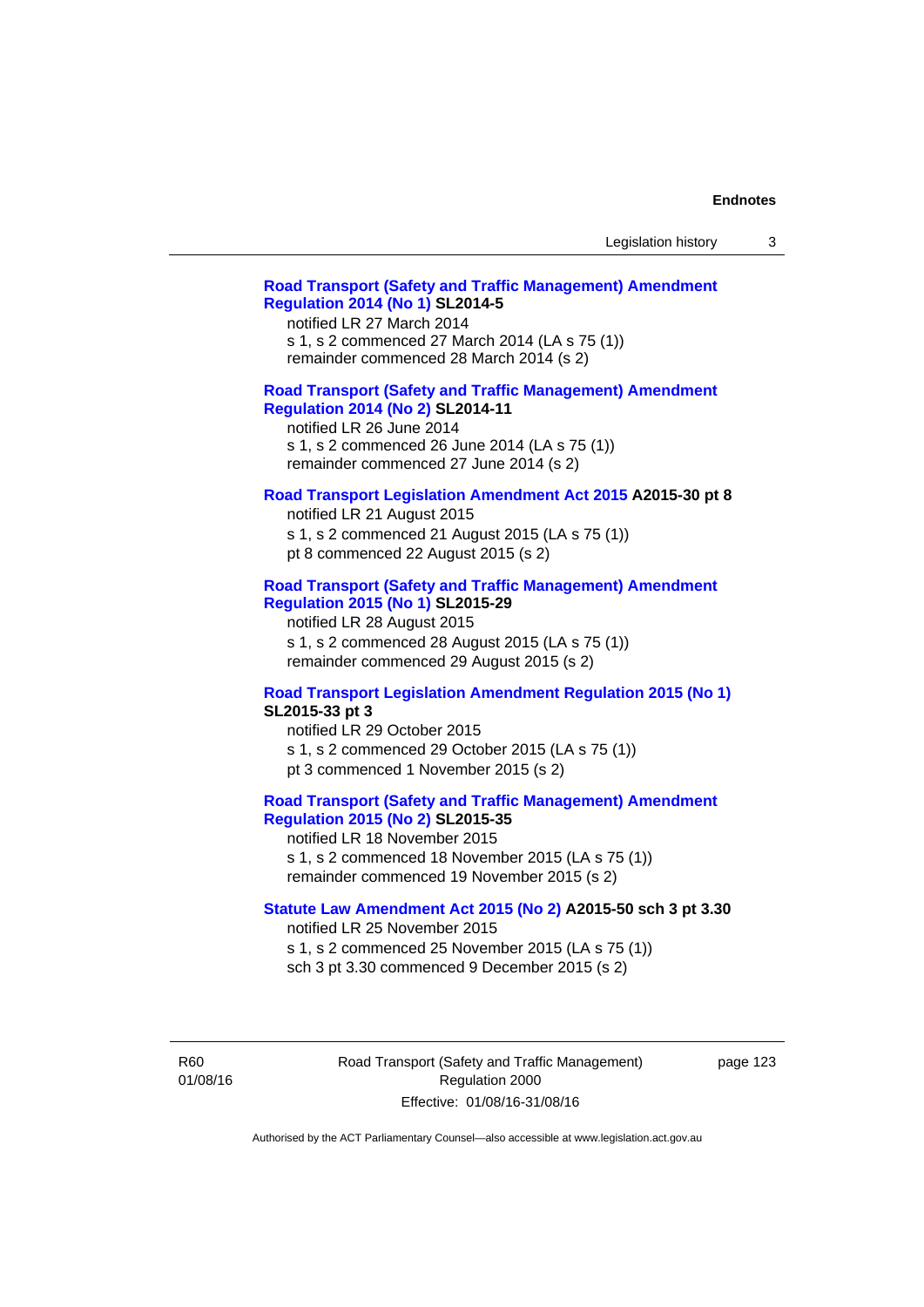3 Legislation history

**[Road Transport Legislation Amendment Act 2016 \(No 2\)](http://www.legislation.act.gov.au/a/2016-14) A2016-14** 

**pt 5** 

notified LR 17 March 2016 s 1, s 2 commenced 17 March 2016 (LA s 75 (1)) pt 5 commenced 18 March 2016 (s 2)

#### **[Emergencies Amendment Act 2016](http://www.legislation.act.gov.au/a/2016-33) A2016-33 sch 1 pt 1.17**

notified LR 20 June 2016 s 1, s 2 commenced 20 June 2016 (LA s 75 (1)) sch 1 pt 1.17 commenced 21 June 2016 (s 2)

#### **[Road Transport \(Safety and Traffic Management\) Amendment](http://www.legislation.act.gov.au/sl/2016-15)  [Regulation 2016 \(No 1\)](http://www.legislation.act.gov.au/sl/2016-15) SL2016-15**

notified LR 29 June 2016 s 1, s 2 commenced 29 June 2016 (LA s 75 (1)) remainder commenced 1 July 2016 (s 2)

#### **[Road Transport \(Taxi Industry Innovation\) Legislation Amendment](http://www.legislation.act.gov.au/sl/2016-20/default.asp)  [Regulation 2016 \(No 1\)](http://www.legislation.act.gov.au/sl/2016-20/default.asp) SL2016-20 sch 1 pt 1.4**

notified LR 26 July 2016 s 1, s 2 commenced 26 July 2016 (LA s 75 (1)) sch 1 pt 1.4 commenced 1 August 2016 (s 2 (1))

page 124 Road Transport (Safety and Traffic Management) Regulation 2000 Effective: 01/08/16-31/08/16

R60 01/08/16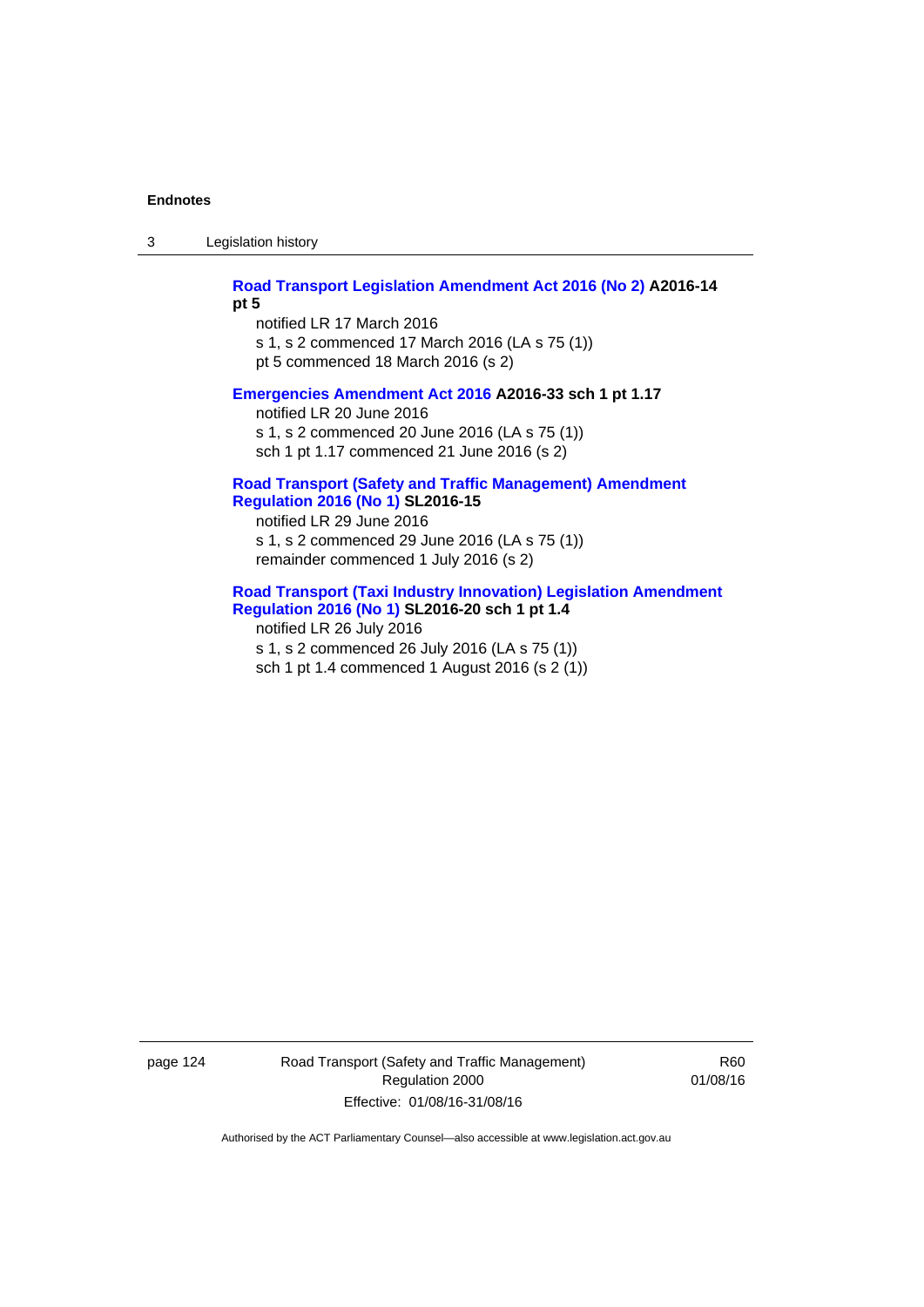# 01/08/16 Road Transport (Safety and Traffic Management) Regulation 2000 **4 Amendment history Name of regulation**  s 1 am R18 LA **Dictionary**  s 2 om [A2001-27](http://www.legislation.act.gov.au/a/2001-27) amdt 4.24 ins [SL2005-22](http://www.legislation.act.gov.au/sl/2005-22) amdt 1.1 **Dictionary—application to Australian Road Rules**  s 3 hdg bracketed note exp 17 September 2002 (s 4 (3)) s 3 am [A2001-44](http://www.legislation.act.gov.au/a/2001-44) amdt 1.3793 sub [SL2005-22](http://www.legislation.act.gov.au/sl/2005-22) amdt 1.1 *Road* **includes road related area**  s 3A **ins SL2005-22** amdt 1.1 **Meaning of** *park* **and** *stop* s 3B ins [SL2005-22](http://www.legislation.act.gov.au/sl/2005-22) amdt 1.1 **Notes**  s 4 hdg bracketed note exp 17 September 2002 (s 4 (3))<br>s 4 am A2001-44 amdt 1.3794: A2002-30 amdt 3.76 am [A2001-44](http://www.legislation.act.gov.au/a/2001-44) amdt 1.3794; [A2002-30](http://www.legislation.act.gov.au/a/2002-30) amdt 3.769 (2), (3) exp 17 September 2002 (s (4 (3)) **Offences against regulation—application of Criminal Code etc**  s 4A ins [SL2003-1](http://www.legislation.act.gov.au/sl/2003-1) s 16 **Offences against regulation are strict liability offences**  s 4B ins [SL2003-1](http://www.legislation.act.gov.au/sl/2003-1) s 16 **General defence of accident or reasonable effort**  s 4C ins [SL2003-1](http://www.legislation.act.gov.au/sl/2003-1) s 16 **Meaning of** *Australian Road Rules* s 5 hdg bracketed note exp 17 September 2002 (s 4 (3)) s 5 sub [SL2004-16](http://www.legislation.act.gov.au/sl/2004-16) s 25 am [SL2005-22](http://www.legislation.act.gov.au/sl/2005-22) amdt 1.2 sub [SL2010-5](http://www.legislation.act.gov.au/sl/2010-5) s 51 am [SL2013–20](http://www.legislation.act.gov.au/sl/2013-20) s 24 **Incorporation of Australian Road Rules into ACT law**  s 6 hdg bracketed note exp 17 September 2002 (s 4 (3)) **Transitional—ARR r 266 and r 267**  s 6A ins [SL2010-5](http://www.legislation.act.gov.au/sl/2010-5) s 52 exp 14 March 2011 (s 6A (2)) **Substitution—ARR r 300**  s 6B ins [SL2010-38](http://www.legislation.act.gov.au/sl/2010-38) s 4 om [SL2013–20](http://www.legislation.act.gov.au/sl/2013-20) s 25

page 125

Authorised by the ACT Parliamentary Counsel—also accessible at www.legislation.act.gov.au

Effective: 01/08/16-31/08/16

R60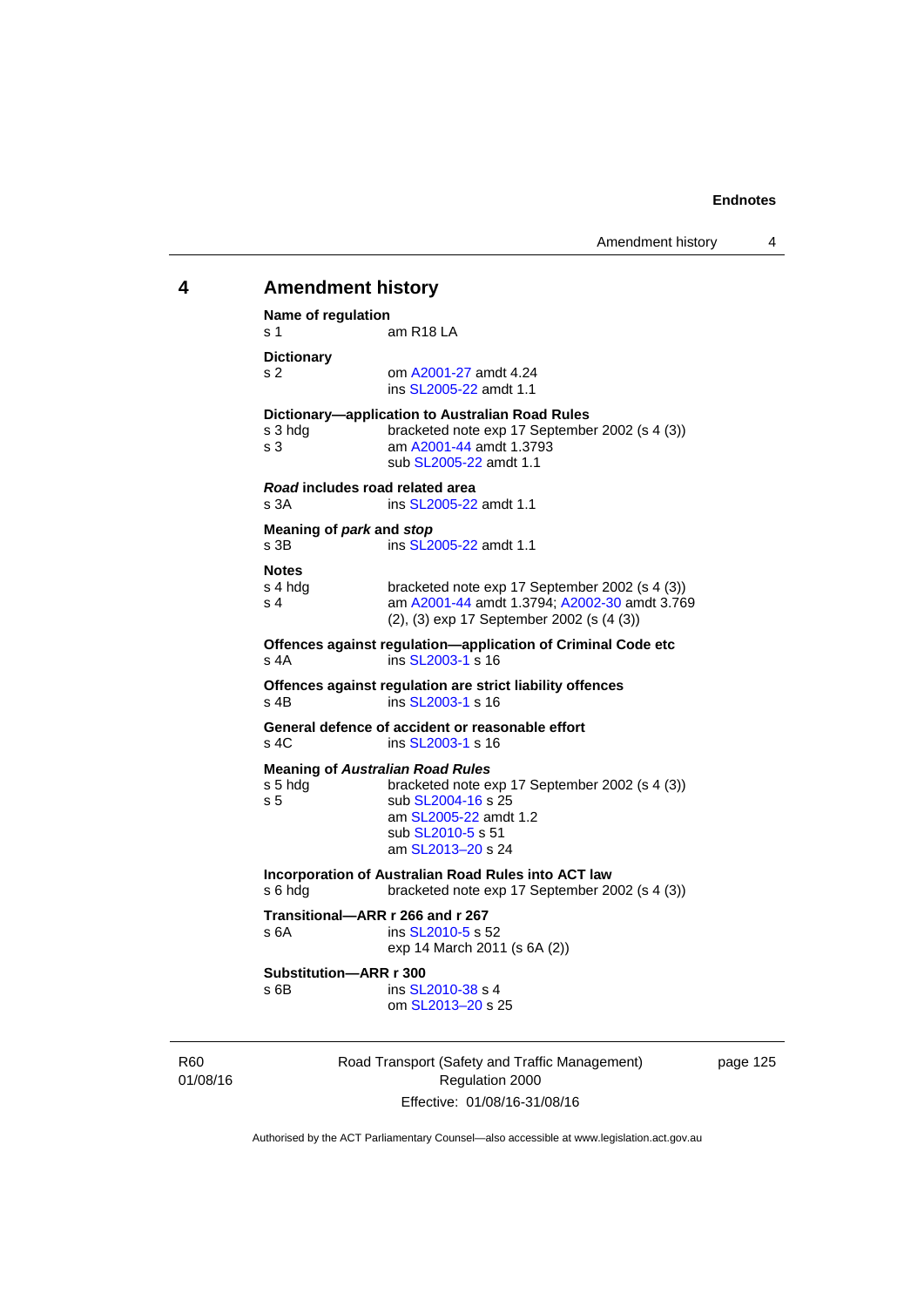| 4        | Amendment history                                                                                   |                                                                                                                                                                                                                                                                                                             |                        |
|----------|-----------------------------------------------------------------------------------------------------|-------------------------------------------------------------------------------------------------------------------------------------------------------------------------------------------------------------------------------------------------------------------------------------------------------------|------------------------|
|          | General<br>div 2.2.1 hdg<br>note 2                                                                  | am SL2000-52 s 3; SL2001-32 s 3; SL2002-31 s 22;<br>SL2003-12 s 4; SL2004-16 ss 26-30<br>sub SL2005-22 s 4<br>am SL2006-32 amdt 1.92; items renum R24 LA; SL2010-5<br>s 53, s 54; items renum R34 LA; SL2010-5 s 55; SL2013-20<br>ss 26-28; items renum R47 LA; SL2015-35 s 4; items renum<br><b>R55 LA</b> |                        |
|          | div 2.2.1 hdg<br>note 3                                                                             | sub SL2005-22 s 4<br>am A2009-22 amdt 1.25; SL2010-33 s 5; items renum R38 LA;<br>A2013-52 s 65; A2015-30 s 42; SL2015-33 s 5, s 6; items<br>renum R54 LA                                                                                                                                                   |                        |
|          | s 7 hdg<br>s 7                                                                                      | References to another law of this jurisdiction etc<br>bracketed note exp 17 September 2002 (s 4 (3))<br>am A2001-44 amdt 1.3795, amdt 1.3796                                                                                                                                                                |                        |
|          | s 8 hdg                                                                                             | ARR r 10 (2)-penalties for offences<br>bracketed note exp 17 September 2002 (s 4 (3))                                                                                                                                                                                                                       |                        |
|          | ARR r 25 (2)-default speed-limit in built-up area<br>s 8A<br>ins SL2003-12 s 5<br>om SL2004-16 s 31 |                                                                                                                                                                                                                                                                                                             |                        |
|          | s 9 hdg<br>s 9                                                                                      | ARR r 95-emergency stopping lane only signs<br>bracketed note exp 17 September 2002 (s 4 (3))<br>am SL2005-22 amdt 1.3                                                                                                                                                                                      |                        |
|          | ARR r 104-no truck signs<br>s 10 hda<br>s 10                                                        | bracketed note exp 17 September 2002 (s 4 (3))<br>am SL2005-22 amdt 1.4                                                                                                                                                                                                                                     |                        |
|          | s 11A                                                                                               | ARR r 158 (2) (c)-other vehicles permitted to travel in bicycle lanes<br>ins SL2016-20 amdt 1.39                                                                                                                                                                                                            |                        |
|          | $s$ 12 hdg<br>s 12                                                                                  | ARR r 158 (2) (c)-other vehicles permitted to travel in bus lanes<br>bracketed note exp 17 September 2002 (s 4 (3))<br>sub SL2002-31 s 23; SL2005-4 amdt 2.38<br>am SL2006-32 amdt 1.93                                                                                                                     |                        |
|          | ARR r 176—stopping on a clearway<br>s 12A                                                           | ins SL2004-16 s 32<br>om SL2010-5 s 56<br>ins SL2016-20 amdt 1.40                                                                                                                                                                                                                                           |                        |
|          | s 13 hdg<br>s 13                                                                                    | ARR r 179 (1) (c)-stopping in a loading zone-goods and permit vehicles<br>bracketed note exp 17 September 2002 (s 4 (3))<br>sub SL2005-22 s 5                                                                                                                                                               |                        |
| page 126 |                                                                                                     | Road Transport (Safety and Traffic Management)<br>Regulation 2000                                                                                                                                                                                                                                           | <b>R60</b><br>01/08/16 |

Effective: 01/08/16-31/08/16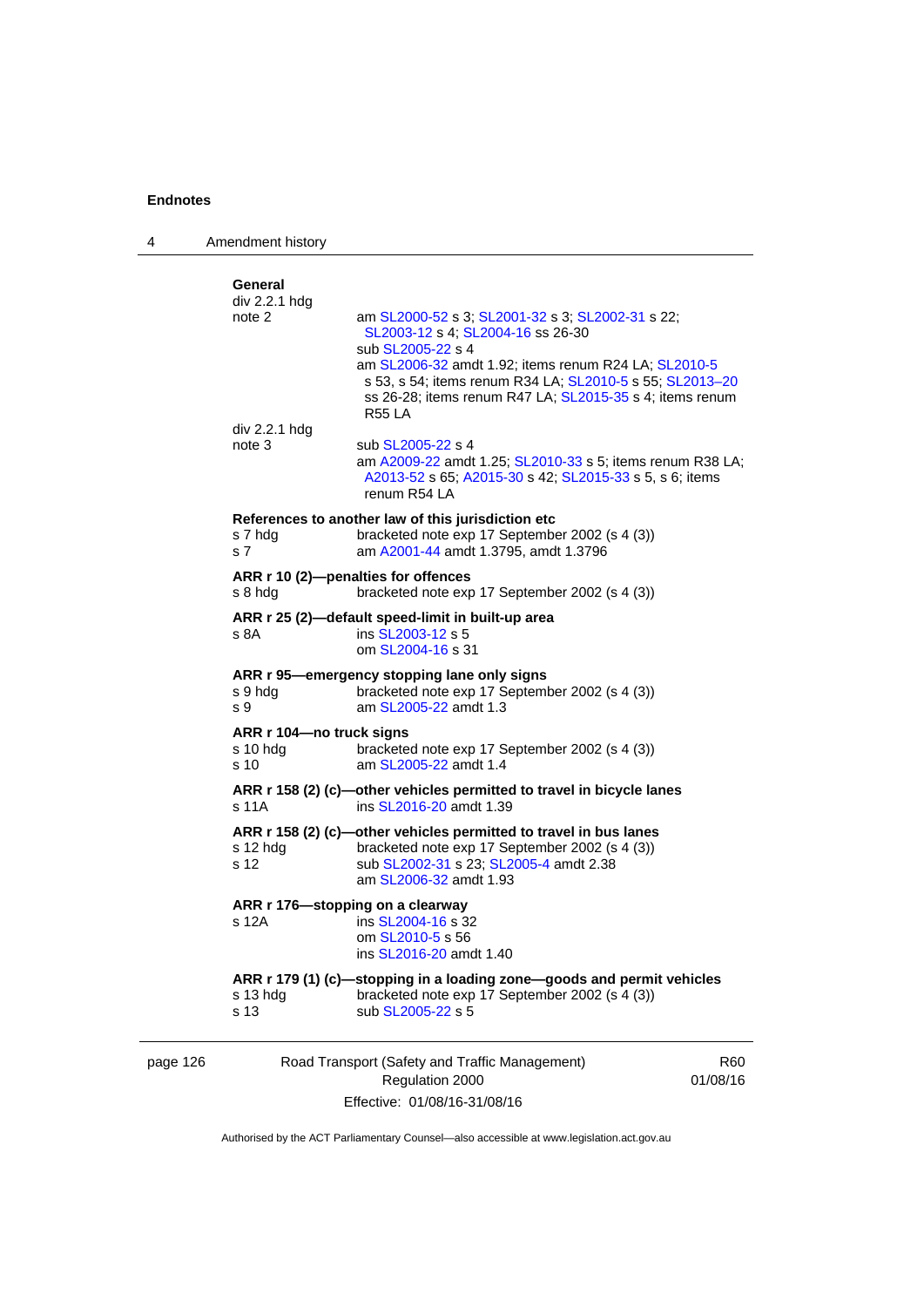Amendment history 4

**ARR r 179 (1) (c) and (2) (c)—stopping in loading zone—bookable vehicles**  s 13A **ins [SL2005-22](http://www.legislation.act.gov.au/sl/2005-22) s 5**  sub [SL2016-20](http://www.legislation.act.gov.au/sl/2016-20) amdt 1.41 **ARR r 183—stopping in a bus zone**  s 13B ins [SL2006-32](http://www.legislation.act.gov.au/sl/2006-32) amdt 1.94 **ARR r 189—double parking—motorbikes**  s 13BA ins [SL2016-15](http://www.legislation.act.gov.au/sl/2016-15) s 4 **ARR r 195—stopping at or near a bus stop**  s 13C ins [SL2006-32](http://www.legislation.act.gov.au/sl/2006-32) amdt 1.94 **ARR r 199 (2)—stopping near postbox**  s 14 hdg bracketed note exp 17 September 2002 (s 4 (3)) **ARR r 206 (2) (b), (c)—time extension for people with disabilities permit**  s 15 hdg bracketed note exp 17 September 2002 (s 4 (3)) sub [SL2005-22](http://www.legislation.act.gov.au/sl/2005-22) amdt 1.5 **ARR r 207 (2) (a)—fees for parking in pay parking spaces**  s 16 hdg bracketed note exp 17 September 2002 (s 4 (3)) **ARR r 213 (5)—making a motor vehicle secure—exception**  s 16A ins Legislative Assembly [AR2000-2](http://www.legislation.act.gov.au/ar/2000-2/default.asp) (see Gaz [SL2000-20\)](http://www.legislation.act.gov.au/sl/2000-20) am [SL2004-16](http://www.legislation.act.gov.au/sl/2004-16) s 33 sub [SL2005-22](http://www.legislation.act.gov.au/sl/2005-22) amdt 1.6 **ARR r 216 (3)—towing a vehicle at night or in hazardous weather conditions**  s 18 hdg bracketed note exp 17 September 2002 (s 4 (3)) s 18 sub [A2009-34](http://www.legislation.act.gov.au/a/2009-34) amdt 1.6 **ARR r 225—use of radar detectors**  s 22 hdg bracketed note exp 17 September 2002 (s 4 (3)) **ARR r 236 (6)—hitchhiking, roadside commerce etc permitted**  s 22A ins [SL2004-16](http://www.legislation.act.gov.au/sl/2004-16) s 34 **ARR r 244C—motorised scooters not to be used**  s 23 hdg bracketed note exp 17 September 2002 (s 4 (3)) s 23 sub [SL2010-5](http://www.legislation.act.gov.au/sl/2010-5) s 57 **ARR r 266—children travelling in interstate registered vehicles**  s 23A ins [SL2000-21](http://www.legislation.act.gov.au/sl/2000-21) s 3 om [SL2004-16](http://www.legislation.act.gov.au/sl/2004-16) s 35 ins [SL2010-5](http://www.legislation.act.gov.au/sl/2010-5) s 58 om [SL2013–20](http://www.legislation.act.gov.au/sl/2013-20) s 29

R60 01/08/16 Road Transport (Safety and Traffic Management) Regulation 2000 Effective: 01/08/16-31/08/16

page 127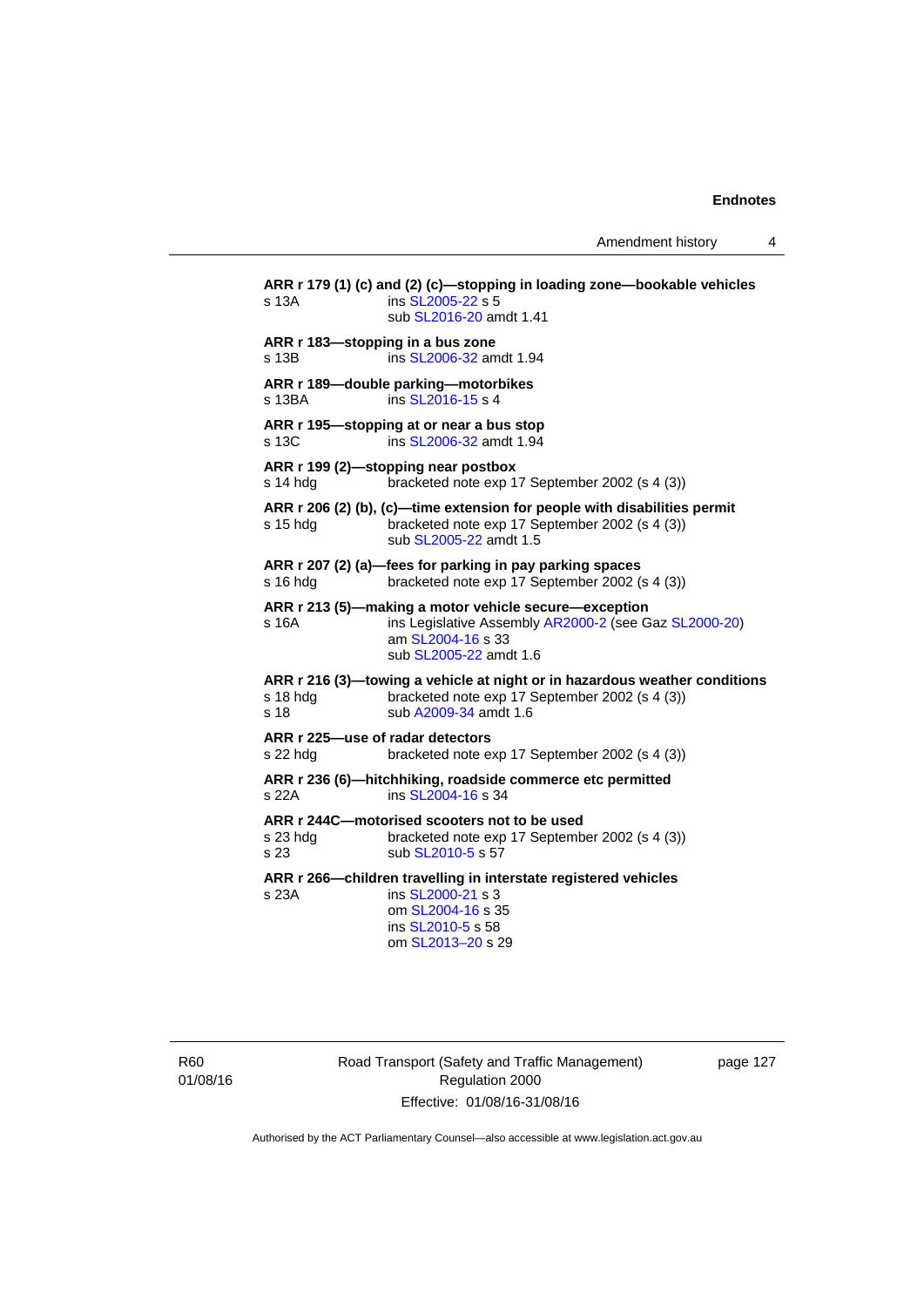| 4 | Amendment history                              |                                                                                                                                                                                                                        |
|---|------------------------------------------------|------------------------------------------------------------------------------------------------------------------------------------------------------------------------------------------------------------------------|
|   | s 23B                                          | ARR r 266 (2B)-children travelling in goods compartments<br>ins SL2001-32 s 4<br>am SL2002-2 s 28; A2002-51 amdt 1.38; SL2005-4 amdt 2.39,<br>amdt 2.40; SL2006-32 amdt 1.95<br>sub SL2010-5 s 58<br>om SL2013-20 s 29 |
|   | s 24 hdg<br>s 24                               | ARR r 266 (7)-wearing of seatbelts by passengers under 16 years old<br>bracketed note exp 17 September 2002 (s 4 (3))<br>am SL2010-5 s 59                                                                              |
|   | $s$ 25 hdg<br>s 25                             | ARR r 267 (3)-certificates of exemption from wearing seatbelts<br>bracketed note exp 17 September 2002 (s 4 (3))<br>om SL2010-5 s 60                                                                                   |
|   | s 26 hdg                                       | ARR r 270 (3)-wearing motorbike helmets<br>bracketed note exp 17 September 2002 (s 4 (3))                                                                                                                              |
|   | ARR r 271 (6)-riding on motorbikes<br>s 27 hdg | bracketed note exp 17 September 2002 (s 4 (3))                                                                                                                                                                         |
|   | s 27A                                          | ARR r 280 (2) (a)-other vehicles to which B light rules apply<br>ins SL2002-31 s 24<br>sub SL2005-4 amdt 2.41; SL2006-32 amdt 1.96                                                                                     |
|   | s 28 hdg<br>s 28                               | ARR r 287 (3), (4)-duties of participants in crashes<br>bracketed note exp 17 September 2002 (s 4 (3))<br>sub SL2008-40 s 4                                                                                            |
|   | s 29 hdg<br>s 29                               | ARR r 289 (1) (g)-driving on nature strip<br>bracketed note exp 17 September 2002 (s 4 (3))<br>am SL2004-16 s 36; pars renum R16 LA (see SL2004-16<br>s 37); SL2005-22 amdt 1.7                                        |
|   | s 30                                           | ARR r 298-driving with a person in or on trailer<br>am SL2005-22 amdt 1.8                                                                                                                                              |
|   | s 30A                                          | ARR r 299—television receivers and visual display units in motor vehicles<br>ins SL2015-35 s 5                                                                                                                         |
|   | s 30B                                          | ARR r 300 (1) (c)-use of mobile phone<br>ins SL2015-35 s 5                                                                                                                                                             |
|   | ARR r 313-postal workers<br>s 32 hdg           | bracketed note exp 17 September 2002 (s 4 (3))                                                                                                                                                                         |

page 128 Road Transport (Safety and Traffic Management) Regulation 2000 Effective: 01/08/16-31/08/16

R60 01/08/16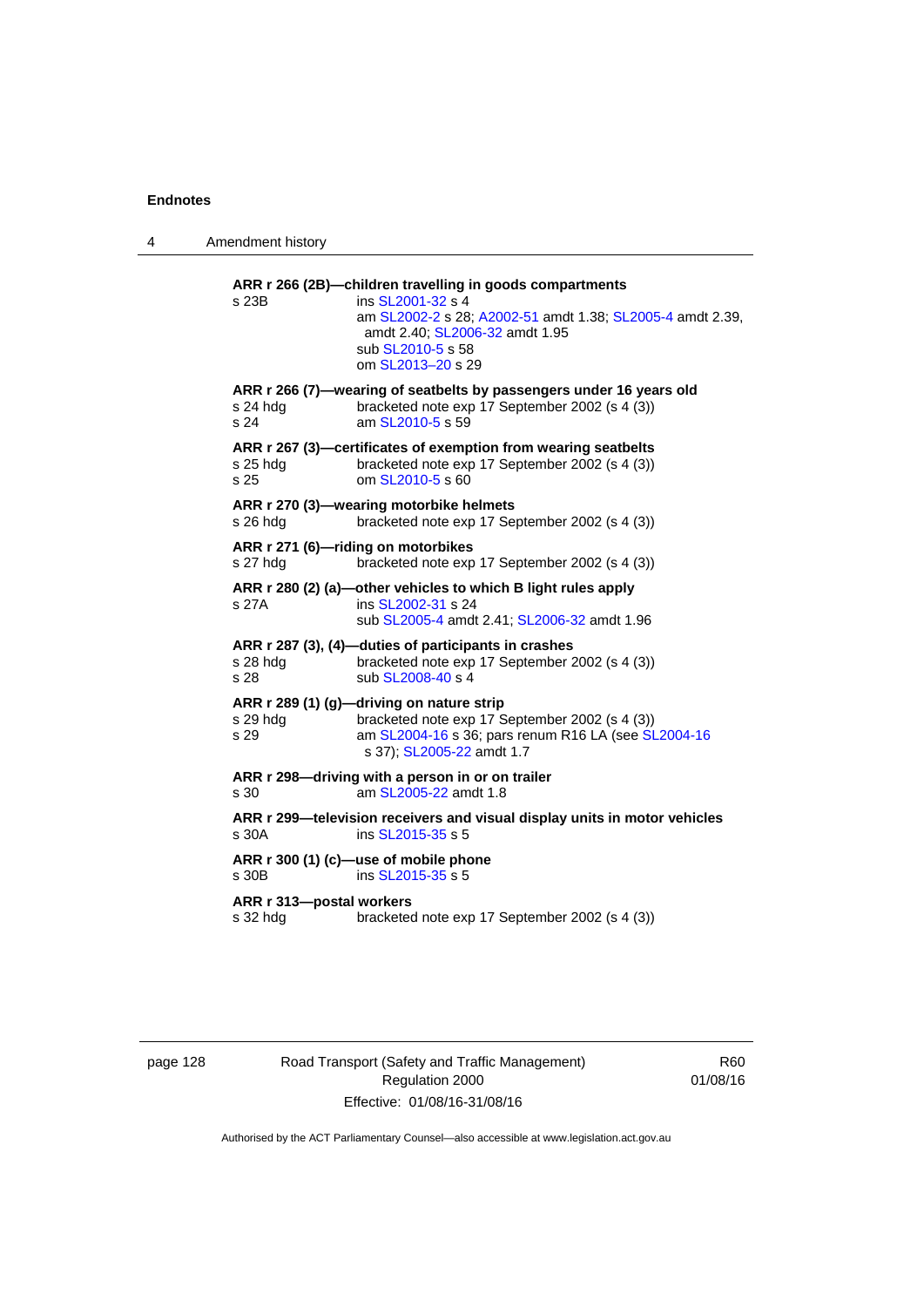## **ARR dict—definitions for dictionary**  s 33 hdg bracketed note exp 17 September 2002 (s 4 (3)) s 33 am [SL2005-22](http://www.legislation.act.gov.au/sl/2005-22) amdt 1.9; [SL2013–20](http://www.legislation.act.gov.au/sl/2013-20) s 31 def *approved seatbelt* ins [SL2013–20](http://www.legislation.act.gov.au/sl/2013-20) s 30 def *authorised person* am [SL2010-33](http://www.legislation.act.gov.au/sl/2010-33) s 6 def *emergency worker* am [A2004-28](http://www.legislation.act.gov.au/a/2004-28) amdt 3.61; [A2015-50](http://www.legislation.act.gov.au/a/2015-50) amdt 3.144; [A2016-33](http://www.legislation.act.gov.au/a/2016-33/default.asp) amdt 1.40 def *hire car* ins [SL2005-4](http://www.legislation.act.gov.au/sl/2005-4) amdt 2.43 def *oversize vehicle* sub [A2009-22](http://www.legislation.act.gov.au/a/2009-22) amdt 1.26 am [A2013-52](http://www.legislation.act.gov.au/a/2013-52) s 66 def *police officer* sub [A2001-56](http://www.legislation.act.gov.au/a/2001-56) amdt 3.475 def *private hire car* om [SL2005-4](http://www.legislation.act.gov.au/sl/2005-4) amdt 2.44 def *public bus* sub [A2001-62](http://www.legislation.act.gov.au/a/2001-62) amdt 1.38 def *restricted hire vehicle* om [SL2005-4](http://www.legislation.act.gov.au/sl/2005-4) amdt 2.44 def *taxi* sub [SL2002-2](http://www.legislation.act.gov.au/sl/2002-2) s 29 am [SL2005-4](http://www.legislation.act.gov.au/sl/2005-4) amdt 2.42 **Offences against the Australian Road Rules**<br>div 2.2.3 hdg om SL2003-1 s 17 om [SL2003-1](http://www.legislation.act.gov.au/sl/2003-1) s 17 **Application of Criminal Code**  s  $\frac{34 \text{ hdg}}{34}$  bracketed note exp 17 September 2002 (s 4 (3))<br>s  $\frac{34}{34}$ sub [A2002-51](http://www.legislation.act.gov.au/a/2002-51) amdt 1.39 om [SL2003-1](http://www.legislation.act.gov.au/sl/2003-1) s 17 **Offences are strict liability offences**  s 35 hdg bracketed note exp 17 September 2002 (s 4 (3)) s 35 am [A2002-51](http://www.legislation.act.gov.au/a/2002-51) amdt 1.40 om [SL2003-1](http://www.legislation.act.gov.au/sl/2003-1) s 17 **General defence of accident or reasonable effort**  s 36 hdg bracketed note exp 17 September 2002 (s 4 (3))<br>s 36 am A2002-51 amdt 1.41 am [A2002-51](http://www.legislation.act.gov.au/a/2002-51) amdt 1.41 om [SL2003-1](http://www.legislation.act.gov.au/sl/2003-1) s 17 **Making unnecessary engine noise**  s 37 hdg bracketed note exp 17 September 2002 (s 4 (3)) **Emission of waste oil or grease**  s 38 hdg bracketed note exp 17 September 2002 (s 4 (3)) **Bicycle riders**  ins [SL2015-33](http://www.legislation.act.gov.au/sl/2015-33) s 7 **Keeping safe lateral distance when passing bicycle rider**  s 38A ins [SL2015-33](http://www.legislation.act.gov.au/sl/2015-33) s 7 **Exceptions for passing bicycle rider**<br>s 38B **ins SL2015-33** s 7 ins [SL2015-33](http://www.legislation.act.gov.au/sl/2015-33) s 7

R60 01/08/16 Road Transport (Safety and Traffic Management) Regulation 2000 Effective: 01/08/16-31/08/16

page 129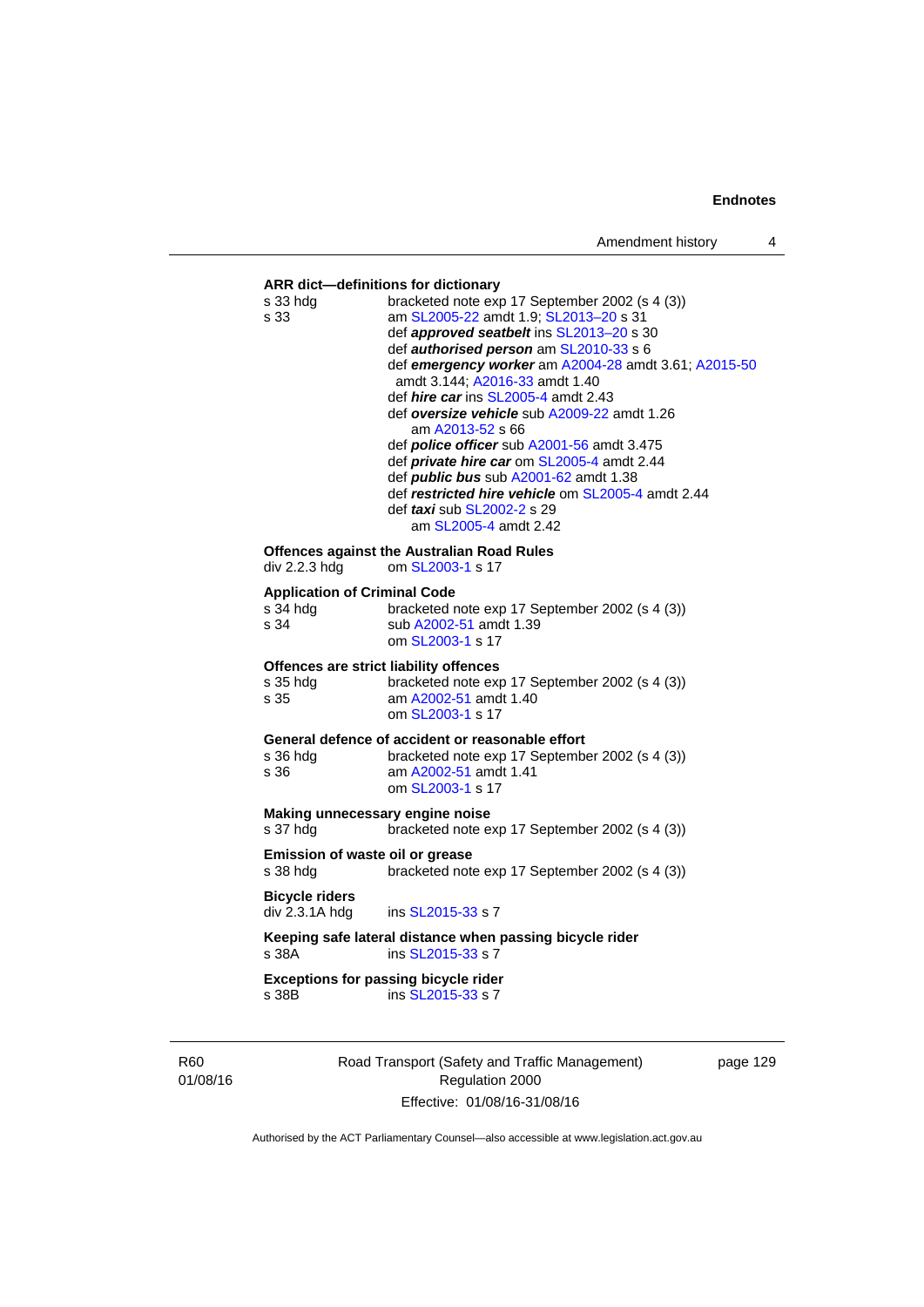| 4 | Amendment history                                                                                                                                                 |
|---|-------------------------------------------------------------------------------------------------------------------------------------------------------------------|
|   | Riding across road on crossing<br>ins SL2015-33 s 7<br>s 38C                                                                                                      |
|   | Application of ARRs to riders crossing road on crossing<br>s 38D<br>ins SL2015-33 s 7                                                                             |
|   | Safety of persons on trailers<br>s 39 hda<br>bracketed note exp 17 September 2002 (s 4 (3))<br>s 39<br>am SL2005-22 amdt 1.10, amdt 1.11                          |
|   | Passengers in sidecars to be seated<br>s 40 hdg<br>bracketed note exp 17 September 2002 (s 4 (3))                                                                 |
|   | Number of vehicles that may be drawn<br>bracketed note exp 17 September 2002 (s 4 (3))<br>s 41 hdg                                                                |
|   | Towing by vehicles under 4.5t<br>s 42 hdg<br>bracketed note exp 17 September 2002 (s 4 (3))                                                                       |
|   | Lights on motor vehicles generally<br>s 43 hdg<br>bracketed note exp 17 September 2002 (s 4 (3))                                                                  |
|   | Metered parking<br>div 2.3.5 hdg<br>sub SL2005-22 s 6                                                                                                             |
|   | Metered parking-parking in spaces<br>s 44 hdg<br>bracketed note exp 17 September 2002 (s 4 (3))<br>s 44<br>sub SL2005-22 s 7<br>am SL2016-15 s 5; ss renum R59 LA |
|   | Metered parking-parking in spaces-motorbikes<br>ins SL2016-15 s 6<br>s 44AA                                                                                       |
|   | Metered parking-parking fees<br>ins SL2005-22 s 7<br>s 44A                                                                                                        |
|   | Metered parking-maximum length of stay<br>ins SL2005-22 s 7<br>s 44B                                                                                              |
|   | Metered parking-exceptions to s 44A and s 44B<br>bracketed note exp 17 September 2002 (s 4 (3))<br>s 45 hdg<br>sub SL2005-22 s 7<br>s 45                          |
|   | Temporary closure of metered parking spaces<br>s 46 hdg<br>bracketed note exp 17 September 2002 (s 4 (3))                                                         |
|   | <b>Misuse of parking meters</b><br>s 47 hdg<br>bracketed note exp 17 September 2002 (s 4 (3))                                                                     |
|   | Interfering with parking meters etc<br>s 48 hdg<br>bracketed note exp 17 September 2002 (s 4 (3))                                                                 |
|   |                                                                                                                                                                   |

page 130 Road Transport (Safety and Traffic Management) Regulation 2000 Effective: 01/08/16-31/08/16

R60 01/08/16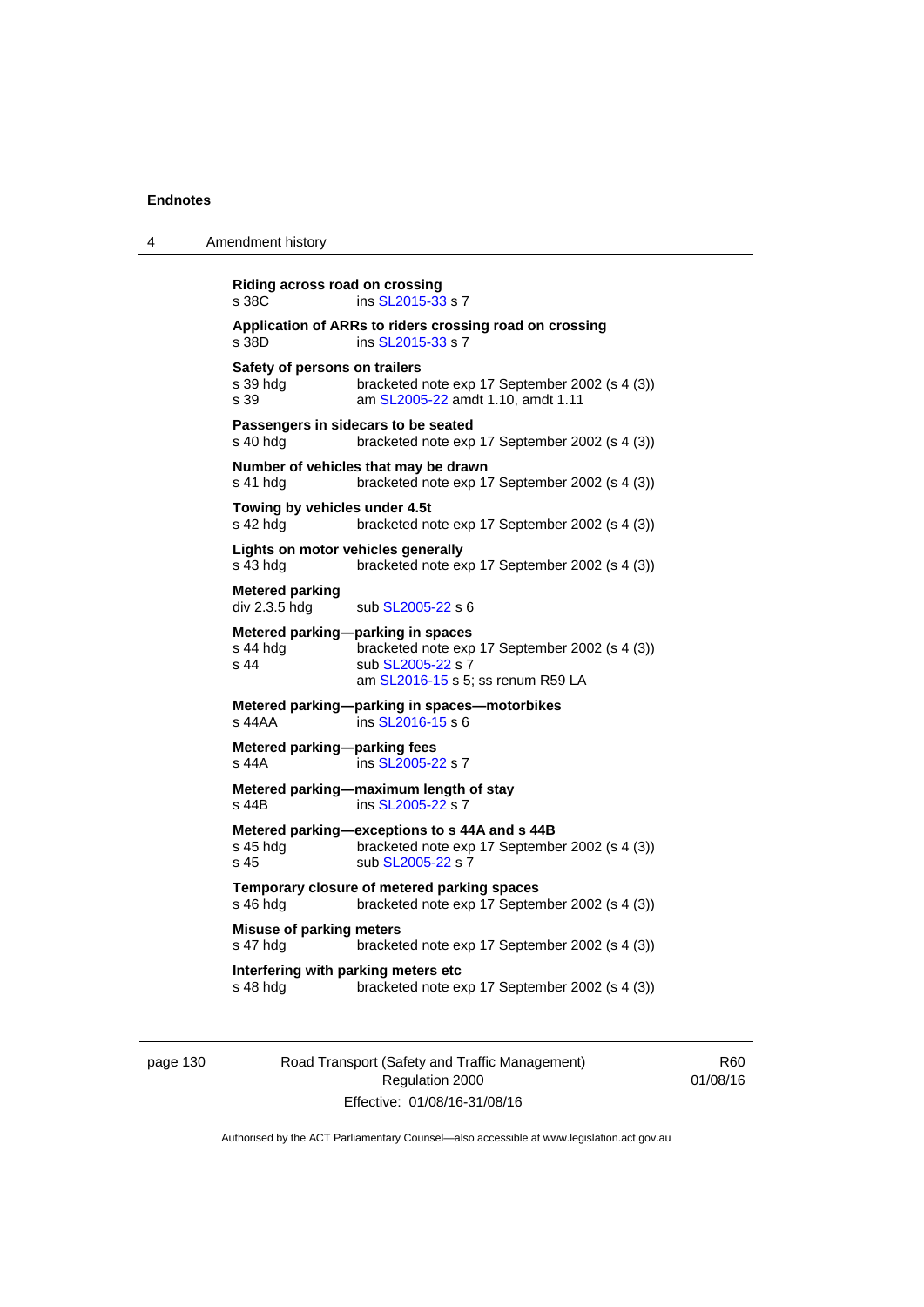| <b>Ticket parking</b><br>div 2.3.6 hdg               | orig div 2.3.6 hdg renum as div 2.3.8 hdg<br>ins by SL2005-22 s 8                                                                                                                              |
|------------------------------------------------------|------------------------------------------------------------------------------------------------------------------------------------------------------------------------------------------------|
| s 49 hda<br>s 49                                     | Ticket parking-parking in spaces<br>bracketed note exp 17 September 2002 (s 4 (3))<br>sub SL2005-22 s 8<br>am SL2016-15 s 7; ss renum R59 LA                                                   |
| s 49AAA                                              | Ticket parking--parking in spaces--motorbikes<br>ins SL2016-15 s 8                                                                                                                             |
| s 49A                                                | Ticket parking-display of tickets<br>ins SL2005-22 s 8<br>am SL2010-7 s 42; SL2014-11 s 4                                                                                                      |
| Ticket parking-e-payment<br>s 49AA                   | ins SL2014-11 s 5                                                                                                                                                                              |
| s 49B                                                | Ticket parking-maximum length of stay<br>ins SL2005-22 s 8<br>am SL2014-11 s 6, s 7; ss renum R51 LA                                                                                           |
| s 50 hda<br>s 50                                     | Ticket parking-exceptions to s 49A and s 49B<br>bracketed note exp 17 September 2002 (s 4 (3))<br>sub SL2005-22 s 8                                                                            |
| s 51 hdg<br>s 51                                     | Temporary closure of ticket parking spaces and areas<br>bracketed note exp 17 September 2002 (s 4 (3))<br>sub SL2005-22 amdt 1.12<br>am SL2002-7 s 4, s 5; regs renum R6 LA (see SL2002-7 s 6) |
| s 52 hdg<br>s 52                                     | Use of false or damaged parking tickets etc<br>bracketed note exp 17 September 2002 (s 4 (3))<br>sub SL2005-22 s 9                                                                             |
| s 53 hdg<br>s <sub>53</sub>                          | Misuse of parking ticket machines<br>bracketed note exp 17 September 2002 (s 4 (3))<br>sub SL2005-22 s 9                                                                                       |
| s 54 hdg                                             | Interfering with parking ticket machines etc<br>bracketed note exp 17 September 2002 (s 4 (3))                                                                                                 |
| Interfering with parking tickets<br>s 55 hdg<br>s 55 | bracketed note exp 17 September 2002 (s 4 (3))<br>sub SL2005-22 s 10                                                                                                                           |
| div 2.3.7 hdg                                        | Other ACT road rules about stopping and parking<br>ins SL2005-22 s 10                                                                                                                          |
|                                                      |                                                                                                                                                                                                |

R60 01/08/16 Road Transport (Safety and Traffic Management) Regulation 2000 Effective: 01/08/16-31/08/16

page 131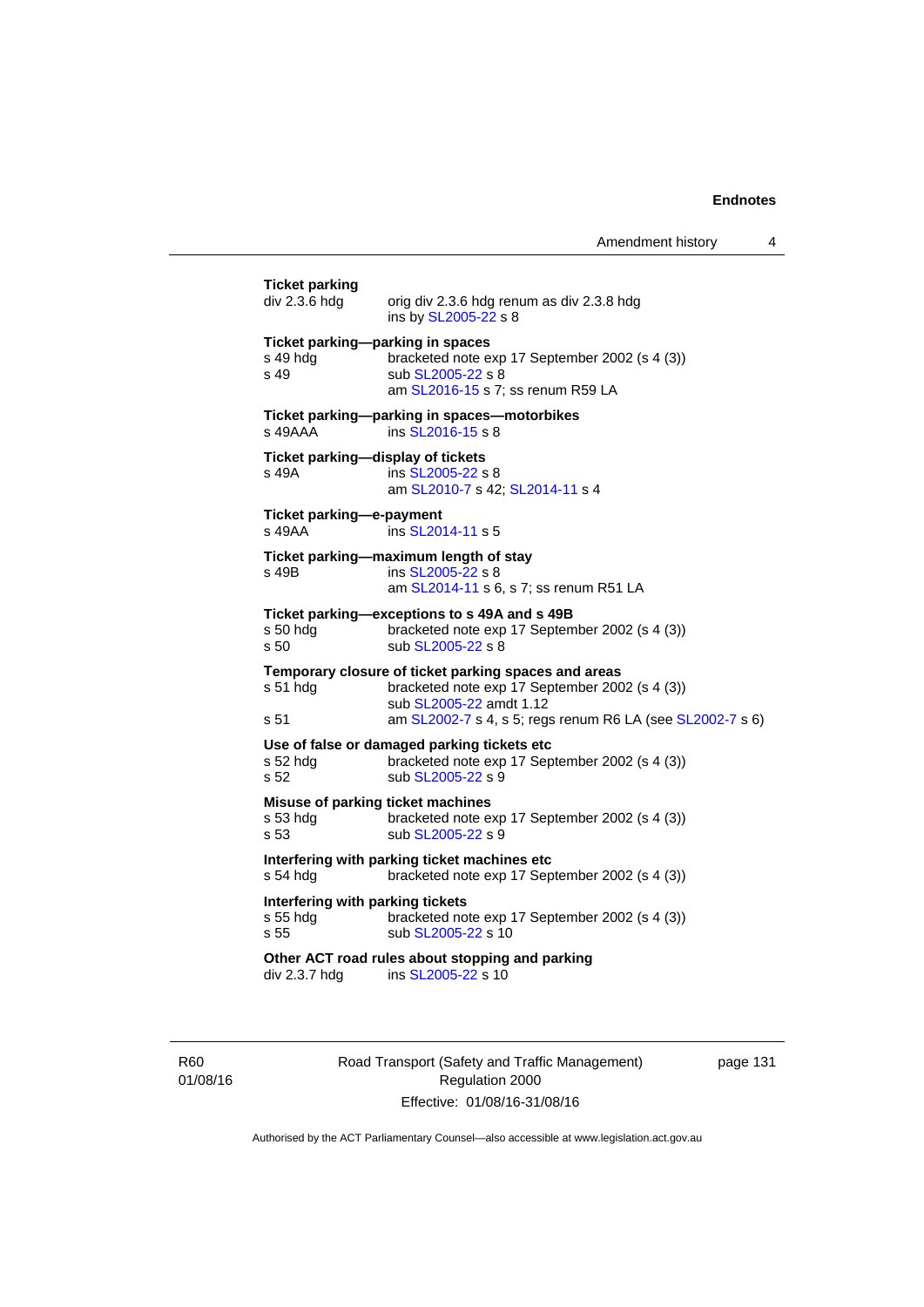| 4 | Amendment history                                                                                                                                                                                    |
|---|------------------------------------------------------------------------------------------------------------------------------------------------------------------------------------------------------|
|   | Unauthorised use of parking permits and mobility parking scheme<br>authorities<br>s 56 hdg<br>bracketed note exp 17 September 2002 (s 4 (3))<br>am A2002-30 amdt 3.770<br>s 56<br>sub SL2005-22 s 10 |
|   | Interfering with parking permits and mobility parking scheme authorities<br>s 56A<br>ins SL2005-22 s 10                                                                                              |
|   | No stopping on a road with a red kerb<br>s 57<br>am SL2001-32 s 5<br>exp 1 December 2002 (s 57 (2))                                                                                                  |
|   | Stopping public buses in bus zones and at bus stops<br>s 57A hda<br>bracketed note exp 17 September 2002 (s 4 (3))<br>s 57A<br>ins SL2000-33 s 3<br>am 2001 Act No 62 amdts 1.39-1.41                |
|   | Stopping in an emergency etc or to comply with another law<br>bracketed note exp 17 September 2002 (s 4 (3))<br>s 58 hda<br>s 58<br>am SL2005-22 s 11, s 12                                          |
|   | <b>Other ACT road rules</b><br>div 2.3.8 hdg<br>(prev div 2.3.6 hdg) ins SL2005-22 s 13                                                                                                              |
|   | Carrying dangerous substances<br>s 59 hdg<br>bracketed note exp 17 September 2002 (s 4 (3))<br>sub A2004-7 amdt 1.14<br>am A2004-7 amdt 1.15, amdt 1.16<br>s 59<br>om A2009-34 amdt 1.7              |
|   | Interrupting funeral processions etc<br>s 60 hdg<br>bracketed note exp 17 September 2002 (s 4 (3))                                                                                                   |
|   | Driving on roads closed to traffic<br>s 61 hdg<br>bracketed note exp 17 September 2002 (s 4 (3))                                                                                                     |
|   | Use of wheeled recreational devices and wheeled toys on roads<br>s 62 hdg<br>bracketed note exp 17 September 2002 (s 4 (3))                                                                          |
|   | Devices that are prescribed traffic control devices-Act, dict, def prescribed<br>traffic control device<br>s 63 hdg<br>bracketed note exp 17 September 2002 (s 4 (3))<br>s 63<br>sub SL2005-22 s 14  |
|   | Preventing prescribed traffic control devices being clearly visible<br>bracketed note exp 17 September 2002 (s 4 (3))<br>s 64 hdg                                                                    |
|   | Use of do not overtake turning vehicle sign<br>bracketed note exp 17 September 2002 (s 4 (3))<br>s 65 hda                                                                                            |

page 132 Road Transport (Safety and Traffic Management) Regulation 2000 Effective: 01/08/16-31/08/16

R60 01/08/16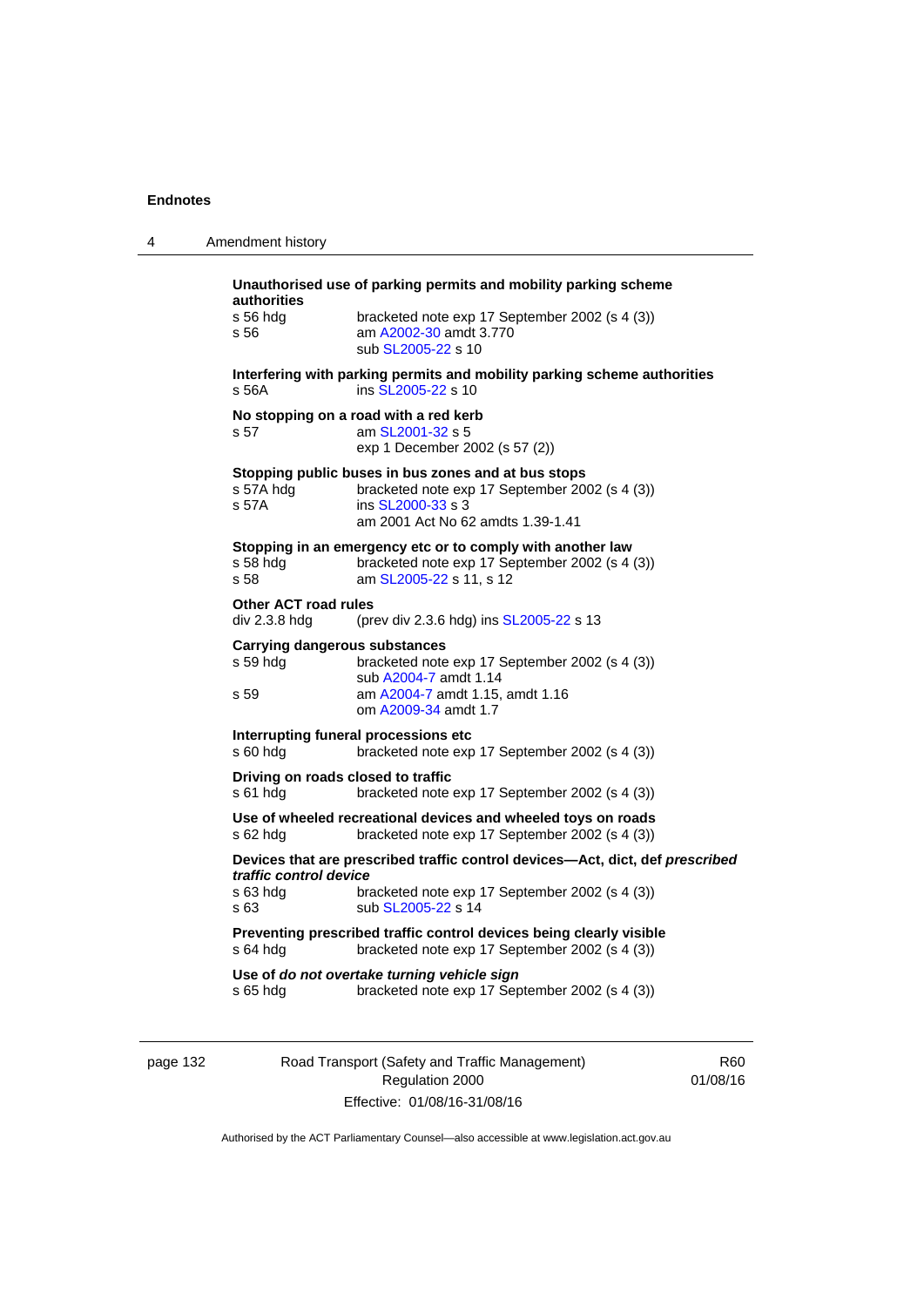|                                                                                                                                                           | Amendment history                                                                                                                | 4 |  |
|-----------------------------------------------------------------------------------------------------------------------------------------------------------|----------------------------------------------------------------------------------------------------------------------------------|---|--|
| Approvals etc by road transport authority<br>am A2001-44 amdt 1.3797, amdt 1.3798; SL2010-5 s 61, s 62;<br>s 66<br>pars renum R41 LA; A2011-52 amdt 3.184 |                                                                                                                                  |   |  |
| s 68 hdg                                                                                                                                                  | Defence of complying with direction of police officer or authorised person<br>bracketed note exp 17 September 2002 (s 4 (3))     |   |  |
| s 69 hdg<br>s 69                                                                                                                                          | Exemption for driver of police vehicle—generally—Act, s 35<br>bracketed note exp 17 September 2002 (s 4 (3))<br>sub SL2013-9 s 8 |   |  |
| s 69A                                                                                                                                                     | Exemption for driver of police vehicle—training and assessment<br>ins SL2013-9 s 9<br>am A2015-30 s 43                           |   |  |
| s 70 hdg                                                                                                                                                  | <b>Exemption for driver of emergency vehicles</b><br>bracketed note exp 17 September 2002 (s 4 (3))                              |   |  |
|                                                                                                                                                           | Stopping and parking exemption for police and emergency vehicles and                                                             |   |  |
| authorised people<br>s 71 hdg<br>s 71                                                                                                                     | bracketed note exp 17 September 2002 (s 4 (3))<br>sub SL2002-7 s 7; SL2005-22 s 15                                               |   |  |
| <b>Parking</b><br>ch 3 hdg                                                                                                                                | ins SL2001-32 s 6                                                                                                                |   |  |
| <b>Metered parking schemes</b><br>s 72 hdg                                                                                                                | bracketed note exp 17 September 2002 (s 4 (3))                                                                                   |   |  |
| <b>Metered parking areas</b><br>s 73 hdg<br>s 73                                                                                                          | bracketed note exp 17 September 2002 (s 4 (3))<br>am SL2005-22 amdt 1.13                                                         |   |  |
| <b>Parking meters</b><br>s 74 hdg                                                                                                                         | bracketed note exp 17 September 2002 (s 4 (3))                                                                                   |   |  |
| <b>Metered parking spaces</b><br>s 75 hdg<br>s 74                                                                                                         | bracketed note exp 17 September 2002 (s 4 (3))<br>am SL2005-22 s 16                                                              |   |  |
| <b>Parking authorities</b><br>s 75A                                                                                                                       | ins SL2002-7 s 8<br>am A2011-52 amdt 3.185                                                                                       |   |  |
| <b>Parking authority guidelines</b><br>s 75B                                                                                                              | s 75B hdg bracketed note exp 17 September 2002 (s 4 (3))<br>ins SL2002-7 s 8<br>am A2011-52 amdt 3.186                           |   |  |
| s 76 hdg                                                                                                                                                  | Ticket parking schemes-road transport authority<br>sub SL2002-7 s 9<br>bracketed note exp 17 September 2002 (s 4 (3))            |   |  |
|                                                                                                                                                           | Road Transport (Safety and Traffic Management)<br>page 133<br>Regulation 2000                                                    |   |  |
|                                                                                                                                                           | Effective: 01/08/16-31/08/16                                                                                                     |   |  |

Authorised by the ACT Parliamentary Counsel—also accessible at www.legislation.act.gov.au

R60 01/08/16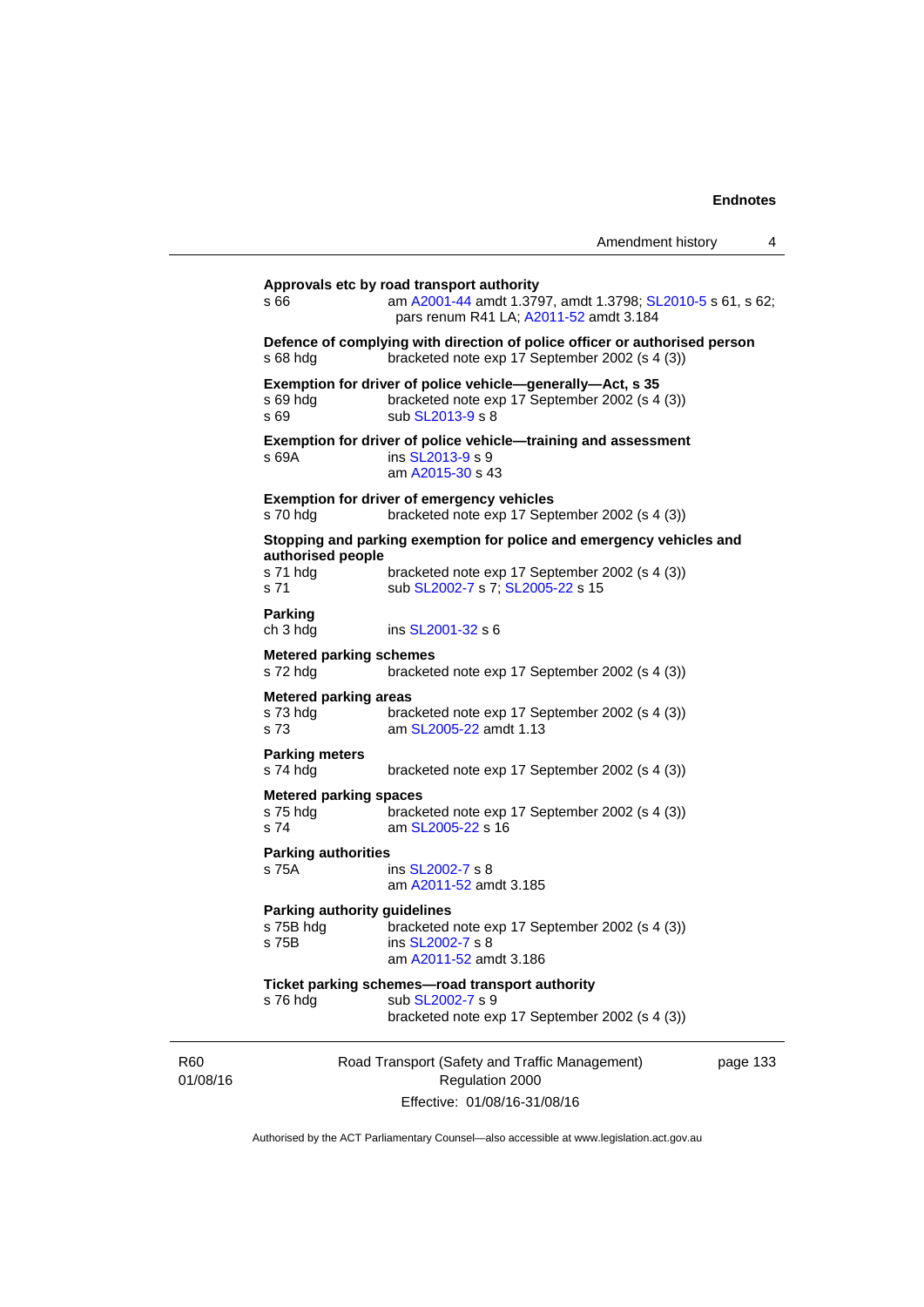| 4 | Amendment history                               |                                                                                                                                                                                                                                                 |
|---|-------------------------------------------------|-------------------------------------------------------------------------------------------------------------------------------------------------------------------------------------------------------------------------------------------------|
|   | s 76                                            | am SL2005-22 s 17                                                                                                                                                                                                                               |
|   | Approval of e-payment method<br>s 76AA          | ins SL2014-11 s 8                                                                                                                                                                                                                               |
|   | s 76A hdg                                       | Ticket parking schemes—parking authorities<br>bracketed note exp 17 September 2002 (s 4 (3))<br>sub SL2005-22 amdt 1.14                                                                                                                         |
|   | s 76A                                           | ins SL2002-7 s 10                                                                                                                                                                                                                               |
|   | <b>Ticket parking areas</b><br>s 77 hdg<br>s 77 | bracketed note exp 17 September 2002 (s 4 (3))<br>am SL2005-22 amdt 1.15, amdt 1.16<br>(3), (4) exp 1 December 2006 (s 77 (4))                                                                                                                  |
|   | <b>Ticket parking spaces</b><br>s 78 hdg        | bracketed note exp 17 September 2002 (s 4 (3))                                                                                                                                                                                                  |
|   | <b>Ticket machines</b><br>s 79 hdg              | bracketed note exp 17 September 2002 (s 4 (3))                                                                                                                                                                                                  |
|   | <b>Parking tickets</b><br>s 80 hdg<br>s 80      | bracketed note exp 17 September 2002 (s 4 (3))<br>am SL2002-7 s 11; SL2005-22 ss 18-20; SL2010-7 ss 43-46                                                                                                                                       |
|   | s 81 hdg<br>s 81                                | Duration of parking tickets and e-payment parking period<br>bracketed note exp 17 September 2002 (s 4 (3))<br>sub SL2014-11 s 9                                                                                                                 |
|   | Definitions-div 3.1.3<br>s 82 hdg<br>s 82       | bracketed note exp 17 September 2002 (s 4 (3))<br>def code of practice om SL2008-47 amdt 1.4<br>def exemption om SL2008-47 amdt 1.4<br>def existing operator om SL2008-47 amdt 1.4<br>def existing operator's certificate om SL2008-47 amdt 1.4 |
|   | s 83 hdg                                        | References in div 3.1.3 to land adjoining residential land<br>bracketed note exp 17 September 2002 (s 4 (3))                                                                                                                                    |
|   | s 84 hdg                                        | Vehicle parked partly on residential land<br>bracketed note exp 17 September 2002 (s 4 (3))                                                                                                                                                     |
|   | s 85 hdg<br>s 85                                | Parking of certain vehicles on residential land prohibited<br>bracketed note exp 17 September 2002 (s 4 (3))<br>am SL2005-22 amdt 1.17; SL2008-47 amdt 1.5                                                                                      |
|   | s 85A                                           | No more than 1 heavy vehicle on residential land<br>ins SL2008-47 amdt 1.6                                                                                                                                                                      |
|   | s 85B                                           | Heavy vehicles to be parked away from residential land boundaries<br>ins SL2008-47 amdt 1.6                                                                                                                                                     |
|   |                                                 |                                                                                                                                                                                                                                                 |

page 134 Road Transport (Safety and Traffic Management) Regulation 2000 Effective: 01/08/16-31/08/16

R60 01/08/16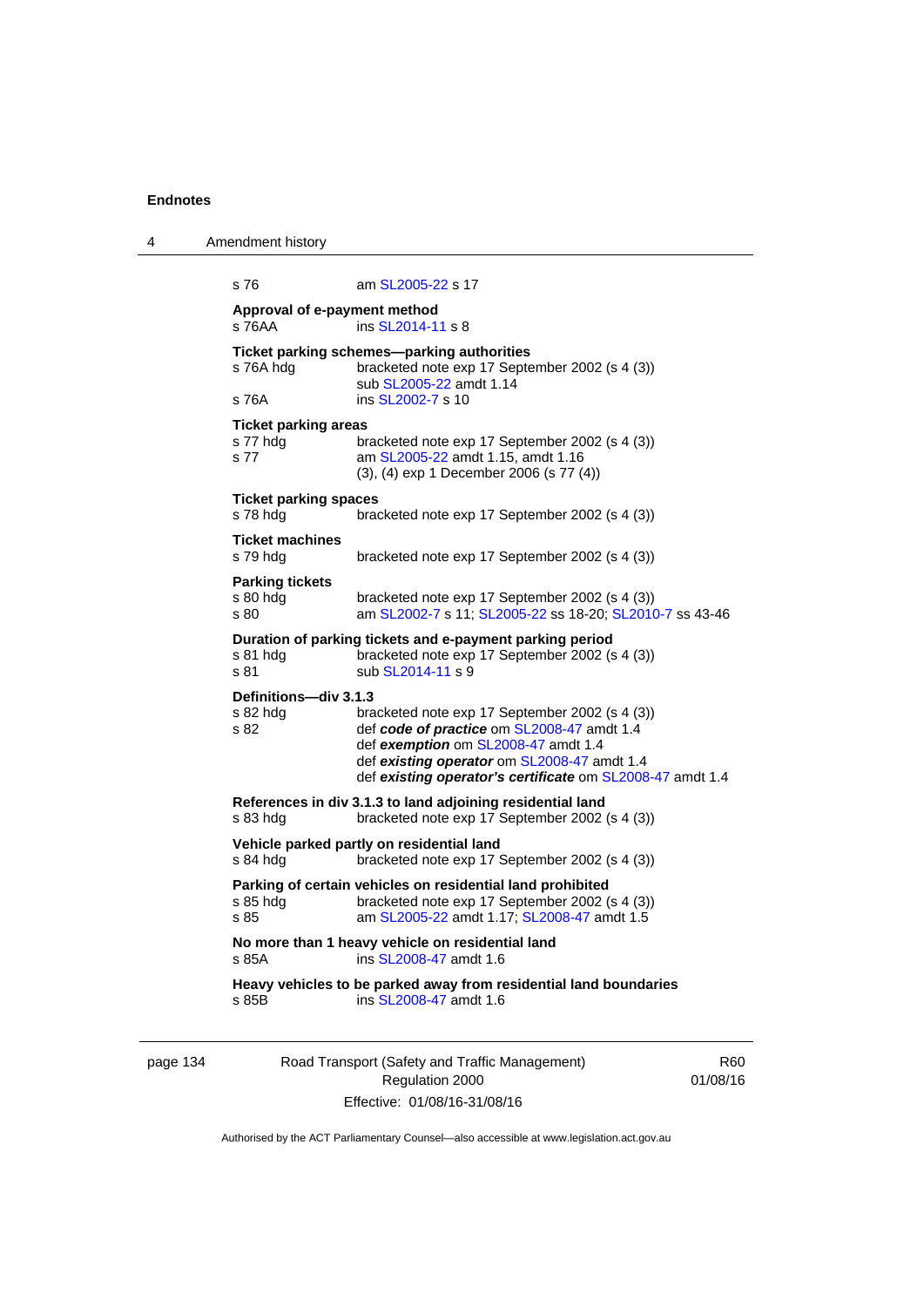| s 86 hdg<br>s 86                                | Parking of certain vehicles on land adjoining residential land prohibited<br>bracketed note exp 17 September 2002 (s 4 (3))<br>am SL2005-22 amdt 1.17; SL2008-47 amdt 1.7, amdt 1.8;<br>ss renum R29 LA |
|-------------------------------------------------|---------------------------------------------------------------------------------------------------------------------------------------------------------------------------------------------------------|
| s 87 hdg                                        | Parking of certain commercial vehicles on land with multi-unit housing<br>bracketed note exp 17 September 2002 (s 4 (3))<br>sub A2007-25 amdt 1.165                                                     |
| s 87                                            | am A2002-30 amdt 3.771; SL2005-22 amdt 1.17; A2007-25<br>amdt 1.166, amdt 1.167; SL2008-47 amdt 1.9; ss renum R29<br>L A                                                                                |
| s 87A                                           | No offence if reasonable necessity etc<br>ins SL2008-47 amdt 1.10                                                                                                                                       |
| s 87B                                           | Heavy vehicle refrigeration units not to be operated on residential land<br>ins SL2008-47 amdt 1.10                                                                                                     |
| s 87C                                           | Prohibition on night operation of heavy vehicle<br>ins SL2008-47 amdt 1.10                                                                                                                              |
| <b>Daily infringement</b><br>s 88 hdg<br>s 88   | bracketed note exp 17 September 2002 (s 4 (3))<br>am A2007-25 amdt 1.168<br>sub SL2008-47 amdt 1.11                                                                                                     |
| div 3.1.3A hdg                                  | Heavy vehicle parking-enforcement<br>ins SL2008-47 amdt 1.13                                                                                                                                            |
| s 89 hdg<br>s 89                                | Meaning of occupier-div 3.1.3A<br>bracketed note exp 17 September 2002 (s 4 (3))<br>am A2001-44 amdt 1.3799, amdt 1.3800<br>om SL2008-47 amdt 1.12<br>ins SL2008-47 amdt 1.13                           |
| Power to enter premises<br>s 90 hdg<br>s 90     | bracketed note exp 17 September 2002 (s 4 (3))<br>am A2001-44 amdts 1.3801-1.3803<br>def the code of practice om A2001-44 amdt 1.3803<br>om SL2008-47 amdt 1.12<br>ins SL2008-47 amdt 1.13              |
| Production of identity card<br>s 91 hdg<br>s 91 | bracketed note exp 17 September 2002 (s 4 (3))<br>om SL2008-47 amdt 1.12<br>ins SL2008-47 amdt 1.13                                                                                                     |
|                                                 |                                                                                                                                                                                                         |

R60 01/08/16 Road Transport (Safety and Traffic Management) Regulation 2000 Effective: 01/08/16-31/08/16

page 135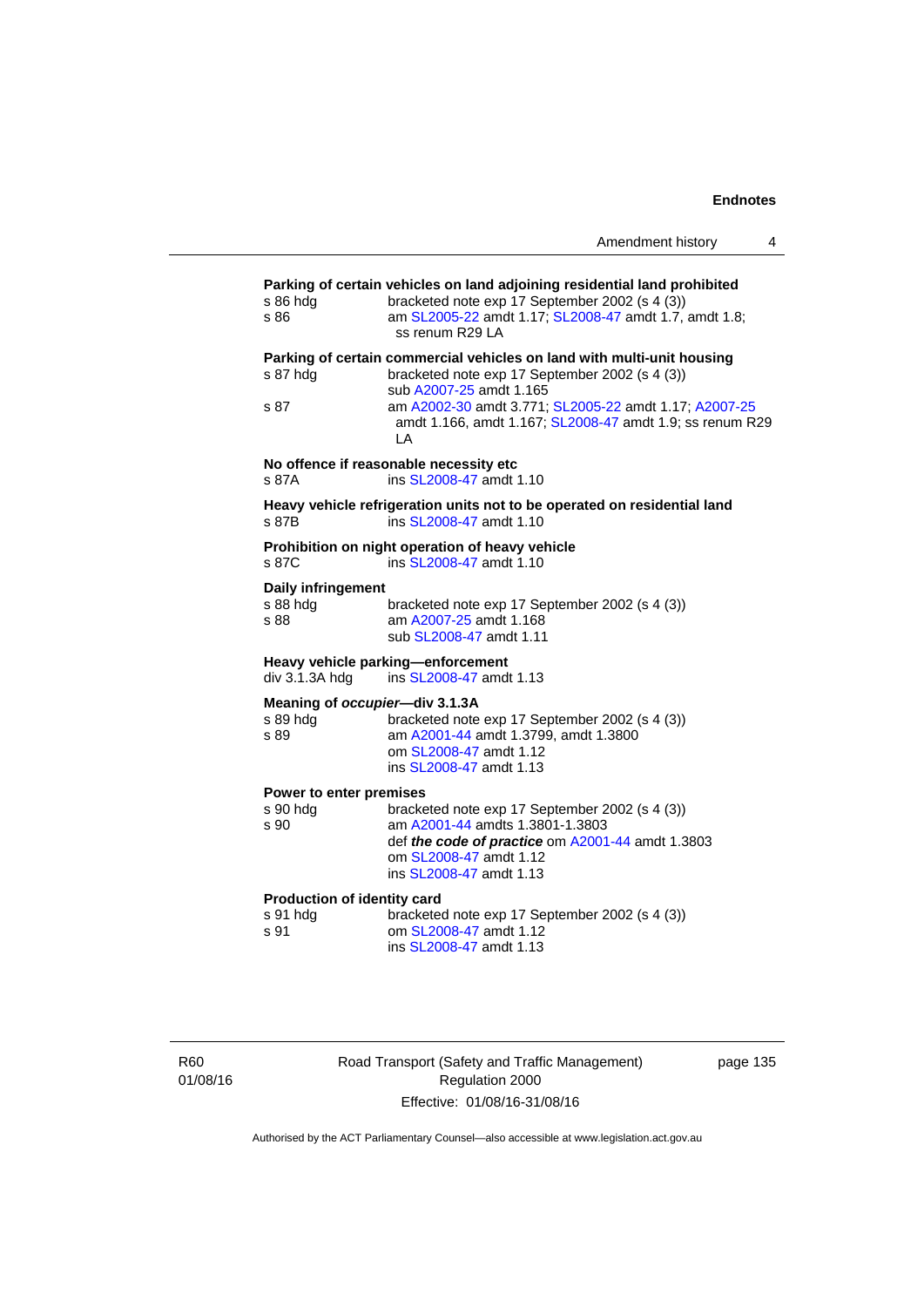| 4 | Amendment history                                       |                                                                                                                                                               |
|---|---------------------------------------------------------|---------------------------------------------------------------------------------------------------------------------------------------------------------------|
|   | <b>Consent to entry</b><br>s 92 hdg<br>s 92             | bracketed note exp 17 September 2002 (s 4 (3))<br>am SL2005-22 s 21<br>om SL2008-47 amdt 1.12<br>ins SL2008-47 amdt 1.13<br>am A2010-18 amdt 3.93             |
|   | s 93 hdg<br>s 93                                        | General powers on entry to premises<br>bracketed note exp 17 September 2002 (s 4 (3))<br>om SL2008-47 amdt 1.12<br>ins SL2008-47 amdt 1.13                    |
|   | Damage etc to be minimised<br>s 94 hdg<br>s 94          | bracketed note exp 17 September 2002 (s 4 (3))<br>om SL2008-47 amdt 1.12<br>ins SL2008-47 amdt 1.13                                                           |
|   | s 95 hdg<br>s 95                                        | <b>Compensation for exercise of enforcement powers</b><br>bracketed note exp 17 September 2002 (s 4 (3))<br>om SL2008-47 amdt 1.12<br>ins SL2008-47 amdt 1.13 |
|   | s 96 hdg<br>s 96                                        | Loss etc of existing operator's certificate<br>bracketed note exp 17 September 2002 (s 4 (3))<br>om SL2008-47 amdt 1.12                                       |
|   | s 97 hdg<br>s 97                                        | Cancellation of existing operator's certificate etc<br>bracketed note exp 17 September 2002 (s 4 (3))<br>am A2002-30 amdt 3.772<br>om SL2008-47 amdt 1.12     |
|   | s 97A hdg<br>s 97A                                      | Other powers to provide pay parking<br>bracketed note exp 17 September 2002 (s 4 (3))<br>ins SL2002-7 s 12                                                    |
|   | <b>Overlapping schemes</b><br>s 98 hdg<br>s 98          | bracketed note exp 17 September 2002 (s 4 (3))<br>am SL2002-7 s 13                                                                                            |
|   | Income from ticket parking scheme<br>s 98A hdg<br>s 98A | bracketed note exp 17 September 2002 (s 4 (3))<br>ins SL2002-7 s 14                                                                                           |
|   | Costs of ticket parking scheme<br>s 98B hdg<br>s 98B    | bracketed note exp 17 September 2002 (s 4 (3))<br>ins SL2002-7 s 14                                                                                           |
|   | Trailers not separately chargeable<br>s 99 hdg          | bracketed note exp 17 September 2002 (s 4 (3))                                                                                                                |

page 136 Road Transport (Safety and Traffic Management) Regulation 2000 Effective: 01/08/16-31/08/16

R60 01/08/16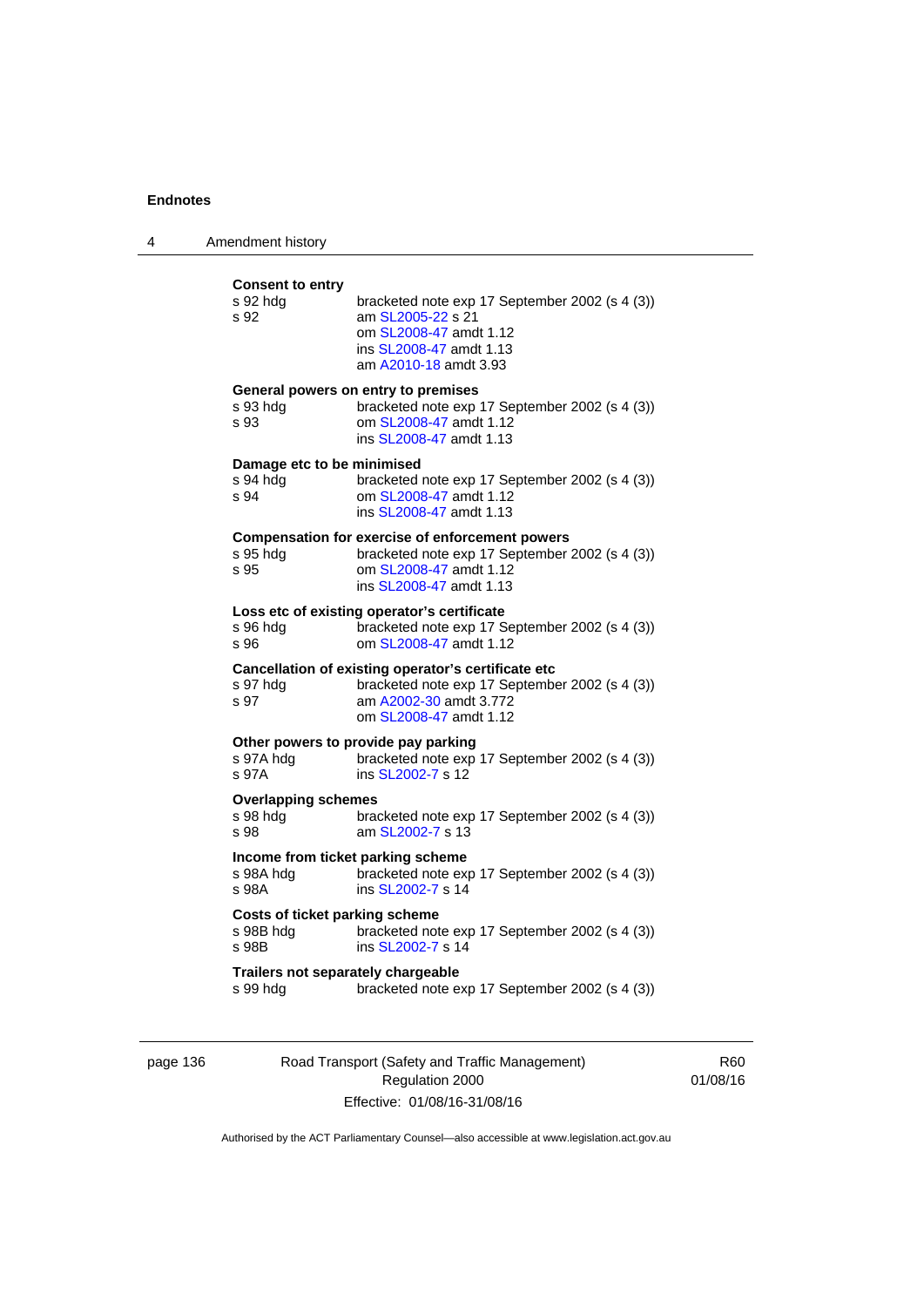| <b>Parking permits</b><br>s 100 hdg<br>s 100              | bracketed note exp 17 September 2002 (s 4 (3))<br>sub SL2005-22 s 22                                                                                                                                                                                                                                                                                                                                                                                                                                                                                                                                                                                                                                                                                                                                                                                                                                                                                                   |  |  |
|-----------------------------------------------------------|------------------------------------------------------------------------------------------------------------------------------------------------------------------------------------------------------------------------------------------------------------------------------------------------------------------------------------------------------------------------------------------------------------------------------------------------------------------------------------------------------------------------------------------------------------------------------------------------------------------------------------------------------------------------------------------------------------------------------------------------------------------------------------------------------------------------------------------------------------------------------------------------------------------------------------------------------------------------|--|--|
| Mobility parking scheme authorities<br>s 101 hdg<br>s 101 | bracketed note exp 17 September 2002 (s 4 (3))<br>sub SL2005-22 s 22                                                                                                                                                                                                                                                                                                                                                                                                                                                                                                                                                                                                                                                                                                                                                                                                                                                                                                   |  |  |
| s 101A                                                    | Parking permits and mobility parking scheme authorities-cancellation<br>ins SL2005-22 s 22                                                                                                                                                                                                                                                                                                                                                                                                                                                                                                                                                                                                                                                                                                                                                                                                                                                                             |  |  |
| cancelled<br>s 101B                                       | Parking permits and mobility parking scheme authorities—return when<br>ins SL2005-22 s 22                                                                                                                                                                                                                                                                                                                                                                                                                                                                                                                                                                                                                                                                                                                                                                                                                                                                              |  |  |
| Parking-other provisions<br>pt 3.3 hdg                    | ins SL2006-51 s 4                                                                                                                                                                                                                                                                                                                                                                                                                                                                                                                                                                                                                                                                                                                                                                                                                                                                                                                                                      |  |  |
| s 101C                                                    | Marking tyres by parking inspectors<br>ins SL2006-51 s 4                                                                                                                                                                                                                                                                                                                                                                                                                                                                                                                                                                                                                                                                                                                                                                                                                                                                                                               |  |  |
| Definitions-ch 4<br>s 102 hdg<br>s 102                    | bracketed note exp 17 September 2002 (s 4 (3))<br>am SL2000-33 s 4; SL2000-52 s 4<br>def approved police speedometer ins SL2001-32 s 7<br>def digital camera detection device sub SL2001-32 s 8;<br>SL2007-20 s 4<br>am SL2014-11 s 10<br>def fixed camera detection device ins SL2007-20 s 5<br>am SL2014-11 s 11; pars renum R51 LA<br>def laser speed measuring device sub SL2004-47 s 40<br>am SL2009-7 s 4; SL2014-11 s 12<br>def loop detector speed measuring device ins SL2006-51<br>s 5<br>def piezo strip speed measuring device sub SL2006-51 s 6<br>def radar speed measuring device sub SL2004-47 s 41;<br>SL2007-20 s 6<br>am SL2009-7 s 5; SL2014-11 s 13; pars renum R51 LA<br>def security checksum ins SL2001-32 s 9<br>def testing authority am SL2001-32 s 10; SL2004-47 s 42;<br>SL2009-6 s 33<br>def traffic lights camera detection device am SL2006-51 s 7<br>om SL2007-20 s 7<br>def <b>WORM disk</b> ins SL2004-47 s 43<br>om SL2014-11 s 14 |  |  |

R60 01/08/16 Road Transport (Safety and Traffic Management) Regulation 2000 Effective: 01/08/16-31/08/16

page 137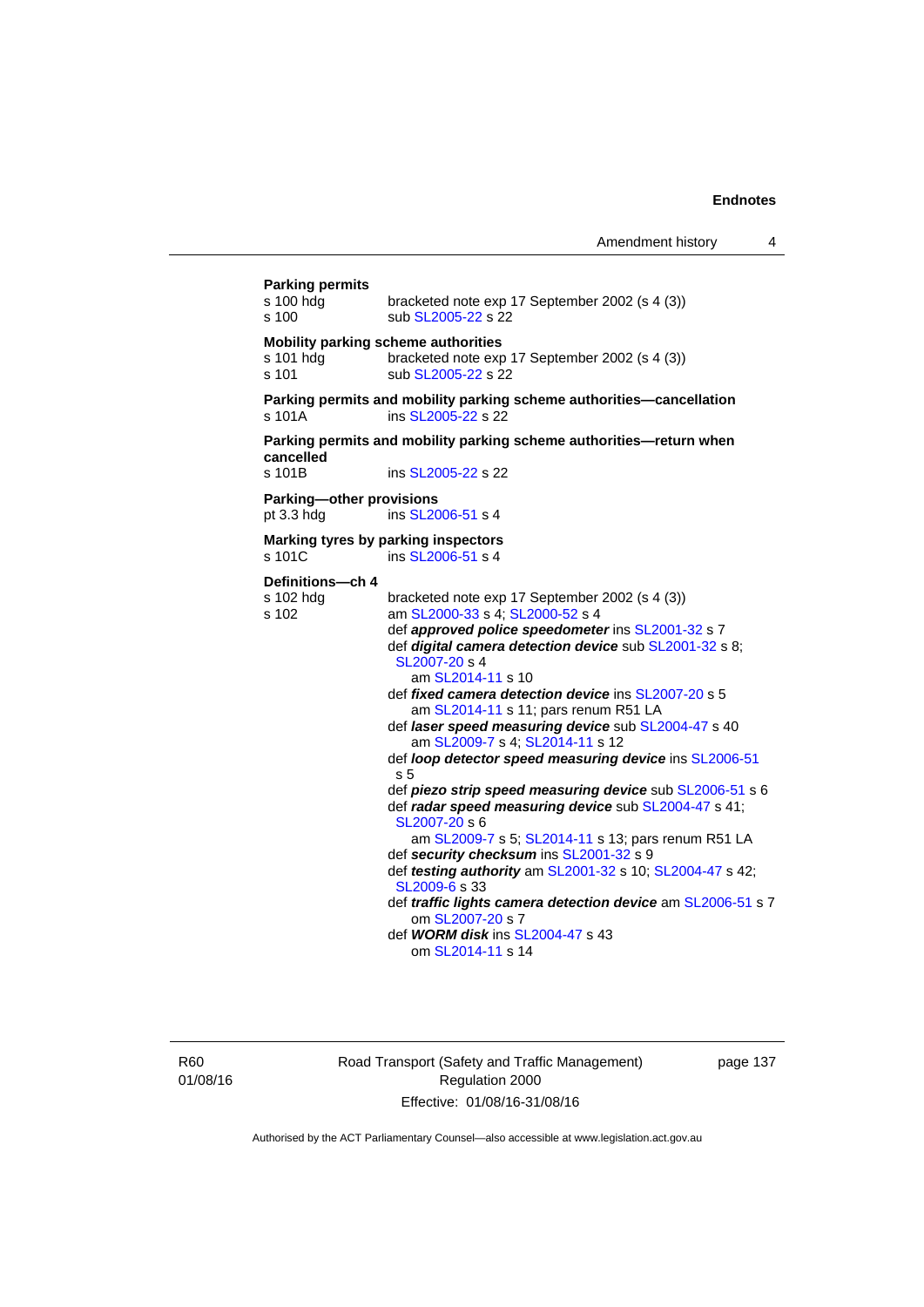| 4        | Amendment history                                                                                                  |                                                                                                                                                                                            |       |
|----------|--------------------------------------------------------------------------------------------------------------------|--------------------------------------------------------------------------------------------------------------------------------------------------------------------------------------------|-------|
|          | s 103 hdg<br>s 103                                                                                                 | Approved traffic offence detection devices<br>bracketed note exp 17 September 2002 (s 4 (3))<br>sub SL2000-52 s 5<br>am SL2001-32 s 11; SL2006-51 s 8; SL2007-20 s 8;<br>SL2011-35 s 4     |       |
|          | s 103A                                                                                                             | Approval of police vehicle speedometers<br>ins SL2001-32 s 12<br>am A2011-52 amdt 3.187                                                                                                    |       |
|          | s 103B                                                                                                             | Average speed detection systems—Act, s 22AA, s 23B and s 24 (2)<br>ins SL2011-35 s 5<br>table am SL2013-25 s 4                                                                             |       |
|          | s 104 hdg<br>s 104                                                                                                 | Major testing of laser speed measuring devices<br>bracketed note exp 17 September 2002 (s 4 (3))<br>am SL2000-33 s 5<br>sub SL2000-52 s 5<br>am SL2001-32 regs 13-17<br>sub SL2004-47 s 44 |       |
|          | s 104A                                                                                                             | Major testing of other traffic offence detection devices<br>ins SL2004-47 s 44<br>am SL2006-51 ss 9-11; ss renum R26 LA<br>sub SL2007-20 s 9<br>am SL2011-35 s 6, s 7; SL2014-11 s 15      |       |
|          | Certification and sealing of traffic offence detection devices<br>ins SL2004-47 s 44<br>s 104B<br>am SL2011-35 s 8 |                                                                                                                                                                                            |       |
|          | s 105 hdg<br>s 105                                                                                                 | Use of certain digital camera detection devices<br>bracketed note exp 17 September 2002 (s 4 (3))<br>sub SL2001-32 s 18; SL2007-20 s 10<br>am SL2014-11 s 16; ss renum R51 LA              |       |
|          | s 105A hdg<br>s 105A                                                                                               | Use of certain laser speed measuring devices<br>bracketed note exp 17 September 2002 (s 4 (3))<br>sub SL2007-20 s 11<br>ins SL2001-32 s 18<br>am SL2007-20 s 11; ss renum R27 LA           |       |
|          | s 105B hdg<br>s 105B                                                                                               | Use of certain radar speed measuring devices<br>bracketed note exp 17 September 2002 (s 4 (3))<br>sub SL2007-20 s 12<br>ins SL2001-32 s 18                                                 |       |
|          | s 106 hdg                                                                                                          | am SL2007-20 s 12; ss renum R27 LA<br>Approved people-testing and sealing<br>bracketed note exp 17 September 2002 (s 4 (3))                                                                |       |
| page 138 |                                                                                                                    | Road Transport (Safety and Traffic Management)<br>Regulation 2000                                                                                                                          | 01/08 |

Effective: 01/08/16-31/08/16

R60 01/08/16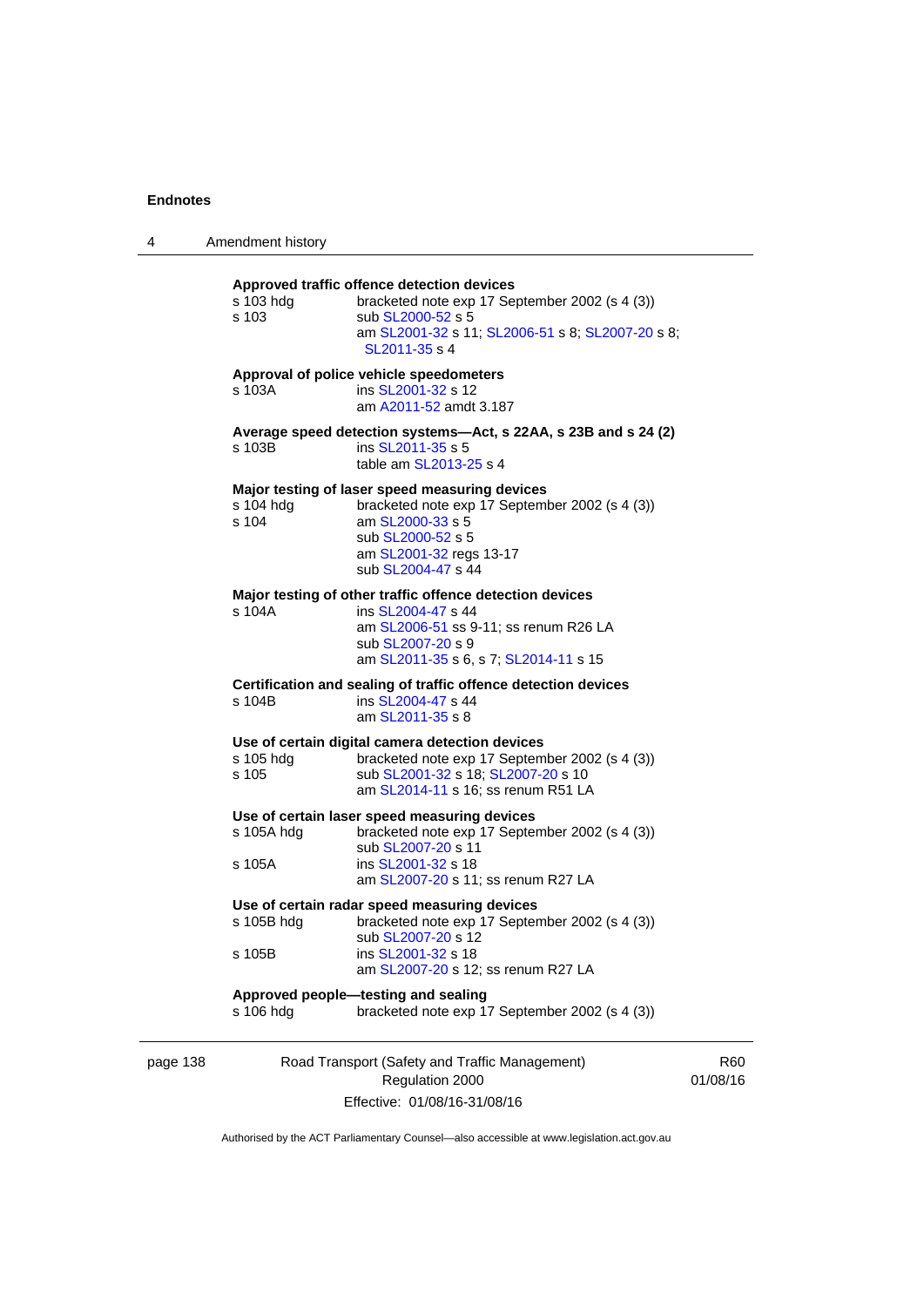#### **Approved people—use**

| s 107 hdg<br>s 107                             | bracketed note exp 17 September 2002 (s 4 (3))<br>am SL2000-52 s 6; SL2007-20 s 13                                                                                                                                                                                                                                                                                                                                  |
|------------------------------------------------|---------------------------------------------------------------------------------------------------------------------------------------------------------------------------------------------------------------------------------------------------------------------------------------------------------------------------------------------------------------------------------------------------------------------|
| s 107A                                         | Recording of camera detection device image files-Act, s 23 (2) (c) (ii)<br>ins SL2001-32 s 19<br>am SL2004-47 s 45<br>sub SL2007-20 s 14<br>am SL2014-11 s 17                                                                                                                                                                                                                                                       |
| s 107B                                         | Verification of camera detection device image files-Act, s 23 (2) (c) (iii)<br>ins SL2001-32 s 19<br>sub SL2007-20 s 14                                                                                                                                                                                                                                                                                             |
| s 23 (2) (c) (iii)                             | Verification of traffic lights camera detection device image files-Act,                                                                                                                                                                                                                                                                                                                                             |
| s 107C                                         | ins SL2001-32 s 19<br>om SL2007-20 s 14                                                                                                                                                                                                                                                                                                                                                                             |
| s 108 hdg<br>s 108                             | Meaning of codes etc on image taken by approved camera detection device<br>or approved average speed detection system-Act, s 24 (2) (a)<br>bracketed note exp 17 September 2002 (s 4 (3))<br>sub SL2011-35 s 9<br>sub SL2000-33 s 6; SL2000-52 s 7<br>am SL2001-32 regs 20-22; SL2005-7 ss 4-6; SL2006-51 s 12;<br>SL2007-20 s 15, s 16; SL2011-35 s 10, s 11; SL2014-11<br>ss 18-21; A2015-29 s 4; ss renum R53 LA |
| s 109 hdg<br>s 109                             | Additional police powers-removing parked cars<br>bracketed note exp 17 September 2002 (s 4 (3))<br>sub A2016-14 s 36<br>am A2016-14 s 37                                                                                                                                                                                                                                                                            |
| <b>Prohibition on car minding</b><br>s 110 hdg | bracketed note exp 17 September 2002 (s 4 (3))                                                                                                                                                                                                                                                                                                                                                                      |
| s 111 hdg<br>s 111                             | Removal of unattended vehicles-Act, s 32 (1) (c)<br>bracketed note exp 17 September 2002 (s 4 (3))<br>sub SL2005-22 amdt 1.18                                                                                                                                                                                                                                                                                       |
| s 112 hdg<br>s 112                             | Disposal of impounded or forfeited vehicles<br>bracketed note exp 17 September 2002 (s 4 (3))<br>am A2001-29 s 14<br>sub SL2001-32 s 23<br>am A2010-15 amdt 2.5                                                                                                                                                                                                                                                     |
| s 112A hdg<br>s 112A                           | Disposal of forfeited vehicles-Act, s 10J<br>bracketed note exp 17 September 2002 (s 4 (3))<br>ins SL2001-32 s 23                                                                                                                                                                                                                                                                                                   |

R60 01/08/16 Road Transport (Safety and Traffic Management) Regulation 2000 Effective: 01/08/16-31/08/16

page 139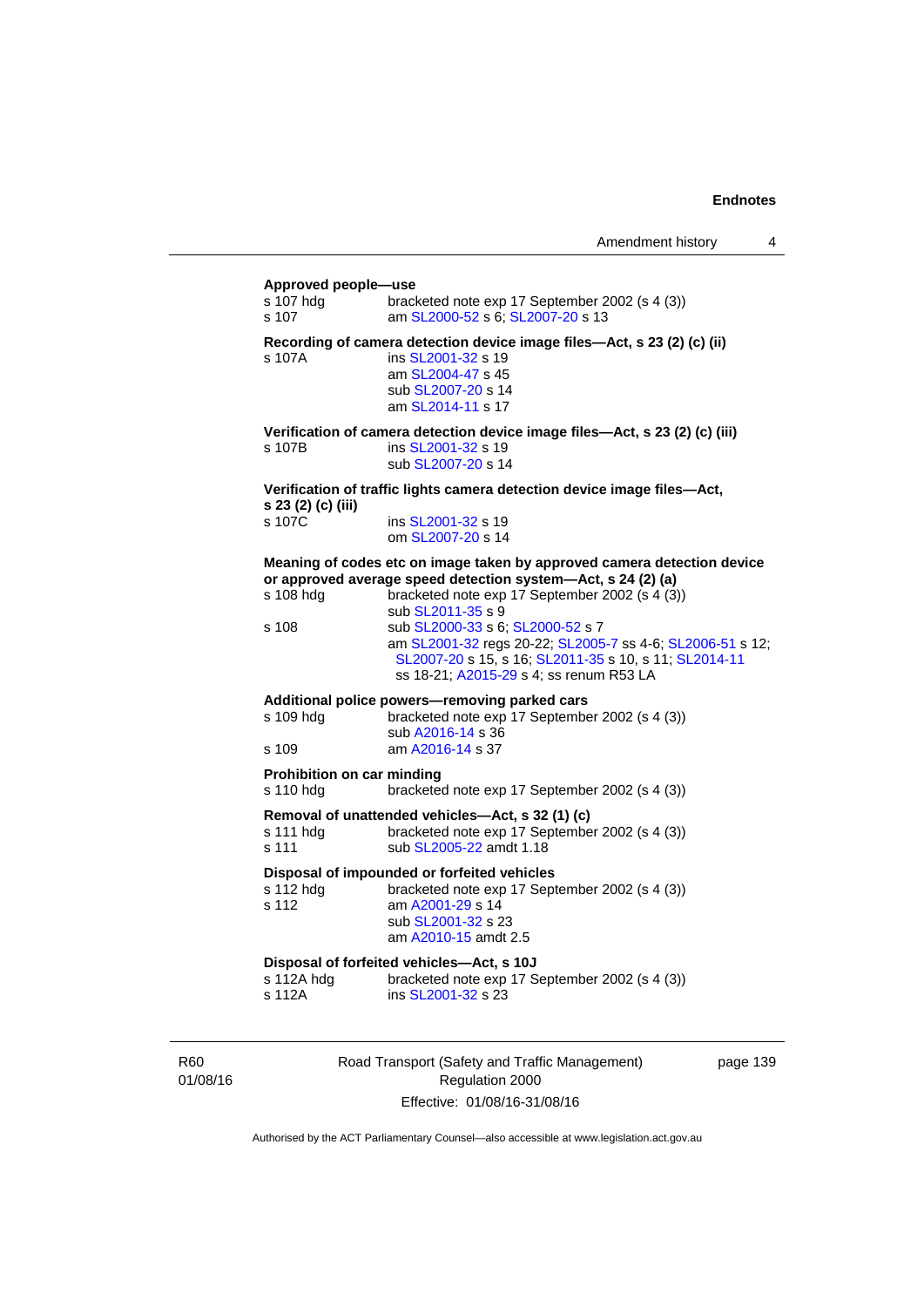4 Amendment history

page 140 Road Transport (Safety and Traffic Management) Regulation 2000 Effective: 01/08/16-31/08/16

R60 01/08/16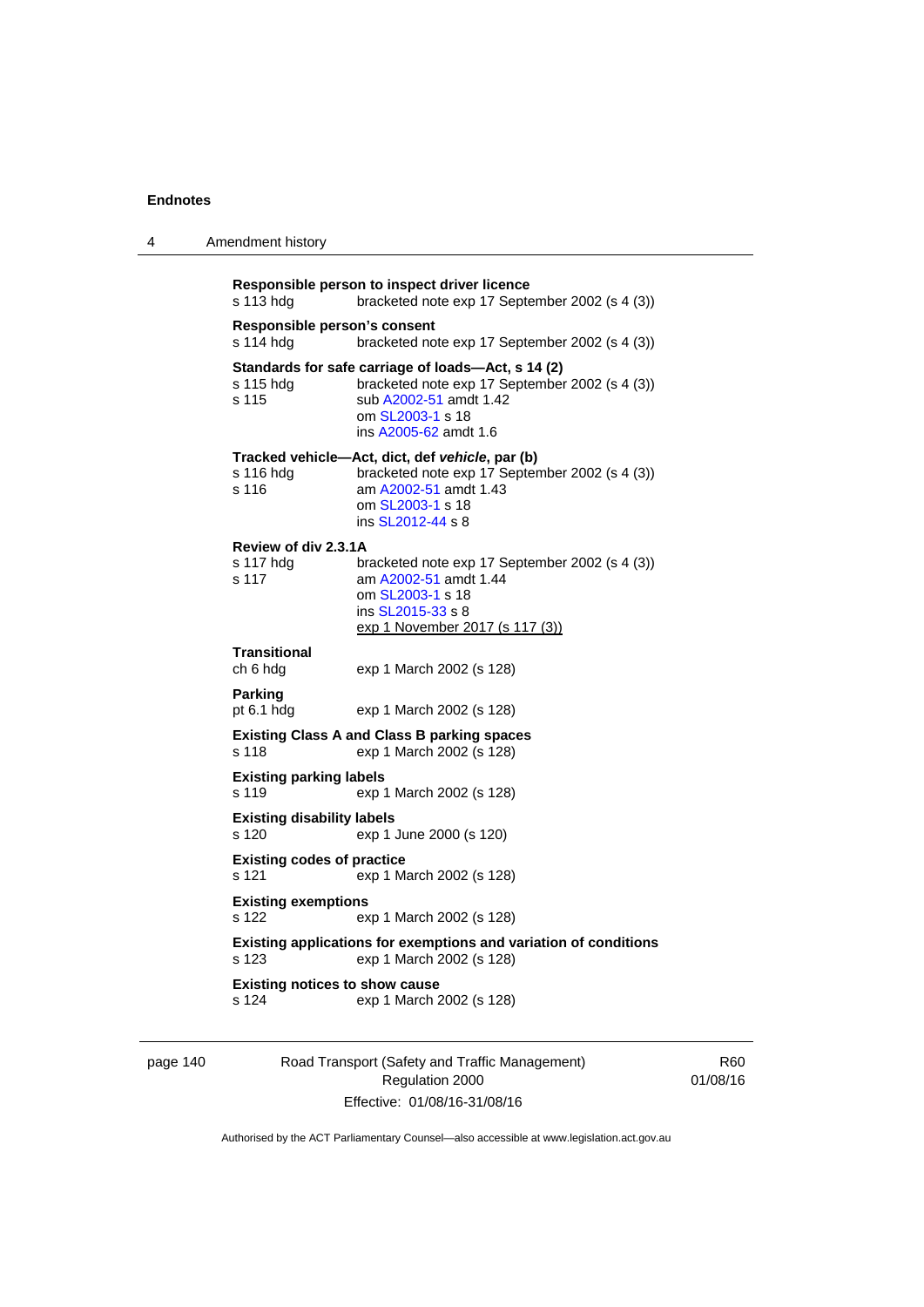Amendment history 4

**Traffic offence detection devices**  pt 6.2 hdg exp 1 March 2002 (s 128) **Existing tests and certificates**  s 125 am [SL2001-32](http://www.legislation.act.gov.au/sl/2001-32) s 24 exp 1 March 2002 (s 128) **Existing approved people—use**  s 126 exp 1 March 2002 (s 128) **Other transitional provisions**  pt 6.3 hdg exp 1 March 2002 (s 128) **Existing medical certificate about seatbelts**  s 127 exp 1 March 2002 (s 128) **Expiry of ch 6**  s 128 am [A2001-27](http://www.legislation.act.gov.au/a/2001-27) amdt 4.25 am [A2001-44](http://www.legislation.act.gov.au/a/2001-44) amdt 1.3804 exp 1 March 2002 (s 128) **Meaning of location codes on images**  sch 1 sub [SL2000-33](http://www.legislation.act.gov.au/sl/2000-33) s 8 om [A2015-29](http://www.legislation.act.gov.au/a/2015-29) s 5 **Digital camera detection devices**<br>sch 1 pt 1.1 hdg (prev sch 1 pt 1 (prev sch 1 pt 1 hdg) ins  $SL2000-52$  s 8 renum R4 LA sch 1 pt 1.1 am [SL2000-52](http://www.legislation.act.gov.au/sl/2000-52) s 8; [SL2005-7](http://www.legislation.act.gov.au/sl/2005-7) s 7; [SL2006-4](http://www.legislation.act.gov.au/sl/2006-4) s 4; [SL2006-51](http://www.legislation.act.gov.au/sl/2006-51) ss 13-15; [SL2011-2](http://www.legislation.act.gov.au/sl/2011-2) ss 6-10; [SL2014-5](http://www.legislation.act.gov.au/sl/2014-5) s 4 om [A2015-29](http://www.legislation.act.gov.au/a/2015-29) s 5 **Fixed camera detection devices**  sch 1 pt 1.2 hdg (prev sch 1 pt 2 hdg) ins  $SL2000-52$  s 8 renum R4 LA sub [SL2007-20](http://www.legislation.act.gov.au/sl/2007-20) s 17 sch 1 pt 1.2 ins [SL2000-52](http://www.legislation.act.gov.au/sl/2000-52) s 8 am [SL2003-14](http://www.legislation.act.gov.au/sl/2003-14) s 4; items renum [SL2005-7](http://www.legislation.act.gov.au/sl/2005-7) s 8; [SL2006-51](http://www.legislation.act.gov.au/sl/2006-51) s 16; [SL2007-20](http://www.legislation.act.gov.au/sl/2007-20) s 18 om [A2015-29](http://www.legislation.act.gov.au/a/2015-29) s 5 **Average speed detection system**  sch 1 pt 1.3 ins [SL2011-35](http://www.legislation.act.gov.au/sl/2011-35) s 12 am [SL2013-25](http://www.legislation.act.gov.au/sl/2013-25) s 5 om [A2015-29](http://www.legislation.act.gov.au/a/2015-29) s 5

R60 01/08/16 Road Transport (Safety and Traffic Management) Regulation 2000 Effective: 01/08/16-31/08/16

page 141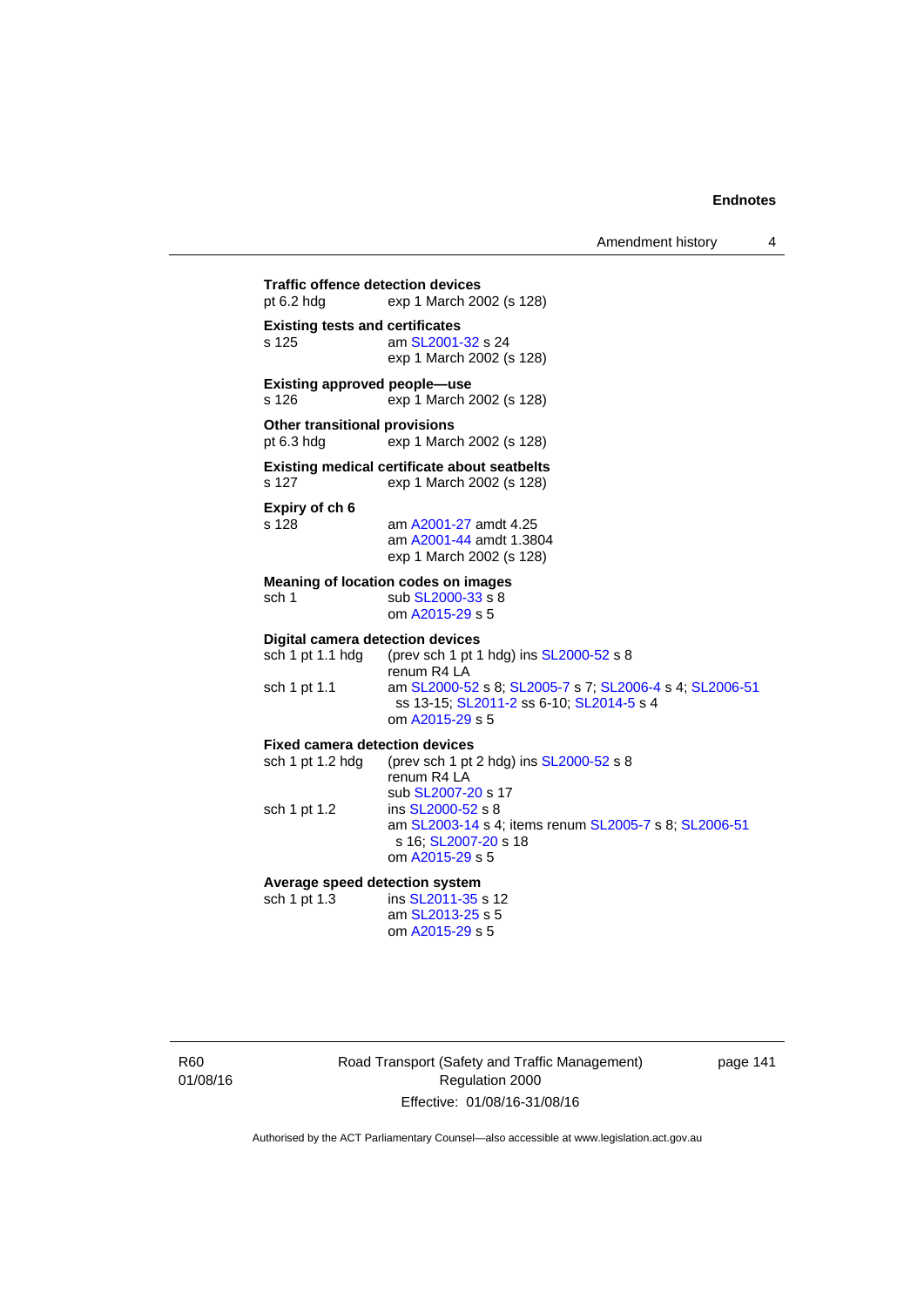| 4 | Amendment history |                                                                   |
|---|-------------------|-------------------------------------------------------------------|
|   | <b>Dictionary</b> |                                                                   |
|   | dict              | am A2004-28 amdt 3.62; SL2007-20 s 19; A2007-25                   |
|   |                   | amdt 1.169; SL2008-47 amdt 1.14; A2010-18 amdt 3.94;              |
|   |                   | SL2013-9 s 10; A2015-50 amdt 3.145; A2016-33 amdt 1.41            |
|   |                   | def approved e-payment method ins SL2014-11 s 22                  |
|   |                   | def approved police speedometer ins SL2001-32 s 26                |
|   |                   | def area of operations ins SL2002-7 s 15                          |
|   |                   | def <i>ARR</i> ins SL2003-12 s 6                                  |
|   |                   | def <b>bicycle</b> om A2010-18 amdt 3.95                          |
|   |                   | def camera detection device ins SL2000-52 s 9                     |
|   |                   | sub SL2001-32 s 25                                                |
|   |                   | def centre of the road ins SL2000-52 s 9                          |
|   |                   | def code of practice om SL2008-47 amdt 1.15                       |
|   |                   | def combination om A2010-18 amdt 3.96                             |
|   |                   | def <b>demand responsive service vehicle</b> ins <b>SL2006-32</b> |
|   |                   | amdt 1.97                                                         |
|   |                   | def digital camera detection device ins SL2000-52 s 9             |
|   |                   | def emergency worker om SL2004-16 s 38                            |
|   |                   | ins SL2005-22 amdt 1.19                                           |
|   |                   | def exemption om SL2008-47 amdt 1.15                              |
|   |                   | def existing operator's certificate om SL2008-47 amdt 1.15        |
|   |                   | def <i>fixed camera detection device</i> ins SL2007-20 s 20       |
|   |                   | def give way ins SL2000-21 s 4                                    |
|   |                   | def <i>hire car</i> ins SL2005-4 amdt 2.43                        |
|   |                   | def <i>indicated on</i> ins SL2001-32 s 26                        |
|   |                   | om R <sub>18</sub> LA                                             |
|   |                   | def laser speed measuring device ins SL2000-52 s 9                |
|   |                   | def <i>length</i> ins SL2000-52 s 9                               |
|   |                   | def <i>length of road</i> om SL2000-52 s 9                        |
|   |                   | def loading zone permit om SL2005-22 s 23                         |
|   |                   | def marked foot crossing ins SL2000-21 s 4                        |
|   |                   | def <i>motor vehicle</i> ins SL2000-52 s 9                        |
|   |                   | om A2010-18 amdt 3.97                                             |
|   |                   | def <i>park</i> sub SL2005-22 amdt 1.10                           |
|   |                   | def <i>parking authority</i> ins SL2002-7 s 15                    |
|   |                   | def parking authority guidelines ins SL2002-7 s 15                |
|   |                   | def parking meter am SL2005-22 s 24                               |
|   |                   | def parking permit sub SL2005-22 s 25                             |
|   |                   | def parking ticket am SL2002-7 s 16                               |
|   |                   | def pay parking device sub SL2005-22 s 25                         |
|   |                   | def pay parking sign ins SL2005-22 s 26                           |
|   |                   | def <b>pedestrian</b> ins SL2000-21 s 4                           |
|   |                   | def piezo strip speed measuring device ins SL2000-52 s 9          |
|   |                   | def postal vehicle am SL2004-16 s 39                              |
|   |                   | def <i>premises</i> ins SL2008-47 amdt 1.16                       |
|   |                   | def <i>private hire car</i> om SL2005-4 amdt 2.44                 |

page 142 Road Transport (Safety and Traffic Management) Regulation 2000 Effective: 01/08/16-31/08/16

R60 01/08/16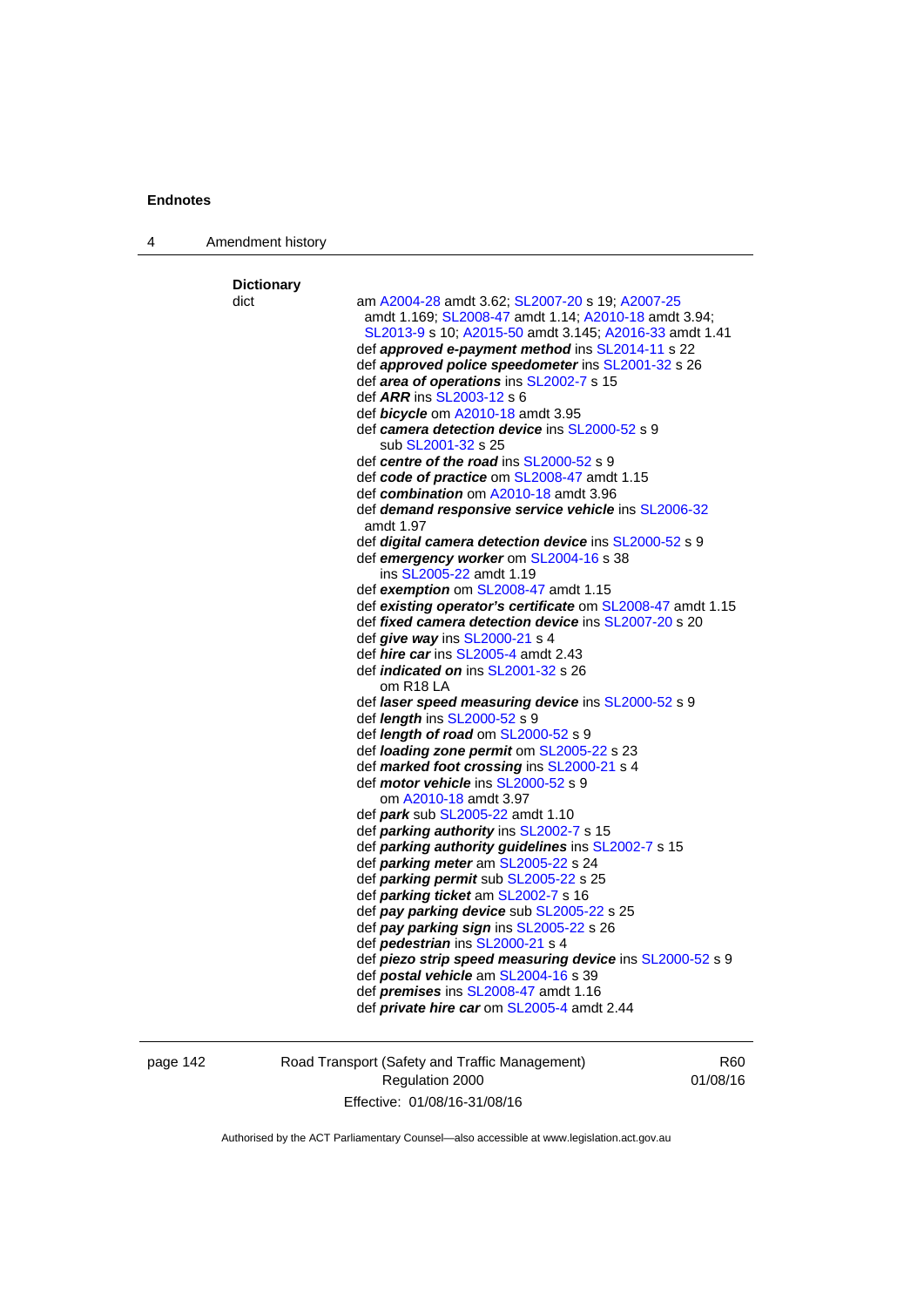def *public bus* sub [A2001-62](http://www.legislation.act.gov.au/a/2001-62) amdt 1.42 def *radar speed measuring device* ins [SL2000-52](http://www.legislation.act.gov.au/sl/2000-52) s 9 def *recording medium* ins [SL2001-32](http://www.legislation.act.gov.au/sl/2001-32) s 26 def *red traffic arrow* ins [SL2000-52](http://www.legislation.act.gov.au/sl/2000-52) s 9 def *red traffic light* ins [SL2000-52](http://www.legislation.act.gov.au/sl/2000-52) s 9 def *registered interest* om R18 LA def *relevant parking fee* sub [SL2005-22](http://www.legislation.act.gov.au/sl/2005-22) s 27 def *restricted hire vehicle* om [SL2005-4](http://www.legislation.act.gov.au/sl/2005-4) amdt 2.44 def *restricted taxi* om [SL2002-2](http://www.legislation.act.gov.au/sl/2002-2) s 30 def *ride* ins [SL2000-21](http://www.legislation.act.gov.au/sl/2000-21) s 4 om [A2010-18](http://www.legislation.act.gov.au/a/2010-18) amdt 3.97 def *rider* ins [SL2000-21](http://www.legislation.act.gov.au/sl/2000-21) s 4 def *rideshare vehicle* ins [SL2016-20](http://www.legislation.act.gov.au/sl/2016-20) amdt 1.42 def *road* sub [A2002-30](http://www.legislation.act.gov.au/a/2002-30) amdt 3.773; [SL2005-22](http://www.legislation.act.gov.au/sl/2005-22) amdt 1.20 def *road related area* ins [A2002-30](http://www.legislation.act.gov.au/a/2002-30) amdt 3.774 om R18 LA def *security checksum* ins [SL2001-32](http://www.legislation.act.gov.au/sl/2001-32) s 26 def *speed measuring device* ins [SL2000-52](http://www.legislation.act.gov.au/sl/2000-52) s 9 om R18 LA def *stop* sub [SL2005-22](http://www.legislation.act.gov.au/sl/2005-22) amdt 1.20 def *taxi* sub [SL2002-2](http://www.legislation.act.gov.au/sl/2002-2) s 31 om [A2010-18](http://www.legislation.act.gov.au/a/2010-18) amdt 3.97 def *testing authority* ins [SL2000-52](http://www.legislation.act.gov.au/sl/2000-52) s 9 def *the Act* om [A2001-44](http://www.legislation.act.gov.au/a/2001-44) amdt 1.3805 def *ticket parking area* sub [SL2005-22](http://www.legislation.act.gov.au/sl/2005-22) s 27 def *ticket parking space* sub [SL2005-22](http://www.legislation.act.gov.au/sl/2005-22) s 27 def *traffic lights camera detection device* ins [SL2000-52](http://www.legislation.act.gov.au/sl/2000-52) s 9 om [SL2007-20](http://www.legislation.act.gov.au/sl/2007-20) s 21 def *trailer* ins [SL2000-52](http://www.legislation.act.gov.au/sl/2000-52) s 9 om [A2010-18](http://www.legislation.act.gov.au/a/2010-18) amdt 3.97 def *use* om [A2010-18](http://www.legislation.act.gov.au/a/2010-18) amdt 3.97 def *vehicle* ins [SL2000-52](http://www.legislation.act.gov.au/sl/2000-52) s 9 def *WORM disk* ins [SL2001-32](http://www.legislation.act.gov.au/sl/2001-32) s 26 sub [SL2004-47](http://www.legislation.act.gov.au/sl/2004-47) s 46 om [SL2014-11](http://www.legislation.act.gov.au/sl/2014-11) s 23

R60 01/08/16 Road Transport (Safety and Traffic Management) Regulation 2000 Effective: 01/08/16-31/08/16

page 143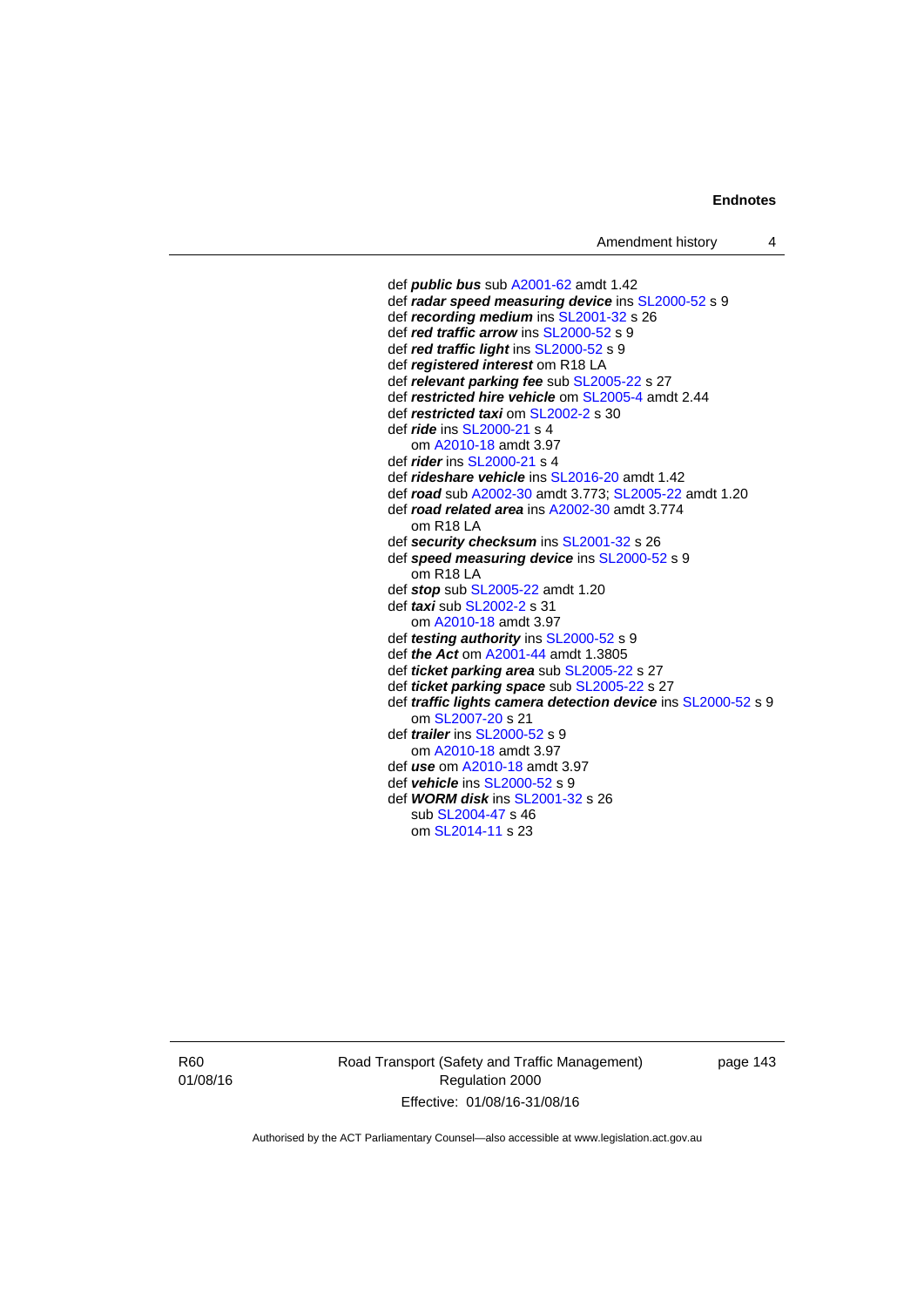# **5 Earlier republications**

Some earlier republications were not numbered. The number in column 1 refers to the publication order.

Since 12 September 2001 every authorised republication has been published in electronic pdf format on the ACT legislation register. A selection of authorised republications have also been published in printed format. These republications are marked with an asterisk (\*) in column 1. Electronic and printed versions of an authorised republication are identical.

| <b>Republication No</b> | <b>Amendments to</b> | <b>Republication date</b> |
|-------------------------|----------------------|---------------------------|
| 1                       | not amended          | 1 March 2000              |
| 2                       | A2001-56             | 12 September 2001         |
| 3                       | A2001-62             | 3 December 2001           |
| 4                       | SL2002-2             | 1 March 2002              |
| $5^*$                   | <b>SL2002-2</b>      | 2 March 2002              |
| 6                       | SL2002-7             | 16 April 2002             |
| 7                       | A2002-30             | 10 October 2002           |
| 8                       | SL2002-31            | 1 November 2002           |
| 9                       | SL2002-31            | 2 December 2002           |
| 10                      | A2002-51             | 1 January 2003            |
| 11                      | SL2003-1             | 10 January 2003           |
| $12*$                   | SL2003-12            | 1 June 2003               |
| 13                      | SL2003-14            | 11 June 2003              |
| 14                      | A2004-7              | 5 April 2004              |
| 15                      | A2004-28             | 1 July 2004               |
| 16                      | A2004-28             | 19 July 2004              |
| 17                      | SL2004-47            | 10 September 2004         |
| 18                      | SL2004-47            | 2 November 2004           |
| 19                      | <b>SL2005-4</b>      | 9 March 2005              |
| 20                      | SL2005-7             | 9 April 2005              |
| $21*$                   | SL2005-22            | 16 September 2005         |
|                         |                      |                           |

page 144 Road Transport (Safety and Traffic Management) Regulation 2000 Effective: 01/08/16-31/08/16

R60 01/08/16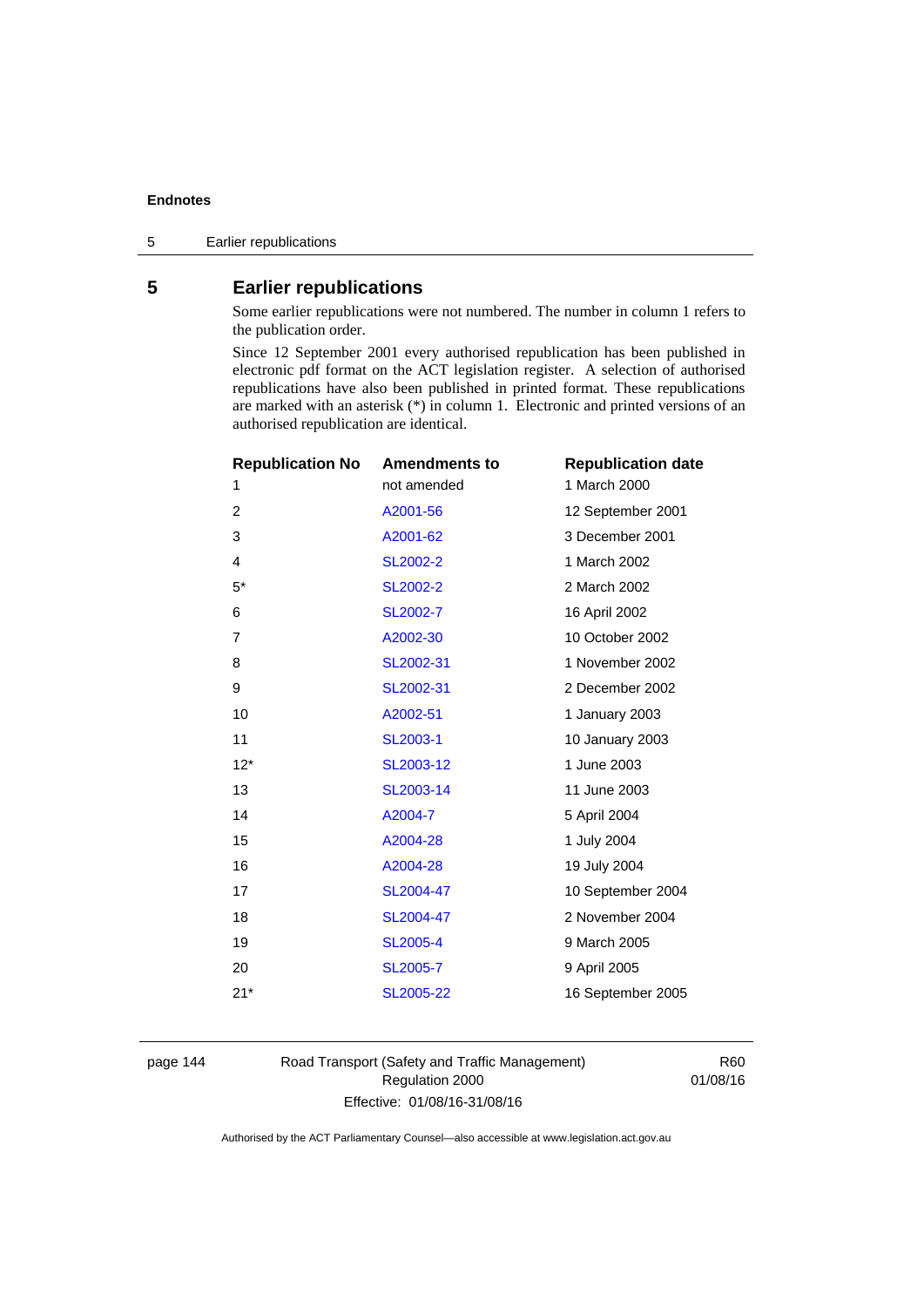Earlier republications 5

| <b>Republication No</b> | <b>Amendments to</b> | <b>Republication date</b> |
|-------------------------|----------------------|---------------------------|
| 22                      | A2005-62             | 11 January 2006           |
| 23                      | <b>SL2006-4</b>      | 17 January 2006           |
| 24                      | SL2006-32            | 3 July 2006               |
| 25                      | SL2006-32            | 2 December 2006           |
| 26                      | SL2006-51            | 5 December 2006           |
| 27                      | SL2007-20            | 31 July 2007              |
| 28                      | A2007-25             | 31 March 2008             |
| 29                      | SL2008-47            | 2 December 2008           |
| 30                      | SL2008-47            | 11 March 2009             |
| 31                      | <b>SL2009-7</b>      | 13 March 2009             |
| 32                      | <b>SL2009-7</b>      | 16 March 2009             |
| 33                      | SL2010-5             | 3 March 2010              |
| 34                      | SL2010-5             | 15 March 2010             |
| 35                      | SL2010-7             | 17 March 2010             |
| 36 (RI)                 | A2010-15             | 6 April 2010              |
| 37                      | A2010-18             | 3 June 2010               |
| 38                      | SL2010-33            | 6 August 2010             |
| 39                      | SL2010-38            | 17 September 2010         |
| 40                      | SL2011-2             | 28 January 2011           |
| 41                      | SL2011-2             | 15 March 2011             |
| 42                      | A2011-52             | 12 December 2011          |
| 43                      | SL2011-35            | 15 January 2012           |
| $44*$                   | SL2011-35            | 30 January 2012           |
| 45                      | SL2012-44            | 20 December 2012          |
| 46                      | SL2013-9             | 7 May 2013                |
| 47                      | SL2013-20            | 1 August 2013             |
| 48                      | SL2013-25            | 6 September 2013          |

R60 01/08/16 Road Transport (Safety and Traffic Management) Regulation 2000 Effective: 01/08/16-31/08/16

page 145